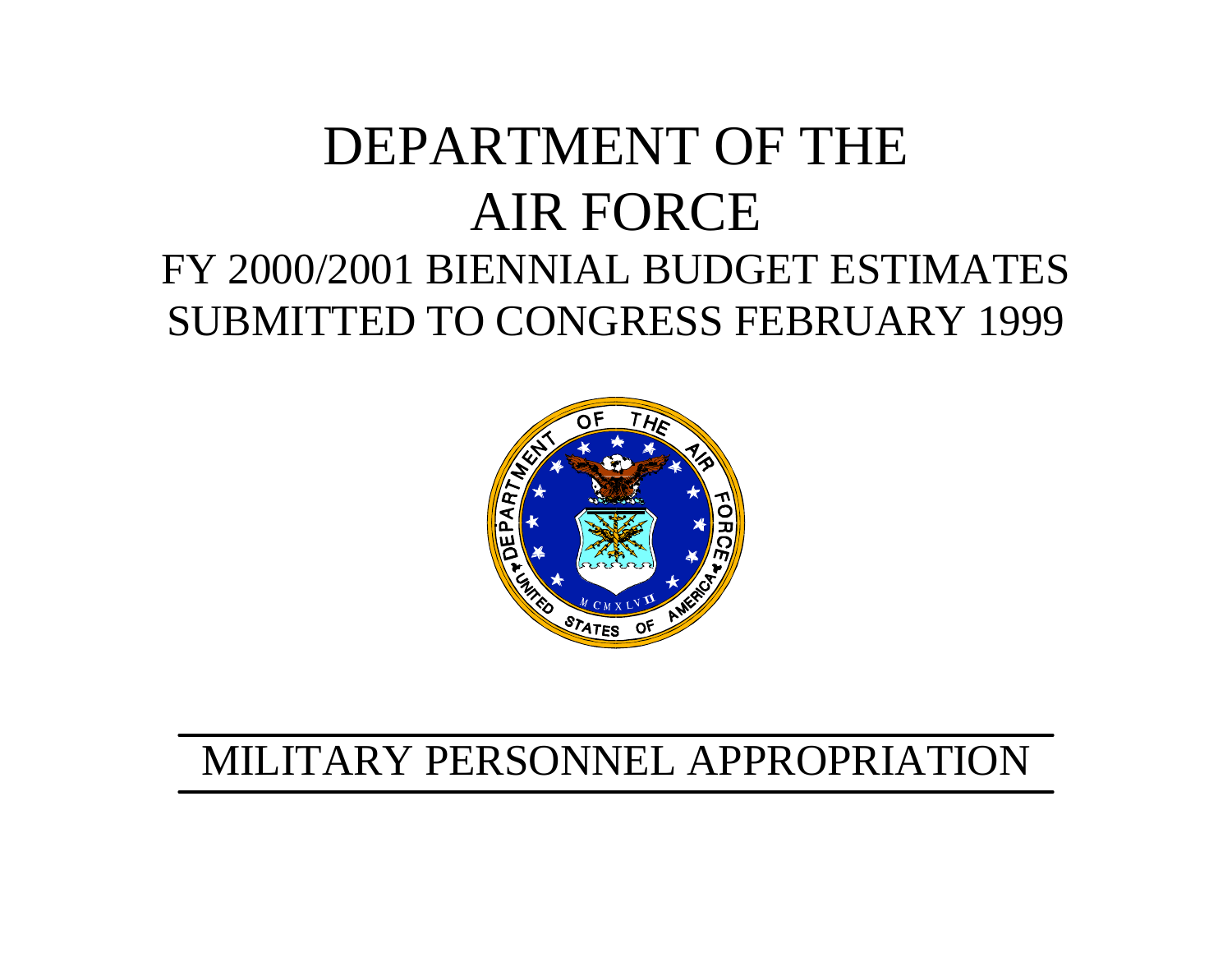# **MILITARY PERSONNEL, AIR FORCE**

## **TABLE OF CONTENTS**

|                                                              | Page No. |
|--------------------------------------------------------------|----------|
| SECTION 1 - Summary of Requirements by Budget Program        | 1        |
| <b>SECTION 2 - Introductory Statement</b>                    | 3        |
| <b>SECTION 3 - Summary Tables</b>                            | 7        |
| 1. Summary of Military Personnel Strength                    | 8        |
| 2. Military Personnel by End Strength by Grade               | 9        |
| 3. Military Average Strength by Grade                        | 10       |
| 4. Military Personnel Active Duty Strengths by Month         | 11       |
| 5. Gains and Losses by Source and Type                       | 12       |
| 6. Summary of Entitlements by Subactivity                    | 15       |
| 7. Appropriation Changes and Supplemental Requirements       | 18       |
| 8. Schedule of Increases and Decreases                       | 22       |
| <b>SECTION 4 - Detail of Military Personnel Entitlements</b> | 30       |
| 1. Pay and Allowances of Officers                            | 31       |
| 2. Pay and Allowances of Enlisted                            | 66       |
| 3. Pay and Allowances of Cadets                              | 109      |
| 4. Subsistence of Enlisted Personnel                         | 113      |
| 5. Permanent Change of Station Travel                        | 120      |
| 6. Other Military Personnel Costs                            | 140      |
| <b>SECTION 5 - Special Analysis</b>                          | 152      |
| 1. Schedule of Military Assigned Outside DoD                 | 153      |
| 2. Reimbursable Programs                                     | 155      |
| 3. Combating Terrorism Funding Summary                       | 156      |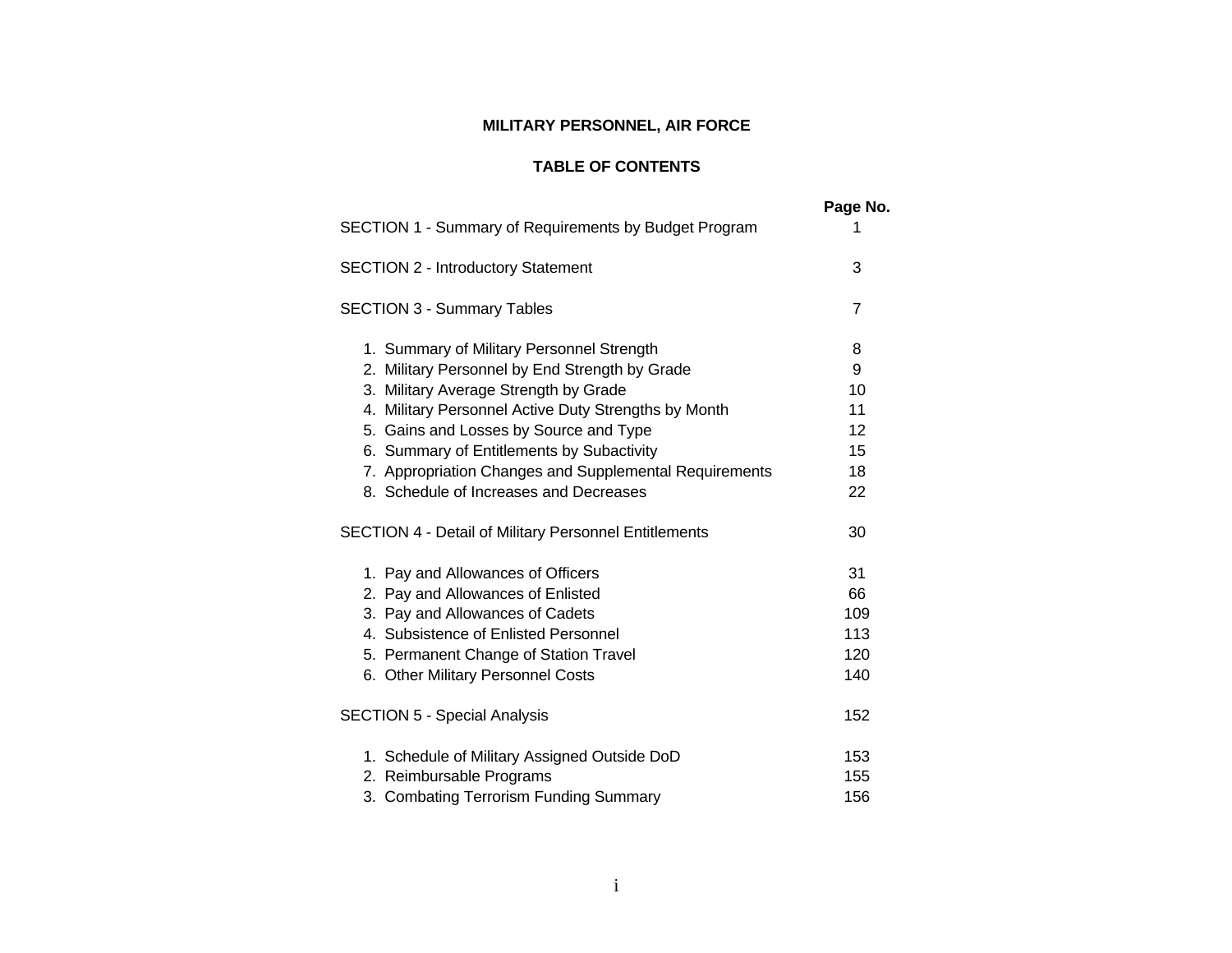# **SECTION 1**

# SUMMARY OF REQUIREMENTS BY BUDGET PROGRAMS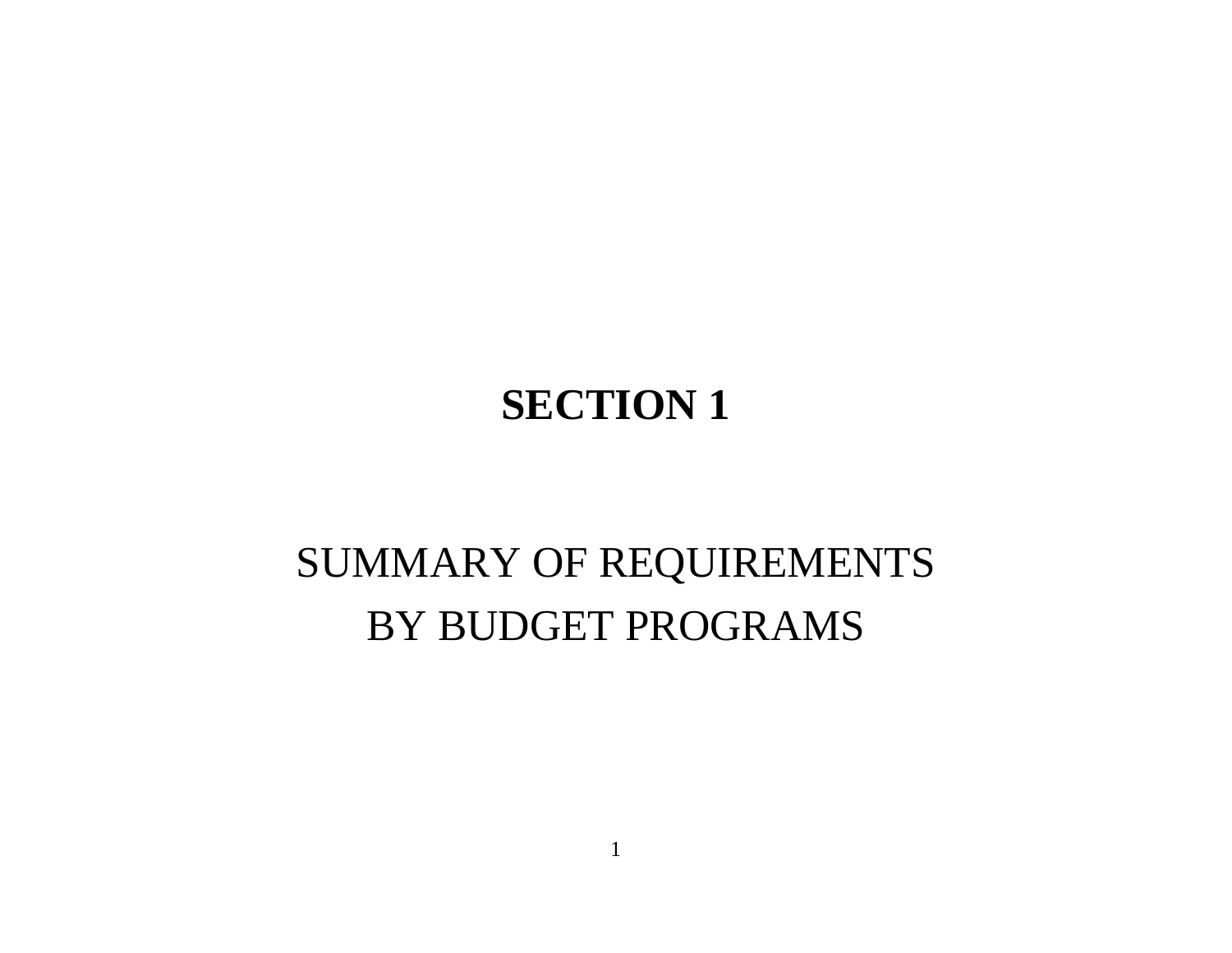### **SECTION 1 SUMMARY OF REQUIREMENTS BY BUDGET PROGRAM** (In Thousands of Dollars)

|                                          | FY 1998       | FY 1999         | FY 2000         | FY 2001         |
|------------------------------------------|---------------|-----------------|-----------------|-----------------|
|                                          | <b>Actual</b> | <b>Estimate</b> | <b>Estimate</b> | <b>Estimate</b> |
| Direct Program                           |               |                 |                 |                 |
| Pay and Allowances of Officers           | 5,723,991     | 5,806,758       | 5,949,906       | 6,200,501       |
| Pay and Allowances of Enlisted           | 9,486,173     | 9,672,288       | 10,177,430      | 10,457,253      |
| Pay and Allowances of Cadets             | 35,662        | 37,625          | 38,269          | 38,460          |
| <b>Subsistence of Enlisted Personnel</b> | 752,653       | 776,981         | 770,609         | 761,110         |
| Permanent Change of Station Travel       | 870,891       | 876,482         | 909,145         | 878,147         |
| <b>Other Military Personnel Programs</b> | 53,939        | 50,753          | 54,326          | 54,804          |
| <b>TOTAL DIRECT PROGRAM</b>              | 16,923,309    | 17,220,887      | 17,899,685      | 18,390,275      |
| Reimbursable Program                     |               |                 |                 |                 |
| Pay and Allowances of Officers           | 97,502        | 86,752          | 96,196          | 91,574          |
| Pay and Allowances of Enlisted           | 103,081       | 91,074          | 89,022          | 70,990          |
| <b>Subsistence of Enlisted Personnel</b> | 34,785        | 26,050          | 26,032          | 26,032          |
| Permanent Change of Station Travel       | 1,370         | 1,288           | 1,253           | 1,319           |
| TOTAL REIMBURSABLE PROGRAM               | 236,738       | 205,164         | 212,503         | 189,915         |
| <b>Total Program</b>                     |               |                 |                 |                 |
| Pay and Allowances of Officers           | 5,821,493     | 5,893,510       | 6,046,102       | 6,292,075       |
| Pay and Allowances of Enlisted           | 9,589,254     | 9,763,362       | 10,266,452      | 10,528,243      |
| Pay and Allowances of Cadets             | 35,662        | 37,625          | 38,269          | 38,460          |
| <b>Subsistence of Enlisted Personnel</b> | 787,438       | 803,031         | 796,641         | 787,142         |
| Permanent Change of Station Travel       | 872,261       | 877,770         | 910,398         | 879,466         |
| <b>Other Military Personnel Programs</b> | 53,939        | 50,753          | 54,326          | 54,804          |
| <b>TOTAL PROGRAM</b>                     | 17,160,047    | 17,426,051      | 18,112,188      | 18,580,190      |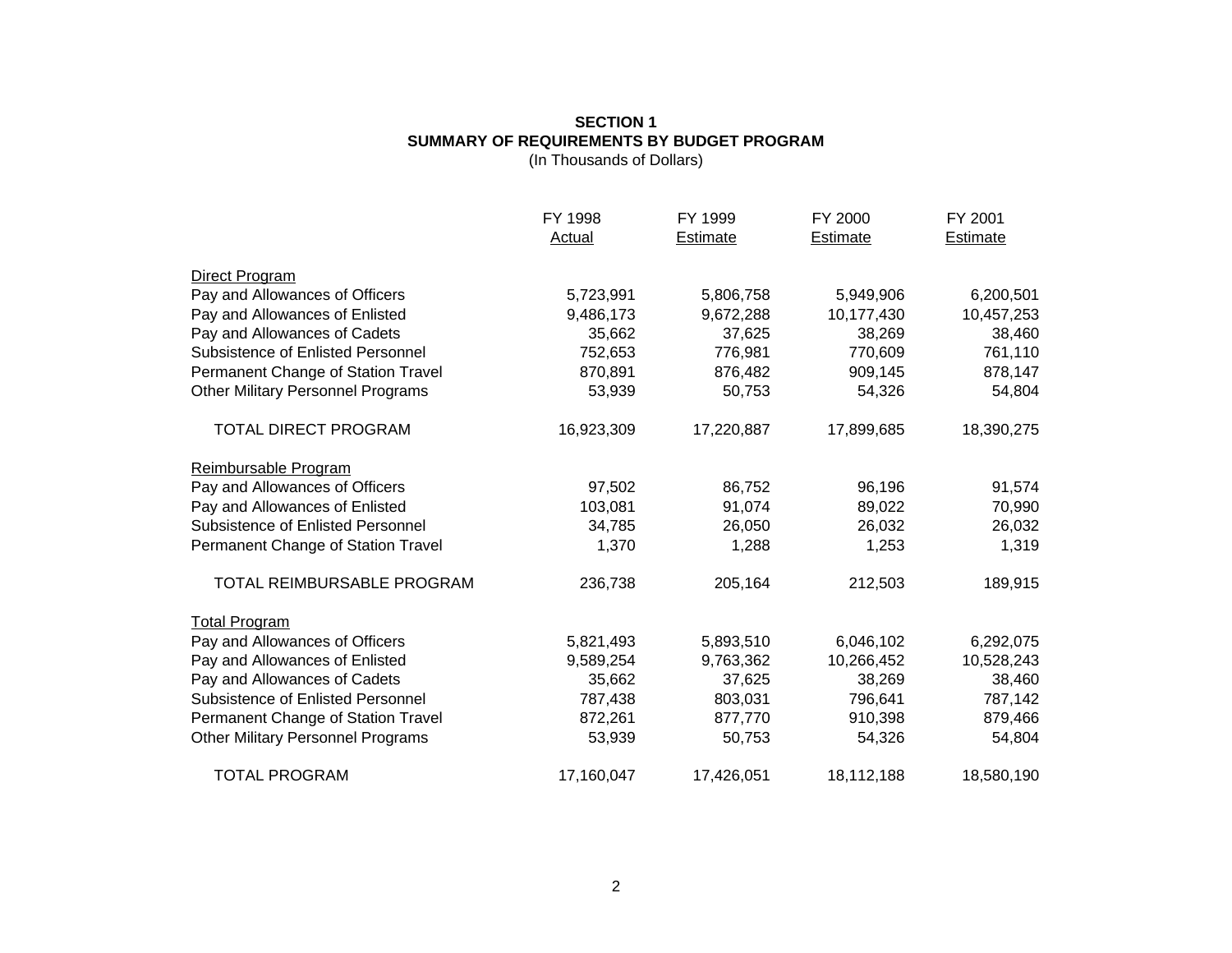# **SECTION 2**

# INTRODUCTORY STATEMENT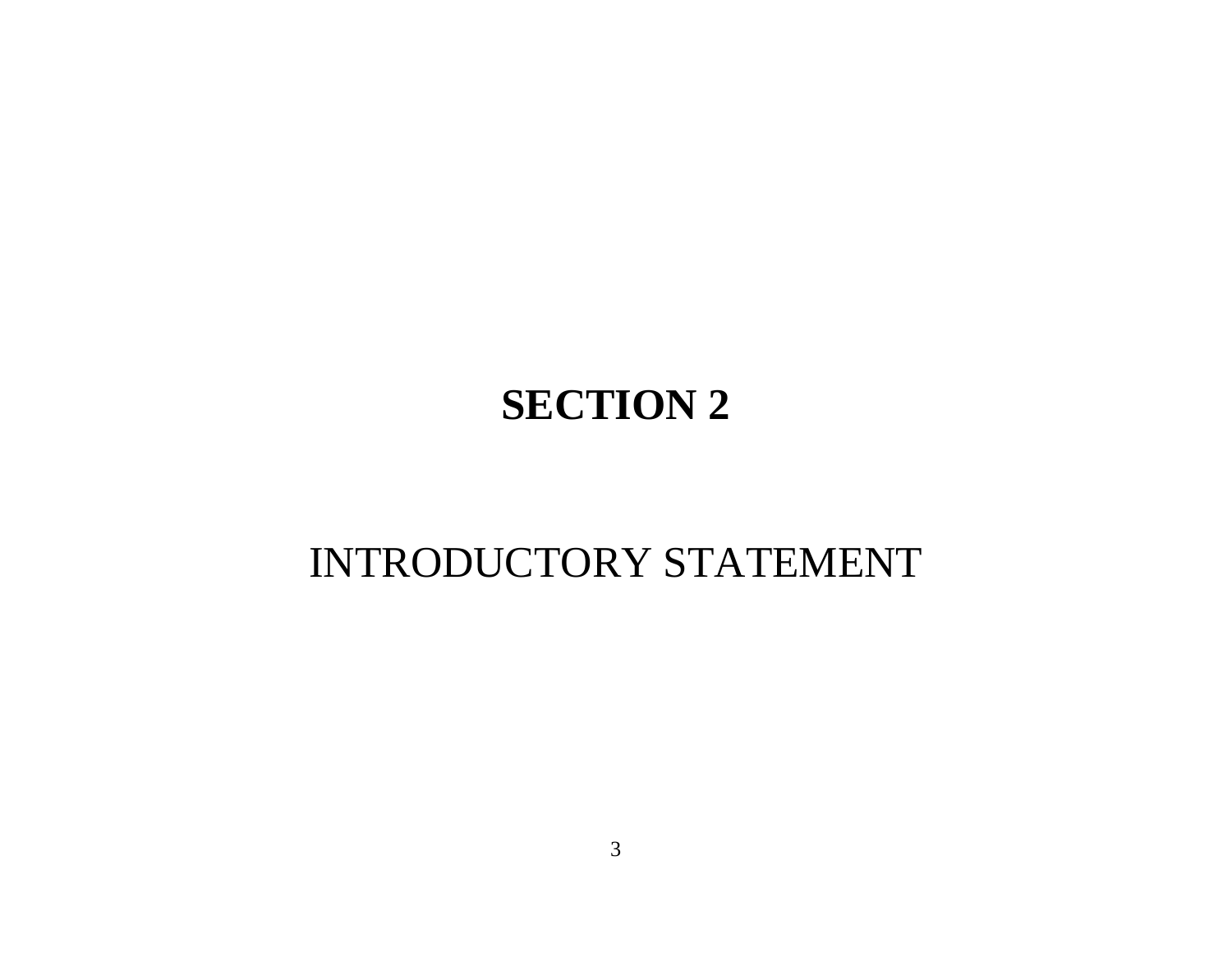#### **` SECTION 2 INTRODUCTORY STATEMENT**

The Military Personnel Appropriation, Air Force, provides financial resources to compensate the active military personnel required to support the approved force structure. The tables in Sections 1 through 5 contain budget data for Pay and Allowances of Officers, Enlisted and Cadets; Subsistence of Enlisted Personnel; Permanent Change of Station (PCS) Travel; and Other Military Personnel costs. Retired pay accrual is contained in Pay and Allowances of Officers and Enlisted personnel, as appropriate. Unemployment compensation, social security benefits to surviving family members excluded under previous eligibility rules, and miscellaneous entitlements are under Other Military Personnel Costs. The budget activity structure and detailed justification demonstrate how the military personnel program is managed and controlled. It displays the inventory of officers, enlisted personnel and cadets with the associated work years. This overview encompasses a wide range of programming actions that affect requirements dealing with grade structure, promotions, gains and losses, flight status, subsistence, PCS travel and other related resource allocation issues.

The appropriation covers entitlements approved by Congress in the FY 1999 National Defense Authorization Act (NDAA) and enacted into public law. The NDAA provided increases or new entitlements for: Hazardous Duty Incentive Pay (HDIP); Aviation Career Incentive Pay (ACIP) and Cadet Pay. Proposed legislation for FY 2000 includes Career Enlisted Flyer Incentive Pay (CEFIP), Temporary Lodging Expense entitlement for first-term enlisted members, and Foreign Language Proficiency Pay restructuring.

The Air Force has programmed a reduction of 13,104 end strength during FY 1999, FY 2000, and FY2001. Most of the reduction is attributable to force structure drawdown, Congressionally approved base closures, reduced infrastructure and overhead, management improvements, outsourcing privatization initiatives and retention. Subsequently, this budget submission displays the Air Force's estimation that the end strength for FY99 will fall 5,000 (1,200 officer and 3,800 enlisted) short of the FY99 end strength floor of 370,882 contained in the FY99 NDAA. The Air Force continues to strive to meet its end strength goals, but has been hampered by continuing adverse trends in recruiting and retention. We ended FY98 approximately 4,000 under our authorized end strength due to lower retention for both officers and enlisted personnel. We increased accessions by raising recruiting goals in both FY98 and FY99, but our bank of recruits in the Delayed Enlistment Program continues to decrease and the propensity to enlist in the military remains at a low level, making it more difficult to recruit new accessions into the Air Force. Enlisted retention rates continue to be lower than the established goals of 55 percent for first term; 75 percent for second term and 95 percent for career reenlistments. For FY98 first term airmen reenlisted at 54 percent; second term at 69 percent and career at 93 percent; that trend has continued into FY99. Overall, officer retention was down in FY98. Pilot retention dropped significantly from 71 percent in FY97 to 46 percent in FY98; other officer categories were down to a lesser extent. We expect this decline to continue into FY99. We are working hard to reverse these trends. To support recruiting and to encourage more individuals to join the Air Force, we have increased authorizations for the recruiting career field, increased manning of recruiter billets, and augmented advertising budgets. We have expanded and enhanced the enlistment bonus program. More skills are targeted for six-year enlistments with maximum enlistment bonuses up to \$9,000. We now offer \$1,000 bonuses for hard-to-fill skills for four-year enlistments. We have also expanded prior service program skills to help recapture some of the lost experience and allow more prior AF personnel to return. To increase overall retention, the Air Force is focusing on reducing tempo, improving compensation and retirement, quality of life programs, care for families and personnel programs. To keep highly trained and experienced enlisted personnel, we expanded the Selective Reenlistment Bonus (SRB) program. Adjustments include increasing the number of skills eligible to 117, increasing multiples for 51 skills in Zone A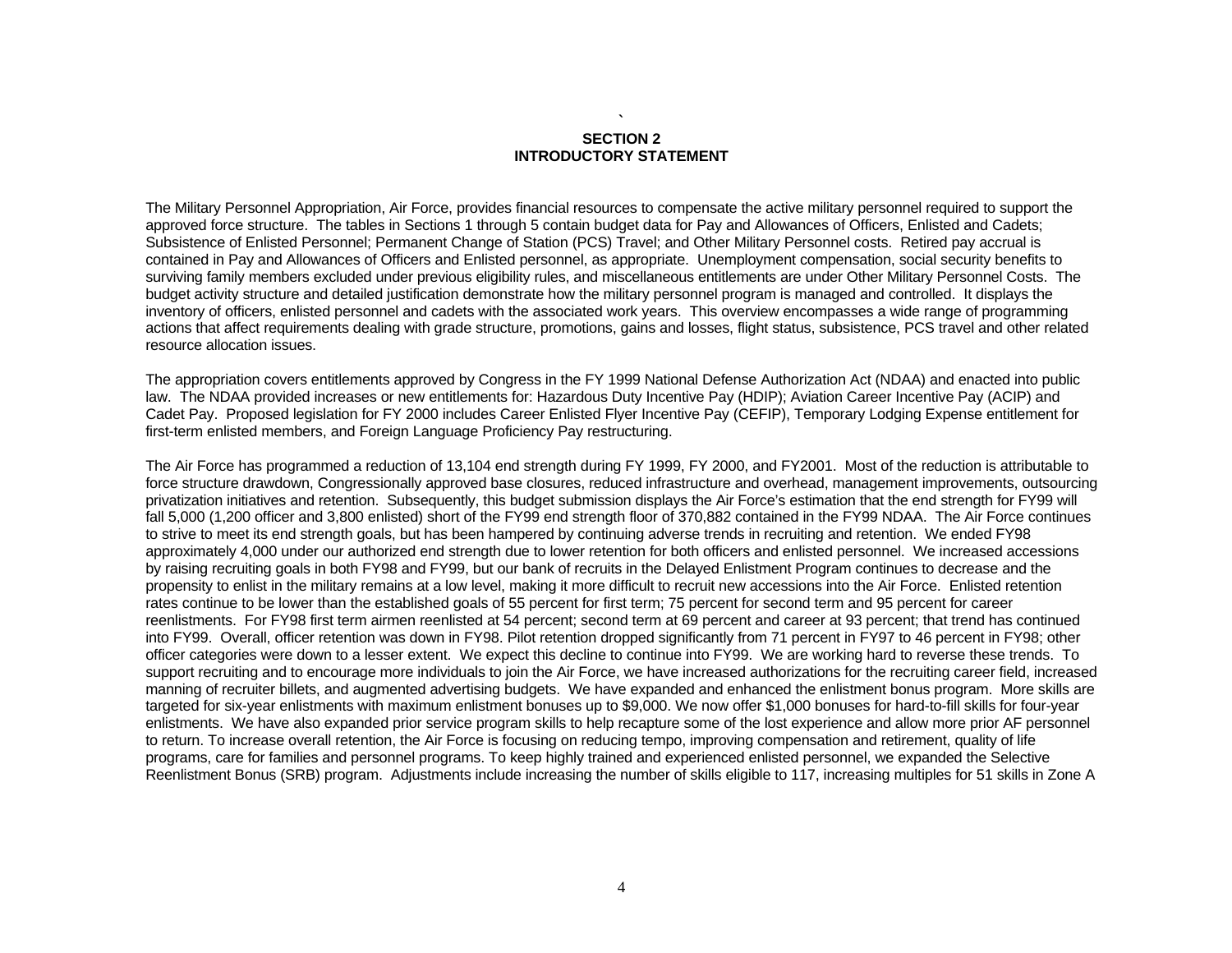and 43 skills in Zone B, and reintroducing Zone C SRBs (10-14 YOS group), not used since 1988, for 24 skills. We have increased Aviator Continuation Pay and Aviation Career Incentive Pay to help retain pilots. We have also increased Family Separation Allowance for all members. Even with all of our funding increases and enhancements to recruitment and retention programs, we still have not reversed adverse trends. While these initiatives and anticipated compensation and retirement legislation should improve retention, we don't expect to see enough improvement in FY99 to preclude ending the year at least 5,000 understrength. By FY 2000, our military end strength will have declined a total of 33 percent since 1990. The Air Force will increase the use of Enlistment Bonuses (EB) and Selective Reenlistment Bonuses (SRB), as well as continue the use of the Aviator Continuation Pay to correct the current retention difficulties and reduce critical manning shortfalls.

As a result of the retention and recruitment declines, we do not anticipate any requirements for the Voluntary Separation Incentive (VSI) and Special Separation Benefit (SSB) programs for FY 1999-2000. The Temporary Early Retirement Authority (TERA) program is contained in the budget request, but focused on the medical corps to preclude involuntary separations and continue shaping the force while managing force reductions. TERA requires the specific portion of retired pay that falls between the fifteenth year and the twentieth year to be obligated in the fiscal year of retirement. For VSI, specific amounts are identified for contribution to the VSI Trust Fund each year.

#### **FISCAL YEAR 1998**

**Program Levels.** The FY 1998 end strength is 367,470 with 375,512 work years. New programs include Basic Allowance for Housing as a combination of Basic Allowance for Quarters and Variable Housing Allowance and entitlements approved by Congress in the FY 1998 NDAA. The program also provided personnel support for Southwest Asia and Bosnia contingency operations.

**Funding Levels (in thousands).** FY 1998 actual obligations total \$17,160,040. This includes \$236,738 in anticipated reimbursements from the WCF and non-Air Force activities where Air Force personnel are assigned. Reimbursements remained relatively stable with a minor decrease reflecting end strength reductions in reimbursable activities.

**Baseline Budget Rates.** The Retired Pay Accrual normal cost percentage is 30.5 percent of basic pay. The pay raise is 2.8 percent; inflation is 0.7 percent; and housing allowances increased an average of 2.5 percent.

### **FISCAL YEARS 1999, 2000, AND 2001**

**Program Levels.** The FY 1999 end strength is projected to be 365,882 with 369,773 work years. The FY 2000 end strength is projected to be 360,877 with 368,251 work years. The FY 2001 end strength is projected to be 354,366 with 362,738 work years. Work year estimates reflect monthly gain and loss patterns and also include mandays for Air Force Guard and Reserve support to active peacetime and contingency missions. Proposed FY 1999 and FY 2000 legislative initiatives have been added as indicated above. Support is also provided for Southwest Asia contingency operations and Bosnia contingency operations through 30 September 2001.

**Funding Levels (in thousands).** The FY 1999 budget estimate is \$17,426,051 to include \$205,164 in anticipated reimbursements. The FY 2000 budget estimate is \$18,112,188 to include \$212,503 in anticipated reimbursements. The FY 2001 budget estimate is \$18,580,190 to include \$189,915 in anticipated reimbursements. Reimbursement decreases reflect the draw down of strength in several defense wide activities. The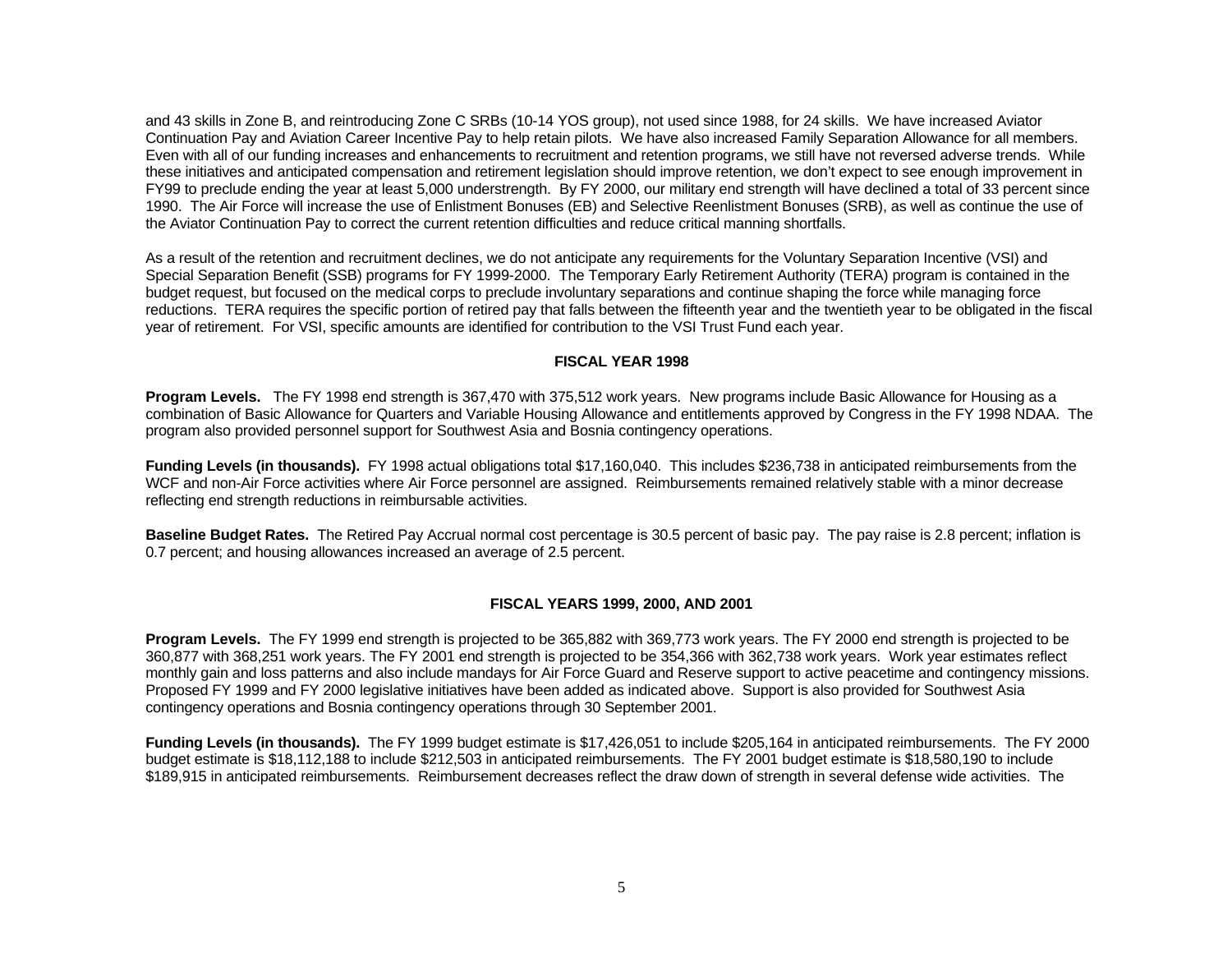FY 2000 budget request includes obligation authority for pay raises, pay table reform and retirement restoration.

**Baseline Budget Rates.** The Retired Pay Accrual normal cost percentages for FY 1999, FY 2000, and FY 2001 are 30.2, 29.8, and 29.5 percent of basic pay, respectively. The pay raise adjustments for FY 1999, FY 2000, and FY 2001 are 3.6 percent, 4.4 percent, and 3.9 percent, respectively. The economic assumptions for inflation for FY 1999, FY 2000, and FY 2001 are 0.8, 1.5, and 1.6 percent, respectively. Basic Allowance for Subsistence (BAS) increases are capped at 1.0 percent per year beginning in FY 1998 in accordance with the BAS reform initiative. The FY 1999, FY2000, and FY 2001 amounts for BAH include a 3.0 percent annual increase.

The following legislative proposals are included in the submission:

|                                                                                                  | <b>LEGISLATIVE PROPOSALS</b> | (Dollars in Millions) |             |             |             |             |              |
|--------------------------------------------------------------------------------------------------|------------------------------|-----------------------|-------------|-------------|-------------|-------------|--------------|
| <b>PROPOSAL</b>                                                                                  | <b>FY00</b>                  | <b>FY01</b>           | <b>FY02</b> | <b>FY03</b> | <b>FY04</b> | <b>FY05</b> | <b>Total</b> |
| <b>Career Enlisted Flyer Incentive Pay (MPP-3)</b>                                               | 11.8                         | 11.7                  | 11.8        | 11.8        | 11.7        | 11.7        | 70.2         |
| <b>Remove Limit on Payments of HDIP for Members</b><br><b>Receiving Diving Duty Pay (MPP-14)</b> | 0.0                          | 0.6                   | 0.6         | 0.6         | 0.6         | 0.6         | 3.0          |
| <b>Transportation of POV Overland by Carrier (MPP-17)</b>                                        | 0.1                          | 0.1                   | 0.1         | 0.1         | 0.1         | 0.1         | 0.3          |
| <b>Restoration of Tax-Exempt Status of Death</b><br><b>Gratuity Payment (MPP-19)</b>             | 0.1                          | 0.1                   | 0.1         | 0.1         | 0.1         | 0.1         | 0.3          |
| <b>Temporary Lodging Expense for First-Term</b><br><b>Enlisted Members (MPP-28)</b>              | 2.1                          | 2.1                   | 2.1         | 2.1         | 2.1         | 2.1         | 12.3         |
| <b>Foreign Language Proficiency Pay (MPP-33)</b>                                                 | 1.2                          | 1.5                   | 1.9         | 2.2         | 2.2         | 2.2         | 11.2         |
| <b>Authority to Order Reserve Member to AD to</b><br><b>Complete a Medical Evaluation (RA-1)</b> | 0.9                          | 0.9                   | 0.9         | 0.9         | 1.0         | 1.0         | 5.6          |
| Pay Table Reform                                                                                 | 47.0                         | 196.0                 | 203.0       | 210.0       | 219.0       | 227.0       | 1,102.0      |
| <b>Repeal Military Retirement Reform Act</b>                                                     | 214.7                        | 237.2                 | 262.9       | 280.3       | 288.4       | 309.7       | 1,593.2      |
| <b>Eliminate Wage Credits</b>                                                                    | $-94.4$                      | $-93.3$               | $-93.3$     | $-93.3$     | $-93.3$     | $-93.3$     | $-560.7$     |
| <b>GRAND TOTAL</b>                                                                               | 183.3                        | 356.7                 | 389.9       | 414.6       | 431.7       | 461.0       | 2,237.4      |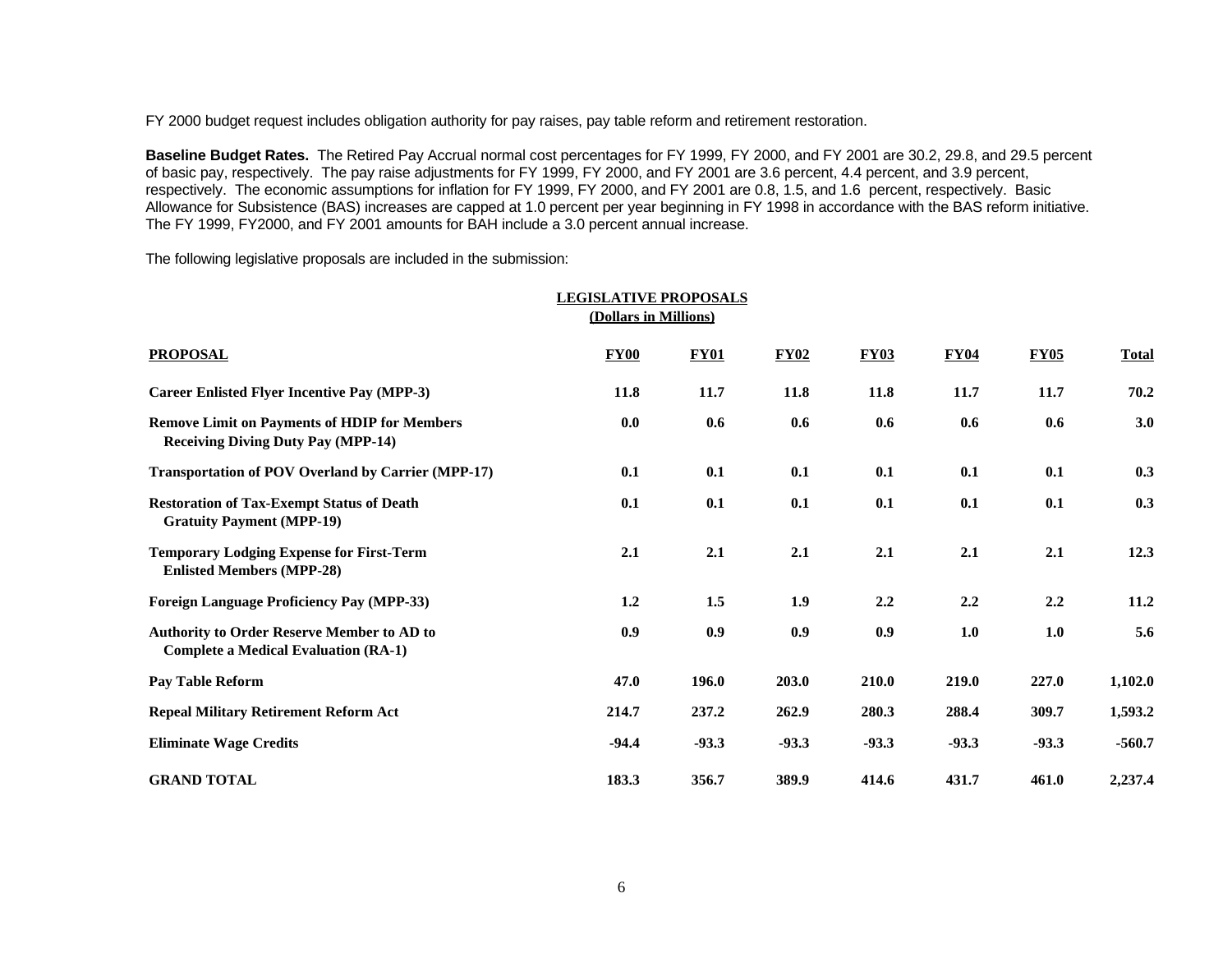# **SECTION 3**

# SUMMARY TABLES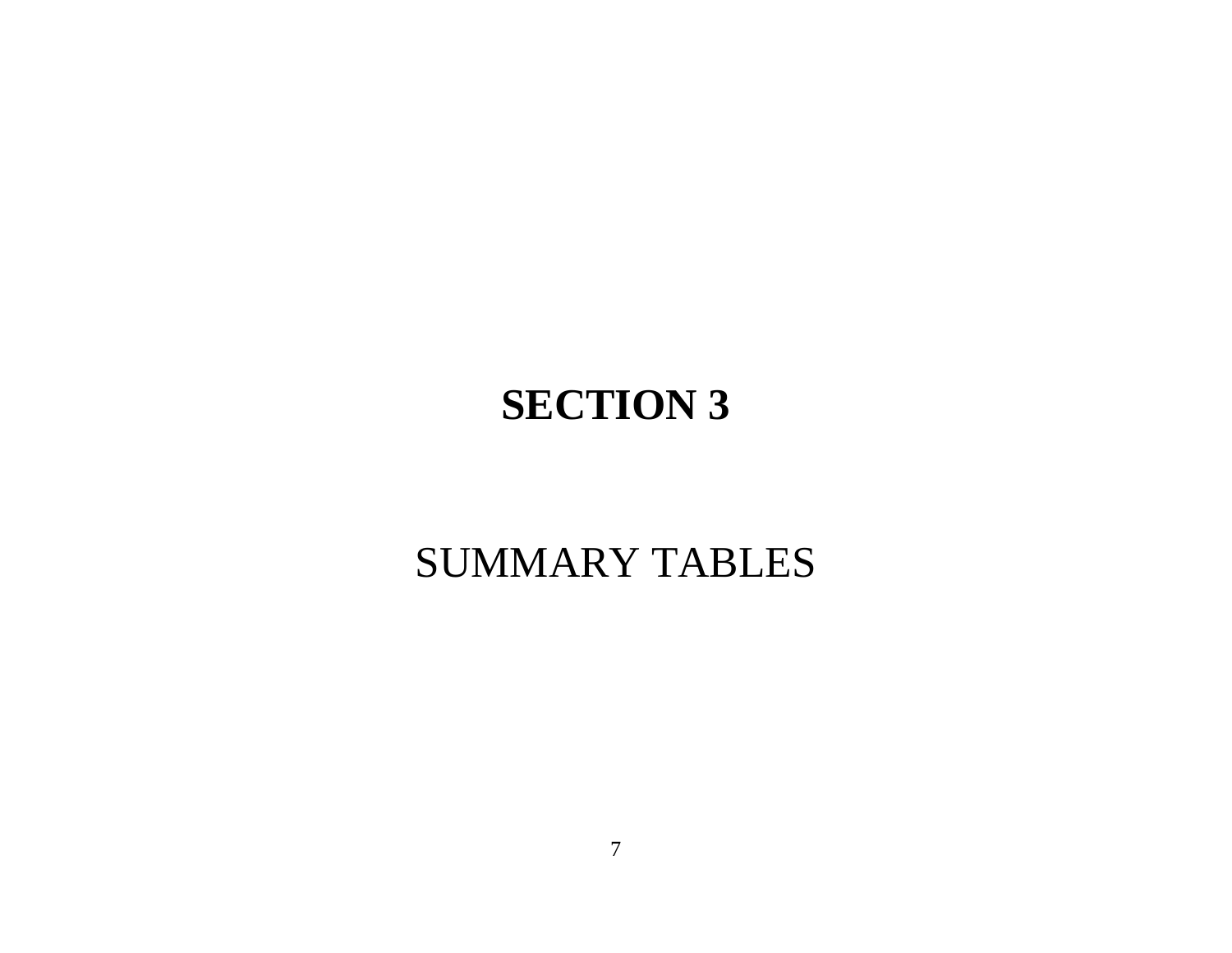### **SECTION 3 SUMMARY OF MILITARY PERSONNEL STRENGTH**

|                             | FY 1998 Actual |                  | FY 1999 Estimate |                  | FY 2000 Estimate |                  | FY 2001 Estimate |                  |
|-----------------------------|----------------|------------------|------------------|------------------|------------------|------------------|------------------|------------------|
|                             | Work           | End              | Work             | End              | Work             | End              | Work             | End              |
|                             | <u>Years</u>   | <b>Strengths</b> | Years            | <b>Strengths</b> | Years            | <b>Strengths</b> | Years            | <b>Strengths</b> |
| Direct Program              |                |                  |                  |                  |                  |                  |                  |                  |
| Officers                    | 72,156         | 70,394           | 71,211           | 70,029           | 70,718           | 69,268           | 70,575           | 68,879           |
| Enlisted                    | 294,812        | 288,572          | 290,419          | 287,706          | 289,454          | 283,598          | 284,692          | 278,051          |
| Cadets                      | 3,924          | 3,988            | 3,948            | 4,000            | 3,948            | 4,000            | 3,952            | 4,000            |
| <b>Total Direct Program</b> | 370,892        | 362,954          | 365,578          | 361,735          | 364,120          | 356,866          | 359,219          | 350,930          |
| Reimbursable Program        |                |                  |                  |                  |                  |                  |                  |                  |
| Officers                    | 1,535          | 1,498            | 1,410            | 1,387            | 1,384            | 1,348            | 1,303            | 1,273            |
| Enlisted                    | 3,085          | 3,018            | 2,785            | 2,760            | 2,747            | 2,663            | 2,216            | 2,163            |
| Cadets                      | 0              | $\mathbf 0$      | 0                | 0                | 0                | 0                | 0                | 0                |
| Total Reimbursable Program  | 4,620          | 4,516            | 4,195            | 4,147            | 4,131            | 4,011            | 3,519            | 3,436            |
| <b>Total Program</b>        |                |                  |                  |                  |                  |                  |                  |                  |
| <b>Officers</b>             | 73,691         | 71,892           | 72,621           | 71,416           | 72,102           | 70,616           | 71,878           | 70,152           |
| Enlisted                    | 297,897        | 291,590          | 293,204          | 290,466          | 292,201          | 286,261          | 286,908          | 280,214          |
| Cadets                      | 3,924          | 3,988            | 3,948            | 4,000            | 3,948            | 4,000            | 3,952            | 4,000            |
| <b>TOTAL PROGRAM</b>        | 375,512        | 367,470          | 369,773          | 365,882          | 368,251          | 360,877          | 362,738          | 354,366          |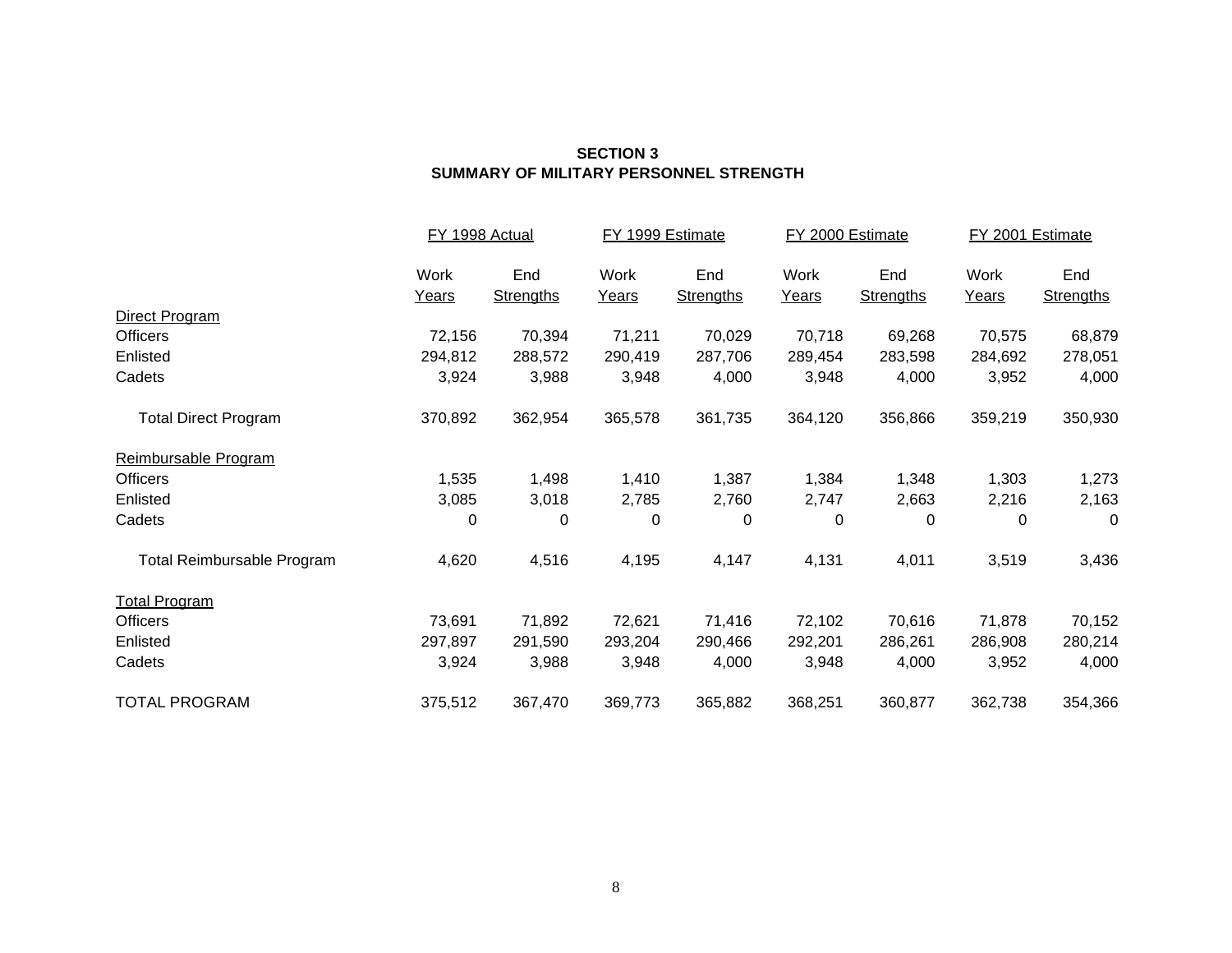### MILITARY PERSONNEL, AIR FORCE END STRENGTH BY GRADE (TOTAL PROGRAM)

|                           |                              | FY 1998 |                | FY 1999 |          | FY 2000 |          | FY 2001 |                |
|---------------------------|------------------------------|---------|----------------|---------|----------|---------|----------|---------|----------------|
|                           |                              |         | Reimb          |         | Reimb    |         | Reimb    |         | Reimb          |
|                           | <b>Commissioned Officers</b> | Total   | Included       | Total   | Included | Total   | Included | Total   | Included       |
| $O-10$                    | General                      | 10      | 0              | 12      | 0        | 11      | 0        | 11      | 0              |
| $O-9$                     | <b>Lieutenant General</b>    | 39      | 1              | 38      |          | 38      | 1        | 37      | 1              |
| $O-8$                     | <b>Major General</b>         | 86      | $\overline{c}$ | 85      | 2        | 86      | 2        | 87      | $\overline{c}$ |
| $O-7$                     | <b>Brigadier General</b>     | 139     | 3              | 139     | 3        | 139     | 3        | 139     | 3              |
| $O-6$                     | Colonel                      | 3,815   | 79             | 3,890   | 74       | 3,806   | 72       | 3,768   | 68             |
| $O-5$                     | <b>Lieutenant Colonel</b>    | 10,418  | 217            | 10,525  | 202      | 10,417  | 199      | 10,410  | 189            |
| $O-4$                     | Major                        | 15,612  | 325            | 16,204  | 309      | 15,959  | 303      | 15,976  | 288            |
| $O-3$                     | Captain                      | 27,523  | 574            | 25,699  | 510      | 24,484  | 466      | 22,754  | 421            |
| $O-2$                     | 1st Lieutenant               | 7,414   | 155            | 7,287   | 142      | 7,498   | 145      | 8,248   | 151            |
| $O-1$                     | 2nd Lieutenant               | 6,836   | 142            | 7,537   | 144      | 8,178   | 157      | 8,722   | 150            |
|                           | Total                        | 71,892  | 1,498          | 71,416  | 1,387    | 70,616  | 1,348    | 70,152  | 1,273          |
| <b>Enlisted Personnel</b> |                              |         |                |         |          |         |          |         |                |
| $E-9$                     | <b>Chief Master Sergeant</b> | 2,947   | 30             | 2,943   | 28       | 2,863   | 27       | 2,802   | 22             |
| $E-8$                     | Senior Master Sergeant       | 5,896   | 61             | 5,885   | 55       | 5,725   | 53       | 5,604   | 43             |
| $E-7$                     | Master Sergeant              | 29,606  | 306            | 27,638  | 263      | 27,195  | 242      | 28,021  | 195            |
| $E-6$                     | <b>Technical Sergeant</b>    | 38,280  | 396            | 40,000  | 375      | 42,223  | 386      | 42,733  | 320            |
| $E-5$                     | <b>Staff Sergeant</b>        | 73,461  | 765            | 71,400  | 670      | 71,565  | 639      | 72,155  | 503            |
| $E-4$                     | Senior Airman                | 67,709  | 702            | 69,500  | 651      | 65,840  | 612      | 61,647  | 497            |
| $E-3$                     | <b>Airman First Class</b>    | 44,600  | 463            | 43,598  | 439      | 41,022  | 429      | 37,803  | 343            |
| $E-2$                     | Airman                       | 17,698  | 181            | 17,903  | 168      | 18,164  | 170      | 18,144  | 153            |
| $E-1$                     | Airman Basic                 | 11,393  | 114            | 11,599  | 111      | 11,664  | 105      | 11,305  | 87             |
|                           | Total                        | 291,590 | 3,018          | 290,466 | 2,760    | 286,261 | 2,663    | 280,214 | 2,163          |
| Cadets                    |                              | 3,988   | 0              | 4,000   | 0        | 4,000   | 0        | 4,000   | 0              |
|                           | <b>Total End Strength</b>    | 367,470 | 4,516          | 365,882 | 4,147    | 360,877 | 4,011    | 354,366 | 3,436          |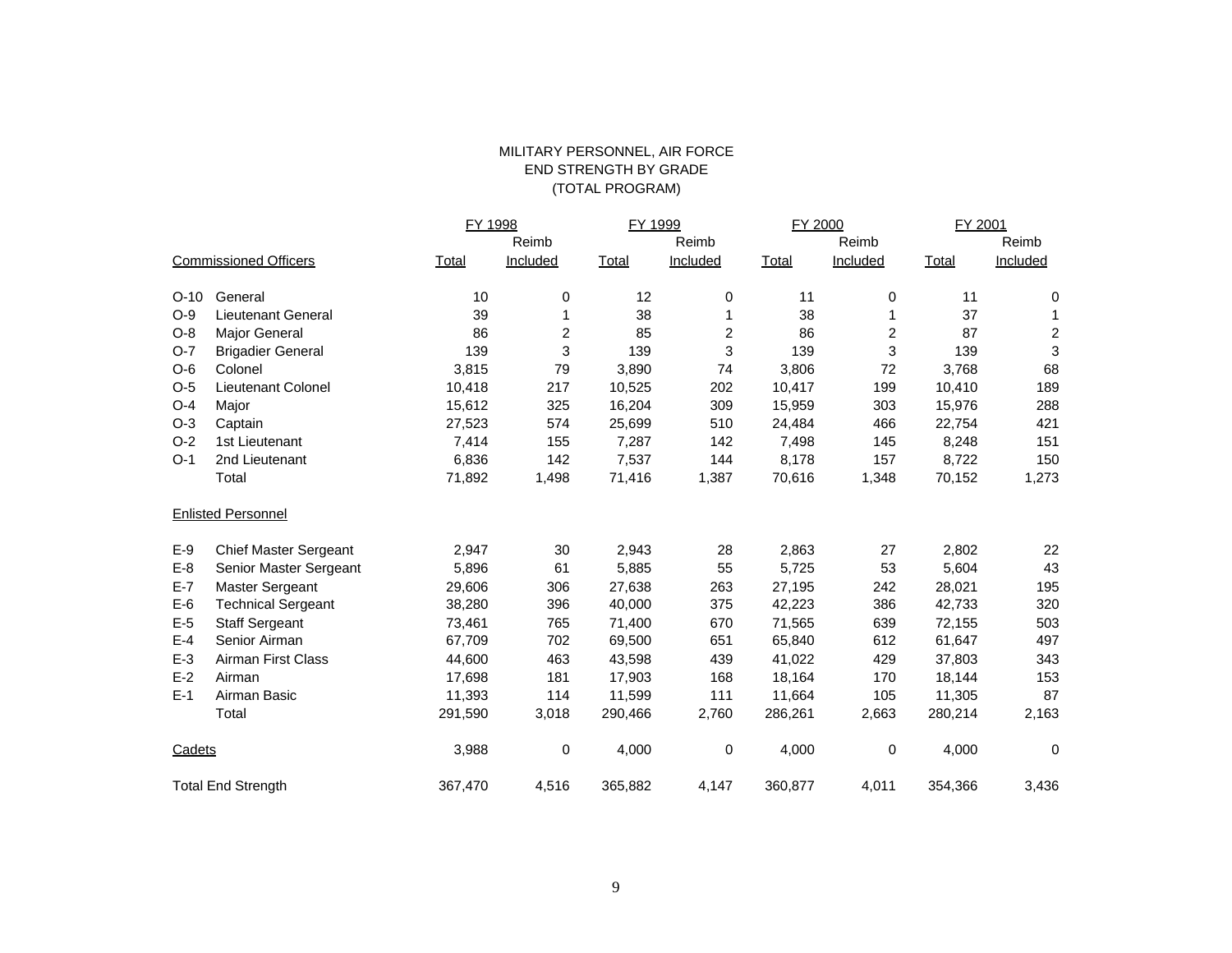#### MILITARY PERSONNEL, AIR FORCE AVERAGE STRENGTH BY GRADE (TOTAL PROGRAM)

|                           |                              | FY 1998      |                | FY 1999 |          | FY 2000      |          | FY 2001      |                |
|---------------------------|------------------------------|--------------|----------------|---------|----------|--------------|----------|--------------|----------------|
|                           |                              |              | Reimb          |         | Reimb    |              | Reimb    |              | Reimb          |
|                           | <b>Commissioned Officers</b> | <b>Total</b> | Included       | Total   | Included | <b>Total</b> | Included | <b>Total</b> | Included       |
| $O-10$                    | General                      | 12           | 0              | 11      | 0        | 11           | 0        | 11           | 0              |
| $O-9$                     | <b>Lieutenant General</b>    | 38           | 1              | 39      | 1        | 38           | 1        | 38           |                |
| $O-8$                     | <b>Major General</b>         | 83           | $\overline{c}$ | 86      | 2        | 88           | 2        | 89           | $\overline{2}$ |
| $O-7$                     | <b>Brigadier General</b>     | 146          | 3              | 139     | 3        | 142          | 3        | 142          | 3              |
| $O-6$                     | Colonel                      | 3,895        | 81             | 4,033   | 78       | 3,997        | 76       | 3,951        | 72             |
| $O-5$                     | Lieutenant Colonel           | 10,539       | 219            | 10,744  | 208      | 10,734       | 205      | 10,688       | 196            |
| $O-4$                     | Major                        | 16,101       | 335            | 16,359  | 319      | 16,599       | 314      | 16,454       | 294            |
| $O-3$                     | Captain                      | 28,507       | 595            | 26,929  | 517      | 25,570       | 495      | 24,495       | 447            |
| $O-2$                     | 1st Lieutenant               | 7,770        | 162            | 7,252   | 141      | 7,280        | 142      | 7,916        | 145            |
| $O-1$                     | 2nd Lieutenant               | 6,600        | 137            | 7,029   | 141      | 7,643        | 146      | 8,094        | 143            |
|                           | Total                        | 73,691       | 1,535          | 72,621  | 1,410    | 72,102       | 1,384    | 71,878       | 1,303          |
| <b>Enlisted Personnel</b> |                              |              |                |         |          |              |          |              |                |
| $E-9$                     | <b>Chief Master Sergeant</b> | 3,073        | 31             | 3,016   | 29       | 2,975        | 28       | 2,903        | 23             |
| $E-8$                     | Senior Master Sergeant       | 6,103        | 63             | 6,061   | 56       | 5,979        | 56       | 5,835        | 45             |
| $E-7$                     | Master Sergeant              | 30,772       | 318            | 29,325  | 277      | 28,102       | 259      | 28,298       | 206            |
| $E-6$                     | <b>Technical Sergeant</b>    | 38,058       | 394            | 39,872  | 374      | 41,934       | 388      | 43,328       | 327            |
| $E-5$                     | <b>Staff Sergeant</b>        | 76,402       | 795            | 73,470  | 691      | 72,519       | 664      | 72,902       | 540            |
| $E-4$                     | Senior Airman                | 70,543       | 722            | 69,507  | 652      | 68,563       | 640      | 64,585       | 509            |
| $E-3$                     | <b>Airman First Class</b>    | 44,333       | 456            | 43,253  | 439      | 42,949       | 440      | 39,903       | 343            |
| $E-2$                     | Airman                       | 17,735       | 185            | 17,507  | 163      | 17,853       | 167      | 17,972       | 138            |
| $E-1$                     | Airman Basic                 | 10,878       | 121            | 11,193  | 104      | 11,327       | 105      | 11,182       | 85             |
|                           | Total                        | 297,897      | 3,085          | 293,204 | 2,785    | 292,201      | 2,747    | 286,908      | 2,216          |
| Cadets                    |                              | 3,924        | 0              | 3,948   | 0        | 3,948        | 0        | 3,952        | 0              |
|                           | <b>Total Workyears</b>       | 375,512      | 4,620          | 369,773 | 4,195    | 368,251      | 4,131    | 362,738      | 3,519          |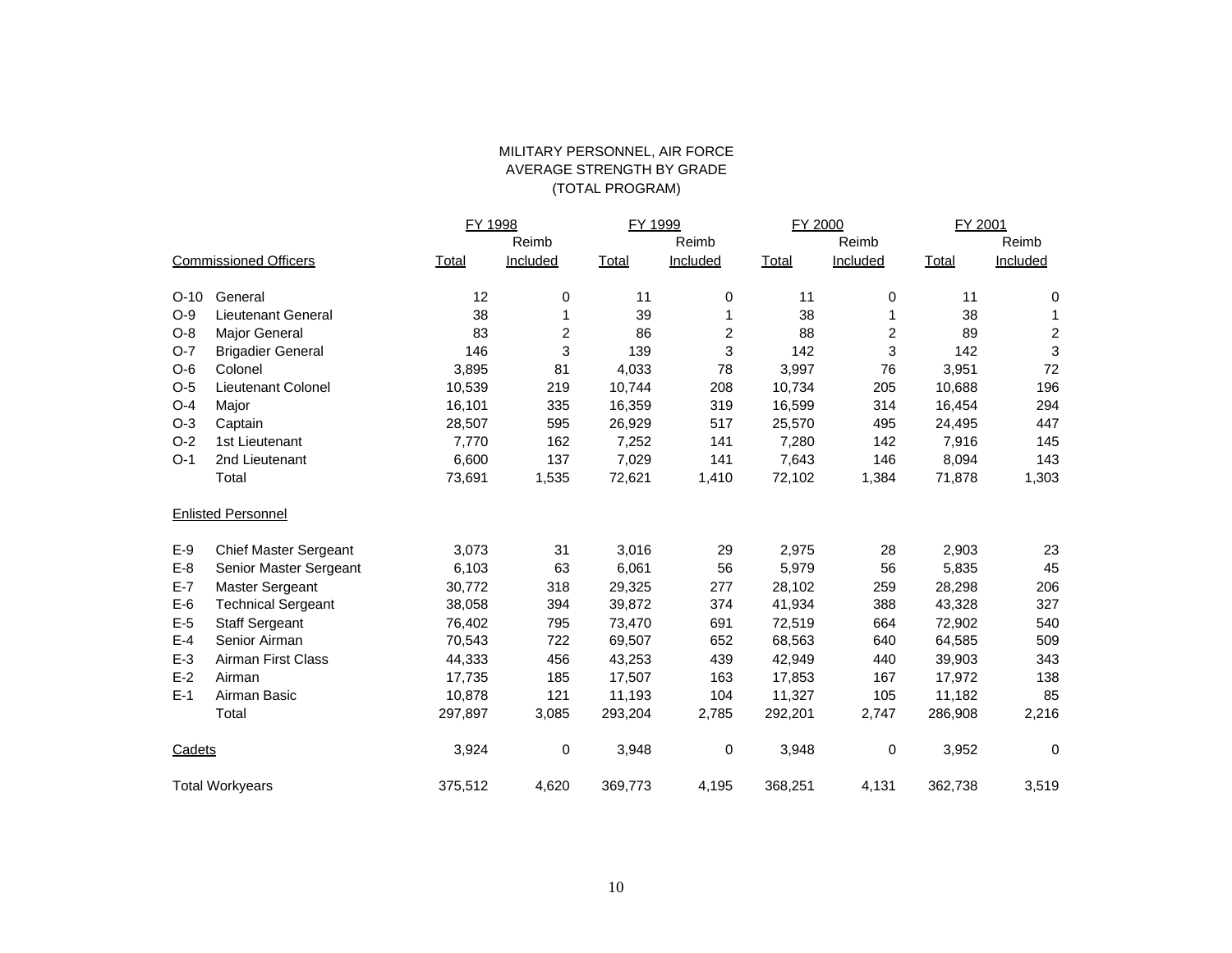|                 |             | FY 1998     |        |              |             | FY 1999      |        |                     | FY 2000     |              |        |              | FY 2001     |              |        |              |
|-----------------|-------------|-------------|--------|--------------|-------------|--------------|--------|---------------------|-------------|--------------|--------|--------------|-------------|--------------|--------|--------------|
|                 | Off         | Enl         | Cadets | Total        | Off         | Enl          | Cadets | Total               | Off         | Enl          | Cadets | Total        | Off         | Enl          | Cadets | Total        |
| September       | 74.0        | 299.4       | 4.0    | 377.4        | 71.9        | 291.6        | 4.0    | 367.5               | 71.4        | 290.5        | 4.0    | 365.9        | 70.6        | 286.3        | 4.0    | 360.9        |
| October         | 73.6        | 298.5       | 4.0    | 376.1        | 71.1        | 290.5        | 4.0    | 365.6               | 71.1        | 290.4        | 4.0    | 365.5        | 70.3        | 285.9        | 4.0    | 360.2        |
| November        | 73.3        | 297.7       | 4.0    | 375.0        | 71.0        | 289.5        | 4.0    | 364.5               | 71.0        | 290.3        | 4.0    | 365.3        | 70.3        | 285.7        | 4.0    | 360.0        |
| December        | 73.2        | 297.1       | 4.0    | 374.3        | 70.7        | 289.2        | 3.9    | 363.8               | 70.4        | 290.1        | 3.9    | 364.4        | 70.1        | 285.4        | 4.0    | 359.5        |
| January         | 72.9        | 296.6       | 3.9    | 373.4        | 70.9        | 289.9        | 3.9    | 364.7               | 70.4        | 289.8        | 3.9    | 364.1        | 70.2        | 284.9        | 3.9    | 359.0        |
| February        | 72.9        | 295.9       | 3.9    | 372.7        | 71.0        | 290.3        | 3.9    | 365.2               | 70.6        | 289.6        | 3.9    | 364.1        | 70.5        | 284.4        | 3.9    | 358.8        |
| March           | 72.4        | 295.3       | 3.9    | 371.6        | 70.8        | 291.4        | 3.9    | 366.1               | 70.4        | 289.3        | 3.9    | 363.6        | 70.3        | 284.1        | 3.9    | 358.3        |
| April           | 72.0        | 294.8       | 3.9    | 370.7        | 70.8        | 290.9        | 3.9    | 365.6               | 70.3        | 288.9        | 3.9    | 363.1        | 70.3        | 283.6        | 3.9    | 357.8        |
| May             | 72.7        | 294.2       | 2.9    | 369.8        | 72.2        | 290.4        | 2.9    | 365.5               | 71.4        | 288.6        | 2.9    | 362.9        | 71.4        | 283.1        | 3.0    | 357.5        |
| June            | 72.9        | 293.4       | 4.1    | 370.4        | 72.9        | 291.0        | 4.1    | 368.0               | 71.8        | 288.1        | 4.1    | 364.0        | 71.7        | 282.4        | 4.1    | 358.2        |
| July            | 72.9        | 292.9       | 4.1    | 369.9        | 73.3        | 290.5        | 4.1    | 367.9               | 71.7        | 287.7        | 4.1    | 363.5        | 71.6        | 281.6        | 4.1    | 357.3        |
| August          | 72.7        | 292.1       | 4.0    | 368.8        | 72.4        | 290.6        | 4.0    | 367.0               | 71.2        | 287.1        | 4.0    | 362.3        | 71.1        | 281.1        | 4.0    | 356.2        |
| September       | 71.9        | 291.6       | 4.0    | 367.5        | 71.4        | 290.5        | 4.0    | 365.9               | 70.6        | 286.3        | 4.0    | 360.9        | 70.2        | 280.2        | 4.0    | 354.4        |
| Workyears       | 73.7        | 297.9       | 3.9    | 375.5        | 72.6        | 293.2        | 3.9    | 369.7               | 72.1        | 292.2        | 3.9    | 368.2        | 71.9        | 286.9        | 4.0    | 362.8        |
|                 |             |             |        |              |             |              |        | MPA MAN-DAY PROGRAM |             |              |        |              |             |              |        |              |
| Workyears<br>\$ | 0.9<br>71.7 | 2.5<br>95.4 |        | 3.4<br>167.1 | 1.0<br>80.0 | 3.0<br>118.4 |        | 4.0<br>198.4        | 1.0<br>83.6 | 3.0<br>118.4 |        | 4.0<br>202.0 | 1.0<br>86.8 | 3.0<br>123.6 |        | 4.0<br>210.4 |

#### MILITARY PERSONNEL, AIR FORCE ACTIVE DUTY STRENGTHS BY MONTHS (IN THOUSANDS)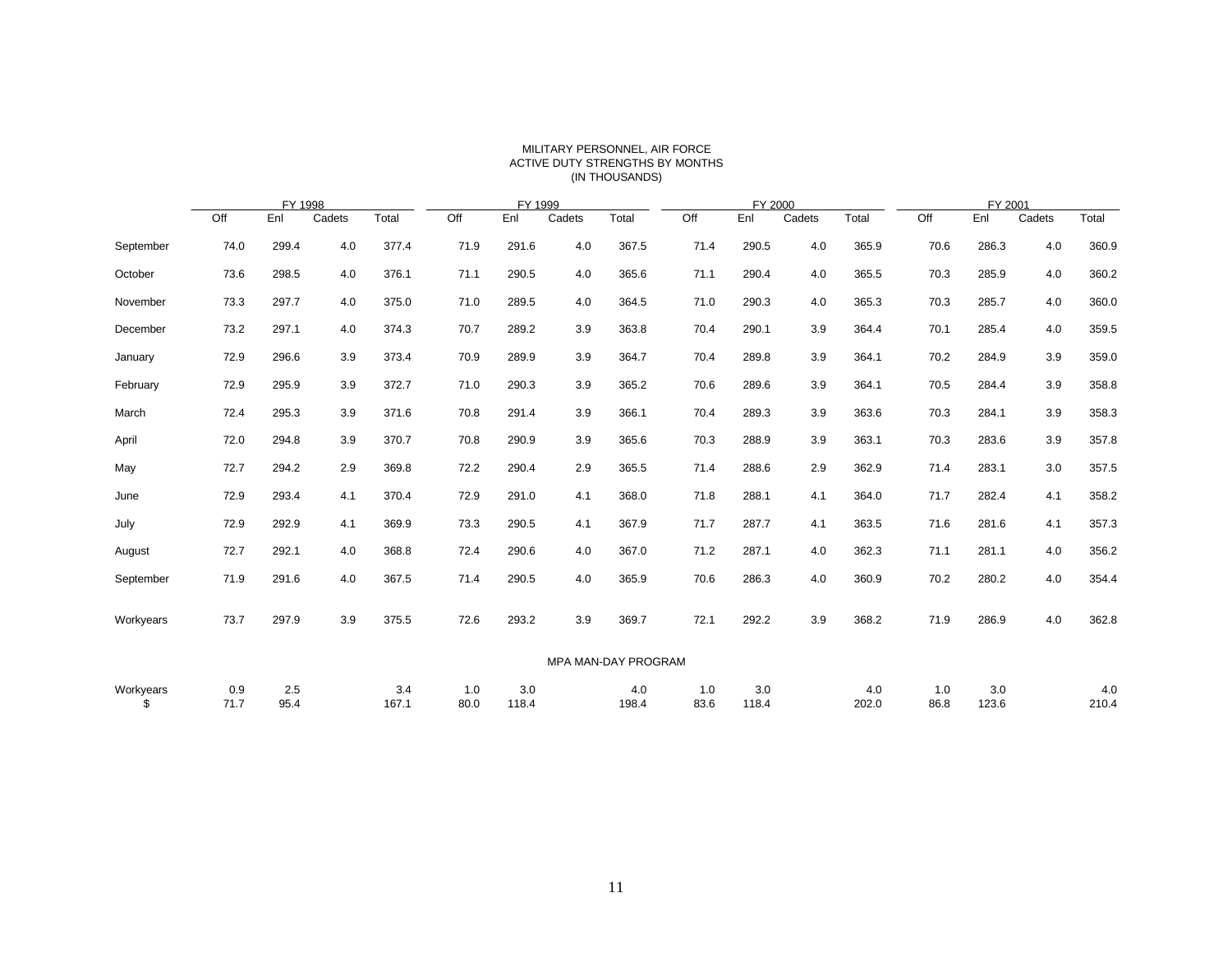### MILITARY PERSONNEL GAINS AND LOSSES BY SOURCE AND TYPE

#### OFFICERS

|                                        | FY 1998       | FY 1999         | FY 2000         | FY 2001         |
|----------------------------------------|---------------|-----------------|-----------------|-----------------|
|                                        | <b>Actual</b> | <b>Estimate</b> | <b>Estimate</b> | <b>Estimate</b> |
| <b>Beginning Strength</b>              | 73,983        | 71,892          | 71,416          | 70,616          |
| Gains (By Source):                     |               |                 |                 |                 |
| <b>Service Academies</b>               | 910           | 939             | 910             | 836             |
| <b>ROTC</b>                            | 2,022         | 2,134           | 2,148           | 2,085           |
| <b>Health Professions Scholarships</b> | 480           | 402             | 466             | 437             |
| <b>Officer Training School</b>         | 489           | 974             | 1,174           | 1,789           |
| Other                                  | 911           | 839             | 737             | 762             |
| Gain Adjustment                        | 0             | 0               | 0               | $\mathbf 0$     |
| <b>Total Gains</b>                     | 4,812         | 5,288           | 5,435           | 5,909           |
| Losses (By Type):                      |               |                 |                 |                 |
| <b>Voluntary Separation</b>            | 3,018         | 2,104           | 2,495           | 2,903           |
| Retirement                             | 2,611         | 2,653           | 2,486           | 2,429           |
| Involuntary                            | 461           | 493             | 461             | 440             |
| With Pay                               | 432           | 474             | 449             | 429             |
| <b>Without Pay</b>                     | 29            | 19              | 12              | 11              |
| VSI/SSB                                | 0             | $\Omega$        | $\mathbf 0$     | $\mathbf 0$     |
| 15 Year Retirement (TERA)              | 497           | 200             | 500             | 300             |
| Reduction in Force                     | 0             | 0               | $\Omega$        | $\Omega$        |
| Other                                  | 281           | 314             | 293             | 301             |
| Loss Adjustment                        | 35            | 0               | 0               | $\mathbf 0$     |
| <b>Total Losses</b>                    | 6,903         | 5,764           | 6,235           | 6,373           |
| <b>TOTAL</b>                           | 71,892        | 71,416          | 70,616          | 70,152          |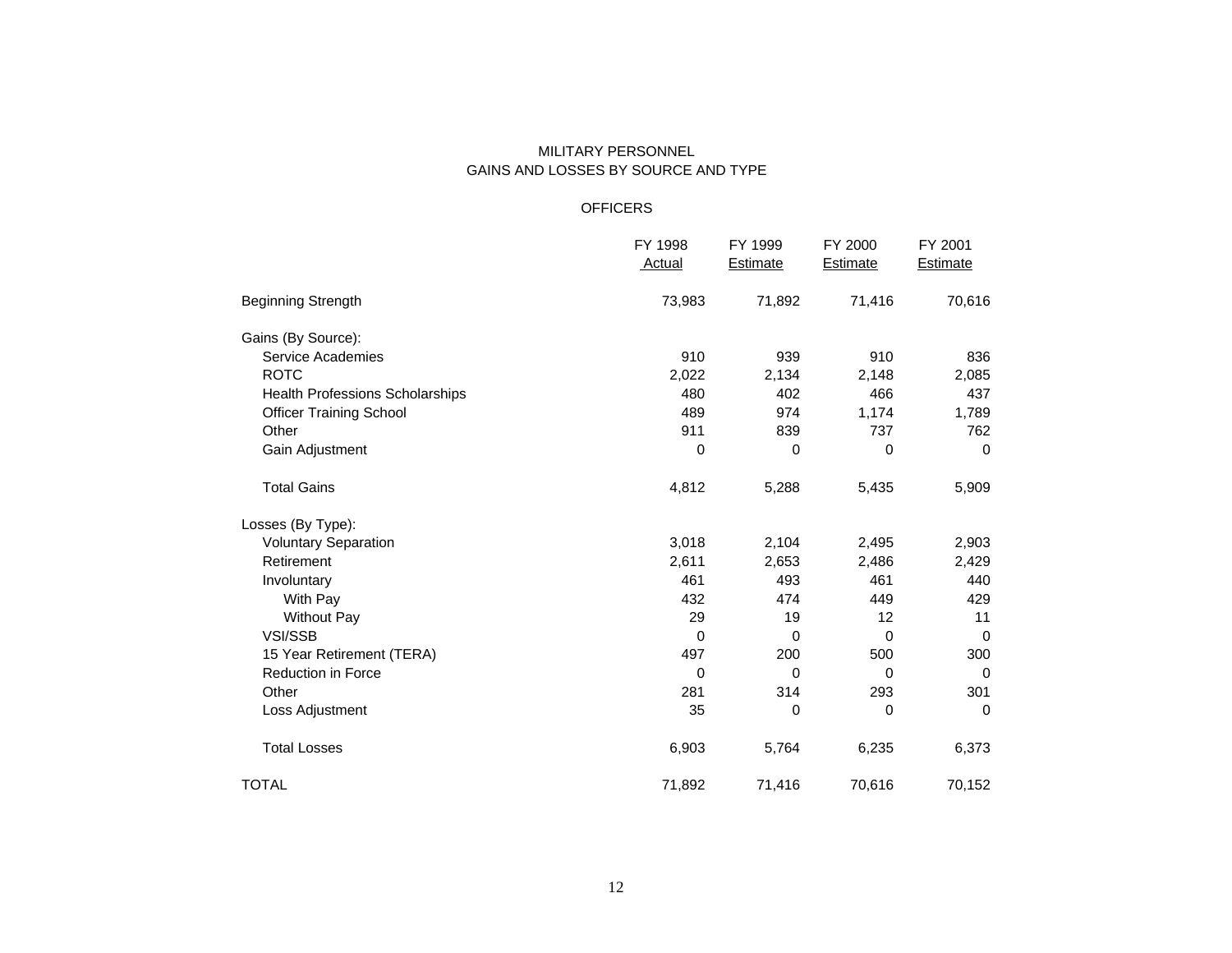#### MILITARY PERSONNEL GAINS AND LOSSES BY SOURCE AND TYPE

#### ENLISTED

|                                      | FY 1998  | FY 1999  | FY 2000  | FY 2001  |
|--------------------------------------|----------|----------|----------|----------|
|                                      | Actual   | Estimate | Estimate | Estimate |
| <b>Beginning Strength</b>            | 299,373  | 291,590  | 290,466  | 286,261  |
| Gains (By Source):                   |          |          |          |          |
| <b>Non Prior Service Enlistments</b> | 31,491   | 35,800   | 32,400   | 31,400   |
| Male                                 | 23,239   | 25,901   | 23,328   | 22,608   |
| Female                               | 8,252    | 9,899    | 9,072    | 8,792    |
| <b>Prior Service Enlistments</b>     | 221      | 386      | 350      | 350      |
| Reenlistments                        | 41,715   | 42,538   | 44,341   | 43,645   |
| Reserves                             | 38       | 304      | 50       | 50       |
| Officer Candidate Programs           | 359      | 871      | 969      | 1,476    |
| Other                                | 184      | 200      | 180      | 180      |
| Gain Adjustments                     | 775      | 601      | 300      | 300      |
| <b>Total Gains</b>                   | 74,783   | 80,700   | 78,590   | 77,401   |
| Losses (By Type):                    |          |          |          |          |
| <b>ETS</b>                           | 14,430   | 12,924   | 11,657   | 11,962   |
| <b>Programmed Early Release</b>      | 0        | $\Omega$ | $\Omega$ | 0        |
| VSI/SSB                              | 0        | 0        | 0        | 0        |
| 15 Year Retirement (TERA)            | $\Omega$ | 0        | $\Omega$ | $\Omega$ |
| To Commissioned Officer              | 568      | 974      | 1,174    | 1,789    |
| Reenlistments                        | 41,715   | 42,538   | 44,341   | 43,645   |
| Retirement                           | 10,602   | 10,484   | 11,079   | 11,778   |
| Attrition                            | 15,150   | 14,904   | 14,544   | 14,274   |
| Other                                | 0        | 0        | 0        | 0        |
| Loss Adjustments                     | 101      | 0        | 0        | $\Omega$ |
| <b>Total Losses</b>                  | 82,566   | 81,824   | 82,795   | 83,448   |
| <b>TOTAL</b>                         | 291,590  | 290,466  | 286,261  | 280,214  |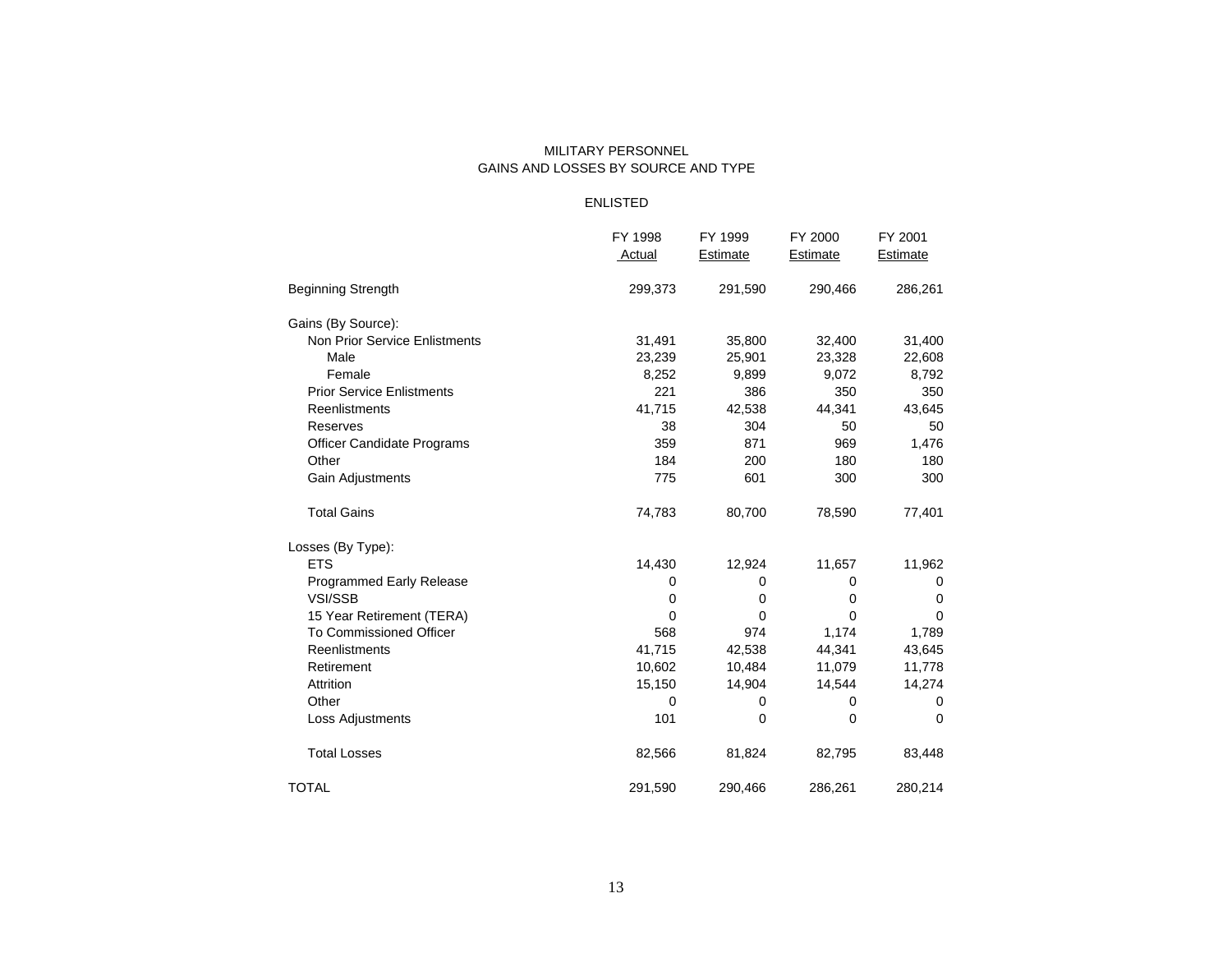## MILITARY PERSONNEL GAINS AND LOSSES BY SOURCE AND TYPE

### CADETS

|                           | FY 1998<br>Actual | FY 1999<br><b>Estimate</b> | FY 2000<br>Estimate | FY 2001<br><b>Estimate</b> |
|---------------------------|-------------------|----------------------------|---------------------|----------------------------|
| <b>Beginning Strength</b> | 4029              | 3,988                      | 4,000               | 4,000                      |
| Gains:                    | 1239              | 1,303                      | 1,255               | 1,175                      |
| Losses:                   | 1,280             | 1,291                      | 1,255               | 1,175                      |
| Graduates<br>Attrition    | 943<br>337        | 956<br>335                 | 925<br>330          | 850<br>325                 |
| <b>TOTAL</b>              | 3,988             | 4,000                      | 4,000               | 4,000                      |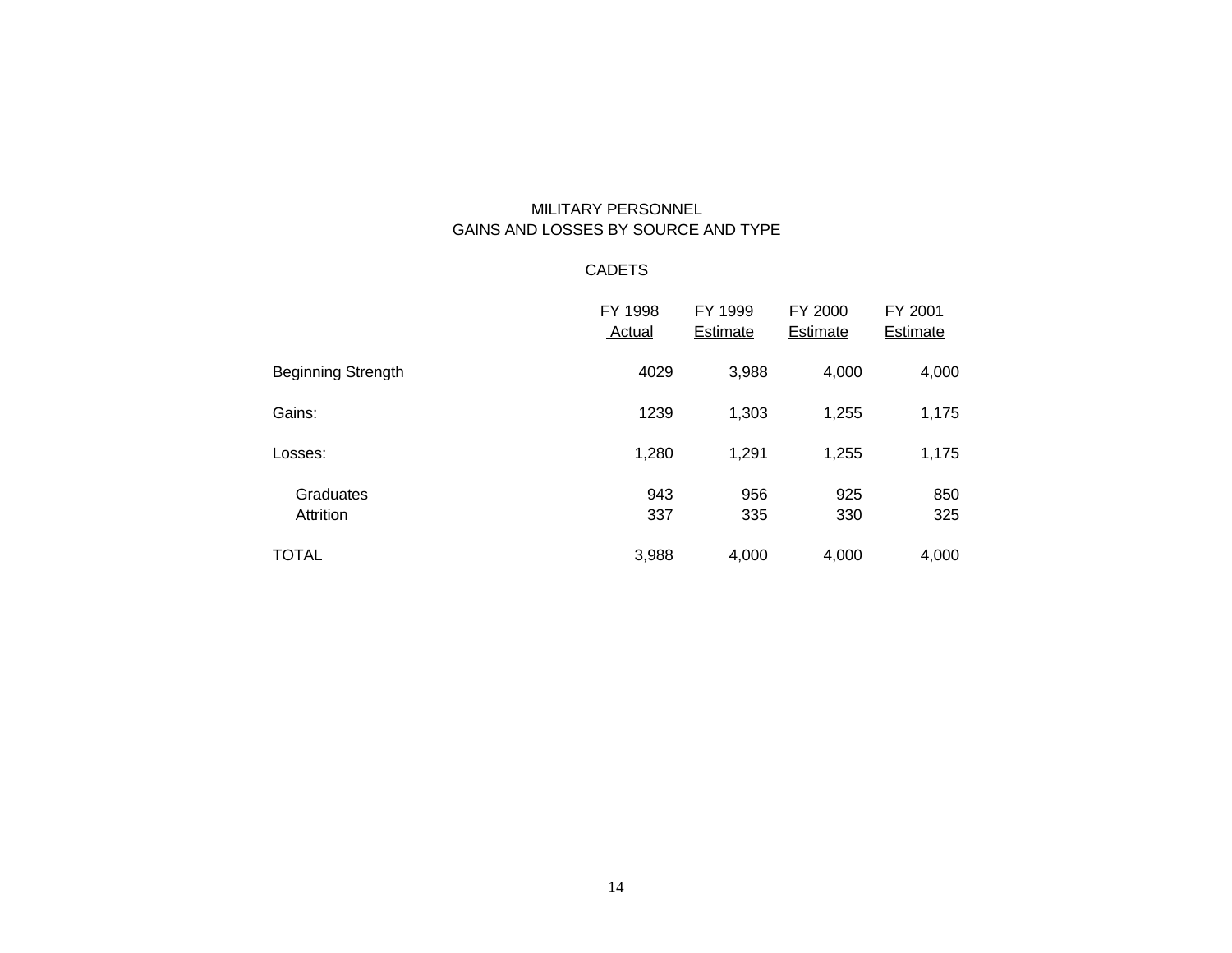#### SUMMARY OF ENTITLEMENTS BY SUBACTIVITY (In Thousands of Dollars)

|                                                                                                                                                                                    |                    | FY 1998                                                   |                                                           |                    | FY 1999                                                    |                                                            |                    | FY 2000                                                    |                                                            |                    | FY 2001                                                    |                                                            |
|------------------------------------------------------------------------------------------------------------------------------------------------------------------------------------|--------------------|-----------------------------------------------------------|-----------------------------------------------------------|--------------------|------------------------------------------------------------|------------------------------------------------------------|--------------------|------------------------------------------------------------|------------------------------------------------------------|--------------------|------------------------------------------------------------|------------------------------------------------------------|
|                                                                                                                                                                                    | Officer            | Enlisted                                                  | Total                                                     | Officer            | Enlisted                                                   | Total                                                      | Officer            | Enlisted                                                   | Total                                                      | Officer            | Enlisted                                                   | Total                                                      |
| <b>Basic Pay</b><br>1.                                                                                                                                                             | 3,287,216          | 5,713,295                                                 | 9,000,511                                                 | 3,336,187          | 5,781,141                                                  | 9,117,328                                                  | 3.407.110          | 6,024,073                                                  | 9,431,183                                                  | 3,589,968          | 6,246,893                                                  | 9,836,861                                                  |
| <b>Retired Pay Accrual</b><br>2.                                                                                                                                                   | 1,002,601          | 1,742,555                                                 | 2,745,156                                                 | 1,007,528          | 1,745,905                                                  | 2,753,433                                                  | 1,015,319          | 1,795,174                                                  | 2,810,493                                                  | 1,059,041          | 1,842,833                                                  | 2,901,874                                                  |
| <b>Basic Allowance for Quarters</b><br>3.                                                                                                                                          | 114,803            | 202,633                                                   | 317,436                                                   | $\mathbf 0$        | $\mathbf 0$                                                |                                                            | $\Omega$           | $\Omega$                                                   | $\Omega$                                                   | $\Omega$           | $\mathbf 0$                                                | $\Omega$                                                   |
| a. With Dependents                                                                                                                                                                 | 85,030             | 150,203                                                   | 235,233                                                   | $\Omega$           | $\Omega$                                                   |                                                            | $\Omega$           | $\Omega$                                                   | $\Omega$                                                   | $\Omega$           | $\Omega$                                                   |                                                            |
| b. Without Dependents                                                                                                                                                              | 29,695             | 51.039                                                    | 80,734                                                    | $\Omega$           | $\Omega$                                                   |                                                            | $\Omega$           | $\Omega$                                                   | $\Omega$                                                   | $\Omega$           | $\Omega$                                                   |                                                            |
| c. Partial                                                                                                                                                                         | 71                 | 1,326                                                     | 1,397                                                     | $\Omega$           | $\mathbf 0$                                                |                                                            | $\Omega$           | $\mathbf 0$                                                | $\Omega$                                                   | $\Omega$           | $\mathbf 0$                                                |                                                            |
| d. Inadequate Family Housing                                                                                                                                                       | $\overline{7}$     | 65                                                        | 72                                                        | $\Omega$           | $\mathbf 0$                                                |                                                            | $\Omega$           | $\Omega$                                                   | $\Omega$                                                   | $\Omega$           | $\Omega$                                                   |                                                            |
| Variable Housing Allowance<br>4.                                                                                                                                                   | 27,604             | 49,843                                                    | 77,447                                                    | $\mathbf 0$        | $\mathsf 0$                                                |                                                            | $\Omega$           | $\mathbf 0$                                                | $\Omega$                                                   | $\Omega$           | $\mathbf 0$                                                | $\Omega$                                                   |
| 4.1 Basic Allowance for Housing                                                                                                                                                    | 430,857            | 816,771                                                   | 1,247,628                                                 | 607,244            | 1,095,982                                                  | 1,703,226                                                  | 618,694            | 1,157,649                                                  | 1,776,343                                                  | 635,734            | 1,156,629                                                  | 1,792,363                                                  |
| a. With Dependents                                                                                                                                                                 | 334,367            | 593,125                                                   | 927,492                                                   | 453,006            | 812,193                                                    | 1,265,199                                                  | 458,807            | 841,215                                                    | 1,300,022                                                  | 468,241            | 867,815                                                    | 1,336,056                                                  |
| b. Without Dependents                                                                                                                                                              | 96,349             | 219,621                                                   | 315,970                                                   | 153,944            | 278,270                                                    | 432,214                                                    | 159,583            | 311,316                                                    | 470,899                                                    | 167,170            | 283,517                                                    | 450,687                                                    |
| c. Partial                                                                                                                                                                         | 120                | 3,976                                                     | 4,096                                                     | 294                | 5,366                                                      | 5,660                                                      | 304                | 5,042                                                      | 5,346                                                      | 323                | 5,220                                                      | 5,543                                                      |
| d. Inadequate Family Housing                                                                                                                                                       | 21                 | 49                                                        | 70                                                        | $\Omega$           | 153                                                        | 153                                                        | $\Omega$           | 76                                                         | 76                                                         | $\Omega$           | 77                                                         | 77                                                         |
| Subsistence<br>5.                                                                                                                                                                  | 137,198            | 787,438                                                   | 924,636                                                   | 136,220            | 803,031                                                    | 939,251                                                    | 136,599            | 796,641                                                    | 933,240                                                    | 137,536            | 787,142                                                    | 924,678                                                    |
| a. Basic Allowance for Subsistence<br>1. Authorized to Mess Separately<br>2. Leave Rations<br>3. Rations-In-Kind Not Available<br>4. Augmentation for Separate Meals<br>5. Partial | 137.198<br>137.198 | 676,707<br>533,565<br>67,173<br>59,832<br>12,060<br>4.077 | 813,905<br>670,763<br>67,173<br>59,832<br>12,060<br>4,077 | 136,220<br>136.220 | 688,539<br>534,445<br>69,500<br>60,090<br>13,370<br>11,134 | 824,759<br>670,665<br>69,500<br>60,090<br>13,370<br>11,134 | 136,599<br>136.599 | 687,956<br>531,058<br>67,204<br>59,863<br>12,068<br>17,763 | 824,555<br>667.657<br>67.204<br>59,863<br>12,068<br>17,763 | 137,536<br>137.536 | 679,155<br>523,472<br>65,811<br>58,423<br>11,124<br>20,325 | 816,691<br>661,008<br>65,811<br>58,423<br>11,124<br>20,325 |
| b. Subsistence-In-Kind<br>1. Subsistence in Messes<br>2. Special Rations<br>3. Operational Rations<br>4. Augmentation Rations                                                      | $\Omega$           | 110,731<br>85,691<br>8,583<br>11,813<br>4.644             | 110,731<br>85,691<br>8,583<br>11,813<br>4,644             | $\Omega$           | 114,492<br>84,964<br>8,511<br>16,408<br>4.609              | 114,492<br>84,964<br>8,511<br>16,408<br>4,609              | $\Omega$           | 108,685<br>86,030<br>8,601<br>9,467<br>4,587               | 108,685<br>86,030<br>8,601<br>9,467<br>4,587               | $\Omega$           | 107,987<br>85,802<br>8,589<br>9.107<br>4.489               | 107,987<br>85,802<br>8,589<br>9,107<br>4,489               |
| Incentive, Hazardous Duty, and Aviation Career Pay<br>6.                                                                                                                           | 178,077            | 22,473                                                    | 200,550                                                   | 192,995            | 23,261                                                     | 216,256                                                    | 178.002            | 38,135                                                     | 216,137                                                    | 170.654            | 38,135                                                     | 208,789                                                    |
| a. Flying Duty Pay<br>1. Aviation Career, Officers<br>2. Crew Members, Enlisted                                                                                                    | 174,322<br>138,822 | 15,841<br>15,530                                          | 190,163<br>138,822<br>15,530                              | 191,149<br>154,795 | 16,556<br>16,196                                           | 207,705<br>154,795<br>16,196                               | 175,938<br>147,064 | 2,861<br>2,501                                             | 178,799<br>147,064<br>2,501                                | 168,588<br>140,924 | 2,861<br>2,501                                             | 171,449<br>140,924<br>2,501                                |
| 3. Noncrew Member<br>4. Aviator Continuation Pay                                                                                                                                   | 50<br>35,450       | 311                                                       | 361<br>35,450                                             | 54<br>36,300       | 360                                                        | 41 <sub>0</sub><br>36,300                                  | 54<br>28,820       | 360                                                        | 414<br>28,820                                              | 54<br>27,610       | 360                                                        | 414<br>27,610                                              |
| b. Parachute Jumping Pay<br>c. Demolition Pav<br>d. Other Pavs                                                                                                                     | 296<br>59<br>3.400 | 2,134<br>1,825<br>2.673                                   | 2,430<br>1,884<br>6.073                                   | 305<br>40<br>1.501 | 2,124<br>1,800<br>2.781                                    | 2,429<br>1,840<br>4.282                                    | 305<br>40<br>1.719 | 2,124<br>1,800<br>31.350                                   | 2,429<br>1,840<br>33.069                                   | 305<br>40<br>1.721 | 2,124<br>1.800<br>31.350                                   | 2,429<br>1,840<br>33,071                                   |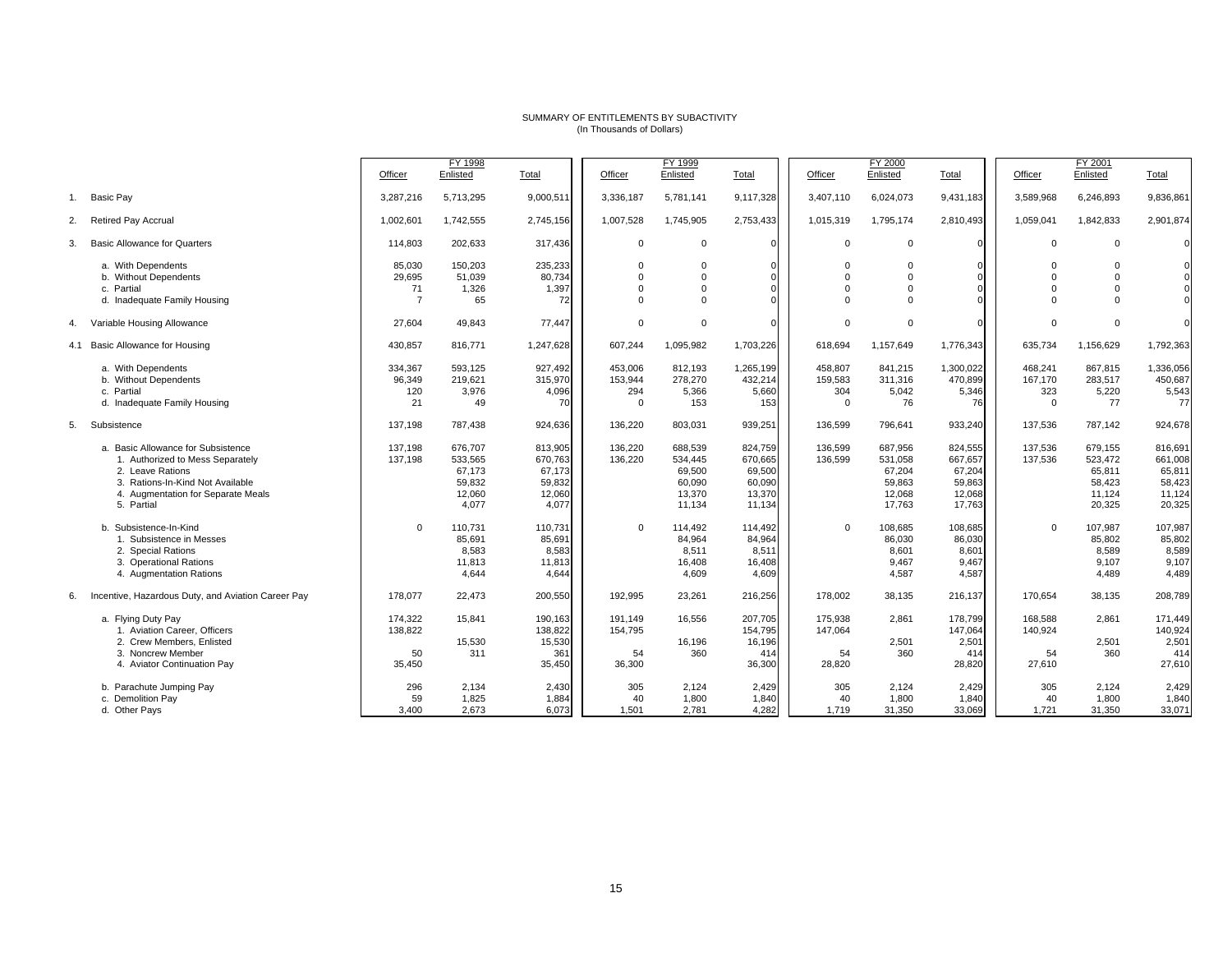# SUMMARY OF ENTITLEMENTS BY SUBACTIVITY (In Thousands of Dollars)

|    |                                                    |                       | FY 1998            |                    |                   | FY 1999            |                    |                       | FY 2000            |                    |                       | FY 2001            |                    |
|----|----------------------------------------------------|-----------------------|--------------------|--------------------|-------------------|--------------------|--------------------|-----------------------|--------------------|--------------------|-----------------------|--------------------|--------------------|
|    |                                                    | Officer               | Enlisted           | Total              | Officer           | Enlisted           | Total              | Officer               | Enlisted           | Total              | Officer               | Enlisted           | Total              |
| 7. | <b>Special Pays</b>                                | 188,110               | 109,436            | 297,546            | 190,221           | 195,880            | 386,101            | 186,448               | 241,882            | 428,330            | 184,461               | 214,709            | 399,170            |
|    | a. Physicians Pay                                  | 146,107               |                    | 146,107            | 143,574           |                    | 143,574            | 140,928               |                    | 140,928            | 140,055               |                    | 140,055            |
|    | b. Dental Pay                                      | 25,814                |                    | 25,814             | 29,467            |                    | 29,467             | 28,906                |                    | 28,906             | 27,994                |                    | 27,994             |
|    | c. Optometrists Pav                                | 198<br>$\overline{2}$ |                    | 198                | 190               |                    | 190                | 186<br>$\overline{1}$ |                    | 186                | 182<br>$\overline{1}$ |                    | 182                |
|    | d. Veterinarians Pay<br>e. Nurses Pay              | 6,986                 |                    | 6,986              | 7,575             |                    | 7,575              | 6,895                 |                    | 6,895              | 6,712                 |                    | 6,712              |
|    | <b>Biomedical Science</b>                          | 756                   |                    | 756                | 792               |                    | 792                | 774                   |                    | 774                | 759                   |                    | 759                |
|    | g. Sea and Foreign Duty, Total                     | $\Omega$              | 5,337              | 5,337              | $\Omega$          | 5,771              | 5,771              | $\Omega$              | 5,722              | 5,722              | $\Omega$              | 5,579              | 5,579              |
|    | 1. Sea Duty                                        |                       |                    |                    |                   |                    |                    |                       |                    |                    |                       | - 1                |                    |
|    | 2. Duty at Certain Places                          |                       | 4,933              | 4,933              |                   | 4,944              | 4,944              |                       | 4,897              | 4,897              |                       | 4,768              | 4,768              |
|    | 3. Overseas Extension Pay                          |                       | 403                | 403                |                   | 826                | 826                |                       | 824                | 824                |                       | 810                | 810                |
|    | h. Diving Duty Pay                                 | 101                   | 1,211              | 1,312              | 101               | 1,191              | 1,292              | 101                   | 1,187              | 1,288              | 101                   | 1,166              | 1,267              |
|    | i. Foreign Language Proficiency Pay                | 1,868                 | 3,231              | 5,099              | 2,149             | 3,414              | 5,563              | 2,285                 | 6,025              | 8,310              | 2,285                 | 6,219              | 8,504              |
|    | j. Reenlistment Bonus                              | $\Omega$              | 36,431             | 36,431             | $\Omega$          | 52,860             | 52,860             | $\Omega$              | 91,991             | 91,991             | $\Omega$              | 72,712             | 72,712             |
|    | 1. Selective                                       |                       | 36,431             | 36,431             |                   | 52,860             |                    |                       | 91,991             |                    |                       | 72,712             |                    |
|    | k. Special Duty Assignment Pay                     | 0                     | 17,649             | 17,649             | 0                 | 18,910             | 18,910             | $^{\circ}$            | 19,067             | 19,067             | 0                     | 19,176             | 19,176             |
|    | I. Enlistment Bonus                                | $\Omega$              | 16,966             | 16,966             | $\Omega$          | 85,017             | 85,017             | $\Omega$              | 89,450             | 89,450             | $\Omega$              | 82,177             | 82,177             |
|    | m. Hostile Fire                                    | 6,278<br>$\Omega$     | 28,611<br>$\Omega$ | 34,889             | 6,372<br>$\Omega$ | 28,717<br>$\Omega$ | 35,089             | 6,372<br>$\Omega$     | 28,440<br>$\Omega$ | 34,812             | 6,372<br>$\Omega$     | 27,680<br>$\Omega$ | 34,052             |
|    | n. Other Special Pay                               |                       |                    |                    |                   |                    |                    |                       |                    |                    |                       |                    | $\overline{0}$     |
| 8. | Allowances                                         | 54,125                | 356,124            | 410,249            | 44,315            | 346,646            | 390,961            | 48,713                | 341,848            | 390,561            | 49,065                | 335,082            | 384,147            |
|    | a. Uniform or Clothing Allowances                  | 1,652                 | 113,660            | 115,312            | 1,778             | 116,718            | 118,496            | 1,825                 | 113,337            | 115,162            | 1,967                 | 112,824            | 114,791            |
|    | 1. Initial Issue                                   | 1,171                 | 34,498             | 35,669             | 1,249             | 37,068             | 38,317             | 1,281                 | 34,338             | 35,619             | 1,376                 | 34,213             | 35,589             |
|    | a. Military<br>b. Civilian                         | 962                   | 32,839             | 33,801             | 1058              | 35,546             | 36,604             | 1087                  | 32,798             | 33,885             | 1,182                 | 32,677             | 33,859             |
|    | 2. Additional                                      | 209<br>481            | 1.659              | 1,868<br>481       | 191<br>529        | 1,522              | 1,713<br>529       | 194<br>544            | 1.540              | 1,734<br>544       | 194<br>591            | 1.536              | 1,730<br>591       |
|    | 3. Basic Maintenance                               |                       | 12,777             | 12,777             |                   | 16,973             | 16,973             |                       | 15,598             | 15,598             |                       | 15,363             | 15,363             |
|    | 4. Standard Maintenance                            |                       | 64,996             | 64,996             |                   | 61,299             | 61,299             |                       | 62,007             | 62,007             |                       | 61,857             | 61,857             |
|    | 5. Supplemental                                    |                       | 1,389              | 1,389              |                   | 1,378              | 1,378              |                       | 1,394              | 1,394              |                       | 1,391              | 1,391              |
|    |                                                    |                       |                    |                    |                   |                    |                    |                       |                    |                    |                       |                    |                    |
|    | b. Station Allowance Overseas<br>1. Cost-of-Living | 48,784<br>31,255      | 223,849<br>166,153 | 272,633<br>197,408 | 38,827<br>28,241  | 211,477<br>172,932 | 250,304<br>201,173 | 43,145<br>32,453      | 210,020<br>171,381 | 253,165<br>203,834 | 43,317<br>32,387      | 203,935<br>165,521 | 247,252<br>197,908 |
|    | 2. Housing                                         | 7.118                 | 19,822             | 26,940             | $\mathbf 0$       | $\mathbf 0$        |                    | $\mathbf{0}$          | $\Omega$           |                    | $\mathbf 0$           | $\mathbf 0$        |                    |
|    | 3. Moving-In Housing                               | 1,600                 | 5,874              | 7,474              | 1,628             | 6,097              | 7,725              | 1,649                 | 6,291              | 7,940              | 1,686                 | 6,370              | 8,056              |
|    | 4. Temporary Lodging                               | 8,811                 | 32,000             | 40,811             | 8,958             | 32,448             | 41,406             | 9.043                 | 32,348             | 41,391             | 9.244                 | 32,044             | 41,288             |
|    |                                                    |                       |                    |                    |                   |                    |                    |                       |                    |                    |                       |                    |                    |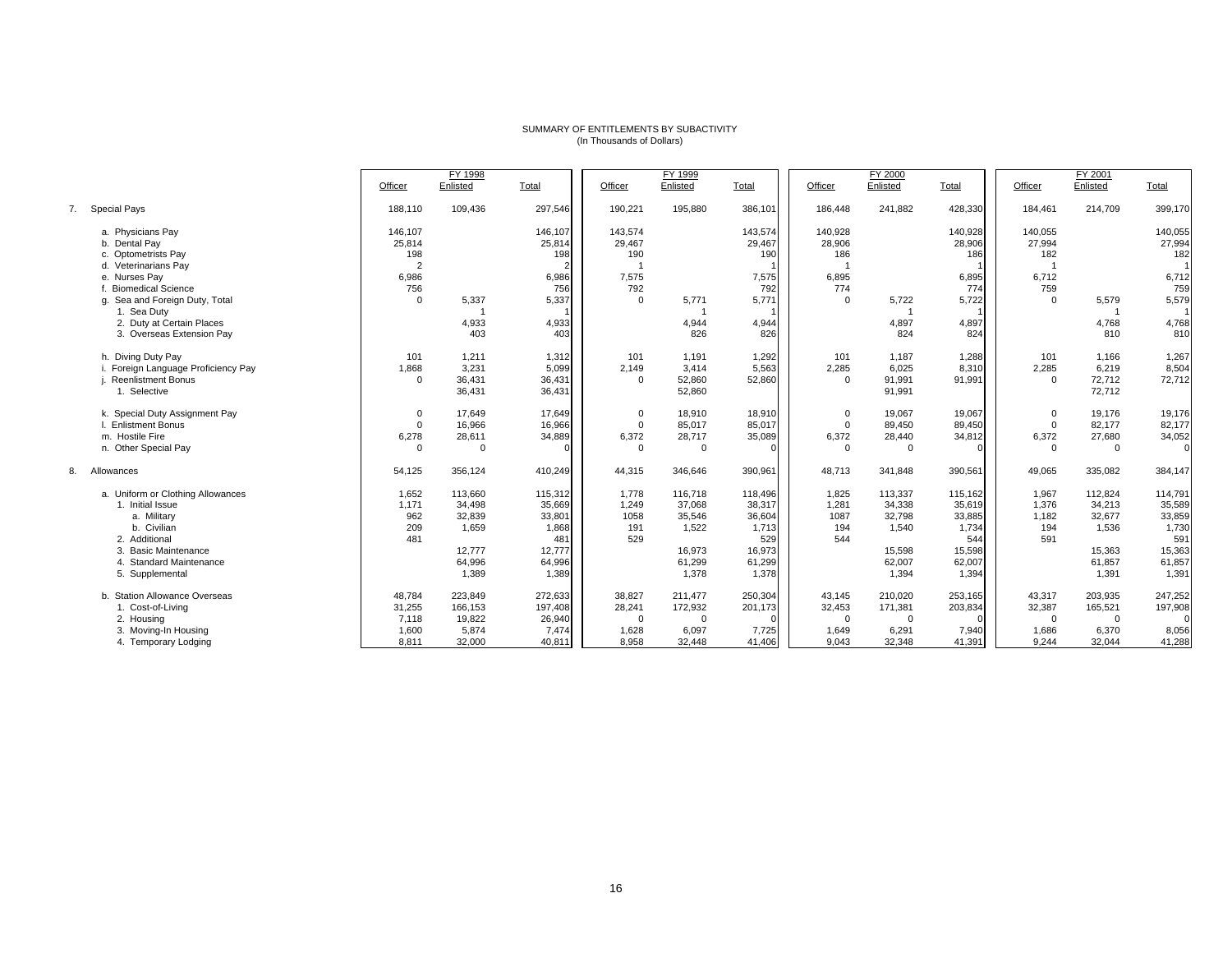# SUMMARY OF ENTITLEMENTS BY SUBACTIVITY (In Thousands of Dollars)

|                                                    |           | FY 1998    |            |           | FY 1999     |            |           | FY 2000     |            |           | FY 2001     |            |
|----------------------------------------------------|-----------|------------|------------|-----------|-------------|------------|-----------|-------------|------------|-----------|-------------|------------|
|                                                    | Officer   | Enlisted   | Total      | Officer   | Enlisted    | Total      | Officer   | Enlisted    | Total      | Officer   | Enlisted    | Total      |
| c. Family Separation Allowance                     | 3,221     | 18,156     | 21,377     | 3,238     | 17,996      | 21,234     | 3,258     | 18,032      | 21,290     | 3,279     | 17.865      | 21.144     |
| 1. On PCS, No Government Quarters                  | 624       | 2,886      | 3,510      | 641       | 2,967       | 3,608      | 661       | 3,054       | 3,715      | 682       | 3,158       | 3,840      |
| 2. On PCS, Dependents Not Authorized               | 763       | 6,774      | 7,537      | 763       | 6,667       | 7,430      | 763       | 6,644       | 7,407      | 763       | 6,524       | 7,287      |
| 3. On TDY                                          | 1,834     | 8,496      | 10,330     | 1,834     | 8,362       | 10,196     | 1,834     | 8,334       | 10,168     | 1,834     | 8,183       | 10,017     |
| d. Personal Money Allowance, General Officers      | 49        |            | 49         | 48        |             | 48         | 47        |             | 47         | 47        |             | 47         |
| e. CONUS Cost of Living Allowance                  | 419       | 459        | 878        | 424       | 455         | 879        | 438       | 459         | 897        | 455       | 458         | 913        |
| <b>Separation Payments</b><br>9.                   | 114,557   | 75,667     | 190,224    | 90,140    | 71,701      | 161,841    | 118,845   | 70,251      | 189,096    | 104,968   | 67,875      | 172,843    |
| a. Terminal Leave Pay                              | 21,832    | 25,153     | 46,985     | 19,311    | 25,356      | 44,667     | 20,438    | 26,868      | 47,306     | 21,674    | 28,035      | 49,709     |
| b. Severance Pay, Disability                       | 1,216     | 11,183     | 12,399     | 1,190     | 11,586      | 12,776     | 1,226     | 12,096      | 13,322     | 1,263     | 12.567      | 13,830     |
| Severance Pay, Non-Promotion                       | 23,801    |            | 23,801     | 26,434    |             | 26,434     | 25,700    |             | 25,700     | 25,214    |             | 25,214     |
| d. Severance Pay, Involuntary Half (5%)            | 397       | 5,886      | 6,283      | 66        | 6,398       | 6,464      | 68        | 6,681       | 6.749      | 70        | 6,942       | 7,012      |
| e. Severance Pay, Involuntary Full (10%)           | 384       | 21,324     | 21,708     | 1,560     | 19,440      | 21,000     | 1,607     | 13,285      | 14,892     | 1,655     | 9,010       | 10,665     |
| f. VSI Trust Fund                                  | 32,579    | 12,121     | 44,700     | 27,379    | 8,921       | 36,300     | 32,579    | 11,321      | 43,900     | 32,579    | 11,321      | 43,900     |
| g. VSI/SSB/TERA                                    | 34,348    | $\Omega$   | 34,348     | 14,200    | $\Omega$    | 14,200     | 37,227    | $\Omega$    | 37,227     | 22,513    | $\Omega$    | 22,513     |
| 10. Social Security Tax Payment                    | 286,347   | 500,455    | 786,802    | 288,660   | 502,846     | 791,506    | 258,272   | 460,840     | 719,112    | 271,648   | 477,887     | 749,535    |
| 11. Permanent Change of Station Travel             | 295,216   | 577.044    | 872,261    | 295,737   | 582,033     | 877,770    | 310,337   | 600,062     | 910,398    | 305,988   | 573,478     | 879,466    |
| 12. Other Military Personnel Costs                 | 2,000     | 51.939     | 53,939     | 1.867     | 48,886      | 50,753     | 1.994     | 52,332      | 54,326     | 2.004     | 52,800      | 54,804     |
| a. Apprehension of Deserters                       |           | 100        | 100        |           | 100         | 100        |           | 100         | 100        |           | 100         | 100        |
| b. Interest on Uniformed Services Savings Deposits | 201       | 374        | 575        | 201       | 374         | 575        | 208       | 387         | 595        | 208       | 387         | 595        |
| c. Death Gratuities                                | 414       | 1,056      | 1,470      | 414       | 1,056       | 1,470      | 424       | 1,082       | 1,506      | 424       | 1,082       | 1,506      |
| d. Unemployment Compensation                       |           | 40,511     | 40,511     |           | 38,776      | 38,776     |           | 42,474      | 42,474     |           | 43,096      | 43,096     |
| e. Survivor Benefits                               |           | 4,740      | 4,740      |           | 4,442       | 4,442      |           | 3,613       | 3,613      |           | 3,390       | 3,390      |
| <b>Education Benefits</b>                          | 618       | 4,575      | 5,193      | 485       | 3,555       | 4,040      | 553       | 4,093       | 4,646      | 562       | 4,163       | 4,725      |
| g. Adoption Reimbursement                          | 499       | 301        | 800        | 499       | 301         | 800        | 499       | 301         | 800        | 499       | 301         | 800        |
| h. Surviving Dependents Quarters Allowance         | 219       | 281        | 500        | 219       | 281         | 500        | 261       | 281         | 542        | 261       | 281         | 542        |
| <b>Civilian Community Corps</b>                    | 50        | $\Omega$   | 50         | 50        | $\mathbf 0$ | 50         | 50        | $\mathbf 0$ | 50         | 50        | $\mathbf 0$ | 50         |
| Advance Pay Obligations                            |           |            |            |           |             |            |           |             |            |           |             |            |
| 13. Cadets                                         | 35,662    |            | 35,662     | 37,625    |             | 37,625     | 38,269    |             | 38,269     | 38,460    |             | 38,460     |
| Military Personnel Appropriation Total             | 6,154,374 | 11,005,673 | 17,160,047 | 6,228,740 | 11,197,312  | 17,426,051 | 6,318,602 | 11,578,886  | 17,897,488 | 6,549,527 | 11,793,463  | 18,342,990 |
| 14. Less Reimbursables:                            | 98,393    | 138.345    | 236,738    | 87,589    | 117,575     | 205,164    | 97,010    | 115,493     | 212,503    | 92.431    | 97.484      | 189,915    |
| <b>Retired Pay Accrual</b>                         | 16,356    | 18,549     | 34,905     | 14,410    | 16,227      | 30,637     | 15,767    | 15,652      | 31,419     | 14,858    | 12,356      | 27,214     |
| Other                                              | 82,037    | 119,796    | 201,833    | 73,179    | 101,348     | 174,527    | 81,243    | 99,841      | 181,084    | 77,573    | 85,128      | 162,701    |
| Military Personnel Appropriation Total, Direct     | 6,055,981 | 10,867,328 | 16,923,309 | 6,141,151 | 11,079,737  | 17,220,887 | 6,221,592 | 11,463,393  | 17,684,985 | 6,457,096 | 11,695,979  | 18,153,075 |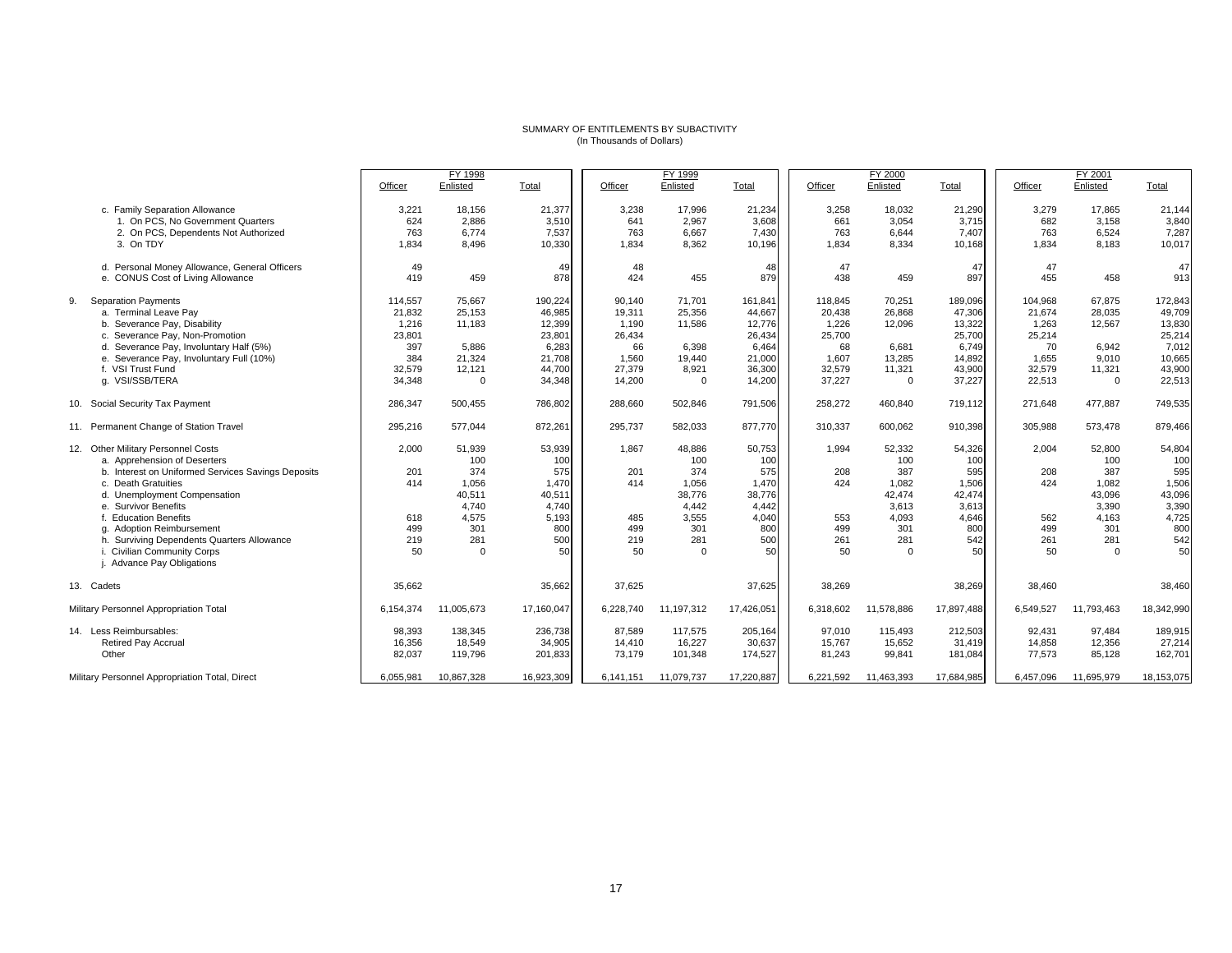|                                        | FY 1999<br>AMENDED |                           |           | <b>INTERNAL</b>                             |           | OTHER PRICE/   | FY 1999<br><b>COLUMN</b> |
|----------------------------------------|--------------------|---------------------------|-----------|---------------------------------------------|-----------|----------------|--------------------------|
|                                        |                    | PRESIDENT'S CONGRESSIONAL | AVAILABLE | <b>REALIGNMENT/</b>                         |           | <b>PROGRAM</b> | FY2000/2001              |
|                                        | <b>BUDGET</b>      | <b>ACTIONS</b>            |           | <b>APPROPRIATION REPROGRAMMING SUBTOTAL</b> |           | <b>CHANGES</b> | <b>REQUEST</b>           |
| PAY AND ALLOWANCES OF OFFICERS         |                    |                           |           |                                             |           |                |                          |
| Basic Pay                              | 3,346,985          | (45,000)                  | 3,301,985 | 34,202                                      | 3,336,187 |                | 3,336,187                |
| <b>Retired Pay Accrual</b>             | 1,010,789          | (10,000)                  | 1,000,789 | 6,739                                       | 1,007,528 |                | 1,007,528                |
| Incentive Pay                          | 208,497            |                           | 208,497   | (15,502)                                    | 192,995   |                | 192,995                  |
| Special Pay                            | 188,623            |                           | 188,623   | 1,646                                       | 190,269   |                | 190,269                  |
| Basic Allowance for Housing            | 579,333            |                           | 579,333   | 27,911                                      | 607,244   |                | 607,244                  |
| <b>Basic Allowance for Subsistence</b> | 136,285            |                           | 136,285   | (65)                                        | 136,220   |                | 136,220                  |
| <b>Station Allowances Overseas</b>     | 87,492             | (8, 100)                  | 79,392    | (40, 565)                                   | 38,827    |                | 38,827                   |
| <b>CONUS COLA</b>                      | 608                |                           | 608       | (184)                                       | 424       |                | 424                      |
| Uniform Allowances                     | 1,862              |                           | 1,862     | (84)                                        | 1,778     |                | 1,778                    |
| <b>Family Separation Allowances</b>    | 2,773              |                           | 2,773     | 465                                         | 3,238     |                | 3,238                    |
| <b>Separation Payments</b>             | 108,876            |                           | 108,876   | (18, 736)                                   | 90,140    |                | 90,140                   |
| Social Security Tax - Employer's       | 289,575            | (5,088)                   | 284,487   | 4,173                                       | 288,660   |                | 288,660                  |
| Contribution                           |                    |                           |           |                                             |           |                |                          |
| <b>Total Obligations</b>               | 5,961,698          | (68, 188)                 | 5,893,510 | 0                                           | 5,893,510 | $\mathbf 0$    | 5,893,510                |
| Less Reimbursements                    | 86,752             |                           | 86,752    |                                             | 86,752    |                | 86,752                   |
| <b>Total Direct Obligations</b>        | 5,874,946          | (68, 188)                 | 5,806,758 | 0                                           | 5,806,758 | 0              | 5,806,758                |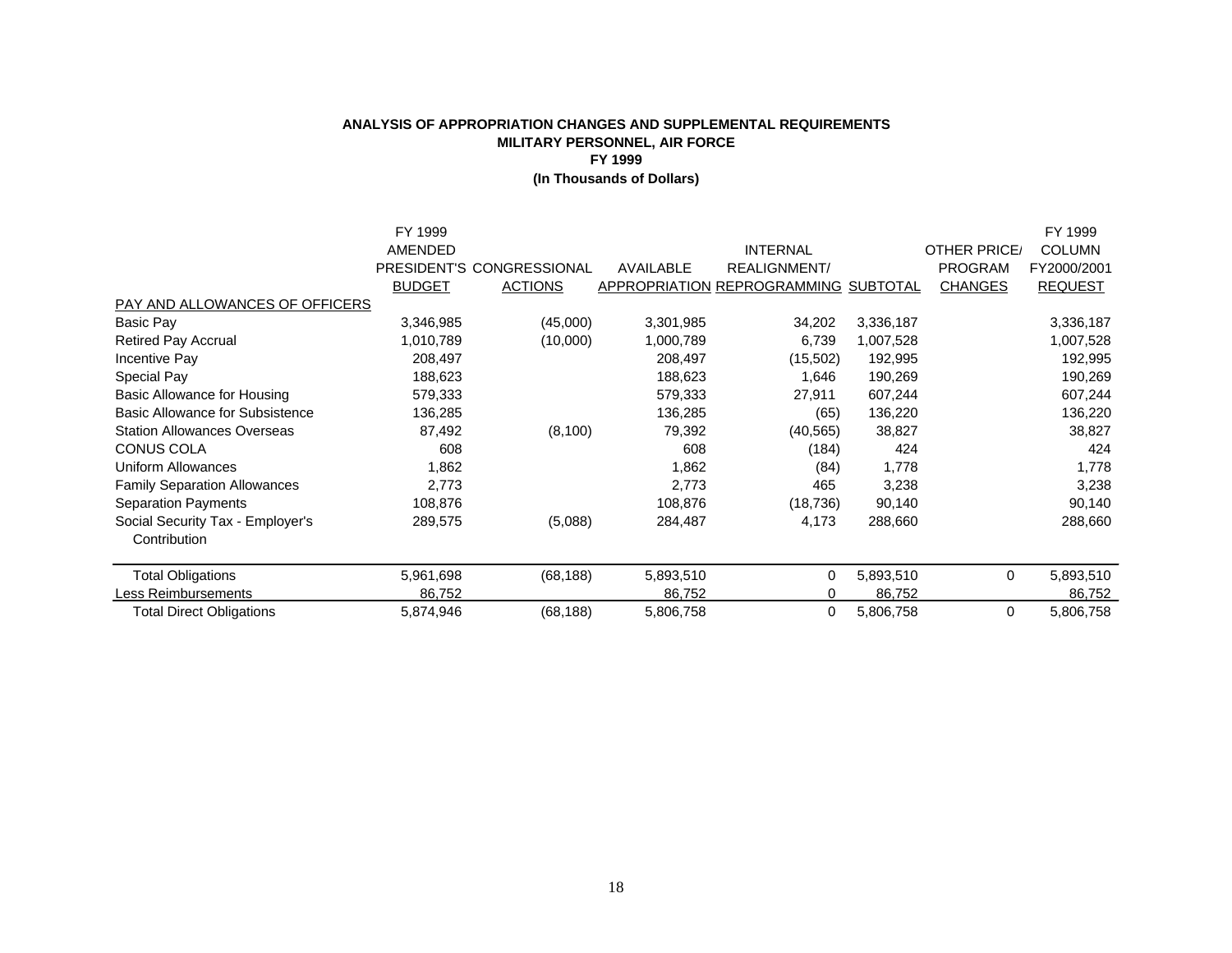|                                     | FY 1999        |                           |           |                                      |           |                     | FY 1999        |
|-------------------------------------|----------------|---------------------------|-----------|--------------------------------------|-----------|---------------------|----------------|
|                                     | <b>AMENDED</b> |                           |           | <b>INTERNAL</b>                      |           | <b>OTHER PRICE/</b> | <b>COLUMN</b>  |
|                                     |                | PRESIDENT'S CONGRESSIONAL | AVAILABLE | REALIGNMENT/                         |           | <b>PROGRAM</b>      | FY2000/2001    |
|                                     | <b>BUDGET</b>  | <b>ACTIONS</b>            |           | APPROPRIATION REPROGRAMMING SUBTOTAL |           | <b>CHANGES</b>      | <b>REQUEST</b> |
| PAY AND ALLOWANCES OF ENLISTED      |                |                           |           |                                      |           |                     |                |
| Basic Pay                           | 5,851,982      | 25,000                    | 5,876,982 | (95, 841)                            | 5,781,141 |                     | 5,781,141      |
| <b>Retired Pay Accrual</b>          | 1,767,299      | 10,000                    | 1,777,299 | (31, 394)                            | 1,745,905 |                     | 1,745,905      |
| <b>Incentive Pay</b>                | 25,744         |                           | 25,744    | (2,483)                              | 23,261    |                     | 23,261         |
| Special Pay                         | 29,690         |                           | 29,690    | 9,403                                | 39,093    |                     | 39,093         |
| Special Duty Assignment Pay         | 16,521         |                           | 16,521    | 2,389                                | 18,910    |                     | 18,910         |
| <b>Reenlistment Bonus</b>           | 32,317         |                           | 32,317    | 20,543                               | 52,860    |                     | 52,860         |
| <b>Enlistment Bonus</b>             | 2,000          |                           | 2,000     | 83,017                               | 85,017    |                     | 85,017         |
| <b>Basic Allowance for Housing</b>  | 1,008,454      |                           | 1,008,454 | 87,528                               | 1,095,982 |                     | 1,095,982      |
| <b>Station Allowances Overseas</b>  | 278,127        |                           | 278,127   | (66, 650)                            | 211,477   |                     | 211,477        |
| <b>CONUS COLA</b>                   | 483            |                           | 483       | (28)                                 | 455       |                     | 455            |
| <b>Clothing Allowances</b>          | 121,663        |                           | 121,663   | (4,945)                              | 116,718   |                     | 116,718        |
| <b>Family Separation Allowances</b> | 15,562         |                           | 15,562    | 2,434                                | 17,996    |                     | 17,996         |
| <b>Separation Payments</b>          | 66,262         |                           | 66,262    | 5,439                                | 71,701    |                     | 71,701         |
| Social Security Tax - Employer's    | 508,263        | 3,995                     | 512,258   | (9, 412)                             | 502,846   |                     | 502,846        |
| Contribution                        |                |                           |           |                                      |           |                     |                |
| <b>Total Obligations</b>            | 9,724,367      | 38,995                    | 9,763,362 | 0                                    | 9,763,362 | 0                   | 9,763,362      |
| <b>Less Reimbursements</b>          | 91,074         |                           | 91,074    | 0                                    | 91,074    |                     | 91,074         |
| <b>Total Direct Obligations</b>     | 9,633,293      | 38,995                    | 9,672,288 | 0                                    | 9,672,288 | 0                   | 9,672,288      |
|                                     |                |                           |           |                                      |           |                     |                |
|                                     |                |                           |           |                                      |           |                     |                |
| PAY AND ALLOWANCES OF CADETS        |                |                           |           |                                      |           |                     |                |

| Cadets<br>Academ <sup>,</sup>    | 36.021 | .604 | 37.625        | $\sim$ $\sim$ $\sim$ $\sim$<br><u>.,,</u><br>ن ےں ، ان | $\sim$ $\sim$ $\sim$<br>- 25ס. ، .<br>. |
|----------------------------------|--------|------|---------------|--------------------------------------------------------|-----------------------------------------|
| Total L<br>Obligations<br>Direct | 36,021 | .604 | 37,625<br>. . | 27.22<br>$\sim$<br>ل 20. ا                             | $\sim$ $\sim$ $\sim$<br>.b∠5            |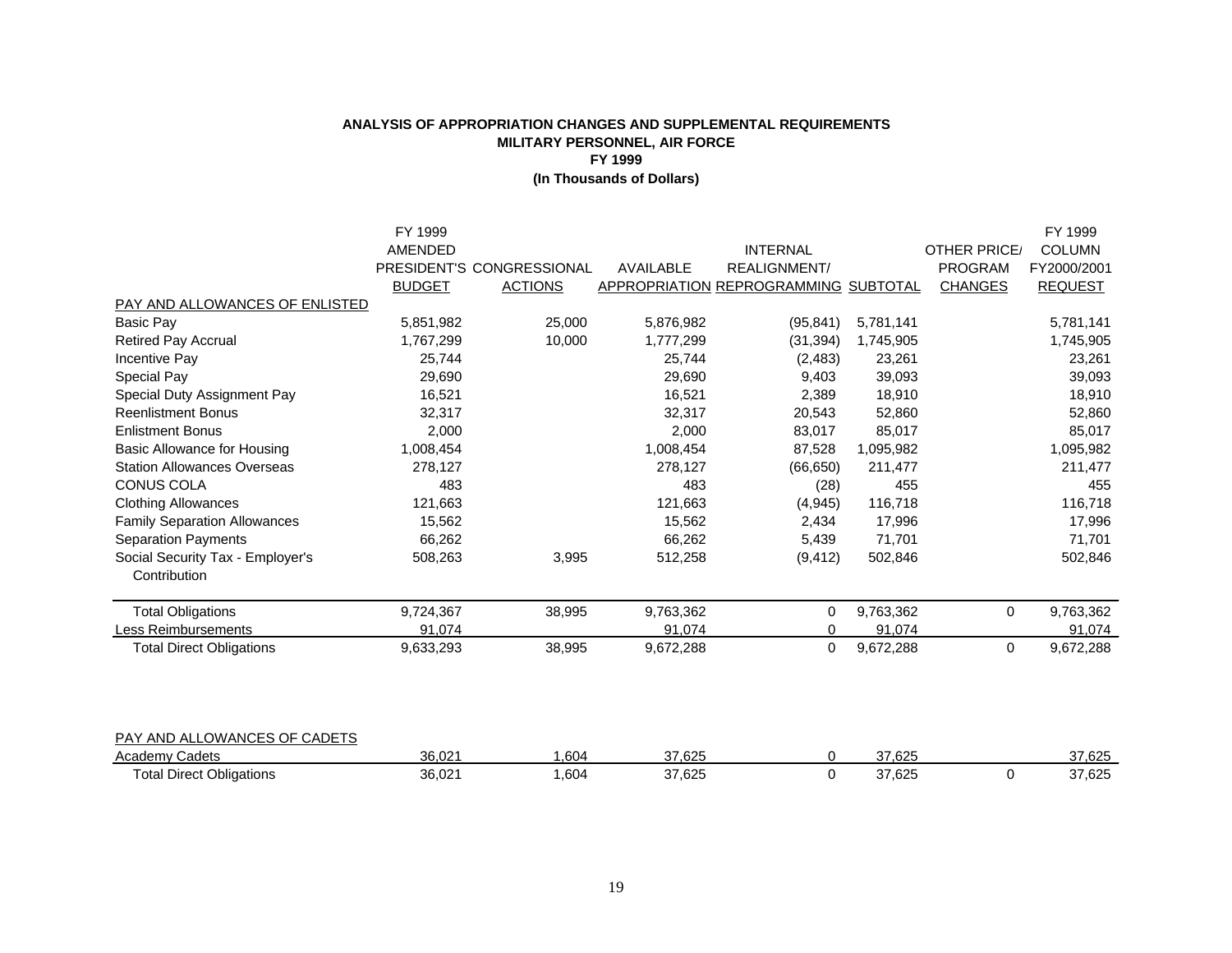|                                        | FY 1999<br>AMENDED |                           |             | <b>INTERNAL</b>                      |         | OTHER PRICE/   | FY 1999<br><b>COLUMN</b> |
|----------------------------------------|--------------------|---------------------------|-------------|--------------------------------------|---------|----------------|--------------------------|
|                                        |                    | PRESIDENT'S CONGRESSIONAL | AVAII ABI F | REALIGNMENT/                         |         | PROGRAM        | FY2000/2001              |
|                                        | <b>BUDGET</b>      | <b>ACTIONS</b>            |             | APPROPRIATION REPROGRAMMING SUBTOTAL |         | <b>CHANGES</b> | <b>REQUEST</b>           |
| SUBSISTENCE OF ENLISTED PERSONNEL      |                    |                           |             |                                      |         |                |                          |
| <b>Basic Allowance for Subsistence</b> | 683.107            | 7.969                     | 691,076     | (2,537)                              | 688,539 |                | 688,539                  |
| Subsistence-In-Kind                    | 111,955            |                           | 111,955     | 2.537                                | 114,492 |                | 114,492                  |
| <b>Total Obligations</b>               | 795,062            | 7.969                     | 803,031     |                                      | 803.031 |                | 803,031                  |
| Less Reimbursements                    | 26,050             |                           | 26,050      |                                      | 26,050  |                | 26,050                   |
| <b>Total Direct Obligations</b>        | 769,012            | 7.969                     | 776,981     |                                      | 776.981 |                | 776,981                  |

| PERMANENT CHANGE                 |         |           |         |         |         |          |         |
|----------------------------------|---------|-----------|---------|---------|---------|----------|---------|
| OF STATION TRAVEL                |         |           |         |         |         |          |         |
| <b>Accession Travel</b>          | 54.193  |           | 54,193  | 3,330   | 57,523  |          | 57,523  |
| <b>Training Travel</b>           | 56,225  |           | 56,225  | 92      | 56,317  |          | 56,317  |
| <b>Operational Travel</b>        | 149,492 |           | 149.492 | (6,616) | 142,876 |          | 142,876 |
| <b>Rotational Travel</b>         | 443,963 | (10,000)  | 433,963 | (293)   | 433,670 |          | 433,670 |
| <b>Separation Travel</b>         | 96,955  |           | 96,955  | 6,753   | 103,708 |          | 103,708 |
| <b>Organized Units Travel</b>    | 27,455  | (4, 176)  | 23,279  | (1,571) | 21,708  |          | 21,708  |
| Nontemporary Storage             | 22,714  |           | 22,714  | (269)   | 22,445  |          | 22,445  |
| <b>Temporary Lodging Expense</b> | 38,417  |           | 38,417  | (19)    | 38,398  |          | 38,398  |
| VSI/SSB/15 Year Retirement       | 2,532   |           | 2,532   | (1,407) | 1,125   |          | 1,125   |
| <b>Total Obligations</b>         | 891,946 | (14, 176) | 877,770 | 0       | 877.770 | $\Omega$ | 877.770 |
| Less Reimbursements              | 288. ا  |           | 1.288   |         | 1.288   |          | 1,288   |
| <b>Total Direct Obligations</b>  | 890.658 | (14, 176) | 876.482 | 0       | 876.482 | 0        | 876.482 |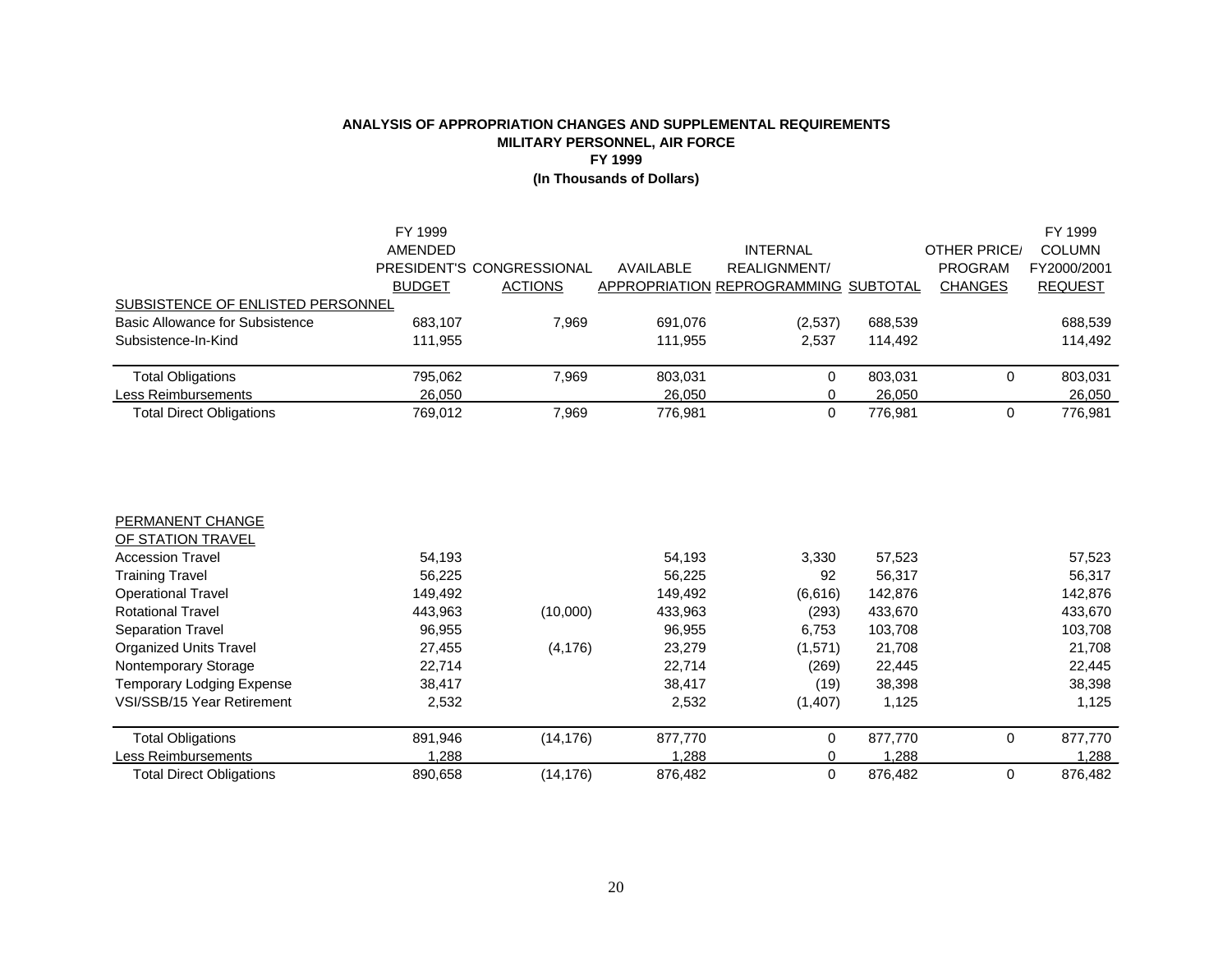|                                           | FY 1999       |                           |            |                                             |            |                | FY 1999        |
|-------------------------------------------|---------------|---------------------------|------------|---------------------------------------------|------------|----------------|----------------|
|                                           | AMENDED       |                           |            | <b>INTERNAL</b>                             |            | OTHER PRICE/   | <b>COLUMN</b>  |
|                                           |               | PRESIDENT'S CONGRESSIONAL | AVAILABLE  | <b>REALIGNMENT/</b>                         |            | <b>PROGRAM</b> | FY2000/2001    |
|                                           | <b>BUDGET</b> | <b>ACTIONS</b>            |            | <b>APPROPRIATION REPROGRAMMING SUBTOTAL</b> |            | <b>CHANGES</b> | <b>REQUEST</b> |
| OTHER MILITARY PERSONNEL COSTS            |               |                           |            |                                             |            |                |                |
| Apprehension of Military Deserters,       | 100           |                           | 100        | 0                                           | 100        |                | 100            |
| Absentees and Escaped Military Prisoners  |               |                           | 0          |                                             | 0          |                | 0              |
| Interest on Uniformed Service Savings De  | 575           |                           | 575        |                                             | 575        |                | 575            |
| <b>Death Gratuities</b>                   | 1,470         |                           | 1,470      |                                             | 1,470      |                | 1,470          |
| Unemployment Benefits                     | 41,623        | (4,000)                   | 37,623     | 1,153                                       | 38,776     |                | 38,776         |
| <b>Survivor Benefits</b>                  | 4,442         |                           | 4,442      | 0                                           | 4,442      |                | 4,442          |
| <b>Adoption Reimbursement Program</b>     | 800           |                           | 800        | C                                           | 800        |                | 800            |
| <b>Education Assistance Program</b>       | 5,193         |                           | 5,193      | (1, 153)                                    | 4,040      |                | 4,040          |
| Allow for Quarters to Surviving Dependent | 500           |                           | 500        |                                             | 500        |                | 500            |
| <b>Civilian Community Corps</b>           | 50            |                           | 50         |                                             | 50         |                | 50             |
| <b>Advance Military Pay</b>               | 53,000        | (53,000)                  | $\Omega$   |                                             |            |                | $\Omega$       |
| <b>Total Direct Obligations</b>           | 107,753       | (57,000)                  | 50,753     | 0                                           | 50,753     | $\Omega$       | 50,753         |
|                                           |               |                           |            |                                             |            |                |                |
| <b>Total Direct Obligations</b>           | 17,311,683    | (90, 796)                 | 17,220,887 | 0                                           | 17,220,887 | 0              | 17,220,887     |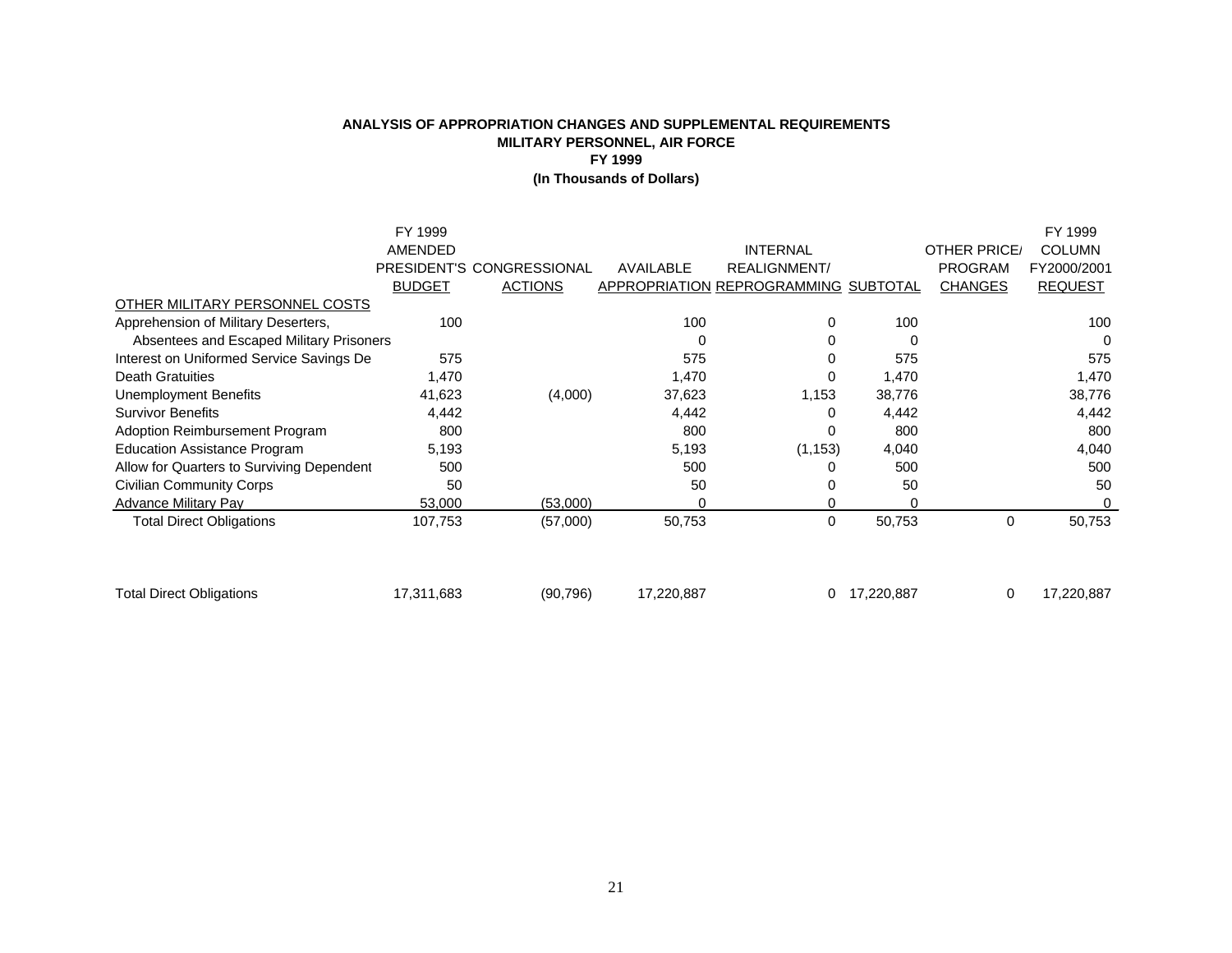## **MILITARY PERSONNEL, AIR FORCE SCHEDULE OF INCREASES AND DECREASES (In Thousands of Dollars)**

| FY 1999 Direct Program                                   |            | \$17,220,887 |
|----------------------------------------------------------|------------|--------------|
| Increases:                                               |            |              |
| Basic Pay                                                |            | 314,352      |
| - 1 Jan 00 4.4 percent pay raise                         | 301,369    |              |
| - Annualization of 1 Jan 99 3.6 percent pay raise        | 81,459     |              |
| - Military Pay Table Reform, effective 1 Jul 00          | 39,882     |              |
| - Annualization of Cadet Pay Raise                       | 497        |              |
| - Decrease in workyears/longevity                        | $-108,855$ |              |
| <b>Retired Pay Accrual</b>                               |            | 271,760      |
| - Repeal of Military Retirement Reform Act               | 214,700    |              |
| - 1 Jan 00 4.4 percent pay raise                         | 92,190     |              |
| - Annualization of 1 Jan 99 3.6 percent pay raise        | 24,919     |              |
| - Decrease in RPA rate to 29.8 percent, down 0.4 percent | $-23,125$  |              |
| - Decrease in workyears/longevity                        | $-36,924$  |              |
| Basic Allowance for Housing (BAH)                        |            | 73,117       |
| - Increase in rates                                      | 71,798     |              |
| - Change in BAH Overseas Rates                           | 7,988      |              |
| - Decrease in workyears                                  | $-6,669$   |              |
| Selective Reenlistment Bonus (SRB)                       |            | 39,131       |
| - Increase in payments                                   | 35,580     |              |
| - Increase in rates                                      | 3,551      |              |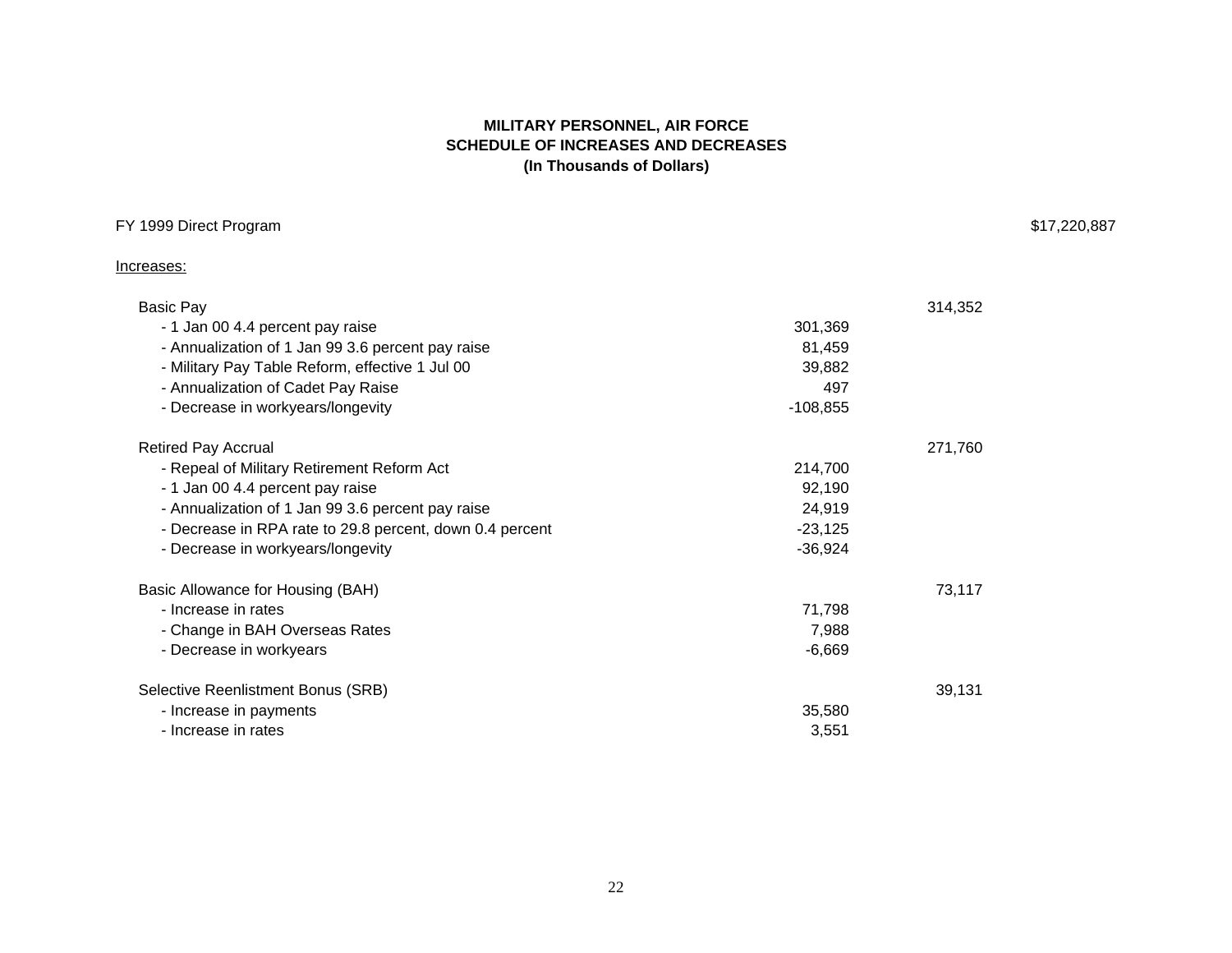| Permanent Change of Station                                       |          | 32,663 |
|-------------------------------------------------------------------|----------|--------|
| - Increase in number of operational, rotational and unit moves    | 21,700   |        |
| - Inflation adjustment                                            | 13,147   |        |
| - Temporary Lodging Expense for first-term enlisted members (ULB) | 1,577    |        |
| - Reimbursement adjustments                                       | 35       |        |
| - Decrease in number of accession and separation moves            | $-3,796$ |        |
| Separations                                                       |          | 27,255 |
| - 15 year Retirement                                              | 25,962   |        |
| - 1 Jan 00 4.4 percent pay raise                                  | 4,863    |        |
| - Changes in VSI Trust Fund                                       | 2,400    |        |
| - Annualization of 1 Jan 99 3.6 percent pay raise                 | 1,253    |        |
| - Increase in lump sum leave                                      | 501      |        |
| - Decrease in LSTL payments                                       | -4       |        |
| - Decrease in involuntary separation payments                     | $-7,720$ |        |
| <b>Enlistment Bonus</b>                                           |          | 4,433  |
| - Increase in payments                                            | 4,433    |        |
| <b>Unemployment Compensation</b>                                  |          | 3,698  |
| - Dept of Labor expanded list of acceptable separation reasons    | 3,698    |        |
| <b>Overseas Station Allowance</b>                                 |          | 2,861  |
| - Increase in rates                                               | 6,343    |        |
| - Decrease in workyears                                           | $-3,482$ |        |
| Montgomery GI Bill                                                |          | 606    |
| - Increase in monthly education payments                          | 606      |        |
| Special Duty Assignment Pay                                       |          | 157    |
| - Increase in workyears/rates                                     | 157      |        |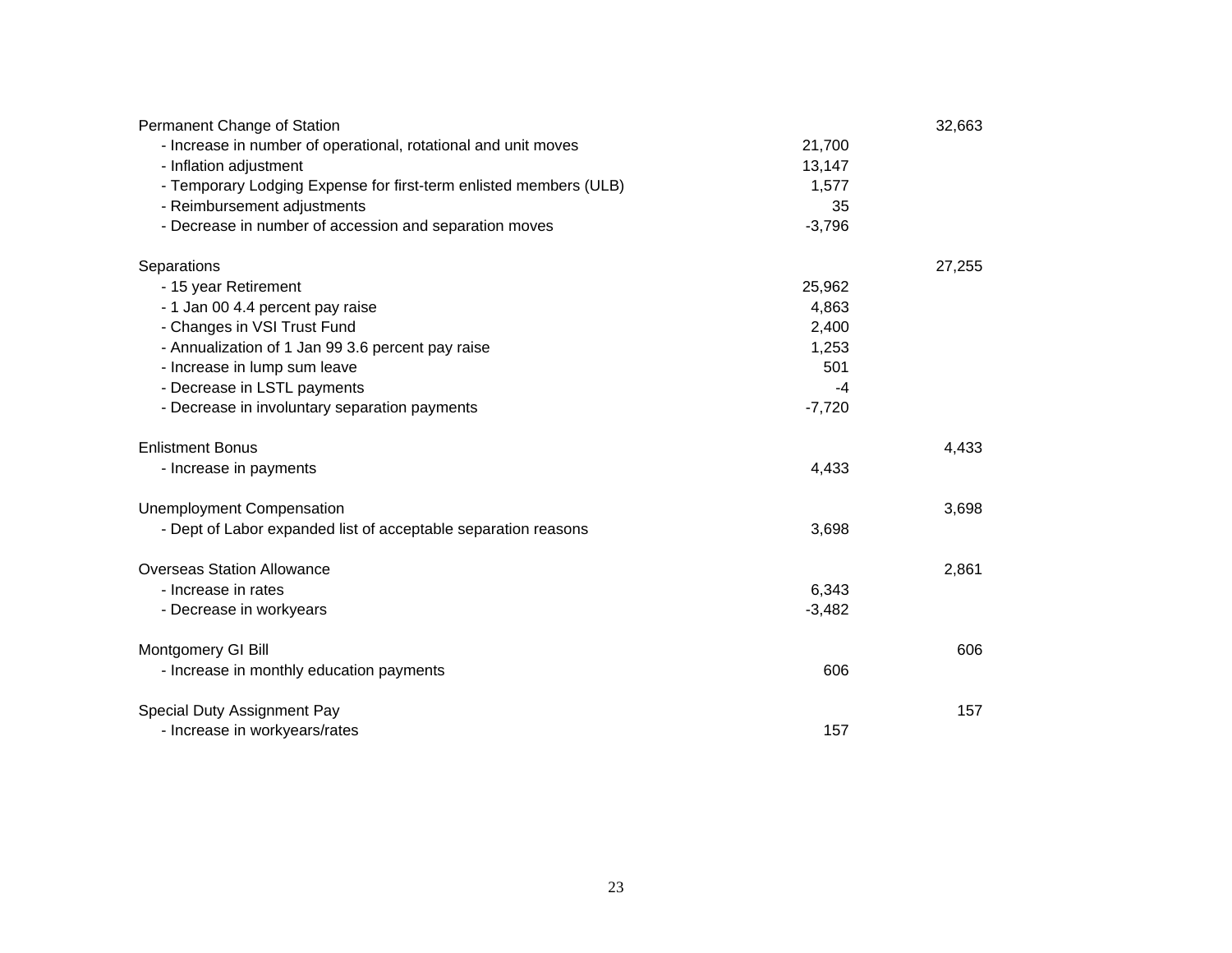| <b>Family Separation Allowance</b>                                         |           | 56     |         |
|----------------------------------------------------------------------------|-----------|--------|---------|
| - 1 Jan 00 3.0 percent average housing allowance increase                  | 87        |        |         |
| - Annualization of 1 Jan 99 3.0 percent average housing allowance increase | 22        |        |         |
| - Decrease in workyears                                                    | $-53$     |        |         |
| <b>Surviving Dependents Quarters Allowance</b>                             |           | 42     |         |
| - Increase due to non-pay inflation factor                                 | 42        |        |         |
| <b>Death Gratuities</b>                                                    |           | 36     |         |
| - Increase due to non-pay inflation factor                                 | 36        |        |         |
| Interest on Uniformed Services Savings Deposits                            |           | 20     |         |
| -Increase due to non-pay inflation factor                                  | 20        |        |         |
| <b>CONUS COLA</b>                                                          |           | 18     |         |
| - Increase in rates                                                        | 20        |        |         |
| - Decrease in workyears                                                    | $-2$      |        |         |
| <b>Total Increases</b>                                                     |           |        | 770,205 |
| Decreases:                                                                 |           |        |         |
| Basic Allowance for Subsistence (BAS)                                      |           | $-60$  |         |
| - Increase in Partial BAS rate                                             | 6,629     |        |         |
| - 1 Jan 00 1.0% BAS raise                                                  | 4,989     |        |         |
| - Annualization of 1 Jan 99 1.0% BAS raise                                 | 1,659     |        |         |
| - Increase in rates                                                        | 1,335     |        |         |
| - Rate increase for cadets (\$5.25 to \$5.35 per day)                      | 144       |        |         |
| - Decrease in workyears                                                    | $-14,816$ |        |         |
| <b>Incentive Pay</b>                                                       |           | $-119$ |         |
| - Career Enlisted Flyer Incentive Pay                                      | 14,874    |        |         |
| - Changes in Pay Rate                                                      | 399       |        |         |
| - Decrease in workyears                                                    | $-15,392$ |        |         |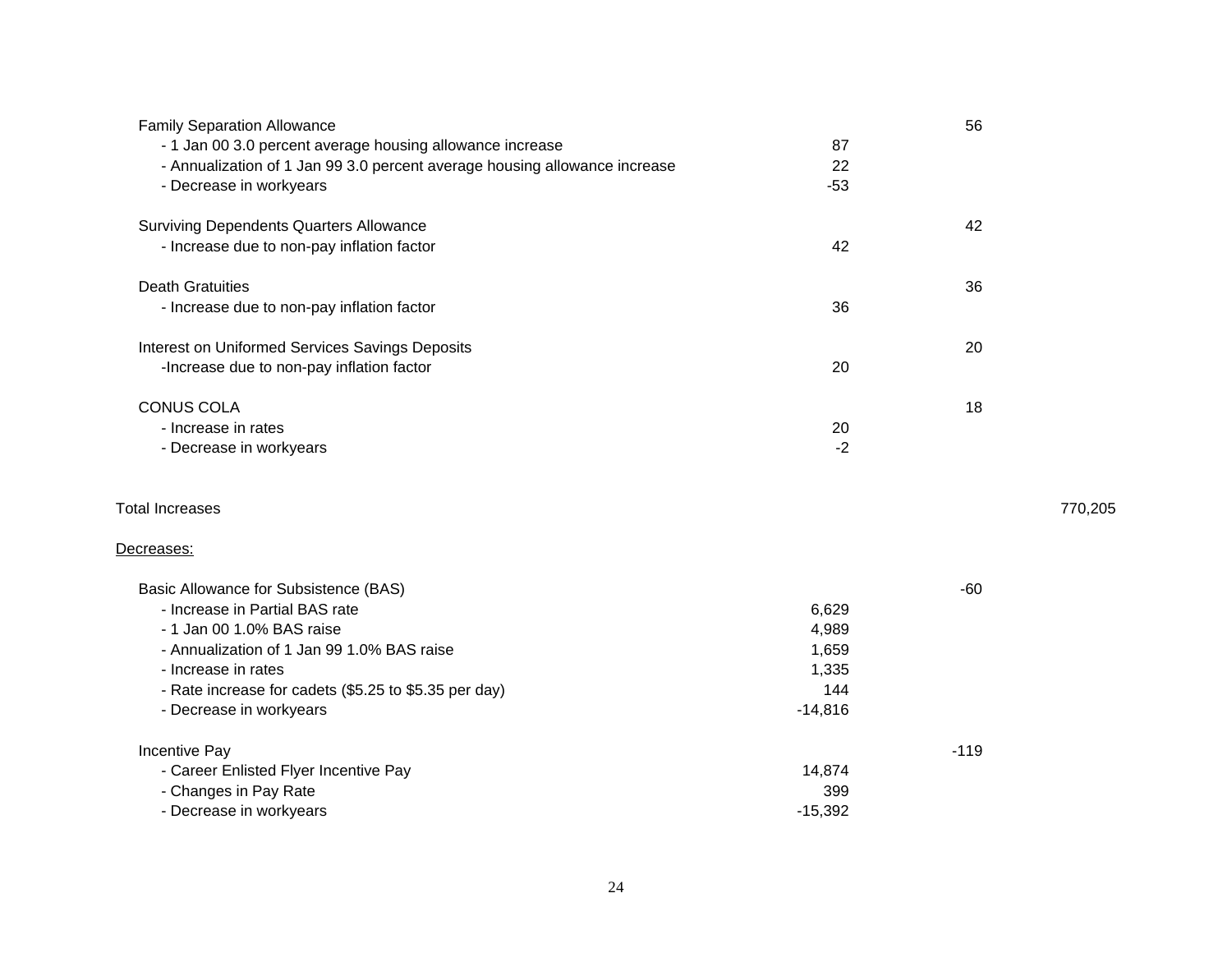| <b>Survivors Benefits</b>                                          |           | $-829$    |              |
|--------------------------------------------------------------------|-----------|-----------|--------------|
| - Reduction based on revised estimates from the Board of Actuaries | $-829$    |           |              |
| Special Pay                                                        |           | $-1,493$  |              |
| - Changes in Pay Rates                                             | 2,293     |           |              |
| - Decrease in workyears                                            | $-3,786$  |           |              |
| <b>Clothing Allowance</b>                                          |           | $-3,334$  |              |
| - Increase in rates                                                | 1,721     |           |              |
| - Decrease in payments                                             | $-5,055$  |           |              |
| Subsistence-In-Kind (SIK)                                          |           | $-5,789$  |              |
| - Increase for Inflation                                           | 1,158     |           |              |
| - Increase in meals served                                         | 128       |           |              |
| - Decrease in operational rations                                  | $-7,075$  |           |              |
| Reimbursements                                                     |           | $-7,392$  |              |
| - Change in reimbursements                                         | $-7,392$  |           |              |
| Social Security (FICA)                                             |           | $-72,391$ |              |
| - 1 Jan 00 4.4 percent pay raise                                   | 23,655    |           |              |
| - Annualization of 1 Jan 99 3.6 percent pay raise                  | 6,211     |           |              |
| - Decrease in workyears                                            | $-6,387$  |           |              |
| - Elimination of Social Security Military Wage Credit              | $-95,870$ |           |              |
| <b>Total Decreases</b>                                             |           |           | $-91,407$    |
| FY 2000 Direct Program                                             |           |           | \$17,899,685 |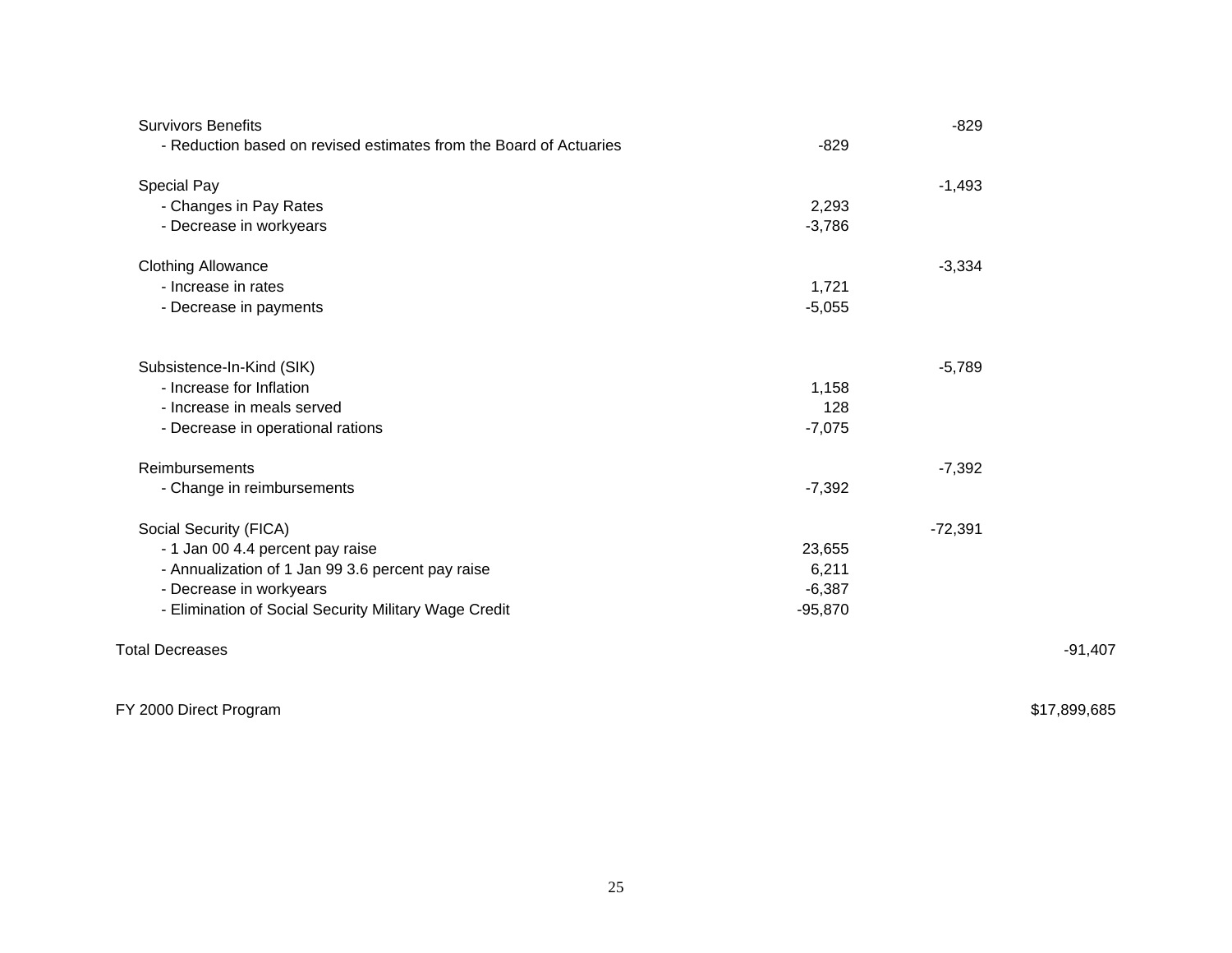## **MILITARY PERSONNEL, AIR FORCE SCHEDULE OF INCREASES AND DECREASES (In Thousands of Dollars)**

| FY 2000 Direct Program | \$17,899,685 |
|------------------------|--------------|
|                        |              |

Increases:

| <b>Basic Pay</b>                                         |            | 405,706 |
|----------------------------------------------------------|------------|---------|
| - 1 Jan 01 3.9 percent pay raise                         | 297,219    |         |
| - Military Pay Table Reform                              | 143,761    |         |
| - Annualization of 1 Jan 00 4.4 percent pay raise        | 110,560    |         |
| - Decrease in workyears                                  | $-145,834$ |         |
| <b>Retired Pay Accrual</b>                               |            | 113,881 |
| - 1 Jan 01 3.9 percent pay raise                         | 97,207     |         |
| - Annualization of 1 Jan 00 4.4 percent pay raise        | 31,705     |         |
| - Repeal of Military Retirement Reform Act               | 22,500     |         |
| - Decrease in RPA rate to 29.5 percent, down 0.3 percent | $-18,072$  |         |
| - Decrease in workyears                                  | $-19,459$  |         |
| Social Security (FICA)                                   |            | 30,433  |
| - 1 Jan 01 3.9 percent pay raise                         | 24,111     |         |
| - Annualization of 1 Jan 00 4.4 percent pay raise        | 8,415      |         |
| - Decrease in workyears                                  | $-2,093$   |         |
| <b>Reimbursements</b>                                    |            | 22,654  |
| - Change in reimbursement program                        | 22,654     |         |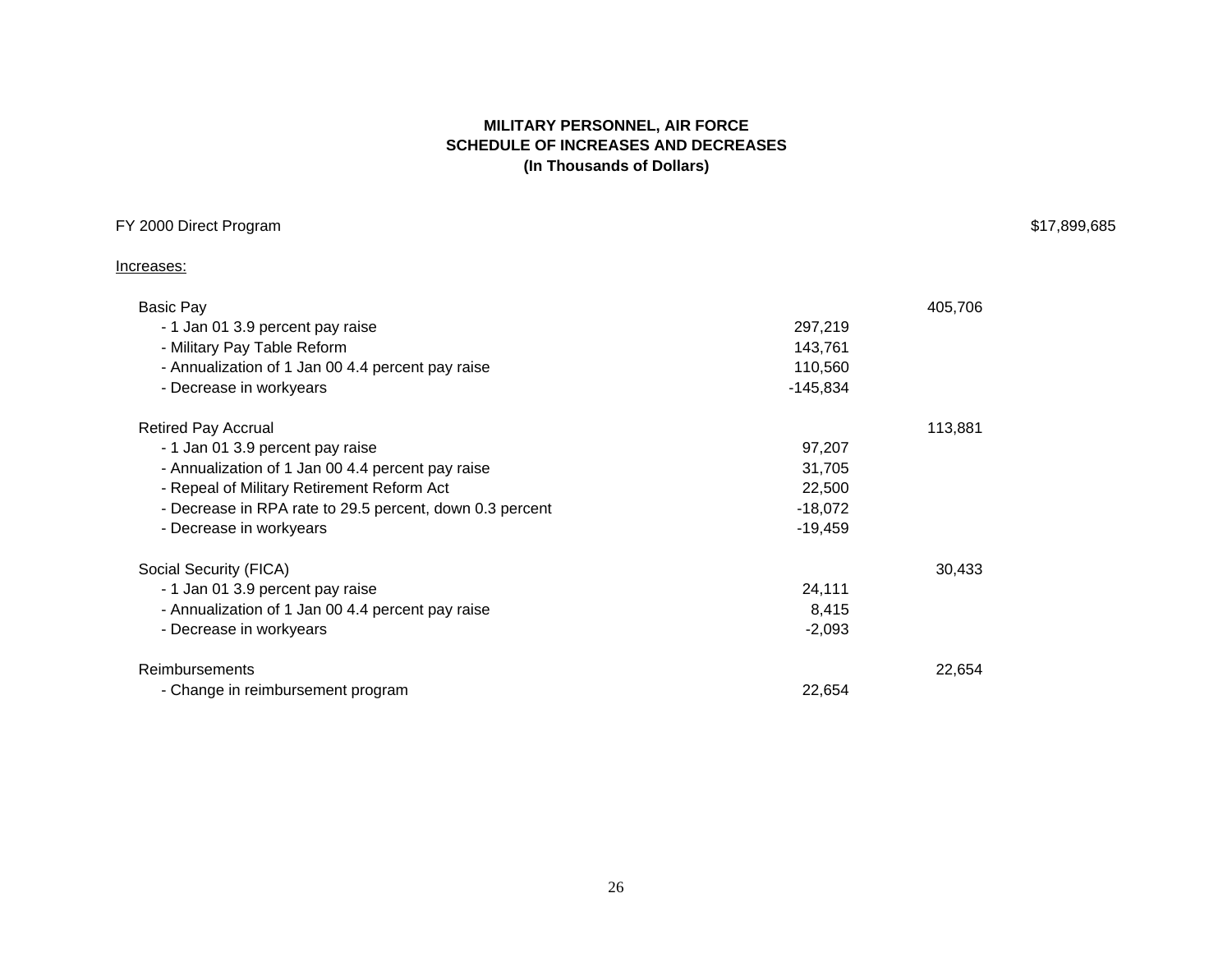| Basic Allowance for Housing (BAH)                                               |           | 16,020 |         |
|---------------------------------------------------------------------------------|-----------|--------|---------|
| - 1 Jan 01 3.0 percent average rate increase                                    | 42,240    |        |         |
| - Annualization of 1 Jan 00 3.0 percent average rate increase                   | 7,980     |        |         |
| - Change in BAH Overseas Rates                                                  | $-470$    |        |         |
| - Decrease in workyears                                                         | $-33,730$ |        |         |
| <b>Unemployment Compensation</b>                                                |           | 622    |         |
| - Increase in benefit rates paid                                                | 622       |        |         |
| Special Duty Assignment Pay                                                     |           | 109    |         |
| - Increase in workyears/rates                                                   | 109       |        |         |
| Montgomery GI Bill                                                              |           | 79     |         |
| - Increase based on non-pay inflation factor                                    | 79        |        |         |
| <b>CONUS COLA</b>                                                               |           | 16     |         |
| - Increase in rates                                                             | 24        |        |         |
| - Decrease in workyears                                                         | $-8$      |        |         |
| <b>Total Increases</b>                                                          |           |        | 589,520 |
| Decreases:                                                                      |           |        |         |
| <b>Family Separation Allowance</b>                                              |           | $-146$ |         |
| - 1 Jan 01 3.0 percent average housing allowance rate increase                  | 90        |        |         |
| - Annualization of 1 Jan 00 3.0 percent average housing allowance rate increase | 23        |        |         |
| - Decrease in workyears                                                         | $-259$    |        |         |
| <b>Survivors Benefits</b>                                                       |           | $-223$ |         |
| - Reflects decreases in estimate from the Board of Actuaries                    | $-223$    |        |         |
| <b>Clothing Allowance</b>                                                       |           | $-371$ |         |
| - Increase in rates                                                             | 1,812     |        |         |
| - Decrease in payments                                                          | $-2,183$  |        |         |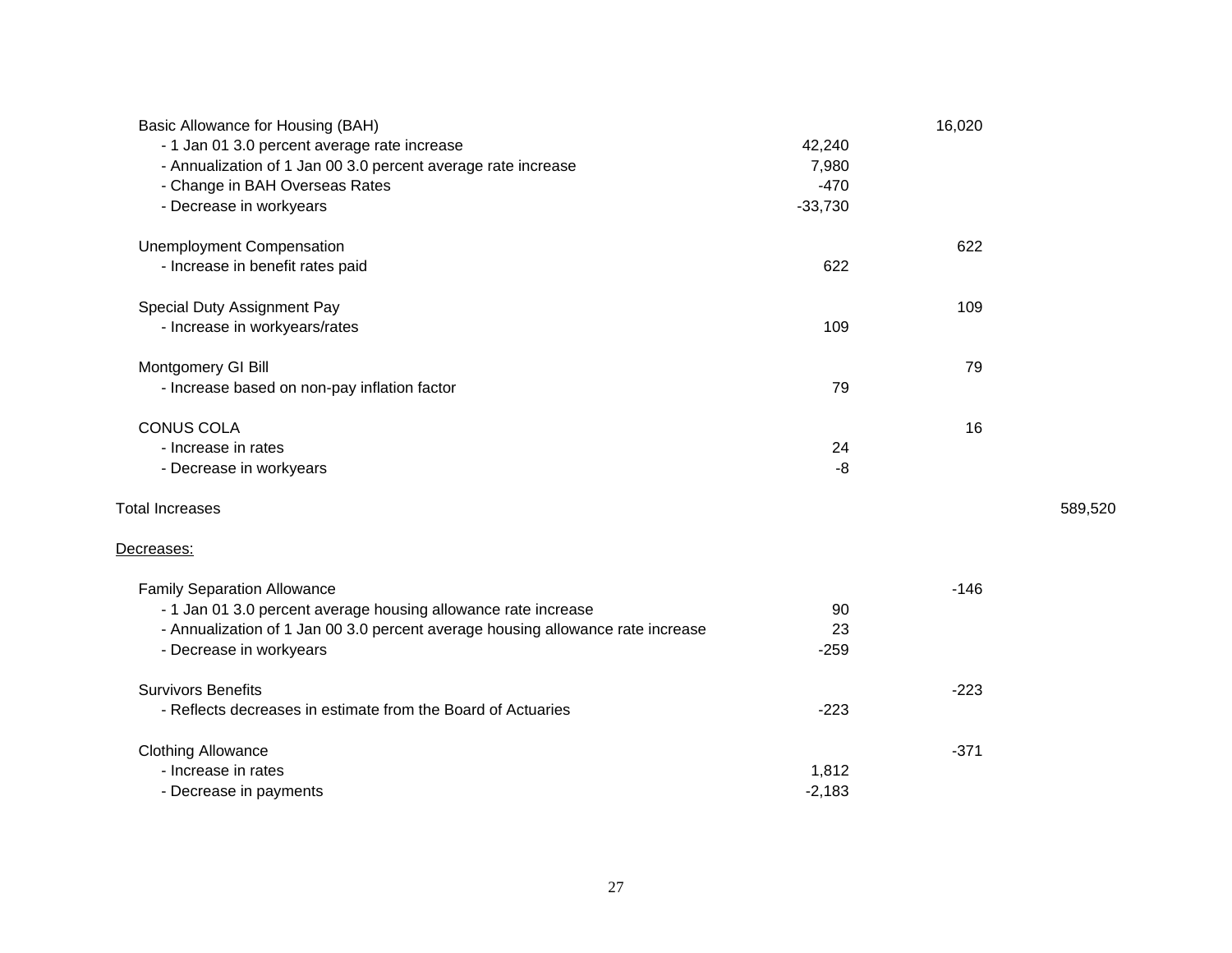| Subsistence-In-Kind (SIK)                                    |           | $-698$    |
|--------------------------------------------------------------|-----------|-----------|
| - Increase for Inflation                                     | 1,277     |           |
| - Decrease in Operational Rations                            | $-442$    |           |
| - Decrease in meals served                                   | $-1,533$  |           |
| Special Pay                                                  |           | $-2,717$  |
| - Change in Pay Rates                                        | 20        |           |
| - Decrease in workyears                                      | $-2,737$  |           |
| <b>Overseas Station Allowance</b>                            |           | $-5,913$  |
| - Increase in rates                                          | 371       |           |
| - Decrease in workyears                                      | $-6,284$  |           |
| <b>Enlistment Bonus</b>                                      |           | $-7,273$  |
| - Decrease in workyears/rates                                | $-7,273$  |           |
| Incentive Pay                                                |           | $-7,348$  |
| - Decrease in workyears                                      | $-7,348$  |           |
| Basic Allowance for Subsistence (BAS)                        |           | $-7,711$  |
| - 1 Jan 01 1.0 percent BAS raise                             | 6,259     |           |
| - Increase in partial rate (realignment between BAs 1 and 4) | 2,562     |           |
| - Annualization of 1 Jan 00 1.0 percent pay raise            | 1,631     |           |
| - Rate increase for cadets (\$5.35 to \$5.45 per day)        | 153       |           |
| - Decrease in workyears                                      | $-18,316$ |           |
| Separations                                                  |           | $-16,253$ |
| - 1 Jan 01 3.9 percent pay raise                             | 3,665     |           |
| - Annualization of 1 Jan 00 4.4 percent pay raise            | 1,363     |           |
| - Increase in LSTL payments                                  | 1,037     |           |
| - Effect of changes in grade and longevity                   | $-914$    |           |
| - Decrease in involuntary separation                         | $-6,513$  |           |
| - Decrease in 15 year retirement (TERA)                      | $-14,891$ |           |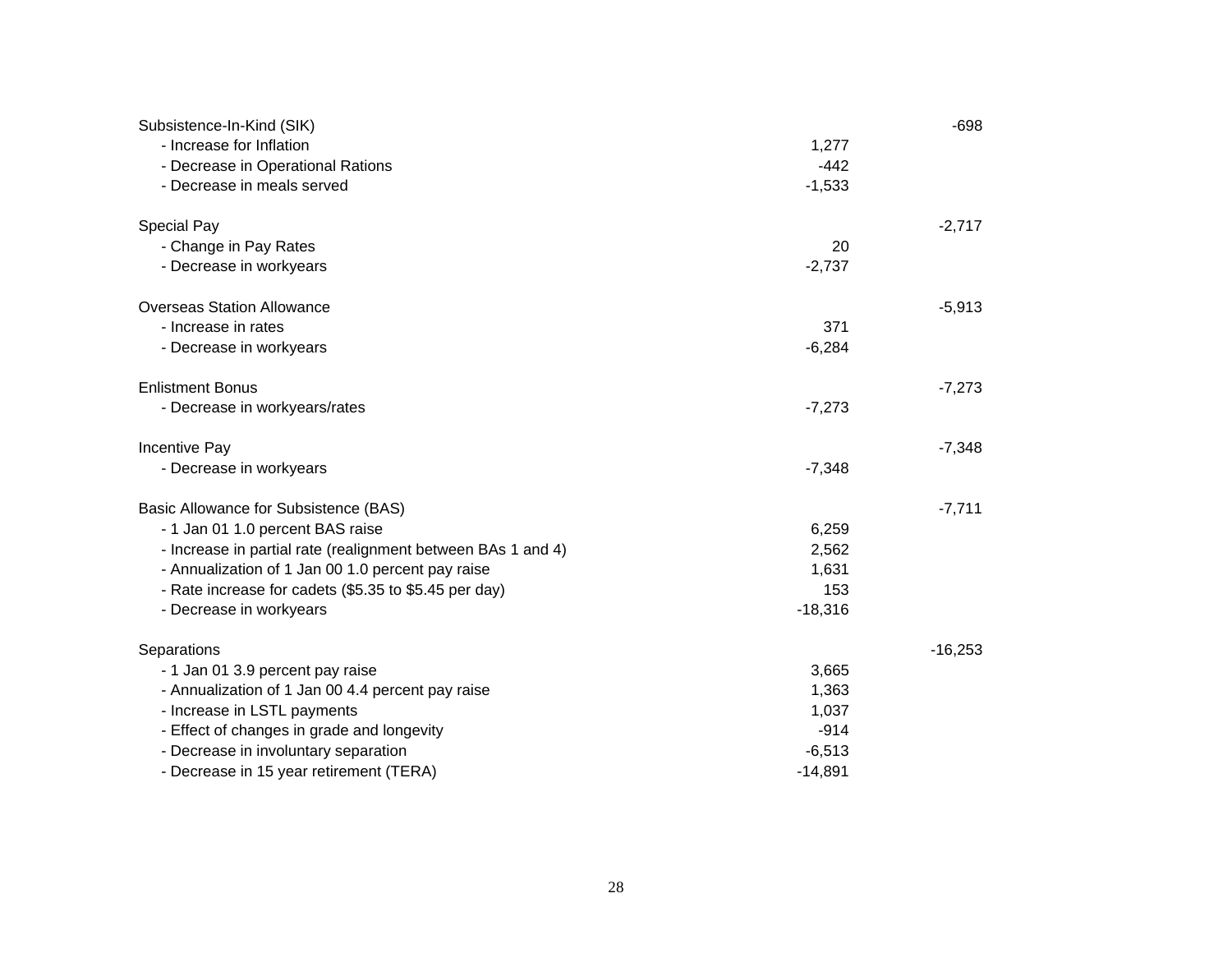| Selective Reenlistment Bonus (SRB)                      |           | $-19.279$ |           |
|---------------------------------------------------------|-----------|-----------|-----------|
| - Decrease in payments                                  | $-19.279$ |           |           |
| Permanent Change of Station                             |           | $-30,998$ |           |
| - Inflation adjustment                                  | 14.546    |           |           |
| - Increase in number of separation moves                | 3,329     |           |           |
| - Reimbursement adjustments                             | -66       |           |           |
| - Global POV Savings                                    | $-13.701$ |           |           |
| - Decrease in number of TERA, rotational and unit moves | $-35.106$ |           |           |
| Total Decreases                                         |           |           | $-98,930$ |
|                                                         |           |           |           |
|                                                         |           |           |           |

# FY 2001 Direct Program \$18,390,275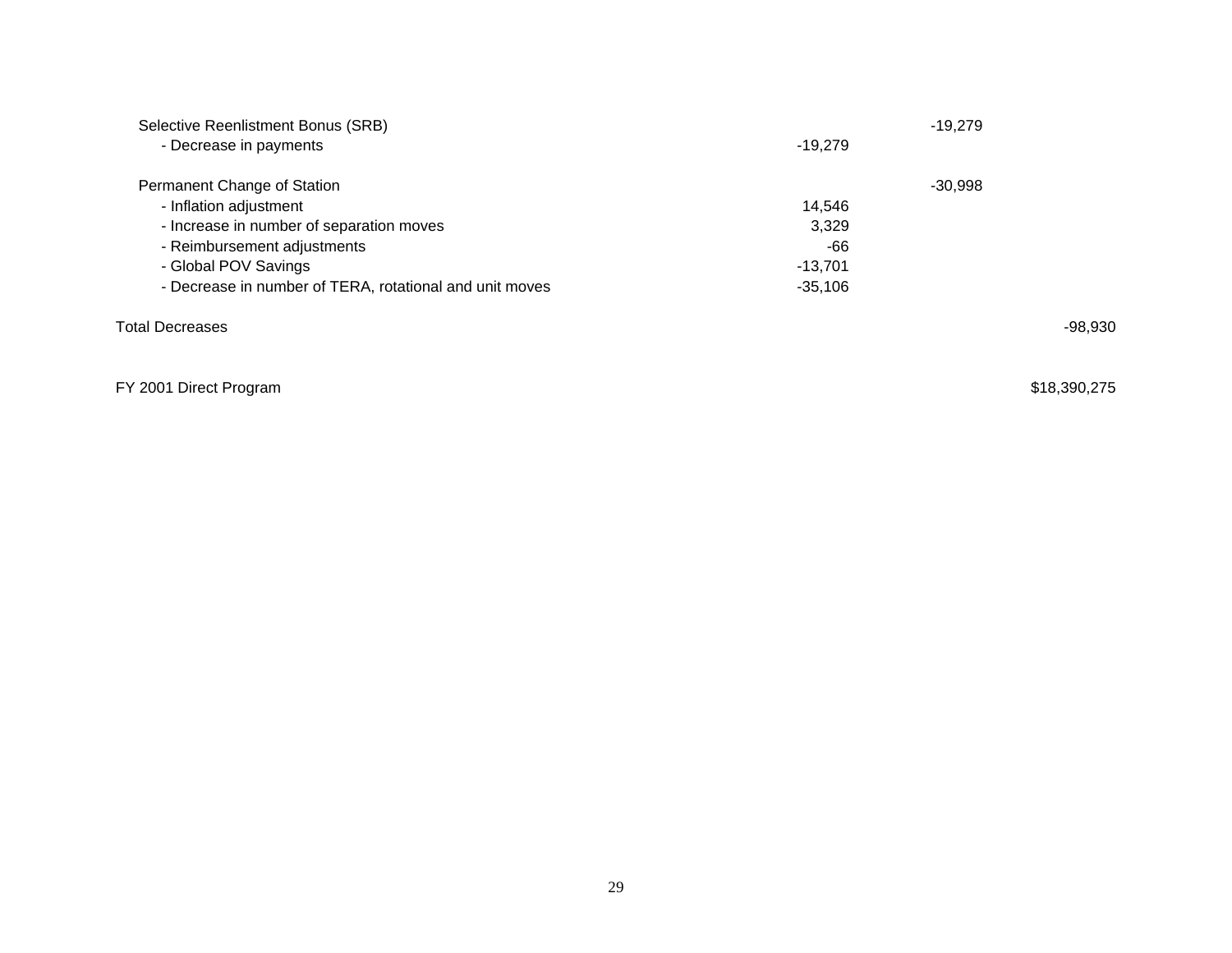# **SECTION 4**

# DETAIL OF MILITARY PERSONNEL ENTITLEMENTS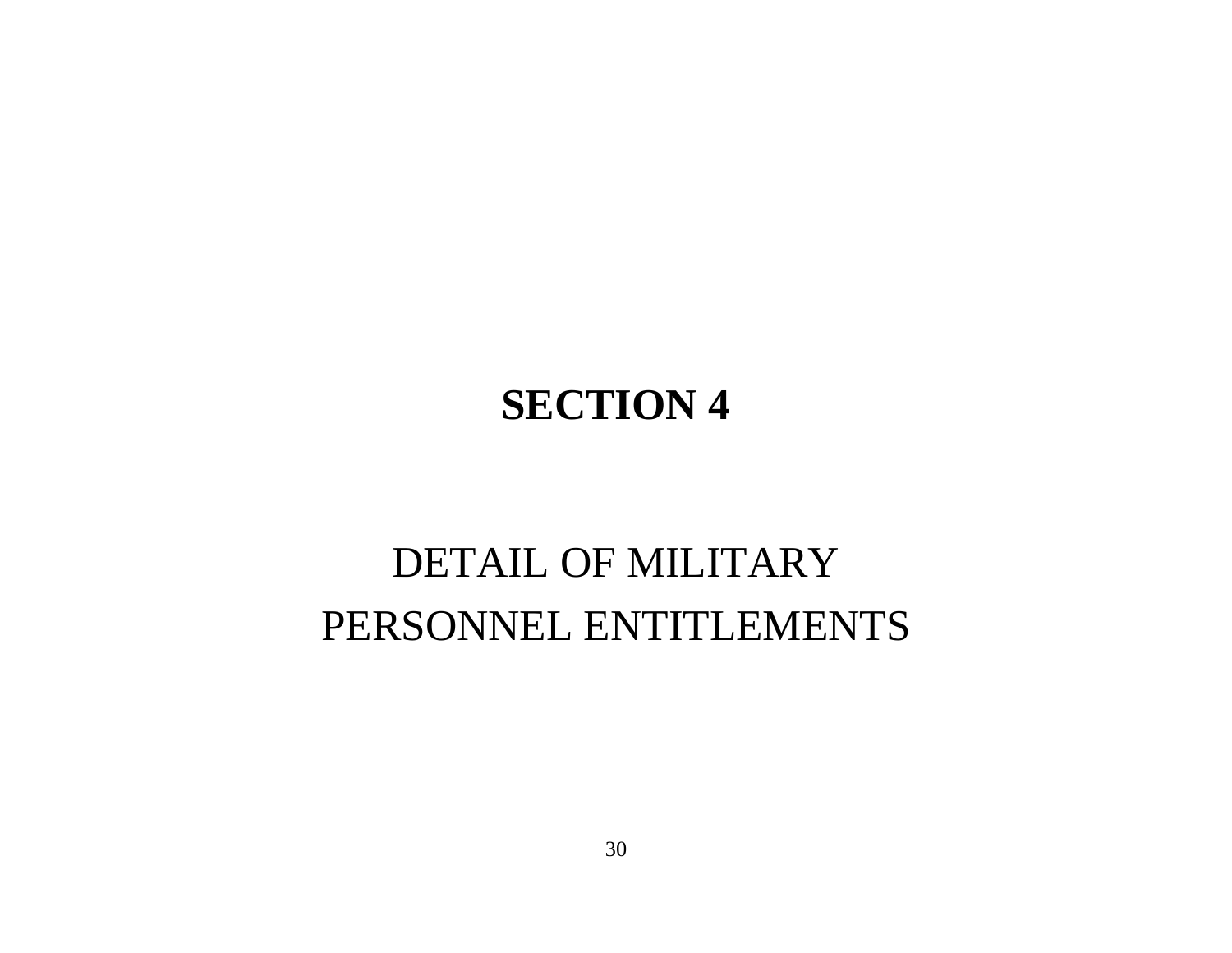# PAY AND ALLOWANCES OF OFFICERS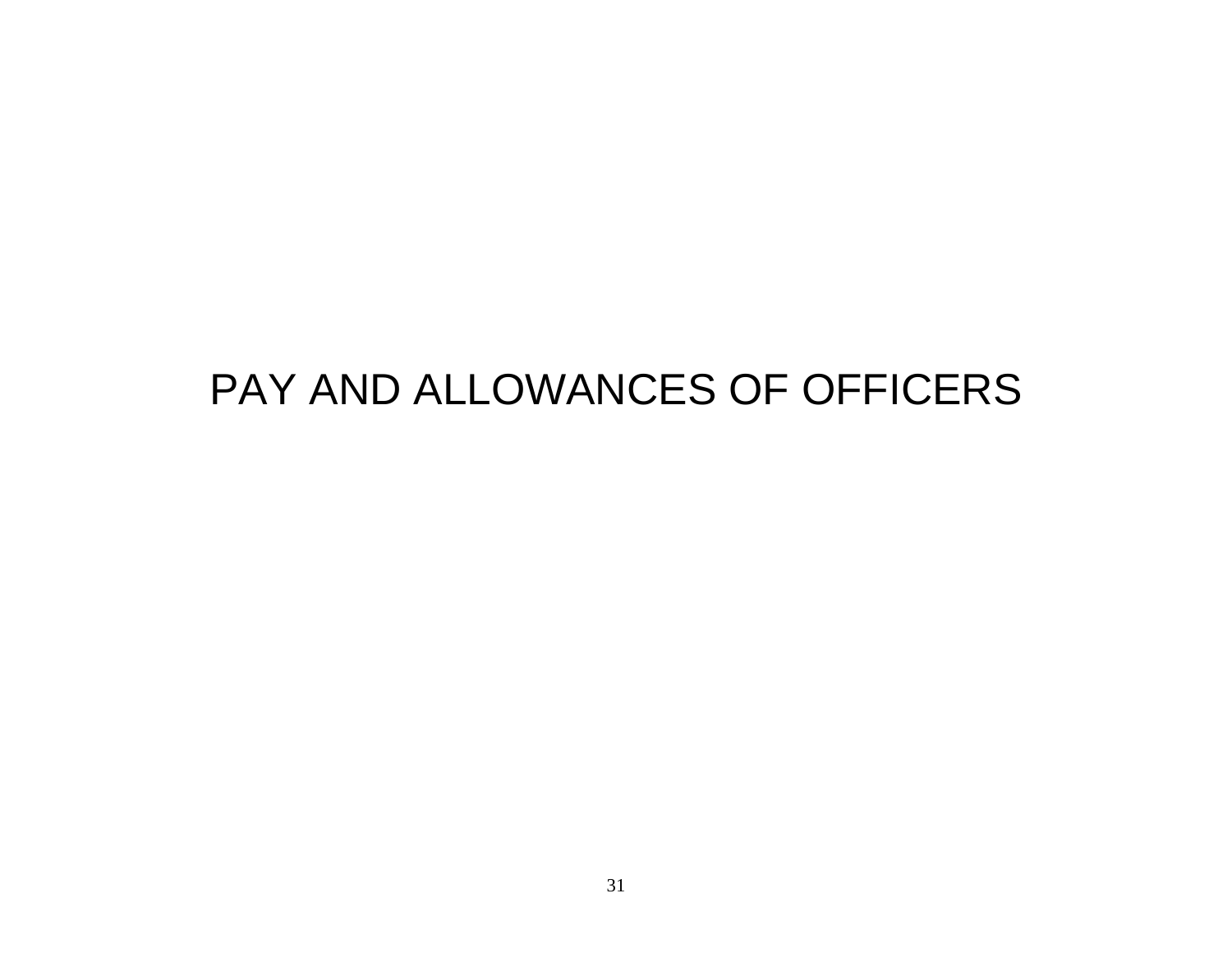### **MILITARY PERSONNEL, AIR FORCE SCHEDULE OF INCREASES AND DECREASES (In Thousands of Dollars)**

# **1. Pay and Allowances of Officers**

| Increases:                                        |                 |  |
|---------------------------------------------------|-----------------|--|
|                                                   |                 |  |
| - 1 Jan 00 4.4 percent pay raise                  | 108,925         |  |
| - Annualization of 1 Jan 99 3.6 percent pay raise | 29,442          |  |
| - Pay Table Reform                                | 8,882           |  |
| - Decrease in workyears                           | $-76,326$       |  |
|                                                   | $\cdots$ 85,891 |  |
| - Repeal of Redux                                 | 78,100          |  |
| - 1 Jan 00 4.4 percent pay raise                  | 34,842          |  |
| - Annualization of 1 Jan 99 3.6 percent pay raise | 9,418           |  |
| - Pay Table Reform                                | 2,841           |  |
| - Decrease in workyears                           | $-39,310$       |  |
| Separation Pay                                    | $-28,705$       |  |
| - 15 year retirement                              | 25,962          |  |
| - 1 Jan 00 4.4 percent pay raise                  | 2,756           |  |
| - Annualization of 1 Jan 99 3.6 percent pay raise | 744             |  |
| - Increase in lump sum terminal leave payments    | 501             |  |
| - Pay Table Reform                                | 224             |  |
| - Involuntary Separations and Disability          | $-1,482$        |  |
|                                                   |                 |  |
| - Increase in rates                               | 18,119          |  |
| - Decrease in workyears                           | $-6,669$        |  |
|                                                   | $\cdots$ 4,318  |  |
| - Increase in Rates                               | 5,542           |  |
| - Decrease in Workyears                           | $-1,224$        |  |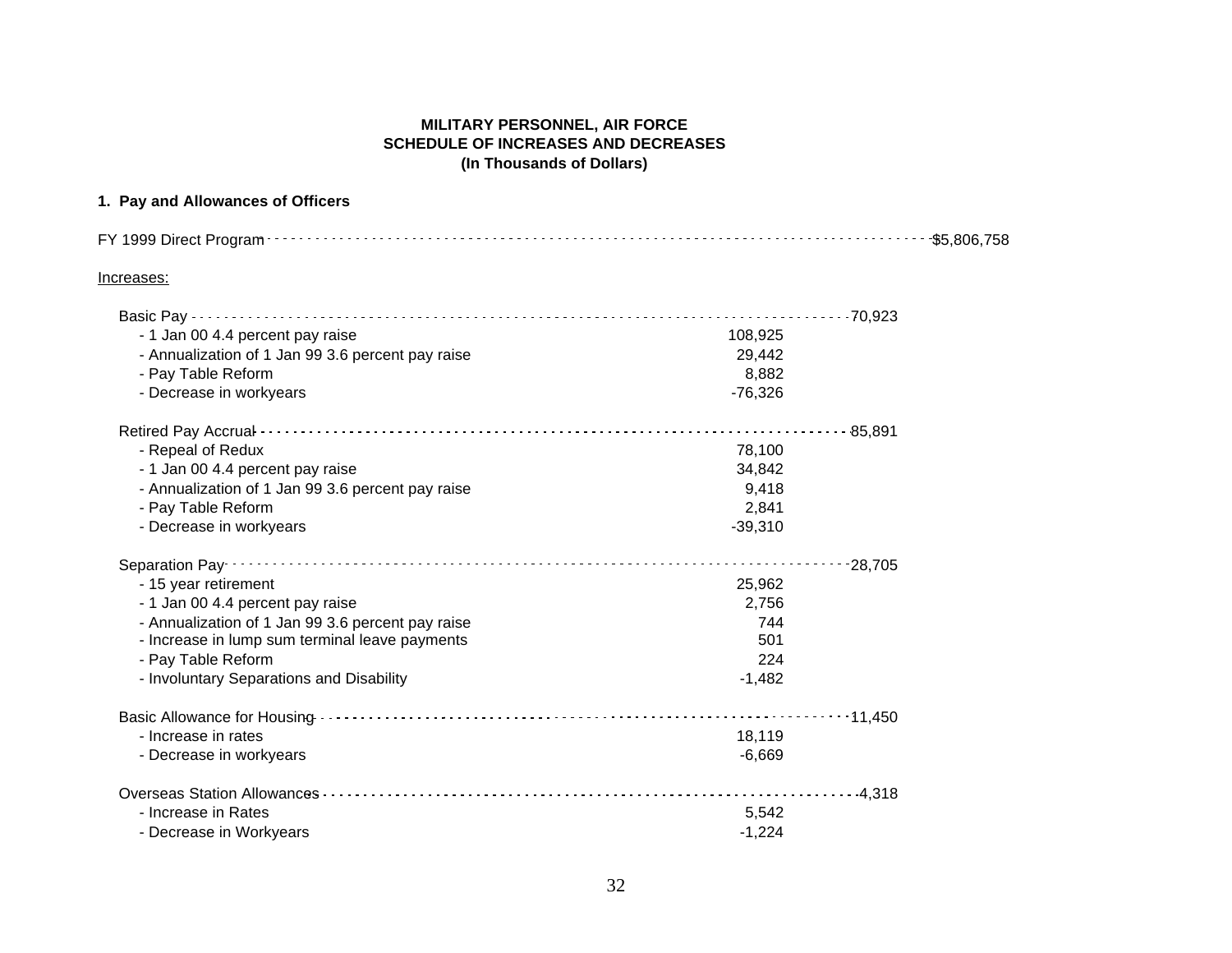| - Increase in Rates     | 1,335  |         |
|-------------------------|--------|---------|
| - Decrease in Workyears | $-956$ |         |
| - Increase in payments  | 47     | -47     |
|                         |        | -20     |
|                         |        |         |
|                         |        | 201.747 |

### Decreases:

|                                                                          |           | $-30,388$   |
|--------------------------------------------------------------------------|-----------|-------------|
| - 1 Jan 00 4.4 percent pay raise                                         | 8,257     |             |
| - Annualization of 1 Jan 99 3.6 percent pay raise                        | 2,232     |             |
| - Pay Table Reform                                                       | 673       |             |
| - Decreases in workyears                                                 | $-6,268$  |             |
| - Elimination of Wage Credit                                             | $-35,282$ |             |
|                                                                          |           |             |
| - Decrease in workyears                                                  | $-14,993$ |             |
|                                                                          |           |             |
| - Decrease in reimbursement workyears causes increases in direct program | $-9,444$  |             |
|                                                                          |           | $-3,774$    |
| - Decrease in workyears                                                  | $-3,774$  |             |
|                                                                          |           |             |
|                                                                          |           | $-58,599$   |
|                                                                          |           | \$5,949,906 |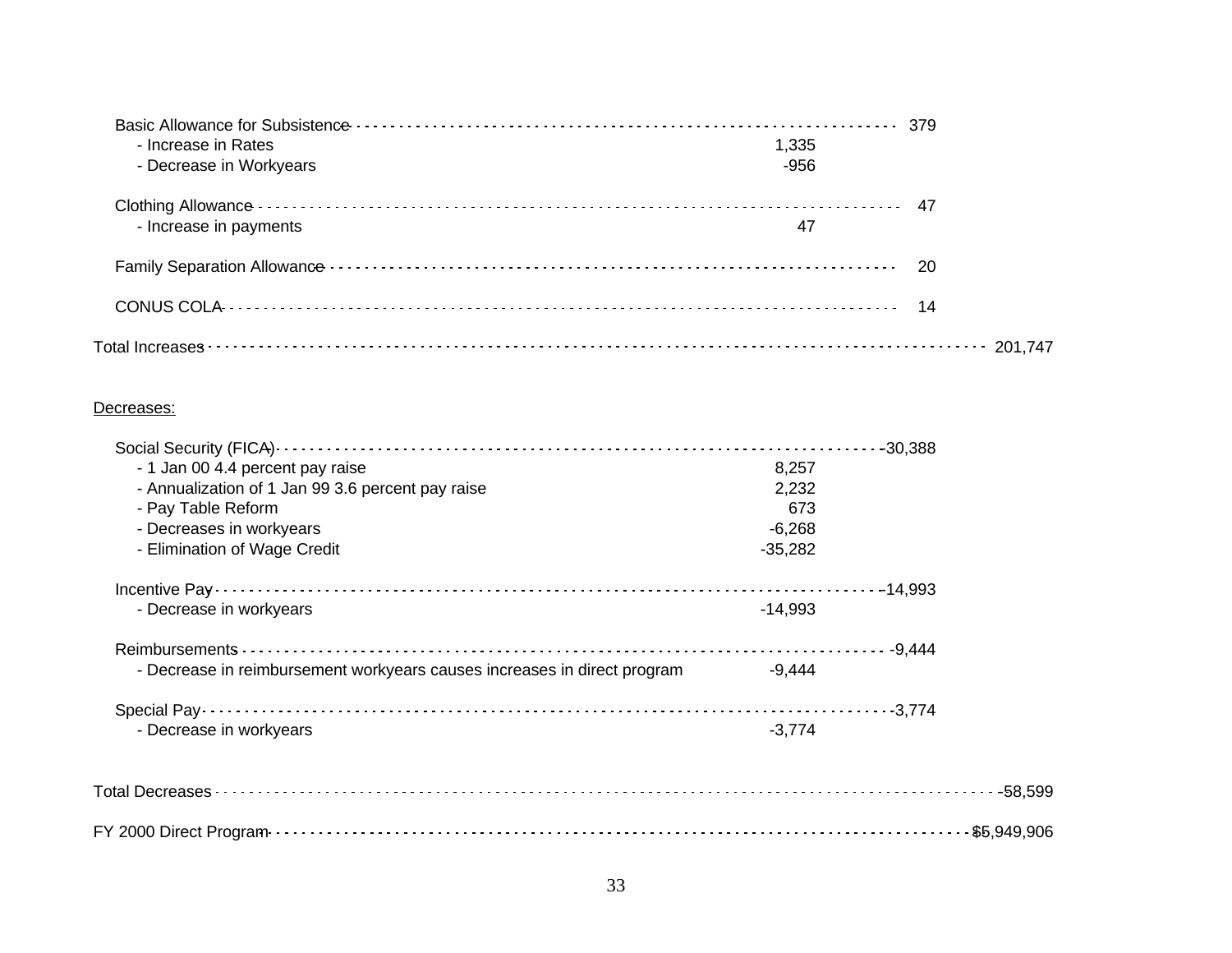## **MILITARY PERSONNEL, AIR FORCE SCHEDULE OF INCREASES AND DECREASES (In Thousands of Dollars)**

# **1. Pay and Allowances of Officers**

| FY 2000 Direct Program                                                   |           | $-$ \$5,949,906 |
|--------------------------------------------------------------------------|-----------|-----------------|
| Increases:                                                               |           |                 |
|                                                                          |           | $-182,858$      |
| - 1 Jan 00 3.9 percent pay raise                                         | 119,690   |                 |
| - Annualization of 1 Jan 99 4.4 percent pay raise                        | 44,523    |                 |
| - Pay Table Reform                                                       | 43,761    |                 |
| - Decrease in workyears                                                  | $-25,116$ |                 |
|                                                                          |           | $-54,622$       |
| - 1 Jan 00 3.9 percent pay raise                                         | 32,745    |                 |
| - Annualization of 1 Jan 99 4.4 percent pay raise                        | 12,180    |                 |
| - Pay Table Reform                                                       | 11,972    |                 |
| - Repeal of Redux                                                        | 10,900    |                 |
| - Decrease in workyears                                                  | $-13,175$ |                 |
|                                                                          |           |                 |
| - Increase in rates                                                      | 18,119    |                 |
| - Decrease in workyears                                                  | $-1,079$  |                 |
|                                                                          |           |                 |
| - 1 Jan 00 3.9 percent pay raise                                         | 7,711     |                 |
| - Annualization of 1 Jan 99 4.4 percent pay raise                        | 3,363     |                 |
| - Pay Table Reform                                                       | 2,819     |                 |
| - Decreases in workyears                                                 | $-517$    |                 |
|                                                                          |           | 4,622           |
| - Decrease in reimbursement workyears causes increases in direct program | 4,622     |                 |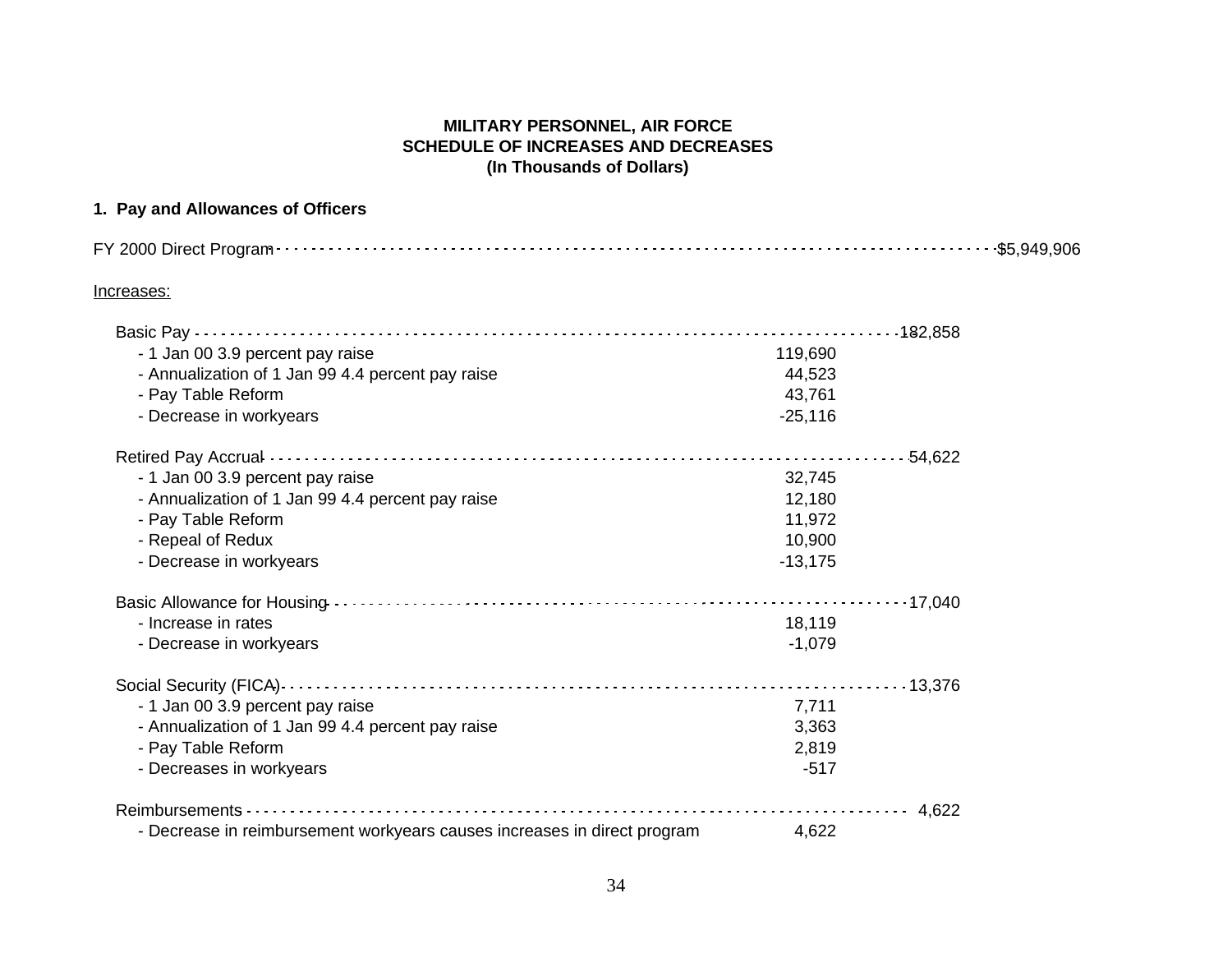| - Increase in Rates     | 1.355  |         |
|-------------------------|--------|---------|
| - Decrease in Workyears | $-418$ |         |
|                         |        |         |
| - Increase in Rates     | 915    |         |
| - Decrease in Workyears | $-743$ |         |
|                         |        |         |
| - Increase in payments  | 142    |         |
|                         |        | - 21    |
|                         |        |         |
|                         |        | 273.807 |

# Decreases:

| - Decrease in workyears                           | $-1.987$  |         |
|---------------------------------------------------|-----------|---------|
|                                                   |           |         |
| - Decrease in workyears                           | $-7.348$  |         |
| Separation Pay-                                   |           |         |
| - 1 Jan 00 3.9 percent pay raise                  | 2,058     |         |
| - Annualization of 1 Jan 99 4.4 percent pay raise | 765       |         |
| - Increase in lump sum terminal leave payments    | 326       |         |
| - Effect of changes in grade and longevity        | $-914$    |         |
| - Involuntary Separations and Disability          | $-1,221$  |         |
| - 15 year retirement                              | $-14,891$ |         |
|                                                   |           |         |
|                                                   |           |         |
| Total Decreases                                   |           | -23.212 |
|                                                   |           |         |

|--|--|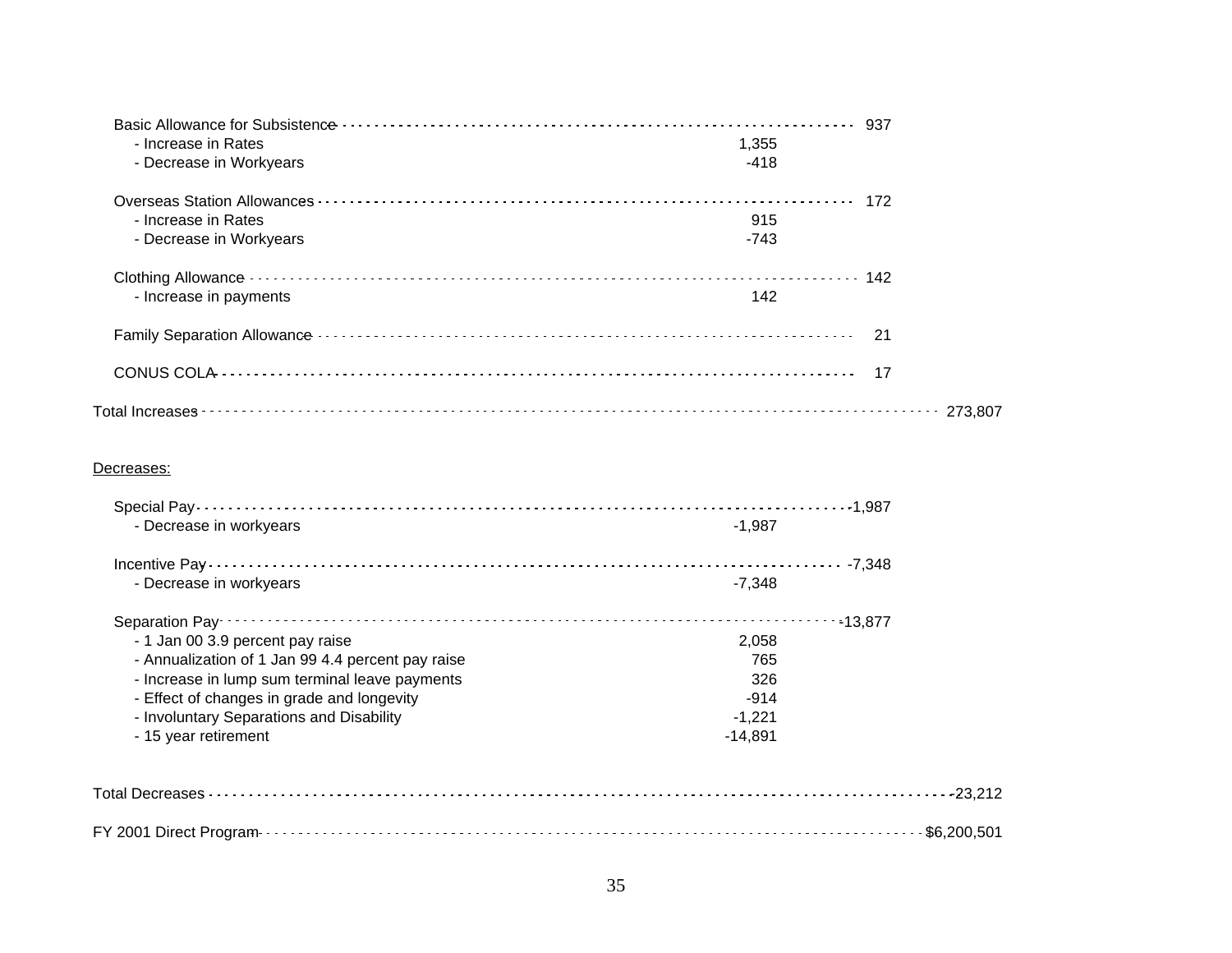#### **PROJECT: BASIC PAY - OFFICERS**

| FY 1998 Actual   | \$3.287.216 |
|------------------|-------------|
| FY 1999 Estimate | \$3,336,187 |
| FY 2000 Estimate | \$3,407,110 |
| FY 2001 Estimate | \$3.589.968 |

#### **PART I - PURPOSE AND SCOPE**

Funds provide basic compensation for officers on active duty according to grade and length of service under provisions of 37 U.S.C. 201, 203, 204, 205, and 1009.

#### **PART II - JUSTIFICATION OF FUNDS REQUESTED**

The Air Force officer personnel program reflected in this budget submission includes losses through the Temporary Early Retirement Authority (TERA).

Officer accessions for FY 1998 through FY 2001 are programmed at the minimum level necessary to ensure an adequate number of entries into the officer ranks to sustain desired future experience levels.

Funding requirements include annualized pay raises of 2.8 percent in FY 1998, 3.6 percent in FY 1999, 4.4 percent in FY 2000, and 3.9 percent in FY 2001. The budget also includes amounts for Pay Table Reform (one quarter in FY 2000 and full year in FY 2001).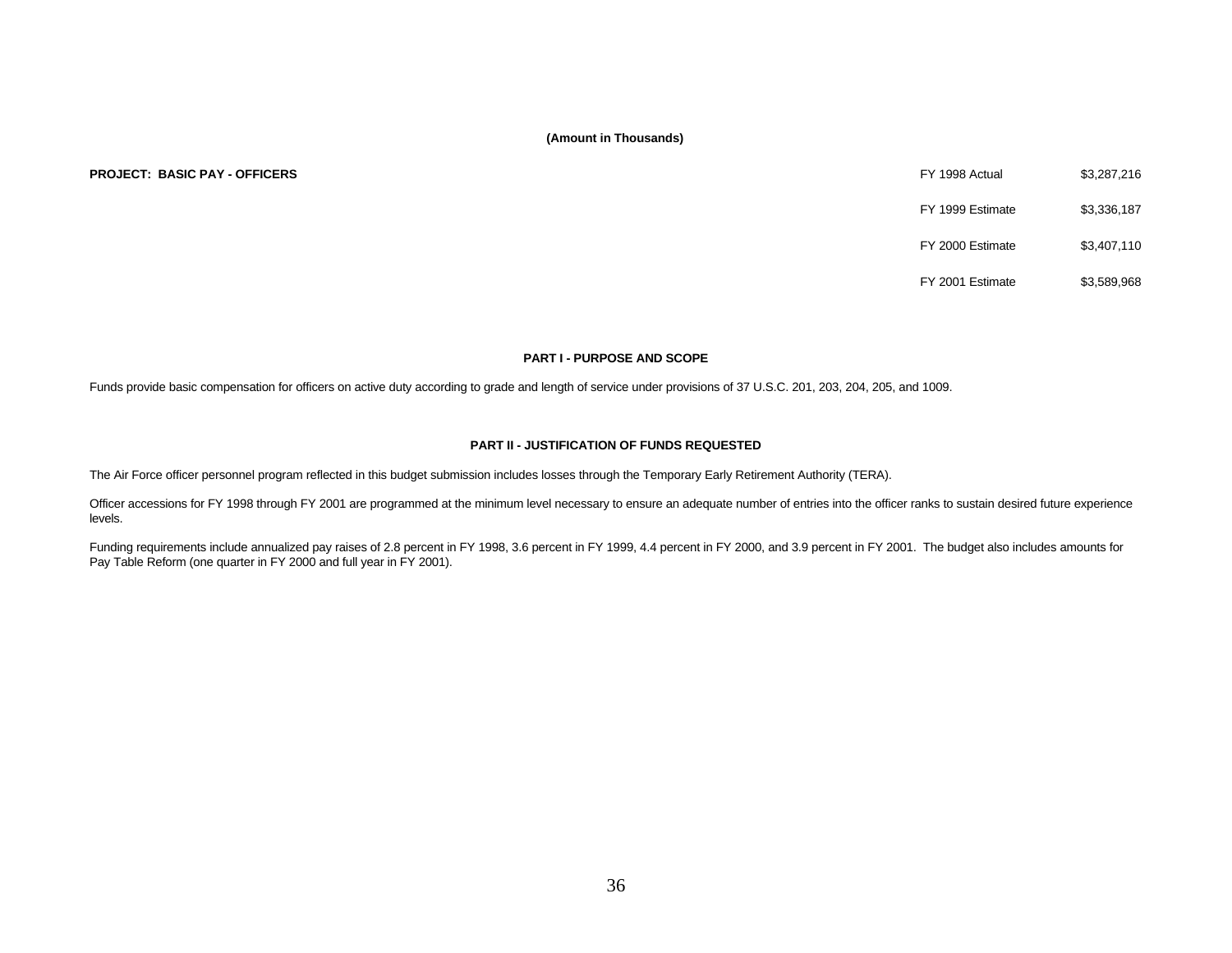# BASIC PAY - OFFICERS

|                        | FY 1998 Actual<br>Average |         |             |           | FY 1999 Estimate |             |                  | FY 2000 Estimate |             | FY 2001 Estimate |         |               |  |
|------------------------|---------------------------|---------|-------------|-----------|------------------|-------------|------------------|------------------|-------------|------------------|---------|---------------|--|
|                        |                           |         |             |           | Average          |             |                  | Average          |             |                  | Average |               |  |
| Grade                  | Workyears                 | Rate    | Amount      | Workyears | Rate             | Amount      | <b>Workyears</b> | Rate             | Amount      | Workyears        | Rate    | <b>Amount</b> |  |
| General                | 12                        | 110,700 | 1,328       | 11        | 114,685          | 1,262       | 11               | 119,731          | 1,317       | 11               | 124,401 | 1,368         |  |
| Lt General             | 38                        | 109,621 | 4,166       | 39        | 113,352          | 4,421       | 38               | 118,433          | 4,500       | 38               | 122,868 | 4,669         |  |
| Maj General            | 83                        | 99,323  | 8,244       | 86        | 102.705          | 8,833       | 88               | 107,310          | 9,443       | 89               | 111,332 | 9,909         |  |
| <b>Brig General</b>    | 146                       | 87,657  | 12,798      | 139       | 90,641           | 12,599      | 142              | 94,704           | 13,448      | 142              | 98,252  | 13,952        |  |
| Colonel                | 3,895                     | 74,480  | 290,100     | 4,033     | 76,897           | 310,126     | 3,997            | 78,459           | 313,601     | 3,951            | 83,008  | 327,965       |  |
| Lt Colonel             | 10,539                    | 60,180  | 634,237     | 10,744    | 62,000           | 666,128     | 10,734           | 63,553           | 682,178     | 10,688           | 67,452  | 720,927       |  |
| Major                  | 16,101                    | 49,101  | 790,575     | 16,359    | 50,707           | 829,516     | 16,599           | 52,219           | 866,783     | 16,454           | 55,726  | 916,916       |  |
| Captain                | 28,507                    | 40,494  | 1,154,362   | 26,929    | 41,600           | 1,120,246   | 25,570           | 42,676           | 1,091,225   | 24,495           | 45,577  | 1,116,409     |  |
| 1st Lieutenant         | 7,770                     | 31,053  | 241,282     | 7,252     | 30,622           | 222,071     | 7,280            | 32,699           | 238,049     | 7,916            | 34,603  | 273,917       |  |
| 2nd Lieutenant         | 6,600                     | 22,746  | 150,124     | 7,029     | 22,903           | 160,985     | 7,643            | 24,410           | 186,566     | 8,094            | 25,196  | 203,936       |  |
| <b>Total Basic Pay</b> | 73,691                    |         | \$3,287,216 | 72,621    |                  | \$3,336,187 | 72,102           |                  | \$3,407,110 | 71,878           |         | \$3,589,968   |  |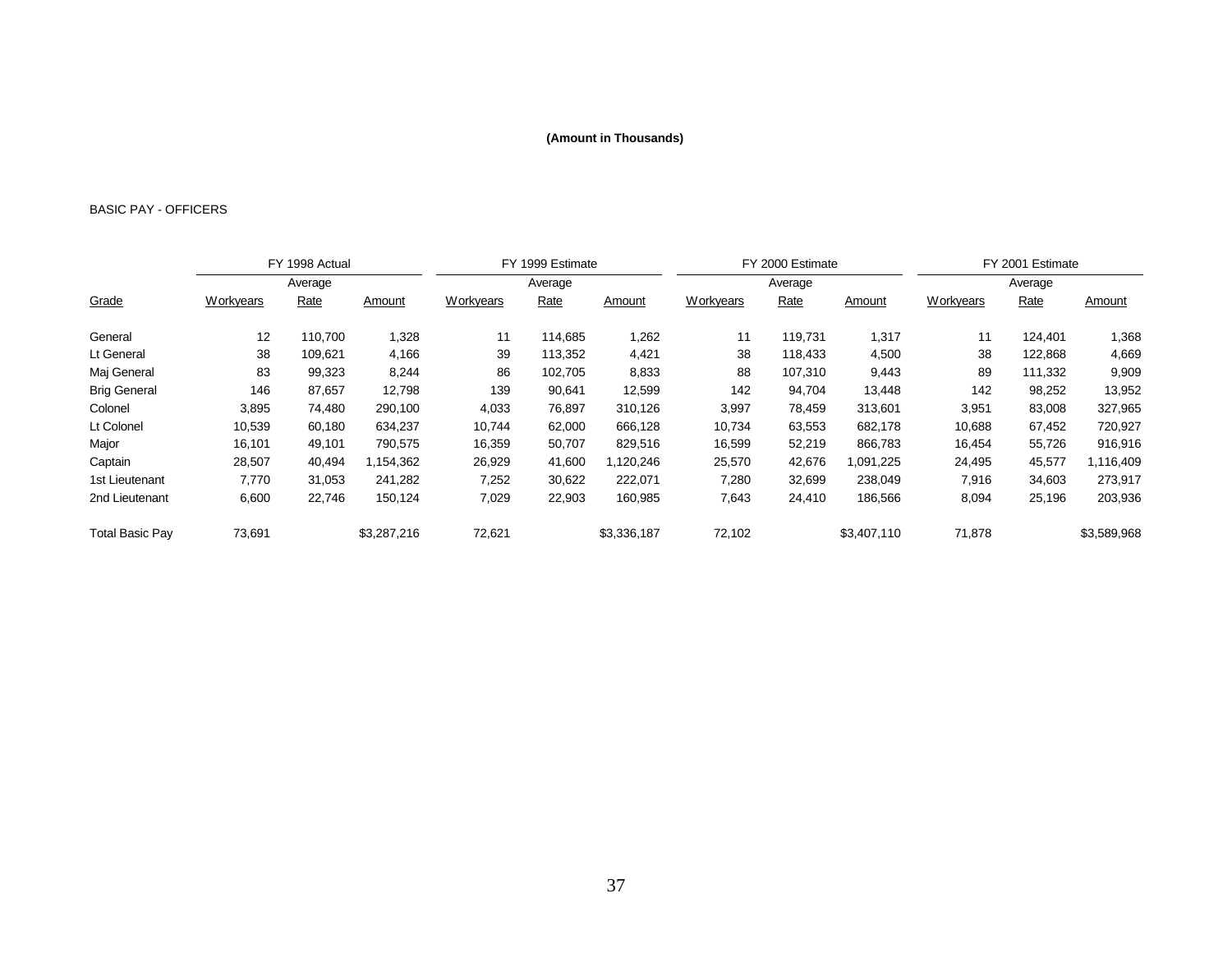#### **PROJECT: RETIRED PAY ACCRUAL - OFFICERS**

| FY 1998 Actual   | \$1.002.601 |
|------------------|-------------|
| FY 1999 Estimate | \$1.007.528 |
| FY 2000 Estimate | \$1.093.419 |
| FY 2001 Estimate | \$1,148,041 |

#### **PART I - PURPOSE AND SCOPE**

Funds provide for the Department of Defense's contribution to its Military Retirement Fund, in accordance with P.L. 98-94, Section 925(a)(1), Title 10 U.S.C. 1466, as amended.

#### **PART II - JUSTIFICATION OF FUNDS REQUESTED**

The budgetary estimates are derived as a product of:

(a) An accrual percentage of 30.5 percent for FY 1998, 30.2 percent for FY 1999, 29.8 percent for FY 2000, and 29.5 percent in FY 2001.

(b) The total amount of basic pay expected to be paid during the fiscal year to officer members of the armed forces.

(c) The repeal of the Redux retirement.

The computation of fund requirements is shown in the following table:

|              |           | FY 1998 Actual |             |           | FY 1999 Estimate |             |           | FY 2000 Estimate |                       | FY 2001 Estimate |           |               |  |
|--------------|-----------|----------------|-------------|-----------|------------------|-------------|-----------|------------------|-----------------------|------------------|-----------|---------------|--|
|              | Average   |                |             | Average   |                  |             |           | Average          |                       | Average          |           |               |  |
|              | Workyears | Rate           | Amount      | Workyears | Rate             | Amount      | Workyears | Rate             | Amount                | Workyears        | Rate      | <b>Amount</b> |  |
| <b>RPA</b>   | 73.691    | 13.605.47      | \$1,002,601 | 72.621    | 13.873.78        | \$1,007,528 | 72.102    |                  | 14,081.70 \$1,015,319 | 71.878           | 14,733.87 | \$1,059,041   |  |
| <b>REDUX</b> |           |                |             |           |                  |             |           |                  | \$78,100              |                  |           | \$89,000      |  |
| Total        | 73,691    | 13.605.47      | \$1,002,601 | 72,621    | 13.873.78        | \$1,007,528 | 72.102    | 15.164.89        | \$1.093.419           | 71,878           | 15,972.08 | \$1,148,041   |  |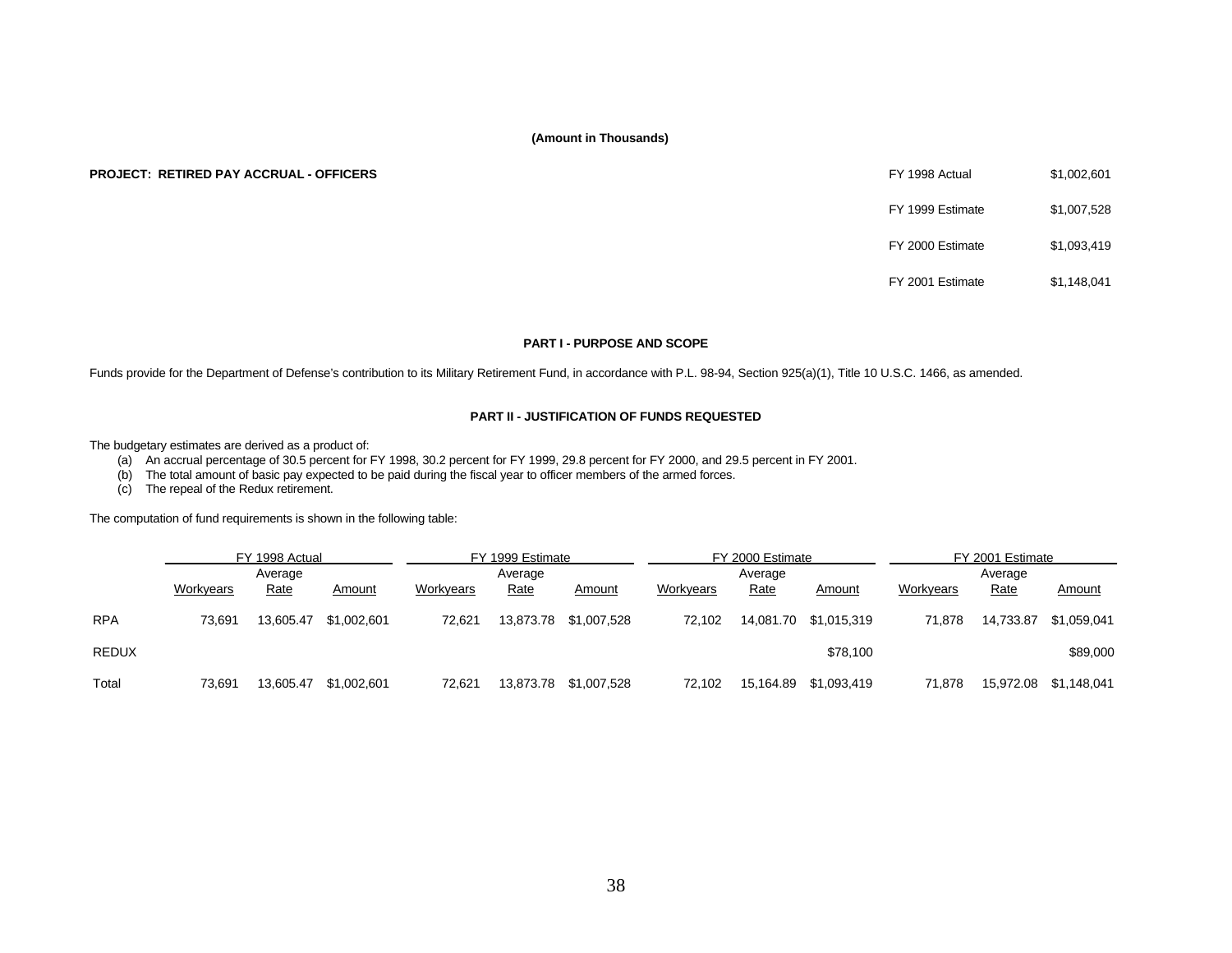**PROJECT: INCENTIVE PAY FOR HAZARDOUS DUTY - OFFICERS** 

| FY 1998 Actual   | \$178,077 |
|------------------|-----------|
| FY 1999 Estimate | \$192.995 |
| FY 2000 Estimate | \$178,002 |
| FY 2001 Estimate | \$170.654 |

#### **PART I - PURPOSE AND SCOPE**

The purpose of Incentive Pay for Hazardous Duty is to help the Air Force attract and retain officer volunteers in duties requiring more than normal exposure to hazardous duties in peacetime.

Funds provide payment to officers under provisions of 37 U.S.C. 301 as follows:

- (1) Aviation Career Incentive Pay (ACIP) Paid to regular and reserve officers who hold or are in training leading to an aeronautical rating or designation and who engage and remain in aviation service on a career basis. It is paid in fixed monthly amounts ranging from \$125 to \$840. The FY1998 National Defense Authorization Act (NDAA), modified in (Sec. 615), increased monthly rates for aviators with more than 14 years of service. The year groups as well as compensation were changed as a means to assist the Service in the retention of aviators. The FY1999 NDAA accelerated the rate increase from \$650 to \$850 for officers with more than 14 years but less than 22 years of aviation service.
- (2) Aviation Continuation Pay (ACP) The ACP program is a financial incentive to complement non-monetary initiatives to improve pilot retention. The FY 1998 National Defense Authorization Act (NDAA), modified in (Sec. 616), allows bonus adjustment from \$12,000 to \$25,000 as an incentive to Aviation career officers who agree to remain on active duty through 14 years of active service. However, the Air Force is paying \$22,000 and allowed FY97 eligibles to re-negotiate contracts in compliance with the law. The FY1999 NDAA allows payments to aviators through 14 years of commissioned service rather than aviation service.
- (3) Non-Crew Member Involves frequent and regular participation in aerial flights. Paid as an incentive for the performance of hazardous duty required by orders. It is paid to non-rated crew members and non-crew members (e.g., gunnery instructors, aerial photo personnel, flight nurse) only when performing such duties in fixed monthly amounts of \$150. This amount was increased from \$110 to \$150 in the FY 1998 NDAA.
- (4) Air Weapons Controller It has been difficult in recent years to retain members in Airborne Warning and Control System (AWACS) duties. As a result, the rates for this duty have been increased and range from \$150 to \$350 per month. Beginning in FY 1999, AWACS personnel will be included under Aviation Continuation Pay.
- (5) Parachute Jumping Duties involve parachute jumping from an aircraft in aerial flight and performing the specified minimum jumps, payable at \$150 per month. Members who perform duty involving parachute jumping at a high altitude with a low opening (HALO) as an essential part of duty, are entitled to pay at the monthly rate of \$225.
- (6) Experimental Stress An unusually high level of physiological or other stress; specifically (a) duty inside a high (hyperbaric) or low pressure (altitude) chamber, (b) duty as a human acceleration/deceleration test subject, and (c) duty as a human test subject in thermal stress experiments. It is paid under specified conditions in a monthly amount of \$150.
- (7) Demolition Explosive demolition as a primary duty including training for such duty. It is paid under specified conditions at a monthly rate of \$150.
- (8) Toxic Fuel Handlers Duties in which personnel may be exposed to toxic fuels and propellants. This pay was initiated as a result of a number of casualties among personnel who work with hypergolic fuel, specifically hydrazine and nitrogen tetroxide. It is paid at a monthly rate of \$150.
- (9) Live/Hazardous Biological Organisms Duty involving laboratory work utilizing live dangerous viruses or bacteria. Paid at a monthly rate of \$150.

#### **PART II - JUSTIFICATION OF FUNDS REQUESTED**

Incentive pay is computed on the basis of the average number of officers in each category or aviation service/commission service who are eligible for payment. Other incentive duty pay is computed at the statutory rate per workyear.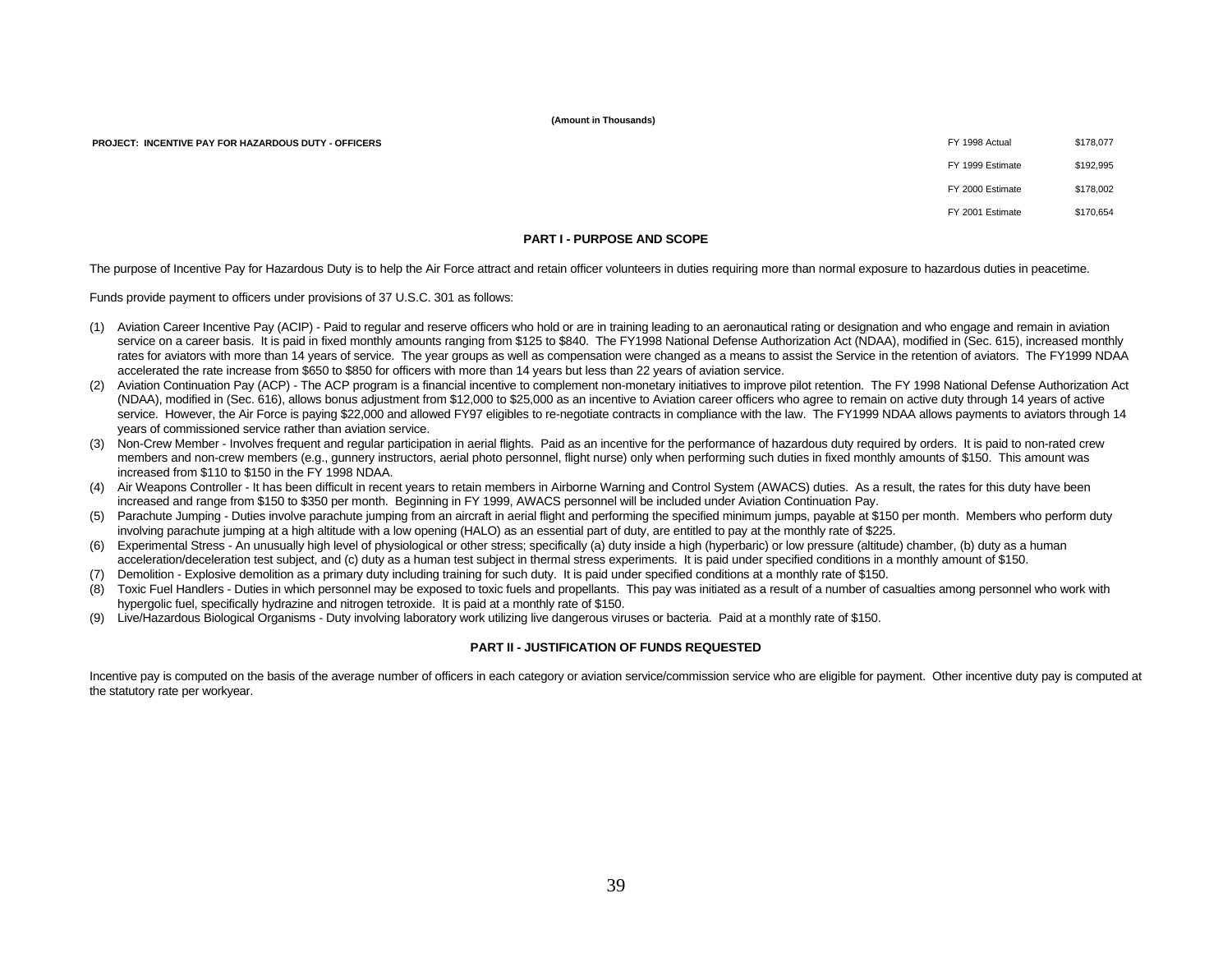#### INCENTIVE PAY FOR HAZARDOUS DUTY - OFFICERS

#### Aviation Career Incentive Pay

|                                  |         | FY 1998 Actual |           |           |                           |         | FY 1999 Estimate |           |           |           | FY 2000 Estimate |           | FY 2001 Estimate |           |           |  |
|----------------------------------|---------|----------------|-----------|-----------|---------------------------|---------|------------------|-----------|-----------|-----------|------------------|-----------|------------------|-----------|-----------|--|
| Yrs Svc                          | Monthly |                | Statutory |           | Yrs Svc                   | Monthly |                  | Statutory |           |           | Statutory        |           |                  | Statutory |           |  |
| Grade                            | Rate    | Workyears      | Rate      | Amount    | Grade                     | Rate    | Workyears        | Rate      | Amount    | Workyears | Rate             | Amount    | Workyears        | Rate      | Amount    |  |
| $\overline{2}$                   | 125.00  | 2,010          | 1,500     | 3,015     | Less than 2               | 125.00  | 2,542            | 1,500     | 3,813     | 2,689     | 1,500            | 4,034     | 2,694            | 1,500     | 4,041     |  |
| $2 - 3$                          | 156.00  | 989            | 1,872     | 1,851     | $2 - 3$                   | 156.00  | 1,470            | 1,872     | 2,752     | 1,625     | 1,872            | 3,042     | 1,690            | 1,872     | 3,164     |  |
| $3 - 4$                          | 188.00  | 516            | 2,256     | 1,164     | $3 - 4$                   | 188.00  | 1,109            | 2,256     | 2,502     | 1,307     | 2,256            | 2,949     | 1,439            | 2,256     | 3,246     |  |
| $4-6$                            | 206.00  | 1,197          | 2,472     | 2,959     | $4-6$                     | 206.00  | 1,264            | 2,472     | 3,125     | 1,693     | 2,472            | 4,185     | 2,349            | 2,472     | 5,807     |  |
| $6 - 18$                         | 650.00  | 13,142         | 7,800     | 102,508   | $6 - 14$                  | 650.00  | 8,140            | 7,800     | 63,492    | 6,936     | 7,800            | 54,101    | 5,750            | 7,800     | 44,850    |  |
| 18-20                            | 585.00  | 1,648          | 7,020     | 11,569    | 14-22                     | 840.00  | 6,917            | 10,080    | 69,723    | 6,929     | 10,080           | 69,844    | 7,044            | 10,080    | 71,004    |  |
| 20-22                            | 495.00  | 1,465          | 5,940     | 8,702     | 22-23                     | 585.00  | 635              | 7,020     | 4,458     | 581       | 7,020            | 4,079     | 596              | 7,020     | 4,184     |  |
| 22-24                            | 385.00  | 731            | 4,620     | 3,377     | 23-24                     | 495.00  | 474              | 5,940     | 2,816     | 454       | 5,940            | 2,697     | 434              | 5,940     | 2,578     |  |
| 24-25                            | 385.00  | 502            | 4,620     | 2,319     | 24-25                     | 385.00  | 378              | 4,620     | 1,746     | 399       | 4,620            | 1,843     | 383              | 4,620     | 1,769     |  |
| 25 & over                        | 250.00  | 443            | 3,000     | 1,329     | Above 25                  | 250.00  | 113              | 3,000     | 339       | 87        | 3,000            | 261       | 84               | 3,000     | 252       |  |
| B/G under 25                     | 200.00  | 12             | 2,400     | 29        | B/G under 25              | 200.00  | 12               | 2,400     | 29        | 12        | 2,400            | 29        | 12               | 2,400     | 29        |  |
| Subtotal Flying Duty Crew        |         | 22,655         |           | \$138,822 | Subtotal Flying Duty Crew |         | 23,054           |           | \$154,795 | 22,712    |                  | \$147,064 | 22,475           |           | \$140,924 |  |
| <b>Aviation Continuation Pay</b> |         |                |           | \$35,450  |                           |         |                  |           | \$36,300  |           |                  | \$28,820  |                  |           | \$27,610  |  |
| Subtotal Flying Duty Pay         |         |                |           | \$174,272 |                           |         |                  |           | \$191,095 |           |                  | \$175,884 |                  |           | \$168,534 |  |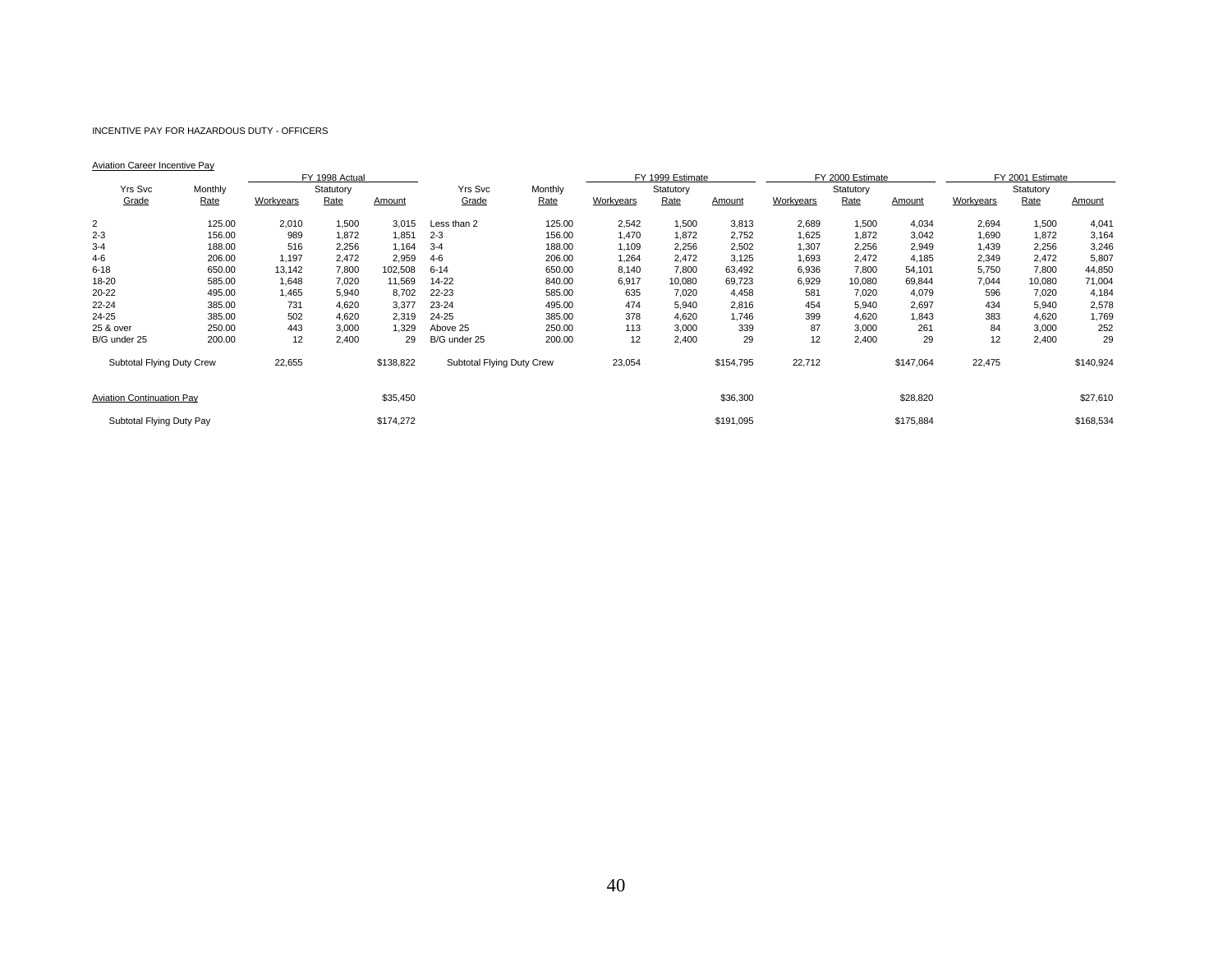# INCENTIVE PAY FOR HAZARDOUS DUTY - OFFICERS

# **Other Incentive Duty Pay**

|                                   |           | FY 1998 Actual |           | FY 1999 Estimate |           |           |                  | FY 2000 Estimate |           | FY 2001 Estimate |       |                |  |
|-----------------------------------|-----------|----------------|-----------|------------------|-----------|-----------|------------------|------------------|-----------|------------------|-------|----------------|--|
|                                   |           | Statutory      |           |                  | Statutory |           |                  | Statutory        |           | Statutory        |       |                |  |
|                                   | Workyears | Rate           | Amount    | Workyears        | Rate      | Amount    | <b>Workyears</b> | Rate             | Amount    | <b>Workyears</b> | Rate  | Amount         |  |
| <b>Flying Duty Non-Crew</b>       | 28        | 1,800          | 50        | 30               | 1,800     | 54        | 30               | 1,800            | 54        | 30               | 1,800 | 54             |  |
| <b>Flying Duty Non-Rated</b>      | 476       | 2,220          | 1057      | 470              | 2,220     | 1043      | 470              | 2,700            | 1269      | 470              | 2,700 | 1269           |  |
| <b>AWACS Wpns Contr</b>           | 486       | 3,900          | 1895      | 0                | 0         | 0         | 0                | 0                | 0         | 0                | 0     | 0              |  |
| Parachute Jumping                 | 136       | 1,800          | 245       | 138              | 1,800     | 248       | 138              | 1,800            | 248       | 138              | 1,800 | 248            |  |
| Parachute HALO                    | 19        | 2,700          | 51        | 21               | 2,700     | 57        | 21               | 2,700            | 57        | 21               | 2,700 | 57             |  |
| <b>Demolition Duty</b>            | 33        | 1,800          | 59        | 22               | 1,800     | 40        | 22               | 1,800            | 40        | 22               | 1,800 | 40             |  |
| Press Chmbr Observer              | 192       | 1,800          | 346       | 200              | 1,800     | 360       | 195              | 1,800            | 351       | 195              | 1,800 | 351            |  |
| <b>Accel/Decel Subject</b>        | 23        | 1,800          | 41        | 27               | 1,800     | 49        | 28               | 1,800            | 50        | 29               | 1,800 | 52             |  |
| <b>Thermal Stress Subject</b>     | 4         | 1,800          |           |                  | 1,800     | 2         |                  | 1,800            | 2         |                  | 1,800 | 2              |  |
| <b>Toxic Fuel Handlers</b>        | 29        | 1,800          | 52        | 25               | 1,800     | 45        | 25               | 1,800            | 45        | 25               | 1,800 | 45             |  |
| L/Hazard Bio Org                  |           | .800           | 2         |                  | 1,800     | 2         |                  | 1,800            | 2         |                  | 1,800 | $\overline{2}$ |  |
| Subtotal Other Incentive Duty Pay |           |                | \$3,805   |                  |           | \$1,900   |                  |                  | \$2,118   |                  |       | \$2,120        |  |
| <b>TOTAL INCENTIVE PAY</b>        |           |                | \$178,077 |                  |           | \$192,995 |                  |                  | \$178,002 |                  |       | \$170,654      |  |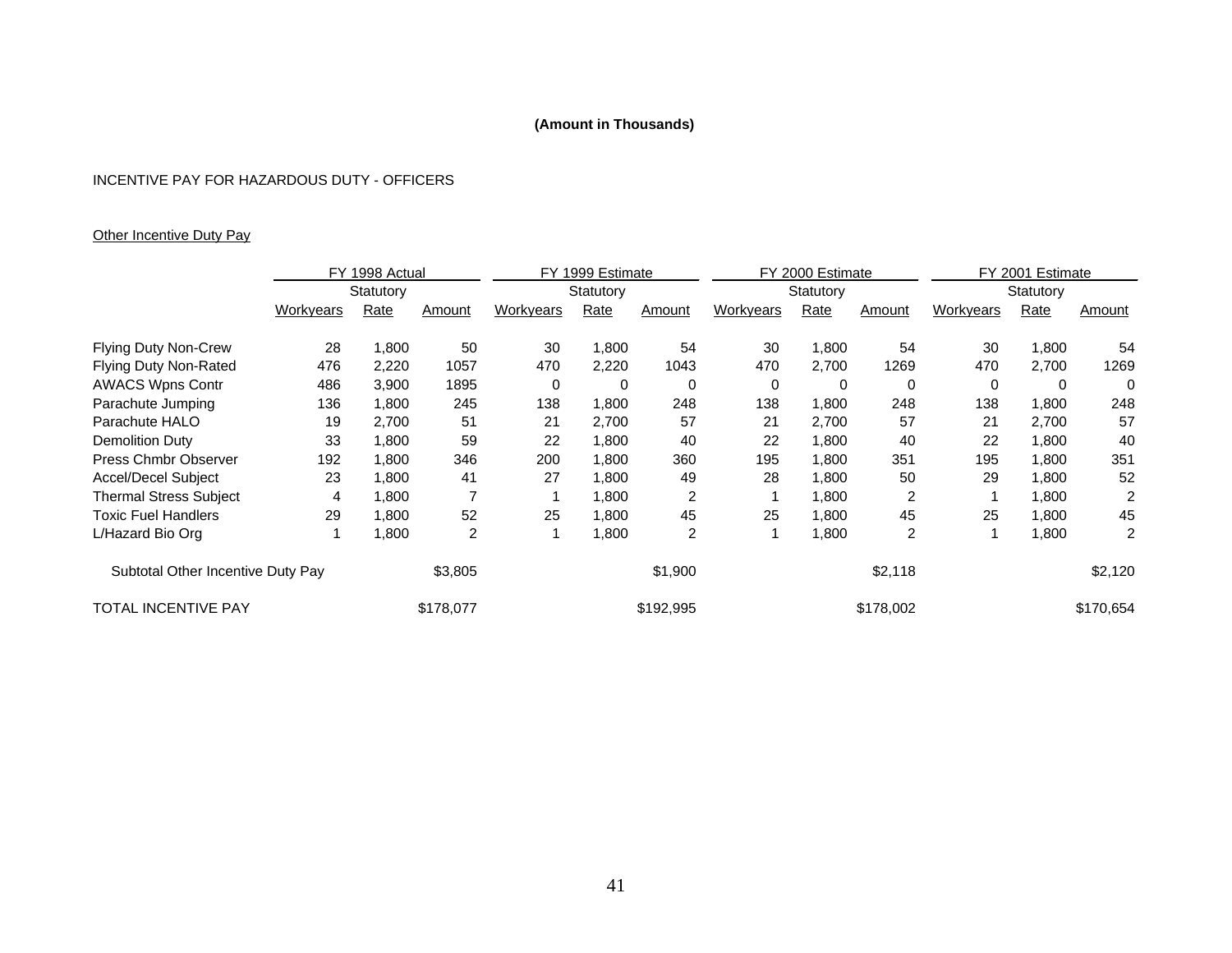#### **PROJECT: SPECIAL PAY - OFFICERS** 6188,159

FY 1999 Estimate \$190,269

FY 2000 Estimate \$186,495

FY 2001 Estimate \$184,508

#### **PART I - PURPOSE AND SCOPE**

Funds provide for:

- (1) Special pay for Health Professionals on active duty as physicians, dentists, veterinarians, and optometrists under provisions of 37 U.S.C. 302, 302a, 302b, and 303; the FY 1991 National Defense Authorization Act (P.L. 101-510); the Office of the Assistant Secretary of Defense (OASD), FY 1993 Multi-Year Special Pay (MSP) and Incentive Special Pay (ISP) - Action Memorandum, dated 1 Sep 92; DoD Directive 1340.13, "Special Pay for Medical Corps Officers" and DoD Directive 6000.2, "Minimum Terms of Service and Active Duty Obligations for Health Services Officers."
	- a) Medical Variable Special A monthly pay authorized for all physicians based on years of creditable service. The total annual pay ranges from \$5,000 to \$12,000 except for O-7s and above who receive \$7,000 per year and interns who receive \$1,200 per year.
	- b) Medical Board Certified A monthly payment which varies with length of creditable service paid to physicians who become certified or recertified as having successfully met specified postgraduate education, training and experience requirements. The total annual pay ranges from \$2,500 to \$6,000 depending on years of service.
	- c) Medical Additional Special A lump sum annual payment for physicians not in internship or initial residency training who execute an agreement to remain on active duty for at least one year. Officers receive \$15,000 per year.
	- d) Medical Incentive Special Paid to qualified physicians in critical specialties who execute an agreement to remain on active duty for at least one year. Amount of pay is based on most critically-short wartime specialties and years of experience. ISP under this program was recently revised by the above mentioned OASD Guidance.
	- e) Multi-Year Special Pay A program authorized in FY 1991 by P.L. 101-510 (as amended by the above mentioned 1 Sep 92 OASD memorandum) to be used in conjunction with existing ISP authority to enhance physician force management. MSP program replaced the Medical Officer Retention Bonus.
	- f) Dental Variable Special A monthly pay authorized for all dentists based on years of creditable service. A total annual pay ranges from \$3,000 to \$7,000 except for O-7s and above who receive \$1,000 per year.
	- g) Dental Board Certified A monthly payment which varies with length of creditable service paid to dentists who become certified or the equivalency as having successfully met specified postgraduate education, training, and experience requirements. The total annual pay ranges from \$2,500 - \$6,000 depending upon years of service.
	- h) Dental Additional Special A lump sum annual payment for dentists not in internship or residency training who execute an agreement to remain on active duty for at least one year. The FY 1998 NDAA increased payments from to \$6,000 to \$15,000 depending on years of service.
	- i) Dental Accession Bonus This is a subcategory of Dental Special Pay which was authorized in the FY 1997 National Defense Authorization Act which allows for a new payment category of \$30,000. This is a one time payment on the members entry.
	- j) Dental Multi-year Special Pay (MSP) The FY 1998 NDAA authorized payments from \$3,000 to \$14,000 per year for dentists with more than eight years in service who accept long-term contracts to remain on active duty.
	- k) Nurse Anesthetist Incentive Pay P.L. 103-337, Section 612, the FY 1995 Authorization Act authorizes an ISP up to \$15,000 to all Certified Registered Nurse Anesthetists.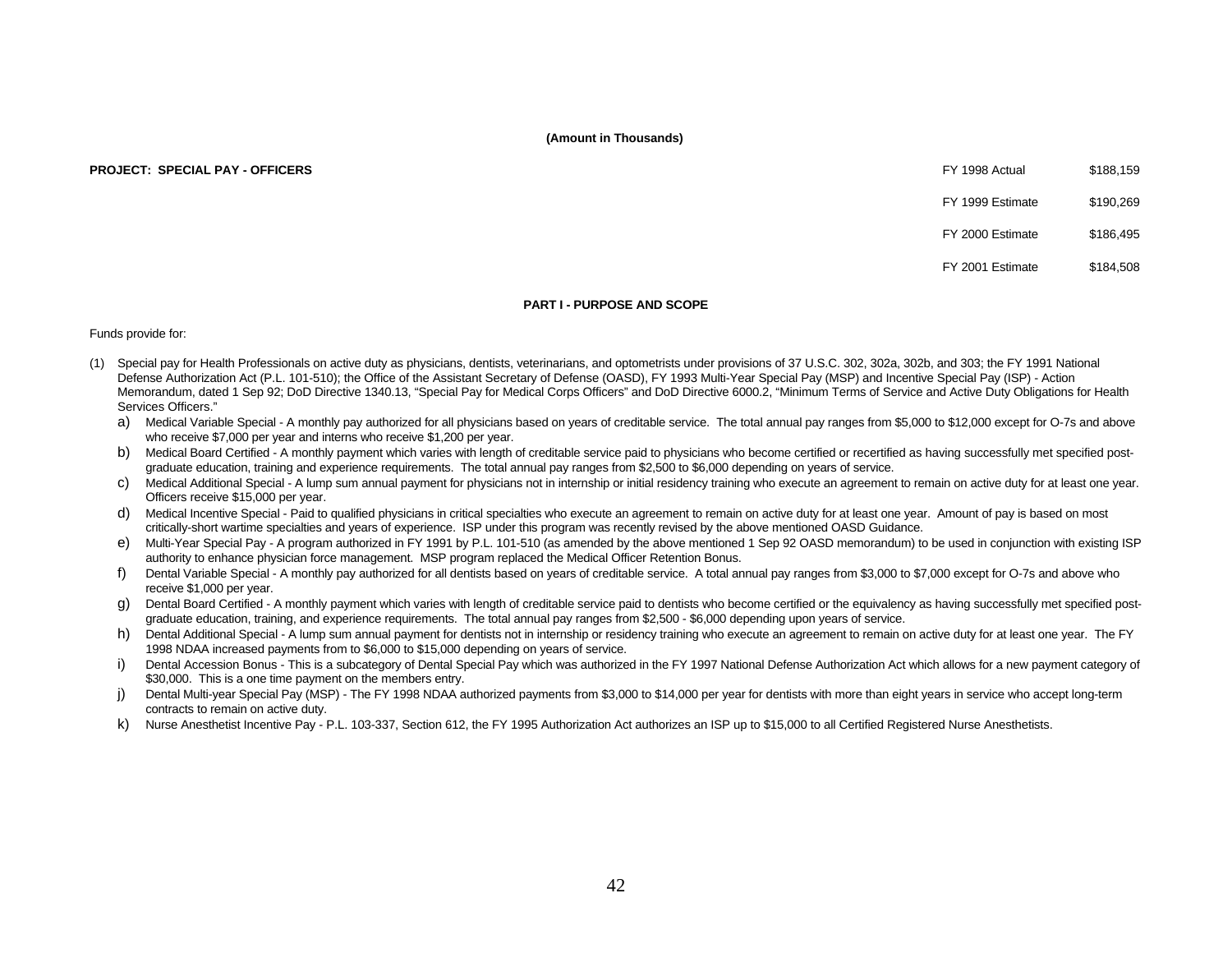- l) Nurse Accession Bonus An accession bonus of up to \$5,000 has been authorized by the FY 1990 Authorization Act.
- m) Nurse Board Certification Pay The FY 1996 Authorization Act amends section 302C(D(1)) of Title 37 U.S.C. and authorizes payments ranging from \$2,000 to \$5,000 for Board Certified Pay for Non-Physician Health Care Providers.
- n) Optometrists and Veterinarians A special pay amount of \$100 per month has been authorized by 37 U.S.C., Sec. 302a and 303 respectively.
- o) Biomedical Sciences Corps (BSC) officers Authorized by P.L. 101-510 Title 37, annual payments are: under 10 years, \$2,000; 10-12 years, \$2,500; 12-14 years, \$3,000; 14-18 years, \$4,000; and over 18 years, \$5,000 for Non-Physician Health Care Providers.
- (2) Personal money allowances for certain general officers under provisions of 37 U.S.C. 414(a). The allowance is payable while an officer is serving in the grade of O-9 or above at annual rates of \$500 and \$2.200 for O-9s and O-10s respectively. Entitlement may also be based upon specific duty assignments as follows: (1) Chairman of the Joint Chiefs of Staff and Chief of Staff of the Air Force payable at \$4,000 per year in place of any other personal money allowance authorized and (2) Senior member of the Military Staff Committee of the United Nations payable at \$2,700 per year in addition to the other personal money allowance authorized.
- (3) Pararescue Diving Duty. The purpose of the special pay is to alleviate a critical manning shortage. The duty involves underwater rescue missions, recovery of space vehicles, detection and treatment of decompression sickness, and infiltration/exfiltration for land rescue in a combat environment. It is paid at the rate of \$150 per month.
- (4) Hostile Fire Duty. Paid to members who serve in designated areas subject to specific dangers. Paid at the rate of \$150 per month.
- (5) Foreign Language Proficiency Pay (Linguist). 37 U.S.C. 316 authorizes this special pay to all officers who are proficient in a second language and DoD has critical need for that language.

#### **PART II - JUSTIFICATION OF FUNDS REQUESTED**

Variable Special Pay is based on cost factors derived from statutory rates and the average number of physicians and dentists programmed per years of credible service. Board Certified Pay and Incentive Special Pay (ISP) are based on the estimated number of physicians and dentists who qualify to receive these special pays multiplied by the statutory rates. The ISP and Multi-Year Special Pay (MSP) rates are based on the projected specialties needed. Added Special pay is estimated from the expected number of physicians who will agree to remain on active duty for at least one additional year, times the applicable rate. Beginning in FY 1991, IAW The Defense Authorization Act, MSP was instituted as a force management tool. Eligible officers who signed up for MSP, which replaced Medical Officer Retention Bonus, are paid over a multi-year period. Special pay for dentists is based on longevity of programmed dentists times the applicable rates. Special pay for veterinarians and optometrists is computed by multiplying statutory rates by the number of people programmed in each specialty.

Details of the computation are shown in the following tables: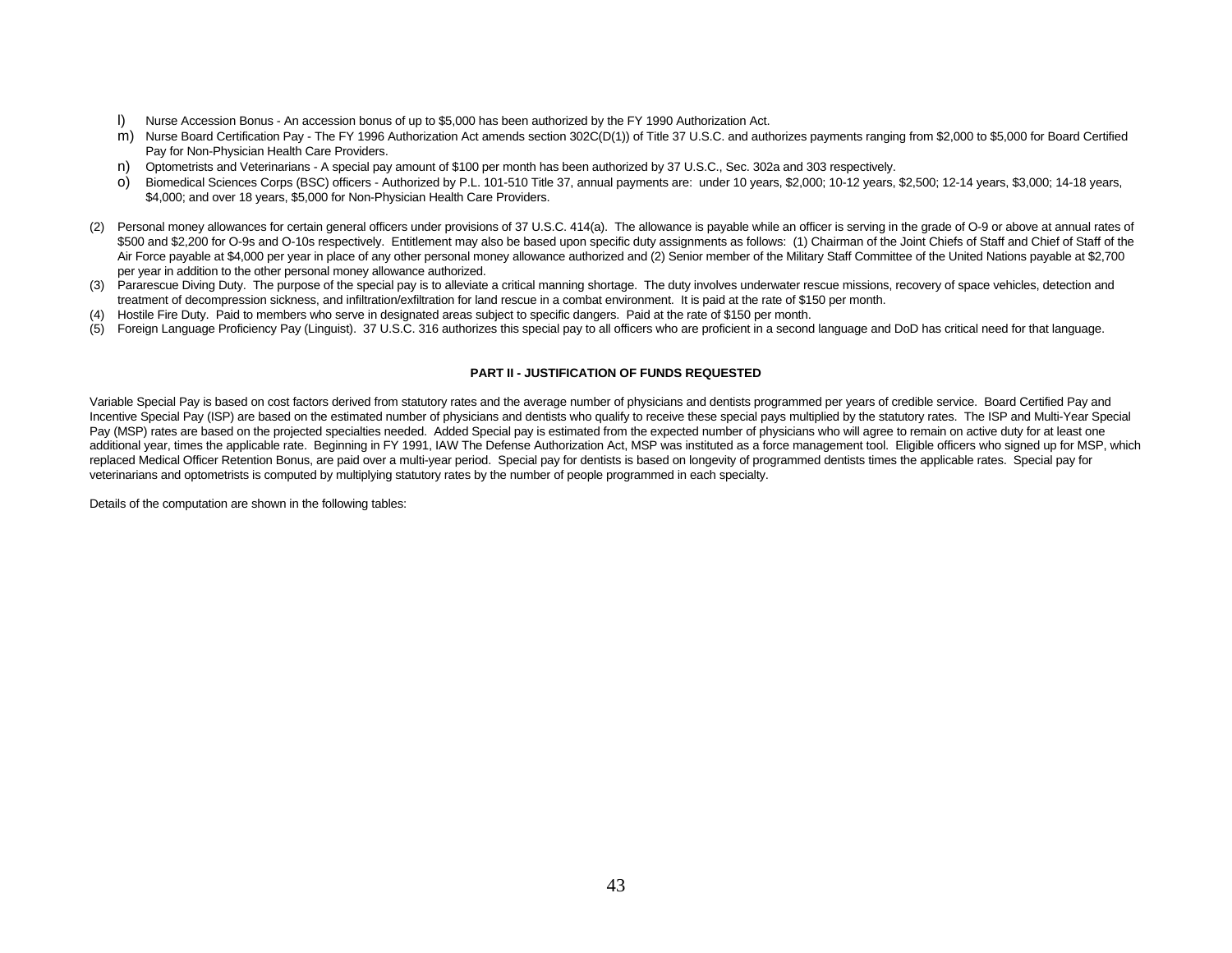#### SPECIAL PAY - OFFICERS

#### Medical Pay

|                               |                 | FY 1998 Actual |           |          | FY 1999 Estimate |           |          | FY 2000 Estimate |           | FY 2001 Estimate |         |           |
|-------------------------------|-----------------|----------------|-----------|----------|------------------|-----------|----------|------------------|-----------|------------------|---------|-----------|
|                               | Number          | Average        |           | Number   | Average          |           | Number   | Average          |           | Number           | Average |           |
| <b>Physicians Pay</b>         | <b>Payments</b> | Rate           | Amount    | Payments | Rate             | Amount    | Payments | Rate             | Amount    | Payments         | Rate    | Amount    |
| Variable Special              | 4,048           | 8,000          | 32,384    | 4,009    | 8,000            | 32,072    | 3,936    | 8,000            | 31,488    | 3,908            | 8,000   | 31,264    |
| <b>Board Certified Pay</b>    | 2,435           | 3,190          | 7,768     | 2,405    | 3,190            | 7.672     | 2,362    | 3,190            | 7,535     | 2,345            | 3,190   | 7,481     |
| <b>Additional Special Pay</b> | 3,161           | 15,000         | 47,415    | 3,104    | 15,000           | 46,560    | 3,046    | 15,000           | 45,690    | 3,033            | 15,000  | 45,495    |
| Incentive Special Pay         | 2,857           | 17.240         | 49,255    | 2,606    | 17,240           | 44,927    | 2,558    | 17,240           | 44,100    | 2,540            | 17,240  | 43,790    |
| Multi-Year Special Pay        | 935             | 9,930          | 9,285     | 1,243    | 9,930            | 12,343    | 1,220    | 9,930            | 12,115    | 1,211            | 9,930   | 12,025    |
| Subtotal Physicians Pay       |                 |                | \$146,107 |          |                  | \$143,574 |          |                  | \$140,928 |                  |         | \$140,055 |
| <b>Nurses Bonus</b>           |                 |                |           |          |                  |           |          |                  |           |                  |         |           |
| Nurses Accession Bonus        | 212             | 5,000          | 1,060     | 384      | 5,000            | 1,920     | 281      | 5,000            | 1,405     | 281              | 5,000   | 1,405     |
| Incentive Special Pay         | 241             | 15,000         | 3,615     | 225      | 15,000           | 3,375     | 215      | 15,000           | 3,225     | 205              | 15,000  | 3,075     |
| Nurse Board Certification     | 770             | 3,000          | 2,311     | 760      | 3,000            | 2,280     | 755      | 3,000            | 2,265     | 744              | 3,000   | 2,232     |
| <b>Subtotal Nurses Bonus</b>  |                 |                | \$6,986   |          |                  | \$7,575   |          |                  | \$6,895   |                  |         | \$6,712   |
| Dentist Pay                   |                 |                |           |          |                  |           |          |                  |           |                  |         |           |
| <b>Dental Additional</b>      | 1,173           | 11,480         | 13,466    | 1,106    | 11,480           | 12,697    | 1,078    | 11,480           | 12,375    | 1,045            | 11,480  | 11,997    |
| Dental Variable Pay           | 1,129           | 7,780          | 8,784     | 1,148    | 7,780            | 8,931     | 1,120    | 7,780            | 8,714     | 1,087            | 7,780   | 8,457     |
| <b>Board Certified Pay</b>    | 316             | 4,240          | 1.340     | 344      | 4.240            | 1,459     | 336      | 4,240            | 1,425     | 326              | 4,240   | 1,382     |
| <b>Dental Accession Bonus</b> | 61              | 30,000         | 1,830     | 64       | 30,000           | 1,920     | 64       | 30,000           | 1,920     | 64               | 30,000  | 1,920     |
| Multi-Year Special Pay        | 32              | 12,320         | 394       | 362      | 12,320           | 4,460     | 363      | 12,320           | 4,472     | 344              | 12,320  | 4,238     |
| <b>Subtotal Dentist Pay</b>   |                 |                | \$25,814  |          |                  | \$29,467  |          |                  | \$28,906  |                  |         | \$27,994  |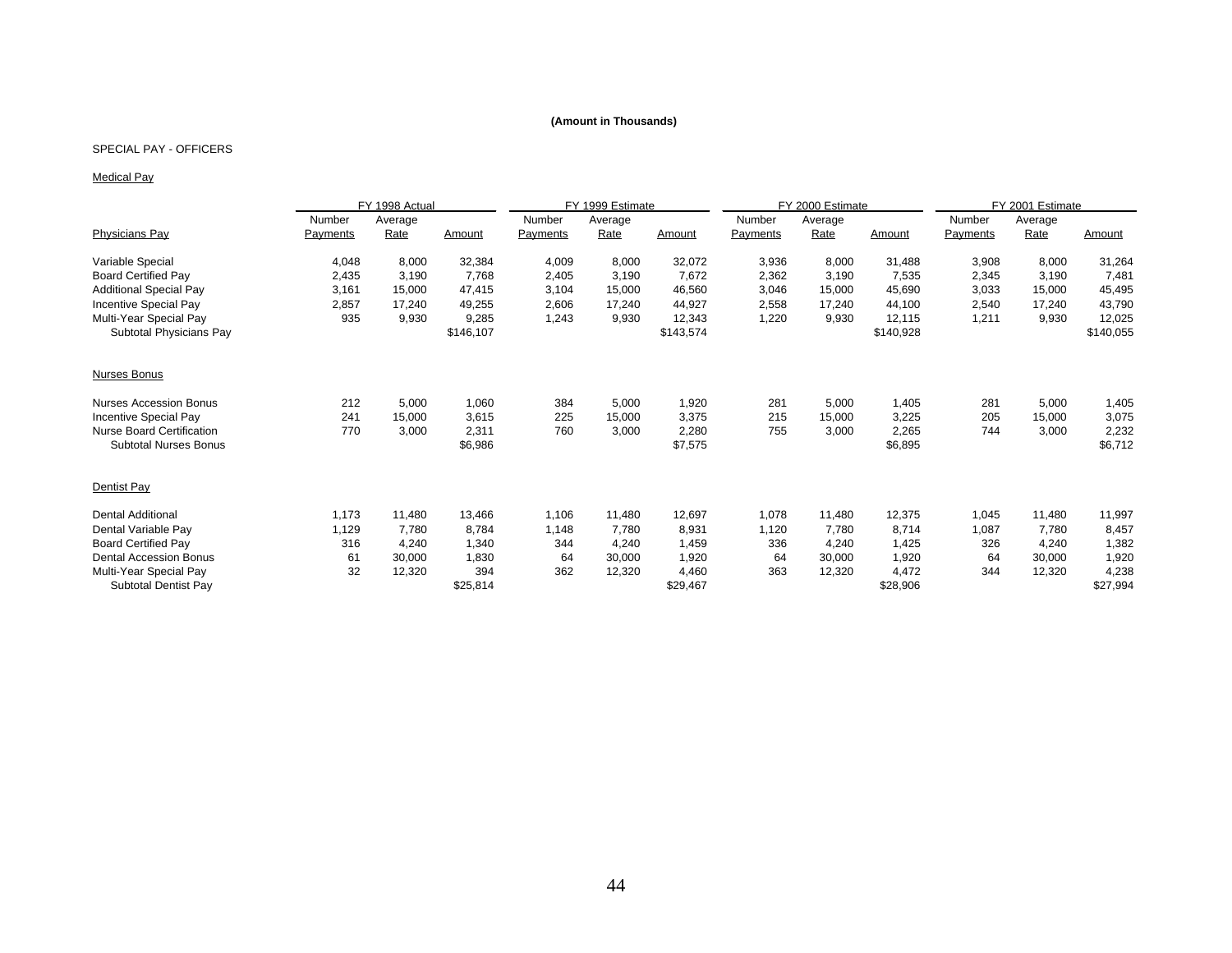#### SPECIAL PAY - OFFICERS

#### Medical Pay (Continued)

|                                                      |                    | FY 1998 Actual  |                         |                    | FY 1999 Estimate |           |                    | FY 2000 Estimate |           | FY 2001 Estimate   |                 |              |
|------------------------------------------------------|--------------------|-----------------|-------------------------|--------------------|------------------|-----------|--------------------|------------------|-----------|--------------------|-----------------|--------------|
|                                                      | Number<br>Payments | Average<br>Rate | Amount                  | Number<br>Payments | Average<br>Rate  | Amount    | Number<br>Payments | Average<br>Rate  | Amount    | Number<br>Payments | Average<br>Rate | Amount       |
| <b>Optometrists</b>                                  | 165                | 1,200           | 198                     | 158                | 1,200            | 190       | 155                | 1,200            | 186       | 152                | 1,200           | 182          |
| Veterinarians                                        | 2                  | 1,200           | $\overline{\mathbf{c}}$ | 1                  | 1,200            | 1         |                    | 1,200            | 1         |                    | 1,200           | $\mathbf{1}$ |
| <b>Biomedical Science</b>                            | 252                | 3,000           | 756                     | 264                | 3,000            | 792       | 258                | 3,000            | 774       | 253                | 3,000           | 759          |
| Subtotal Medical Pay                                 |                    |                 | 956                     |                    |                  | 983       |                    |                  | 961       |                    |                 | 942          |
| Personal Allowance - General Officer                 |                    |                 |                         |                    |                  |           |                    |                  |           |                    |                 |              |
| Chief of Staff<br>Senior Member of Staff Committee - |                    | 4,000           | 4                       | 1                  | 4,000            | 4         | 1                  | 4,000            | 4         | 1                  | 4,000           | 4            |
| <b>United Nations</b>                                | 0                  | 2,700           | 0                       | 0                  | 2,700            | 0         | 0                  | 2,700            | 0         | 0                  | 2,700           | 0            |
| General                                              | 12                 | 2,200           | 26                      | 11                 | 2,200            | 24        | 11                 | 2,200            | 24        | 11                 | 2,200           | 24           |
| Lt General                                           | 38                 | 500             | 19                      | 39                 | 500              | 20        | 38                 | 500              | 19        | 38                 | 500             | 19           |
| Subtotal Personal Allowance*                         |                    |                 | 49                      |                    |                  | 48        |                    |                  | 47        |                    |                 | 47           |
| <b>Hostile Fire</b>                                  | 3,488              | 1,800           | 6,278                   | 3,540              | 1,800            | 6,372     | 3,540              | 1,800            | 6,372     | 3,540              | 1,800           | 6,372        |
| Diving Duty                                          | 56                 | 1,800           | 101                     | 56                 | 1,800            | 101       | 56                 | 1,800            | 101       | 56                 | 1,800           | 101          |
| Linguist                                             | 1,730              | 1,080           | 1,868                   | 1,990              | 1,080            | 2,149     | 2,240              | 1,020            | 2,285     | 2,240              | 1,020           | 2,285        |
| <b>TOTAL SPECIAL PAY</b>                             |                    |                 | \$188,159               |                    |                  | \$190,269 |                    |                  | \$186,495 |                    |                 | \$184,508    |

\*Special Pay Total Includes General Officer Allowances.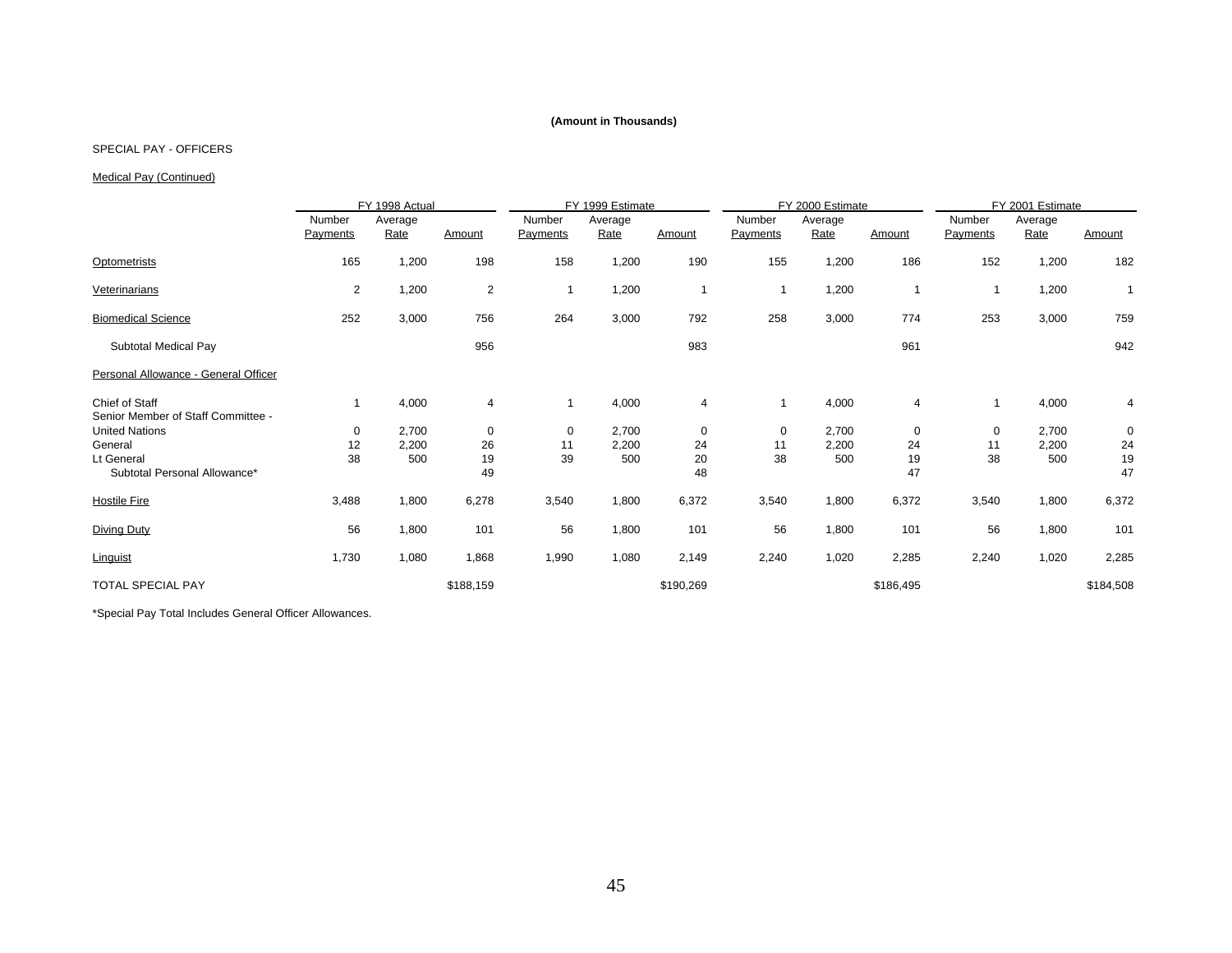#### **PROJECT: BASIC ALLOWANCE FOR QUARTERS - OFFICERS**

| FY 1998 Actual   | \$114.803 |
|------------------|-----------|
| FY 1999 Estimate | \$0       |
| FY 2000 Estimate | \$0       |
| FY 2001 Estimate |           |

#### **PART I - PURPOSE AND SCOPE**

Funds provide payment of basic allowance for quarters authorized under provisions of 37 U.S.C. 403, to officers with or without dependents, partial payments to bachelors in government quarters and to officers occupying inadequate quarters under provisions of 10 U.S.C. 2830.

#### **PART II - JUSTIFICATION OF FUNDS REQUESTED**

Basic allowance for quarters (BAQ) is determined by multiplying the number of eligible personnel by the statutory rates, by pay grade. The total requirement considers the projected number of sponsor workyears and the projected number of these workyears that will reside in government housing. For inadequate housing, the rate payable is the with-dependent rate less the current experienced average rate charge for the fair rental value of the housing unit.

As of 1 January 1998, VHA and BAQ are combined for the new Basic Allowance for Housing (BAH) entitlement in accordance with the FY 1998 National Defense Authorization Act. FY1998 includes actuals for the first fiscal quarter only.

The computation of fund requirements is provided by the following tables: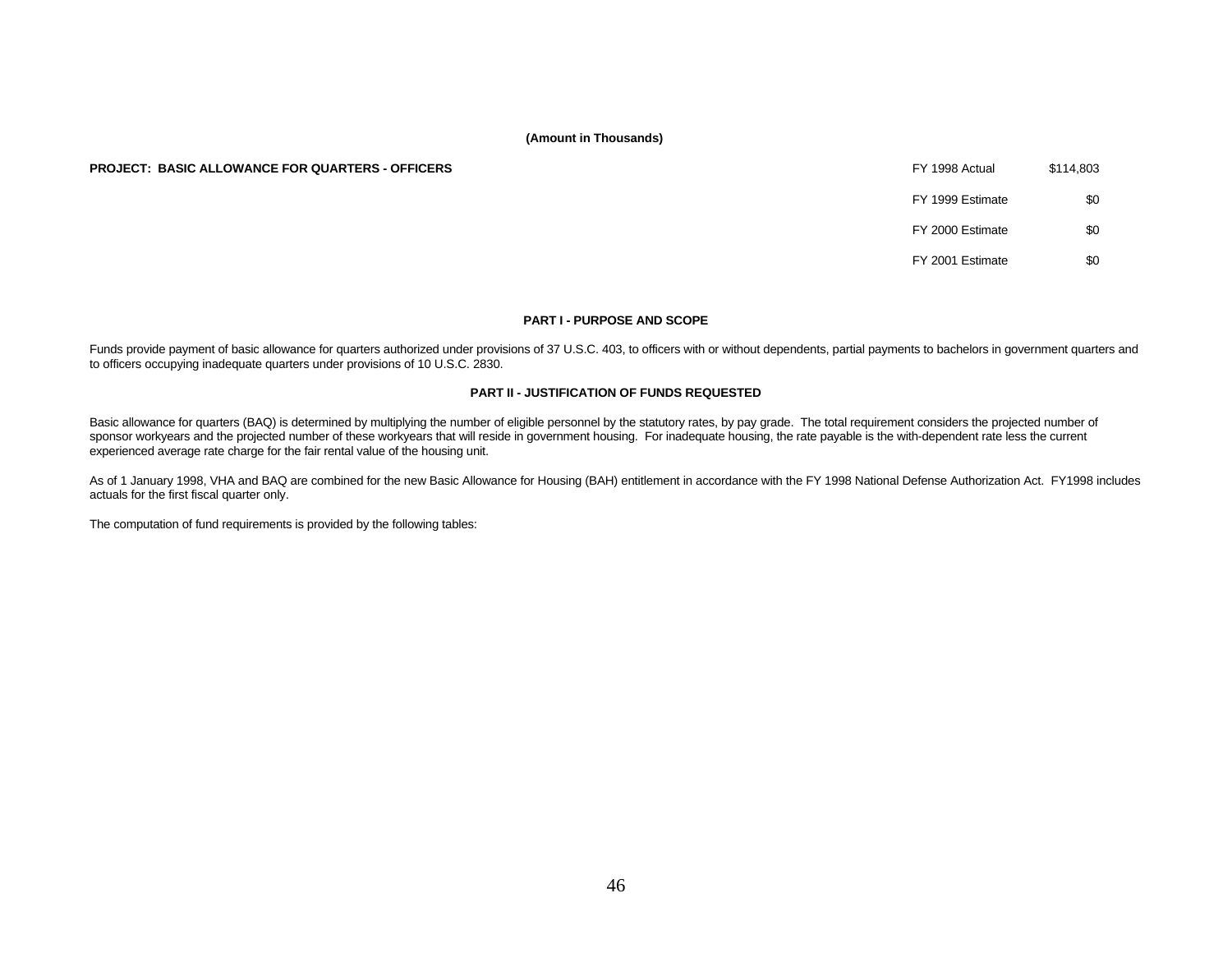## BASIC ALLOWANCE FOR QUARTERS - OFFICERS

# **With Dependents**

|                          | FY 1998 Actual |           |          | FY 1999 Estimate |             |          | FY 2000 Estimate |           |        | FY 2001 Estimate |           |        |
|--------------------------|----------------|-----------|----------|------------------|-------------|----------|------------------|-----------|--------|------------------|-----------|--------|
|                          |                | Statutory |          |                  | Statutory   |          |                  | Statutory |        |                  | Statutory |        |
| Grade                    | Workyears      | Rate      | Amount   | Workyears        | <b>Rate</b> | Amount   | <b>Workyears</b> | Rate      | Amount | Workyears        | Rate      | Amount |
| General                  | 60             | 3,109.18  | 187      |                  | 0.00        | 0        |                  | 0.00      |        |                  | 0.00      | 0      |
| Colonel                  | 2,331          | 2,799.07  | 6,525    |                  | 0.00        | 0        |                  | 0.00      |        |                  | 0.00      | 0      |
| Lt Colonel               | 7,395          | 2,698.08  | 19,952   |                  | 0.00        | 0        |                  | 0.00      |        |                  | 0.00      | 0      |
| Major                    | 10.393         | 2.378.14  | 24.716   |                  | 0.00        | 0        |                  | 0.00      |        |                  | 0.00      | 0      |
| Captain                  | 14,004         | 1,985.85  | 27,810   |                  | 0.00        | $\Omega$ |                  | 0.00      |        |                  | 0.00      | 0      |
| 1st Lieutenant           | 2,139          | .736.09   | 3,713    |                  | 0.00        | 0        |                  | 0.00      |        |                  | 0.00      | 0      |
| 2nd Lieutenant           | 1,355          | .569.90   | 2,127    |                  | 0.00        | 0        |                  | 0.00      |        |                  | 0.00      | 0      |
| Subtotal with Dependents | 37,677         |           | \$85,030 | 0                |             | \$0      | 0                |           | \$0    |                  |           | \$0    |

#### Without Dependents - Full Allowance

|                                    | FY 1998 Actual |           |          |           | FY 1999 Estimate |        |           | FY 2000 Estimate |        | FY 2001 Estimate |           |        |
|------------------------------------|----------------|-----------|----------|-----------|------------------|--------|-----------|------------------|--------|------------------|-----------|--------|
|                                    |                | Statutory |          |           | Statutory        |        |           | Statutory        |        |                  | Statutory |        |
| Grade                              | Workyears      | Rate      | Amount   | Workyears | Rate             | Amount | Workyears | Rate             | Amount | Workyears        | Rate      | Amount |
| General                            | 5              | 2,525.60  | 13       |           | 0.00             | 0      |           | 0.00             |        |                  | 0.00      | 0      |
| Colonel                            | 218            | 2.317.36  | 505      |           | 0.00             |        |           | 0.00             |        |                  | 0.00      | 0      |
| Lt Colonel                         | 1.113          | 2.231.57  | 2,484    |           | 0.00             |        |           | 0.00             |        |                  | 0.00      | 0      |
| Major                              | 2.304          | 2,068.02  | 4,765    |           | 0.00             | 0      |           | 0.00             |        |                  | 0.00      | 0      |
| Captain                            | 7,907          | 1.663.97  | 13.157   |           | 0.00             |        |           | 0.00             |        |                  | 0.00      | 0      |
| 1st Lieutenant                     | 3,536          | .327.13   | 4,693    |           | 0.00             |        |           | 0.00             |        |                  | 0.00      | 0      |
| 2nd Lieutenant                     | 3,650          | 117.32    | 4,078    |           | 0.00             | 0      |           | 0.00             | 0      |                  | 0.00      | 0      |
| Subtotal without Dependents (Full) | 18.733         |           | \$29,695 |           |                  | \$0    |           |                  | \$0    |                  |           | \$0    |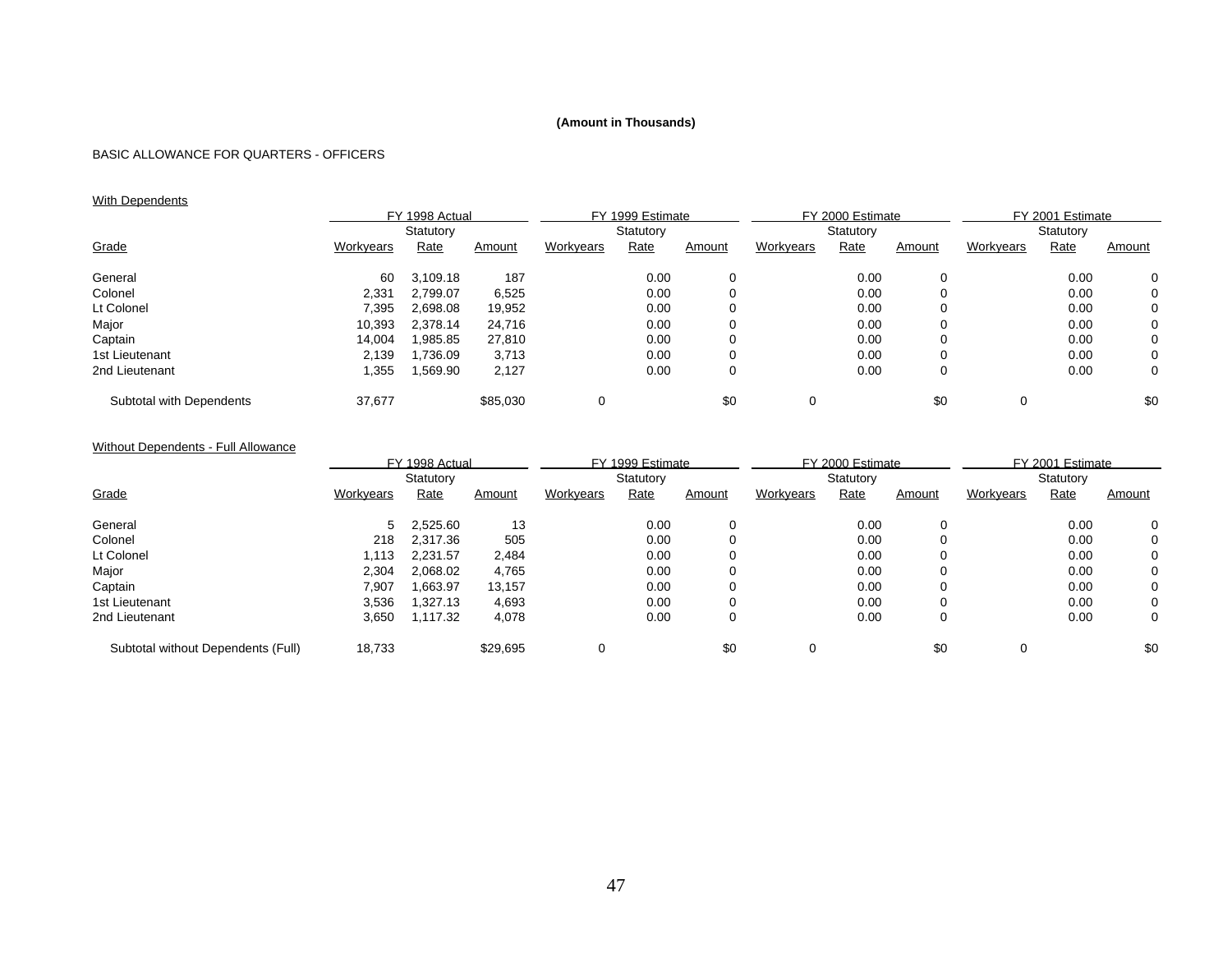## BASIC ALLOWANCE FOR QUARTERS - OFFICERS

# Without Dependents - Partial Allowance

|                                       | FY 1998 Actual |           |        |           | FY 1999 Estimate |        | FY 2000 Estimate |           |        | FY 2001 Estimate |           |              |
|---------------------------------------|----------------|-----------|--------|-----------|------------------|--------|------------------|-----------|--------|------------------|-----------|--------------|
|                                       |                | Statutory |        |           | Statutory        |        |                  | Statutory |        |                  | Statutory |              |
| Grade                                 | Workyears      | Rate      | Amount | Workyears | <b>Rate</b>      | Amount | Workyears        | Rate      | Amount | Workyears        | Rate      | Amount       |
| Colonel                               | 6              | 118.80    |        |           | 0.00             |        |                  | 0.00      |        |                  | 0.00      | 0            |
| Lt Colonel                            | 24             | 99.00     | ົ      |           | 0.00             |        |                  | 0.00      |        |                  | 0.00      | 0            |
| Major                                 | 57             | 80.10     | 5      |           | 0.00             |        |                  | 0.00      |        |                  | 0.00      | 0            |
| Captain                               | 365            | 66.60     | 24     |           | 0.00             |        |                  | 0.00      |        |                  | 0.00      | $\mathbf{0}$ |
| 1st Lieutenant                        | 244            | 53.10     | 13     |           | 0.00             |        |                  | 0.00      |        |                  | 0.00      | $\mathbf{0}$ |
| 2nd Lieutenant                        | 662            | 39.60     | 26     |           | 0.00             |        |                  | 0.00      | 0      |                  | 0.00      | 0            |
| Subtotal without Dependents (Partial) | .358           |           | \$71   |           |                  | \$0    | 0                |           | \$0    |                  |           | \$0          |

# Inadequate Family Housing

|                                    |                  | FY 1998 Actual |           |           | FY 1999 Estimate |        |           | FY 2000 Estimate |          |           | FY 2001 Estimate |        |
|------------------------------------|------------------|----------------|-----------|-----------|------------------|--------|-----------|------------------|----------|-----------|------------------|--------|
|                                    |                  | Statutory      |           |           | Statutory        |        |           | Statutory        |          |           | Statutory        |        |
| Grade                              | <b>Workyears</b> | Rate           | Amount    | Workyears | Rate             | Amount | Workyears | Rate             | Amount   | Workyears | Rate             | Amount |
| Lt Colonel                         |                  | 680.46         |           |           |                  |        |           |                  |          |           |                  |        |
| Major                              |                  | 621.18         |           |           | 0.00             |        |           | 0.00             |          |           | 0.00             | 0      |
| Captain                            |                  | 637.71         |           |           | 0.00             |        |           | 0.00             |          |           | 0.00             | 0      |
| 1st Lieutenant                     |                  | 434.37         |           |           | 0.00             |        |           | 0.00             |          |           | 0.00             | 0      |
| 2nd Lieutenant                     |                  | 392.88         | 0         |           | 0.00             |        |           | 0.00             | $\Omega$ |           | 0.00             | 0      |
| Subtotal Inadequate Family Housing | 12               |                | \$7       | 0         |                  | \$0    | 0         |                  | \$0      | 0         |                  | \$0    |
| TOTAL BASIC ALLOWANCE FOR QUARTERS |                  |                | \$114,803 |           |                  | \$0    |           |                  | \$0      |           |                  | \$0    |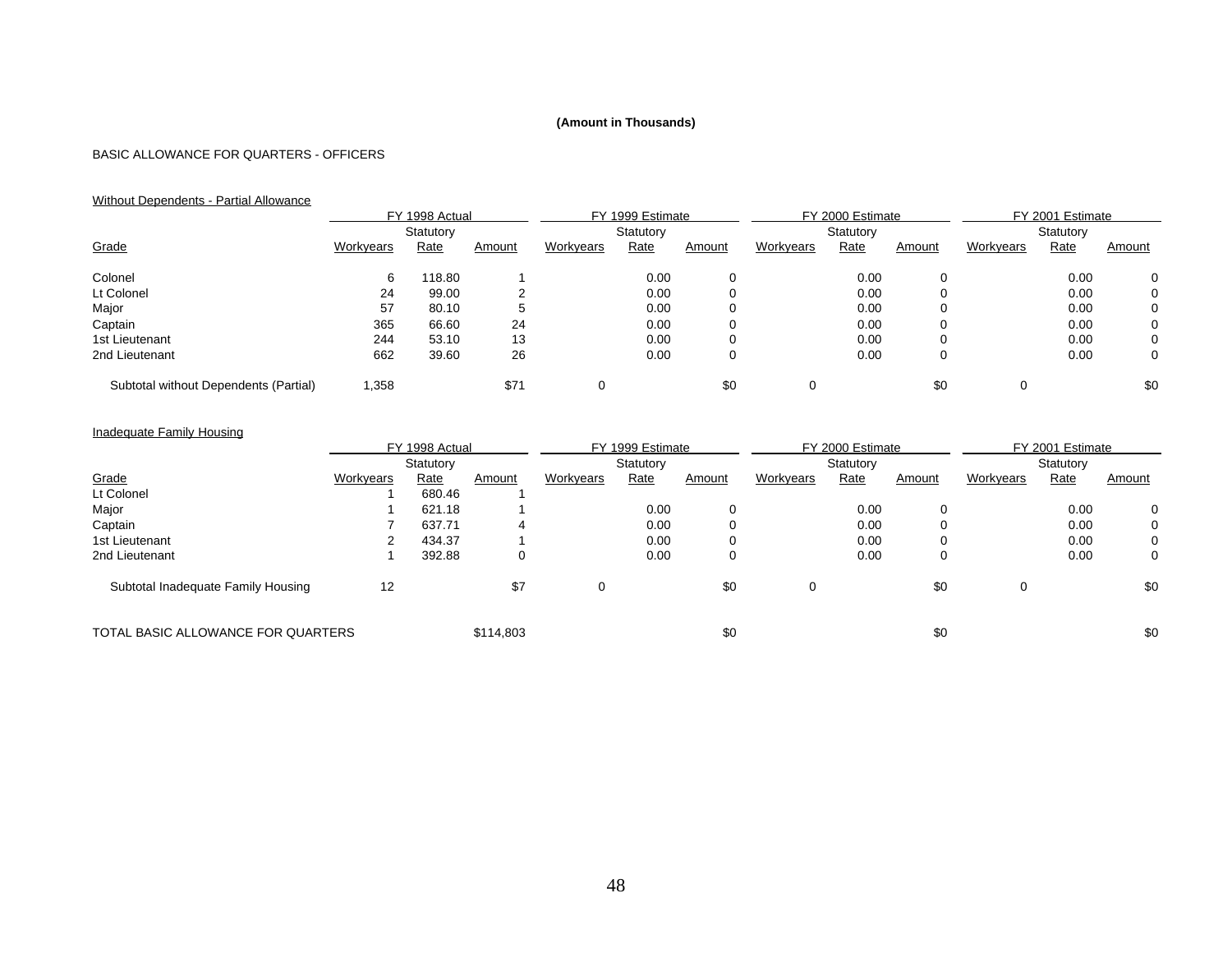#### **PROJECT: VARIABLE HOUSING ALLOWANCE - OFFICERS**

| FY 1998 Actual   | \$27,604 |
|------------------|----------|
| FY 1999 Estimate | \$0      |
| FY 2000 Estimate | \$0      |
| FY 2001 Estimate |          |

#### **PART I - PURPOSE AND SCOPE**

Funds provide for payment of variable housing allowance (VHA) authorized under provisions of 37 U.S.C. Section 403a. VHA is based on pay grade, whether member has dependents, and duty assignment in high cost housing areas in the Continental United States (CONUS), Alaska, and Hawaii. A member with dependents who is assigned to an unaccompanied tour of duty outside the U.S. is entitled to a VHA while serving such a tour of duty for any period during which the member's dependents reside in an area of the U.S. which would qualify the member to receive a VHA if assigned to duty in that area.

#### **PART II - JUSTIFICATION OF FUNDS REQUESTED**

The Joint Federal Travel Regulation (JFTR), 1 January 1987, authorizes VHA to partially offset high cost housing in designated areas. VHA is authorized to assist members entitled to a basic allowance for quarters (BAQ) to defray housing costs when: (a) Government quarters are not assigned or occupied jointly by the member and dependent(s), and (b) the member is assigned to permanent duty station in a high cost housing area in the United States. For VHA purposes, high cost housing areas are those locations where the median monthly cost of housing for members in the same grade exceeds 80 percent of the median monthly cost of housing for members in same grade throughout the CONUS, Alaska, and Hawaii.

As of 1 January 1998, VHA and BAQ are combined for the new Basic Allowance for Housing (BAH) entitlement in accordance with the FY 1998 National Defense Authorization Act. FY1998 includes actuals for the first fiscal quarter only.

The computation of requirements is provided in the following table: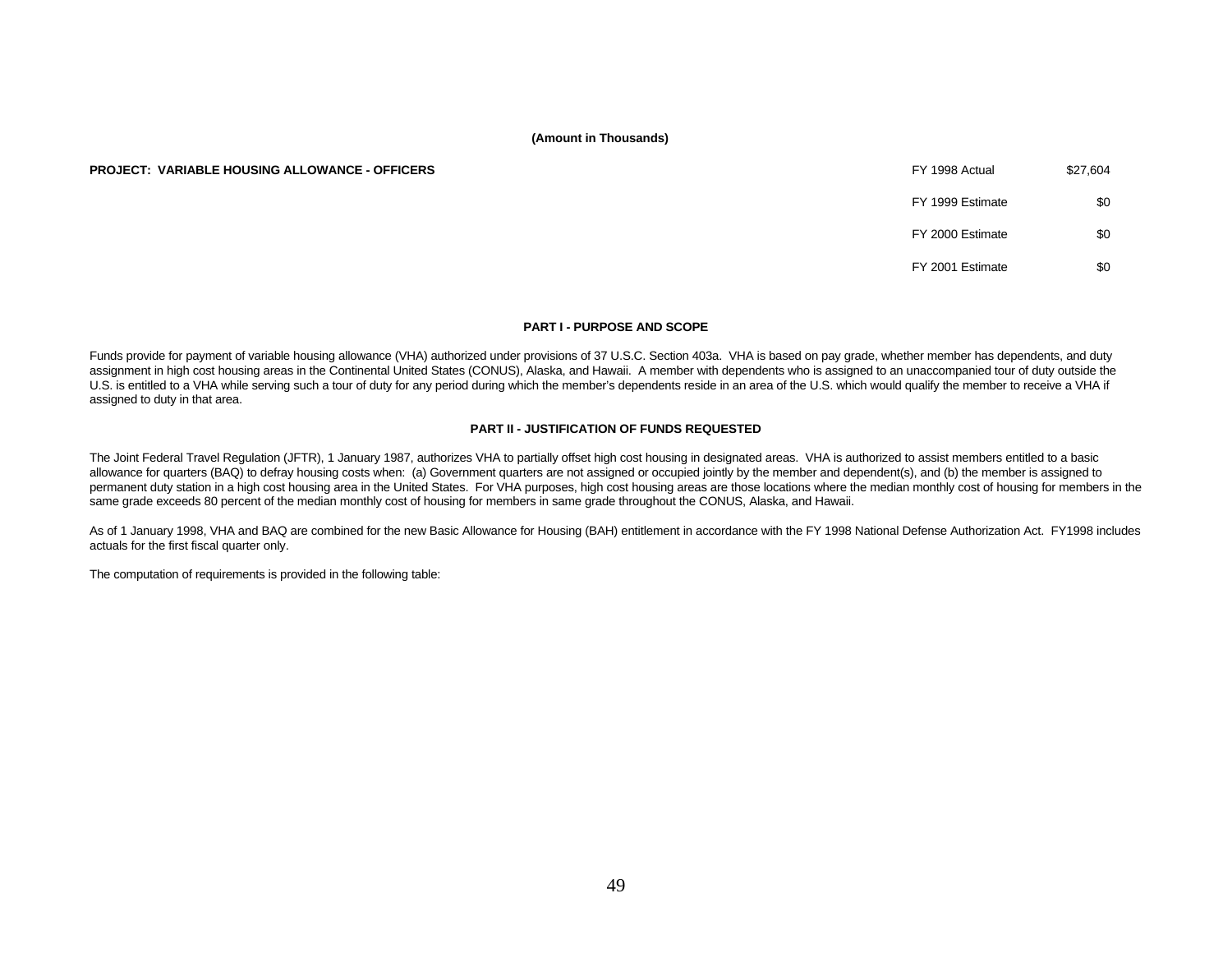#### VARIABLE HOUSING ALLOWANCE - OFFICERS

| FY 1998 Actual           |           |         |          |           | FY 1999 Estimate |        |           | FY 2000 Estimate |        | FY 2001 Estimate |         |          |  |
|--------------------------|-----------|---------|----------|-----------|------------------|--------|-----------|------------------|--------|------------------|---------|----------|--|
|                          |           | Average |          |           | Average          |        |           | Average          |        |                  | Average |          |  |
| Grade                    | Workyears | Rate    | Amount   | Workyears | Rate             | Amount | Workyears | Rate             | Amount | Workyears        | Rate    | Amount   |  |
| General                  | 65        | 854.83  | 56       |           | 0.00             | 0      |           | 0.00             | 0      |                  | 0.00    | $\Omega$ |  |
| Colonel                  | 2,472     | 719.19  | 1,778    |           | 0.00             | 0      |           | 0.00             | 0      |                  | 0.00    | 0        |  |
| Lt Colonel               | 8,156     | 654.72  | 5,340    |           | 0.00             | 0      |           | 0.00             |        |                  | 0.00    | 0        |  |
| Major                    | 11.952    | 614.37  | 7.343    |           | 0.00             | 0      |           | 0.00             | 0      |                  | 0.00    | 0        |  |
| Captain                  | 20,203    | 486.06  | 9,820    |           | 0.00             | 0      |           | 0.00             |        |                  | 0.00    | 0        |  |
| 1st Lieutenant           | 5,463     | 332.19  | 1,815    |           | 0.00             | 0      |           | 0.00             |        |                  | 0.00    | 0        |  |
| 2nd Lieutenant           | 5,046     | 287.85  | 1,452    |           | 0.00             | 0      |           | 0.00             | 0      |                  | 0.00    | 0        |  |
| <b>TOTAL VARIABLE</b>    |           |         |          |           |                  |        |           |                  |        |                  |         |          |  |
| <b>HOUSING ALLOWANCE</b> | 53,357    |         | \$27.604 |           |                  | \$0    |           |                  | \$0    |                  |         | \$0      |  |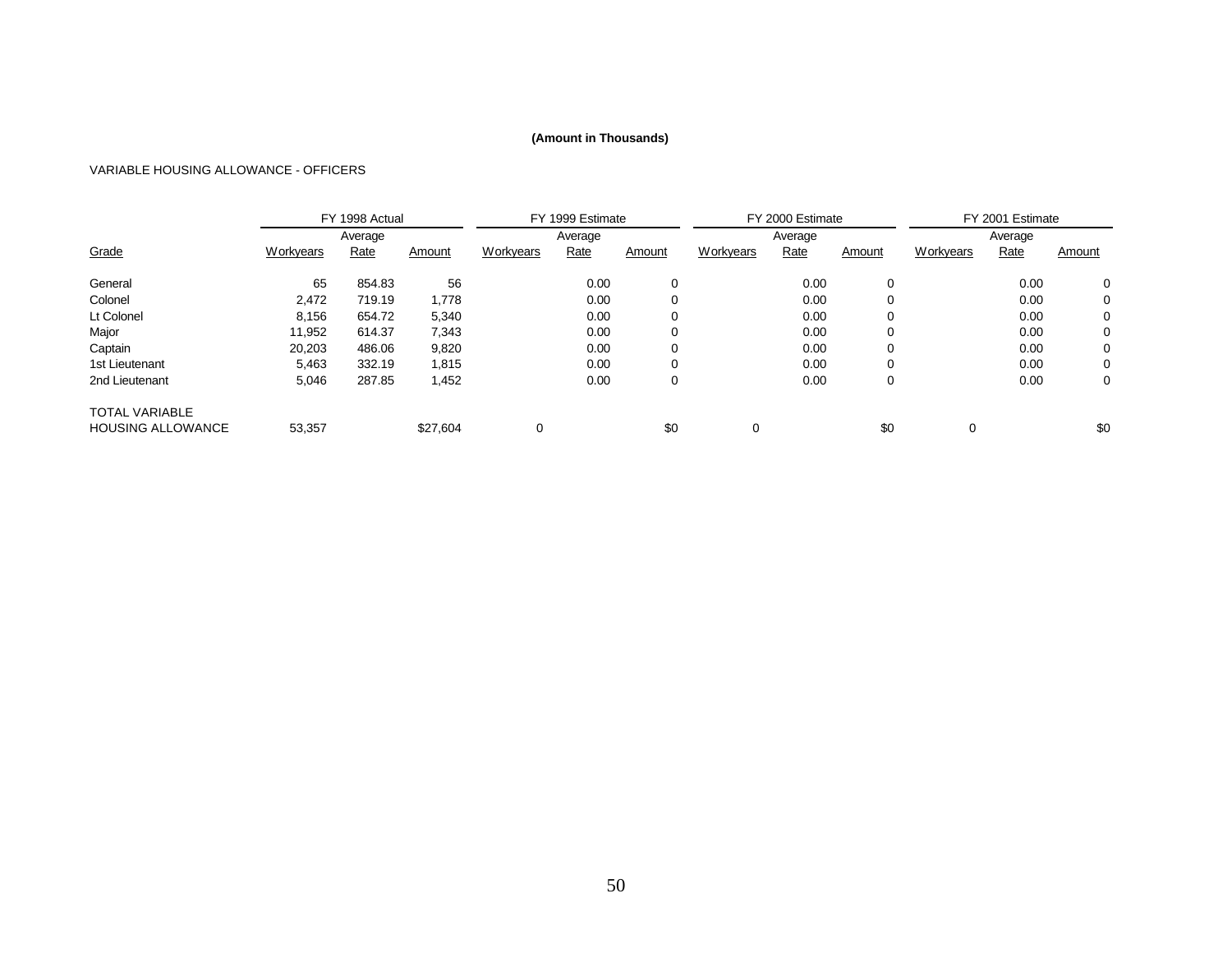**PROJECT: BASIC ALLOWANCE FOR HOUSING - OFFICERS** FOR THE RESERVE THAT A SALUST STATE OF THE SASS ACTUAL SECTION OF THE SASS ACTUAL STATES OF THE SASS ACTUAL STATES OF THE SASS ACTUAL STATES OF THE SASS ACTUAL STATES OF TH

FY 1999 Estimate \$607,244

FY 2000 Estimate \$618,694

FY 2001 Estimate \$635,734

#### **PART I - PURPOSE AND SCOPE**

In the FY 1998 National Defense Authorization Act, Congress approved the payment of a basic allowance for housing (BAH) to service members. The BAH combines housing payments formerly provided by basic allowance for quarters (BAQ) and Variable Housing Allowance (VHA). Payment to service members is authorized by revisions to 37 USC 403.

#### **PART II - JUSTIFICATION OF FUNDS REQUESTED**

The FY 1998 amount for BAH reflects the 1 January 1998 start date for BAH and includes a 2.5 percent increase which is the composite of the 2.8 percent rate applicable to BAQ and the 1.4 percent applicable to VHA. The FY 1999 amount reflects a full year's cost and includes a 3.0 percent average increase. This increase is the estimated housing rate increase that will result from the contractor generated surveys of actual housing costs projected to be completed during 1999. The FY 1999, FY 2000, and FY 2001 amounts reflect a full year's cost and include a 3.0 percent increase. This increase is the estimated housing rate increase that will result from the contractor generated surveys of actual housing costs which will be completed each year. Also, Overseas Housing Allowance (OHA), which was linked to BAH on 1 Jan 98, is now displayed in the BAH exhibit. OHA has been renamed BAH Overseas.

The computation of requirements is provided in the following tables: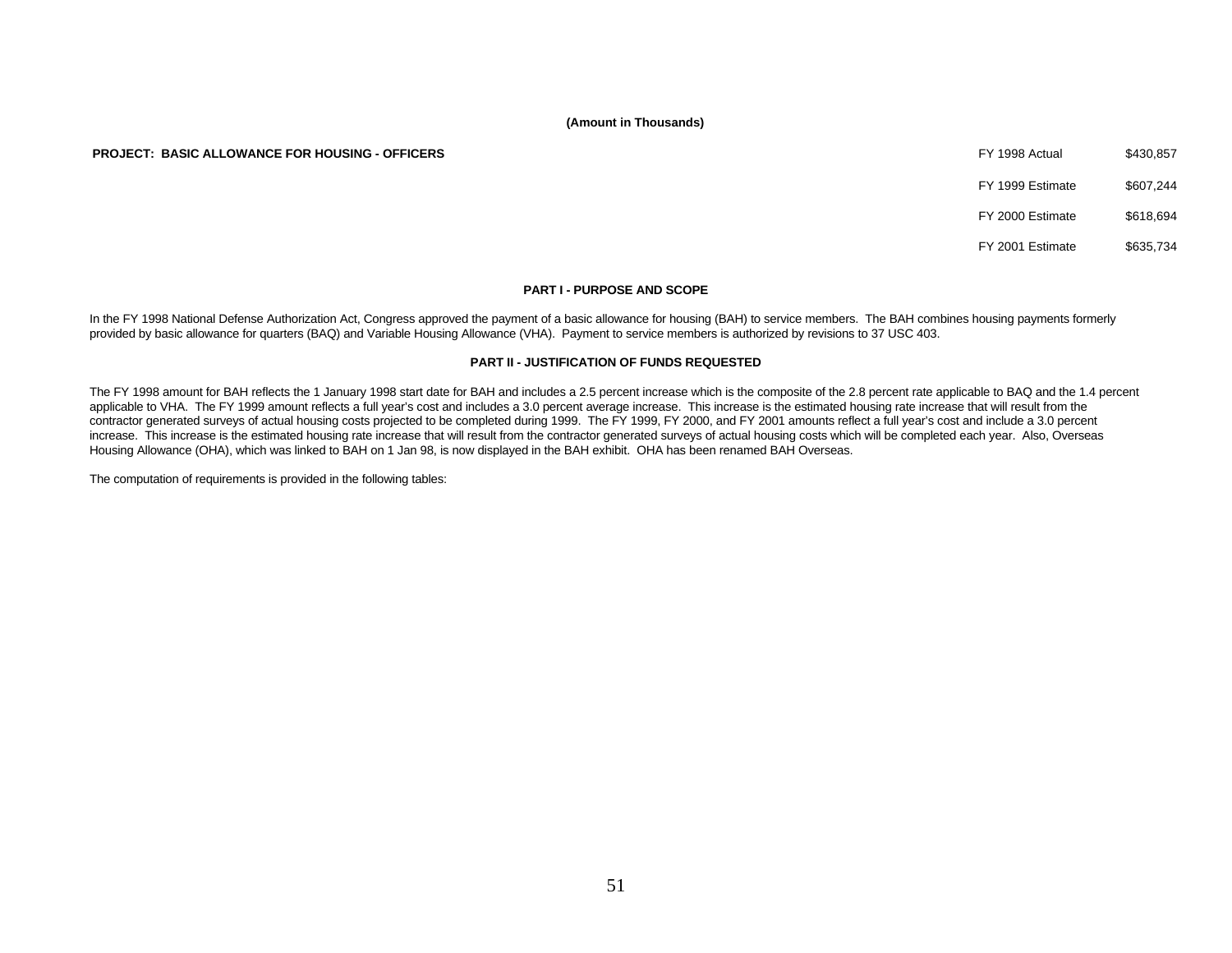#### BASIC ALLOWANCE FOR HOUSING - OFFICERS **DOMESTIC**

#### **With Dependents**

|                          |           | FY 1998 Actual |           |                  | FY 1999 Estimate |           |           | FY 2000 Estimate |           | FY 2001 Estimate |           |           |
|--------------------------|-----------|----------------|-----------|------------------|------------------|-----------|-----------|------------------|-----------|------------------|-----------|-----------|
|                          |           | Average        |           |                  | Average          |           |           | Average          |           |                  | Average   |           |
| Grade                    | Workyears | Rate           | Amount    | <b>Workyears</b> | <u>Rate</u>      | Amount    | Workyears | Rate             | Amount    | Workyears        | Rate      | Amount    |
| General                  | 60        | 11.979.34      | 719       | 59               | 16.331.41        | 964       | 60        | 16.729.51        | 1,004     | 60               | 17.246.85 | 1035      |
| Colonel                  | 2.331     | 10.574.81      | 24,650    | 2.414            | 14.416.50        | 34,801    | 2.392     | 14.762.91        | 35,313    | 2,365            | 15.205.14 | 35960     |
| Lt Colonel               | 7.395     | 10.046.40      | 74.293    | 7,539            | 13.696.53        | 103.258   | 7.532     | 14.029.91        | 105.673   | 7.500            | 14.450.71 | 108380    |
| Major                    | 10.393    | 8.943.64       | 92,951    | 10.559           | 12.193.29        | 128.749   | 10.965    | 12.432.22        | 136.319   | 10.869           | 12.805.24 | 139180    |
| Captain                  | 14.004    | 430.62         | 104.058   | 13,529           | 10.086.41        | 136.459   | 12.829    | 10.348.43        | 132.760   | 12.417           | 10.641.70 | 132138    |
| 1st Lieutenant           | 2,139     | 6,435.30       | 13,765    | 2,284            | 8.487.09         | 19,385    | 2.143     | 8.860.71         | 18,988    | 2,355            | 9,093.93  | 21416     |
| 2nd Lieutenant           | .355      | 5,987.04       | 8,112     | 1,570            | 7,895.37         | 12,396    | .537      | 8,282.90         | 12,731    | 1,736            | 8,405.72  | 14592     |
| Subtotal with Dependents | 37,677    |                | \$318,548 | 37,954           |                  | \$436,012 | 37,458    |                  | \$442,788 | 37,302           |           | \$452,701 |

#### Without Dependents - Full Allowance

|                                    | FY 1998 Actual |          |          |           | FY 1999 Estimate |           |           | FY 2000 Estimate |           | FY 2001 Estimate |           |           |
|------------------------------------|----------------|----------|----------|-----------|------------------|-----------|-----------|------------------|-----------|------------------|-----------|-----------|
|                                    |                | Average  |          |           | Average          |           |           | Average          |           |                  | Average   |           |
| Grade                              | Workyears      | Rate     | Amount   | Workyears | Rate             | Amount    | Workyears | Rate             | Amount    | Workyears        | Rate      | Amount    |
| General                            | 5              | 0.630.20 | 38       | 8         | 12.366.46        | 99        | 8         | 13.064.40        | 105       | 8                | 13.468.34 | 108       |
| Colonel                            | 218            | 7.001.10 | 1,526    | 229       | 11.922.13        | 2,730     | 227       | 12.652.63        | 2,872     | 224              | 13.037.23 | 2,920     |
| Lt Colonel                         | 1.113          | 6.741.90 | 7.504    | 800,1     | 11.895.41        | 11.991    | 1.008     | 12.329.32        | 12.428    | .002             | 12.704.15 | 12,730    |
| Major                              | 2,304          | 6.247.80 | 14.395   | 2,285     | 10,740.36        | 24,542    | 2.318     | 11.137.69        | 25,817    | 2.298            | 11.471.56 | 26,362    |
| Captain                            | 7.907          | 5.027.10 | 39,749   | 7.639     | 8,126.66         | 62,080    | 7.260     | 8,581.08         | 62,299    | 6,956            | 9,045.98  | 62,924    |
| 1st Lieutenant                     | 3.536          | 4.009.45 | 14.177   | 3,587     | 6.344.56         | 22.758    | 3,608     | 6.609.90         | 23,849    | 3,921            | 6.971.67  | 27,336    |
| 2nd Lieutenant                     | 3,650          | 3,374.26 | 12,316   | 4,183     | 5,406.23         | 22,614    | 4,554     | 5,598.56         | 25,496    | 4,818            | 5,868.10  | 28,272    |
| Subtotal without Dependents (Full) | 18,733         |          | \$89.705 | 18,939    |                  | \$146,814 | 18,983    |                  | \$152,866 | 19,227           |           | \$160,652 |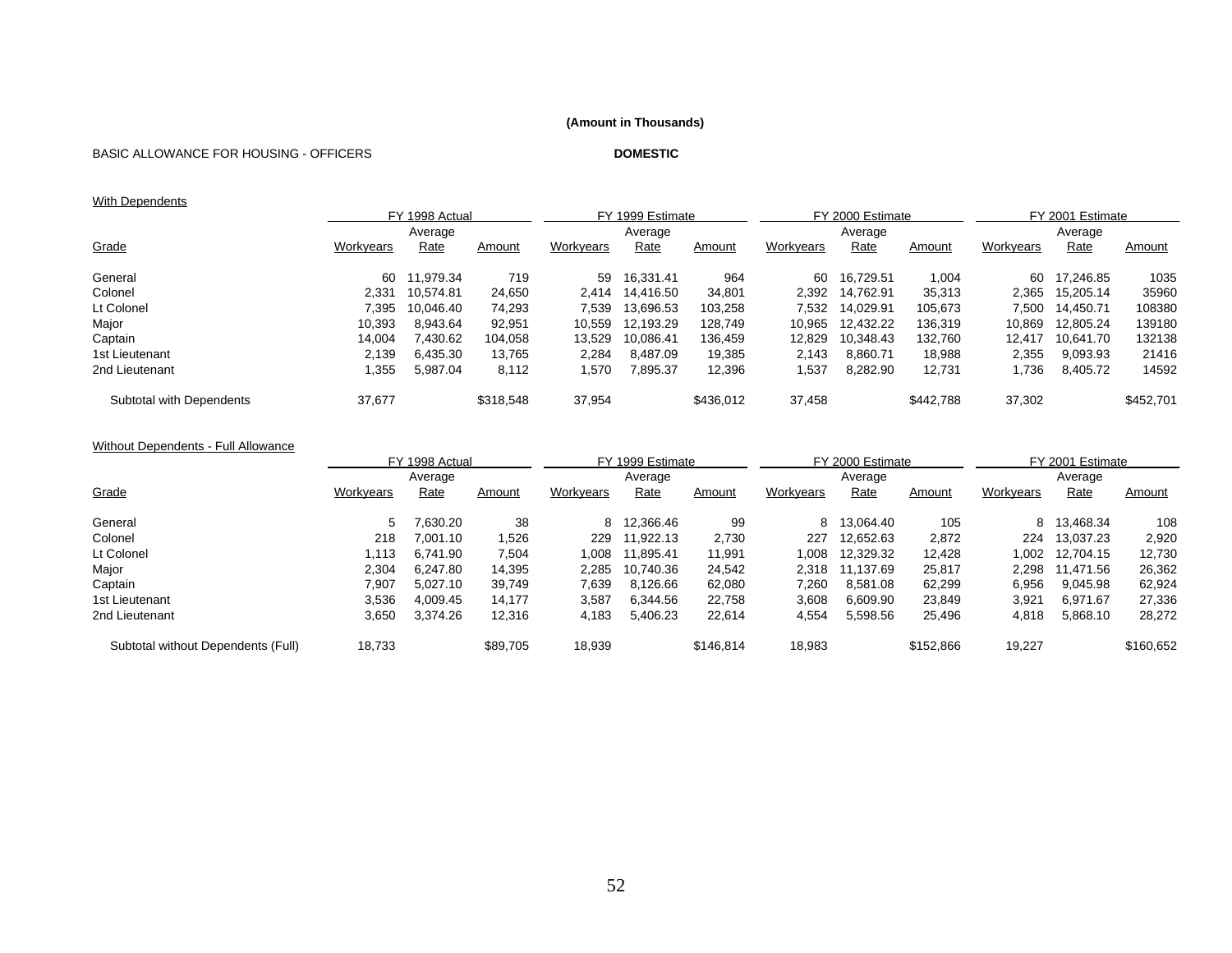#### BASIC ALLOWANCE FOR HOUSING - OFFICERS **DOMESTIC**

# Without Dependents - Partial Allowance

|                                       | FY 1998 Actual |             |        | FY 1999 Estimate |         |        |           | FY 2000 Estimate |        | FY 2001 Estimate |         |        |
|---------------------------------------|----------------|-------------|--------|------------------|---------|--------|-----------|------------------|--------|------------------|---------|--------|
|                                       |                | Average     |        |                  | Average |        |           | Average          |        |                  | Average |        |
| Grade                                 | Workyears      | <b>Rate</b> | Amount | Workyears        | Rate    | Amount | Workyears | <b>Rate</b>      | Amount | Workyears        | Rate    | Amount |
| General                               | 0              | 456.30      |        | 0                | 622.09  | 0      |           | 640.75           | 0      |                  | 0.00    |        |
| Colonel                               | 6              | 356.40      |        | 6                | 485.89  | 3      | 6         | 500.47           | 3      | 6                | 515.48  |        |
| Lt Colonel                            | 24             | 297.00      |        | 24               | 404.91  | 10     | 24        | 417.06           | 10     | 24               | 429.57  | 10     |
| Major                                 | 57             | 240.30      | 14     | 58               | 327.61  | 19     | 59        | 337.44           | 20     | 58               | 347.56  | 20     |
| Captain                               | 365            | 102.43      | 37     | 345              | 272.39  | 94     | 322       | 280.57           | 90     | 307              | 288.98  | 89     |
| 1st Lieutenant                        | 244            | 81.66       | 20     | 236              | 217.18  | 51     | 229       | 223.69           | 51     | 252              | 230.41  | 58     |
| 2nd Lieutenant                        | 662            | 60.40       | 40     | 724              | 161.96  | 117    | 782       | 166.82           | 130    | 832              | 171.83  | 143    |
| Subtotal without Dependents (Partial) | 1,358          |             | \$120  | 1,393            |         | \$294  | 1,422     |                  | \$304  | ,479             |         | \$323  |

#### Inadequate Family Housing

|                                              | FY 1998 Actual   |          |           |             | FY 1999 Estimate |           |           | FY 2000 Estimate |           | FY 2001 Estimate |          |           |
|----------------------------------------------|------------------|----------|-----------|-------------|------------------|-----------|-----------|------------------|-----------|------------------|----------|-----------|
|                                              |                  | Average  |           |             | Average          |           |           | Average          |           |                  | Average  |           |
| Grade                                        | <b>Workyears</b> | Rate     | Amount    | Workyears   | <u>Rate</u>      | Amount    | Workyears | <b>Rate</b>      | Amount    | Workyears        | Rate     | Amount    |
| Lt Colonel                                   |                  | 2.041.38 |           | 0           | 2.149.93         | 0         |           | 2.866.57         | 0         | 0                | 2,952.57 |           |
| Major                                        |                  | .863.54  |           | 0           | 962.63           | 0         |           | 2.616.84         | 0         | 0                | 2,695.35 |           |
| Captain                                      |                  | .913.13  | 13        | 0           | .851.26          | 0         |           | 2.468.35         | 0         | 0                | 2.767.08 |           |
| 1st Lieutenant                               |                  | .403.46  |           | 0           | 1.478.09         | 0         |           | 1.970.79         | 0         | 0                | 1,884.77 |           |
| 2nd Lieutenant                               |                  | ,178.64  |           | 0           | 620.66           | 0         |           | 827.54           | 0         | 0                | 1,704.74 |           |
| Subtotal Inadequate Family Housing           | 12               |          | \$21      | $\mathbf 0$ |                  | \$0       | $\Omega$  |                  | \$0       | 0                |          | \$0       |
| TOTAL BASIC ALLOWANCE FOR HOUSING - DOMESTIC |                  |          | \$408,394 |             |                  | \$583,120 |           |                  | \$595,958 |                  |          | \$613,676 |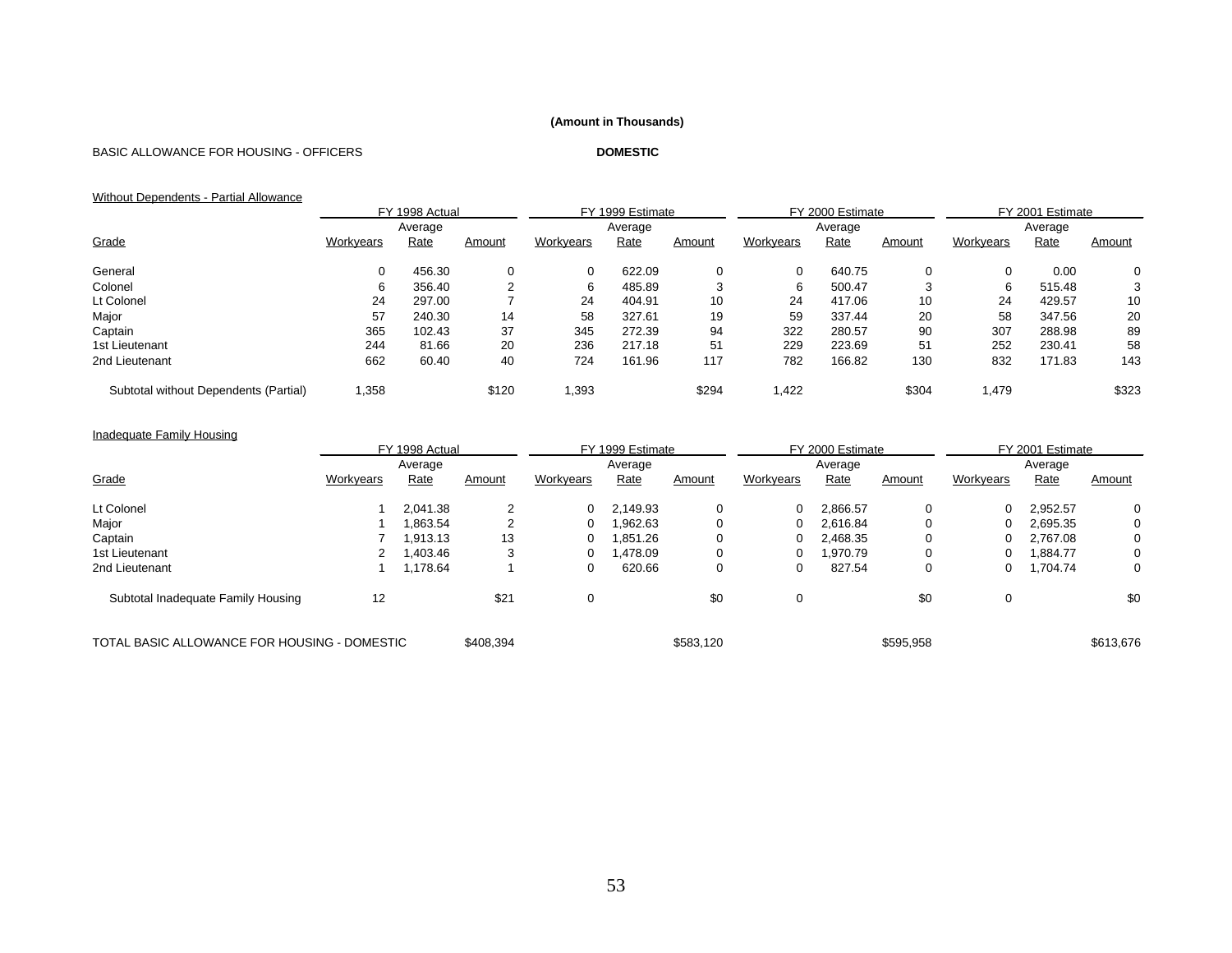#### BASIC ALLOWANCE FOR HOUSING - OFFICERS **OVERSEAS**

#### **With Dependents**

|                          |           | FY 1998 Actual |          |                  | FY 1999 Estimate |          |           | FY 2000 Estimate |          | FY 2001 Estimate |           |          |
|--------------------------|-----------|----------------|----------|------------------|------------------|----------|-----------|------------------|----------|------------------|-----------|----------|
|                          |           | Average        |          |                  | Average          |          |           | Average          |          |                  | Average   |          |
| Grade                    | Workyears | <b>Rate</b>    | Amount   | <b>Workyears</b> | <b>Rate</b>      | Amount   | Workyears | <b>Rate</b>      | Amount   | Workyears        | Rate      | Amount   |
| General                  |           | 12,862.53      | 13       |                  | 14.058.15        | 14       |           | 13.674.56        | 14       |                  | 13,503.31 | 14       |
| Colonel                  | 144       | 8,370.46       | 1,207    | 144              | 9,148.52         | 1,317    | 140       | 8.898.89         | 246. ا   | 138              | 8,787.46  | 1,213    |
| Lt Colonel               | 484       | 6.039.21       | 2,924    | 492              | 6,600.57         | 3,247    | 477       | 6.420.47         | 3,063    | 468              | 6.340.07  | 2,967    |
| Major                    | 853       | 4.994.65       | 4,261    | 833              | 5.458.92         | 4,547    | 807       | 5.309.97         | 4,285    | 793              | 5.243.48  | 4,158    |
| Captain                  | 1,325     | 5,033.04       | 6,671    | .282             | 5,500.88         | 7,052    | 1,241     | 5,350.78         | 6,640    | .219             | 5,283.78  | 6,441    |
| 1st Lieutenant           | 128       | 4.719.34       | 606      | 129              | 5,158.02         | 665      | 125       | 5.017.28         | 627      | 123              | 4,954.45  | 609      |
| 2nd Lieutenant           | 35        | 3,862.97       | 137      | 36               | 4,222.04         | 152      | 35        | 4,106.84         | 144      | 34               | 4,055.41  | 138      |
| Subtotal With Dependents | 2,972     |                | \$15,819 | 2,917            |                  | \$16,994 | 2,826     |                  | \$16.019 | 2,776            |           | \$15,540 |

#### **Without Dependents**

|                                              |           | FY 1998 Actual |           | FY 1999 Estimate |          |           |           | FY 2000 Estimate |           | FY 2001 Estimate |          |           |  |
|----------------------------------------------|-----------|----------------|-----------|------------------|----------|-----------|-----------|------------------|-----------|------------------|----------|-----------|--|
|                                              |           | Average        |           |                  | Average  |           |           | Average          |           |                  | Average  |           |  |
| Grade                                        | Workyears | Rate           | Amount    | Workyears        | Rate     | Amount    | Workyears | Rate             | Amount    | Workyears        | Rate     | Amount    |  |
| General                                      | 0         | 0.00           | 0         | 0                | 0.00     | 0         | 0         | 0.00             | 0         | 0                | 0.00     | 0         |  |
| Colonel                                      | 8         | 6.721.29       | 54        | 8                | 7.346.06 | 59        | 8         | 7.145.61         | 57        | 8                | 7.056.13 | 56        |  |
| Lt Colonel                                   | 82        | 4,058.10       | 334       | 84               | 4,435.31 | 373       | 81        | 4,314.29         | 349       | 80               | 4,260.27 | 341       |  |
| Major                                        | 244       | 3.789.54       | 925       | 238              | 4.141.79 | 986       | 231       | 4.028.78         | 931       | 227              | 3.978.33 | 903       |  |
| Captain                                      | 918       | 4.108.77       | 3,771     | 888              | 4,490.69 | 3,988     | 860       | 4.368.16         | 3,757     | 844              | 4.313.46 | 3,641     |  |
| 1st Lieutenant                               | 278       | 4.089.06       | 1,138     | 281              | 4,469.15 | .256      | 272       | 4,347.21         | 1,182     | 267              | 4,292.77 | 1,146     |  |
| 2nd Lieutenant                               | 97        | 4,370.22       | 422       | 98               | 4,776.45 | 468       | 95        | 4,646.12         | 441       | 94               | 4,587.93 | 431       |  |
| Subtotal With Dependents                     | 1,627     |                | \$6,644   | 1,597            |          | \$7,130   | 1,547     |                  | \$6,717   | 1,520            |          | \$6,518   |  |
| TOTAL BASIC ALLOWANCE FOR HOUSING - OVERSEAS |           |                | \$22.463  |                  |          | \$24,124  |           |                  | \$22,736  |                  |          | \$22,058  |  |
| TOTAL BASIC ALLOWANCE FOR HOUSING            |           |                | \$430,857 |                  |          | \$607.244 |           |                  | \$618,694 |                  |          | \$635,734 |  |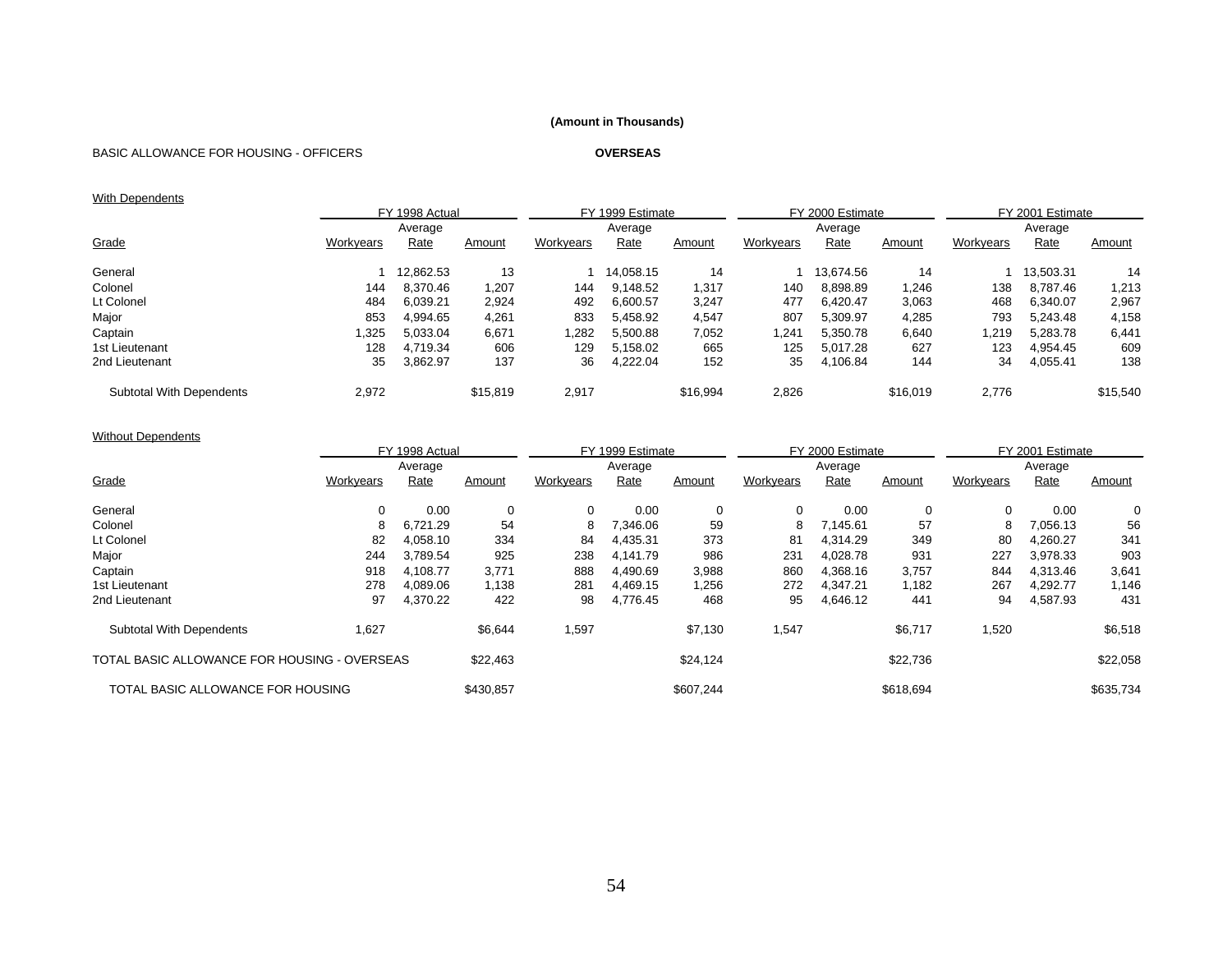#### **PROJECT: BASIC ALLOWANCE FOR SUBSISTENCE - OFFICERS**

| FY 1998 Actual   | \$137,198 |
|------------------|-----------|
| FY 1999 Estimate | \$136.220 |
| FY 2000 Estimate | \$136.599 |
| FY 2001 Estimate | \$137,536 |

#### **PART I - PURPOSE AND SCOPE**

Funds provide monthly subsistence allowance as authorized by 37 U.S.C. 402.

#### **PART II - JUSTIFICATION OF FUNDS RECEIVED**

Basic allowance for subsistence costs are computed by multiplying the statutory rate by the programmed officer workyears. The FY 1999 rate increase is a direct result of the annualization of the pay raise. BAS reform was implemented 1 Jan 1998 as a cost neutral effort to provide all eligible personnel with a BAS payment. This reform limits the growth of BAS to 1 percent per year in order to allow the department to make partial BAS payments with the remaining pay raise resources going to members receiving subsistence -in-kind (SIK) payments. Projected increases in cost growth will allow the U.S. Department of Agriculture (USDA) food index to catch up with the BAS payment in approximately four years at which time all enlisted personnel will be entitled to a BAS payment.

Details of the computation are provided in the following table:

|                  | FY 1998 Actual |           |           | FY 1999 Estimate |           | FY 2000 Estimate |             |           | FY 2001 Estimate |             |               |  |
|------------------|----------------|-----------|-----------|------------------|-----------|------------------|-------------|-----------|------------------|-------------|---------------|--|
|                  | Statutory      |           |           | Statutory        |           |                  | Statutory   |           |                  | Statutory   |               |  |
| <b>Workyears</b> | <u>Rate</u>    | Amount    | Workyears | <b>Rate</b>      | Amount    | Workyears        | <u>Rate</u> | Amount    | Workyears        | <u>Rate</u> | <b>Amount</b> |  |
| 73,691           | .861.80        | \$137,198 | 72,621    | .875.76          | \$136.220 | 72,102           | .894.52     | \$136.599 | 71,878           | 1.913.47    | \$137,536     |  |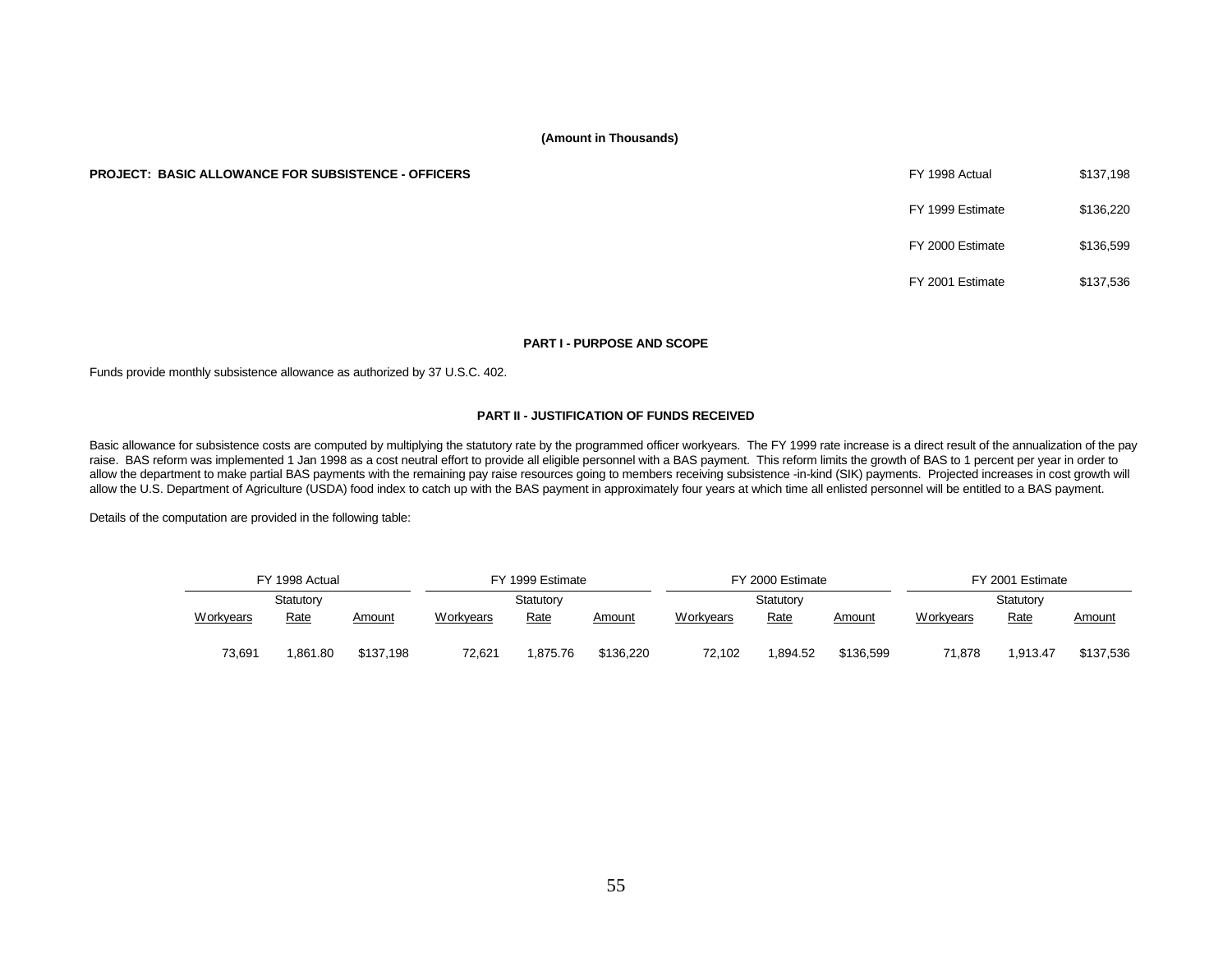#### **PROJECT: STATION ALLOWANCE, OVERSEAS - OFFICERS**

| FY 1998 Actual   | \$48.784 |
|------------------|----------|
| FY 1999 Estimate | \$38.827 |
| FY 2000 Estimate | \$43,145 |

FY 2001 Estimate \$43,317

#### **PART I - PURPOSE AND SCOPE**

Funds provide payment of a per diem allowance to officers on duty outside the Continental United States. The station allowance considers all elements of the cost of living, including quarters, subsistence and other necessary incidental expenses as prescribed by Joint Travel Regulation and authorized under the provisions of 37 U.S.C. 405.

#### **PART II - JUSTIFICATION OF FUNDS REQUESTED**

This allowance is authorized for the purpose of defraying the average excess costs experienced by service members. The Overseas Housing Allowance (OHA) consists of the difference between the Basic Allowance for Housing and the applicable housing costs in the overseas area where members are stationed. The FY 1998 NDAA merged all housing allowances, including OHA, into BAH effective 1 Jan 98. Therefore, overseas housing allowances are reflected under OHA for the first quarter of FY1998. The remaining overseas housing allowances are reflected in the BAH Overseas section. The Moving-In Housing Allowance is intended to offset initial costs such as rent deposits, electrical current transformers and other overseas unique initial housing costs. The Temporary Lodging Allowance covers the off-base housing (hotel) costs for military members permanently relocating in or out of an overseas location. The number of personnel entitled to an overseas station allowance are based, as directed in guidance, on historical data adjusted for known changes of each type of allowance.

The workyears for Cost of Living, Housing, Moving-In and Temporary Lodging allowances are based on authorized overseas strengths for each fiscal year. Beginning in FY 1997 the Military Personnel Appropriation rejoined the Foreign Currency Fluctuation Defense Account.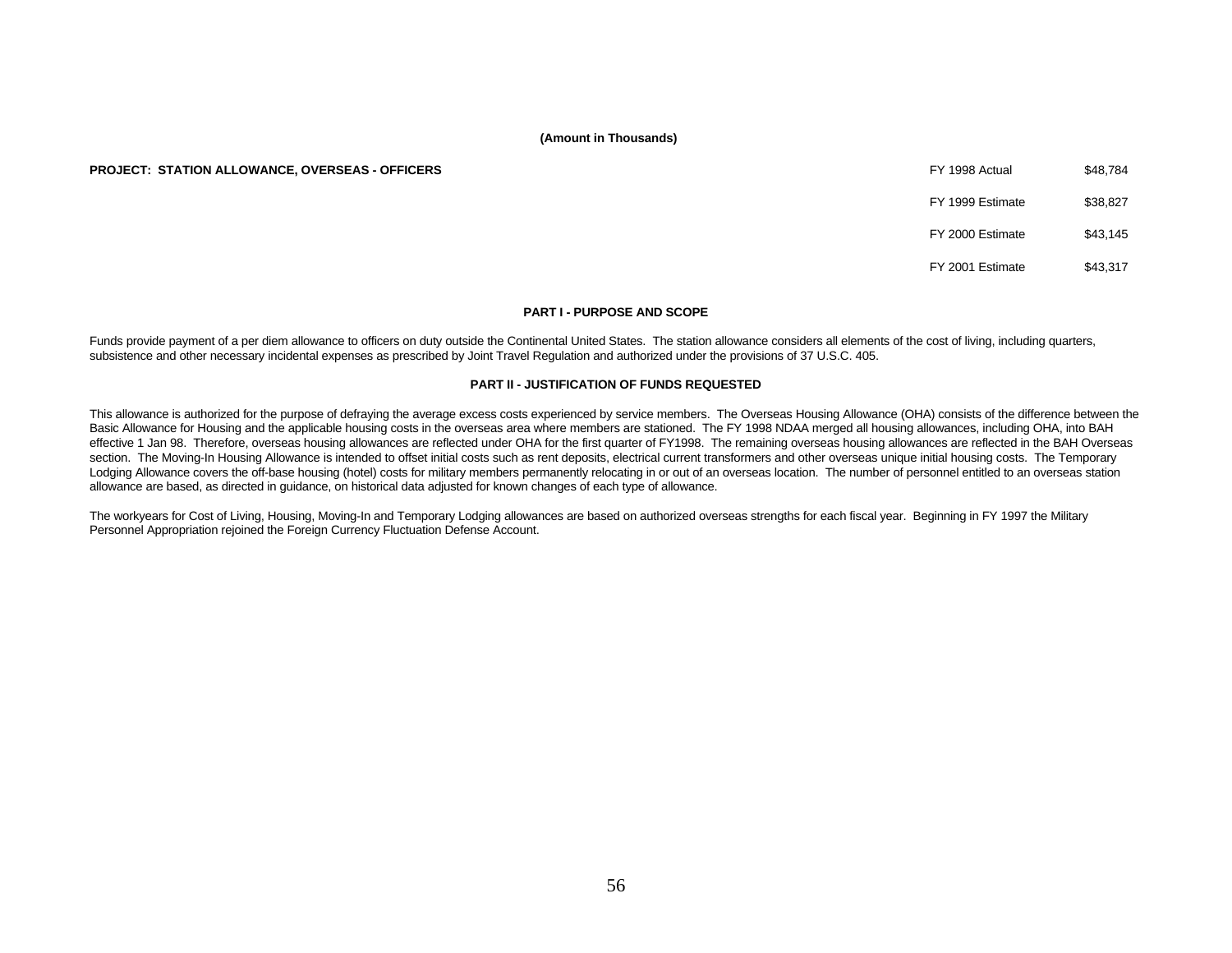# STATION ALLOWANCES, OVERSEAS - OFFICERS

# Cost of Living

|                         |                  | FY 1998 Actual |          |                  | FY 1999 Estimate |          |           | FY 2000 Estimate |          |                  | FY 2001 Estimate |               |  |
|-------------------------|------------------|----------------|----------|------------------|------------------|----------|-----------|------------------|----------|------------------|------------------|---------------|--|
|                         | Average          |                |          |                  | Average          |          |           | Average          |          |                  | Average          |               |  |
| Grade                   | <b>Workyears</b> | Rate           | Amount   | <b>Workyears</b> | Rate             | Amount   | Workyears | Rate             | Amount   | <b>Workyears</b> | Rate             | <b>Amount</b> |  |
| General                 | 40               | 6.217.10       | 249      | 37               | 5.559.09         | 204      | 35        | 6,596.23         | 230      | 38               | 6,703.52         | 251           |  |
| Colonel                 | 484              | 6.187.08       | 2,995    | 485              | 5.751.15         | 2,788    | 469       | 6.824.60         | 3,203    | 462              | 6.928.18         | 3,200         |  |
| Lt Colonel              | .156             | 5.634.12       | 6,513    | 1.176            | 5.160.57         | 6,067    | .139      | 6.123.78         | 6,973    | 1.118            | 6.216.72         | 6,952         |  |
| Major                   | 1.781            | 4.869.84       | 8,673    | 1,740            | 4.513.02         | 7,851    | .685      | 5,355.37         | 9,023    | .655             | 5.436.65         | 8,999         |  |
| Captain                 | 2,646            | 4,300.92       | 11,380   | 2,559            | 3.921.85         | 10,036   | 2,478     | 4.653.85         | 11,534   | 2,434            | 4.724.49         | 11,498        |  |
| 1st Lieutenant          | 365              | 3,334.32       | 1,217    | 368              | 2,978.03         | 1,096    | 357       | 3,533.87         | 1,261    | 351              | 3.587.50         | 1,258         |  |
| 2nd Lieutenant          | 81               | 2,810.16       | 228      | 82               | 2,418.62         | 199      | 80        | 2,870.05         | 229      | 78               | 2,913.61         | 229           |  |
| Subtotal Cost of Living | 6,553            |                | \$31,255 | 6.446            |                  | \$28.241 | 6.243     |                  | \$32,453 | 6.136            |                  | \$32,387      |  |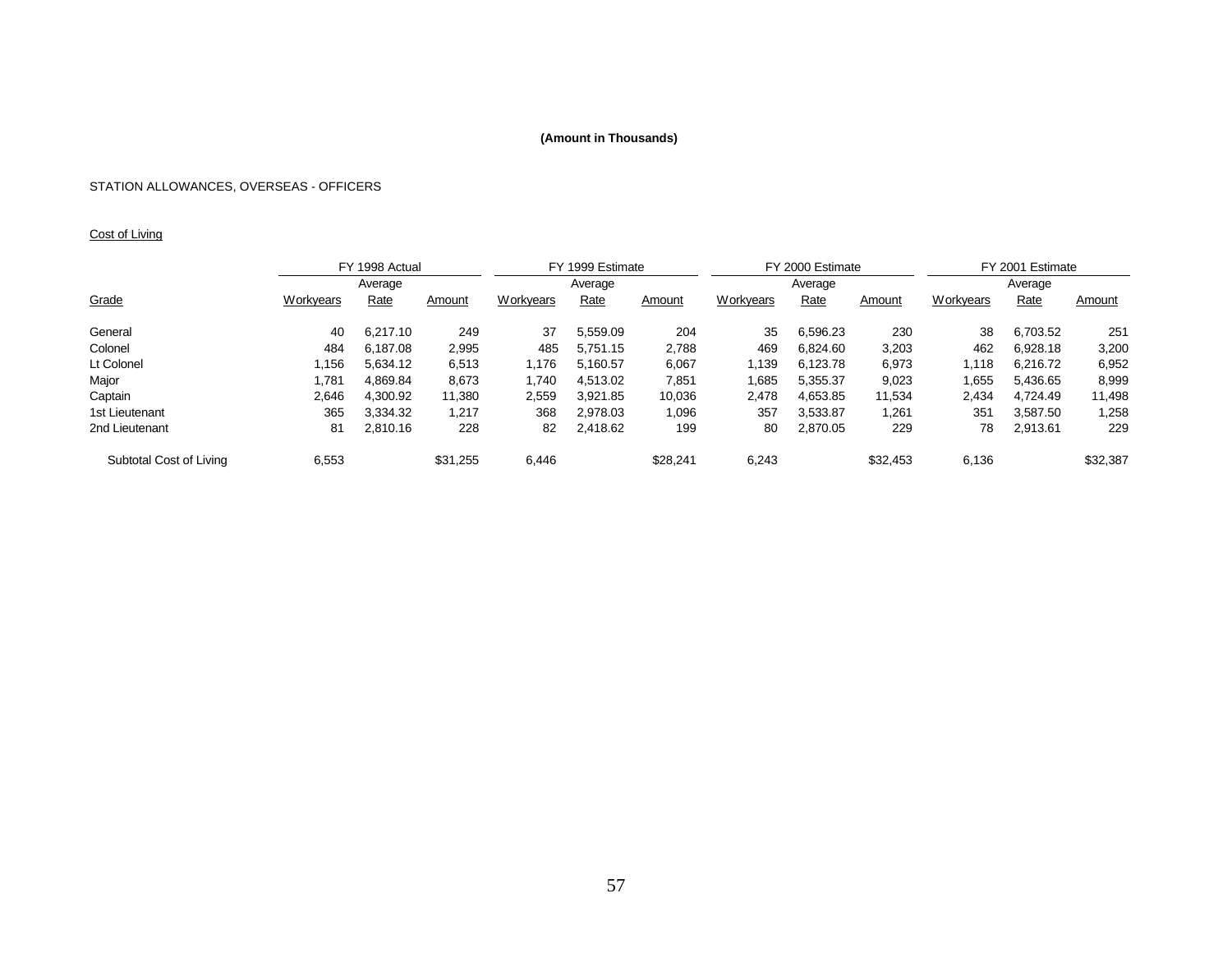# STATION ALLOWANCES, OVERSEAS - OFFICERS

# **Housing Allowance**

|                            |           | FY 1998 Actual |         |                  | FY 1999 Estimate |        |           | FY 2000 Estimate |        |           | FY 2001 Estimate |        |
|----------------------------|-----------|----------------|---------|------------------|------------------|--------|-----------|------------------|--------|-----------|------------------|--------|
|                            |           | Average        |         |                  | Average          |        |           | Average          |        |           | Average          |        |
| Grade                      | Workyears | Rate           | Amount  | <b>Workyears</b> | Rate             | Amount | Workyears | Rate             | Amount | Workyears | Rate             | Amount |
| General                    |           | 3,076.38       | 3       |                  | 0.00             | 0      |           | 0.00             | 0      |           | 0.00             | 0      |
| Colonel                    | 152       | 2,421.93       | 369     |                  | 0.00             |        |           | 0.00             | 0      |           | 0.00             | 0      |
| Lt Colonel                 | 566       | 1,783.50       | 1,010   |                  | 0.00             | 0      |           | 0.00             | 0      |           | 0.00             | 0      |
| Major                      | 1,097     | 1.475.04       | 1,619   |                  | 0.00             |        |           | 0.00             | 0      |           | 0.00             | 0      |
| Captain                    | 2,243     | .480.59        | 3,321   |                  | 0.00             |        |           | 0.00             | 0      |           | 0.00             | 0      |
| 1st Lieutenant             | 407       | 433.88         | 583     |                  | 0.00             |        |           | 0.00             | 0      |           | 0.00             | 0      |
| 2nd Lieutenant             | 132       | 617.69.        | 213     |                  | 0.00             | 0      |           | 0.00             | 0      |           | 0.00             | 0      |
| Subtotal Housing Allowance | 4,599     |                | \$7,118 | 0                |                  | \$0    | 0         |                  | \$0    |           |                  | \$0    |

|                                    |          | Average |          | Average  |             |          |          | Average |               | Average  |        |               |  |
|------------------------------------|----------|---------|----------|----------|-------------|----------|----------|---------|---------------|----------|--------|---------------|--|
|                                    | Payments | Rate    | Amount   | Payments | <b>Rate</b> | Amount   | Payments | Rate    | <b>Amount</b> | Payments | Rate   | <u>Amount</u> |  |
| Moving-In Housing Allowance        | 2,383    | 671.47  | \$1,600  | 2,345    | 694.30      | \$1.628  | 2,279    | 723.46  | \$1.649       | 2,240    | 752.58 | \$1,686       |  |
| <b>Temporary Lodging Allowance</b> | 18,086   | 487.18  | \$8,811  | 17,783   | 503.74      | \$8,958  | 17.228   | 524.90  | \$9,043       | 16,930   | 546.03 | \$9,244       |  |
| TOTAL STATION ALLOWANCES, OVERSEAS |          |         | \$48,784 |          |             | \$38,827 |          |         | \$43,145      |          |        | \$43,317      |  |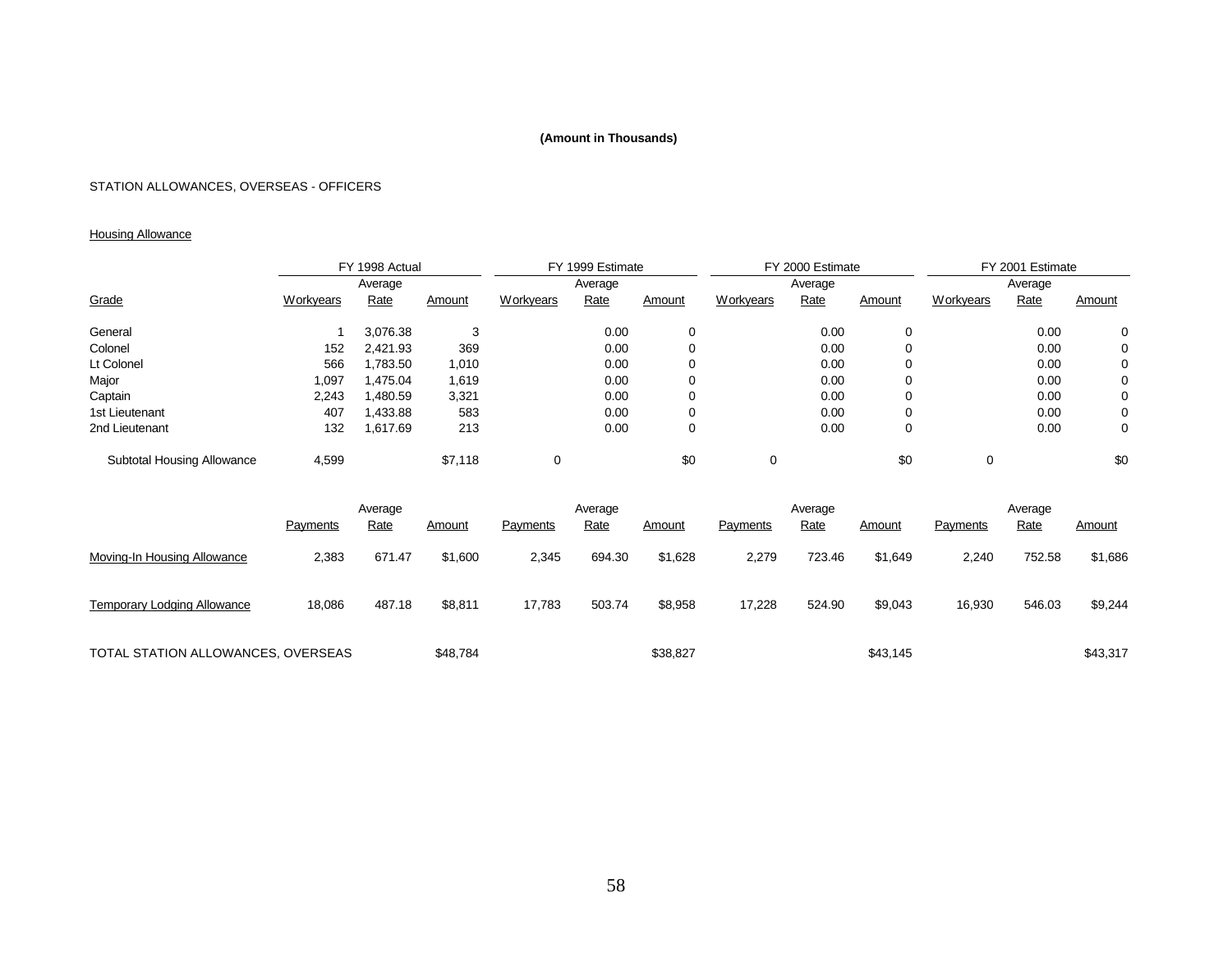| FY 1998 Actual   | \$419 |
|------------------|-------|
| FY 1999 Estimate | \$424 |
| FY 2000 Estimate | \$438 |
| FY 2001 Estimate |       |

#### **PART I - PURPOSE AND SCOPE**

Congress approved in the FY 1995 Defense Authorization Act the payment of a COLA to servicemembers assigned to high cost areas in the CONUS.

#### **PART II - JUSTIFICATION OF FUNDS REQUESTED**

As part of the DoD Quality of Life Initiatives, high cost areas are grouped as Military Housing Areas (MHA) where the cost of goods and services exceeds 108 percent of the national cost of living average. Implementation of the entitlement was 1 July 1995. Computation of program cost is the product of military member by grade and dependency status, the number of members assigned to a designated high-cost area of CONUS, and the percent by which an area's cost of non-housing goods and services exceeds 108 percent of the national cost of living average.

Details of the computations are shown below:

|                  | FY 1998 Actual |        |                  | FY 1999 Estimate |               | FY 2000 Estimate |             |               | FY 2001 Estimate |             |               |  |
|------------------|----------------|--------|------------------|------------------|---------------|------------------|-------------|---------------|------------------|-------------|---------------|--|
|                  | Average        |        |                  | Average          |               |                  | Average     |               |                  | Average     |               |  |
| <b>Workyears</b> | Rate           | Amount | <b>Workvears</b> | <u>Rate</u>      | <u>Amount</u> | Workyears        | <b>Rate</b> | <u>Amount</u> | Workyears        | <u>Rate</u> | <u>Amount</u> |  |
| 1,607            | 260.52         | \$419  | .584             | 267.55           | \$424         | .572             | 278.81      | \$438         | .567             | 290.02      | \$455         |  |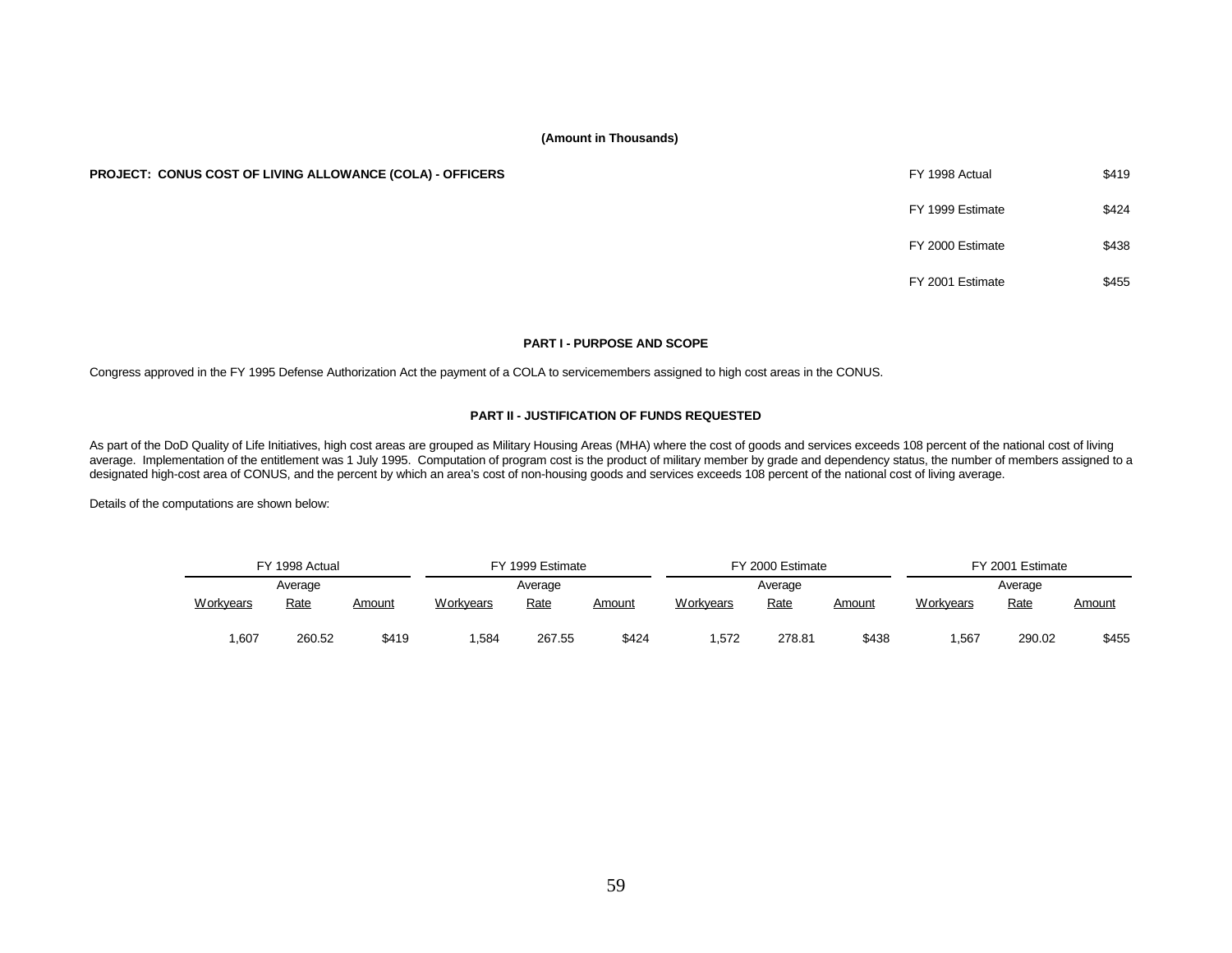#### **PROJECT: UNIFORM ALLOWANCES - OFFICERS**

| FY 1998 Actual   | \$1,652 |
|------------------|---------|
| FY 1999 Estimate | \$1.778 |
| FY 2000 Estimate | \$1.825 |
| FY 2001 Estimate | \$1.967 |

#### **PART I - PURPOSE AND SCOPE**

Funds provide an initial clothing allowance to officers upon commissioning and an additional allowance for purchase of required uniforms. Authorization for this allowance is under the provisions of 37 U.S.C. 415 and 416. Congress, in the FY 1988-1989 Defense Authorization Act, approved the payment of Civilian Clothing Allowance for Air Force Officers. Officers assigned at locations outside the United States who are required to wear civilian clothing in the performance of their duties and/or a TDY mission are entitled to receive this allowance.

#### **PART II - JUSTIFICATION OF FUNDS REQUESTED**

Uniform allowances are determined by applying statutory rates to the programmed number of eligible officers. Starting 1 January 1985, the initial clothing allowance paid to all personnel commissioned or appointed as officers in the Regular or Reserve component is \$200 regardless of source of commission or previous enlisted status. Officers are also entitled to an additional active duty uniform allowance of \$100 to pay for additional uniforms required while they are on active duty for training. The number of payments for the Initial and Additional Allowances are based on the number of accessions programmed.

|                                    | FY 1998 Actual<br>Statutory |        |         |          | FY 1999 Estimate<br>Statutory |         |          | FY 2000 Estimate |         | FY 2001 Estimate |             |         |
|------------------------------------|-----------------------------|--------|---------|----------|-------------------------------|---------|----------|------------------|---------|------------------|-------------|---------|
|                                    |                             |        |         |          |                               |         |          | Statutory        |         |                  | Statutory   |         |
|                                    | Payments                    | Rate   | Amount  | Payments | Rate                          | Amount  | Payments | <b>Rate</b>      | Amount  | Payments         | <u>Rate</u> | Amount  |
| Initial Allowances                 | 4,812                       | 200.00 | 962     | 5,288    | 200.00                        | 0.058   | 5,435    | 200.00           | 1,087   | 5,909            | 200.00      | .182    |
| <b>Additional Allowances</b>       | 4.812                       | 100.00 | 481     | 5,288    | 100.00                        | 529     | 5,435    | 100.00           | 544     | 5,909            | 100.00      | 591     |
| Civilian Clothing                  | 267                         | 782.09 | 209     | 264      | 723.87                        | 191     | 264      | 735.45           | 194     | 259              | 747.95      | 194     |
| <b>TOTAL UNIFORM</b><br>ALLOWANCES |                             |        | \$1,652 |          |                               | \$1,778 |          |                  | \$1,825 |                  |             | \$1,967 |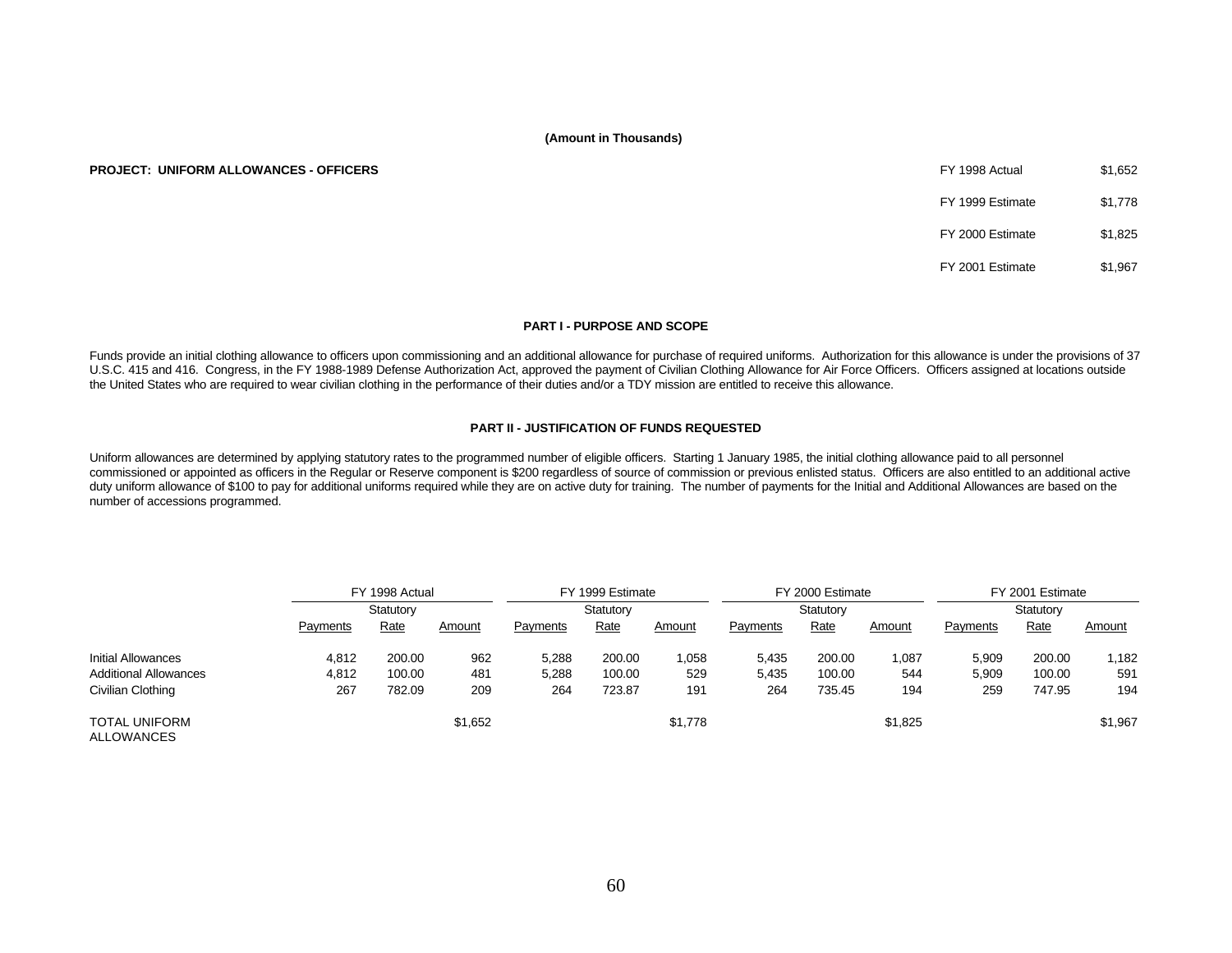#### **PROJECT: FAMILY SEPARATION ALLOWANCES - OFFICER Actual \$3,221 Actual \$3,221 Actual \$3,321 Actual \$3,321 Actual \$3,321 Actual \$3,321 Actual \$3,321 Actual \$3,321 Actual \$3,321 Actual \$3,321 Actual \$3,321 Actual \$3,321 Actua**

| FY 1998 Actual   | \$3.221 |
|------------------|---------|
| FY 1999 Estimate | \$3.238 |

FY 2000 Estimate \$3,258

FY 2001 Estimate \$3,279

#### **PART I - PURPOSE AND SCOPE**

Funds provide two types of family separation allowance (FSA I & II) payments, under the provisions of 37 U.S.C. 427, to officers with dependents to compensate for added expenses incurred because of forced separation from dependents:

- (1) Members are entitled to FSA I when travel of dependents to overseas duty station is not authorized and the member maintains two homes, one in CONUS for his family and one overseas.
- $(2)$  FSA II is payable when a member with dependents makes a permanent change of station, or member is on temporary duty away from permanent duty station for 30 consecutive days or more either in CONUS or overseas, and the travel of dependents to member's duty station is not authorized, and dependents do not reside at or near the duty station. The FY 1998 National Defense Authorization Act increased the FSA payment from \$75 to \$100 for those members in TDY and PCS status.

#### **PART II - JUSTIFICATION OF FUNDS REQUESTED**

Allowances for family separation payments are determined by multiplying the number of personnel eligible for each type of family separation allowance by the applicable statutory rate.

Details of the cost computation are provided in the following tables: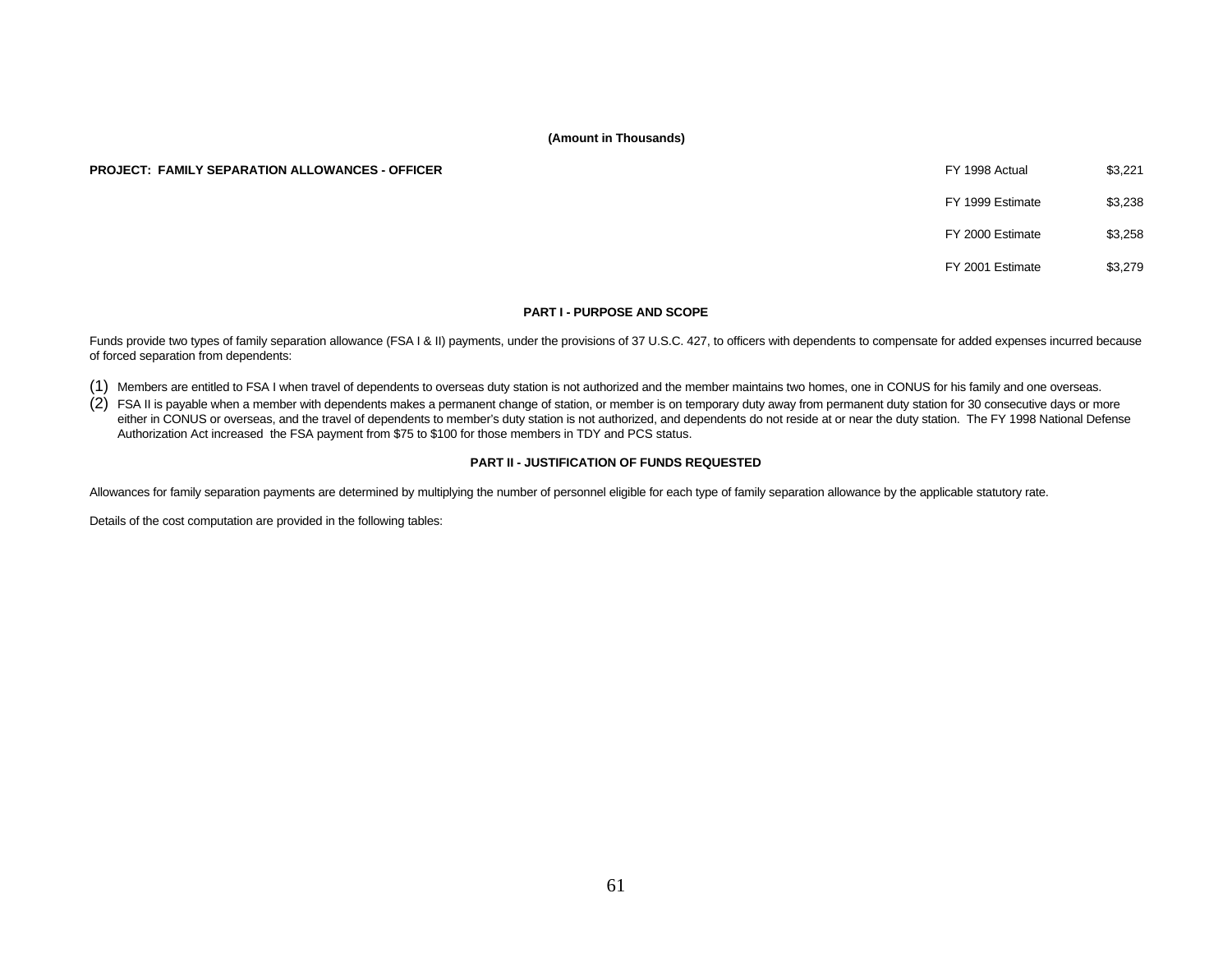# FAMILY SEPARATION ALLOWANCES - OFFICER

# PCS Overseas with Dependents not Authorized and Maintain Two Homes

|                                                                                                 | FY 1998 Actual<br>Statutory |             |         | FY 1999 Estimate<br>Statutory |          |         |           | FY 2000 Estimate |         | FY 2001 Estimate |           |         |
|-------------------------------------------------------------------------------------------------|-----------------------------|-------------|---------|-------------------------------|----------|---------|-----------|------------------|---------|------------------|-----------|---------|
|                                                                                                 |                             |             |         |                               |          |         | Statutory |                  |         | Statutory        |           |         |
| Grade                                                                                           | Workyears                   | <b>Rate</b> | Amount  | Workyears                     | Rate     | Amount  | Workyears | Rate             | Amount  | Workyears        | Rate      | Amount  |
| Colonel                                                                                         | 6                           | 9,271.24    | 56      | 6                             | 9,544.83 | 57      | 6         | 9,831.18         | 59      | 6                | 10,126.11 | 61      |
| Lt Colonel                                                                                      | 13                          | 8,927.99    | 116     | 13                            | 9,191.46 | 119     | 13        | 9,467.20         | 123     | 13               | 9,751.22  | 127     |
| Major                                                                                           | 28                          | 8,273.68    | 232     | 28                            | 8,517.83 | 238     | 28        | 8,773.37         | 246     | 28               | 9,036.57  | 253     |
| Captain                                                                                         | 28                          | 6,632.53    | 186     | 28                            | 6,828.26 | 191     | 28        | 7,033.10         | 197     | 28               | 7,244.10  | 203     |
| 1st Lieutenant                                                                                  | 4                           | 5,259.54    | 21      | 4                             | 5,414.75 | 22      | 4         | 5,577.19         | 22      | 4                | 5,744.51  | 23      |
| 2nd Lieutenant                                                                                  | 3                           | 4,430.03    | 13      | 3                             | 4,560.76 | 14      | 3         | 4,697.58         | 14      | 3                | 4,838.51  | 15      |
| Subtotal                                                                                        | 82                          |             | \$624   | 82                            |          | \$641   | 82        |                  | \$661   | 82               |           | \$682   |
| PCS CONUS or Overseas with<br>dependents not authorized                                         | 636                         | 1,200.00    | \$763   | 636                           | 1,200.00 | \$763   | 636       | 1,200.00         | \$763   | 636              | 1,200.00  | \$763   |
| TDY CONUS or Overseas for<br>more than 30 days with dependents<br>not residing near TDY station | 1,528                       | 1,200.00    | \$1,834 | 1,528                         | 1,200.00 | \$1,834 | 1,528     | 1,200.00         | \$1,834 | 1,528            | 1,200.00  | \$1,834 |
| TOTAL FAMILY SEPARATION ALLOWANCE                                                               |                             |             | \$3,221 |                               |          | \$3,238 |           |                  | \$3,258 |                  |           | \$3,279 |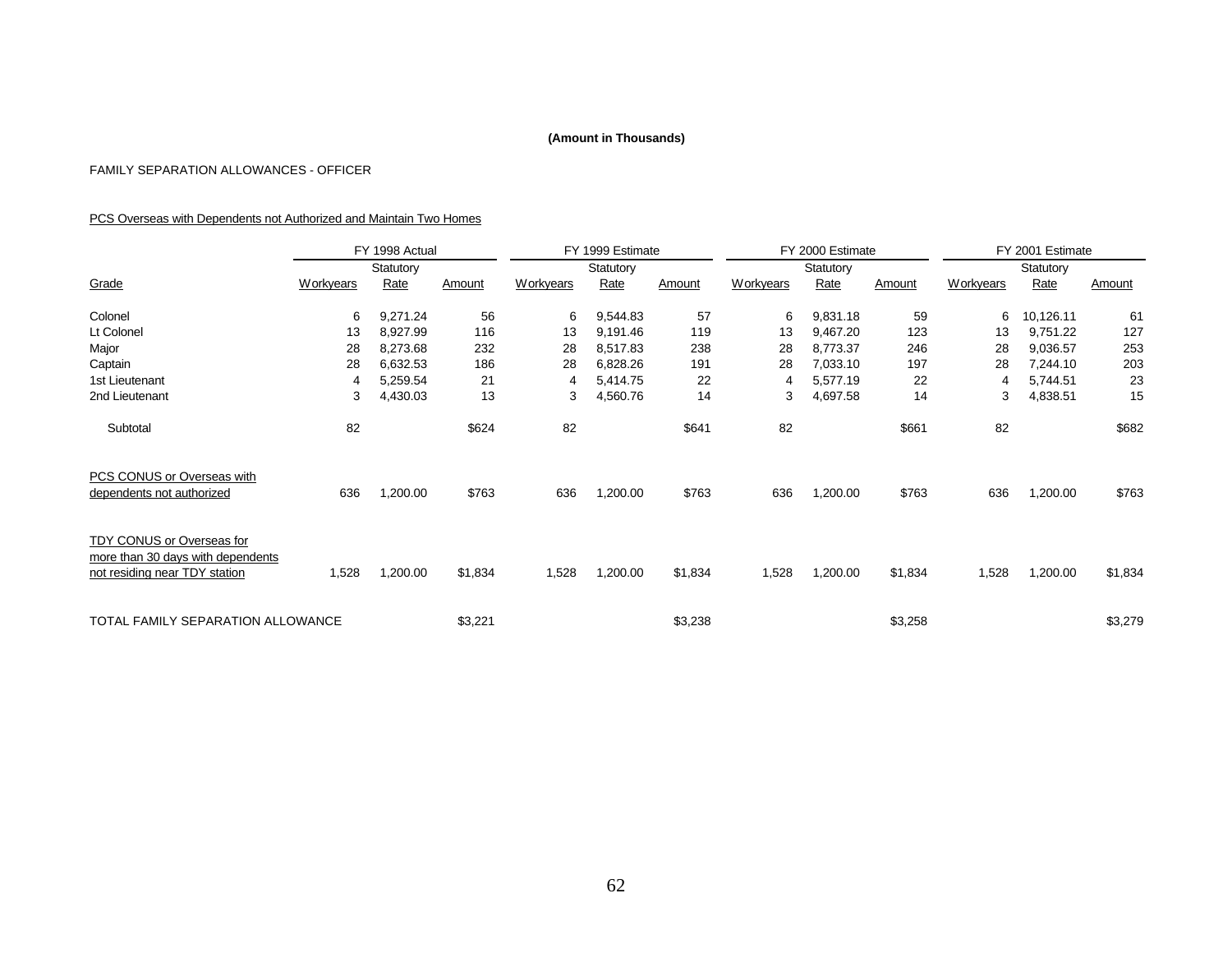#### **PROJECT: SEPARATION PAYMENTS - OFFICERS** FX 1998 Actual \$114,557

FY 1999 Estimate \$90,140

FY 2000 Estimate \$118,845

FY 2001 Estimate \$104,968

#### **PART I - PURPOSE AND SCOPE**

Funds provide:

- (1) Lump sum terminal leave payments to officers for unused accrued leave at time of discharge (under honorable conditions), retirement or death under provisions of 10 U.S.C. 701, and 37 U.S.C. 501.
- (2) Severance pay to officers who are involuntarily discharged or released from active duty, including severance pay to officers not eligible for retirement under any provision of law on the date of elimination by promotion list passover under provisions of 10 U.S.C. 637(a); disability severance pay paid to a member separated from the service for a physical disability under provisions of 10 U.S.C. 1212; and severance pay paid to certain members who voluntarily separate under the Voluntary Separation Incentive (VSI)/Special Separation Benefit (SSB) programs under the provisions of U.S.C. 1775 and 1174a, and certain members who retire under the Temporary Early Retirement Authority (TERA) under the provisions of 10 U.S.C. 8911, 8914 as amended.

#### **PART II - JUSTIFICATION OF FUNDS REQUESTED**

Lump sum terminal leave payments are determined by multiplying the projected number of eligibles for each applicable separation payment at rates based on past experience and adjusted for pay raises. For leave accumulated prior to 1 September 1976 and retained throughout the career, payments include basic pay, basic allowance for subsistence and basic allowance for quarters. For leave accumulated after 1 September 1976, to include the lowering to the 1 September 1976 leave balance, the rate payable is basic pay only. Leave payments will not exceed the career total of 60 days.

Severance pays are determined by multiplying a member's basic pay rate for a specified number of months times years of service times a specific percent based on the separation criteria.

The FY 1992 Defense Authorization Act approved two voluntary separation programs to employ during the force drawdown. The programs apply to officer and enlisted members who have more than 6 and less than 20 years of service. The first is the VSI Program and the second is the SSB Program. VSI is calculated as follows: annual basic pay X 2.5 percent X years of service with annuity payments for twice the years of service. SSB payments are calculated as follows: annual basic pay X 15 percent X years of service. These programs will be used to reduce involuntary separations and will be offered to members in overage specialties to facilitate force shaping requirements during the drawdown. Currently, we do not anticipate any requirements for VSI and SSB through FYs 1998 - 2001.

The FY 1993 Defense Authorization Act approved an active duty early retirement program for use during the force drawdown. The early retirement program is necessary to shape the 15-20 year segment of the force. It will assist the services in achieving their drawdown goals of maintaining readiness and treating people fairly. The criteria for early retirement will include such factors as grade, years of service, and skill, with a focus on the population where the inventory exceeds requirements. Members approved for early retirement will receive the same benefits as individuals with 20 or more years of service. However, their retired pay will be reduced by one percent for each year that they are short of 20 years of active duty. The early retirement amount is the product of 2.5 percent X years of service X basic pay (adjusted for COLA) X reduction factor. For members who leave under the early retirement program, the Air Force is required to establish a subaccount within the Military Personnel Appropriation to fund up front all early retirement payments including cost of living adjustments which will cover the entire initial period. This period is defined as that period equal to the difference between 20 years and the number of years completed by the member.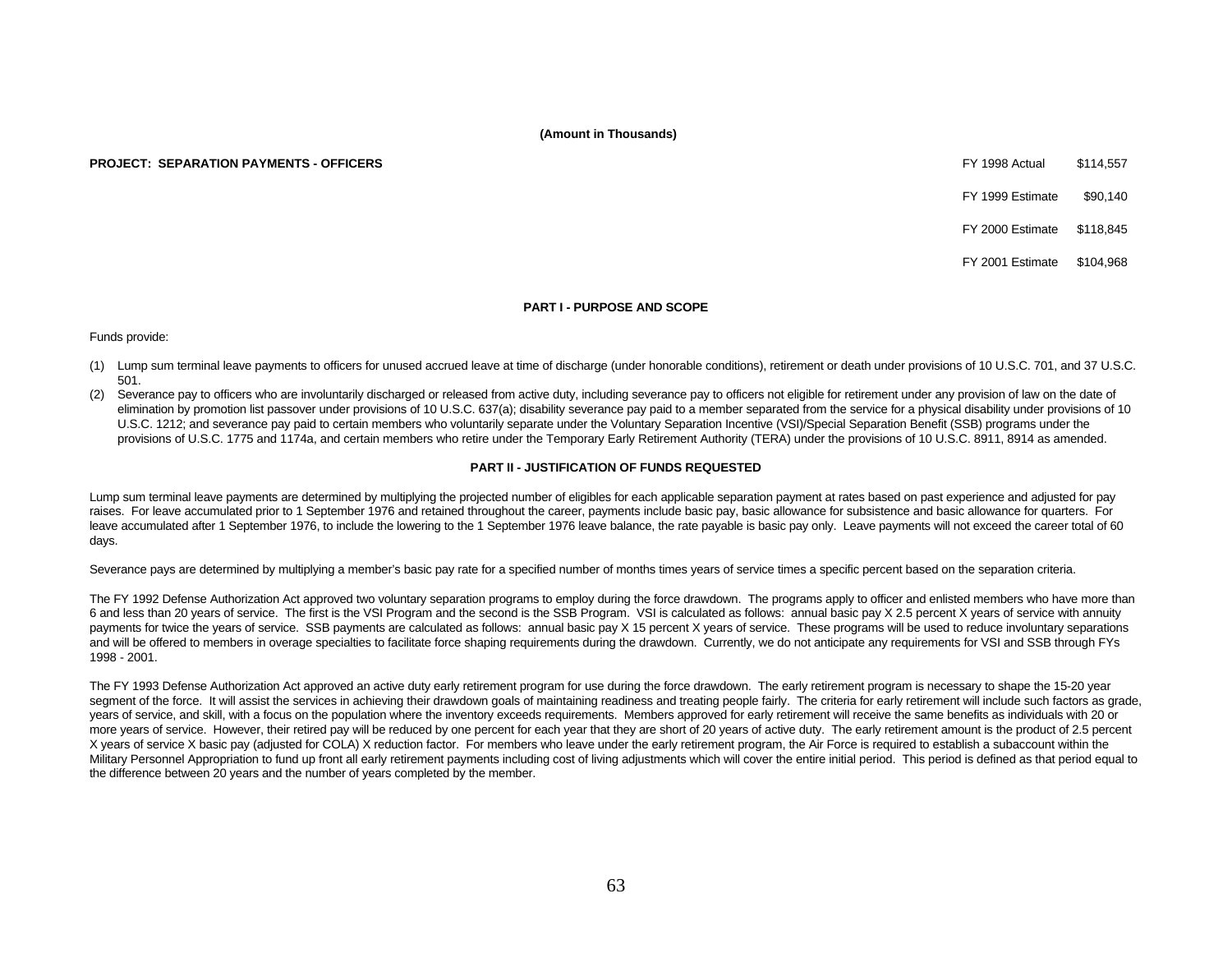#### SEPARATION PAYMENTS - OFFICERS

# Lump Sum Terminal Leave Payments

|                                  |          |      | FY 1998 Actual |           |                 | FY 1999 Estimate |           |          |             | FY 2000 Estimate |           |           |          | FY 2001 Estimate |           |           |  |
|----------------------------------|----------|------|----------------|-----------|-----------------|------------------|-----------|----------|-------------|------------------|-----------|-----------|----------|------------------|-----------|-----------|--|
|                                  |          |      | Average        |           |                 |                  | Average   |          |             |                  | Average   |           |          |                  | Average   |           |  |
| Grade                            | Payments | Days | Rate           | Amount    | <b>Payments</b> | Days             | Rate      | Amount   | Payments    | Days             | Rate      | Amount    | Payments | Days             | Rate      | Amount    |  |
| General                          | 34       | 63.7 | 15,360.64      | 522       | 45              | 62.9             | 16,462.18 | 741      | 43          | 62.3             | 15,981.46 | 687       | 46       | 62.5             | 17,488.05 | 804       |  |
| Colonel                          | 707      | 36.8 | 7,508.74       | 5,309     | 637             | 36.4             | 7.666.43  | 4,885    | 574         | 36.9             | 7.927.40  | 4,550     | 579      | 36.3             | 8.260.77  | 4,780     |  |
| Lt Colonel                       | 1,139    | 26.6 | 4,384.50       | 4,994     | 1.093           | 26.4             | 4.476.57  | 4,894    | 999         | 26.6             | 4.628.96  | 4,625     | 1.024    | 26.1             | 4.823.62  | 4,941     |  |
| Major                            | 1,652    | 17.7 | 2,383.40       | 3,937     | 1.498           | 17.5             | 2.433.45  | 3,646    | 1,523       | 17.6             | 2.516.29  | 3,831     | 1,301    | 17.2             | 2.622.11  | 3,411     |  |
| Captain                          | 3,026    | 19.8 | 2,200.27       | 6,658     | 2,102           | 19.7             | 2,246.47  | 4,721    | 2,713       | 19.9             | 2,322.95  | 6,303     | 3,011    | 19.4             | 2,420.63  | 7,289     |  |
| 1st Lieutenant                   | 264      | 16.1 | 1,368.48       | 361       | 277             | 16.7             | 1,397.22  | 387      | 281         | 16.1             | 1,444.79  | 406       | 272      | 15.9             | 1,505.54  | 410       |  |
| 2nd Lieutenant                   | 57       | 14.3 | 888.85         | 51        | 40              | 14.5             | 907.51    | 37       | 38          | 14.0             | 938.41    | 36        | 40       | 14.2             | 977.87    | 39        |  |
| Subtotal Lump Sum Terminal Leave |          |      |                | \$21,832  |                 |                  |           | \$19,311 |             |                  |           | \$20,438  |          |                  |           | \$21,674  |  |
| <b>Separation Pay</b>            |          |      |                |           |                 |                  |           |          |             |                  |           |           |          |                  |           |           |  |
| <b>Fail Promotion/Unfit</b>      | 436      |      | 54.589.00      | 23.801    | 446             |                  | 59,268.00 | 26,434   | 421         |                  | 61.046.00 | 25,700    | 401      |                  | 62.877.00 | 25,214    |  |
| Disability                       | 32       |      | 38,000.00      | 1,216     | 25              |                  | 47,613.00 | 1,190    | 25          |                  | 49,041.00 | 1,226     | 25       |                  | 50,513.00 | 1,263     |  |
| Severance Pay, Non Disability    |          |      |                |           |                 |                  |           |          |             |                  |           |           |          |                  |           |           |  |
| Invol-Half Pay 5%                | 16       |      | 24,813.00      | 397       | 3               |                  | 21,853.00 | 66       | 3           |                  | 22,509.00 | 68        | 3        |                  | 23.184.00 | 70        |  |
| Invol-Half Pay 10%               | 10       |      | 38,400.00      | 384       | 25              |                  | 62,392.00 | 1,560    | 25          |                  | 64,264.00 | 1,607     | 25       |                  | 66,192.00 | 1,655     |  |
| <b>SSB</b>                       | 0        |      | 0.00           | $\Omega$  | 0               |                  | 0.00      | 0        | 0           |                  | 0.00      |           | 0        |                  | 0.00      | $\Omega$  |  |
| <b>VSI</b>                       | 0        |      | 0.00           | $\Omega$  | 0               |                  | 0.00      | $\Omega$ | $\mathbf 0$ |                  | 0.00      | $\Omega$  | 0        |                  | 0.00      | $\Omega$  |  |
| VSI Trust Fund*                  |          |      |                | 32,579    |                 |                  |           | 27,379   |             |                  |           | 32,579    |          |                  |           | 32,579    |  |
| 15 Year Retirement               | 497      |      | 69,111.00      | 34,348    | 200             |                  | 71,000.00 | 14,200   | 500         |                  | 74,454.00 | 37,227    | 300      |                  | 75,043.00 | 22,513    |  |
| Subtotal Separation Pay          |          |      |                | \$92,725  |                 |                  |           | \$70,829 |             |                  |           | \$98,407  |          |                  |           | \$83,294  |  |
| <b>TOTAL SEPARATION PAYMENTS</b> |          |      |                | \$114,557 |                 |                  |           | \$90,140 |             |                  |           | \$118,845 |          |                  |           | \$104,968 |  |

\*Payments to the VSI Trust Fund are sufficient to fully fund VSI recipients in the budget.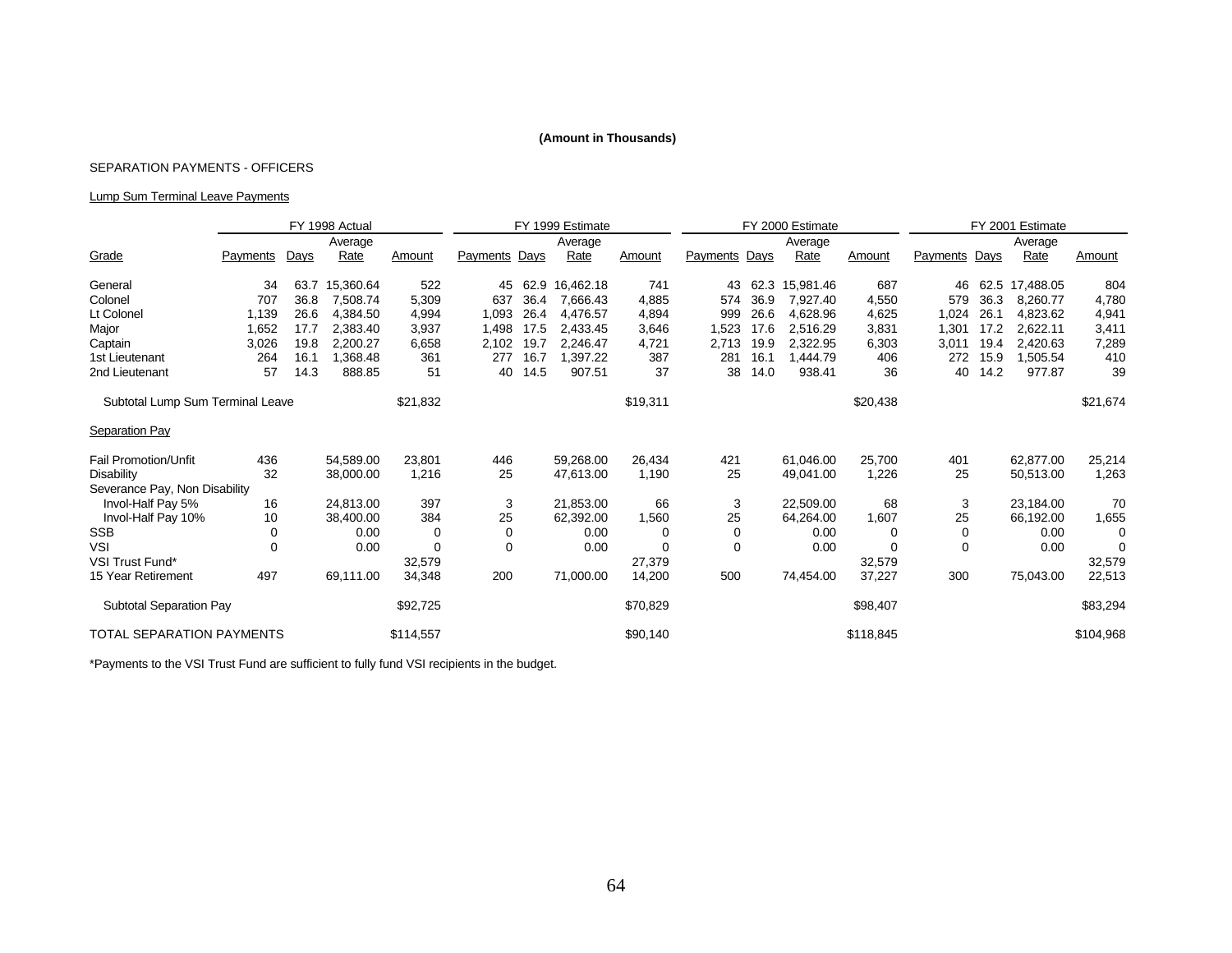#### **PROJECT: SOCIAL SECURITY TAX (EMPLOYER'S CONTRIBUTION) - OFFICERS** FOR THE SUPPOSE THE SAME SERVIS AND SEXELY AND SEXELY AND SEXELY AND SEXELY AND SEXELY AND SEXELY AND SEXELY AND SEXELY AND SEXELY AND SEXELY AND SEXELY A

FY 1999 Estimate \$288,660

FY 2000 Estimate \$258,272

FY 2001 Estimate \$271,648

#### **PART I - PURPOSE AND SCOPE**

Funds represent the Air Force contribution (as an employer) as required by the Federal Insurance Contribution Act (FICA) under provisions of 26 U.S.C. 3101 and 3111.

#### **PART II - JUSTIFICATION OF FUNDS REQUESTED**

Social security costs are based on the percentage rate set by law on a member's salary for a calendar year. P.L. 98-21, "Social Security Amendment of 1983" dated 20 April 1983, established the tax rate while the maximum taxable income is determined by the Social Security Administration. The Old Age, Survivor and Disability Insurance (OASDI) rate is 6.2 percent and the Hospital Insurance (HI) is 1.45 percent. There is no wage cap on the 1.45 percent medical contribution. The Government's contribution is based on the percentage rate set by law on member's salary for a calendar year. Taxable income ceilings for OASDI are as follows:

Calendar Year 1998 - 7.65% on First \$68,400 Calendar Year 1999 - 7.65% on First \$72,600 Calendar Year 2000 - 7.65% on First \$73,800 Calendar Year 2001 - 7.65% on First \$76,200

Funding for FY 1998 and FY 1999 includes employer's contribution to Social Security for which military members receive wage credit but no social security tax (i.e., quarters and subsistence allowances). DoD makes direct payments to the Social Security Trust Funds based on Health and Human Services (HHS) estimates to cover the cost of these additional credits. To recognize service members full Social Security eligibility, service members' reported wages were increased and the "taxes" related to this increase were paid into the Social Security Trust Fund by DoD. However, the realized benefit of the wage credit is minimal. Since only the highest 35 years of earnings are counted in determining SS benefits, service members, who do not continue until retirement (83 percent of members), would generally have 35 years of earnings without considering military service. Any military earnings that do count in the 35 year period would be modest compared to more recent earnings and would have almost no influence on SS benefits. Therefore, the Department has proposed to eliminate the military wage credit to allow these funds to be reapplied to other high priority initiatives with minimal impact on a former service member's future overall retirement benefit.

Details of the computations are shown below:

|                                | FY 1998 Actual |          |                   | FY 1999 Estimate<br>Average |          |                   |           | FY 2000 Estimate |           | FY 2001 Estimate |          |              |  |
|--------------------------------|----------------|----------|-------------------|-----------------------------|----------|-------------------|-----------|------------------|-----------|------------------|----------|--------------|--|
|                                | Average        |          |                   |                             |          |                   | Average   |                  |           | Average          |          |              |  |
|                                | Workyears      | Rate     | Amount            | Workyears                   | Rate     | Amount            | Workyears | <u>Rate</u>      | Amount    | Workyears        | Rate     | Amount       |  |
| <b>Officers</b><br>Wage Credit | 73.691         | 3.375.79 | 248,765<br>37,582 | 72.621                      | 3.478.03 | 252,578<br>36,082 | 72.102    | 3,582.04         | 258.272   | 71.878           | 3.779.29 | 271,648<br>0 |  |
| TOTAL SOCIAL SECURITY TAX      |                |          | \$286,347         |                             |          | \$288,660         |           |                  | \$258,272 |                  |          | \$271,648    |  |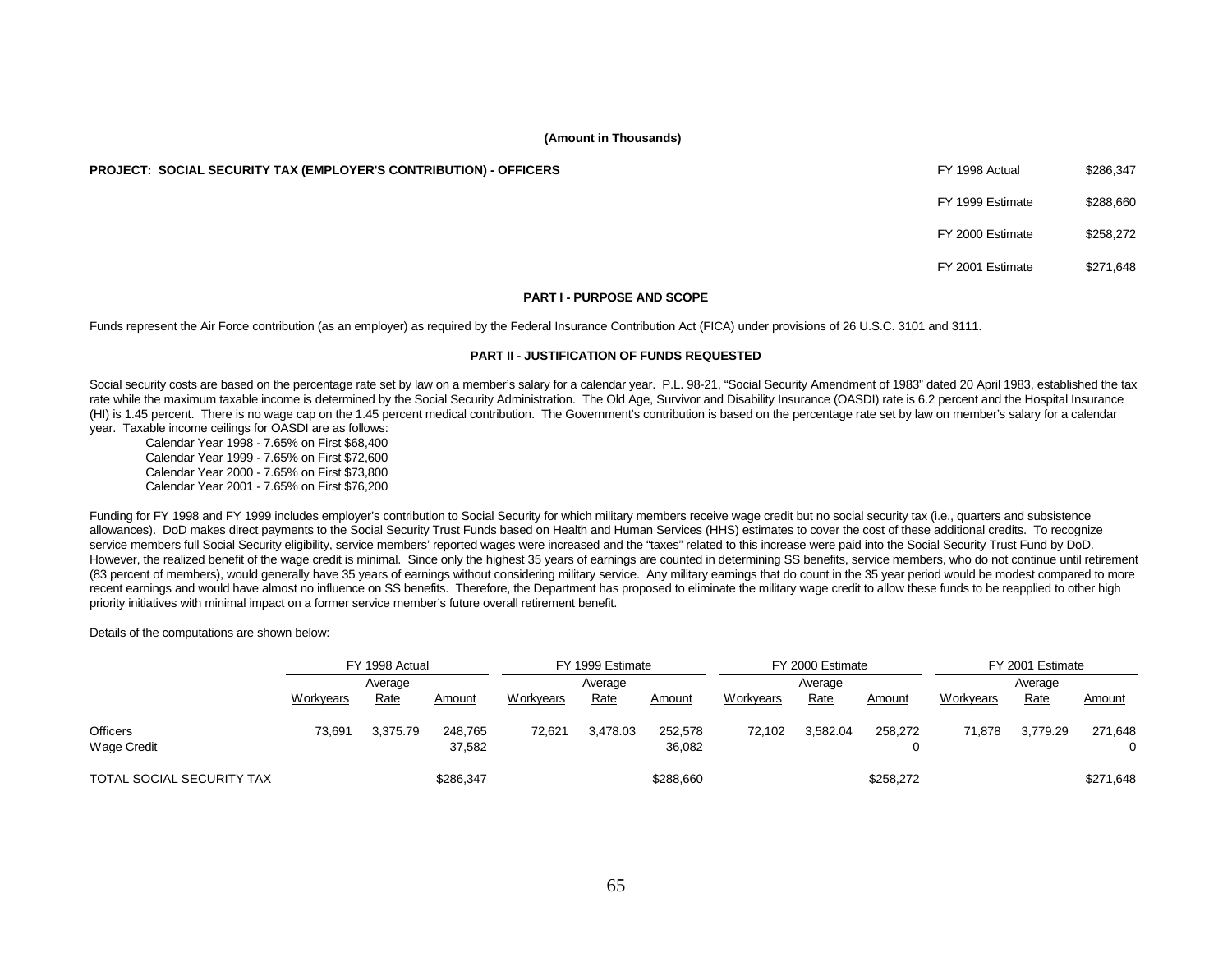# PAY AND ALLOWANCES OF ENLISTED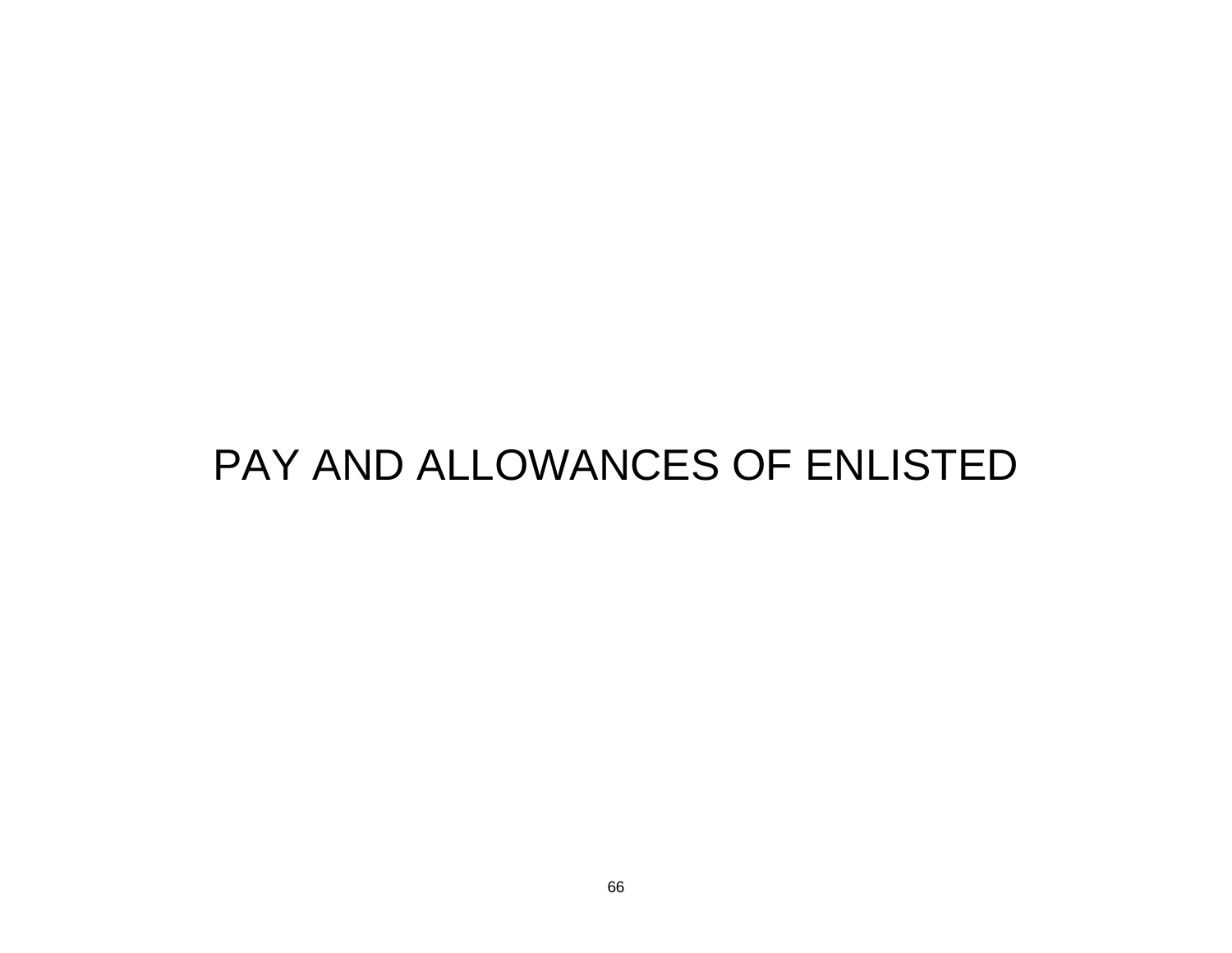# **MILITARY PERSONNEL, AIR FORCE SCHEDULE OF INCREASES AND DECREASES (In Thousands of Dollars)**

# **2. Pay and Allowances of Enlisted**

| Increases:                                                    |           |         |  |  |  |  |  |
|---------------------------------------------------------------|-----------|---------|--|--|--|--|--|
| Basic Pay                                                     |           | 242,932 |  |  |  |  |  |
| - 1 Jan 00 4.4 percent pay raise                              | 192,444   |         |  |  |  |  |  |
| - Annualization of 1 Jan 99 3.6 percent pay raise             | 52,017    |         |  |  |  |  |  |
| - Pay Table Reform, effective 1 Jul 00                        | 31,000    |         |  |  |  |  |  |
| - Decrease in workyears/longevity                             | $-32,529$ |         |  |  |  |  |  |
| Retired Pay Accrual ………………………………………………………………………………            |           | 185,869 |  |  |  |  |  |
| - Increase due to "Redux"                                     | 136,600   |         |  |  |  |  |  |
| - 1 Jan 00 4.4 percent pay raise                              | 57,348    |         |  |  |  |  |  |
| - Annualization of 1 Jan 99 3.6 percent pay raise             | 15,501    |         |  |  |  |  |  |
| - Decrease in workyears/longevity                             | $-455$    |         |  |  |  |  |  |
| - Decrease in RPA rate to 29.8 percent                        | $-23,125$ |         |  |  |  |  |  |
| <b>Housing Allowances</b>                                     |           | 61,667  |  |  |  |  |  |
| - 1 Jan 00 3.0 percent average rate increase                  | 24,096    |         |  |  |  |  |  |
| - Increase in workyears                                       | 21,611    |         |  |  |  |  |  |
| - Change in BAH Overseas Rates                                | 7,988     |         |  |  |  |  |  |
| - Annualization of 1 Jan 99 3.0 percent average rate increase | 7,972     |         |  |  |  |  |  |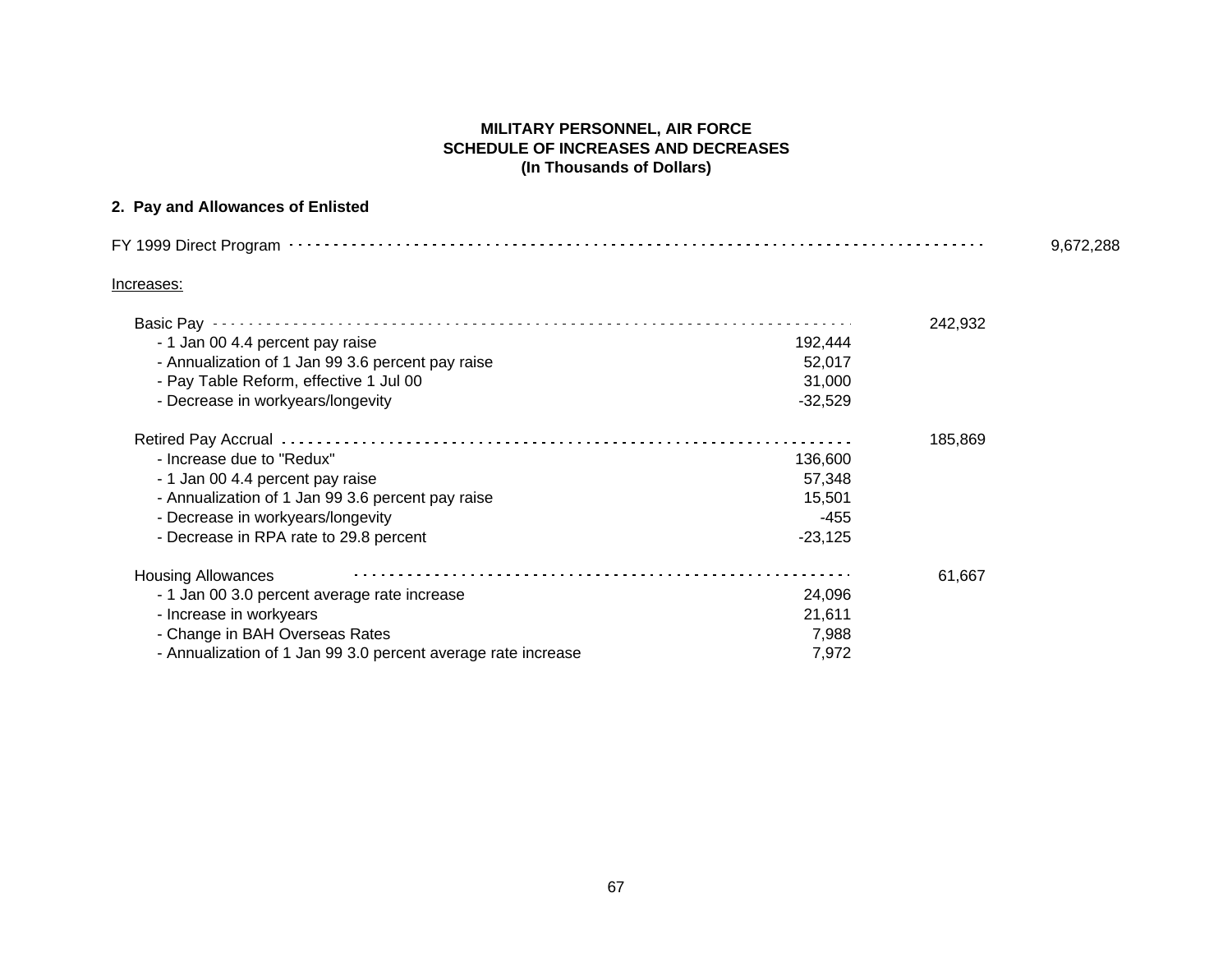| - Increase in payments                                                     | 35,580 | 39,131 |
|----------------------------------------------------------------------------|--------|--------|
| - Increase in rates                                                        | 3,551  |        |
|                                                                            |        | 14,874 |
| - Career Enlisted Flyer Incentive Pay                                      | 14,874 |        |
| - Changes in Pay Rate                                                      | 399    |        |
| - Decrease in workyears                                                    | $-399$ |        |
|                                                                            |        | 4,433  |
| - Increase in payments                                                     | 4,433  |        |
|                                                                            |        | 2,281  |
| - Changes in Pay Rates                                                     | 2,293  |        |
| - Decrease in workyears                                                    | $-12$  |        |
|                                                                            |        | 2,052  |
| - Change in reimbursements                                                 | 2,052  |        |
|                                                                            |        | 157    |
| - Increase in workyears                                                    | 157    |        |
|                                                                            |        | 36     |
| - 1 Jan 00 3.0 percent average housing allowance increase                  | 67     |        |
| - Annualization of 1 Jan 99 3.0 percent average housing allowance increase | 22     |        |
| - Decrease in workyears                                                    | $-53$  |        |
|                                                                            |        | 4      |
| - Increase in rates                                                        | 6      |        |
| - Decrease in workyears                                                    | -2     |        |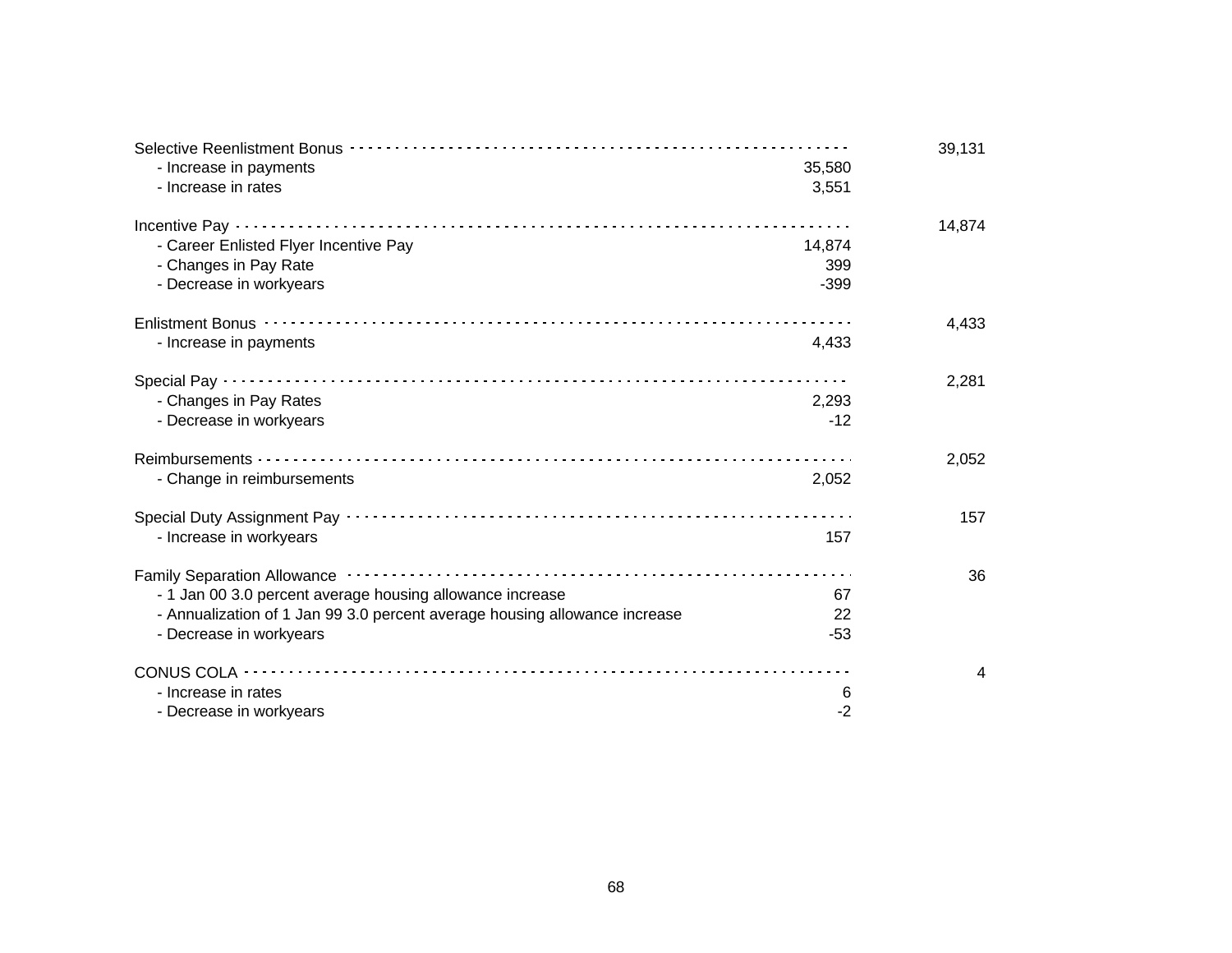# Decreases:

| <b>Overseas Station Allowances</b>                                 | $-1,457$   |
|--------------------------------------------------------------------|------------|
| - Increase in rates                                                | 801        |
| - Decrease in workyears<br>$-2,258$                                |            |
| Separations                                                        | $-1,450$   |
| - Changes in VSI Trust Fund                                        | 2,400      |
| - 1 Jan 00 4.4 percent pay raise                                   | 1,883      |
| - Annualization of 1 Jan 99 3.6 percent pay raise                  | 509        |
| - Decrease in LSTL payments                                        | -4         |
| - Decrease in involuntary separation payments<br>$-6,238$          |            |
|                                                                    | $-3,381$   |
| - Increase in rates                                                | 1,674      |
| $-5,055$<br>- Decrease in payments                                 |            |
|                                                                    | $-42,006$  |
| - 1 Jan 00 4.4 percent pay raise<br>14,722                         |            |
| - Annualization of 1 Jan 99 3.6 percent pay raise                  | 3,979      |
| - Decrease in workyears                                            | $-119$     |
| - Elimination of Social Security Military Wage Credit<br>$-60,588$ |            |
|                                                                    | $-48,294$  |
|                                                                    | 10,177,430 |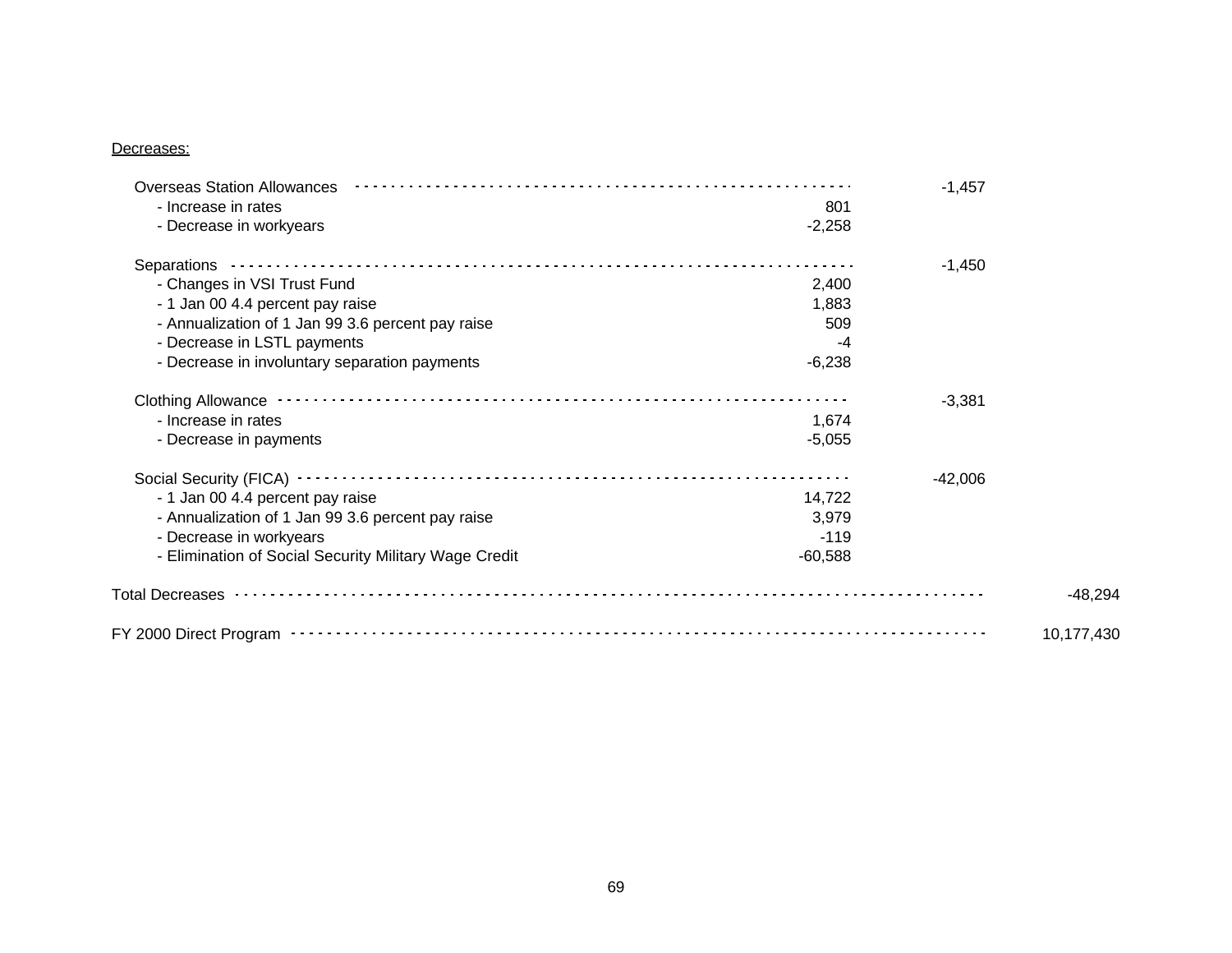# **MILITARY PERSONNEL, AIR FORCE SCHEDULE OF INCREASES AND DECREASES (In Thousands of Dollars)**

# **2. Pay and Allowances of Enlisted**

| Increases:                                                                                              |            |         |         |  |  |  |  |
|---------------------------------------------------------------------------------------------------------|------------|---------|---------|--|--|--|--|
| Basic Pay …………………………………………………………………………………                                                               |            | 222,820 |         |  |  |  |  |
| - 1 Jan 01 3.9 percent pay raise                                                                        | 177,529    |         |         |  |  |  |  |
| - Pay Table Reform, effective 1 Jul 00                                                                  | 100,000    |         |         |  |  |  |  |
| - Annualization of 1 Jan 00 4.4 percent pay raise                                                       | 66,037     |         |         |  |  |  |  |
| - Decrease in workyears/longevity                                                                       | $-120,746$ |         |         |  |  |  |  |
| Retired Pay Accrual <b>Discuss Constructs (2012)</b> Retired Pay Accrue 2014 12:00:00 Pay Accruate 2014 |            | 59,259  |         |  |  |  |  |
| - 1 Jan 01 3.9 percent pay raise                                                                        | 52,490     |         |         |  |  |  |  |
| - Annualization of 1 Jan 00 4.4 percent pay raise                                                       | 19,525     |         |         |  |  |  |  |
| - Increase due to Repeal Military Retirement & Reform Act                                               | 11,600     |         |         |  |  |  |  |
| - Decrease in workyears/longevity                                                                       | $-6,284$   |         |         |  |  |  |  |
| - Decrease in RPA rate to 29.5 percent                                                                  | $-18,072$  |         |         |  |  |  |  |
|                                                                                                         |            | 18,032  |         |  |  |  |  |
| - Increase in reimbursement program                                                                     | 18,032     |         |         |  |  |  |  |
|                                                                                                         |            | 17,047  |         |  |  |  |  |
| - 1 Jan 01 3.9 percent pay raise                                                                        | 13,581     |         |         |  |  |  |  |
| - Annualization of 1 Jan 00 4.4 percent pay raise                                                       | 5,052      |         |         |  |  |  |  |
| - Decrease in workyears                                                                                 | $-1,586$   |         |         |  |  |  |  |
|                                                                                                         |            | 109     |         |  |  |  |  |
| - Increase in workyears                                                                                 | 109        |         |         |  |  |  |  |
|                                                                                                         |            |         | 317,267 |  |  |  |  |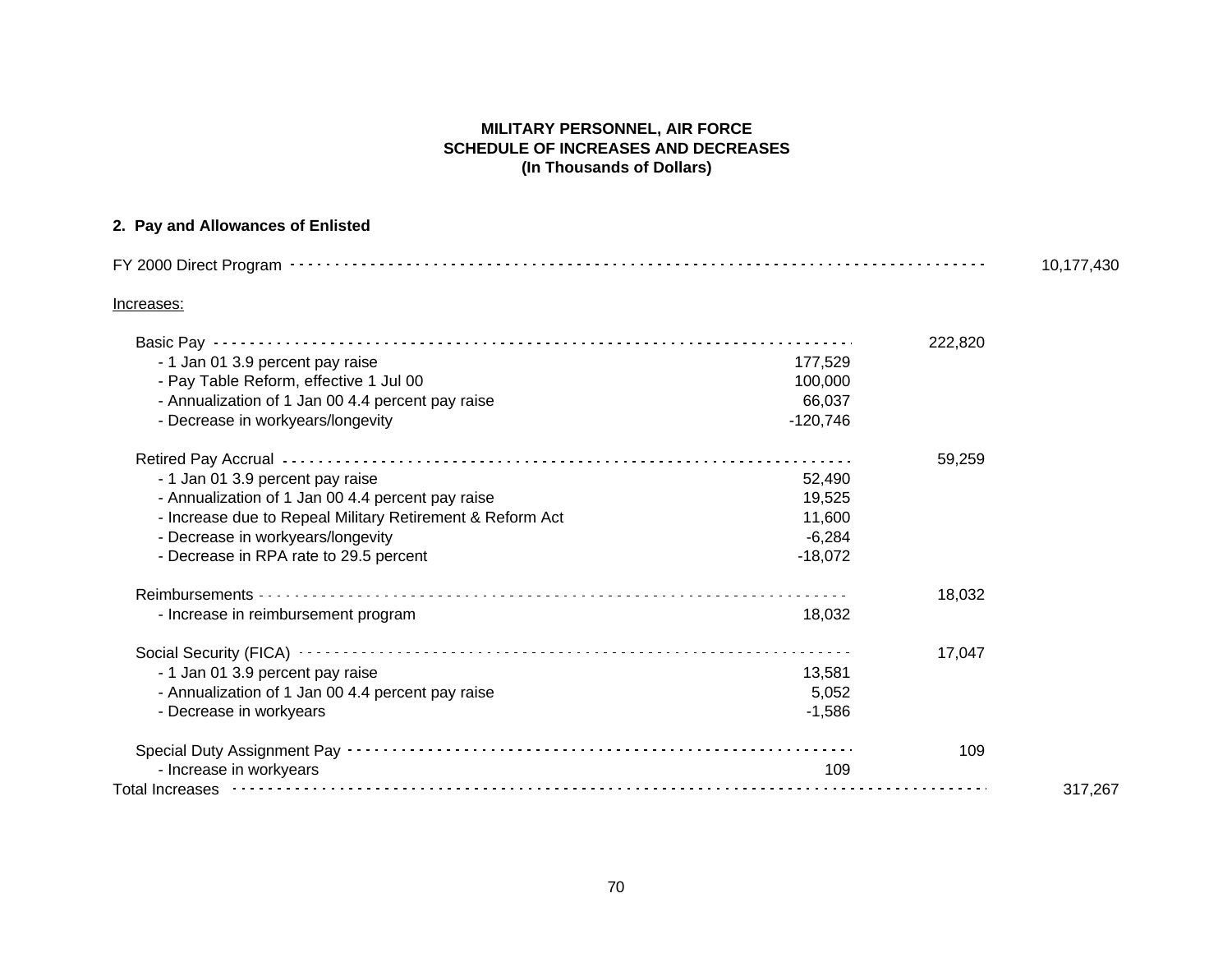# Decreases:

| CONUS COLA - - - - - - - - - -                                |           | -1       |
|---------------------------------------------------------------|-----------|----------|
| - Increase in rates                                           | 7         |          |
| - Decrease in workyears                                       | -8        |          |
|                                                               |           | $-167$   |
| - 1 Jan 01 3.9 percent pay raise                              | 69        |          |
| - Annualization of 1 Jan 00 4.4 percent pay raise             | 23        |          |
| - Decrease in workyears                                       | $-259$    |          |
|                                                               |           | $-513$   |
| - Increase in rates                                           | 1,812     |          |
| - Decrease in payments                                        | $-2,325$  |          |
|                                                               |           | $-730$   |
| - Changes in Pay Rates                                        | 20        |          |
| - Decrease in workyears                                       | $-750$    |          |
| <b>Housing Allowances</b>                                     |           | $-1,020$ |
| - 1 Jan 01 3.0 percent average rate increase                  | 24,121    |          |
| - Annualization of 1 Jan 00 3.0 percent average rate increase | 7,980     |          |
| - Change in BAH Overseas Rates                                | $-470$    |          |
| - Decrease in workyears                                       | $-32,651$ |          |
| Separations <b>Separations</b>                                |           | $-2,376$ |
| - 1 Jan 01 3.9 percent pay raise                              | 1,607     |          |
| - Increase in LSTL payments                                   | 711       |          |
| - Annualization of 1 Jan 00 4.4 percent pay raise             | 598       |          |
| - Decrease in involuntary separation payments                 | $-5,292$  |          |
| <b>Overseas Station Allowances</b>                            |           | $-6,085$ |
| - Decrease in rates                                           | $-544$    |          |
| - Decrease in workyears                                       | $-5,541$  |          |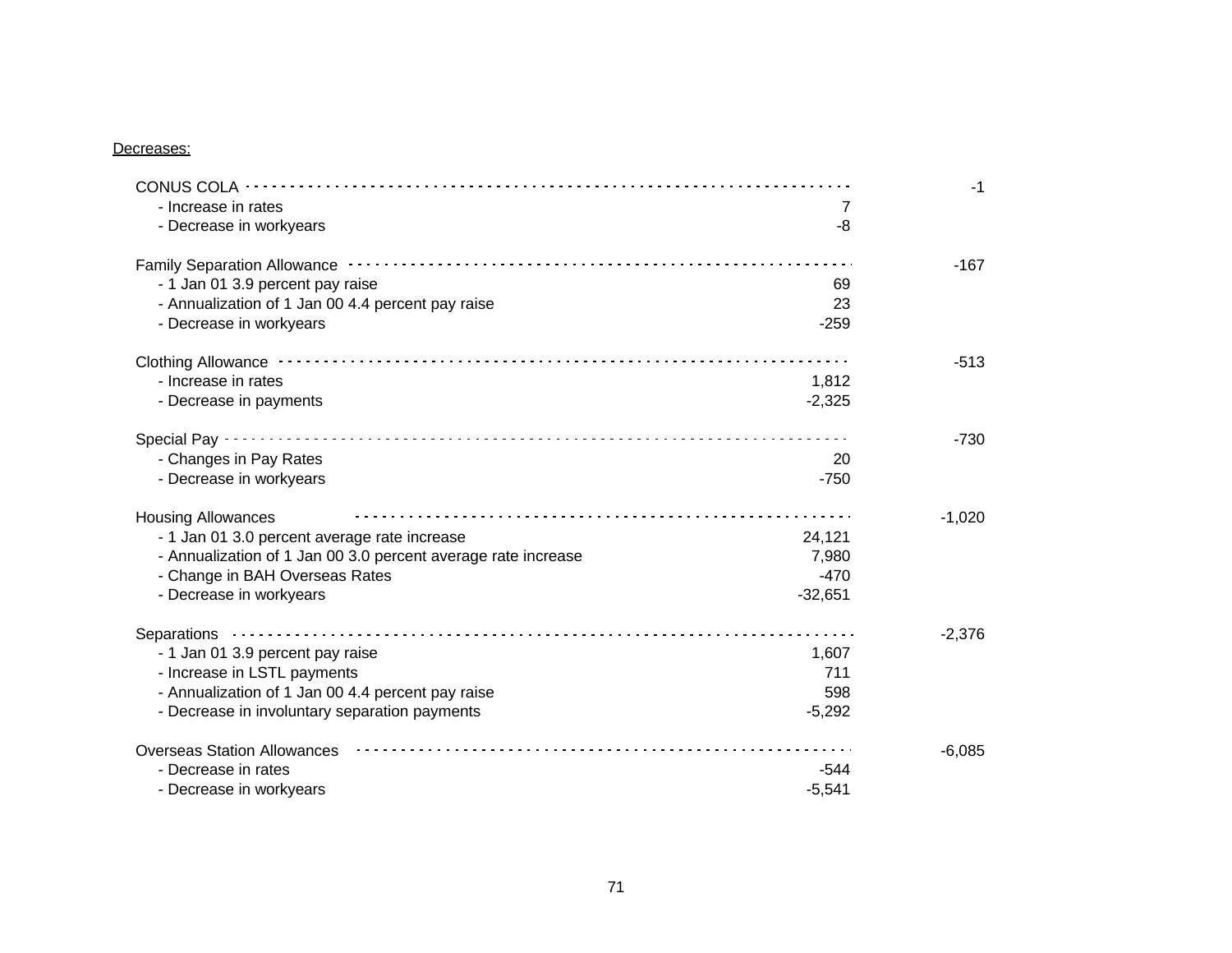| - Decrease in payments | $-7.273$  | $-7.273$  |            |
|------------------------|-----------|-----------|------------|
| - Decrease in payments | $-19.279$ | $-19.279$ |            |
|                        |           |           | -37 444    |
|                        |           |           | 10.457.253 |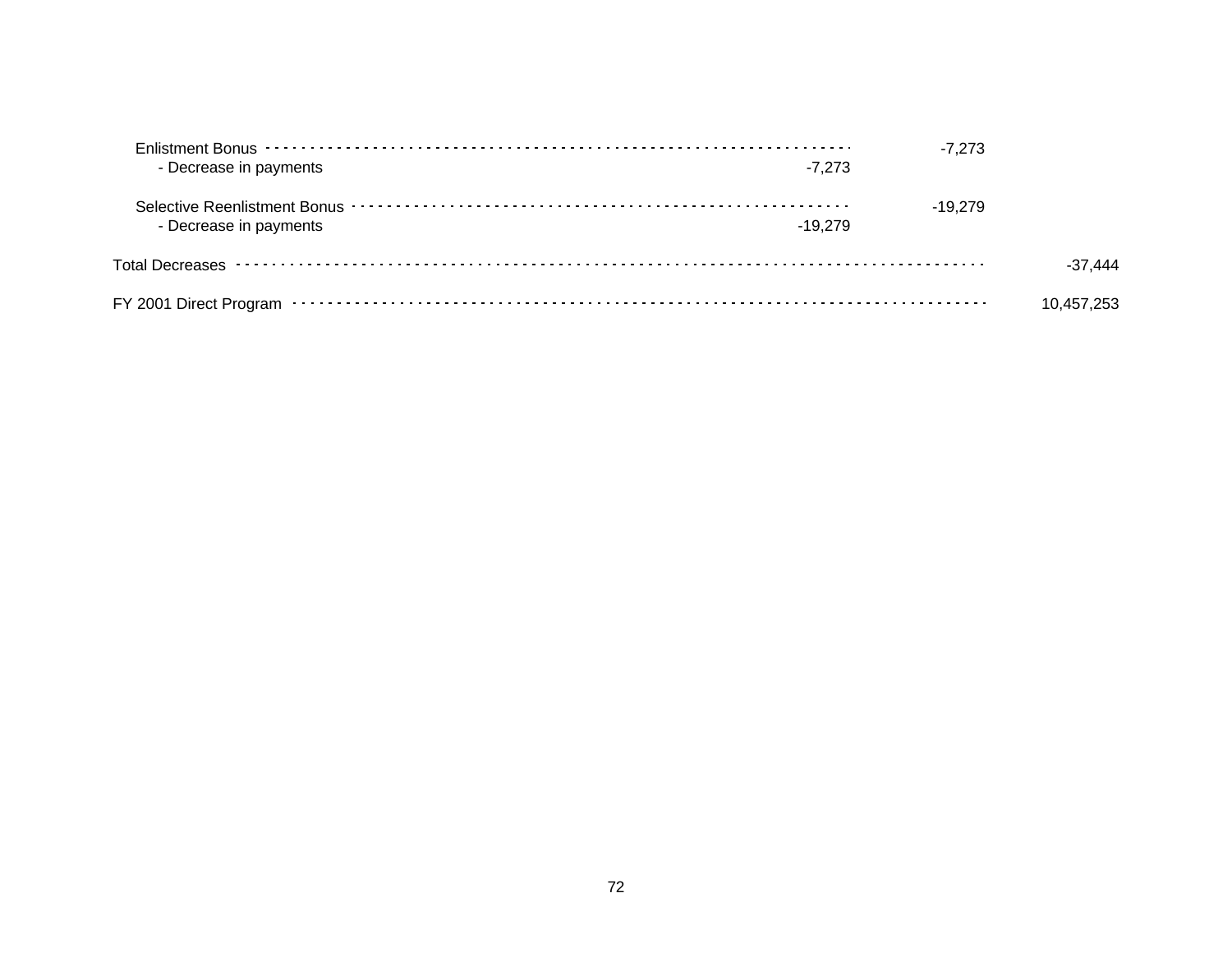**PROJECT: BASIC PAY - ENLISTED** 

| FY 1998 Actual   | \$5,713,295 |
|------------------|-------------|
| FY 1999 Estimate | \$5,781,141 |
| FY 2000 Estimate | \$6,024,073 |
| FY 2001 Estimate | \$6,246,893 |

# **PART I - PURPOSE AND SCOPE**

Funds provide basic compensation of enlisted personnel on active duty, including length of service increments, under provision of 37 United States Codes 201, 203, and 205.

# **PART II - JUSTIFICATION OF FUNDS REQUESTED**

FY 1998 beginning strength was 299,373 with an actual ending strength of 291,590 resulting in the utilization of 297,897 workyears.

FY 1999 beginning strength was 291,590 and ending with 290,466 using 293,204 workyears.

FY 2000 beginning strength will be 290,466 and ending with 286,261 using 292,201 workyears.

FY2001 beginning strength will be 286,261 and ending with 280,214 using 286,908 workyears.

Funding requirements include annualized pay raises of 2.8 percent in FY 1998, and 3.6 percent in FY 1999, 4.4 percent in FY 2000, and 3.9 percent in FY2001. As part of the Military Pay Table Reform, this budget includes the restructured military pay table effective 1 Jul 2000.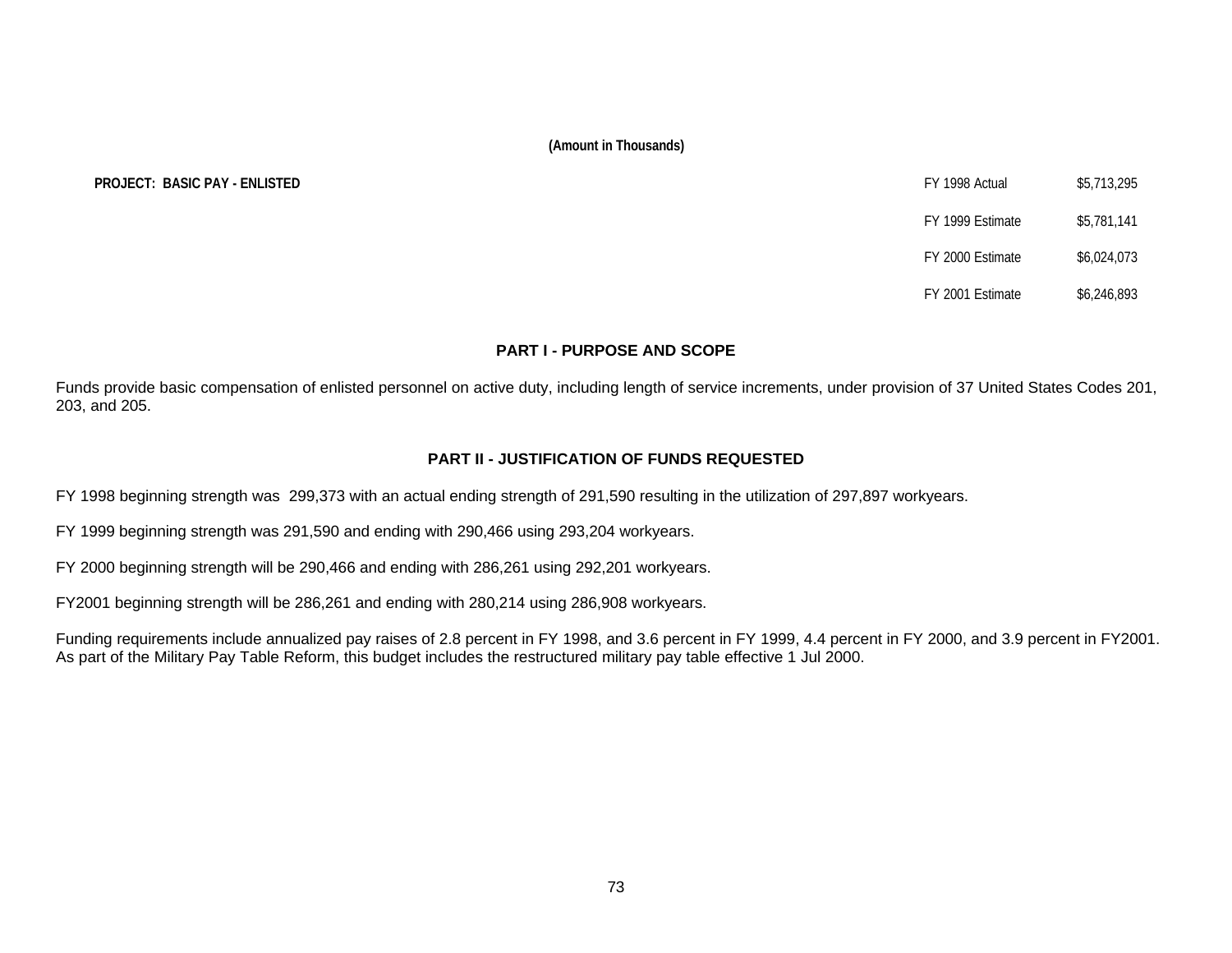# BASIC PAY - ENLISTED

|                              | FY 1998 Actual<br>Average |        |             |           | FY 1999 Estimate |             |           | FY 2000 Estimate |             | FY 2001 Estimate |        |               |  |
|------------------------------|---------------------------|--------|-------------|-----------|------------------|-------------|-----------|------------------|-------------|------------------|--------|---------------|--|
|                              |                           |        |             |           | Average          |             |           | Average          |             | Average          |        |               |  |
| Grade                        | Workyears                 | Rate   | Amount      | Workyears | Rate             | Amount      | Workyears | Rate             | Amount      | Workyears        | Rate   | <b>Amount</b> |  |
| <b>Chief Master Sergeant</b> | 3,073                     | 40,381 | 124.091     | 3,016     | 41.795           | 126.054     | 2,975     | 43.857           | 130.475     | 2.903            | 46.185 | 134,075       |  |
| Senior Master Sergeant       | 6,103                     | 33,293 | 203,187     | 6,061     | 34,221           | 207,413     | 5,979     | 36,070           | 215,663     | 5,835            | 38,092 | 222,267       |  |
| Master Sergeant              | 30.772                    | 28,260 | 869.617     | 29,325    | 28.853           | 846.114     | 28.102    | 30.273           | 850.732     | 28.298           | 31,958 | 904.347       |  |
| <b>Technical Sergeant</b>    | 38,058                    | 24,170 | 919.862     | 39,872    | 25,192           | 1,004,455   | 41,934    | 26,075           | 1.093.429   | 43,328           | 26,952 | 1,167,776     |  |
| <b>Staff Sergeant</b>        | 76,402                    | 20.145 | 1,539,118   | 73.470    | 20,622           | 1,515,098   | 72,519    | 21,580           | 1,564,960   | 72,902           | 22,601 | 1.647.658     |  |
| Sergeant                     | 70.543                    | 16.181 | 1,141,456   | 69,507    | 16.556           | 1.150.758   | 68,563    | 17,372           | 1.191.076   | 64,585           | 18.494 | 1,194,435     |  |
| Airman First Class           | 44,333                    | 13.192 | 584.841     | 43,253    | 13,610           | 588.673     | 42,949    | 14.289           | 613.698     | 39.903           | 15,004 | 598,705       |  |
| Airman                       | 17.735                    | 12,375 | 219.471     | 17,507    | 12.796           | 224.020     | 17,853    | 13,370           | 238,695     | 17.972           | 13,870 | 249,272       |  |
| Airman Basic                 | 10,878                    | 10,264 | 111.652     | 11,193    | 10,592           | 118,556     | 11,327    | 11.066           | 125,345     | 11,182           | 11.479 | 128,358       |  |
| <b>Total Basic Pay</b>       | 297.897                   |        | \$5,713,295 | 293.204   |                  | \$5,781,141 | 292.201   |                  | \$6,024,073 | 286,908          |        | \$6,246,893   |  |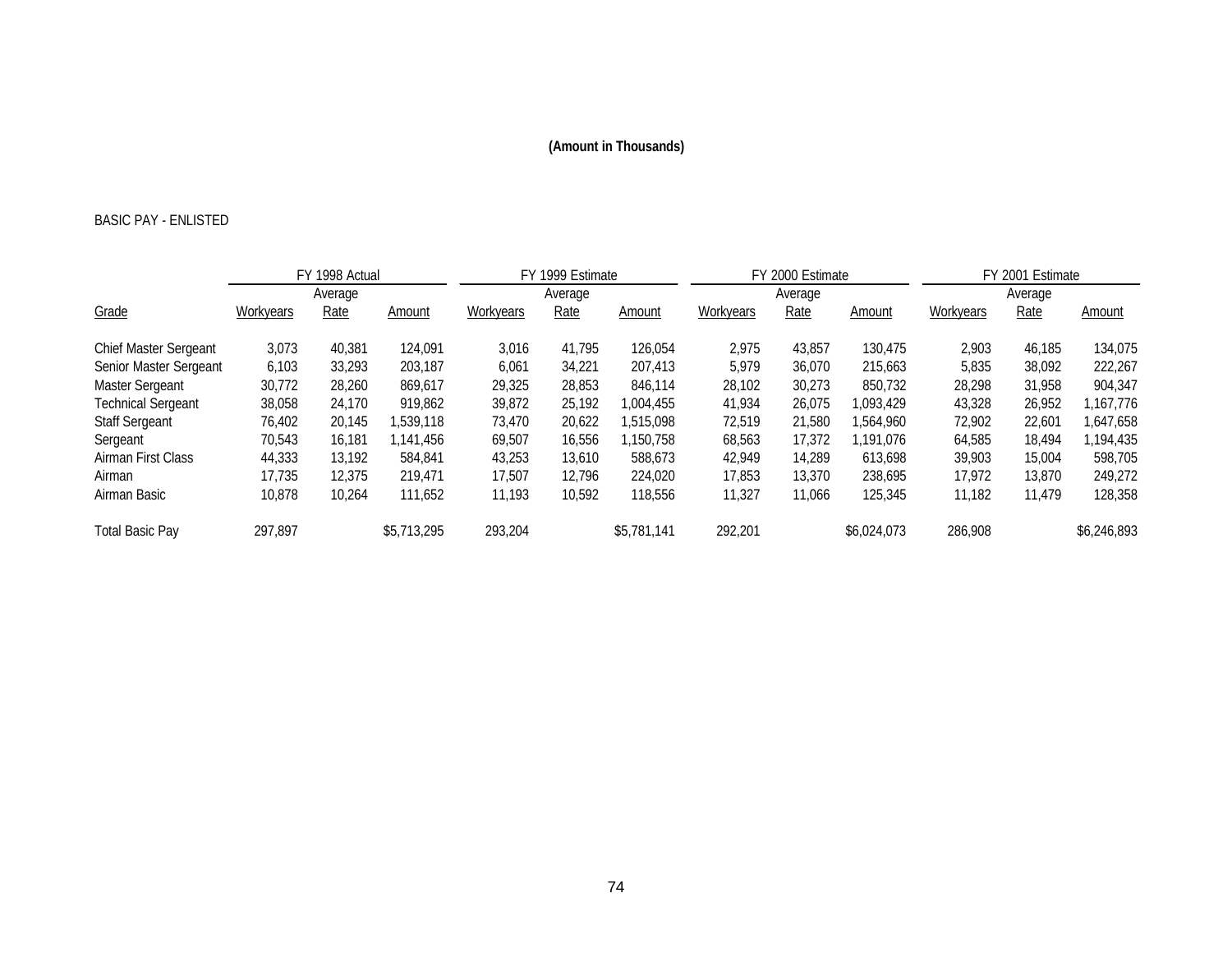# **PROJECT: RETIRED PAY ACCRUAL - ENLISTED**

| FY 1998 Actual   | \$1,742,555 |
|------------------|-------------|
| FY 1999 Estimate | \$1,745,905 |
| FY 2000 Estimate | \$1,931,774 |
| FY 2001 Estimate | \$1,991,033 |

# **PART I - PURPOSE AND SCOPE**

Funds provide for the Department of Defense's contribution to the Military Retirement Fund, under provisions of 10 United States Code 1466. Retired pay accrual amounts are approved rates based on the latest economic assumptions, i.e., interest, salary and cost-of-living adjustments.

# **PART II - JUSTIFICATION OF FUNDS REQUESTED**

The budgetary estimates are derived using accrual percentages of 30.5 for FY 1998, and 30.2 for FY 1999, 29.8 for FY 2000, and 29.5 for FY2001 based on the total amount of basic pay expected to be paid during each fiscal year to enlisted members of the Air Force. Funding has been included to repel the Military Retirement Act (MRRA) restoring the 50% retirement standard for all military members.

The computation of fund requirements is shown in the following table:

|            | FY 1998 Actual |          |             | FY 1999 Estimate |          |             |           | FY 2000 Estimate |             | FY 2001 Estimate |          |             |  |
|------------|----------------|----------|-------------|------------------|----------|-------------|-----------|------------------|-------------|------------------|----------|-------------|--|
|            | Average        |          |             |                  | Average  |             |           | Average          |             | Average          |          |             |  |
|            | Workyears      | Rate     | Amount      | <b>Workyears</b> | Rate     | Amount      | Workyears | Rate             | Amount      | Workyears        | Rate     | Amount      |  |
| <b>RPA</b> | 297.897        | 5,849.52 | \$1,742,555 | 293,204          | 5,954.57 | \$1,745,905 | 292,201   | 6,143.63         | \$1,795,174 | 286,908          | 6,423.08 | \$1,842,833 |  |
| REDUX      |                |          |             |                  |          |             |           |                  | \$136,600   |                  |          | 148,200     |  |
| Total      | 297,897        | 5,849.52 | \$1,742,555 | 293,204          | 5,954.57 | \$1,745,905 | 292,201   | 6,611.11         | \$1,931,774 | 286,908          | 6,939.62 | \$1,991,033 |  |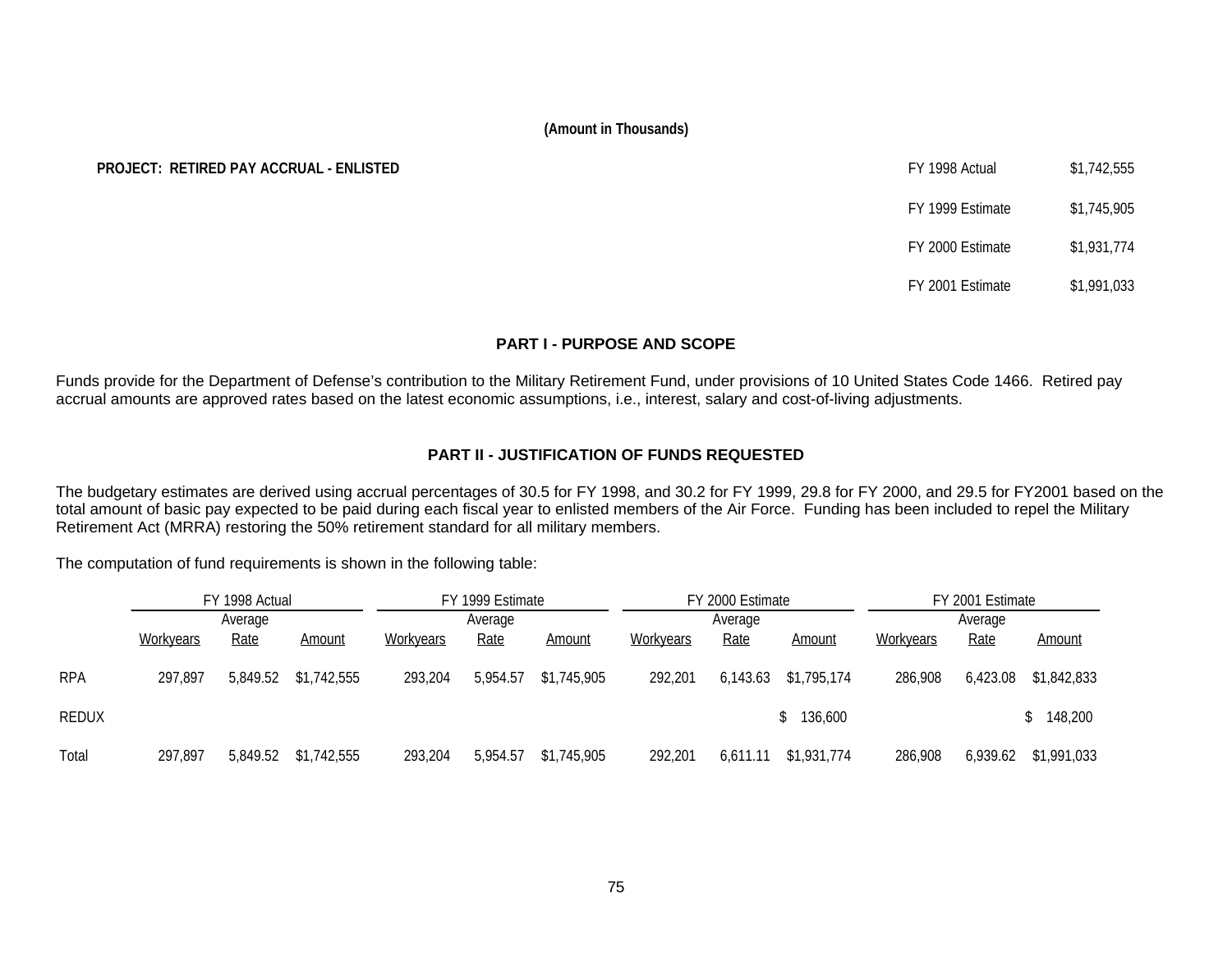# **PROJECT: INCENTIVE PAY FOR HAZARDOUS DUTY - ENLISTED FOR A SECULIE ACTUAL SECULIE ACTUAL ACTUAL SECULIE ACTUAL S**

# FY 1999 Estimate \$23,261

FY 2000 Estimate \$38,135

FY 2001 Estimate \$38,135

## **PART I - PURPOSE AND SCOPE**

The purpose of Incentive Pay for Hazardous Duty is to help the Air Force attract and retain enlisted volunteers in duties requiring more than normal exposure to hazardous duties in peacetime. The FY 1998 NDAA increased the minimum monthly incentive pay to \$150 per month.

Funds provide payment to enlisted personnel under provisions of 37 United Sates Code 301 as follows:

(1) Crew Member - A member who is required by competent orders to participate frequently and regularly in aerial flights. Minimum monthly flight requirements must be attained in order to qualify for this pay.

(2) Non-Crew Member - Involves frequent and regular participation in aerial flights. Enlisted personnel non-crew members are classified as "operational support flyers." They are required to perform critical inflight duties (such as maintenance) that cannot be performed by an assigned crew member. The requirement for this entitlement has increased due to the addition of non-rated positions within Air Force Materiel Command.

(3) Parachute Jumping - Incentive pay for hazardous duty to induce volunteer enlisted personnel to enter into and remain in duty involving parachute jumping from an aircraft in aerial flight. The high altitude with a low opening (HALO) parachute duty pay is paid at 150 percent of the regular parachute duty rate.

(4) Demolition - Explosive demolition as a primary duty including training for such duty. Paid to members who demolish, by the use of explosives, underwater objects, obstacles or explosives, or who recover and render harmless, by disarming or demolition, explosives which have failed to function as intended or which become a potential hazard.

(5) Experimental Stress - Duties involving an unusually high level of physiological or other stress; specifically (a) duty inside a high (hyperbaric) or low pressure (altitude) chamber, (b) duty as a human test subject in thermal stress experiments, and (c) duty as human acceleration/deceleration test subject.

(6) Toxic Fuel Handlers - Duties in which personnel may be exposed to toxic fuels and propellants. This pay was initiated as a result of a number of casualties among personnel who work with hypergolic fuel, specifically, hydrazine and nitrogen tetroxide.

(7) Live/Hazardous Biological Organisms - Duties in which members may be exposed to toxic pesticides or to various hazardous viruses and biological organisms.

(8) Other hazardous duty required by order and authorized under the provisions of 37 United States Code 301. The requirement for air weapons controller HDIP increases due to the continued fielding of Joint STARS aircraft.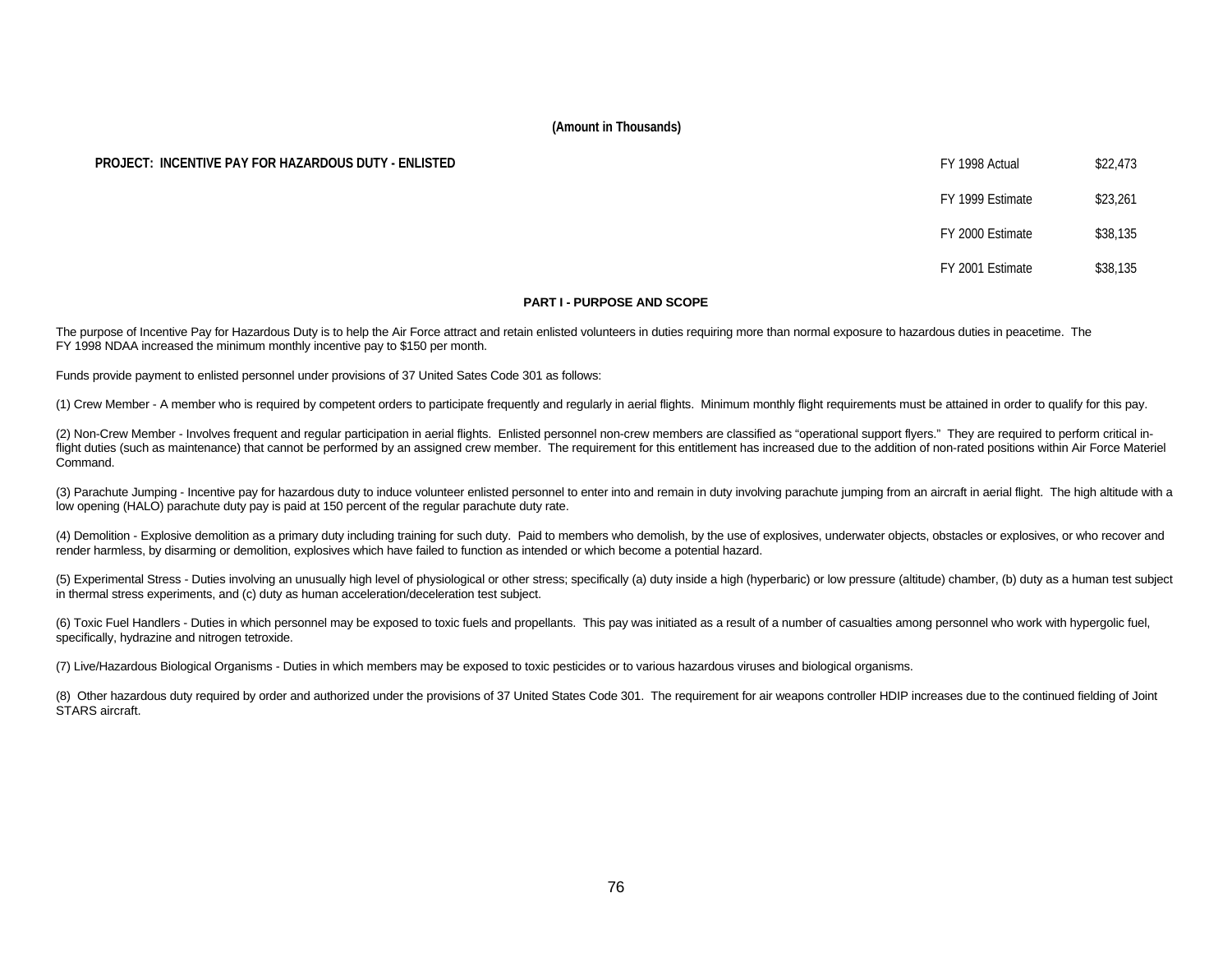# **PART II - JUSTIFICATION OF FUNDS REQUESTED**

Incentive duty pay is computed on the basis of the average number of enlisted in each pay grade who are eligible for payment. Average pay rates for flying duty crew members are those prescribed by law, based on average years of service by pay grade. In addition, Career Enlist ed Flying pay has been included in this budget. All other hazardous duty pay is computed at the statutory rate per workyear. The computation of fund requirements is provided in the following tables:

# **(Amount in Thousands)**

# INCENTIVE PAY FOR HAZARDOUS DUTY - ENLISTED

# Flying Duty Crew Members

|                              | FY 1998 Actual |           |               | FY 1999 Estimate |           |               |           | FY 2000 Estimate |                | FY 2001 Estimate |           |         |
|------------------------------|----------------|-----------|---------------|------------------|-----------|---------------|-----------|------------------|----------------|------------------|-----------|---------|
| Yrs Svc                      |                | Statutory |               |                  | Statutory |               |           | Statutory        |                |                  | Statutory |         |
| Grade                        | Workyears      | Rate      | <b>Amount</b> | Workyears        | Rate      | <b>Amount</b> | Workyears | Rate             | <b>Amount</b>  | Workyears        | Rate      | Amount  |
| <b>Chief Master Sergeant</b> | 86             | 2,400     | 206           | 90               | 2,400     | 216           | 12        | 2,880            | 35             | 12               | 2,880     | 35      |
| Senior Master Sergeant       | 251            | 2,400     | 602           | 262              | 2,400     | 629           | 34        | 2,880            | 98             | 34               | 2,880     | 98      |
| Master Sergeant              | 222            | 2,400     | 2,933         | 1,274            | 2,400     | 3,058         | 165       | 2,880            | 475            | 165              | 2,880     | 475     |
| <b>Technical Sergeant</b>    | ,359           | 2,100     | 2,854         | 1,417            | 2,100     | 2,976         | 184       | 2,580            | 475            | 184              | 2,580     | 475     |
| <b>Staff Sergeant</b>        | 2,593          | 1,800     | 4,667         | 2,704            | 1,800     | 4,867         | 351       | 2,280            | 800            | 351              | 2,280     | 800     |
| Sergeant                     | 1,685          | 1,800     | 3,033         | 1,757            | 1,800     | 3,163         | 228       | 1,980            | 451            | 228              | 1,980     | 451     |
| Airman First Class           | 585            | 1,800     | 1,053         | 610              | 1,800     | 1,098         | 79        | 1,800            | 142            | 79               | 1,800     | 142     |
| Airman                       | 96             | 1,800     | 173           | 100              | 1,800     | 180           | 13        | 1,800            | 23             | 13               | 1,800     | 23      |
| Airman Basic                 | 5              | 1,800     | 9             | 5                | 1,800     | 9             |           | 1,800            | $\overline{2}$ |                  | 1,800     | 2       |
| Subtotal Flying Duty Crew    | 7,882          |           | \$15,530      | 8,219            |           | \$16,196      | 1,067     |                  | \$2,501        | 1,067            |           | \$2,501 |
| <b>Non-Fly Crew Members</b>  | 173            | 1,800     | 311           | 200              | 1,800     | 360           | 200       | 1,800            | 360            | 200              | 1,800     | 360     |
| Subtotal Flying Duty Pay     | 8,055          |           | \$15,841      | 8,419            |           | \$16,556      | 1,267     |                  | \$2,861        | 1,267            |           | \$2,861 |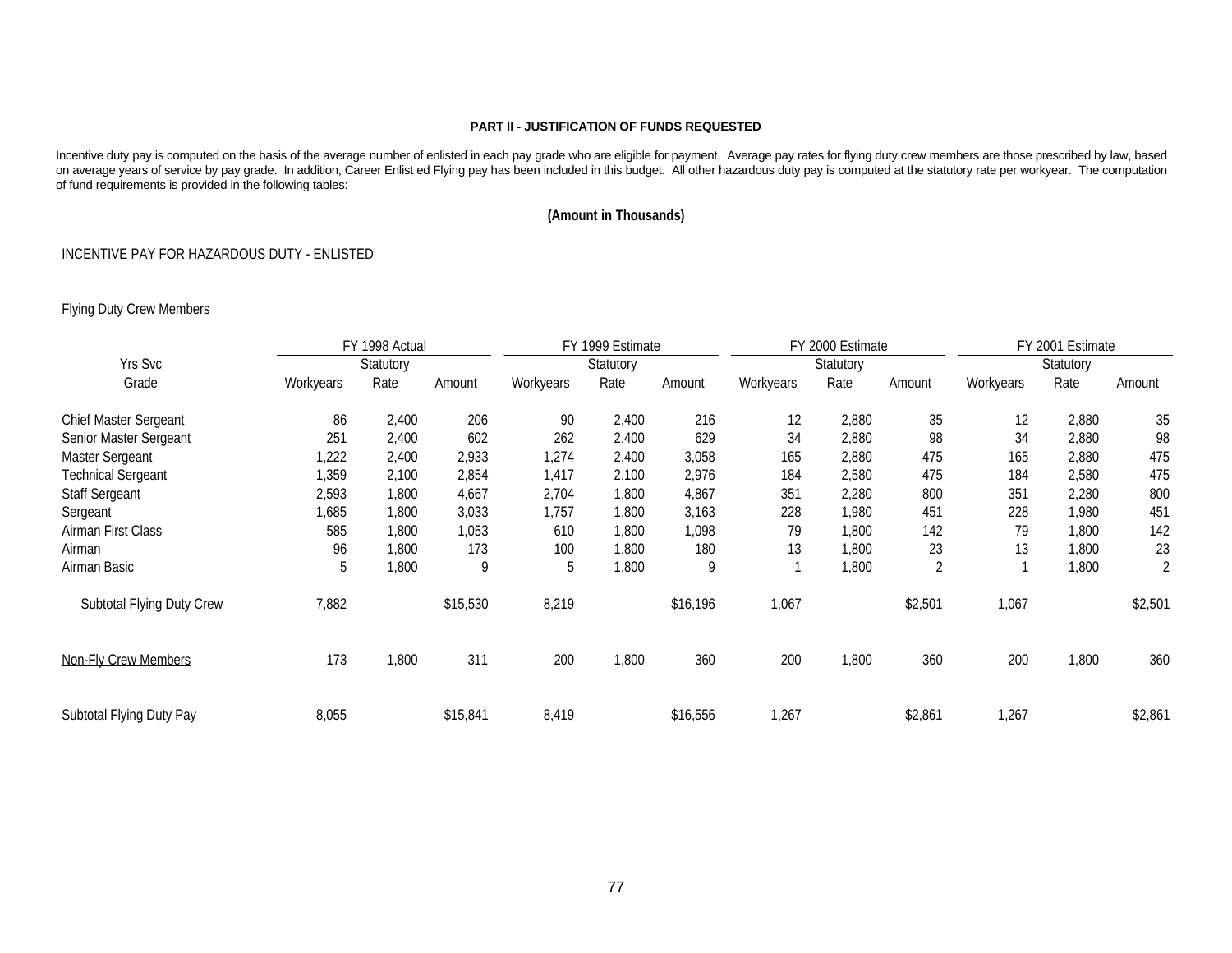# **Other Incentive Duty Pay**

|                                     | FY 1998 Actual<br>Statutory |       |               | FY 1999 Estimate |                |                |           | FY 2000 Estimate |          | FY 2001 Estimate |       |          |  |
|-------------------------------------|-----------------------------|-------|---------------|------------------|----------------|----------------|-----------|------------------|----------|------------------|-------|----------|--|
|                                     |                             |       |               |                  | Statutory      |                |           | Statutory        |          | Statutory        |       |          |  |
| <b>Type</b>                         | Workyears                   | Rate  | <u>Amount</u> | Workyears        | Rate           | <b>Amount</b>  | Workyears | Rate             | Amount   | Workyears        | Rate  | Amount   |  |
| Parachute Jumping                   | 878                         | 1,800 | 1,580         | 880              | 1,800          | 1,584          | 880       | ,800             | 1,584    | 880              | 1,800 | 1,584    |  |
| <b>Experimental Stress</b>          | 486                         | 1,800 | 875           | 500              | 1,800          | 900            | 500       | ,800             | 900      | 500              | 1,800 | 900      |  |
| <b>Demolition</b>                   | 1,014                       | 1,800 | 1,825         | 1,000            | 1,800          | 1,800          | 1,000     | ,800             | 1,800    | 1,000            | 1,800 | 1,800    |  |
| <b>Toxic Fuel Handler</b>           | 756                         | 1,800 | 1,361         | 745              | 1,800          | 1,341          | 745       | ,800             | 1,341    | 745              | 1,800 | 1,341    |  |
| Hazardous Bio Org                   | 60                          | 1,800 | 108           | 60               | 1,800          | 108            | 60        | ,800             | 108      | 60               | 1,800 | 108      |  |
| Parachute HALO                      | 205                         | 2,700 | 554           | 200              | 2.700          | 540            | 200       | 2,700            | 540      | 200              | 2,700 | 540      |  |
| Air Weapons Controller              | 137                         | 2,400 | 329           | 180              | 2,400          | 432            | 180       | 2,400            | 432      | 180              | 2,400 | 432      |  |
| Career Enlisted Flyer Incentive Pay | $\overline{0}$              | 0     | 0             | $\boldsymbol{0}$ | $\overline{0}$ | $\overline{0}$ | 7,153     | 3,994            | 28,569   | 7,153            | 3,994 | 28,569   |  |
| Subtotal Other Incentive Duty Pay   | 3,536                       |       | \$6,632       | 3,565            |                | \$6,705        | 10,718    |                  | \$35,274 | 10,718           |       | \$35,274 |  |
| TOTAL INCENTIVE PAY                 | 11,591                      |       | \$22,473      | 11,984           |                | \$23,261       | 11,985    |                  | \$38,135 | 11,985           |       | \$38,135 |  |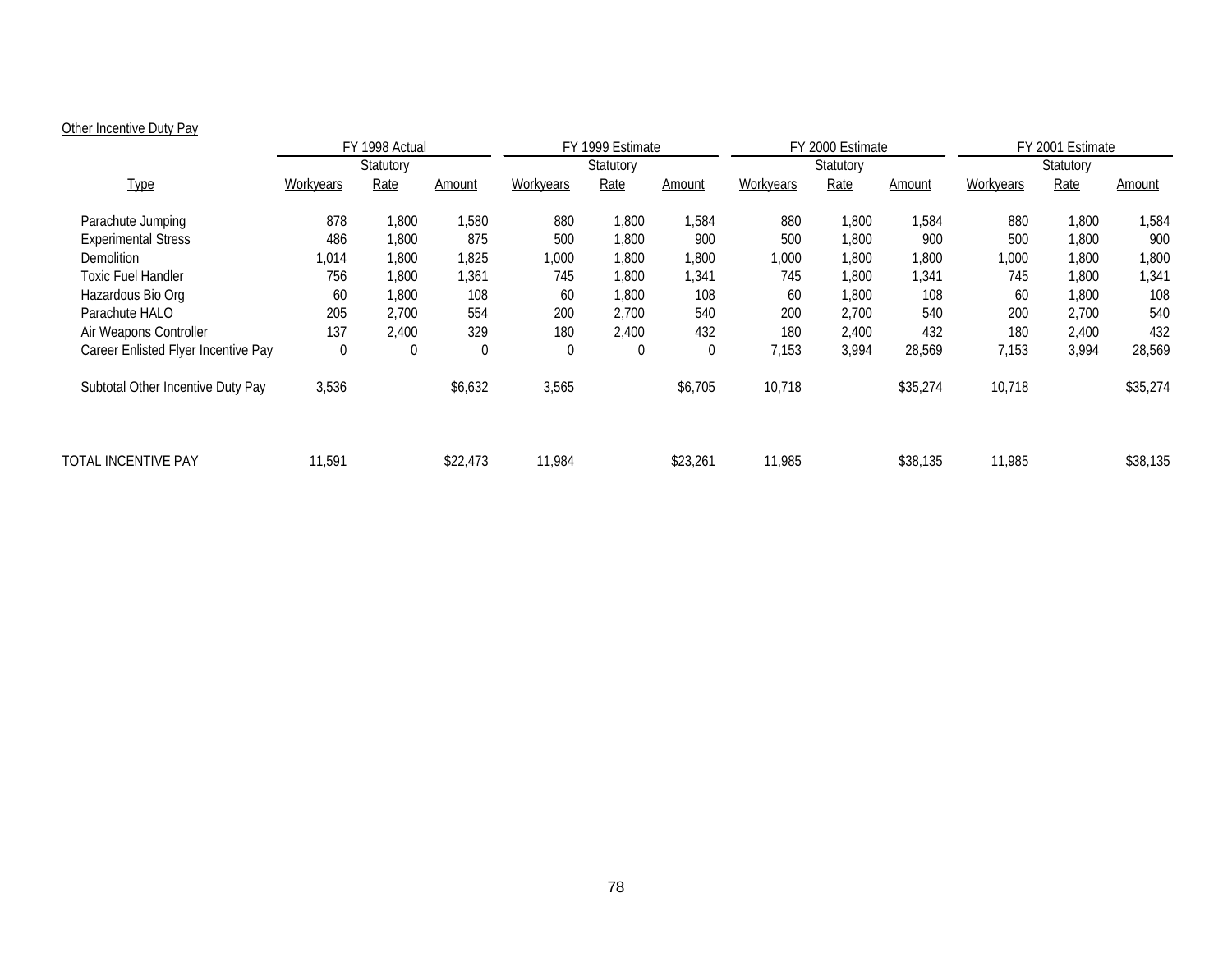# **PROJECT: SPECIAL PAY - ENLISTED**

| FY 1998 Actual   | \$38,390 |
|------------------|----------|
| FY 1999 Estimate | \$39,093 |
| FY 2000 Estimate | \$41,374 |
| FY 2001 Estimate | \$40.644 |

# **PART I - PURPOSE AND SCOPE**

Funds provide special pay to enlisted personnel for sea duty or duty outside the 48 contiguous states and the District of Columbia as designated by the Secretary of Defense under the provisions of 37 United States Code 305 and 305a; for duty subject to hostile fire under the provisions of 37 United States Code 310; and for special pay for enlisted members extending duty at designated locations overseas under the provisions of 37 United States Code 314.

(1) Duty at Certain Places (Foreign Duty) - Payment to certain enlisted personnel for purposes of morale and in recognition of the greater than normal hardship experienced at designated locations outside the 48 contiguous states and the District of Columbia. Payment is based on grade with rates ranging from \$8 to \$22.50 per month.

(2) Overseas Tour Extension Pay (OTEIP) - Purpose is to induce enlisted personnel in certain specified "critical skill' classifications to extend their tours for the convenience of the government. Some military specialties are imbalanced in that there are many more positions overseas than in the United States. This results in members being reassigned overseas after less than two years in the United States. This is a career irritant that has resulted in many voluntary separations from the service. A financial incentive for extending tours of duty overseas helps alleviate these problems as well as conserve permanent change of station (PCS) funds. The OTEIP rate changed effective 1 Oct 98 paying members a \$2000 lump sum instead of the previous \$80 per month.

(3) Diving Duty Pay - Authorized for enlisted members of the Air Force under the provisions of 37 United States Code 34. The specific amount to be paid is determined by the Secretary of the Air Force. Although the maximum amount authorized by law is \$300/month for enlisted personnel, the amounts paid by the Air Force are \$100 or \$150 per month based on divers' skill levels, responsibility, hazard, and need for the incentive. Air Force enlisted members engaged in diving duties fall into two career fields, pararescue and diving duty basic. Changes in the DoD Pay Manual have authorized members to receive pay when they start training. Pararescue divers conduct day/night underwater rescue operations; recover space vehicles; detect and treat decompression sickness, diving accidents/injuries; infiltrate and exfiltrate for land rescue in a combat environment and; deploy to sea via parachute, helicopter, surface or subsurface vessel. Combat control team members, who receive the diving duty-basic scuba pay, conduct infiltration and exfiltration to establish and manage air landing/off-load areas ashore. They enter water from surface vessel, parachute or helicopter drop.

(4) Hostile Fire Pay - Paid to members who serve in designated areas subject to specific dangers.

(5) Foreign Language Proficiency Pay - Authorized in 37 United States Code 316 for enlisted members who have been certified as proficient in a foreign language identified by the Secretary of Defense who is: (a) qualified in a military specialty requiring such proficiency; (b) received training to develop such proficiency; (c) assigned to military duties requiring such a proficiency; or (d) is proficient in a language for which DoD has a critical need. The pay, ranging between \$50 and \$100 a month, is based on proficiency skill levels. The FY2000 ULBs include a proposal to restructure FLPP, forming two tiers of linguists (career linguists and others), and increasing the rate for career linguists.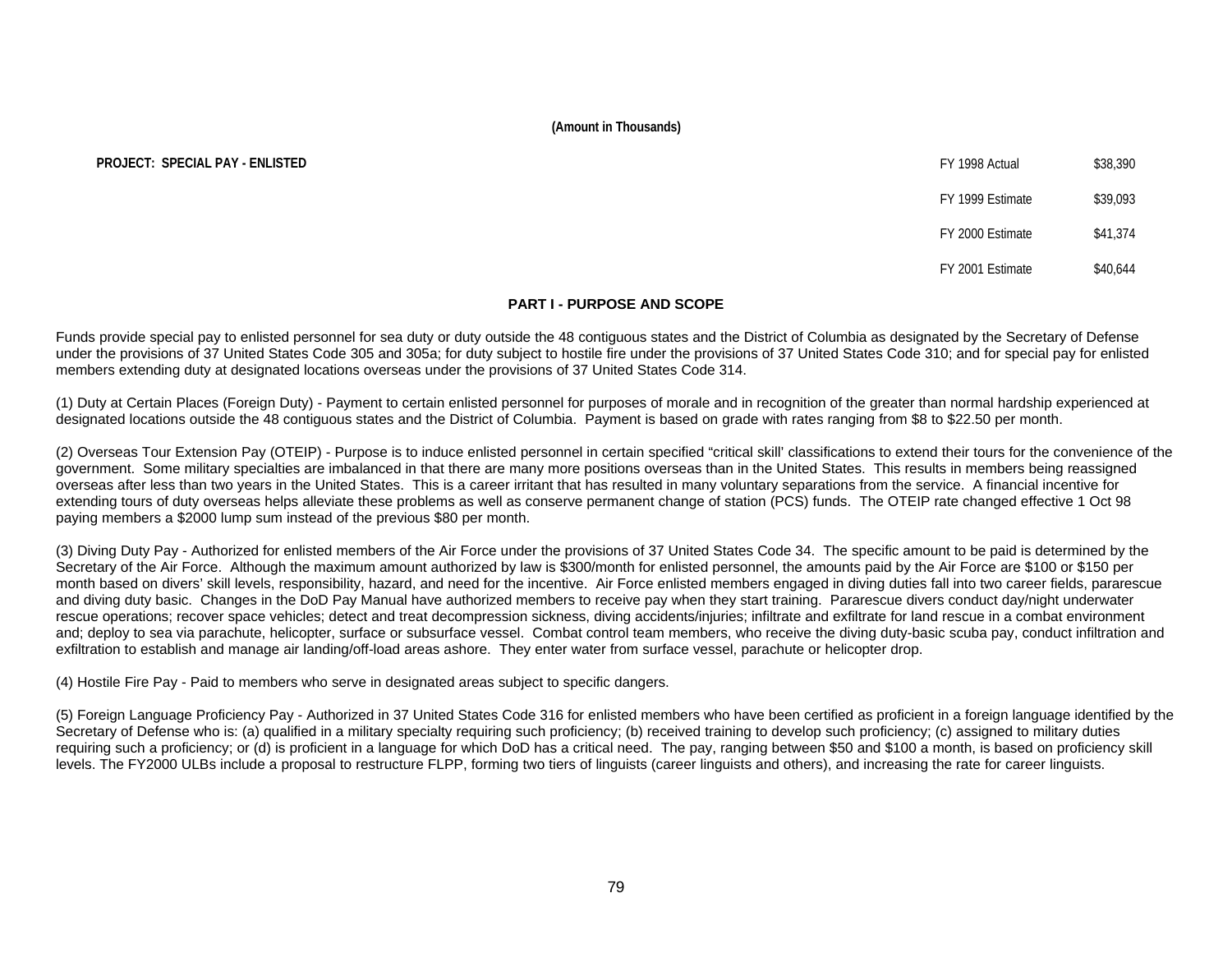# **PART II - JUSTIFICATION OF FUNDS REQUESTED**

Amounts are computed by applying statutory or average rates to the average numbers of personnel programmed to be eligible. These areas are sensitive to initiatives in support of the national defense mission. They include continuing efforts such as Southwest Asia and Bosnia contingencies.

# **(Amount in Thousands)**

# SPECIAL PAY - ENLISTED

# Duty at Certain Places

|                                  | FY 1998 Actual |         |          |           | FY 1999 Estimate |          |                | FY 2000 Estimate |          | FY 2001 Estimate |         |          |
|----------------------------------|----------------|---------|----------|-----------|------------------|----------|----------------|------------------|----------|------------------|---------|----------|
|                                  |                | Average |          |           | Average          |          |                | Average          |          |                  | Average |          |
| Grade                            | Workyears      | Rate    | Amount   | Workyears | Rate             | Amount   | Workyears      | Rate             | Amount   | Workyears        | Rate    | Amount   |
| Chief Master Sergeant            | 166            | 270     | 45       | 161       | 270              | 43       | 159            | 270              | 43       | 155              | 270     | 42       |
| Senior Master Sergeant           | 404            | 270     | 109      | 407       | 270              | 110      | 403            | 270              | 109      | 393              | 270     | 106      |
| <b>Master Sergeant</b>           | 2,352          | 270     | 635      | 2,332     | 270              | 630      | 2,309          | 270              | 623      | 2,248            | 270     | 607      |
| <b>Technical Sergeant</b>        | 3,417          | 240     | 820      | 3,501     | 240              | 840      | 3,467          | 240              | 832      | 3,374            | 240     | 810      |
| <b>Staff Sergeant</b>            | 7,369          | 192     | 1,415    | 7,340     | 192              | 1,409    | 7,270          | 192              | 1,396    | 7,076            | 192     | 1,359    |
| Sergeant                         | 9,124          | 156     | 1,423    | 9,054     | 156              | 1,412    | 8.967          | 156              | 1,399    | 8,728            | 156     | 1,362    |
| Airman First Class               | 3,416          | 108     | 369      | 3,496     | 108              | 378      | 3,462          | 108              | 374      | 3,369            | 108     | 364      |
| Airman                           | 1,109          | 96      | 106      | 1,165     | 96               | 112      | 1,154          | 96               | 111      | 1,123            | 96      | 108      |
| Airman Basic                     | 113            | 96      | 11       | 109       | 96               | 10       | 108            | 96               | 10       | 105              | 96      | 10       |
| Subtotal Duty at Certain Places  | 27,470         |         | \$4,933  | 27,565    |                  | \$4,944  | 27,299         |                  | \$4,897  | 26,571           |         | \$4,768  |
| <b>Diving Duty Basic</b>         | $\overline{2}$ | 1,320   | \$3      | 2         | 1,320            | \$3      | $\overline{2}$ | 1,320            | \$3      | $\overline{2}$   | 1,320   | \$3      |
| <b>Diving Duty Pararescue</b>    | 671            | 1,800   | \$1,208  | 660       | 1,800            | \$1,188  | 658            | 1,800            | \$1,184  | 646              | 1,800   | \$1,163  |
| Overseas Tour Extension Pay      | 420            | 960     | \$403    | 413       | 2,000            | \$826    | 412            | 2,000            | \$824    | 405              | 2,000   | \$810    |
| Sea Duty                         |                | 1,200   | \$1      | 1         | 1,200            | \$1      | $\mathbf{1}$   | 1,200            | \$1      |                  | 1,200   | \$1      |
| <b>Hostile Fire Pay</b>          | 15,895         | 1,800   | \$28,611 | 15,954    | 1,800            | \$28,717 | 15,800         | 1,800            | \$28,440 | 15,378           | 1,800   | \$27,680 |
| Foreign Language Proficiency Pay | 3,583          | 902     | \$3,231  | 3,645     | 937              | \$3,414  | 3,985          | 1,512            | \$6,025  | 4,100            | 1,517   | \$6,219  |
| <b>TOTAL SPECIAL PAY</b>         | 48,042         |         | \$38,390 | 48,240    |                  | \$39,093 | 48,157         |                  | \$41,374 | 47,103           |         | \$40,644 |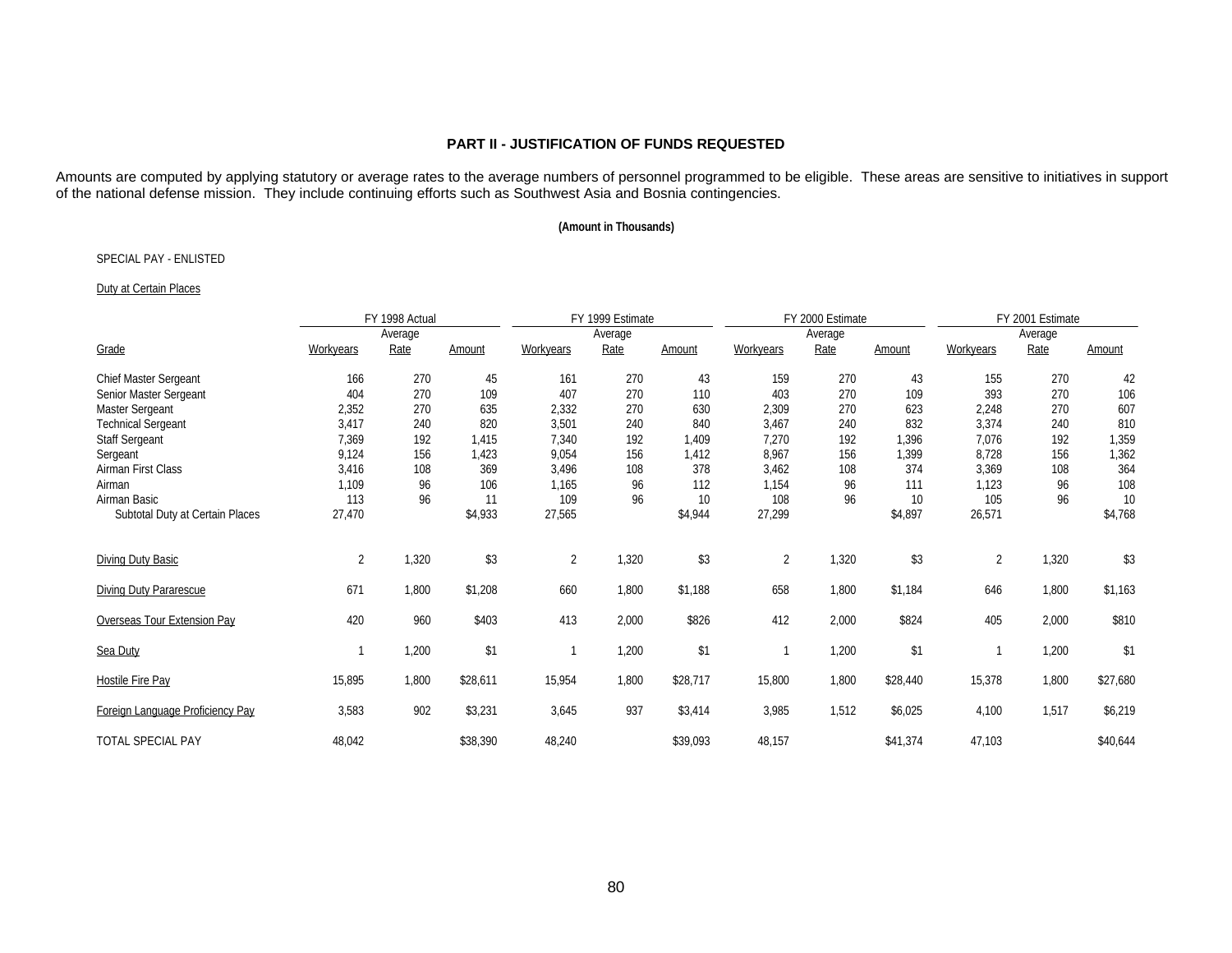# **PROJECT: SPECIAL DUTY ASSIGNMENT PAY - ENLISTED**

| FY 1998 Actual   | \$17,649 |
|------------------|----------|
| FY 1999 Estimate | \$18,910 |
| FY 2000 Estimate | \$19,067 |
| FY 2001 Estimate | \$19,176 |

# **PART I - PURPOSE AND SCOPE**

Special Duty Assignment Pay is authorized by United States Code 307 and is an incentive to induce enlisted members to qualify for and serve in duties which are extremely difficult, or duties which involve an unusual degree of responsibility. As of this submission, the Air Force has limited such designations to 27 specific duties.

# **PART II - JUSTIFICATION OF FUNDS REQUESTED**

Special duty assignment pay is currently authorized for recruiters, basic military training instructors, human intelligence debriefers, combat controllers, pararescue personnel, tactical air command and control personnel, enlisted weapons directors, parachuting instructors, forward area refueling point personnel, flying crew chiefs, Combat Weather Forecasters, defense couriers, members of two joint operational commands, members of two special government agencies, and classified Air Force project. These are demanding and arduous duties which require extraordinary effort for satisfactory performance. The Air Force conducts reviews of the duties, requiring periodic justification, with changes as may be indicated by the review. This program is dynamic and specialties may be added or deleted throughout the year.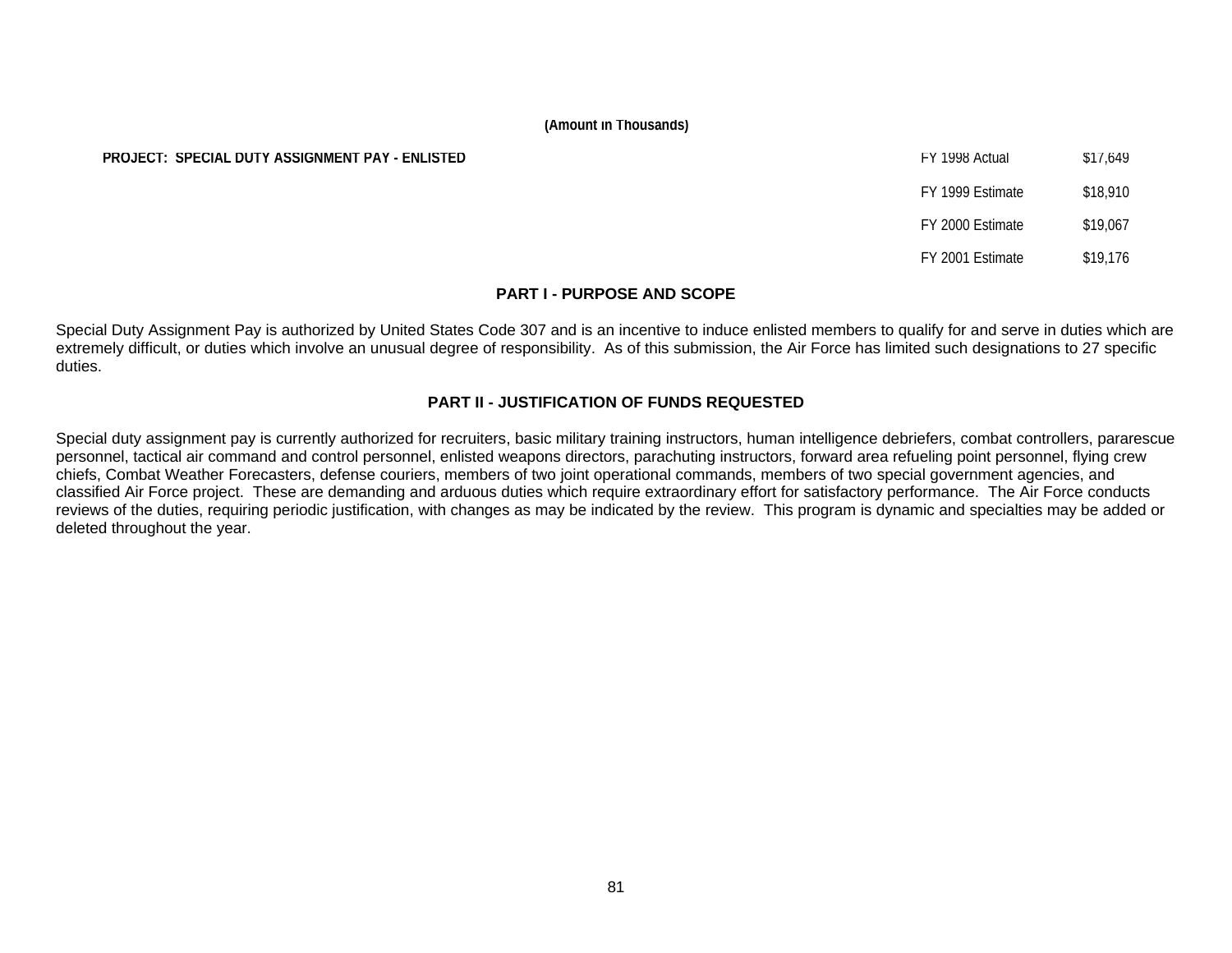# SPECIAL DUTY ASSIGNMENT PAY - ENLISTED

|                                   | FY 1998 Actual   |          | FY 1999 Estimate |          | FY 2000 Estimate |          | FY 2001 Estimate |               |  |
|-----------------------------------|------------------|----------|------------------|----------|------------------|----------|------------------|---------------|--|
|                                   | <b>Workyears</b> | Amount   | <b>Workyears</b> | Amount   | Workyears        | Amount   | Workyears        | <u>Amount</u> |  |
| SD-6 (\$375)                      | ,788             | 8,046    | 1.594            | 7,173    | .675             | 7,538    | 1.700            | 7,650         |  |
| SD-5 (\$275)                      | 950              | 3,135    | ,384             | 4,567    | ,390             | 4,587    | ,390             | 4,587         |  |
| SD-4 (\$220)                      | 600              | ,584     | 620              | 1,637    | 696              | 1,837    | 696              | 1,837         |  |
| SD-3 (\$165)                      | ,800             | 3,564    | .875             | 3.713    | ,800             | 3,564    | ,800             | 3,564         |  |
| SD-2<br>(\$110)                   | 850              | ,122     | ,229             | ,622     | ,000             | 1,320    | ,000             | 1,320         |  |
| $($ \$55)<br>SD-1                 | 300              | 198      | 300              | 198      | 335              | 221      | 330              | 218           |  |
| TOTAL SPECIAL DUTY ASSIGNMENT PAY | 6,288            | \$17,649 | 002.'            | \$18,910 | 6,896            | \$19,067 | 6.916            | \$19,176      |  |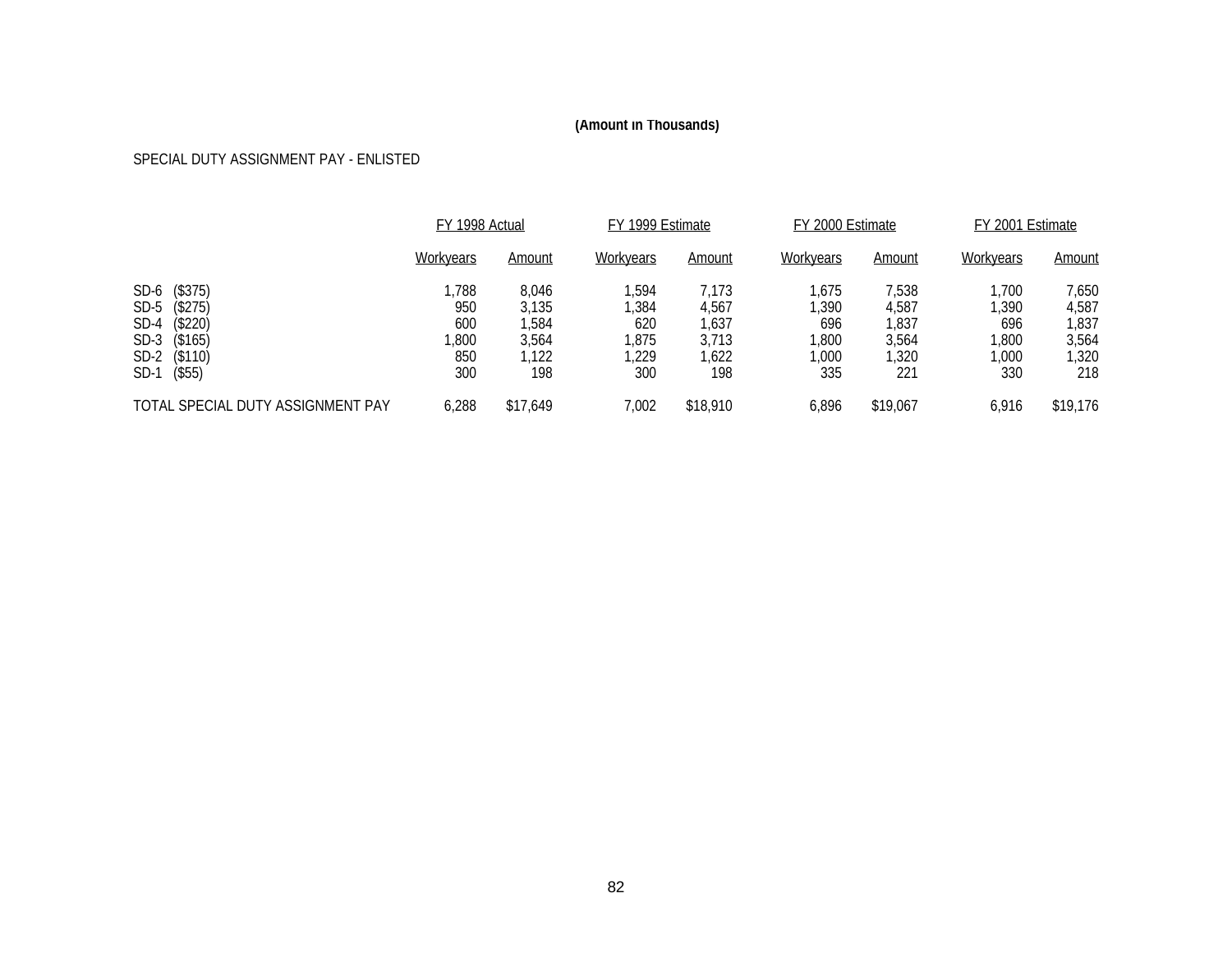# **PROJECT: SELECTIVE REENLISTMENT BONUS - ENLISTED** FRIELD FOR THE STATE STATES FOR THE STATE STATES AND FY 1998 Actual \$36,431

# FY 1999 Estimate \$52,860 FY 2000 Estimate \$91,991

FY 2001 Estimate \$72,712

# **PART I - PURPOSE AND SCOPE**

A Selective Reenlistment Bonus (SRB) is authorized by United States Code 308 as an incentive to attract additional reenlistments in critical military specialties which are characterized by retention levels insufficient to sustain the career force at an adequate level. It is available for application to problem reenlistment points from 21 months to 14 years of active service. The bonus amount is the product of up to 10 months of basic pay to which the member was entitled at the time of discharge or release, times the number of years of additional obligated service, not to exceed a total amount of \$45,000. The FY 1988 DoD Authorization Act changed the SRB pay methodology. The Air Force pays SRBs under the installment program paying 50 percent up front and the remainder in equal annual payments. Accelerated payments are installment payments made in advance of the normal anniversary dates. Average rates paid change in connection with multiples authorized, years of reenlistment and annual pay raises.

# **PART II - JUSTIFICATION OF FUNDS REQUESTED**

Selective reenlistment bonus requirements are based on retention trends, current and projected manning levels, and year group shortages in critical skills. Bonuses are successful in both attracting reenlistment of members currently serving in the designated skills, and in attracting members serving in other skills to reenlist for service in the designated skills. To ensure the most prudent and effective expenditure of funds, the Air Force performs a top-to-bottom review of all skills twice each year.

During the latest SRB review for FY99, the number of authorized skills was increased by ten (10), i.e., 107 skills on previous SRB list...117 now. SRB multiples were increased in 51 skills in Zone A and 43 skills in Zone B. Additionally, 31 skills received a multiple increase in both zones (A and B). The Air Force re-introduced the Zone C - not used since 1988 - identifying 24 skills. The goal of SRB is to maintain skill manning in line with required end strength. Retaining an adequate budget allows for the distribution of bonuses to alleviate unprojected manning shortfalls. As retention continues to be a top priority, expanded monetary inducements will be required to keep these highly trained and experienced personnel in the Air Force. Our FY99 and FY00 budget estimates reflect these anticipated changes.

The need for bonuses is not directly tied to the overall strength levels, but rather to needs in specific skills. Thus, there will always be some skills with insufficient retention and thus a need for an SRB. We will also continue to experience small cohort groups for some skills entering the reenlistment window and the need for continued bonuses will exist in order to sustain the career force.

The Air Force has and will continue to focus management initiatives to rebalance between overage and shortage skills. For shortage skills, the Air Force continually evaluates the SRB program and offers bonuses where appropriate. Other initiatives to fill shortage skills include: increased promotion opportunity to members in chronic critical shortage skills; retraining NCOs from overage skills into shortage skills; and returning previously qualified specialists to shortage skills. The following actions are aimed at reducing overage skills: voluntary and involuntary retraining out of overage skills.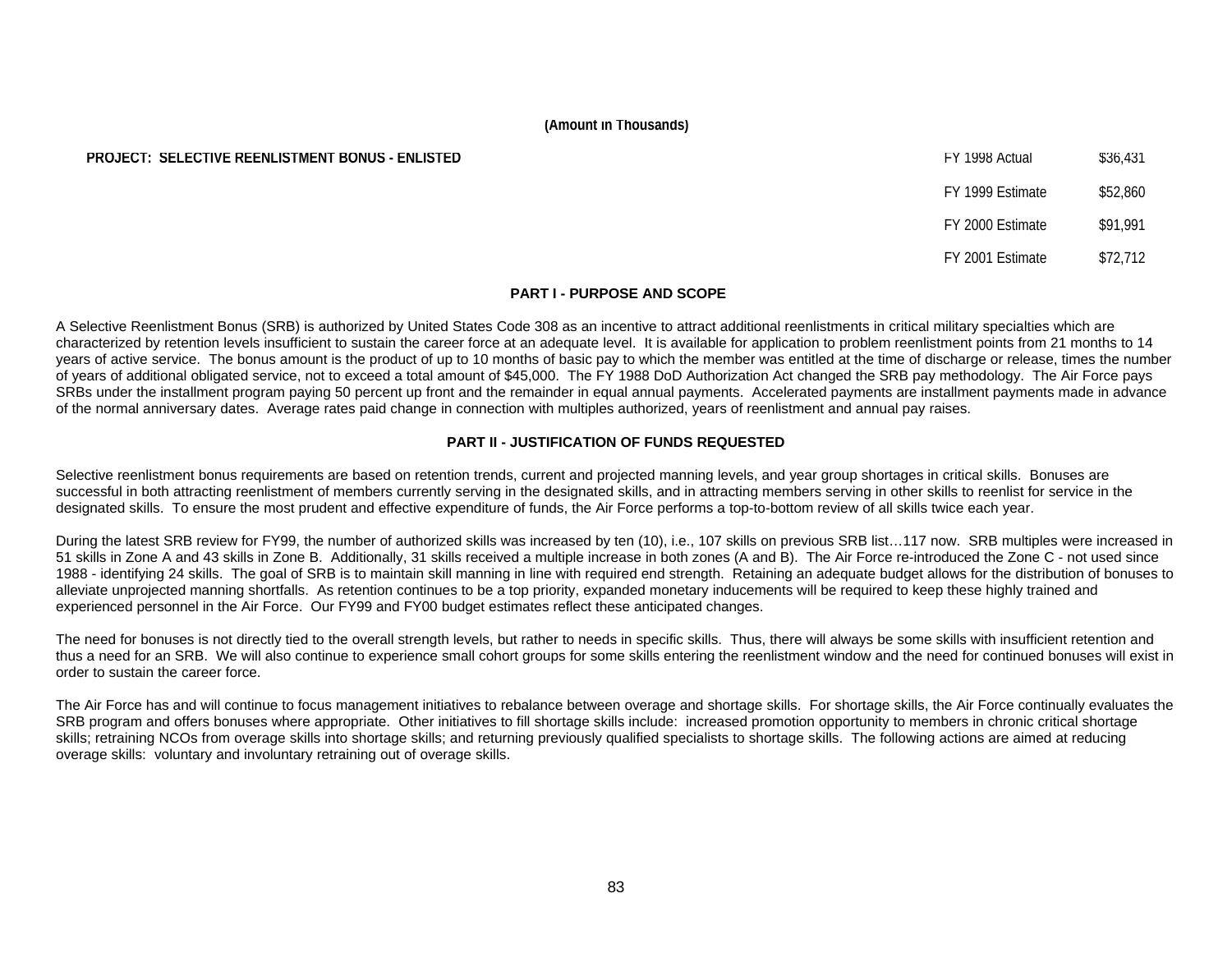# SELECTIVE REENLISTMENT BONUS (SRB)

|                             |           | FY 1998 Actual |          | FY 1999 Estimate |         |          |           | FY 2000 Estimate |          | FY 2001 Estimate |         |               |  |
|-----------------------------|-----------|----------------|----------|------------------|---------|----------|-----------|------------------|----------|------------------|---------|---------------|--|
|                             |           | Average        |          |                  | Average |          |           | Average          |          |                  | Average |               |  |
|                             | No. Pymts | Rate           | Amount   | No. Pymts        | Rate    | Amount   | No. Pymts | Rate             | Amount   | <u>No. Pymts</u> | Rate    | <u>Amount</u> |  |
| Initial Payments            | 6,386     | 3,886          | 24.816   | 7.390            | 4.814   | 35.575   | 13,507    | 5,007            | 67.630   | 7,520            | 5,007   | 37,653        |  |
| <b>Anniversary Payments</b> | 11.913    | 950            | 11.317   | 16,608           | 1.017   | 16,890   | 22,517    | 058, ا           | 23,823   | 32,629           | 1,058   | 34,521        |  |
| <b>Accelerated Payments</b> | 145       | 2,053          | 298      | 145              | 2,722   | 395      | 190       | 2,831            | 538      | 190              | 2,831   | 538           |  |
| <b>TOTAL</b>                | 18.444    |                | \$36,431 | 24,143           |         | \$52,860 | 36,214    |                  | \$91,991 | 40,339           |         | \$72,712      |  |

# **REENLISTMENT BONUS OUTYEAR IMPACT MILITARY PERSONNEL, AIR FORCE**

|                                                                     | FY 1998                |                         | FY 1999                |                        | FY 2000               |                        | FY 2001               |                       | FY 2002               |                       | FY 2003               |                      | FY 2004        |                | FY 2005        |                |
|---------------------------------------------------------------------|------------------------|-------------------------|------------------------|------------------------|-----------------------|------------------------|-----------------------|-----------------------|-----------------------|-----------------------|-----------------------|----------------------|----------------|----------------|----------------|----------------|
|                                                                     | Number                 | Amount                  | Number                 | Amount                 | Number                | Amount                 | <b>Number</b>         | Amount                | Number                | Amount                | Number                | Amount               | Number         | Amount         | Number         | Amount         |
| Prior Oblig<br><b>Accelerated Payments</b><br>Prior Year<br>FY 1998 | 11,913<br>145<br>6,386 | 11,317<br>298<br>24,816 | 10,599<br>145<br>6,009 | 10.779<br>395<br>6,111 | 9,475<br>190<br>5,652 | 10,025<br>538<br>5,980 | 7,652<br>190<br>5,316 | 8,096<br>538<br>5,624 | 4,806<br>190<br>5,000 | 5,085<br>538<br>5,290 | 1,682<br>190<br>4,704 | ,780<br>538<br>4,977 | 190            | 538            | 190            | 538            |
| <b>Current Year</b>                                                 |                        |                         | 7,390                  | 35,575                 | 7,390                 | 7,818                  | 6,954                 | 7,357                 | 6,542                 | 6,921                 | 6,154                 | 6,511                | 5,792          | 6,128          | 5,448          | 5,764          |
| FY 1999<br><b>Budget Year</b><br>FY 2000<br><b>Budget Year</b>      |                        |                         |                        |                        | 13,507                | 67,630                 | 12,707<br>7,520       | 13,444<br>37,653      | 10,450<br>7,075       | 11,056<br>7,485       | 9,831<br>6,656        | 10,401<br>7,042      | 9,249<br>6,263 | 9,785<br>6,626 | 8,703<br>5,893 | 9,208<br>6,235 |
| FY 2001                                                             |                        |                         |                        |                        |                       |                        |                       |                       |                       |                       |                       |                      |                |                |                |                |
| <b>Budget Year</b>                                                  |                        |                         |                        |                        |                       |                        |                       |                       | 5,690                 | 28,490                | 5,354                 | 5,665                | 5,037          | 5,329          | 4,739          | 5,014          |
| <b>Annual Payments</b>                                              | 12,058                 | 11,615                  | 16,753                 | 17,285                 | 22,707                | 24,361                 | 32,819                | 35,059                | 34,063                | 36,376                | 34,571                | 36,914               | 26,531         | 28,406         | 24,973         | 26,759         |
| Total                                                               | 18,444                 | 36,431                  | 24,143                 | 52,860                 | 36,214                | 91,991                 | 40,339                | 72,712                | 39,753                | 64,865                | 34,571                | 36,914               | 26,531         | 28,406         | 24,973         | 26,759         |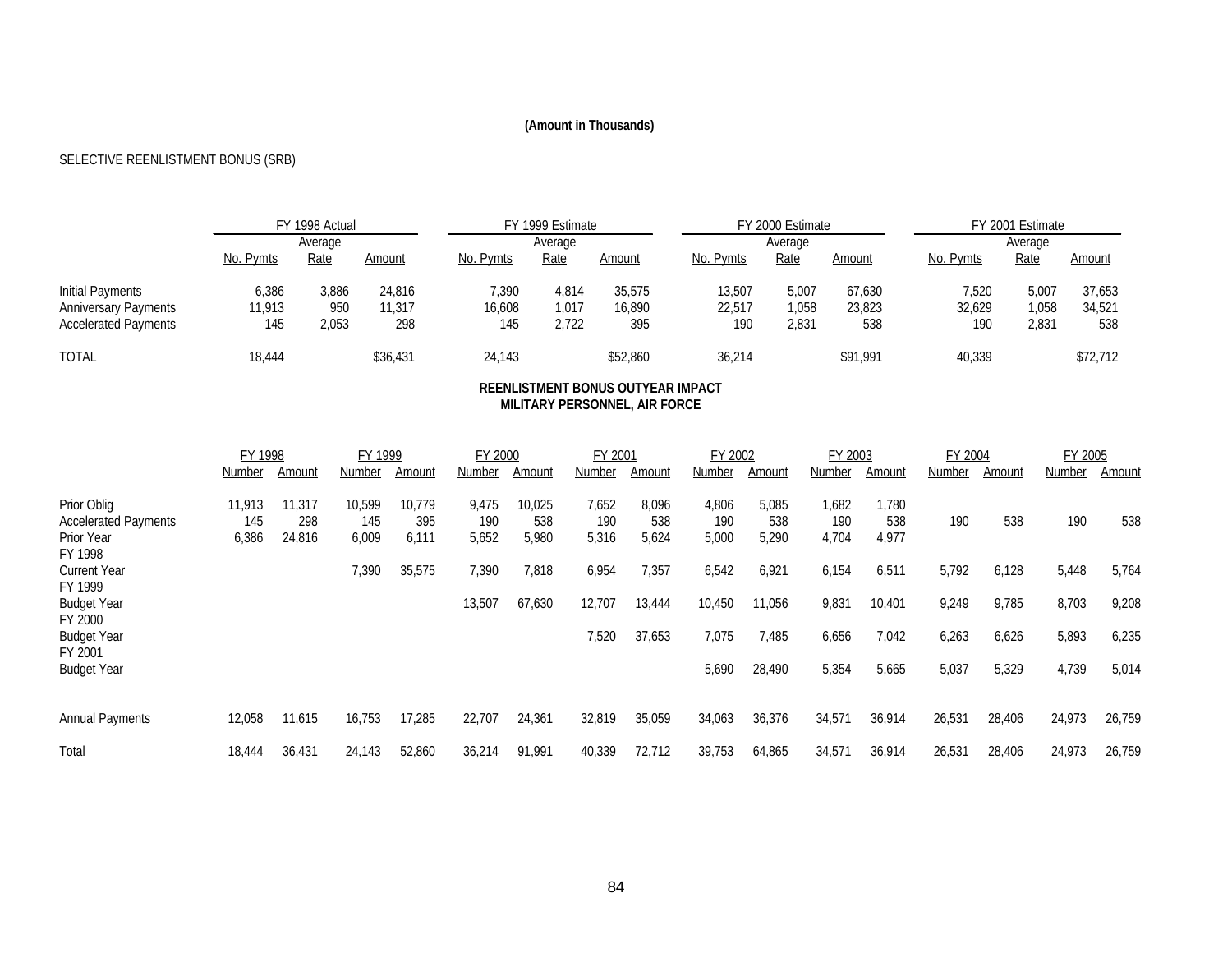# **PROJECT: ENLISTMENT BONUS FY 1998 ACTUAL \$16,966 ACTUAL \$16,966 ACTUAL \$16,966 ACTUAL \$16,966 ACTUAL \$16,966 ACTU**

| FY 1998 Actual   | \$16,966 |
|------------------|----------|
| FY 1999 Estimate | \$85,017 |
|                  |          |

FY 2000 Estimate \$89,450

FY 2001 Estimate \$82,177

# **PART I - PURPOSE AND SCOPE**

An enlistment bonus is authorized by 37 United States Code 308a as an incentive to induce individuals to enlist for a period of at least four years in specific, critical military skills. These skills are characterized by an inadequate number of enlistments to meet accession objectives, high cost skills, training length, or they have been identified as being hard to access skills. The maximum bonus authorized by law is \$12,000; the Air Force currently pays a maximum of \$9,000 and requires recipients to enlist for a four or six year term. The maximum amount paid for a four-year enlistment is \$1,000. All bonuses are paid upon successful completion of technical training. The Air Force currently pays the bonus to 115 skill areas.

# **PART II - JUSTIFICATION OF FUNDS REQUESTED**

The enlistment bonus is currently paid to 115 skills. It is paid upon completion of technical training, thus serving a twofold purpose, that of attracting enlistments and reducing training attrition. Funds are requested based on the number of enlistees required and programmed to enter the designated specialties. In FY99, we expanded and enhanced the targeted skills, bonuses were increased to up to a maximum of \$9,000 to help meet our program requirements. In FY99, a cost analysis showed that based on the high training cost or lengthy training in some skills the cost benefits associated with a 6 year enlistment were beneficial to the Air Force. Additionally, we expanded the Enlistment Bonus to incentivize hard to fill skills, specifically those skills requiring a Mechanical 50 (or higher) or an Electronic 67 (or higher).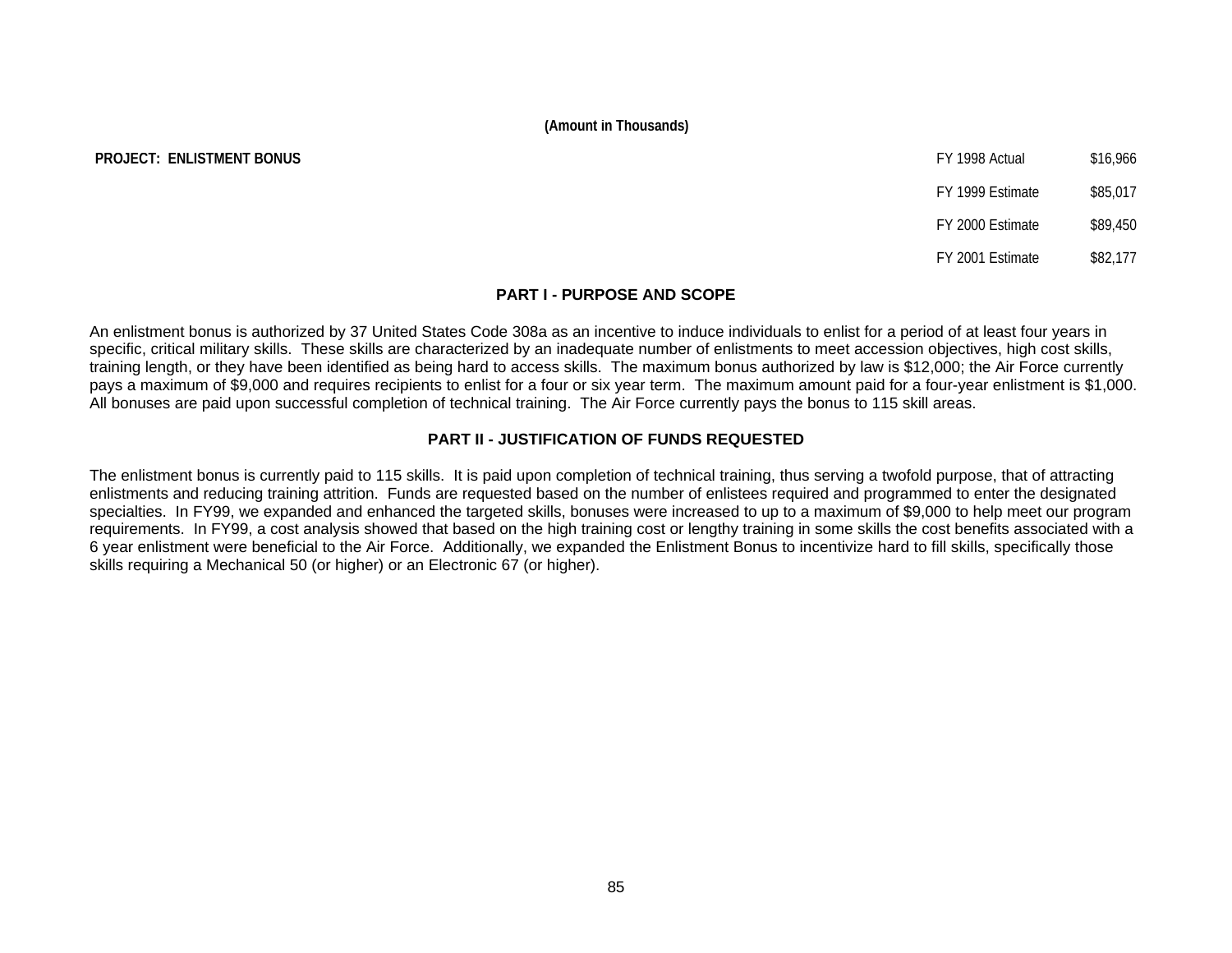|              |                 | FY 1998 Actual |          | FY 1999 Estimate |         |          | FY 2000 Estimate |         |          |                 | FY 2001 Estimate |          |
|--------------|-----------------|----------------|----------|------------------|---------|----------|------------------|---------|----------|-----------------|------------------|----------|
|              |                 | Average        |          |                  | Average |          |                  | Average |          |                 | Average          |          |
|              | <b>Payments</b> | Rate           | Amount   | <b>Payments</b>  | Rate    | Amount   | Payments         | Rate    | Amount   | <b>Payments</b> | <u>Rate</u>      | Amount   |
| New Payments | 000,            | .000           | 1,000    | 7,185            | 000, 1  | 7,185    | 6,829            | ,000    | 6,829    | 6,911           | 1,000            | 6,911    |
|              |                 | 2,000          |          | 317              | 2,000   | 634      | 311              | 2,000   | 622      | 311             | 2,000            | 622      |
|              | 4,000           | 3.000          | 12,000   | ,325             | 3.000   | 3,975    | ,538             | 3,000   | 4,614    | 1,400           | 3,000            | 4,200    |
|              |                 | 4.000          |          | 5.543            | 4.000   | 22.172   | 4.980            | 4,000   | 19,920   | 5,200           | 4,000            | 20,800   |
|              |                 | 6,000          |          | 7,064            | 6,000   | 42,384   | 7,960            | 6,000   | 47,760   | 6,760           | 6,000            | 40,560   |
| Residual:    | 661             | 6,000          | 3,966    | 453              | 6,000   | 2,718    | 458              | 6,000   | 2,748    | 524             | 6,000            | 3,144    |
|              |                 | 9,000          |          | 661              | 9,000   | 5,949    | 773              | 9,000   | 6,957    | 660             | 9,000            | 5,940    |
| <b>TOTAL</b> | 5,661           |                | \$16,966 | 22,548           |         | \$85,017 | 22,849           |         | \$89,450 | 21,766          |                  | \$82,177 |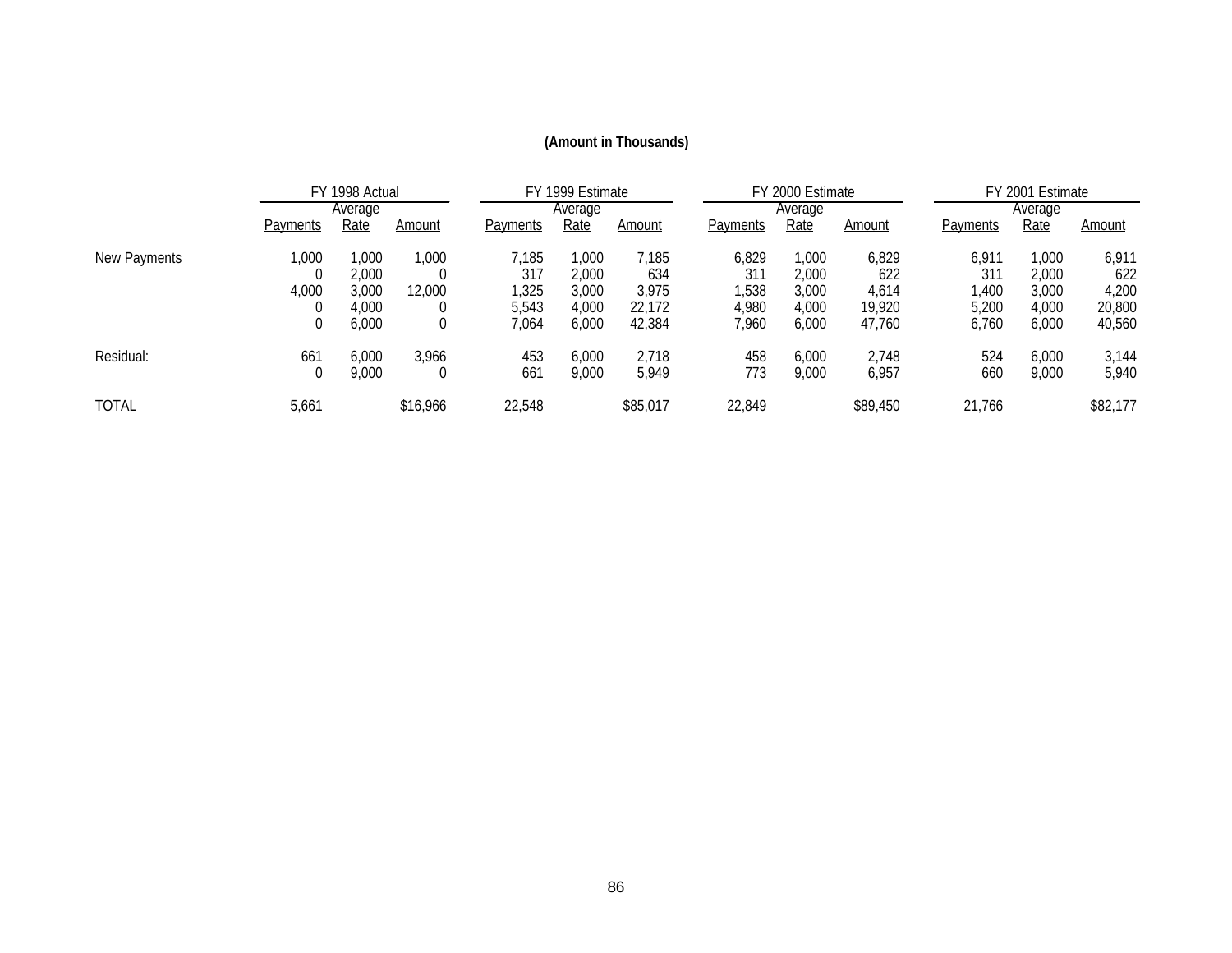# **PROJECT: BASIC ALLOWANCE FOR OUARTERS - ENLISTED**

| FY 1998 Actual   | \$202.633 |
|------------------|-----------|
| FY 1999 Estimate | \$0       |
| FY 2000 Estimate | \$0       |
| FY 2001 Estimate |           |

# **PART I - PURPOSE AND SCOPE**

Funds provide payment of basic allowance for quarters authorized under provisions of 37 United States Code Section 403, to enlisted members with or without dependents, partial payments to bachelors in government quarters and to enlisted personnel occupying inadequate family housing under the provisions of 10 United States Code Section 2830.

# **PART II - JUSTIFICATION OF FUNDS REQUESTED**

Beginning January 1 1998, VHA combined with BAQ to form the new Basic Allowance for Housing (BAH) entitlement in accordance with the FY 1998 National Defense Authorization Act (NDAA). Therefore, the estimate includes only three months of BAQ for FY 1998.

The NDAA also included provisions to incorporate Overseas Housing Allowance (OHA) with BAH, and is included in this exhibit. The OHA is now renamed "BAH-Overseas" and basic BAH titled "BAH-Domestic." The computation of fund requirements is provided by the following tables: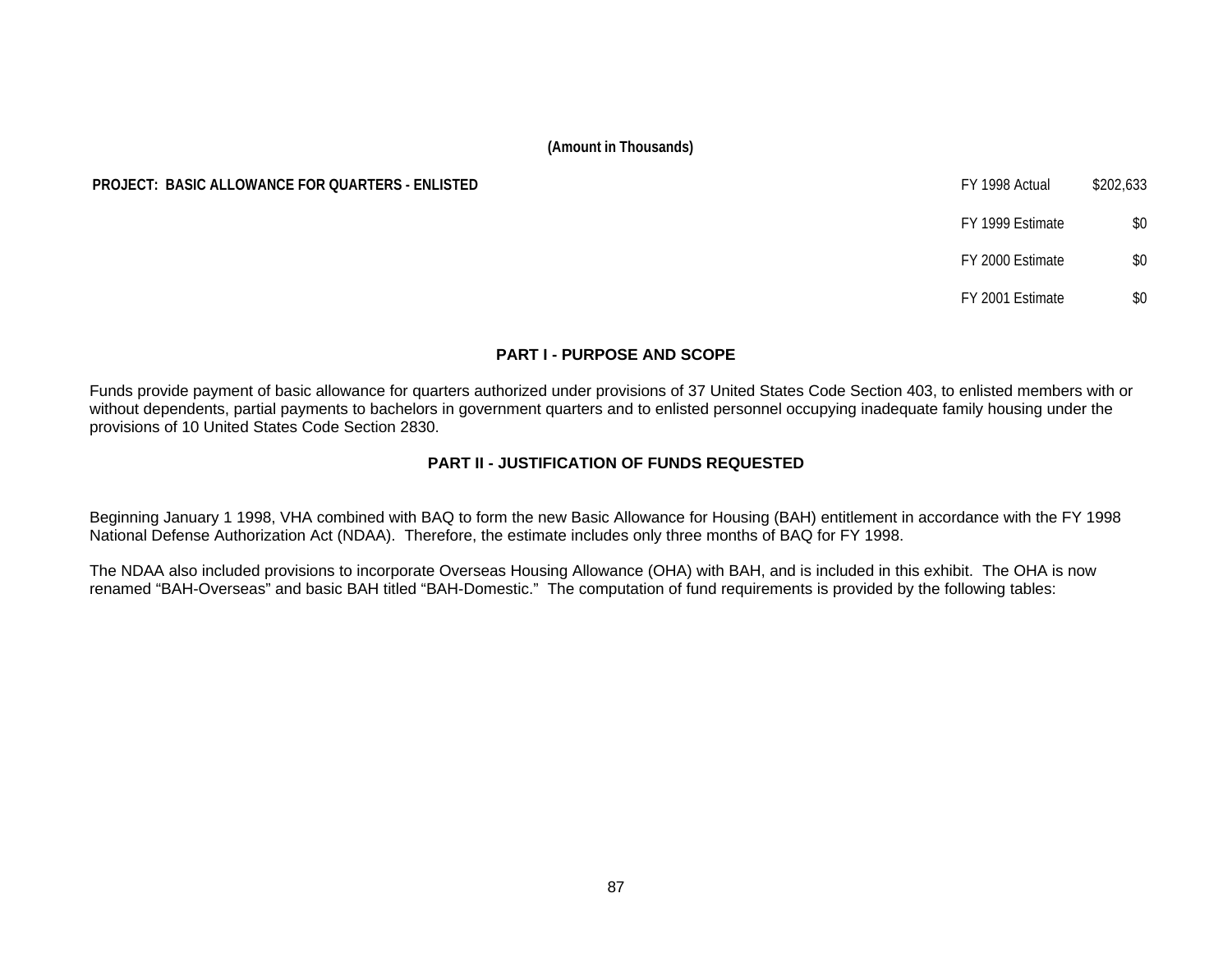# BASIC ALLOWANCE FOR QUARTERS - ENLISTED

# With Dependents

|                           | FY 1998 Actual |           |           |                  | FY 1999 Estimate |        |           | FY 2000 Estimate |        | FY 2001 Estimate |           |              |  |
|---------------------------|----------------|-----------|-----------|------------------|------------------|--------|-----------|------------------|--------|------------------|-----------|--------------|--|
|                           |                | Statutory |           |                  | Statutory        |        |           | Statutory        |        |                  | Statutory |              |  |
| Grade                     | Workyears      | Rate      | Amount    | <b>Workyears</b> | Rate             | Amount | Workyears | Rate             | Amount | <b>Workyears</b> | Rate      | Amount       |  |
| Chief Master Sergeant     | 1,967          | 2,021.04  | 3,976     | $\mathbf 0$      | 0.00             |        |           | 0.00             | 0      |                  | 0.00      | $\Omega$     |  |
| Senior Master Sergeant    | 3,698          | 1.862.83  | 6,888     |                  | 0.00             |        |           | 0.00             |        |                  | 0.00      | $\mathbf{0}$ |  |
| Master Sergeant           | 17.414         | .729.64   | 30,120    |                  | 0.00             |        |           | 0.00             |        |                  | 0.00      | 0            |  |
| <b>Technical Sergeant</b> | 19.409         | 1,598.24  | 31,020    |                  | 0.00             |        |           | 0.00             |        |                  | 0.00      | $\Omega$     |  |
| <b>Staff Sergeant</b>     | 30,031         | 1.437.35  | 43,165    |                  | 0.00             |        |           | 0.00             |        |                  | 0.00      | 0            |  |
| Sergeant                  | 19.707         | 1.249.63  | 24,627    |                  | 0.00             |        |           | 0.00             |        |                  | 0.00      | 0            |  |
| Airman First Class        | 6,247          | 1.162.93  | 7,264     |                  | 0.00             |        |           | 0.00             |        |                  | 0.00      | $\Omega$     |  |
| Airman                    | .884           | 1.107.51  | 2,087     |                  | 0.00             |        |           | 0.00             |        |                  | 0.00      | 0            |  |
| Airman Basic              | 958            | 1.102.53  | 1,056     | $\mathbf 0$      | 0.00             |        |           | 0.00             | 0      |                  | 0.00      | 0            |  |
| Subtotal with Dependents  | 101,315        |           | \$150.203 |                  |                  | \$0    |           |                  | \$0    |                  |           | \$0          |  |

# Without Dependents - Full Allowance

|                             | FY 1998 Actual |           |          | FY 1999 Estimate |           |        |           | FY 2000 Estimate |        | FY 2001 Estimate |           |        |
|-----------------------------|----------------|-----------|----------|------------------|-----------|--------|-----------|------------------|--------|------------------|-----------|--------|
|                             |                | Statutory |          |                  | Statutory |        |           | Statutory        |        |                  | Statutory |        |
| Grade                       | Workyears      | Rate      | Amount   | Workyears        | Rate      | Amount | Workyears | Rate             | Amount | Workyears        | Rate      | Amount |
| Chief Master Sergeant       | 289            | 1,532.99  | 443      | $\mathbf 0$      | 0.00      |        | 0         | 0.00             |        |                  | 0.00      | 0      |
| Senior Master Sergeant      | 633            | .406.95   | 890      |                  | 0.00      |        |           | 0.00             |        |                  | 0.00      | 0      |
| Master Sergeant             | 3,636          | .202.26   | 4,371    |                  | 0.00      |        |           | 0.00             |        |                  | 0.00      | 0      |
| <b>Technical Sergeant</b>   | 5,677          | .087.84   | 6,176    |                  | 0.00      |        |           | 0.00             |        |                  | 0.00      | 0      |
| <b>Staff Sergeant</b>       | 16,243         | 1.003.82  | 16,305   |                  | 0.00      |        |           | 0.00             |        |                  | 0.00      | 0      |
| Sergeant                    | 19.259         | 873.31    | 16,819   |                  | 0.00      |        |           | 0.00             |        |                  | 0.00      | 0      |
| Airman First Class          | 6,356          | 856.33    | 5,443    |                  | 0.00      |        |           | 0.00             |        |                  | 0.00      | 0      |
| Airman                      | 815            | 695.43    | 567      |                  | 0.00      |        |           | 0.00             |        |                  | 0.00      | 0      |
| Airman Basic                | 47             | 522.65    | 25       | $\left($         | 0.00      |        |           | 0.00             | 0      |                  | 0.00      | 0      |
| Subtotal without Dependents | 52,954         |           | \$51.039 |                  |           | \$0    |           |                  | \$0    |                  |           | \$0    |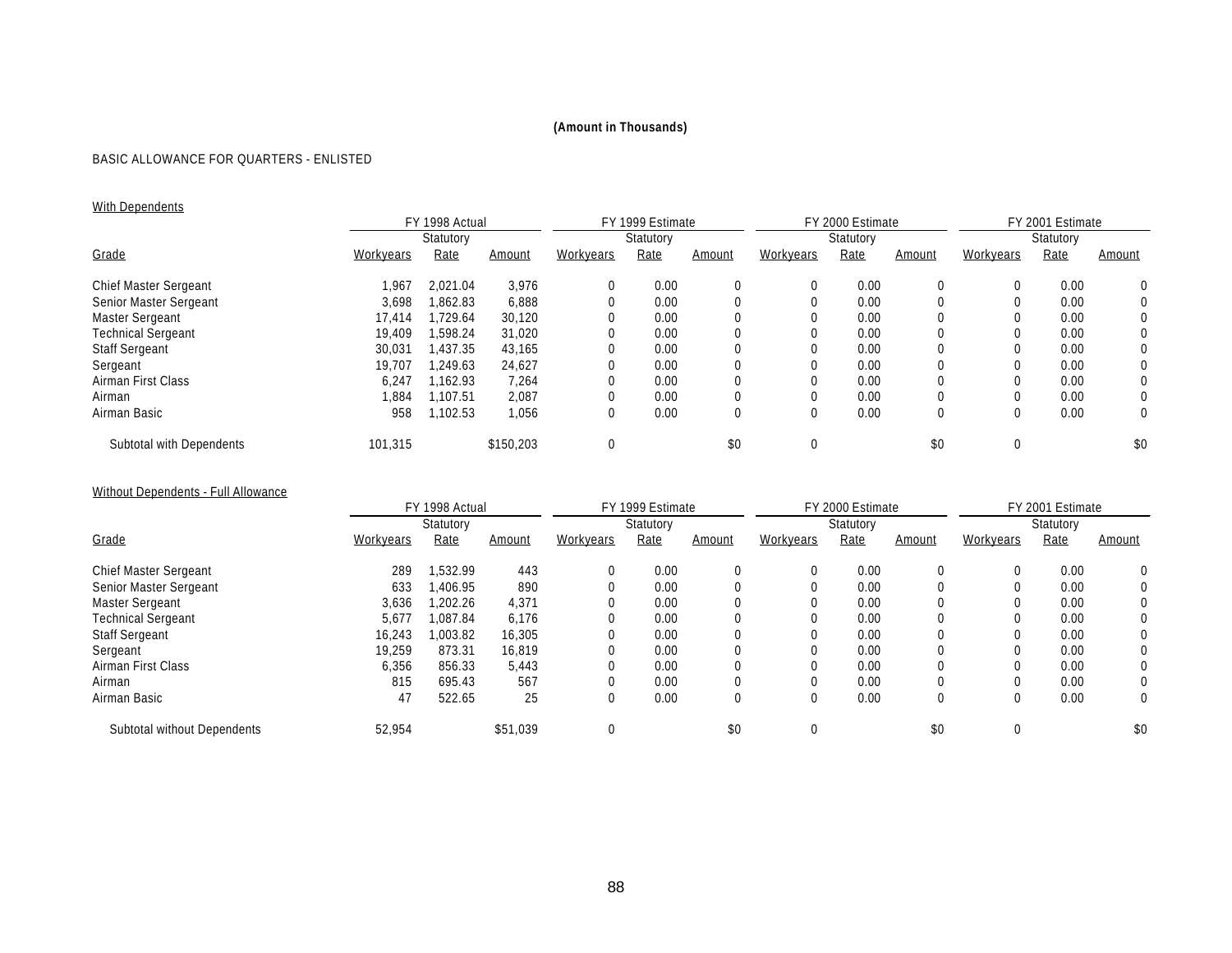# BASIC ALLOWANCE FOR QUARTERS - ENLISTED

# Without Dependents - Partial Allowance

|                                       | FY 1998 Actual |           |         | FY 1999 Estimate |           |          | FY 2000 Estimate |           |        | FY 2001 Estimate |           |        |  |
|---------------------------------------|----------------|-----------|---------|------------------|-----------|----------|------------------|-----------|--------|------------------|-----------|--------|--|
|                                       |                | Statutory |         |                  | Statutory |          |                  | Statutory |        |                  | Statutory |        |  |
| Grade                                 | Workyears      | Rate      | Amount  | Workyears        | Rate      | Amount   | Workyears        | Rate      | Amount | Workyears        | Rate      | Amount |  |
| <b>Chief Master Sergeant</b>          |                | 55.80     |         | 0                | 0.00      | $\Omega$ |                  | 0.00      |        | $\left( \right)$ | 0.00      |        |  |
| Senior Master Sergeant                | 19             | 45.90     |         |                  | 0.00      |          |                  | 0.00      |        |                  | 0.00      |        |  |
| Master Sergeant                       | 129            | 36.00     |         |                  | 0.00      | 0        |                  | 0.00      |        |                  | 0.00      |        |  |
| <b>Technical Sergeant</b>             | 212            | 29.70     |         |                  | 0.00      |          |                  | 0.00      |        |                  | 0.00      |        |  |
| Staff Sergeant                        | 1,222          | 26.10     | 32      | 0                | 0.00      | 0        |                  | 0.00      |        |                  | 0.00      |        |  |
| Sergeant                              | 11.484         | 24.30     | 279     |                  | 0.00      |          |                  | 0.00      |        |                  | 0.00      |        |  |
| Airman First Class                    | 23,490         | 23.40     | 550     |                  | 0.00      |          |                  | 0.00      |        |                  | 0.00      |        |  |
| Airman                                | 12,877         | 21.60     | 278     |                  | 0.00      |          |                  | 0.00      |        |                  | 0.00      |        |  |
| Airman Basic                          | 8,435          | 20.70     | 175     | 0                | 0.00      | 0        |                  | 0.00      |        |                  | 0.00      |        |  |
| Subtotal without Dependents (partial) | 57,870         |           | \$1,326 |                  |           | \$0      |                  |           | \$0    |                  |           | \$0    |  |

# Inadequate Family Housing

|                                    | FY 1998 Actual |           | FY 1999 Estimate |              |           | FY 2000 Estimate |           |           | FY 2001 Estimate |           |           |        |
|------------------------------------|----------------|-----------|------------------|--------------|-----------|------------------|-----------|-----------|------------------|-----------|-----------|--------|
|                                    |                | Statutory |                  |              | Statutory |                  |           | Statutory |                  |           | Statutory |        |
| Grade                              | Workyears      | Rate      | <u>Amount</u>    | Workyears    | Rate      | Amount           | Workyears | Rate      | Amount           | Workyears | Rate      | Amount |
| <b>Chief Master Sergeant</b>       | 0              | 0.00      | 0                | $\theta$     | 0.00      |                  |           | 0.00      |                  | 0         | 0.00      |        |
| Senior Master Sergeant             |                | 466.63    |                  |              | 0.00      |                  |           | 0.00      |                  |           | 0.00      |        |
| Master Sergeant                    | O              | 432.20    |                  | U            | 0.00      |                  |           | 0.00      |                  | 0         | 0.00      |        |
| <b>Technical Sergeant</b>          | 15             | 401.51    | <sub>b</sub>     | $\Omega$     | 0.00      |                  |           | 0.00      |                  | 0         | 0.00      |        |
| <b>Staff Sergeant</b>              | 44             | 375.71    | 16               |              | 0.00      |                  |           | 0.00      |                  |           | 0.00      |        |
| Sergeant                           | 82             | 360.94    | 30               |              | 0.00      |                  |           | 0.00      |                  |           | 0.00      | 0      |
| Airman First Class                 | 32             | 327.43    | 10               |              | 0.00      |                  |           | 0.00      |                  |           | 0.00      |        |
| Airman                             |                | 277.47    | 0                | 0            | 0.00      |                  |           | 0.00      |                  | 0         | 0.00      |        |
| Airman Basic                       | 0              | 0.00      | $\Omega$         | $\mathbf{0}$ | 0.00      | $\Omega$         |           | 0.00      | $\Omega$         | 0         | 0.00      | 0      |
| Subtotal Inadequate Family Housing | 181            |           | 65               | $\Omega$     |           |                  |           |           |                  | 0         |           | 0      |
| TOTAL BASIC ALLOWANCE FOR QUARTERS | 212,320        |           | \$202,633        | C            |           | \$0              |           |           | \$0              | 0         |           | \$0    |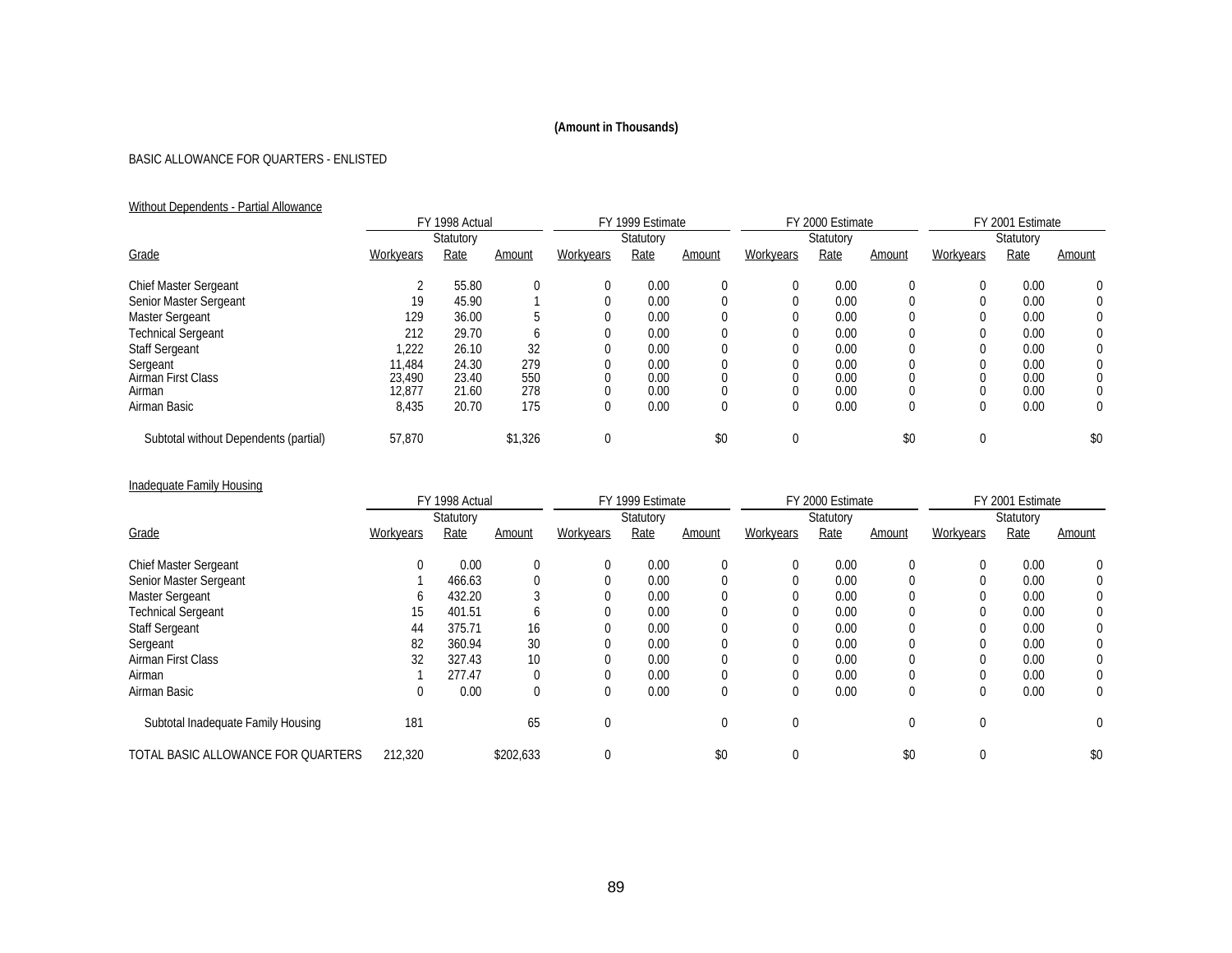# **PROJECT: VARIABLE HOUSING ALLOWANCE - ENLISTED EXECUTED EXECUTED FY 1998 Actual \$49,843**

# FY 1999 Estimate \$0 FY 2000 Estimate \$0 FY 2001 Estimate \$0

# **PART I - PURPOSE AND SCOPE**

Funds provide for payment of Variable Housing Allowance (VHA) authorized under provisions of 37 United States Code Section 403a. VHA is based on pay grade, whether member has dependents, and duty assignment in high cost housing areas in the continental United States, Alaska and Hawaii. A member with dependents who is assigned to an unaccompanied tour of duty outside the United States is entitled to a VHA while serving such a tour of duty for any period during which the member's dependents reside in an area of the United States which would qualify the member to receive a VHA if assigned to duty in that area.

# **PART II - JUSTIFICATION OF FUNDS REQUESTED**

Beginning on January 1 1998, VHA combined with BAQ to form the new Basic Allowance for Housing (BAH) entitlement in accordance with the FY 1998 National Defense Authorization Act. Therefore, the estimate includes only three months of VHA for FY 1998.

The computation of requirements is provided in the following table: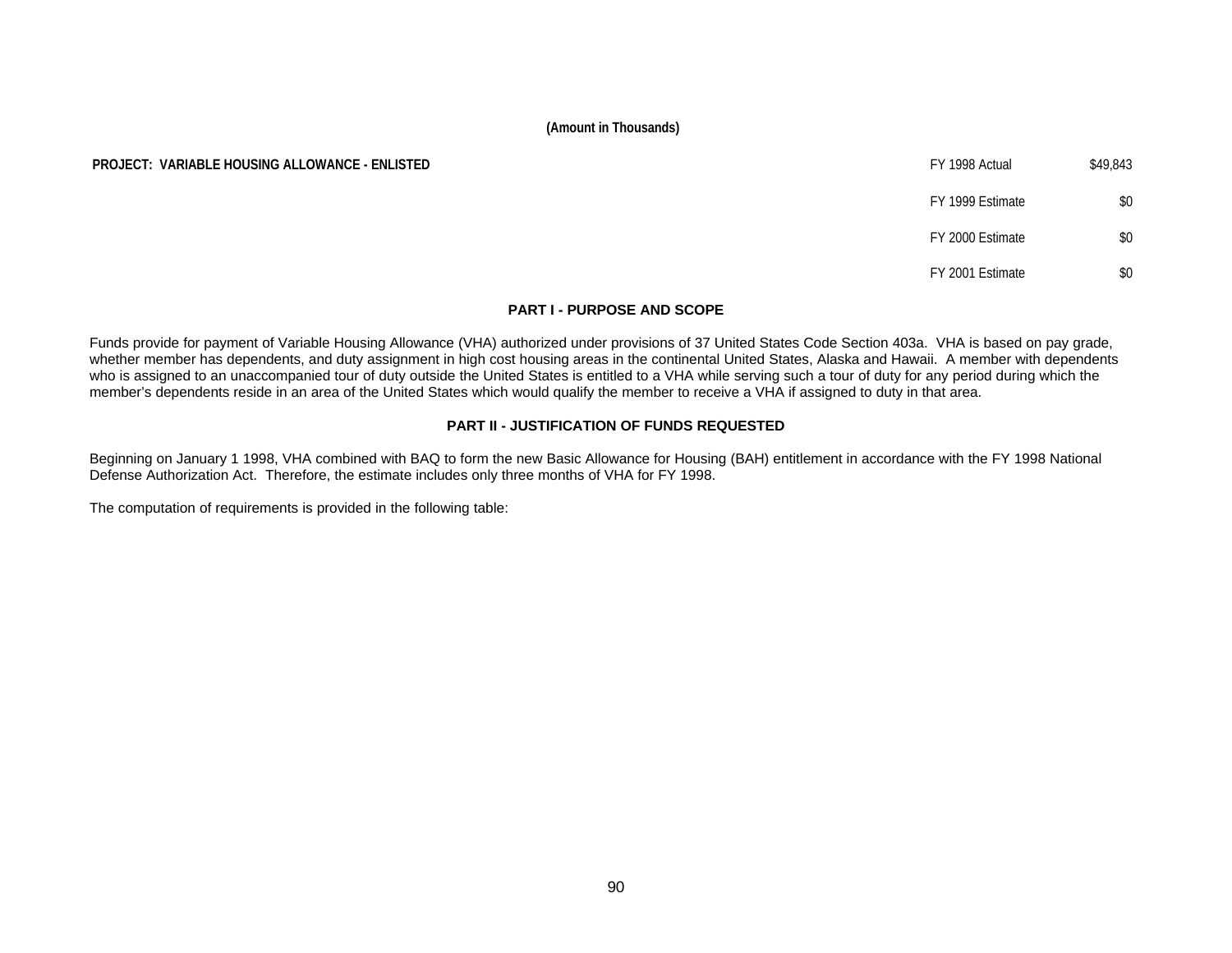# VARIABLE HOUSING ALLOWANCE - ENLISTED

|                           |           | FY 1998 Actual |               |           | FY 1999 Estimate |          |              | FY 2000 Estimate |               | FY 2001 Estimate |         |          |
|---------------------------|-----------|----------------|---------------|-----------|------------------|----------|--------------|------------------|---------------|------------------|---------|----------|
|                           |           | Average        |               |           | Average          |          |              | Average          |               |                  | Average |          |
| Grade                     | Workyears | Rate           | <u>Amount</u> | Workyears | Rate             | Amount   | Workyears    | Rate             | <u>Amount</u> | Workyears        | Rate    | Amount   |
| Chief Master Sergeant     | 2,077     | 576.75         | 1.198         | $\theta$  | 0.00             | 0        | 0            | 0.00             | 0             |                  | 0.00    | $\Omega$ |
| Senior Master Sergeant    | 3,928     | 545.43         | 2,143         | 0         | 0.00             | 0        | 0            | 0.00             |               |                  | 0.00    |          |
| Master Sergeant           | 19,030    | 502.02         | 9,553         | $\Omega$  | 0.00             |          | $\Omega$     | 0.00             |               |                  | 0.00    |          |
| <b>Technical Sergeant</b> | 21.925    | 412.59         | 9,046         |           | 0.00             |          | $\mathbf 0$  | 0.00             |               |                  | 0.00    | 0        |
| <b>Staff Sergeant</b>     | 39,647    | 352.08         | 13.959        | $\Omega$  | 0.00             | 0        | $\Omega$     | 0.00             | 0             |                  | 0.00    | 0        |
| Sergeant                  | 31,136    | 313.26         | 9,754         |           | 0.00             |          | $\Omega$     | 0.00             |               |                  | 0.00    | 0        |
| Airman First Class        | 11,660    | 275.13         | 3,208         | $\Omega$  | 0.00             | $\Omega$ | $\mathbf{0}$ | 0.00             | 0             |                  | 0.00    |          |
| Airman                    | 2,467     | 303.72         | 749           |           | 0.00             |          | $\mathbf 0$  | 0.00             |               |                  | 0.00    |          |
| Airman Basic              | 1,226     | 189.75         | 233           | $\Omega$  | 0.00             | 0        | $\mathbf{0}$ | 0.00             | 0             |                  | 0.00    | 0        |
| Total                     | 133,096   |                | \$49,843      |           |                  | \$0      | 0            |                  | \$0           |                  |         | \$0      |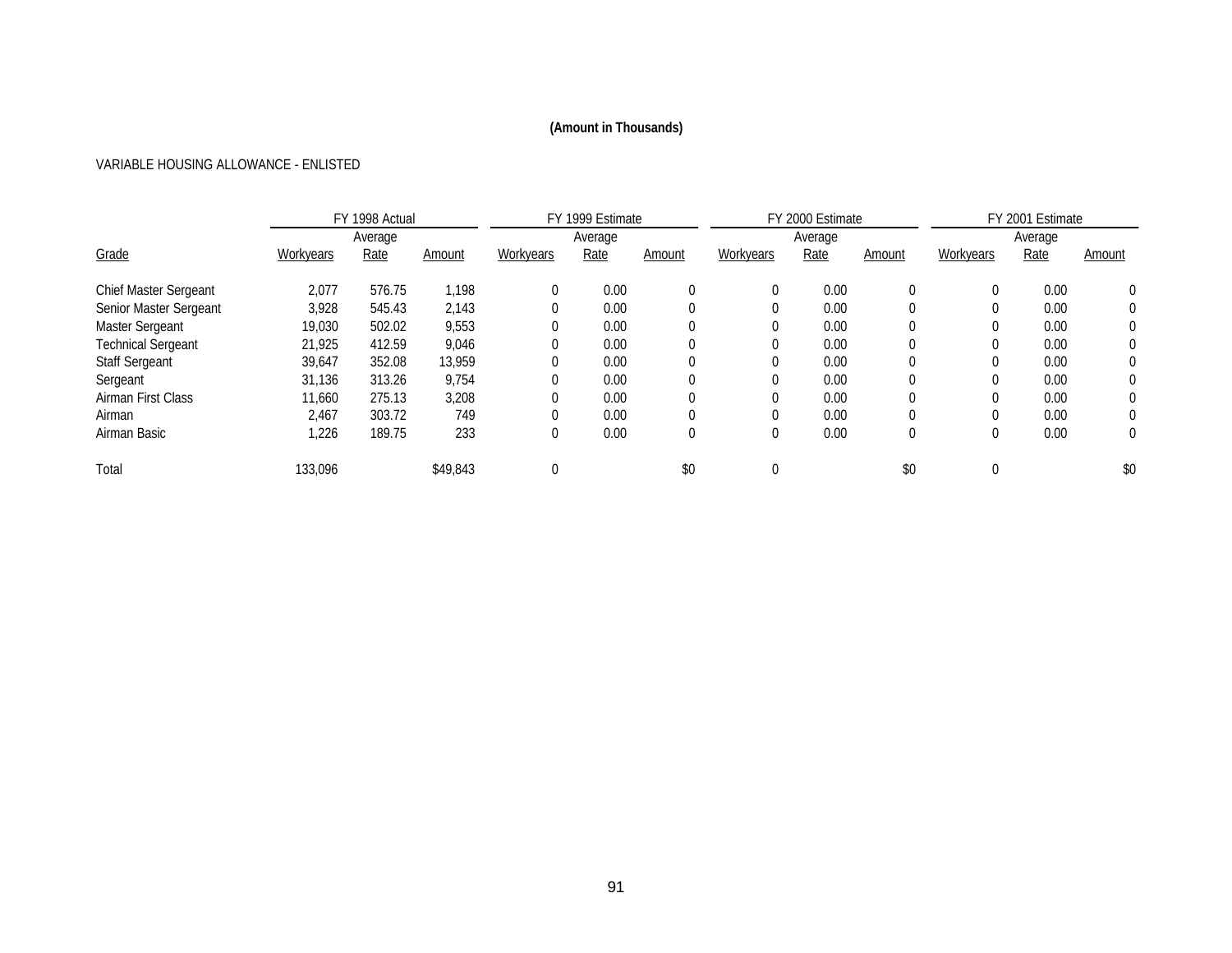**PROJECT: BASIC ALLOWANCE FOR HOUSING - ENLISTED FOR ALLOWANCE FOR HOUSING - ENLISTED FY 1998 Actual** \$816.771

FY 1999 Estimate \$1,095,982

FY 2000 Estimate \$1,157,649

FY 2001 Estimate \$1,156,629

# **PART 1 - PURPOSE AND SCOPE**

In the FY 1998 National Defense Authorization Act, Congress approved the payment of a basic allowance for housing (BAH) to service members. The BAH combines housing payments formerly provided by basic allowance for quarters (BAQ), variable housing allowance (VHA) and Overseas Housing Allowance (OHA). Payment to service members is authorized by revisions to 37 USC 403.

# **PART II - JUSTIFICATION OF FUNDS REQUESTED**

 The FY 1998 amount for BAH reflects the 1 January 98 start date for BAH and includes a 2.5 percent increase which is the composite of the 2.8 percent rate applicable to BAQ and the 1.4 percent applicable to VHA. The FY 1999, FY2000, and FY 2001 amounts reflect a full year's cost and include a 3.0 percent increase. This increase is the estimated housing rate increase that will result from the contractor generated surveys of actual housing costs which will be completed each year.

Basic Allowance for Housing is determined by multiplying the number of eligible personnel by an average rate, by pay grade. The total requirement considers the projected number of sponsor workyears and the projected number of these workyears that will reside in government housing. For inadequate housing, the rate payable is the "with-dependent" rate less the current experienced average rate charge of the fair rental value of the housing unit.

The first housing privatization initiative began in FY 1998 with 136 units at Lackland AFB transferring to the private sector. This will increase to 272 units at Lackland AFB, 670 units at Robins AFB, and 528 units at Elmendorf AFB by FY 2001. Housing privatization will result in increasing With Dependent BAH requirements as military members will pay rent for housing previously provided in lieu of housing allowances. Further, per Defense Review Board direction, housing maintenance savings from privatization are to be reinvested in base housing to upgrade/maintain remaining Air Force owned family housing.

The computation of requirements is provided in the following table: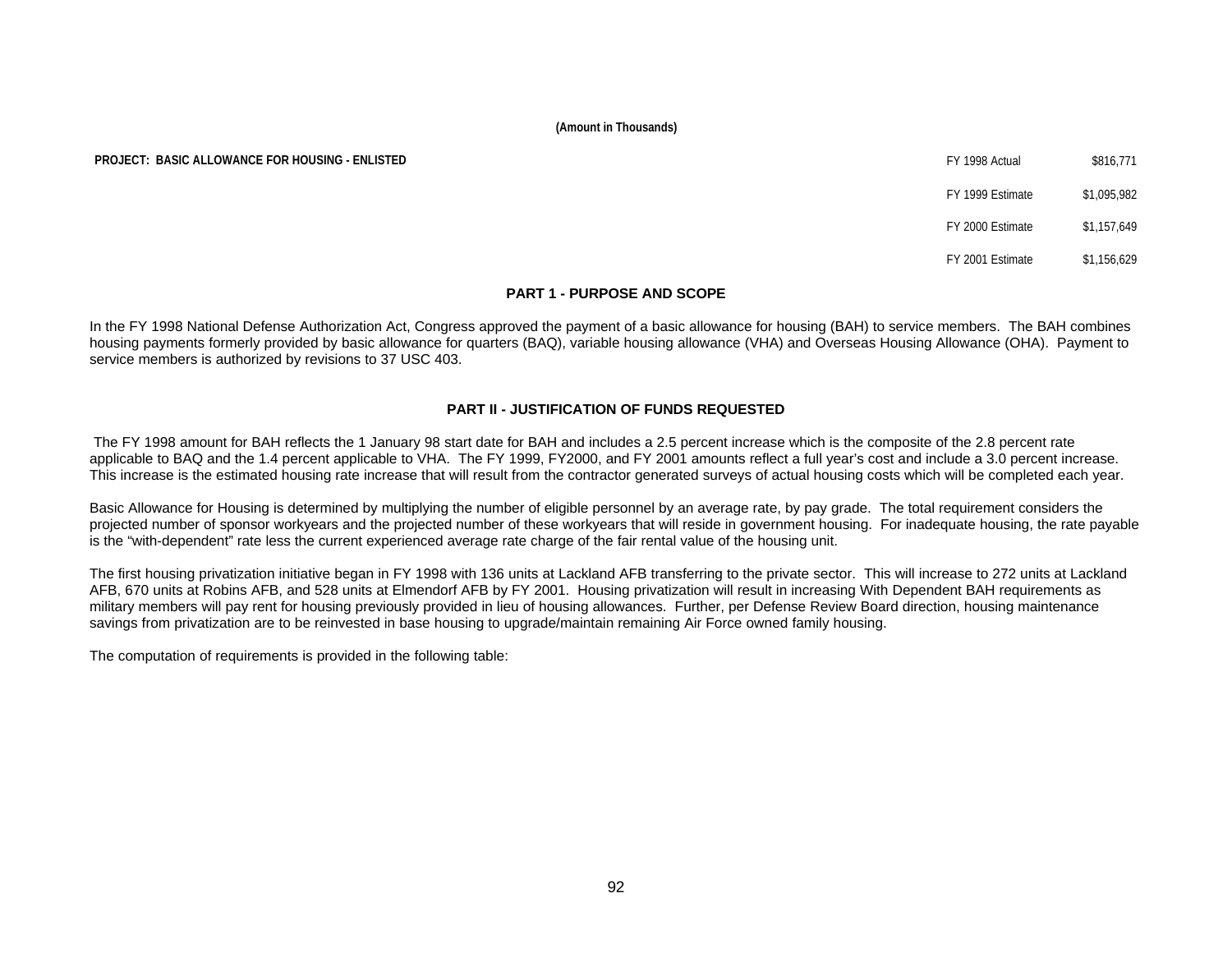# BASIC ALLOWANCE FOR HOUSING (DOMESTIC) - ENLISTED

# **With Dependents**

|                           |           | FY 1998 Actual |           |           | FY 1999 Estimate |           |           | FY 2000 Estimate |           | FY 2001 Estimate |           |           |
|---------------------------|-----------|----------------|-----------|-----------|------------------|-----------|-----------|------------------|-----------|------------------|-----------|-----------|
|                           |           | Average        |           |           | Average          |           |           | Average          |           |                  | Average   |           |
| Grade                     | Workyears | Rate           | Amount    | Workyears | Rate             | Amount    | Workyears | Rate             | Amount    | Workyears        | Rate      | Amount    |
| Chief Master Sergeant     | 1.967     | 7.686.83       | 15,123    | 1.931     | 10.536.36        | 20,346    | 1.915     | 10.852.44        | 20,782    | 1,868            | 11.178.00 | 20,881    |
| Senior Master Sergeant    | 3,698     | 7.097.80       | 26,245    | 3,672     | 9.728.88         | 35.724    | 3,648     | 10.020.72        | 36,556    | 3,561            | 10.321.44 | 36,755    |
| Master Sergeant           | 17.414    | 6.615.26       | 115.197   | 16,995    | 9,067.32         | 154.099   | 17,630    | 9.339.36         | 164.653   | 16,548           | 9.619.56  | 159,184   |
| <b>Technical Sergeant</b> | 19.409    | 5.935.14       | 115.196   | 21,259    | 8,136.36         | 172.971   | 21.959    | 8.380.44         | 184.026   | 23,175           | 8.631.84  | 200,043   |
| <b>Staff Sergeant</b>     | 30.031    | 5.288.73       | 158.826   | 29,676    | 7.250.64         | 215,170   | 29.247    | 7.468.08         | 218,419   | 30,550           | 7.692.12  | 234,994   |
| Sergeant                  | 19,707    | 4.522.42       | 89,125    | 20,918    | 6,200.64         | 129.705   | 19,786    | 6.386.64         | 126,366   | 18,938           | 6.578.28  | 124,579   |
| Airman First Class        | 6.247     | 4.272.60       | 26,690    | 6,095     | 5.857.56         | 35,702    | 6,085     | 6.033.36         | 36,713    | 6,180            | 6.214.32  | 38,404    |
| Airman                    | 1,884     | 4.080.57       | 7,688     | 1,860     | 5,594.28         | 10,405    | 1,905     | 5.762.04         | 10,977    | 1,925            | 5.934.96  | 11,425    |
| Airman Basic              | 958       | 3,976.96       | 3,809     | 985       | 5,452.80         | 5,371     | 997       | 5,616.48         | 5,600     | 985              | 5.784.96  | 5,698     |
| Subtotal with Dependents  | 101.315   |                | \$557.899 | 103.391   |                  | \$779.493 | 103,172   |                  | \$804.092 | 103,730          |           | \$831,963 |

# Without Dependents - Full Allowance

|                                    |           | FY 1998 Actual |           |           | FY 1999 Estimate |           |                 | FY 2000 Estimate |           | FY 2001 Estimate |          |           |
|------------------------------------|-----------|----------------|-----------|-----------|------------------|-----------|-----------------|------------------|-----------|------------------|----------|-----------|
|                                    |           | Average        |           |           | Average          |           |                 | Average          |           |                  | Average  |           |
| Grade                              | Workyears | Rate           | Amount    | Workyears | Rate             | Amount    | Workyears       | Rate             | Amount    | Workyears        | Rate     | Amount    |
| Chief Master Sergeant              | 289       | 5.980.96       | 1.729     | 199       | 8.197.08         | 1,631     | 288             | 8.442.96         | 2,432     | 192              | 8.696.28 | 1,670     |
| Senior Master Sergeant             | 633       | 5.559.49       | 3.516     | 479       | 7.618.92         | 3.649     | 665             | 7.847.40         | 5,219     | 461              | 8.082.84 | 3,726     |
| Master Sergeant                    | 3,636     | 4.666.00       | 16,964    | 2,610     | 6.395.04         | 16,691    | 3,710           | 6.586.92         | 24,437    | 2,519            | 6.784.44 | 17,090    |
| <b>Technical Sergeant</b>          | 5,677     | 4.144.87       | 23,532    | 4,825     | 5.681.40         | 27,413    | 6.740           | 5.851.80         | 39,441    | 5,243            | 6.027.36 | 31,601    |
| <b>Staff Sergeant</b>              | 16,243    | 3.783.99       | 61.462    | 14,492    | 5.187.00         | 75,170    | 16.741          | 5.342.64         | 89.441    | 14,387           | 5.502.84 | 79,169    |
| Sergeant                           | 19.259    | 3.347.94       | 64.476    | 20.148    | 4.588.80         | 92,455    | 19.240          | 4.726.56         | 90,939    | 19,044           | 4.868.28 | 92,712    |
| Airman First Class                 | 6,356     | 3.312.74       | 21.055    | 7,681     | 4.540.32         | 34,874    | 6.448           | 4.676.64         | 30.155    | 6,028            | 4.816.92 | 29,036    |
| Airman                             | 815       | 3.091.57       | 2,520     | 889       | 4,234.32         | 3,764     | 82 <sup>2</sup> | 4.361.40         | 3,581     | 826              | 4.492.20 | 3,711     |
| Airman Basic                       | 47        | 2.768.94       | 130       | 48        | 3,789.60         | 182       | 49              | 3,903.36         | 191       | 48               | 4,020.48 | 193       |
| Subtotal without Dependents (Full) | 52.954    |                | \$195,384 | 51,371    |                  | \$255.829 | 54,702          |                  | \$285,836 | 48.748           |          | \$258,908 |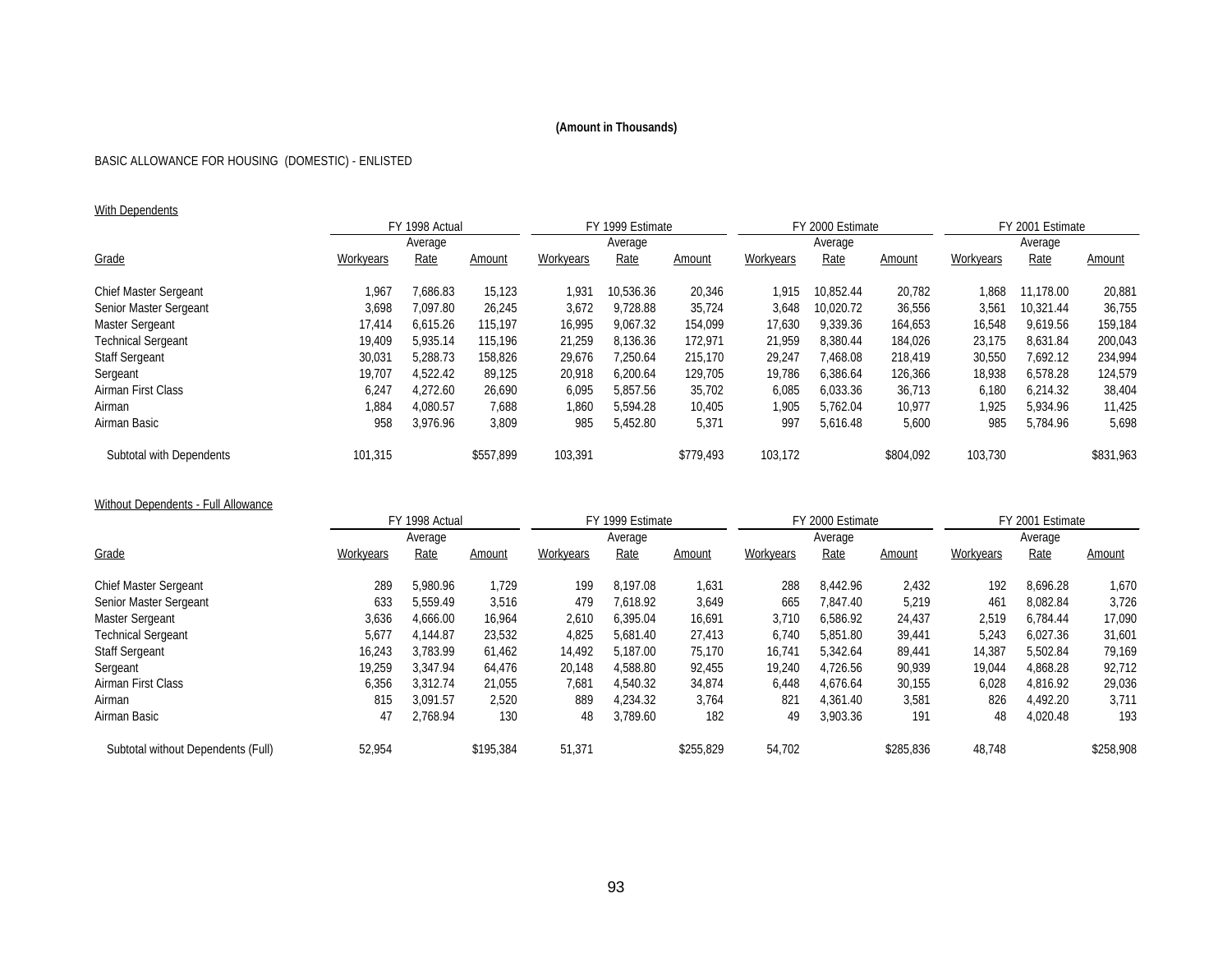# BASIC ALLOWANCE FOR HOUSING (DOMESTIC) - ENLISTED

# Without Dependents - Partial Allowance

|                                                          |                                     | FY 1998 Actual                   |                           |                                      | FY 1999 Estimate                 |                               |                                     | FY 2000 Estimate                 |                                |                                     | FY 2001 Estimate                 |                                |
|----------------------------------------------------------|-------------------------------------|----------------------------------|---------------------------|--------------------------------------|----------------------------------|-------------------------------|-------------------------------------|----------------------------------|--------------------------------|-------------------------------------|----------------------------------|--------------------------------|
|                                                          |                                     | Average                          |                           |                                      | Average                          |                               |                                     | Average                          |                                |                                     | Average                          |                                |
| Grade                                                    | Workyears                           | Rate                             | Amount                    | Workyears                            | Rate                             | Amount                        | Workyears                           | Rate                             | <b>Amount</b>                  | Workyears                           | Rate                             | Amount                         |
| Chief Master Sergeant                                    |                                     | 167.40                           | $\mathbf 0$               | 0                                    | 223.20                           | $\Omega$                      | 0                                   | 223.20                           |                                |                                     | 223.20                           |                                |
| Senior Master Sergeant                                   | 19                                  | 137.70                           |                           | 0                                    | 183.60                           |                               | 0                                   | 183.60                           |                                |                                     | 183.60                           |                                |
| Master Sergeant                                          | 129                                 | 108.00                           | 14                        |                                      | 144.00                           |                               |                                     | 144.00                           |                                |                                     | 144.00                           |                                |
| <b>Technical Sergeant</b>                                | 212                                 | 89.10                            | 19                        | 0                                    | 118.80                           |                               | 0                                   | 118.80                           |                                |                                     | 118.80                           |                                |
| <b>Staff Sergeant</b>                                    | 1,222                               | 78.30                            | 96                        | 202                                  | 104.40                           | 21                            | 187                                 | 104.40                           | 20                             | 193                                 | 104.40                           | 20                             |
| Sergeant<br>Airman First Class<br>Airman<br>Airman Basic | 11.484<br>23.490<br>12,877<br>8,435 | 72.90<br>70.20<br>64.80<br>62.10 | 837<br>.649<br>834<br>524 | 11.478<br>23,677<br>13.712<br>10,003 | 97.20<br>93.60<br>86.40<br>82.80 | 1,116<br>2,216<br>.185<br>828 | 10.990<br>22,516<br>12,963<br>8,784 | 97.20<br>93.60<br>86.40<br>82.80 | 1.068<br>2,107<br>1.120<br>727 | 10,342<br>22,902<br>14,163<br>9,993 | 97.20<br>93.60<br>86.40<br>82.80 | 1,005<br>2,144<br>1,224<br>827 |
| Subtotal without Dependents (Partial)                    | 57.870                              |                                  | \$3,976                   | 59,072                               |                                  | \$5,366                       | 55,440                              |                                  | \$5,042                        | 57,593                              |                                  | \$5,220                        |

# Inadequate Family Housing

|                                              |           | FY 1998 Actual |           | FY 1999 Estimate |          |             |           | FY 2000 Estimate |             | FY 2001 Estimate |          |             |
|----------------------------------------------|-----------|----------------|-----------|------------------|----------|-------------|-----------|------------------|-------------|------------------|----------|-------------|
|                                              |           | Average        |           |                  | Average  |             |           | Average          |             |                  | Average  |             |
| Grade                                        | Workyears | Rate           | Amount    | Workyears        | Rate     | Amount      | Workyears | Rate             | Amount      | Workyears        | Rate     | Amount      |
| Chief Master Sergeant                        | 0         | 0.00           | $\Omega$  | 0                | 0.00     |             | 0         | 0.00             |             | 0                | 0.00     | $\Omega$    |
| Senior Master Sergeant                       |           | 349.97         |           |                  | 1,960.80 |             | 0         | 0.00             |             |                  | 0.00     |             |
| Master Sergeant                              | O         | 324.15         |           |                  | 1,816.20 |             | 0         | 0.00             |             |                  | 0.00     |             |
| <b>Technical Sergeant</b>                    | 15        | 301.13         |           |                  | ,686.96  |             |           | .737.60          |             |                  | 1.789.80 |             |
| <b>Staff Sergeant</b>                        | 44        | 281.78         | 12        | 27               | 1.576.92 | 43          |           | .624.20          |             |                  | 1,672.92 |             |
| Sergeant                                     | 82        | 270.71         | 22        | 46               | 1,511.28 | 70          | 25        | 1.556.64         | 39          | 25               | 1,603.32 | 40          |
| Airman First Class                           | 32        | 245.57         | 8         | 19               | 1,371.84 | 26          | 16        | 1,412.88         | 23          | 16               | 1,455.36 | 23          |
| Airman                                       |           | 208.10         |           |                  | 1.165.92 |             |           | 1.200.84         |             |                  | 1.236.84 |             |
| Airman Basic                                 |           | 0.00           | $\Omega$  | 0                | 0.00     |             | 0         | 0.00             | $\Omega$    | 0                | 0.00     |             |
| Subtotal Inadequate Family Housing           | 181       |                | \$49      | 100              |          | \$153       | 50        |                  | \$76        | 50               |          | \$77        |
| TOTAL BASIC ALLOWANCE FOR HOUSING (DOMESTIC) |           |                | \$757,308 |                  |          | \$1,040,841 |           |                  | \$1,095,046 |                  |          | \$1,096,168 |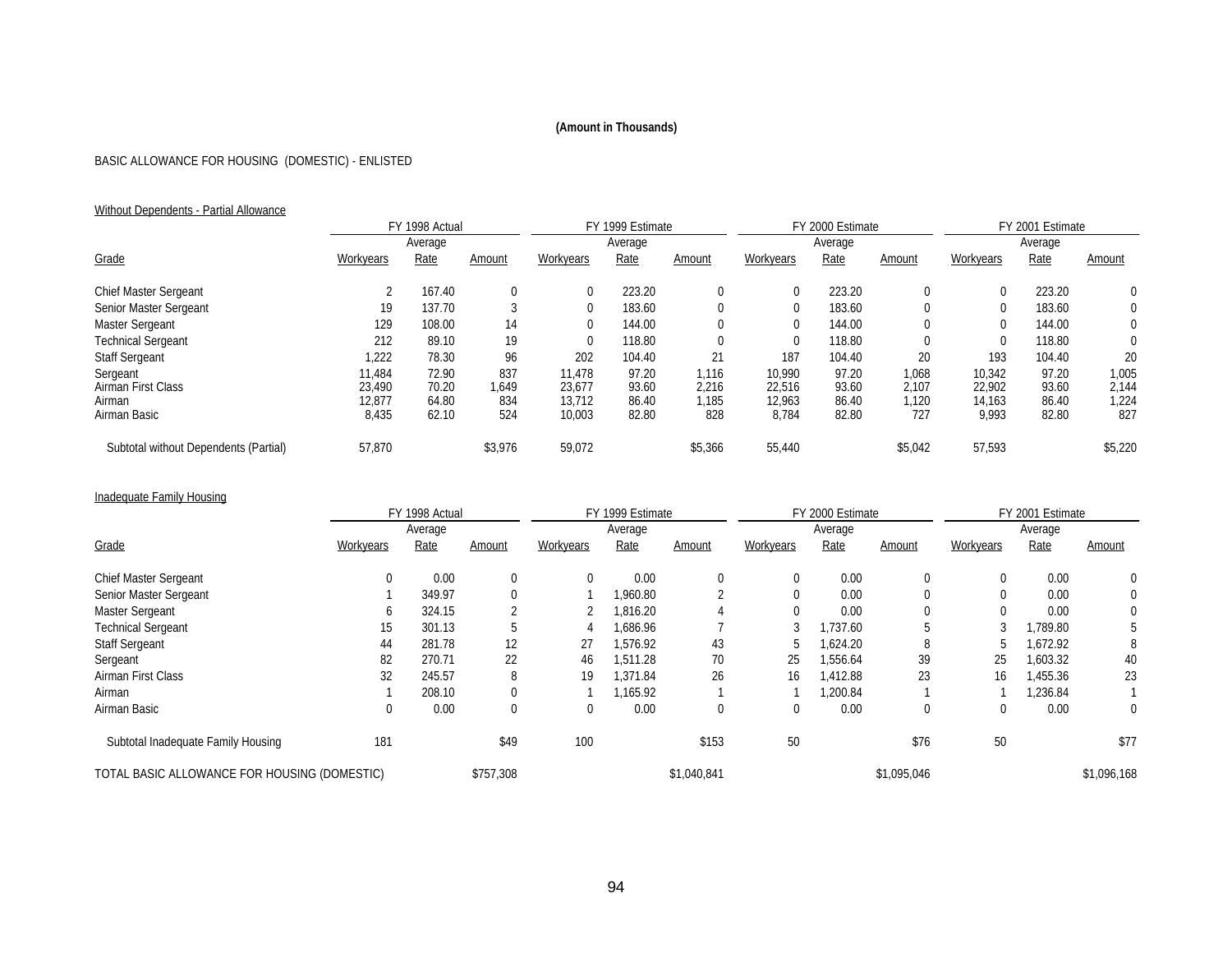# BASIC ALLOWANCE FOR HOUSING (OVERSEAS) - ENLISTED

# With Dependents

|                                                          |                          | FY 1998 Actual                               |                             |                          | FY 1999 Estimate                             |                             |                          | FY 2000 Estimate                             |                             |                                 | FY 2001 Estimate                             |                             |
|----------------------------------------------------------|--------------------------|----------------------------------------------|-----------------------------|--------------------------|----------------------------------------------|-----------------------------|--------------------------|----------------------------------------------|-----------------------------|---------------------------------|----------------------------------------------|-----------------------------|
|                                                          |                          | Average                                      |                             |                          | Average                                      |                             |                          | Average                                      |                             |                                 | Average                                      |                             |
| Grade                                                    | Workyears                | Rate                                         | Amount                      | Workyears                | Rate                                         | Amount                      | Workyears                | Rate                                         | <b>Amount</b>               | Workyears                       | Rate                                         | Amount                      |
| Chief Master Sergeant                                    | 114                      | 4.545.90                                     | 518                         | 110                      | 4.207.56                                     | 463                         | 109                      | 4.822.99                                     | 526                         | 106                             | 4.785.75                                     | 507                         |
| Senior Master Sergeant                                   | 263                      | 3.947.94                                     | 1,038                       | 265                      | 3,654.10                                     | 968                         | 263                      | 4.188.58                                     | 1,102                       | 256                             | 4.156.24                                     | 1,064                       |
| Master Sergeant                                          | ,345                     | 4.064.49                                     | 5,467                       | 1,334                    | 3.761.98                                     | 5,018                       | ,321                     | 4.312.23                                     | 5,696                       | ,286                            | 4.278.94                                     | 5,503                       |
| <b>Technical Sergeant</b>                                | i,752                    | 3.916.35                                     | 6,861                       | 1,795                    | 3,624.86                                     | 6,507                       | 1.777                    | 4,155.06                                     | 7,384                       | 730ء                            | 4,122.98                                     | 7,133                       |
| <b>Staff Sergeant</b>                                    | 3,029                    | 3,853.98                                     | 11,674                      | 3,018                    | 3,567.14                                     | 10,766                      | 2,989                    | 4,088.89                                     | 12,222                      | 2,909                           | 4,057.32                                     | 11,803                      |
| Sergeant<br>Airman First Class<br>Airman<br>Airman Basic | 1.717<br>508<br>138<br>8 | 3.962.70<br>4.320.54<br>4.582.08<br>4,654.98 | 6,804<br>2,195<br>632<br>37 | 1,704<br>520<br>145<br>8 | 3.667.76<br>3.998.97<br>4,241.05<br>4,308.52 | 6,250<br>2,079<br>615<br>34 | 1,688<br>514<br>144<br>8 | 4.204.24<br>4.583.89<br>4.861.37<br>4,938.72 | 7.097<br>2,356<br>700<br>40 | 1,643<br>50 <sup>°</sup><br>140 | 4.171.78<br>4.548.50<br>4.823.84<br>4,900.58 | 6,854<br>2,279<br>675<br>34 |
| Subtotal with Dependents                                 | 8,874                    |                                              | \$35,226                    | 8,899                    |                                              | \$32,700                    | 8,813                    |                                              | \$37.123                    | 8,578                           |                                              | \$35,852                    |

# Without Dependents

|                                                                                                                                                                                               |           | FY 1998 Actual |          |           | FY 1999 Estimate |               |           | FY 2000 Estimate |               |           | FY 2001 Estimate |          |
|-----------------------------------------------------------------------------------------------------------------------------------------------------------------------------------------------|-----------|----------------|----------|-----------|------------------|---------------|-----------|------------------|---------------|-----------|------------------|----------|
| Grade<br>Chief Master Sergeant<br>Senior Master Sergeant<br>Master Sergeant<br><b>Technical Sergeant</b><br><b>Staff Sergeant</b><br>Sergeant<br>Airman First Class<br>Airman<br>Airman Basic |           | Average        |          |           | Average          |               |           | Average          |               |           | Average          |          |
|                                                                                                                                                                                               | Workyears | Rate           | Amount   | Workyears | Rate             | <b>Amount</b> | Workyears | Rate             | <u>Amount</u> | Workyears | Rate             | Amount   |
|                                                                                                                                                                                               | 36        | 4.413.60       | 159      | 35        | 4.085.11         | 143           | 35        | 4.682.62         | 164           | 34        | 4.646.47         | 158      |
|                                                                                                                                                                                               | 72        | 3,214.62       | 231      | 73        | 2,975.36         | 217           | 72        | 3.410.56         | 246           | 70        | 3,384.23         | 237      |
|                                                                                                                                                                                               | 459       | 3.639.24       | 1,670    | 455       | 3,368.38         | 1,533         | 451       | 3.861.06         | 1,741         | 439       | 3.831.25         | 1,682    |
|                                                                                                                                                                                               | 803       | 3.767.67       | 3,025    | 823       | 3.487.25         | 2,870         | 815       | 3.997.32         | 3,258         | 793       | 3.966.46         | 3,145    |
|                                                                                                                                                                                               | 2,367     | 3,535.29       | 8,368    | 2,358     | 3.272.17         | 7,716         | 2,335     | 3.750.78         | 8,758         | 2,273     | 3.721.82         | 8,460    |
|                                                                                                                                                                                               | 2,872     | 3.071.25       | 8,821    | 2,850     | 2.842.66         | 8,102         | 2,823     | 3.258.45         | 9,199         | 2,748     | 3.233.29         | 8,885    |
|                                                                                                                                                                                               | 599       | 2.872.89       | 1,721    | 613       | 2,659.07         | 1,630         | 607       | 3,048.00         | 1,850         | 591       | 3,024.47         | 1,787    |
|                                                                                                                                                                                               | 73        | 3.187.80       | 233      | 76        | 2.950.54         | 224           | 76        | 3.382.11         | 257           | 74        | 3.355.99         | 248      |
|                                                                                                                                                                                               | 3         | 3.147.84       | 9        |           | 2.913.55         | b             |           | 3.339.71         |               |           | 3,313.93         |          |
| Subtotal without Dependents                                                                                                                                                                   | 7,284     |                | \$24,237 | 7,285     |                  | \$22,441      | 7,216     |                  | \$25,480      | 7,024     |                  | \$24,609 |
| TOTAL BASIC ALLOWANCE FOR HOUSING (OVERSEAS)                                                                                                                                                  |           |                | \$59,463 |           |                  | \$55,141      |           |                  | \$62,603      |           |                  | \$60,461 |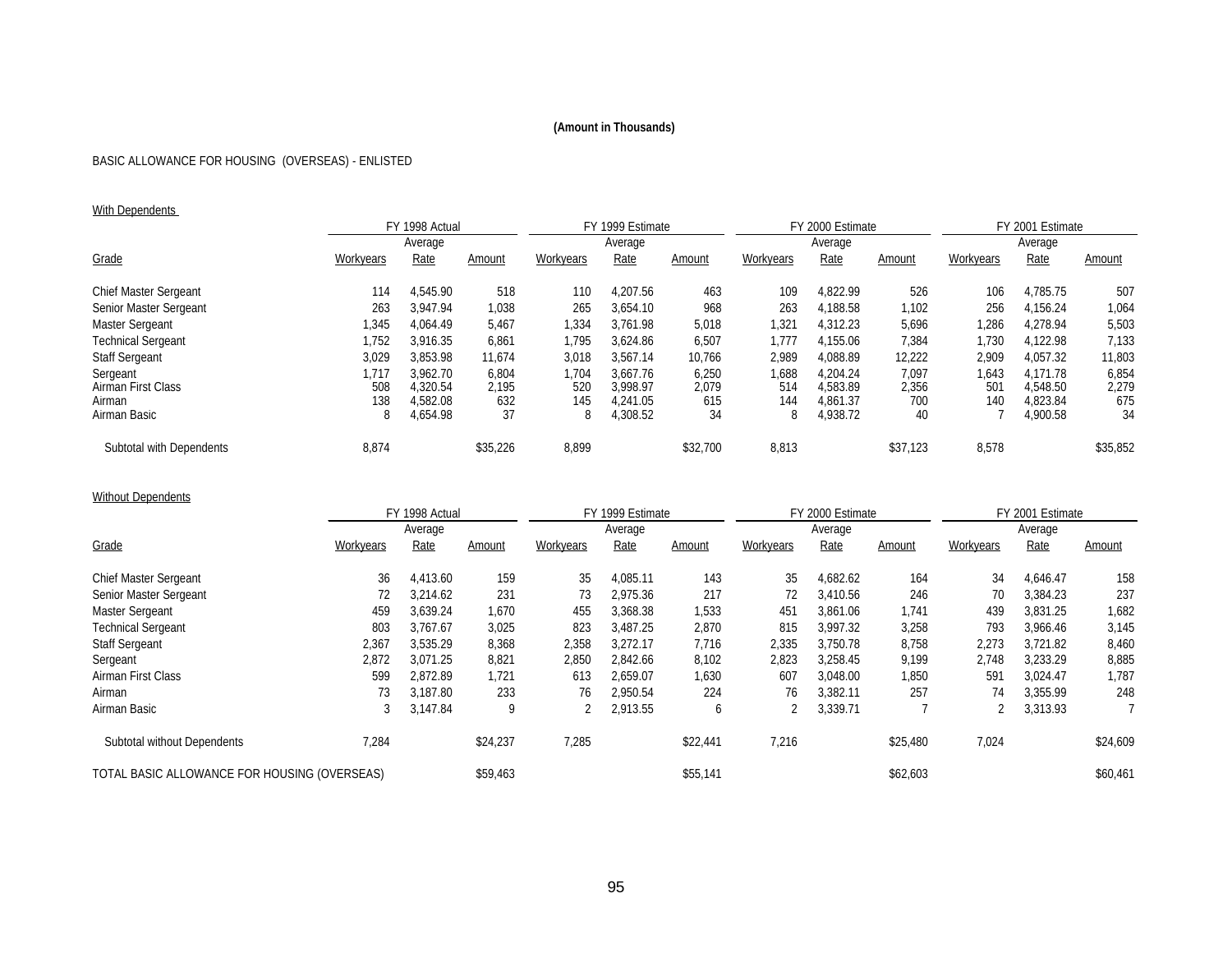**PROJECT: STATION ALLOWANCE, OVERSEAS - ENLISTED** 

| FY 1998 Actual   | \$223,849 |
|------------------|-----------|
| FY 1999 Estimate | \$211,477 |
| FY 2000 Estimate | \$210,020 |

FY 2001 Estimate \$203,935

# **PART I - PURPOSE AND SCOPE**

Funds provide payment of a per diem allowance to enlisted personnel on duty outside the continental United States. The station allowance considers all elements of the cost of living, including quarters, subsistence and other necessary incidental expenses as prescribed by Joint Travel Regulation and authorized under the provisions of 37 United States Code 403 and 405.

# **PART II - JUSTIFICATION OF FUNDS REQUESTED**

Station Allowances, Overseas consists of: (a) cost of living allowance (COLA), (b) temporary lodging allowance (TLA), and (c) moving-in housing allowance (MIHA). The Overseas Housing Allowance (OHA) consists of the difference between the Basic Allowance for housing and the applicable housing costs in the overseas area where members are stationed. The FY 1998 NDAA merged all housing allowances, including OHA, into BAH effective 1 Jan 98. Therefore, overseas housing allowances are reflected under OHA for the first quarter of FY1998. The remaining overseas housing allowances are reflected in the BAH Overseas section.

TLA covers the off-base housing (hotels) costs for military members permanently relocating in or out of an overseas location. MIHA is intended to offset initial costs such as rent deposits, electrical current transformers an other overseas unique initial housing costs. The number of personnel entitled to an overseas station allowance is based on historical data adjusted for known changes in each type of allowance. Beginning in FY 1997 the Military Personnel appropriation rejoined the Foreign Currency Fluctuation Account (Defense).

The workyears for cost of living allowance, temporary lodging allowance, and moving-in allowance are based on authorized overseas strengths for each fiscal year.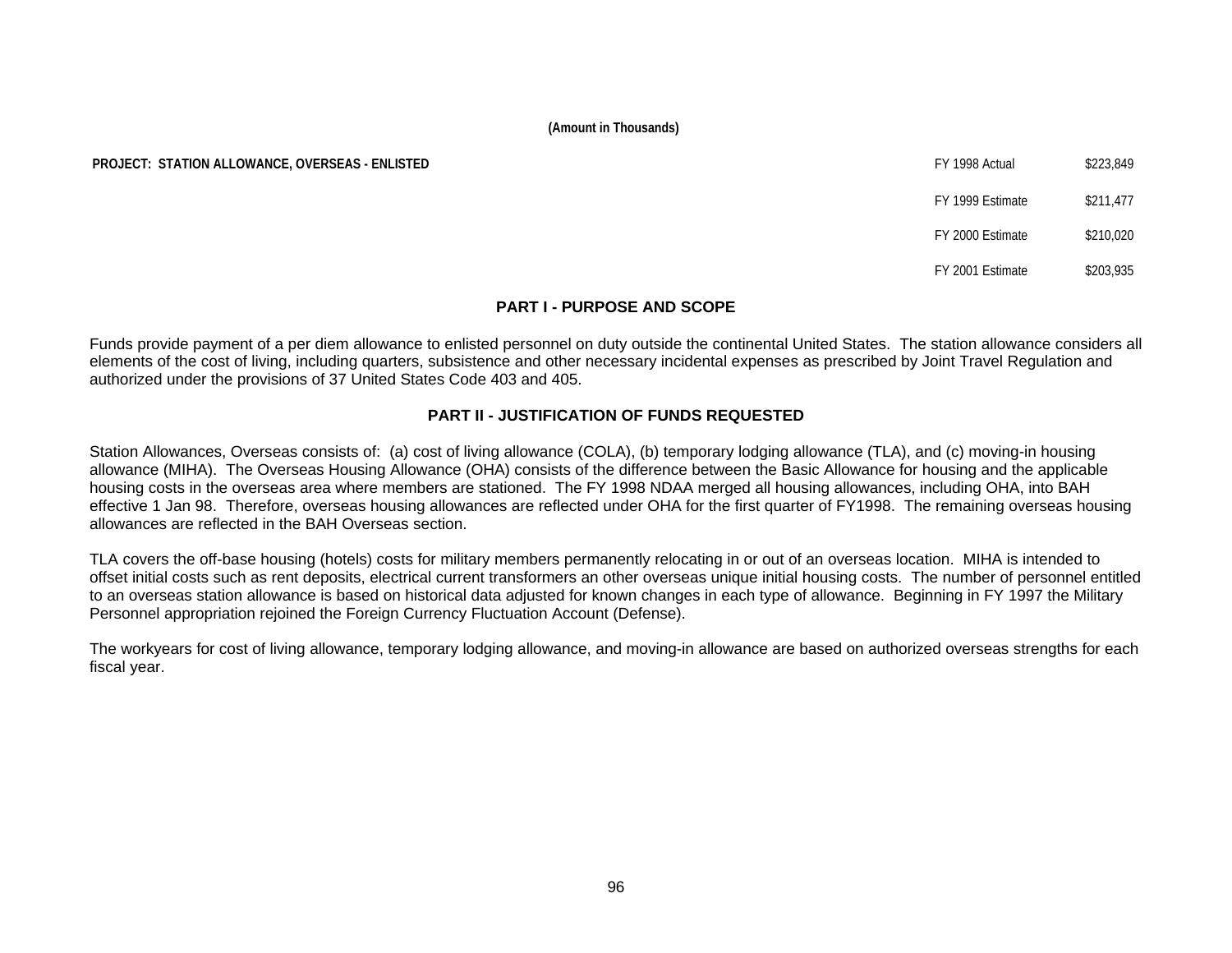# STATION ALLOWANCES, OVERSEAS - ENLISTED

# Cost of Living

|                           |           | FY 1998 Actual |           |           | FY 1999 Estimate |           |           |          | FY 2000 Estimate | FY 2001 Estimate |             |           |
|---------------------------|-----------|----------------|-----------|-----------|------------------|-----------|-----------|----------|------------------|------------------|-------------|-----------|
|                           |           | Average        |           |           | Average          |           |           | Average  |                  |                  | Average     |           |
| Grade                     | Workyears | Rate           | Amount    | Workyears | Rate             | Amount    | Workyears | Rate     | Amount           | Workyears        | <b>Rate</b> | Amount    |
| Chief Master Sergeant     | 613       | 4.314.36       | 2,645     | 594       | 4,516.78         | 2,683     | 588       | 4.520.04 | 2,658            | 572              | 4.485.14    | 2,566     |
| Senior Master Sergeant    | ,289      | 3.957.96       | 5,102     | 1,299     | 4.151.90         | 5,393     | ,287      | 4.154.91 | 5,347            | 1,252            | 4.122.83    | 5,162     |
| Master Sergeant           | 6,500     | 3.695.16       | 24,019    | 6,445     | 3.871.76         | 24,953    | 6,382     | 3.874.56 | 24,727           | 6,212            | 3.844.64    | 23,883    |
| <b>Technical Sergeant</b> | 8,407     | 3.292.20       | 27,678    | 8,613     | 3.478.90         | 29.964    | 8,529     | 3.481.41 | 29,693           | 8,302            | 3.454.53    | 28,680    |
| <b>Staff Sergeant</b>     | 17,202    | 2.924.76       | 50,312    | 17,135    | 3,067.98         | 52,570    | 16,970    | 3.070.19 | 52,101           | 16,518           | 3.046.48    | 50,322    |
| Sergeant                  | 17.688    | 2.151.84       | 38,062    | 17.553    | 2.216.86         | 38.913    | 17,383    | 2.218.45 | 38,563           | 16.920           | 2.201.32    | 37,246    |
| Airman First Class        | 7.529     | .809.48        | 13,624    | 7.705     | 1.779.00         | 13,707    | 7,631     | 1.780.28 | 13,585           | 7,426            | 1.766.53    | 13,118    |
| Airman                    | 2,811     | 1,534.56       | 4,314     | 2,954     | 1,504.54         | 4.444     | 2,925     | ,505.62  | 4,404            | 2,846            | 1.494.00    | 4,252     |
| Airman Basic              | 327       | ,212.96        | 397       | 316       | 966.00           | 305       | 313       | 966.70   | 303              | 304              | 959.23      | 292       |
| Subtotal Cost of Living   | 62,366    |                | \$166.153 | 62,614    |                  | \$172,932 | 62,008    |          | \$171.381        | 60,352           |             | \$165,521 |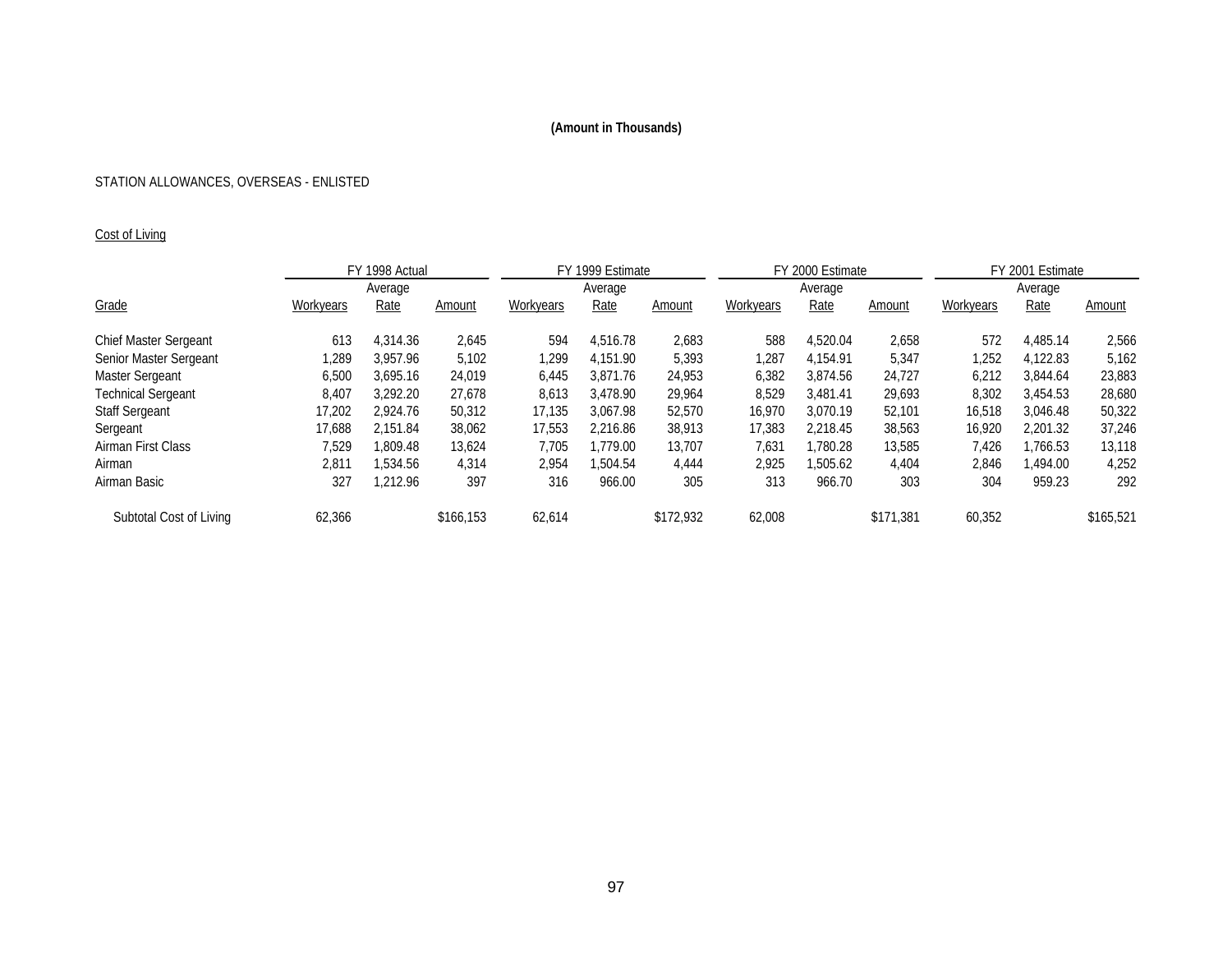# STATION ALLOWANCES, OVERSEAS - ENLISTED

# **Housing Allowance**

|                            | FY 1998 Actual |          |          | FY 1999 Estimate |         |        |           | FY 2000 Estimate |          | FY 2001 Estimate |         |        |
|----------------------------|----------------|----------|----------|------------------|---------|--------|-----------|------------------|----------|------------------|---------|--------|
|                            |                | Average  |          |                  | Average |        |           | Average          |          |                  | Average |        |
| Grade                      | Workyears      | Rate     | Amount   | Workyears        | Rate    | Amount | Workyears | Rate             | Amount   | Workyears        | Rate    | Amount |
| Chief Master Sergeant      | 150            | 1,504.67 | 226      |                  | 0.00    | 0      |           | 0.00             | 0        |                  | 0.00    | 0      |
| Senior Master Sergeant     | 335            | 1,263.30 | 424      |                  | 0.00    |        |           | 0.00             |          |                  | 0.00    | 0      |
| Master Sergeant            | ,805           | 1,318.76 | 2,380    |                  | 0.00    |        |           | 0.00             |          |                  | 0.00    | 0      |
| <b>Technical Sergeant</b>  | 2,555          | 1.289.87 | 3,295    |                  | 0.00    |        |           | 0.00             |          |                  | 0.00    | 0      |
| <b>Staff Sergeant</b>      | 5,397          | 1.238.06 | 6,681    |                  | 0.00    |        |           | 0.00             |          |                  | 0.00    | 0      |
| Sergeant                   | 4,589          | 1.134.93 | 5,209    |                  | 0.00    |        |           | 0.00             |          |                  | 0.00    | 0      |
| Airman First Class         | ,106           | 1.179.04 | 1,304    |                  | 0.00    |        |           | 0.00             |          |                  | 0.00    | 0      |
| Airman                     | 211            | 1.367.17 | 288      |                  | 0.00    | 0      |           | 0.00             |          |                  | 0.00    | 0      |
| Airman Basic               | 10             | 431.09   | 15       |                  | 0.00    | 0      |           | 0.00             | $\Omega$ |                  | 0.00    | 0      |
| Subtotal Housing Allowance | 16,158         |          | \$19,822 |                  |         | \$0    |           |                  | \$0      |                  |         | \$0    |

|                                    |                 | Average |               |                 | Average     |           |                 | Average     |               |          | Average |           |
|------------------------------------|-----------------|---------|---------------|-----------------|-------------|-----------|-----------------|-------------|---------------|----------|---------|-----------|
|                                    | <b>Payments</b> | Rate    | <u>Amount</u> | <b>Payments</b> | <u>Rate</u> | Amount    | <b>Payments</b> | <u>Rate</u> | <u>Amount</u> | Payments | Rate    | Amount    |
| <b>Temporary Lodging Allowance</b> | 65,885          | 485.70  | \$32,000      | 66,294          | 489.46      | \$32,448  | 65,225          | 495.95      | \$32,348      | 63,610   | 503.76  | \$32,044  |
| Moving-In Housing Allowance        | 10,773          | 545.28  | \$5,874       | 10,813          | 563.82      | \$6,097   | 10,709          | 587.50      | \$6,291       | 10,423   | 611.15  | \$6,370   |
| TOTAL STATION ALLOWANCES, OVERSEAS |                 |         | \$223,849     |                 |             | \$211,477 |                 |             | \$210,020     |          |         | \$203,935 |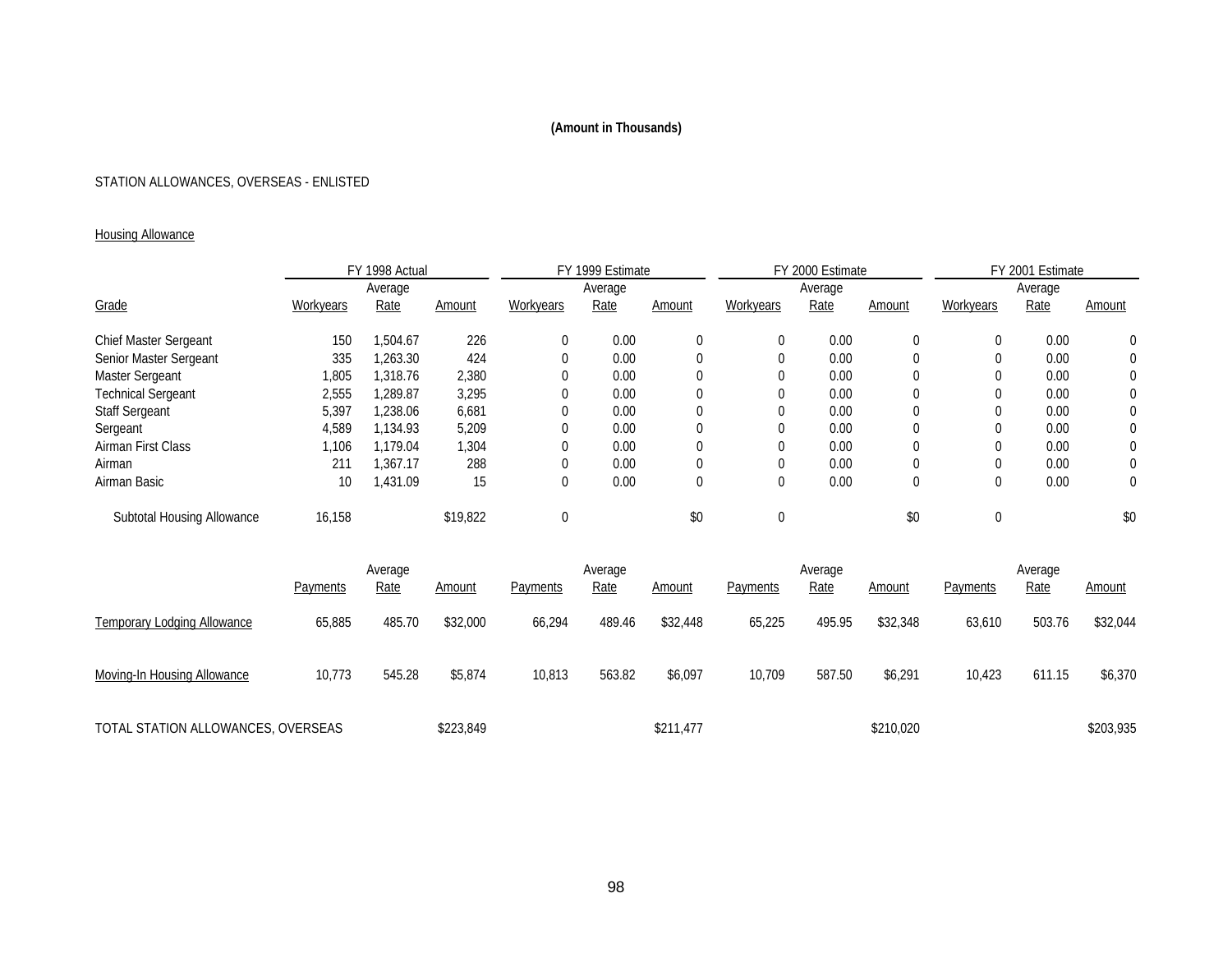# **PROJECT: CONUS COST OF LIVING ALLOWANCE (COLA) - ENLISTED FROJECT: CONUS COST OF LIVING ALLOWANCE (COLA) - ENLISTED**

# **FY 1999 Estimate** \$455 FY 2000 Estimate \$459

FY 2001 Estimate \$458

# **PART I - PURPOSE AND SCOPE**

Congress approved in the Fiscal Year 1995 DoD Authorization Act the payment of a COLA to soldiers assigned to high cost areas in CONUS.

# **PART II - JUSTIFICATION OF FUNDS REQUESTED**

As part of the DoD Quality of Life Initiatives, high cost areas are grouped as Military Housing Areas (MHA) where the cost of goods and services exceeds 108 percent of the national cost of living average. Computation of program cost is the product of military member by grade and dependency status, the number of members assigned to a designated high-cost area of CONUS, and the percent by which an area's cost of non-housing goods and services exceeds 108 percent of the national cost of living.

Details of the computation are shown below:

|            |                  | FY 1998 Actual     |        |           | FY 1999 Estimate   |        |                  | FY 2000 Estimate |        |           | FY 2001 Estimate   |        |
|------------|------------------|--------------------|--------|-----------|--------------------|--------|------------------|------------------|--------|-----------|--------------------|--------|
|            | <b>Workyears</b> | Avg<br><b>Rate</b> | Amount | Workyears | Ava<br><u>Rate</u> | Amount | <b>Workyears</b> | Ava<br>Rate      | Amount | Workyears | Ava<br><u>Rate</u> | Amount |
| CONUS COLA | ,528             | 300.60             | \$459  | ,504      | 302.40             | \$455  | ,499             | 306.41           | \$459  | .472      | 311.24             | \$458  |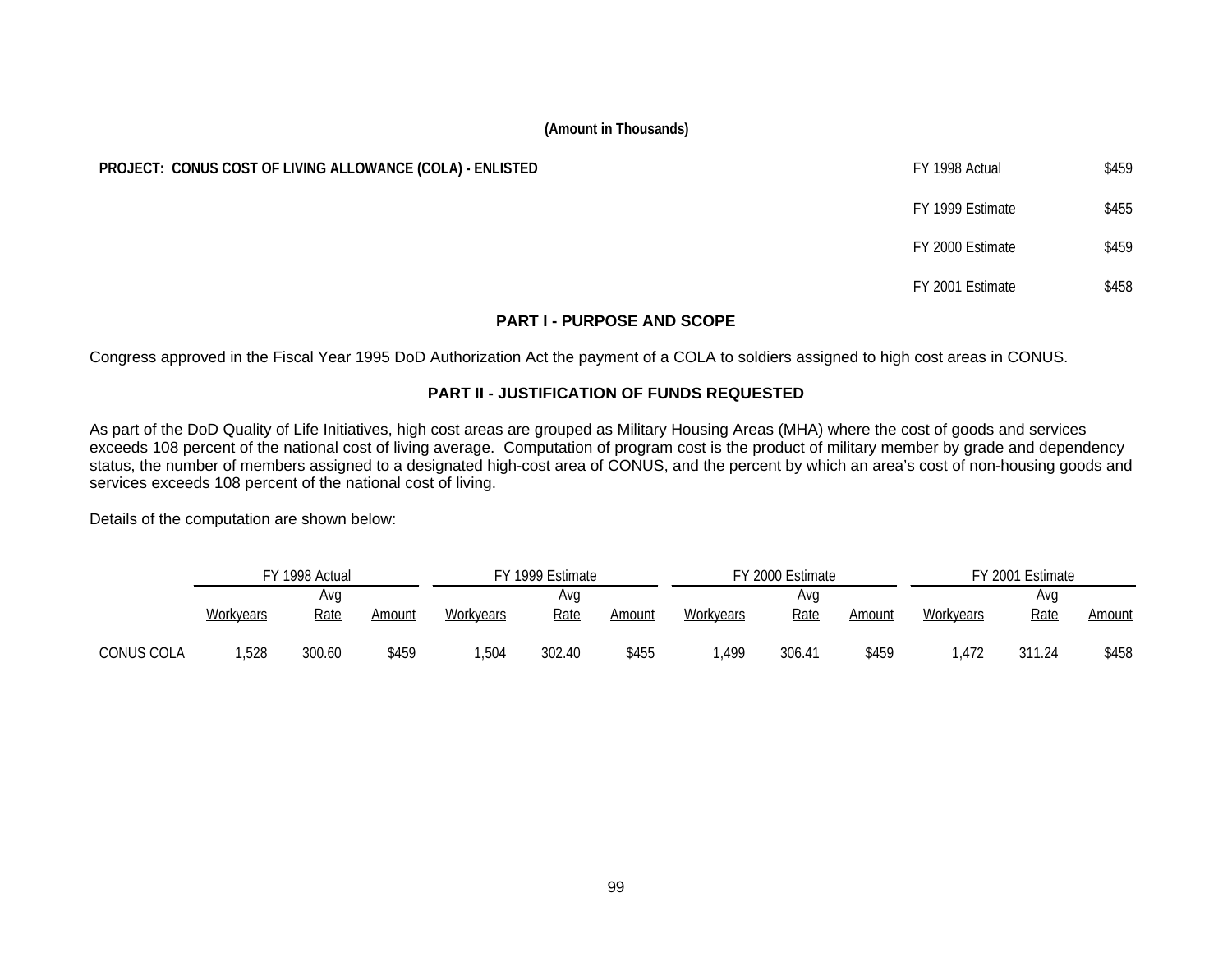# **PROJECT: CLOTHING ALLOWANCES - ENLISTED**

| FY 1998 Actual   | \$113,662 |
|------------------|-----------|
| FY 1999 Estimate | \$116,718 |
| FY 2000 Estimate | \$113,337 |
| FY 2001 Estimate | \$112,824 |

# **PART I - PURPOSE AND SCOPE**

Funds provide payment to enlisted personnel for prescribed clothing, authorized by the Secretary of Defense under the provisions of U.S.C. 418. This project includes:

(1) Initial clothing allowances upon enlistment,

(2) Civilian clothing allowances when authorized,

(3) Basic replacement allowance payable to a member upon completion of six months active duty for the remainder of the first three years of continuous service,

(4) Standard replacement allowance payable to a member upon completion of 36 months of active duty through the remainder of active duty, and

(5) Supplemental clothing allowances for personnel assigned to special organizations or details where the nature of duties require additional items of individual uniform clothing.

Both basic and standard replacement allowances are cash payments. Effective October 1, 1985, all replacement allowances are paid annually.

# **PART II - JUSTIFICATION OF FUNDS REQUESTED**

Initial clothing allowances are based on programmed numbers by type of accession. The rates prescribed by the Secretary of Defense are used each fiscal year. The estimate includes new payment standards for the civilian clothing allowance system which began in CY 1998. The new system pays a lower initial allowance at the start of the tour followed by an annual replacement (continuing) allowance as long as the member remains in a qualifying assignment. Previous policy authorized one lump-sum payment at the start of the tour.

The computation of requirements is provided in the following table: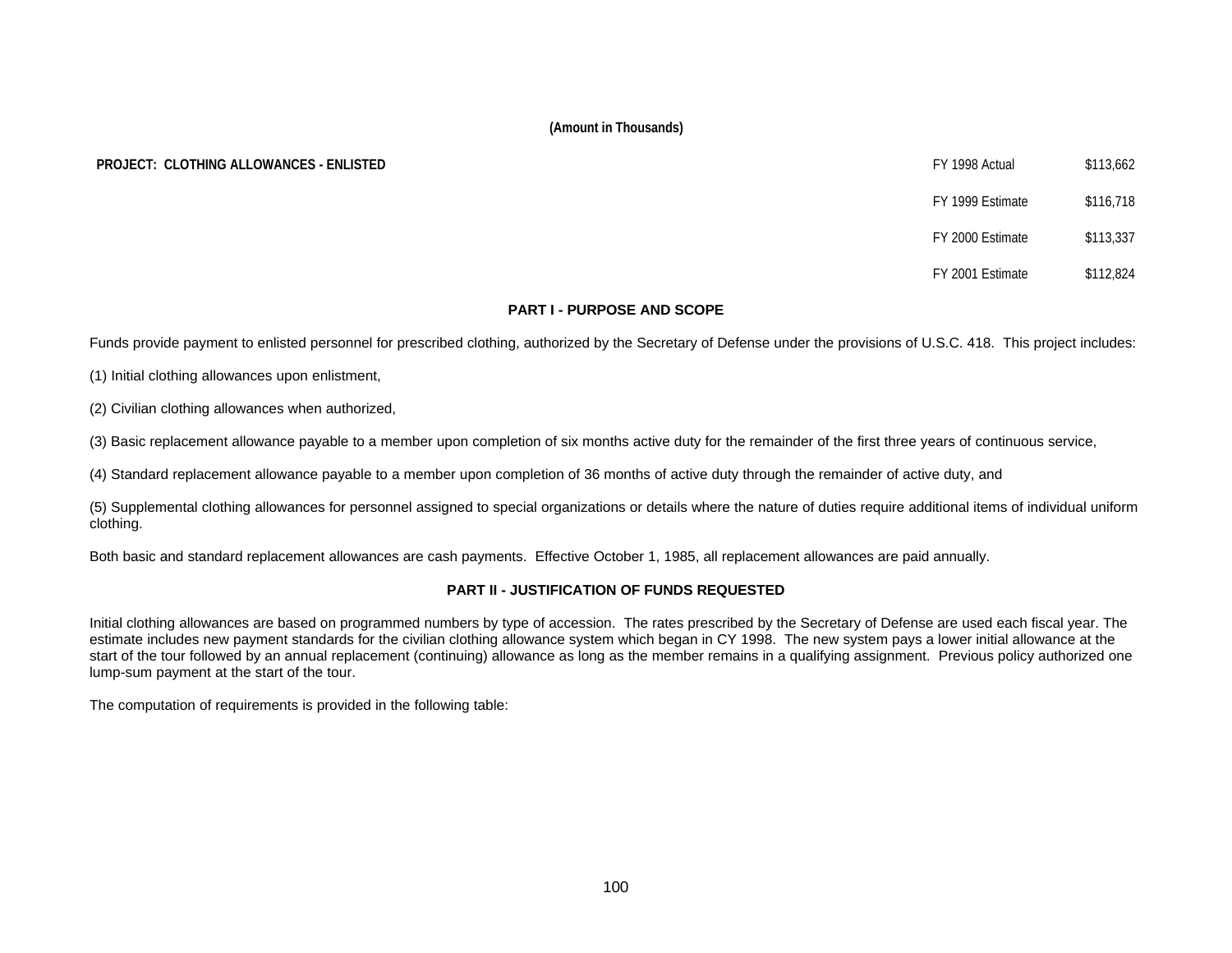# CLOTHING ALLOWANCES - ENLISTED

| Initial Allowances          |                 | FY 1998 Actual |          |          | FY 1999 Estimate |          |          | FY 2000 Estimate |               |                 | FY 2001 Estimate |          |
|-----------------------------|-----------------|----------------|----------|----------|------------------|----------|----------|------------------|---------------|-----------------|------------------|----------|
|                             |                 | Statutory      |          |          | Statutory        |          |          | Statutory        |               |                 | Statutory        |          |
|                             | <b>Payments</b> | Rate           | Amount   | Payments | Rate             | Amount   | Payments | Rate             | <b>Amount</b> | <b>Payments</b> | Rate             | Amount   |
| <b>Military Clothing</b>    |                 |                |          |          |                  |          |          |                  |               |                 |                  |          |
| Civilian Life (Male)        | 23,443          | 972.42         | 22,796   | 26,287   | 905.85           | 23,812   | 23,678   | 919.44           | 21,770        | 22,958          | 934.15           | 21,446   |
| Civilian Life (Female)      | 8,269           | 1,162.95       | 9,616    | 9,899    | 1,113.01         | 11,018   | 9,072    | 1,129.71         | 10,249        | 8,792           | 1,147.78         | 10,091   |
| Officer Tng School (Male)   | 311             | 752.40         | 234      | 740      | 640.80           | 474      | 824      | 650.41           | 536           | 1,255           | 660.82           | 829      |
| Officer Tng School (Female) | 48              | 964.45         | 46       | 131      | 811.35           | 106      | 145      | 823.52           | 119           | 221             | 836.70           | 185      |
| AF Academy Prep (Male)      | 168             | 801.30         | 135      | 182      | 681.11           | 124      | 164      | 691.33           | 113           | 164             | 702.39           | 115      |
| AF Academy Prep (Female)    | 16              | 827.70         | 13       | 18       | 689.80           | 12       | 16       | 700.15           | 11            | 16              | 711.35           | 11       |
| Subtotal                    | 32,255          |                | 32,840   | 37,257   |                  | 35,546   | 33,899   |                  | 32,798        | 33,406          |                  | 32,677   |
| Subtotal Military Clothing  |                 |                | \$32,840 |          |                  | \$35,546 |          |                  | \$32,798      |                 |                  | \$32,677 |
| Civilian Clothing           |                 |                |          |          |                  |          |          |                  |               |                 |                  |          |
| Initial                     | 1,042           | 908.82         | 947      | 1,026    | 776.00           | 796      | 1,022    | 787.64           | 805           | 1,004           | 800.24           | 803      |
| Continuing                  | 264             | 438.89         | 116      | 260      | 258.67           | 67       | 259      | 262.55           | 68            | 254             | 266.75           | 68       |
| TDY                         | 1,468           | 406.62         | 597      | 1,445    | 456.06           | 659      | 1,440    | 462.90           | 667           | 1,414           | 470.31           | 665      |
| Subtotal Civilian Clothing  |                 |                | \$1,660  |          |                  | \$1,522  |          |                  | \$1,540       |                 |                  | \$1,536  |
| TOTAL INITIAL ALLOWANCES    |                 |                | \$34,500 |          |                  | \$37,068 |          |                  | \$34,338      |                 |                  | \$34,213 |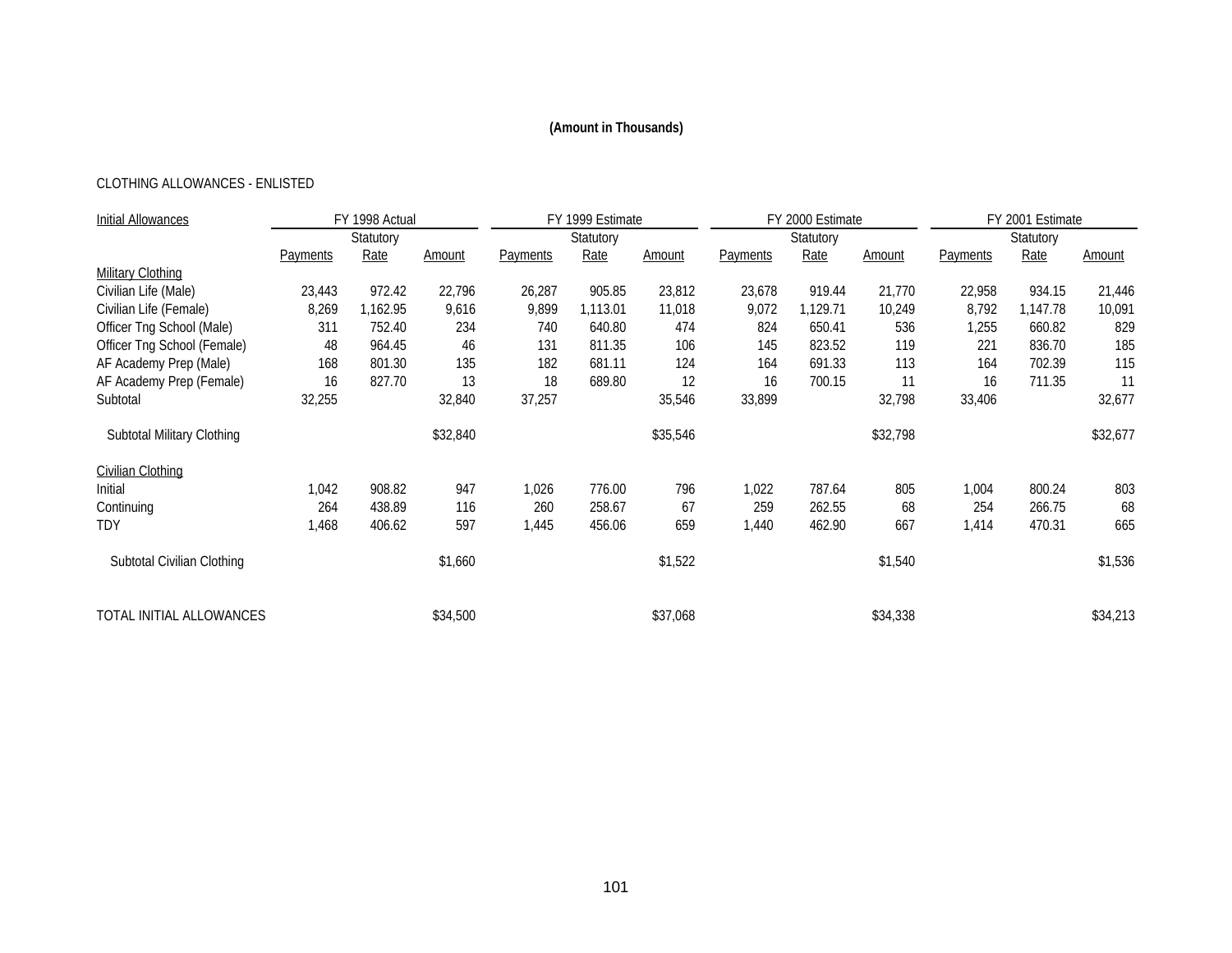# CLOTHING ALLOWANCES - ENLISTED

| Maintenance Allowance          |          | FY 1998 Actual |           |          | FY 1999 Estimate |           |                 | FY 2000 Estimate |               |          | FY 2001 Estimate |               |
|--------------------------------|----------|----------------|-----------|----------|------------------|-----------|-----------------|------------------|---------------|----------|------------------|---------------|
|                                |          | Statutory      |           |          | Statutory        |           |                 | Statutory        |               |          | Statutory        |               |
| Military Clothing              | Payments | Rate           | Amount    | Payments | Rate             | Amount    | <b>Payments</b> | <u>Rate</u>      | <u>Amount</u> | Payments | <u>Rate</u>      | <u>Amount</u> |
| Airmen (Male)                  | 57,016   | 162.66         | 9,274     | 63.933   | 187.20           | 11.968    | 57,588          | 190.01           | 10,942        | 55,836   | 193.05           | 10,779        |
| Airmen (Female)                | 19,684   | 177.96         | 3,503     | 23,564   | 212.40           | 5,005     | 21,596          | 215.59           | 4,656         | 20,929   | 219.04           | 4,584         |
| Subtotal                       |          |                | \$12,777  |          |                  | \$16,973  |                 |                  | \$15,598      |          |                  | \$15,363      |
| Standard Maintenance Allowance |          |                |           |          |                  |           |                 |                  |               |          |                  |               |
| Military Clothing (37th Month) |          |                |           |          |                  |           |                 |                  |               |          |                  |               |
| Airmen (Male)                  | 193.931  | 278.93         | 54.093    | 190.876  | 266.40           | 50.849    | 190,223         | 270.40           | 51.436        | 186.777  | 274.72           | 51,312        |
| Airmen (Female)                | 35,111   | 310.54         | 10.903    | 34,558   | 302.40           | 10.450    | 34,440          | 306.94           | 10,571        | 33,816   | 311.85           | 10,545        |
| Subtotal                       |          |                | \$64.996  |          |                  | \$61,299  |                 |                  | \$62,007      |          |                  | \$61,857      |
| Supplemental Maint. Allow.     | 6,839    | 203.13         | 1,389     | 6,731    | 204.75           | 1,378     | 6,708           | 207.82           | 1,394         | 6,587    | 211.15           | 1,391         |
| TOTAL CLOTHING ALLOWANCE       |          |                | \$113,662 |          |                  | \$116,718 |                 |                  | \$113,337     |          |                  | \$112,824     |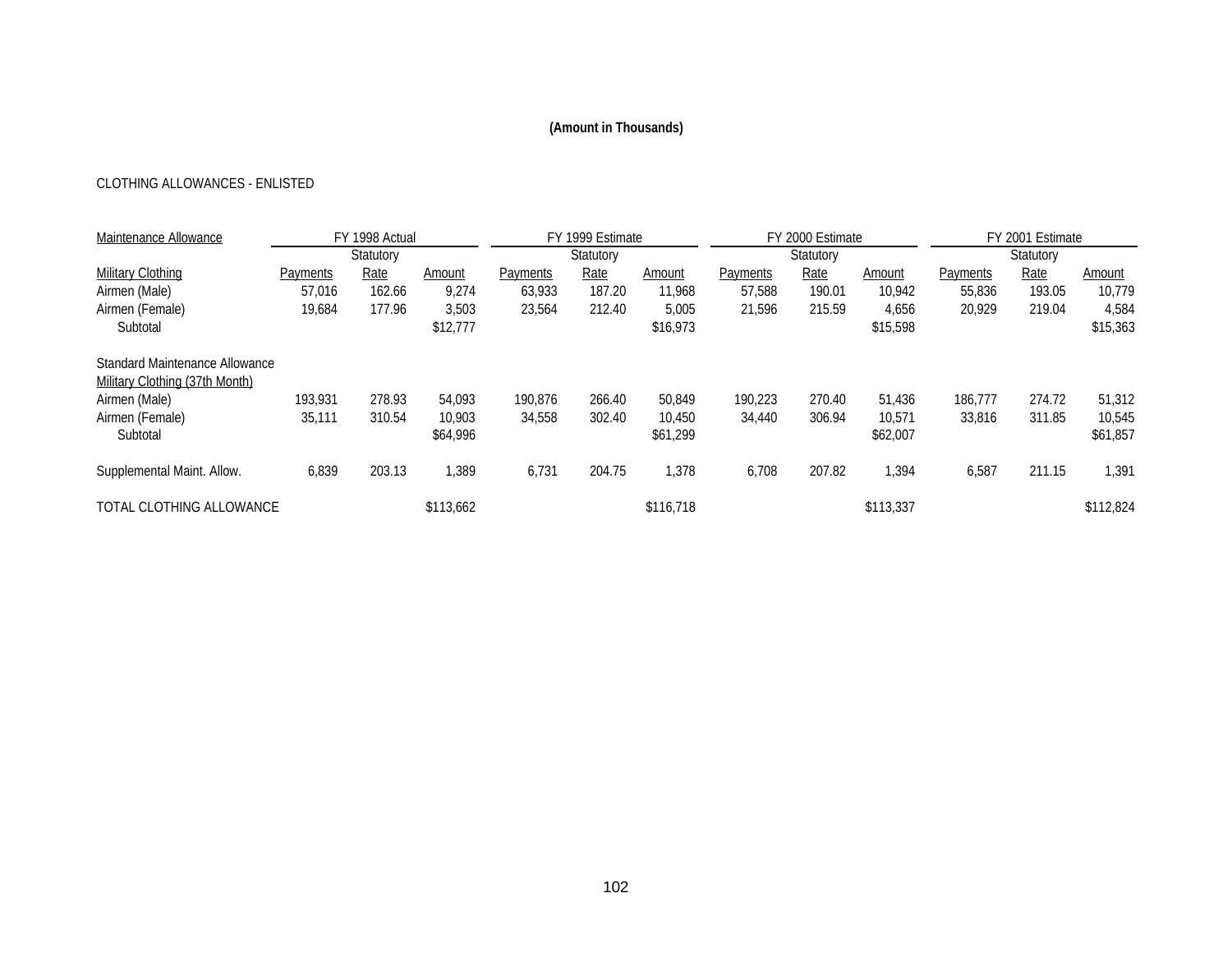# **PROJECT: FAMILY SEPARATION ALLOWANCES - ENLISTED FOUR SEPARATION ALLOWANCES - ENLISTED FY 1998 Actual \$18,156**

FY 1999 Estimate \$17,996

FY 2000 Estimate \$18,032

FY 2001 Estimate \$17,865

# **PART I - PURPOSE AND SCOPE**

Under the provision of 37 United States Code 427, family separation allowance (FSA) payments are made to enlisted personnel with dependents to compensate for added expenses incurred because of forced separation from dependents when:

(1) Travel of dependents to overseas duty station is not authorized and the member maintains two homes, one in the continental United States (CONUS) for his family and one overseas.

(2) When a member with dependents makes a permanent change of station or is on temporary duty travel for 30 consecutive days or more either in CONUS or overseas and the travel of dependents to his duty station is not authorized and dependents do not reside at or near the duty station.

The FY 1998 NDAA increased the Family Separation Allowance Type II rate from \$75 to \$100 per month.

# **PART II - JUSTIFICATION OF FUNDS REQUESTED**

Allowances for family separation payments are determined by multiplying the number of personnel eligible for each type of family separation allowance by the applicable statutory rate. This project is impacted by national defense efforts such as Southwest Asia and Bosnia contingencies which increased requirements.

Details of the cost computation are provided in the following tables: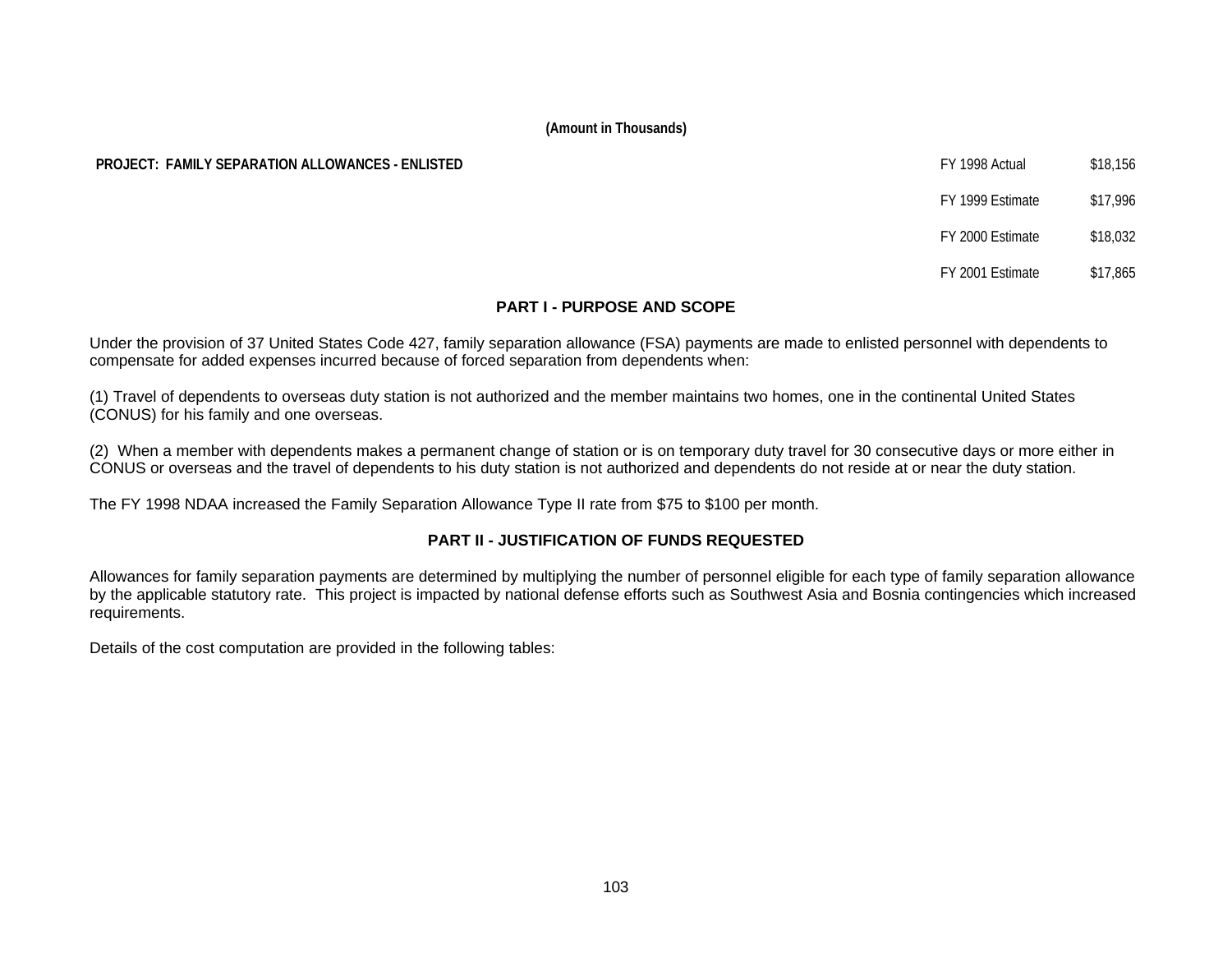# FAMILY SEPARATION ALLOWANCES - ENLISTED

# PCS Overseas with Dependents not Authorized and Maintain Two Homes

|                                                                | FY 1998 Actual   |          |                |                 | FY 1999 Estimate |         |           | FY 2000 Estimate |                | FY 2001 Estimate |          |                |  |
|----------------------------------------------------------------|------------------|----------|----------------|-----------------|------------------|---------|-----------|------------------|----------------|------------------|----------|----------------|--|
|                                                                | Statutory        |          |                | Statutory       |                  |         | Statutory |                  |                | Statutory        |          |                |  |
| Grade                                                          | <b>Workyears</b> | Rate     | Amount         | Workyears       | Rate             | Amount  | Workyears | Rate             | Amount         | <b>Workyears</b> | Rate     | Amount         |  |
| <b>Chief Master Sergeant</b>                                   | 10               | 6,090.20 | 61             | 10 <sup>°</sup> | 6,312.92         | 63      | 10        | 6,502.30         | 65             | 9                | 6,697.37 | 60             |  |
| Senior Master Sergeant                                         | 30               | 5,589.49 | 168            | 30              | 5,793.89         | 174     | 29        | 5,967.71         | 173            | 29               | 6,146.74 | 178            |  |
| Master Sergeant                                                | 116              | 4,776.28 | 554            | 111             | 4,950.95         | 550     | 106       | 5,099.47         | 541            | 107              | 5,252.46 | 562            |  |
| <b>Technical Sergeant</b>                                      | 190              | 4,321.74 | 821            | 199             | 4,479.78         | 891     | 209       | 4,614.17         | 964            | 216              | 4,752.60 | 1,027          |  |
| <b>Staff Sergeant</b>                                          | 218              | 3,987.93 | 869            | 210             | 4.133.76         | 868     | 207       | 4,257.78         | 881            | 208              | 4,385.51 | 912            |  |
| Sergeant                                                       | 112              | 3,469.46 | 389            | 110             | 3,596.34         | 396     | 109       | 3,704.23         | 404            | 103              | 3,815.35 | 393            |  |
| Airman First Class                                             |                  | 3,401.99 | 14             | 4               | 3,526.40         | 14      | 4         | 3,632.19         | 15             | 4                | 3,741.16 | 15             |  |
| Airman                                                         |                  | 2,762.79 | 8              | 3               | 2,863.82         | 9       | 3         | 2,949.73         | 9              |                  | 3,038.22 | 9              |  |
| Airman Basic                                                   |                  | 2,076.35 | $\overline{2}$ | 1               | 2,152.28         | 2       |           | 2,216.85         | $\overline{2}$ |                  | 2,283.35 | $\overline{2}$ |  |
| Subtotal                                                       | 684              |          | \$2,886        | 678             |                  | \$2,967 | 678       |                  | \$3,054        | 680              |          | \$3,158        |  |
| PCS CONUS or Overseas with<br>dependents not authorized        | 5,645            | 1,200.00 | \$6,774        | 5,556           | 1,200.00         | \$6,667 | 5,537     | 1,200.00         | \$6,644        | 5,437            | 1,200.00 | \$6,524        |  |
|                                                                |                  |          |                |                 |                  |         |           |                  |                |                  |          |                |  |
| TDY CONUS or Overseas for<br>more than 30 days with dependents |                  |          |                |                 |                  |         |           |                  |                |                  |          |                |  |
| not residing near TDY station                                  | 7,080            | 1,200.00 | \$8,496        | 6,968           | 1,200.00         | \$8,362 | 6,945     | 1,200.00         | \$8,334        | 6,819            | 1,200.00 | \$8,183        |  |
| TOTAL FAMILY SEPARATION ALLOWANCE<br>\$18,156                  |                  |          |                |                 | \$17,996         |         |           | \$18,032         |                |                  | \$17,865 |                |  |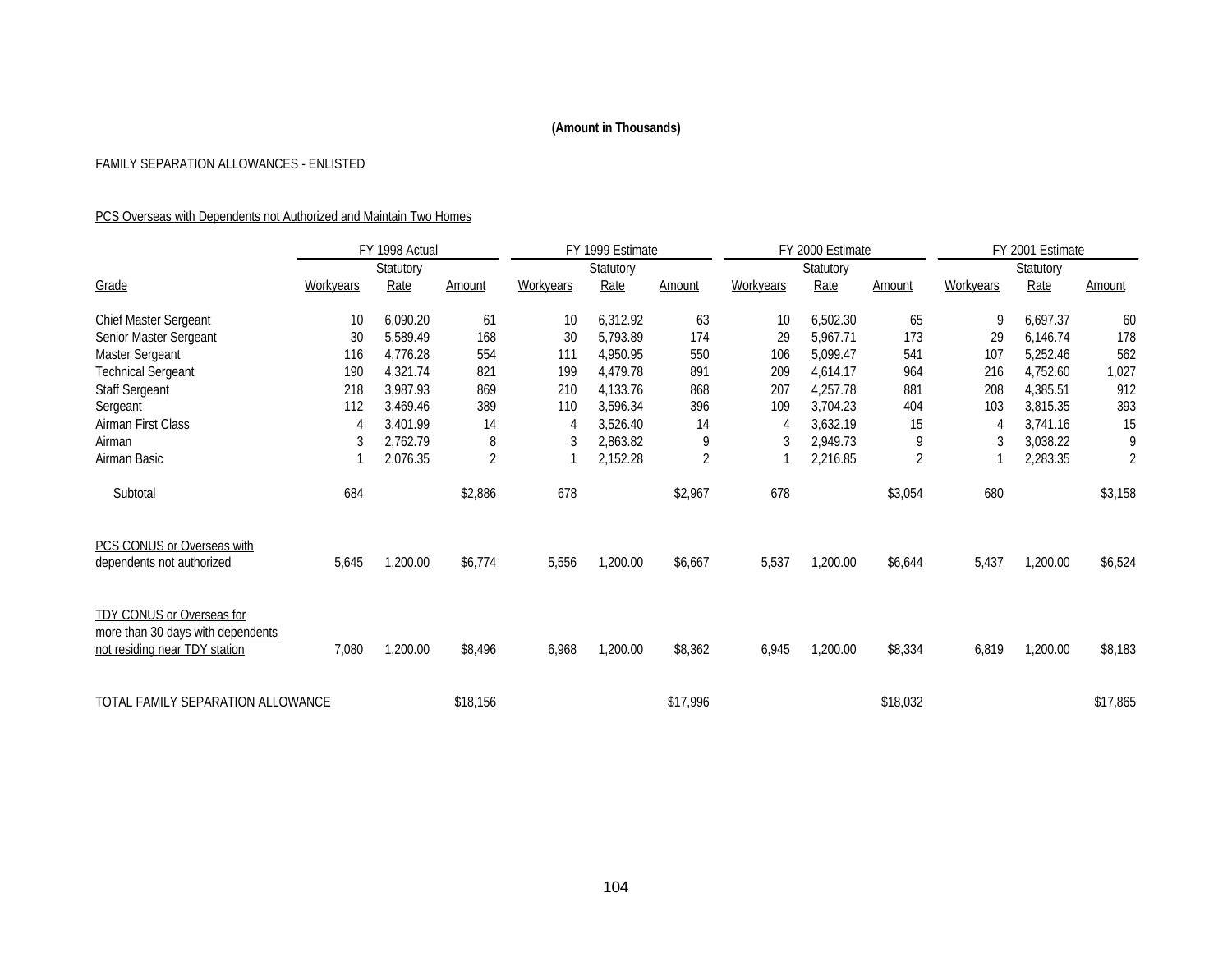**PROJECT: SEPARATION PAYMENTS - ENLISTED**  $$75,667$ 

FY 1999 Estimate \$71,701 FY 2000 Estimate \$70,251 FY 2001 Estimate \$67,875

# **PART I - PURPOSE AND SCOPE**

Funds provide payment to enlisted personnel for:

(1) Lump sum terminal leave (LSTL) payments for unused accrued leave at time of discharge, reenlistment or death under provisions of 10 United States Code 501.

(2) Severance pay to members separated for physical disability under provisions of 10 United States Code 1212.

(3) Donations for discharge under certain conditions under the provisions of 10 United States Code 1048.

(4) Separation Pay for discharge under provisions of 10 United States Code 1174 as amended.

(5) Voluntary Separation Incentive and Special Separation Benefits programs under the provision of United States Code 1775 and 1774a.

(6) Early Retirement under provisions of 10 United Sates Code 8911, 8914 as amended.

# **PART II - JUSTIFICATION OF FUNDS REQUESTED**

Lump sum terminal leave is accrued leave earned by an active duty member. Payments are paid to members to compensate for the accrued leave at the time of retirement or separation. Also, members reenlisting on their date of separation have the option to receive pay for all or a portion of their accrued leave. The total requirement for separation payments is determined by multiplying the projected number of payments by the estimated average cost per payment. For leave accumulated prior to September 1976 and retained throughout a member's career, payments include basic pay, \$1.25 per day quarters allowance to members in pay grade E-5 through E-9 with dependents, and \$.70 per day to all members for subsistence. For leave accumulated after September 1, 1976, the rate payable is basic pay only. Leave payments will not exceed a career total of 60 days. Severance pay for disability is computed at two months basic pay at the grade held at time of discharge multiplied by the number of years active service, but not more than 12 years. In addition, Title 10, Section 1174 of the United States Code was amended to authorize payment of separation pay to Enlisted members who are discharged involuntarily or denied reenlistment who have completed six or more, but less than 20 years of active service immediately before that discharge. Enlisted separation pay is calculated as follows: 12 x monthly base pay x # years service x 10 percent.

The FY 1992 Defense Authorization Act approved two voluntary separation pay programs for implementation during the force drawdown. The programs apply to both officer and enlisted members who have more than six and less than 20 years of service. The first is the Voluntary Separations Incentive (VSI) Program, and the second is the Special Separation Benefit (SSB) program. VSI payments are calculated as follows: annual base pay x 2.5 percent x # years of service with annuity payments for twice the years of service. SSB payments are calculated as follows: annual base pay x 15 percent x # years of service. These programs will be used to reduce involuntary separations and will be offered to members in overage specialties to facilitate force shaping requirements during the drawdown.

The FY 1993 National Defense Authorization Act approved an active duty early retirement program for use during the force drawdown. The early retirement program is necessary to shape the 15-20 year segment of the force. It will assist the services in achieving drawdown goals of maintaining readiness while ensuring the equitable treatment of the members. The criteria for early retirement will include such factors as grade, years of service, and skill, with a focus on the population where the inventory exceeds requirements. Members approved for early retirement will receive the same benefits as individuals with 20 or more years of service. However, their retired pay will be reduced by one percent for each year that they are short of 20 years of active duty. The early retirement amount is the product of 2.5 percent x the years of service x basic pay x reduction factor. For members who leave under the early retirement program the Air Force is required to establish a subaccount with the Military Personnel Appropriation to fund all early retirement payments up front which will cover the entire initial period. The period is the difference between 20 years and the number of years completed by the member.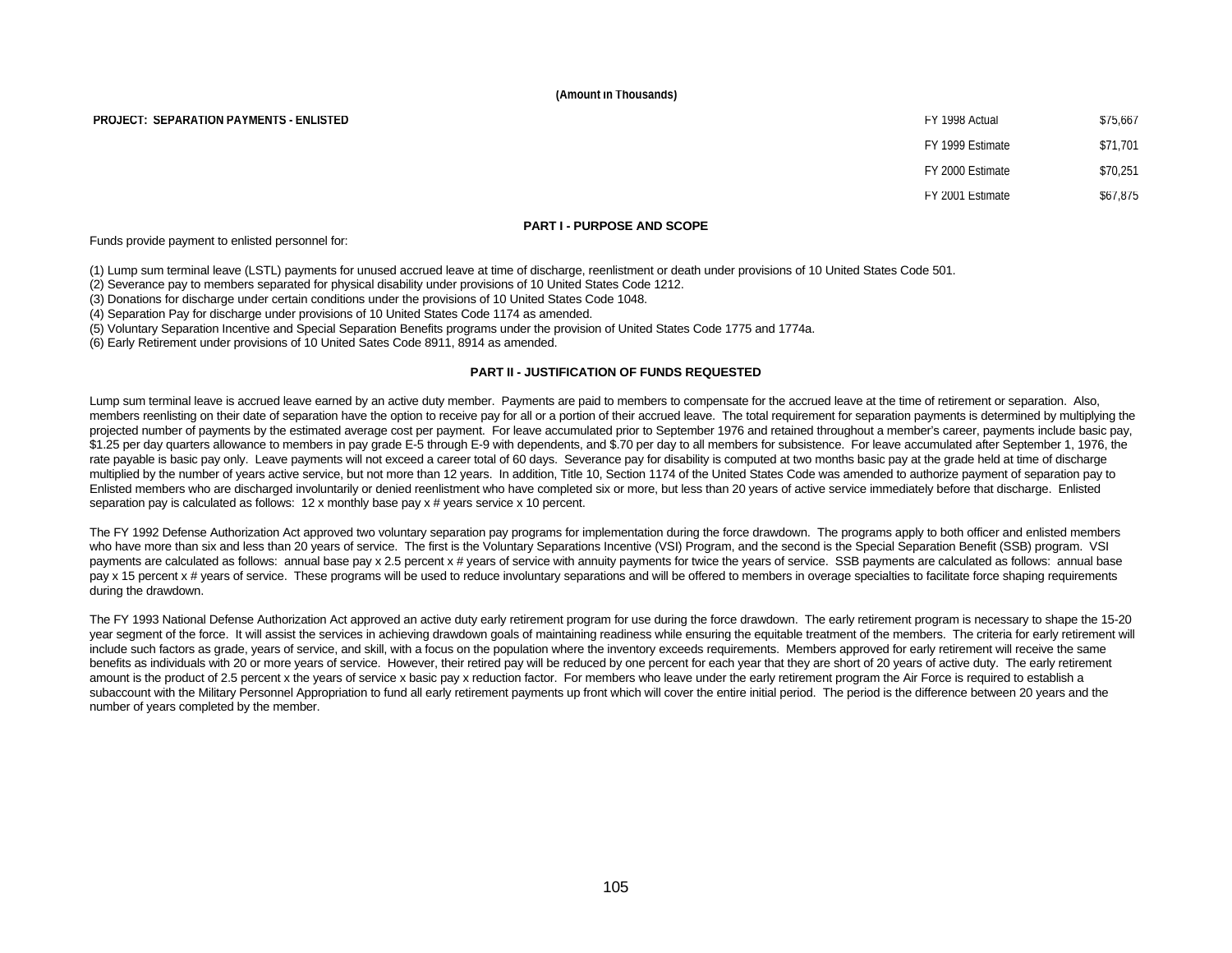# SEPARATION PAYMENTS - ENLISTED

## Lump Sum Terminal Leave Payments

|                                                                                                                                                                                      | FY 1998 Actual                                                             |                                                                      |                                                                                                | FY 1999 Estimate                                                      |                                                                            |                                                                      |                                                                                               | FY 2000 Estimate                                                      |                                                                            |                                                                      |                                                                                                 | FY 2001 Estimate                                                        |                                                                           |                                                                      |                                                                                                 |                                                                         |
|--------------------------------------------------------------------------------------------------------------------------------------------------------------------------------------|----------------------------------------------------------------------------|----------------------------------------------------------------------|------------------------------------------------------------------------------------------------|-----------------------------------------------------------------------|----------------------------------------------------------------------------|----------------------------------------------------------------------|-----------------------------------------------------------------------------------------------|-----------------------------------------------------------------------|----------------------------------------------------------------------------|----------------------------------------------------------------------|-------------------------------------------------------------------------------------------------|-------------------------------------------------------------------------|---------------------------------------------------------------------------|----------------------------------------------------------------------|-------------------------------------------------------------------------------------------------|-------------------------------------------------------------------------|
| Grade                                                                                                                                                                                | Payments                                                                   | Days                                                                 | Average<br>Rate                                                                                | Amount                                                                | Payments                                                                   | Days                                                                 | Average<br>Rate                                                                               | Amount                                                                | Payments                                                                   | Days                                                                 | Average<br>Rate                                                                                 | Amount                                                                  | Payments                                                                  | Days                                                                 | Average<br>Rate                                                                                 | Amount                                                                  |
| <b>Chief Master Sergeant</b><br>Senior Master Sergeant<br>Master Sergeant<br><b>Technical Sergeant</b><br>Staff Sergeant<br>Sergeant<br>Airman First Class<br>Airman<br>Airman Basic | 448<br>797<br>3,778<br>3,233<br>5,524<br>12,306<br>2,987<br>1,602<br>1,956 | 10.7<br>12.6<br>12.8<br>17.3<br>20.2<br>12.1<br>17.2<br>16.6<br>13.8 | 1,188.67<br>1,148.23<br>987.24<br>1,148.02<br>1,112.53<br>536.50<br>620.95<br>562.26<br>388.12 | 533<br>915<br>3,730<br>3,712<br>6,146<br>6,602<br>1,855<br>901<br>759 | 445<br>792<br>3,759<br>3,226<br>5,432<br>11,756<br>2,846<br>1,526<br>1,862 | 10.7<br>12.6<br>12.8<br>17.3<br>20.2<br>12.1<br>17.2<br>16.6<br>13.8 | ,226.14<br>1,184.25<br>1,020.93<br>186.04<br>1,152.53<br>553.67<br>637.80<br>577.46<br>398.60 | 546<br>938<br>3,838<br>3,826<br>6,261<br>6,509<br>1,815<br>881<br>742 | 468<br>833<br>3,954<br>3,368<br>5,440<br>11,233<br>2,709<br>1,451<br>1,770 | 10.7<br>12.6<br>12.8<br>17.3<br>20.2<br>12.1<br>17.2<br>16.6<br>13.8 | 1,280.49<br>1,244.93<br>1.079.88<br>1,260.27<br>,240.18<br>584.05<br>664.83<br>601.79<br>415.36 | 599<br>1,037<br>4,270<br>4,245<br>6,747<br>6,561<br>1,801<br>873<br>735 | 493<br>873<br>4,126<br>3,473<br>5,507<br>11,484<br>2,774<br>,486<br>1,812 | 10.7<br>12.6<br>12.8<br>17.3<br>20.2<br>12.1<br>17.2<br>16.6<br>13.8 | 1,306.89<br>1,259.83<br>1,081.18<br>1,260.54<br>,251.34<br>603.46<br>691.59<br>626.00<br>432.06 | 644<br>1,100<br>4,461<br>4,378<br>6,891<br>6,930<br>1,918<br>930<br>783 |
| Subtotal LSTL                                                                                                                                                                        | 32,631                                                                     |                                                                      |                                                                                                | \$25,153                                                              | 31,644                                                                     |                                                                      |                                                                                               | \$25,356                                                              | 31,226                                                                     |                                                                      |                                                                                                 | \$26,868                                                                | 32,028                                                                    |                                                                      |                                                                                                 | \$28,035                                                                |
| <b>Separation Pay</b>                                                                                                                                                                |                                                                            |                                                                      |                                                                                                |                                                                       |                                                                            |                                                                      |                                                                                               |                                                                       |                                                                            |                                                                      |                                                                                                 |                                                                         |                                                                           |                                                                      |                                                                                                 |                                                                         |
| <b>Disability</b><br>Severance Pay, Non Disabilit<br>Invol-Half Pay 5%<br>Invol-Half Pay 10%<br><b>SSB</b><br>VSI <sup>*</sup><br>VSI Trust Fund**<br>15 Year Retirement             | 664<br>667<br>1,250<br>$\Omega$<br>$\left($<br>$\overline{0}$              |                                                                      | 16,842.24<br>8,824.59<br>17,059.20<br>0.00<br>0.00<br>0.00                                     | 11,183<br>5,886<br>21,324<br>C<br>$\sqrt{ }$<br>12,121<br>$\left($    | 664<br>700<br>1,100<br>0<br>$\Omega$<br>$\overline{0}$                     |                                                                      | 17,448.56<br>9,140.00<br>17,672.73<br>0.00<br>0.00<br>0.00                                    | 11,586<br>6,398<br>19,440<br>U<br>8,921<br>0                          | 664<br>700<br>720<br>$\Omega$<br>$\left($                                  |                                                                      | 18,216.30<br>9,544.29<br>18,451.39<br>0.00<br>0.00<br>0.00                                      | 12,096<br>6,681<br>13,285<br>0<br>11,321<br>$\left($                    | 664<br>700<br>470<br>0<br>0                                               |                                                                      | 18,926.73<br>9,917.14<br>19,170.21<br>0.00<br>0.00<br>0.00                                      | 12,567<br>6,942<br>9,010<br>$\left($<br>$\Omega$<br>11,321<br>$\Omega$  |
| Subtotal Separation Pay                                                                                                                                                              |                                                                            |                                                                      |                                                                                                | \$50,514                                                              |                                                                            |                                                                      |                                                                                               | \$46,345                                                              |                                                                            |                                                                      |                                                                                                 | \$43,383                                                                |                                                                           |                                                                      |                                                                                                 | \$39,840                                                                |
| TOTAL SEPARATION PAYMENTS                                                                                                                                                            |                                                                            |                                                                      |                                                                                                | \$75,667                                                              |                                                                            |                                                                      |                                                                                               | \$71,701                                                              |                                                                            |                                                                      |                                                                                                 | \$70,251                                                                |                                                                           |                                                                      |                                                                                                 | \$67,875                                                                |

\* All VSI recipients to be paid from VSI Trust Fund per OSD guidance.

\*\* Payments to the VSI Trust Fund are in compliance with the amounts directed by OSD. Based on the Deputy Secretary's Program Budget Decision, sufficient funds are already in the VSI Trust Fund to cover recipients.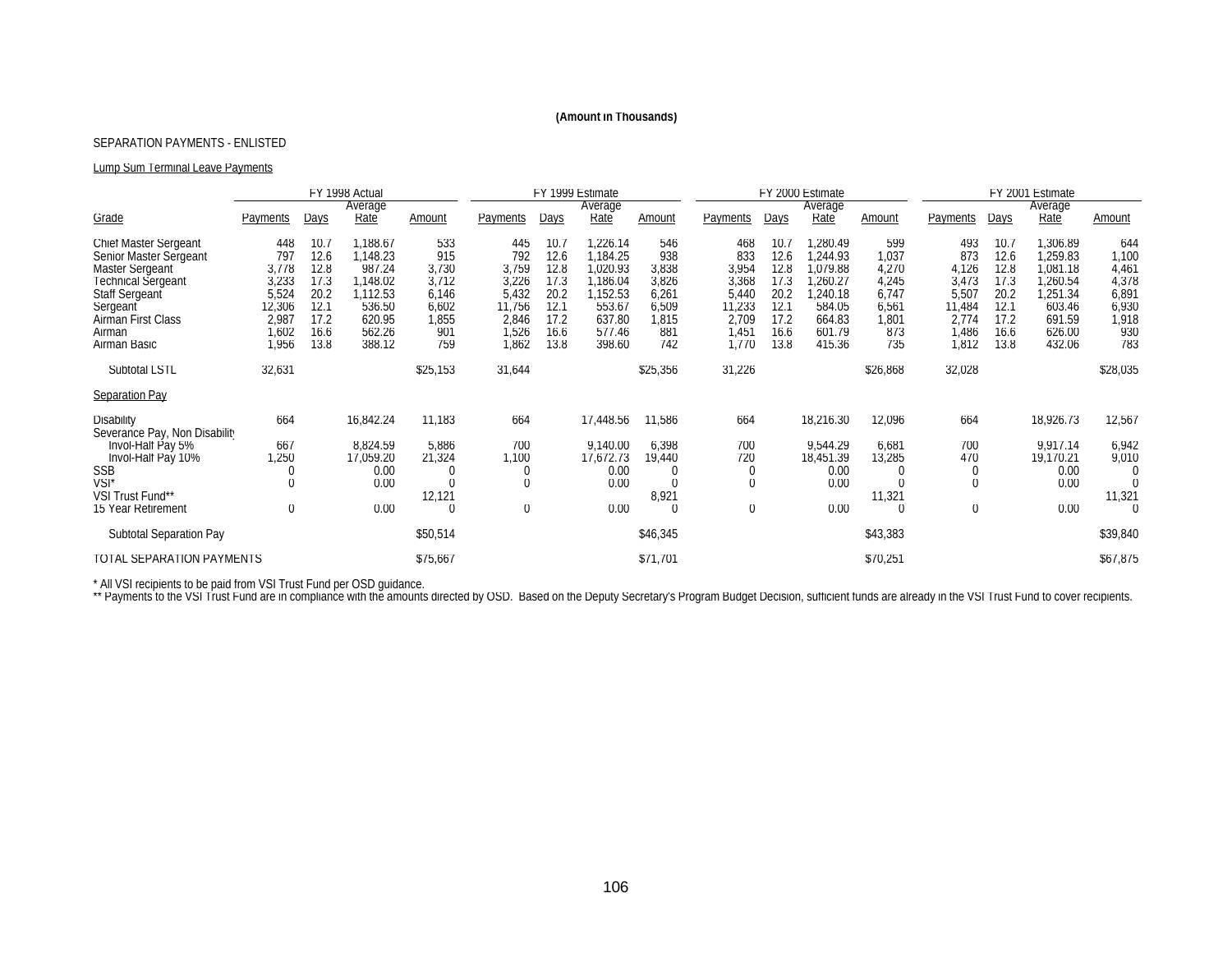#### **PROJECT: SOCIAL SECURITY TAX (EMPLOYER'S CONTRIBUTION) - ENLISTED FOUTHERS FY 1998** Actual \$500,455

FY 1999 Estimate \$502,846

FY 2000 Estimate \$460,840

FY 2001 Estimate \$477,887

#### **PART I - PURPOSE AND SCOPE**

Funds represent the Air Force contribution (as an employer) as required by the Federal Insurance Contribution Act (FICA) under provisions of 26 U.S.C. 3101, and 3111.

#### **PART II - JUSTIFICATION OF FUNDS REQUESTED**

Social Security costs are based on the percentage rates set by law on a member's salary for a calendar year. P.L. 98-21, "Social Security Amendment of 1983" dated 20 April 1983 establishes the tax rate while the maximum taxable income is determined by the Social Security Administration. The Old Age, Survivor and Disability Insurance (OASDI) rate is 6.2 percent and the Hospital Insurance (HI) is 1.45 percent. There is no wage cap on the 1.45 percent medical contribution. The Government's contribution is based on the percentage rate set by law on member's salary for a calendar year. Taxable income ceiling for OASDI are as follows:

Calendar Year 1998 - 7.65% on first \$68,400 Calendar Year 1999 - 7.65% on first \$72,600 Calendar Year 2000 - 7.65% on first \$73,800 Calendar Year 2001 - 7.65% on first \$76,200

Funding for FY 1998 and FY 1999 includes employer's contribution to Social Security for which military members receive wage credit but no social security tax (i.e., quarters and subsistence allowances). DoD makes direct payments to the Social Security Trust Funds based on Health and Human Services (HHS) estimates to cover the cost of these additional credits.

To recognize service members full Social Security eligibility, service members' reported wages were increased and the "taxes" related to this increase were paid into the Social Security Trust Fund by DoD. However, the realized benefit of the wage credits is minimal. Since only the highest 35 years of earnings are counted in determining SS benefits, service members, who do not continue to retirement (83 percent of service members), would generally have 35 years of earnings without considering military service. Any military earnings that do count in the 35 year period would be modest compared to more recent earnings and would have almost no influence on SS benefits. Therefore, the Department has proposed to eliminate the military wage credit to allow these funds to be reapplied to other high priority initiatives with minimal impact on a former service member's future overall retirement benefit.

Details of the computations are shown below: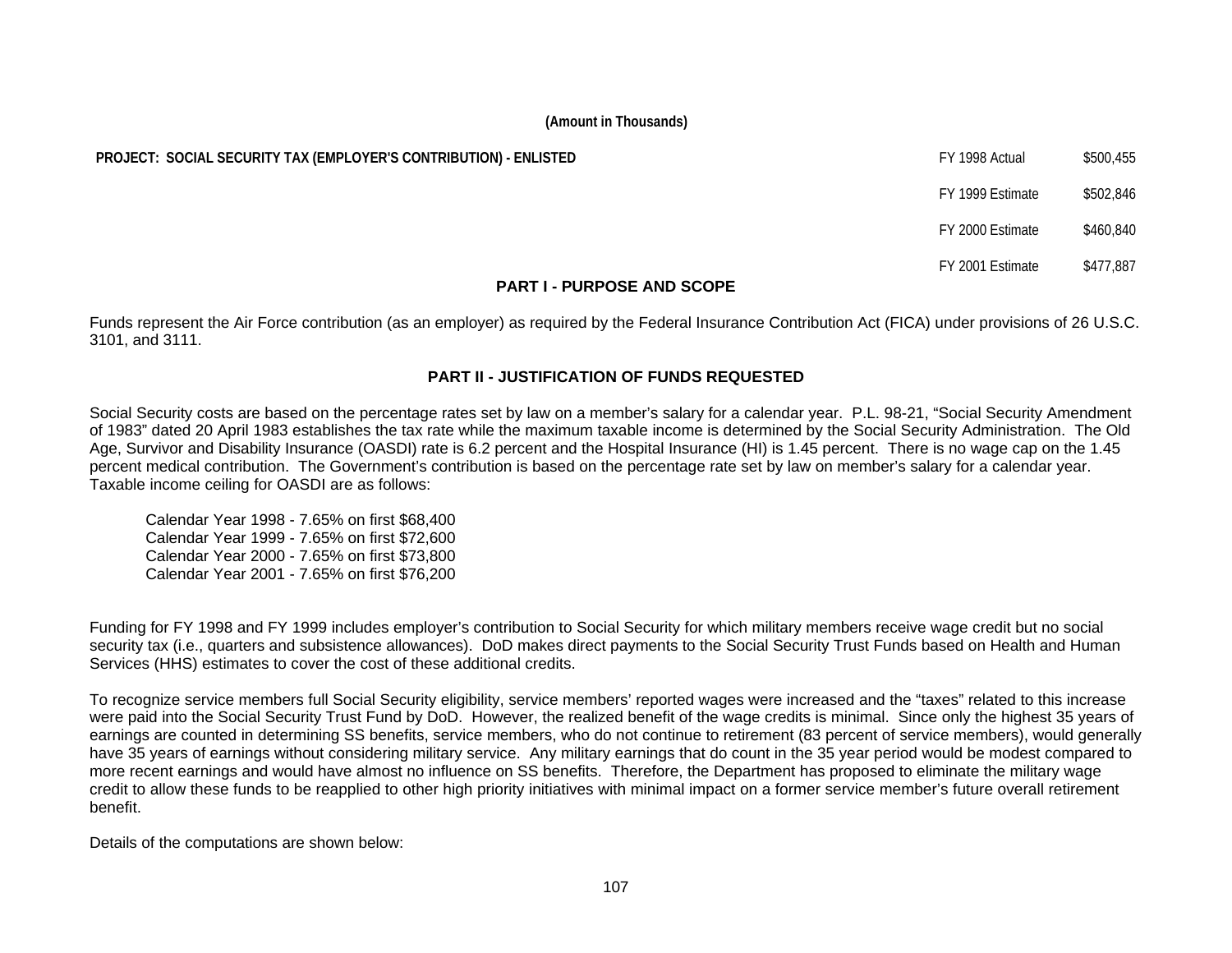|                           |           | FY 1998 Actual |                   | FY 1999 Estimate |             |                   |           | FY 2000 Estimate |           | FY 2001 Estimate |             |           |  |
|---------------------------|-----------|----------------|-------------------|------------------|-------------|-------------------|-----------|------------------|-----------|------------------|-------------|-----------|--|
|                           | Average   |                |                   | Average          |             |                   |           | Average          |           | Average          |             |           |  |
|                           | Workyears | <u>Rate</u>    | Amount            | Workyears        | <b>Rate</b> | <u>Amount</u>     | Workyears | <b>Rate</b>      | Amount    | Workyears        | <u>Rate</u> | Amount    |  |
| Enlisted<br>Wage Credit   | 297.897   | .467.17        | 437.067<br>63,388 | 293.204          | 1,508.36    | 442.258<br>60,588 | 292.201   | 1.577.13         | 460.840   | 286,908          | .665.65     | 477,887   |  |
| TOTAL SOCIAL SECURITY TAX |           |                | \$500,455         |                  |             | \$502,846         |           |                  | \$460,840 |                  |             | \$477,887 |  |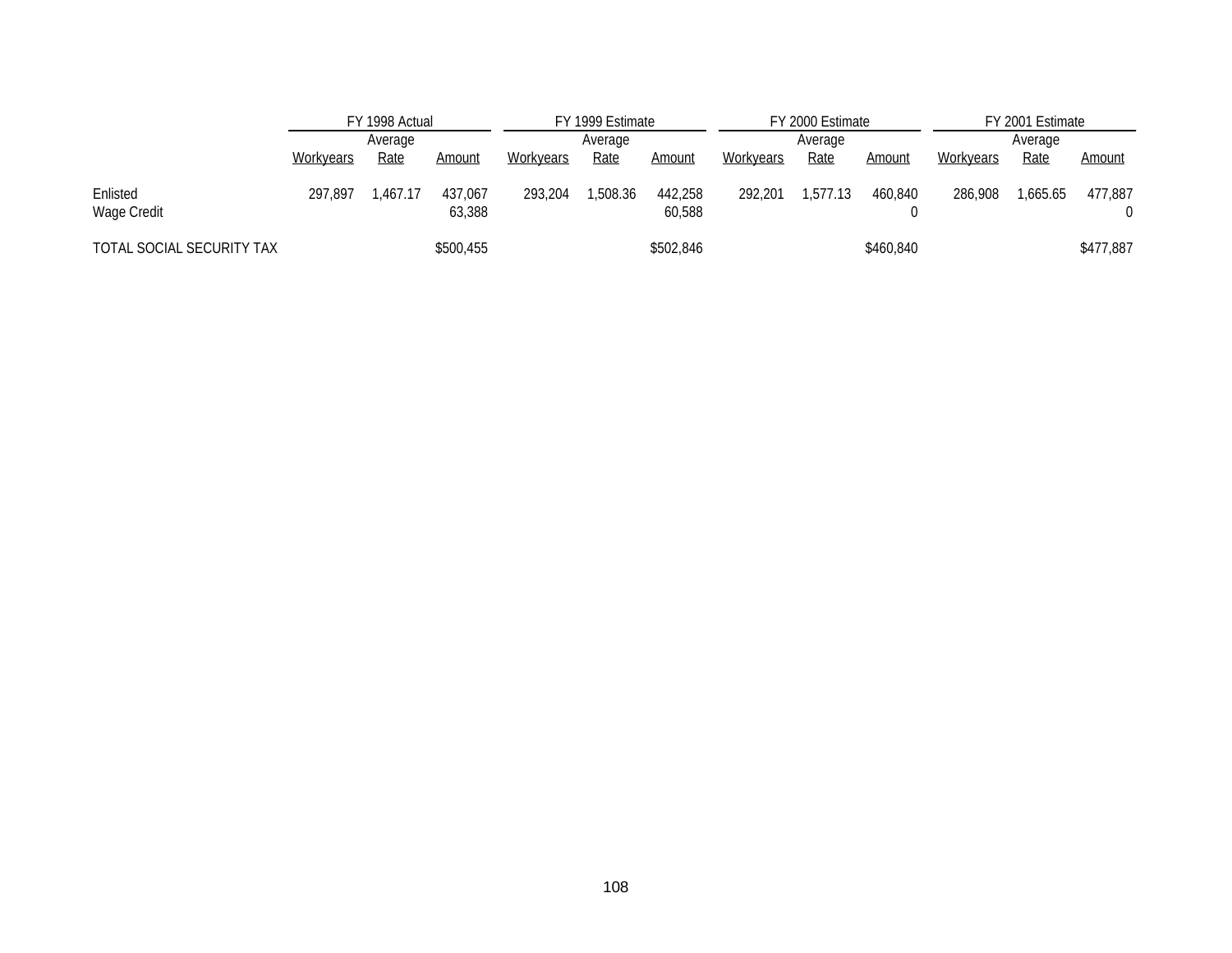## PAY & ALLOWANCES OF CADETS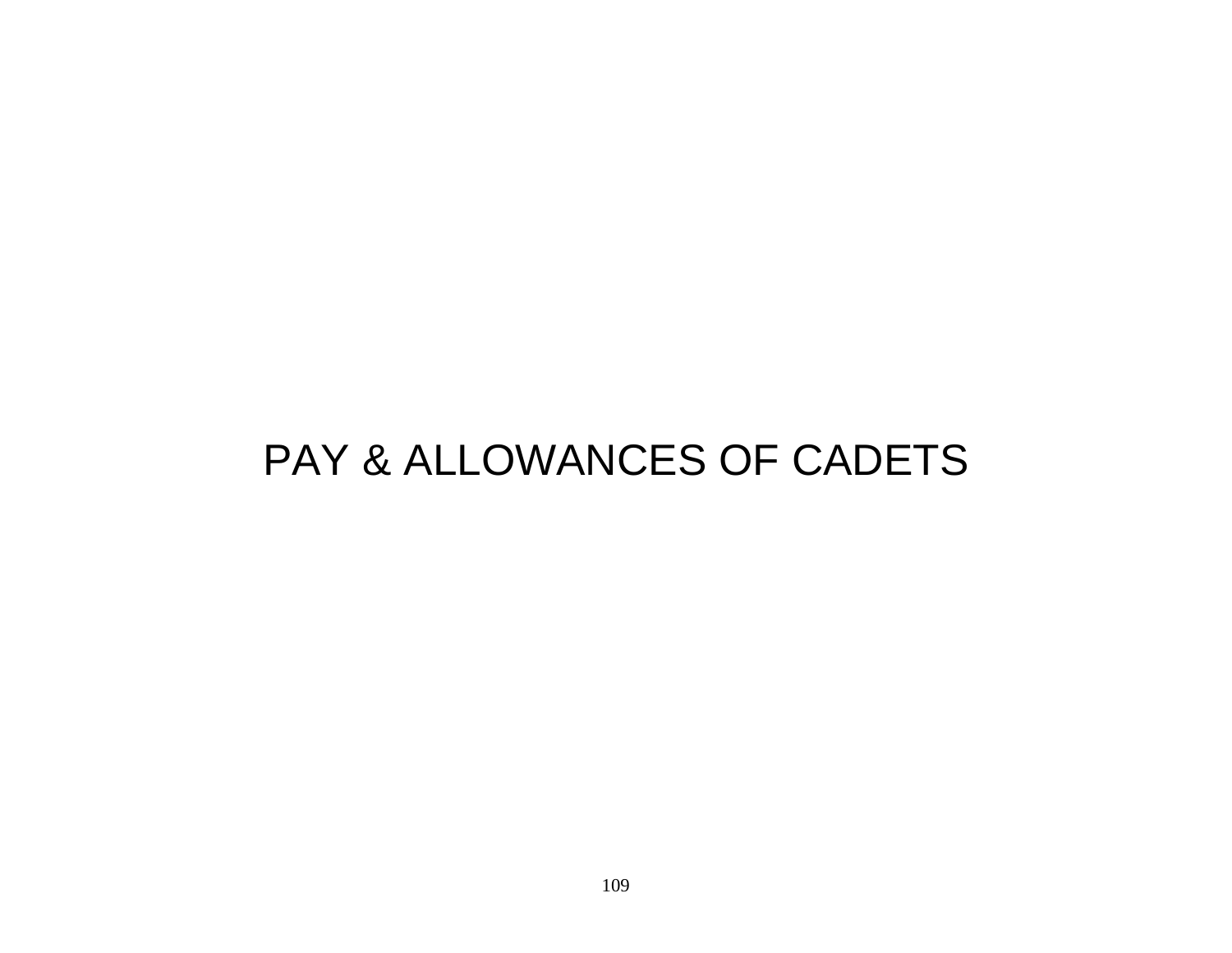## **MILITARY PERSONNEL, AIR FORCE SCHEDULE OF INCREASES AND DECREASES (In Thousands of Dollars)**

| 3. Pay and Allowances of Cadets |          |
|---------------------------------|----------|
|                                 | \$37,625 |
| Increases:                      |          |
|                                 |          |
|                                 |          |
|                                 | 3        |
|                                 |          |
| Decreases:                      |          |
|                                 |          |
|                                 | \$38,269 |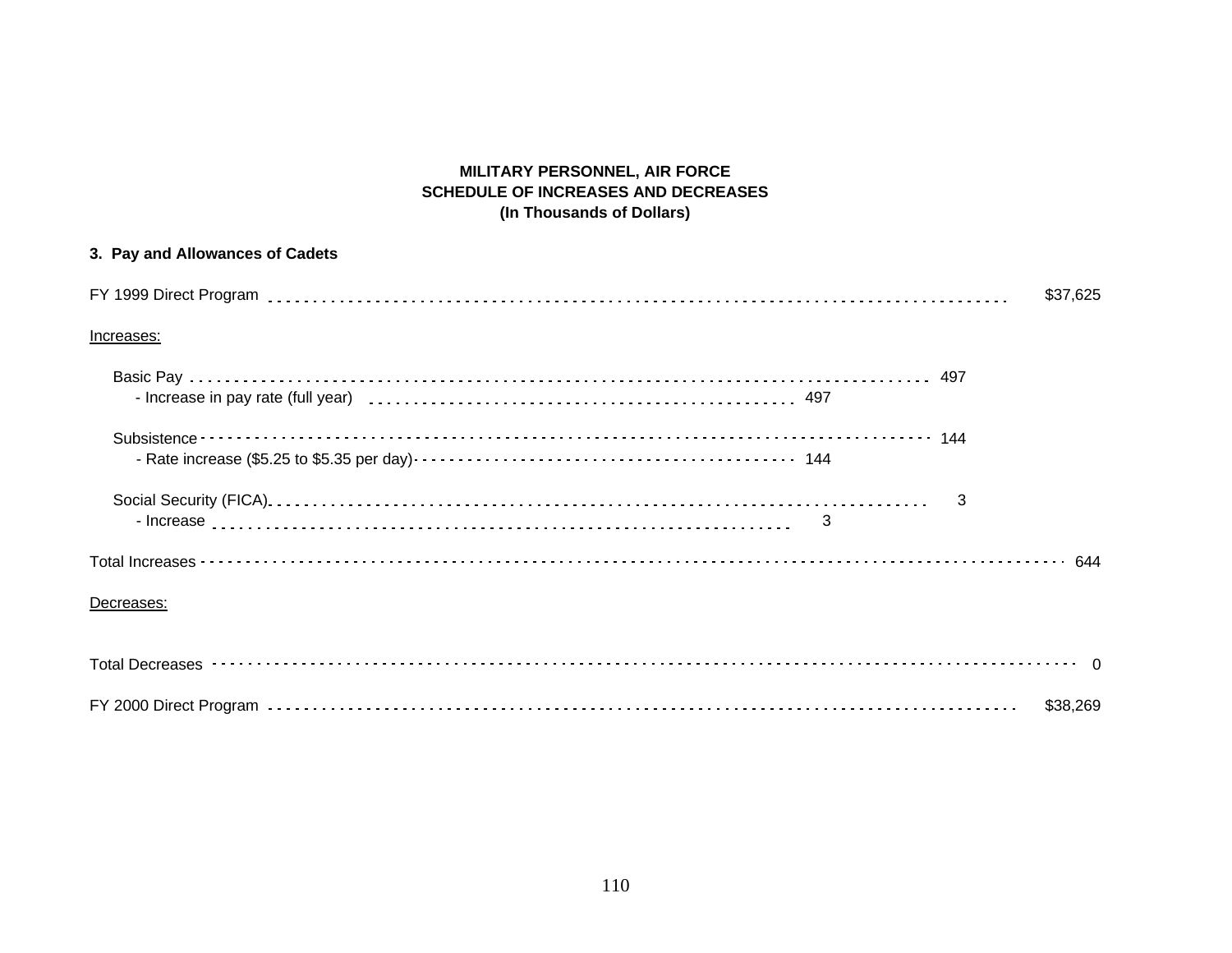#### **MILITARY PERSONNEL, AIR FORCE SCHEDULE OF INCREASES AND DECREASES (In Thousands of Dollars)**

## **3. Pay and Allowances of Cadets**

|                                                                              | \$38,269 |
|------------------------------------------------------------------------------|----------|
| Increases:                                                                   |          |
| 153                                                                          |          |
| - Rate increase (\$5.35 to \$5.45 per day)<br>153<br>- Increase in workyears |          |
|                                                                              | 28       |
| - Increase in workyears<br>28                                                |          |
|                                                                              | 10       |
| - Increase in workyears<br>10                                                |          |
|                                                                              | 191      |
| Decreases:                                                                   |          |
|                                                                              | $\Omega$ |
|                                                                              | \$38,460 |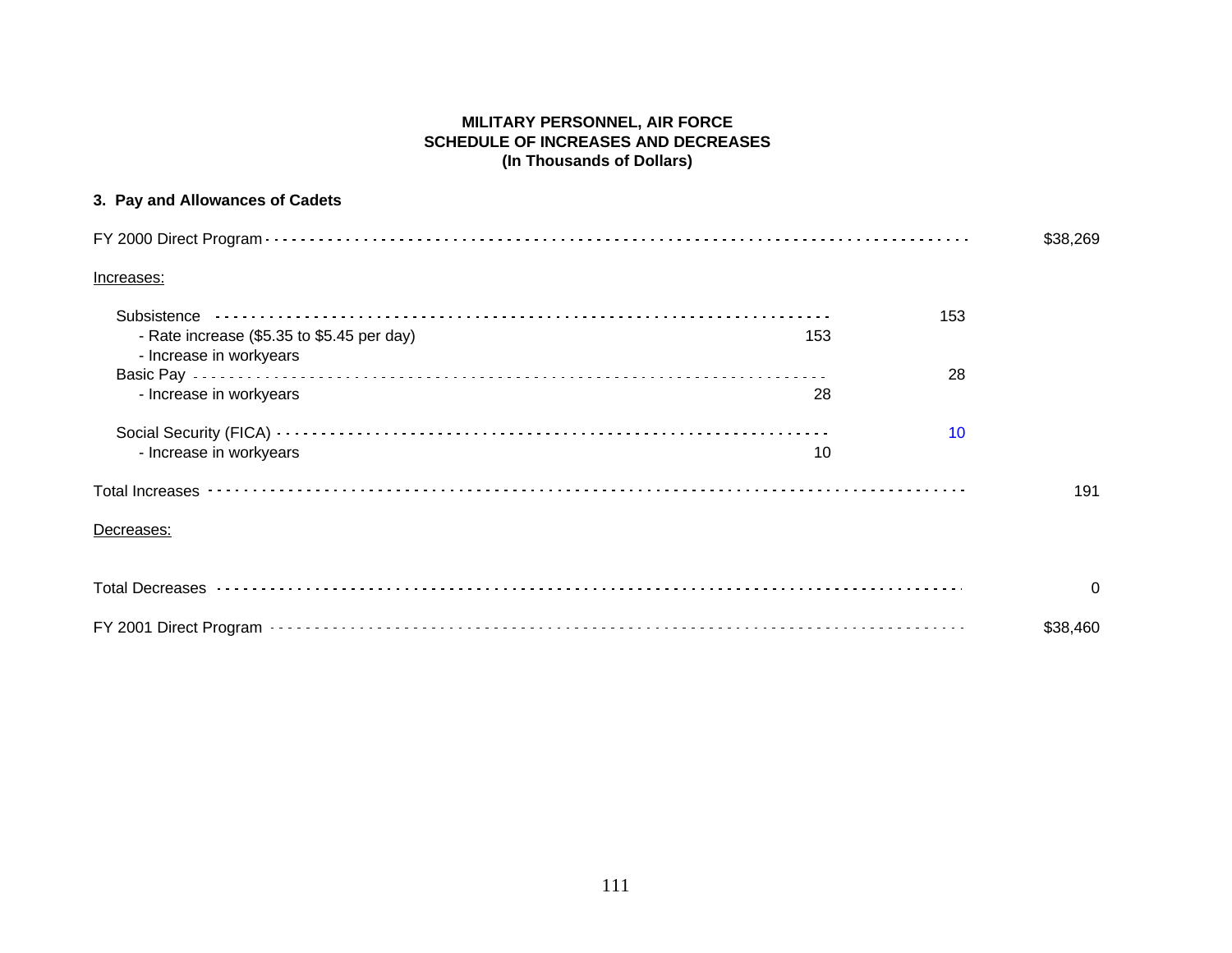| FY 1998 Actual   | \$35.662 |
|------------------|----------|
| FY 1999 Estimate | \$37.625 |
| FY 2000 Estimate | \$38.269 |
| FY 2001 Estimate | \$38,460 |

#### **PART I - PURPOSE AND SCOPE**

The funds requested are (a) for basic pay, commuted rations allowance, and employer's share of FICA tax for cadets appointed to the United States Air Force Academy under the provisions of 37 U.S.C. 201, 203, and 422 and the Federal Insurance Contributions Act; and (b) for the difference between the value of the commuted ration allowance and the cost of operational rations.

#### **PART II - JUSTIFICATION OF FUNDS REQUESTED**

Requirements are determined by applying statutory rates to the projected workyears. The FY 2000 program is based on a beginning strength of 4,000 and end strength of 4,000. The cadet end strength was 3,988 for FY 1998 and is projected at 4,000 for each of the years FY 1999 through FY 2001. Subsistence rates are \$5.15 per day for FY 1998, \$5.25 per day for FY 1999, \$5.35 per day for FY 2000, and \$5.45 per day for FY 2001. The FY99 National Defense Authorization Act (Sec. 602) increased Cadet pay from 558.04 to \$600.00 per month beginning on 1 Jan 1999.

|                             |                  | FY 1998 Actual |          |                  | FY 1999 Estimate |          |                  | FY 2000 Estimate |               | FY 2001 Estimate |          |               |  |
|-----------------------------|------------------|----------------|----------|------------------|------------------|----------|------------------|------------------|---------------|------------------|----------|---------------|--|
|                             | Average          |                |          | Average          |                  |          |                  | Average          |               | Average          |          |               |  |
|                             | <b>Workyears</b> | Rate           | Amount   | <b>Workyears</b> | Rate             | Amount   | <b>Workyears</b> | Rate             | <b>Amount</b> | <b>Workyears</b> | Rate     | <b>Amount</b> |  |
|                             |                  |                |          |                  |                  |          |                  |                  |               |                  |          |               |  |
| Basic Pay                   | 3,924            | 6,696.48       | \$26,277 | 3,948            | 7,074.12         | \$27,929 | 3,948            | 7,200.00         | \$28,426      | 3,952            | 7,200.00 | \$28,454      |  |
| Subsistence                 | 3,924            | 1,879.75       | \$7.376  | 3,948            | 916.25           | \$7,565  | 3,948            | 1,952.75         | \$7,709       | 3,952            | .989.25  | \$7,862       |  |
| Social Security Tax         |                  |                |          |                  |                  |          |                  |                  |               |                  |          |               |  |
| (Employer's Contribution)   |                  |                | \$2,009  |                  |                  | \$2,131  |                  |                  | \$2,134       |                  |          | \$2,144       |  |
| <b>Total Academy Cadets</b> |                  |                | \$35,662 |                  |                  | \$37,625 |                  |                  | \$38,269      |                  |          | \$38,460      |  |

**PROJECT: ACADEMY CADETS**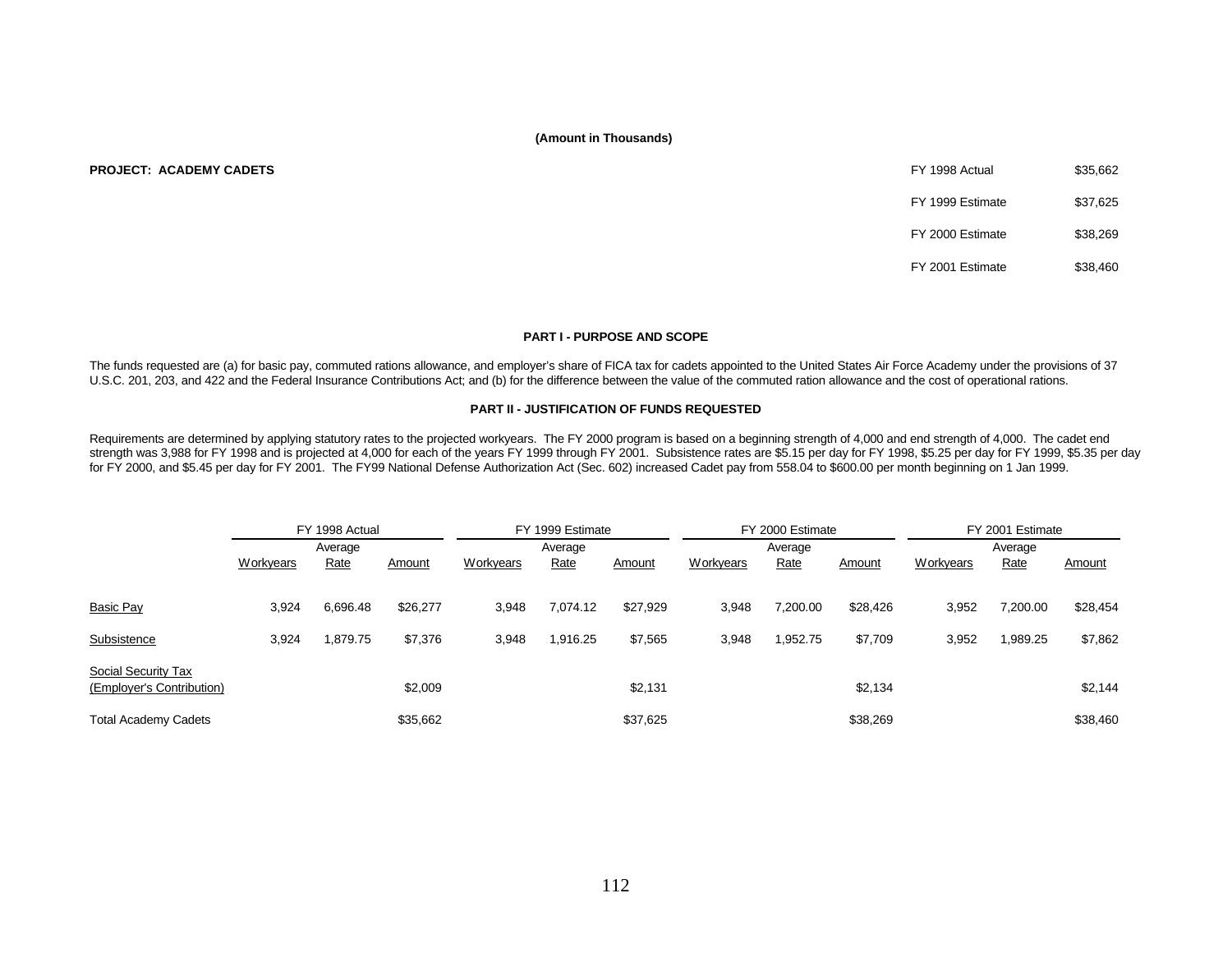# SUBSISTENCE OF ENLISTED PERSONNEL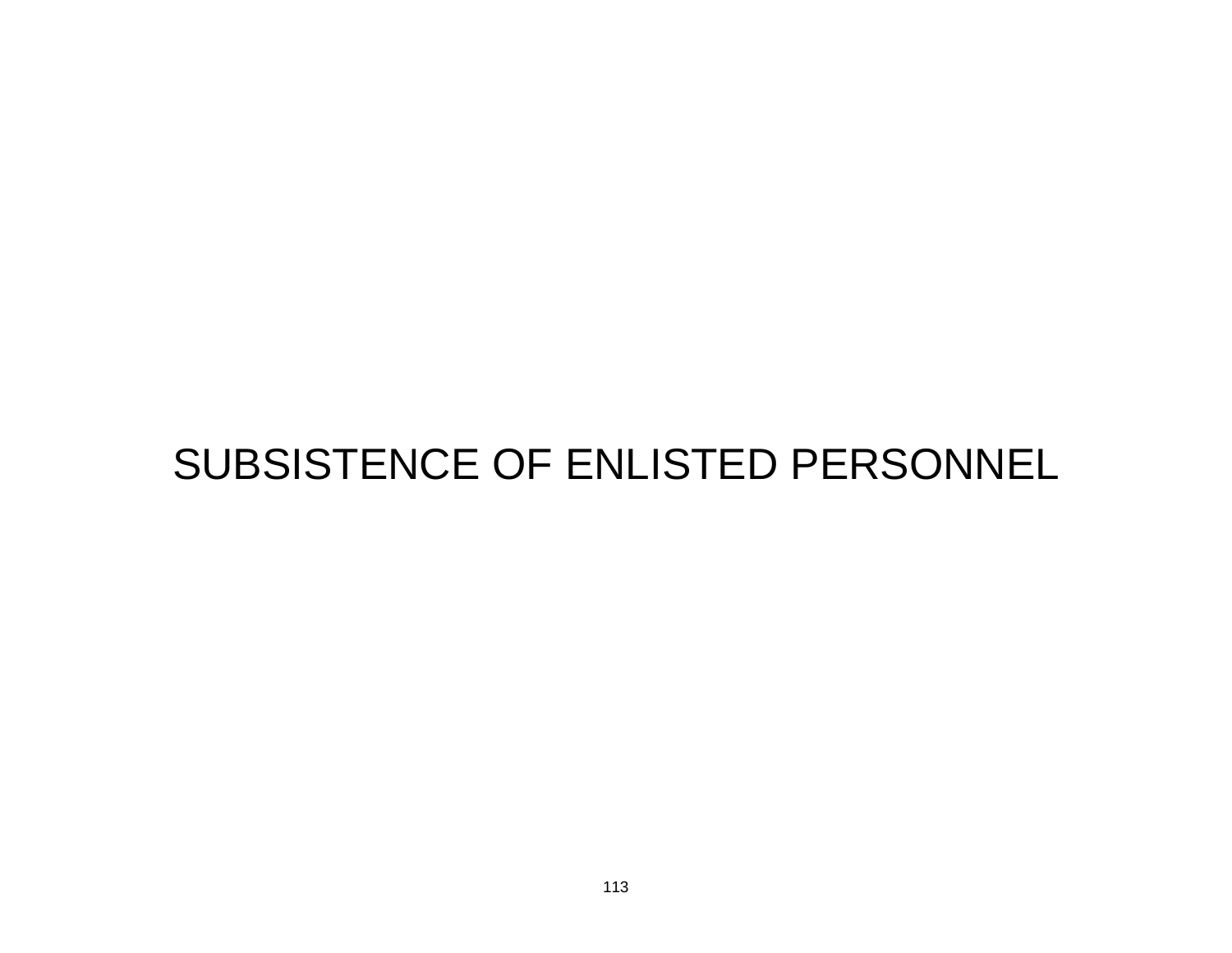#### **MILITARY PERSONNEL, AIR FORCE SCHEDULE OF INCREASES AND DECREASES (In Thousands of Dollars)**

#### **4. Subsistence of Enlisted Personnel**

|                                                                                         | \$776,981 |          |           |  |  |  |  |  |  |
|-----------------------------------------------------------------------------------------|-----------|----------|-----------|--|--|--|--|--|--|
| Decreases:                                                                              |           |          |           |  |  |  |  |  |  |
|                                                                                         |           | $-5.789$ |           |  |  |  |  |  |  |
| - Increase for inflation (1.5 percent)                                                  | 1,158     |          |           |  |  |  |  |  |  |
| - Increase in meals served (Subsistence in Mess, Special Rations, Augmentation Rations) | 128       |          |           |  |  |  |  |  |  |
| - Decrease in Operational Rations served                                                | $-7,075$  |          |           |  |  |  |  |  |  |
|                                                                                         |           | -583     |           |  |  |  |  |  |  |
| - Increase in Partial BAS rate                                                          | 6,629     |          |           |  |  |  |  |  |  |
| - 1 Jan 00 1.0% BAS raise                                                               | 4.989     |          |           |  |  |  |  |  |  |
| - Annualization of 1 Jan 99 1.0% BAS raise                                              | 1,659     |          |           |  |  |  |  |  |  |
| - Decrease in workyears                                                                 | $-13,860$ |          |           |  |  |  |  |  |  |
|                                                                                         |           |          | $-6.372$  |  |  |  |  |  |  |
|                                                                                         |           |          | \$770,609 |  |  |  |  |  |  |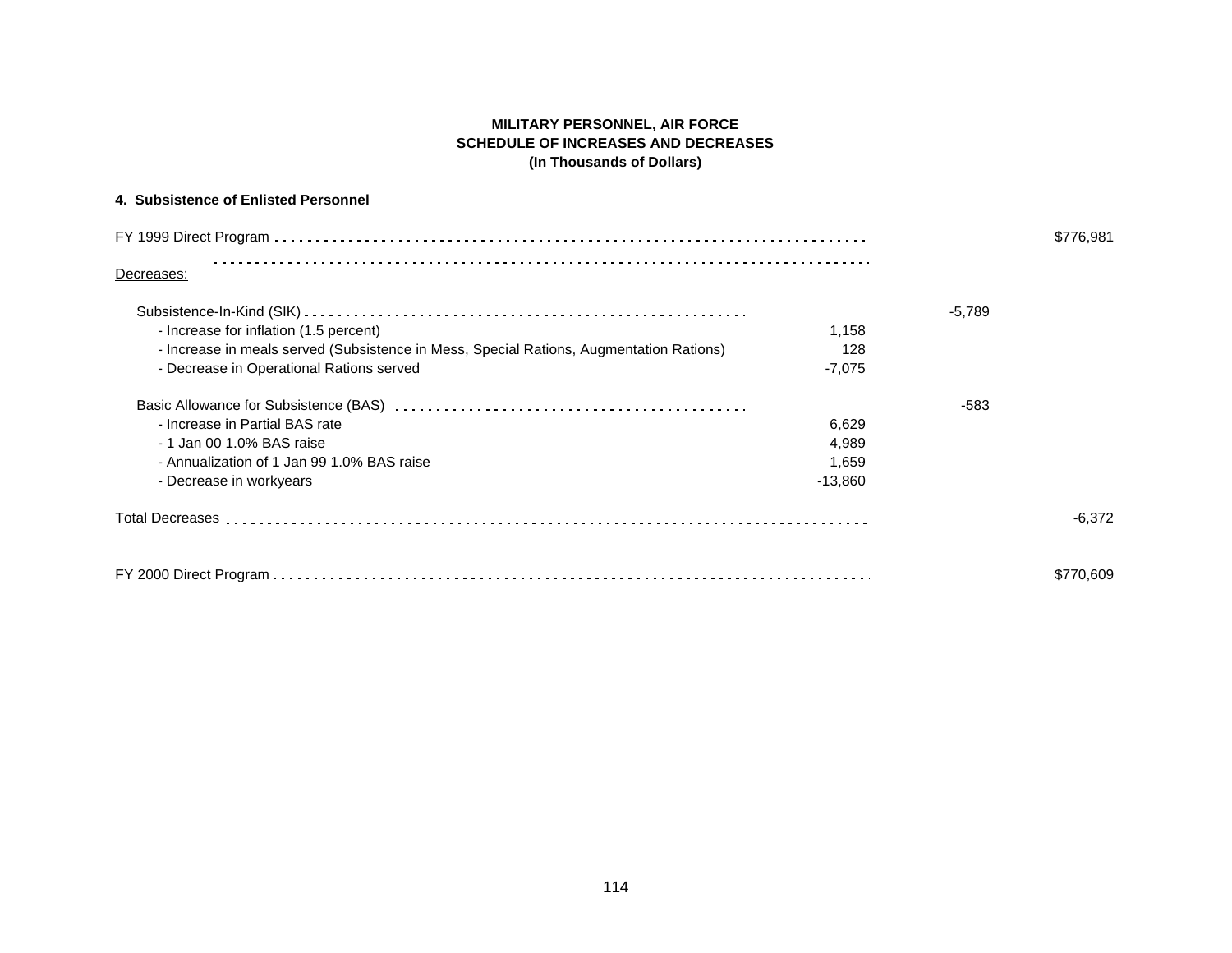#### **MILITARY PERSONNEL, AIR FORCE SCHEDULE OF INCREASES AND DECREASES (In Thousands of Dollars)**

#### **4. Subsistence of Enlisted Personnel**

| \$770,609                                                                               |           |          |           |  |  |  |  |  |  |
|-----------------------------------------------------------------------------------------|-----------|----------|-----------|--|--|--|--|--|--|
| Decreases:                                                                              |           |          |           |  |  |  |  |  |  |
|                                                                                         |           | $-698$   |           |  |  |  |  |  |  |
| - Increase for inflation (1.6 percent)                                                  | 1.277     |          |           |  |  |  |  |  |  |
| - Decrease in Operational Rations served                                                | -442      |          |           |  |  |  |  |  |  |
| - Decrease in meals served (Subsistence in Mess, Special Rations, Augmentation Rations) | $-1,533$  |          |           |  |  |  |  |  |  |
|                                                                                         |           | $-8,801$ |           |  |  |  |  |  |  |
| - 1 Jan 01 1.0% BAS raise                                                               | 4,904     |          |           |  |  |  |  |  |  |
| - Increase in Partial BAS rate                                                          | 2,562     |          |           |  |  |  |  |  |  |
| - Annualization of 1 Jan 00 1.0% BAS raise                                              | 1,631     |          |           |  |  |  |  |  |  |
| - Decrease in workyears                                                                 | $-17,898$ |          |           |  |  |  |  |  |  |
|                                                                                         |           |          | $-9.499$  |  |  |  |  |  |  |
| FY 2001 Direct Program.                                                                 |           |          | \$761,110 |  |  |  |  |  |  |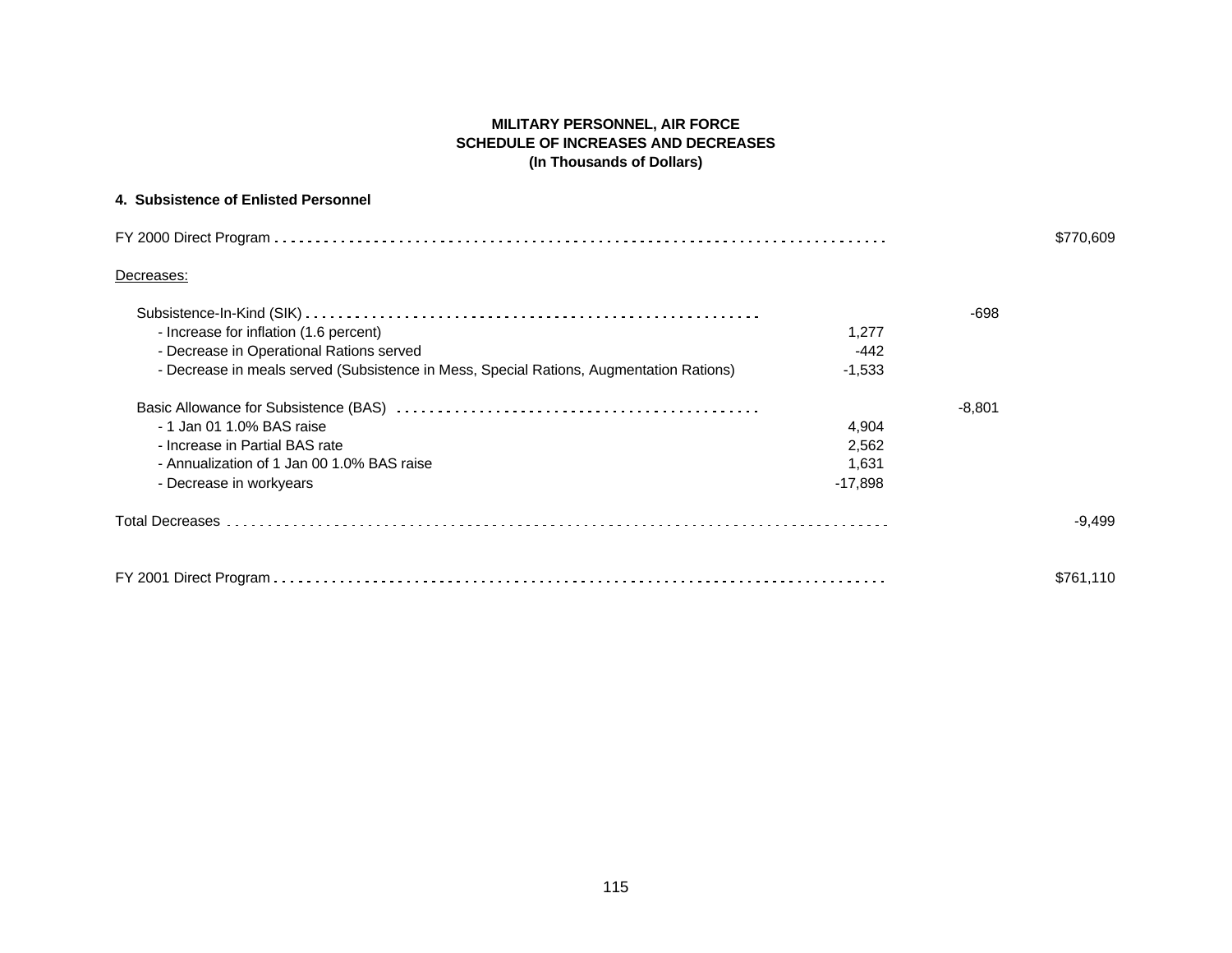**PROJECT: BASIC ALLOWANCE FOR SUBSISTENCE** 

| FY1998 Actual   | \$676,707 |
|-----------------|-----------|
| FY1999 Estimate | \$688.539 |
| FY2000 Estimate | \$687.956 |
| FY2001 Estimate | \$679.155 |

#### **PART I - PURPOSE AND SCOPE**

Funds provide for the payment of subsistence allowances to active duty enlisted personnel under the provisions of 37 U.S.C. 402. Included are allowances when (1) individual is authorized to mess separately; (2) individual is in leave status; (3) rations-in-kind are not available; (4) individual is assigned under emergency conditions where government messing facilities are not available; (5) augmentation of subsistence allowance for meals taken separately is authorized; and (6) partial allowance for members subsisted-in-kind.

#### **PART II - JUSTIFICATION OF FUNDS REQUESTED**

The requirement is based on the average number of enlisted personnel entitled to receive several types of allowances. Distribution of personnel in the various categories is developed on the basis of actual experience which indicates that approximately 82 percent of enlisted personnel draw basic allowance for subsistence (BAS) in lieu of subsisting in Air Force dining halls.

The requirement includes the following rate increase assumptions: 1.0 percent effective 1 Jan 1999; 1.0 percent effective 1 Jan 2000; and 1.0 percent effective 1 Jan 2001.

Beginning 1 Jan 1998, BAS reform initiated a Partial BAS payment. Partial BAS is a cost neutral effort to eventually compensate enlisted members receiving subsistence-in-kind to the same level as enlisted members receiving BAS. BAS reform limits the growth of BAS to one percent per year in order to allow the Department to fund Partial BAS with the difference between the annual Basic Pay raise and the reduced BAS pay raise. Projected food cost growth will allow the U.S. Department of Agriculture (USDA) food plans to catch-up with the BAS payment in approximately four years at which time all enlisted personnel will be entitled to a full BAS payment.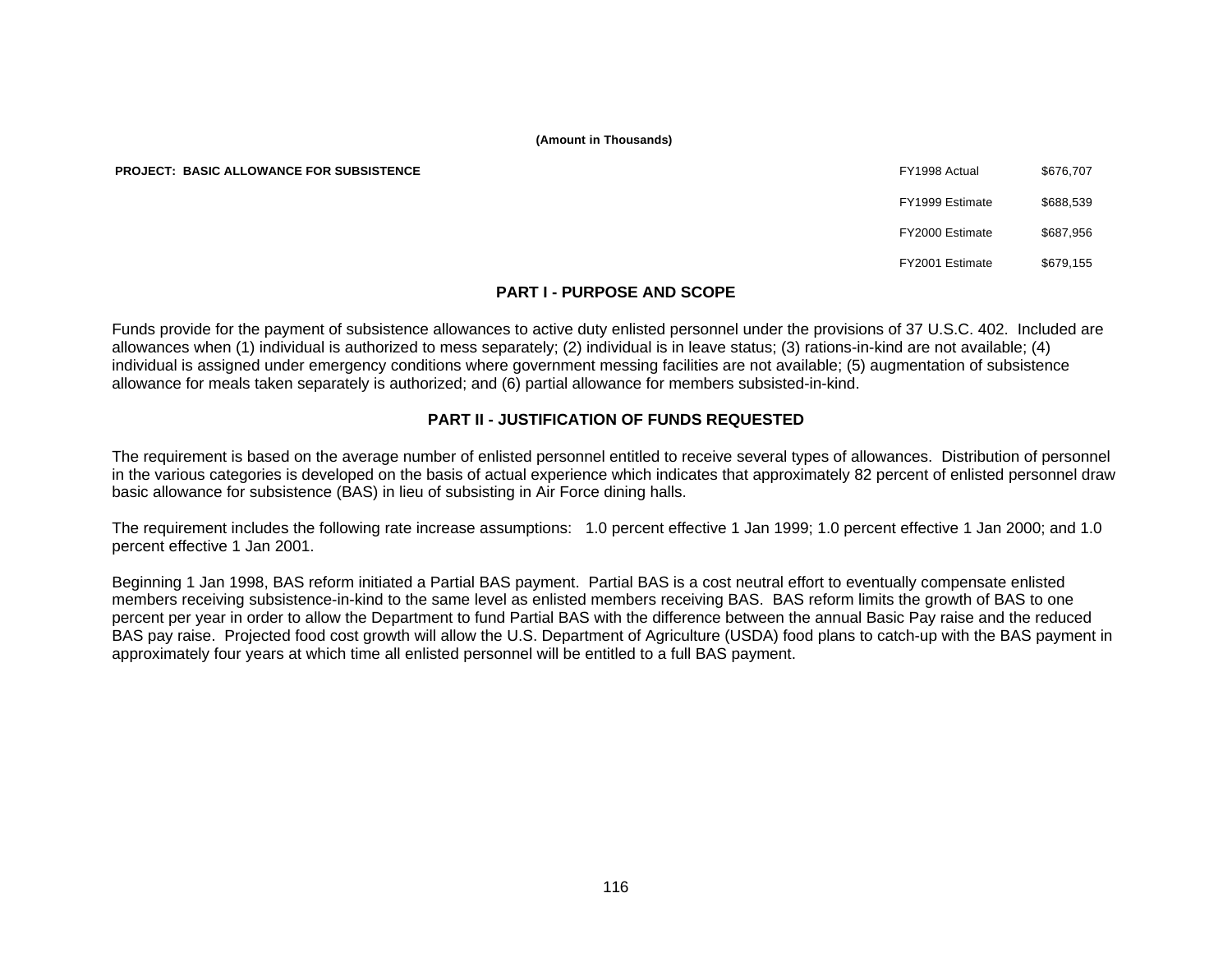#### BASIC ALLOWANCE FOR SUBSISTENCE

|                                                                                           | FY1998 Actual |          |           | FY1999 Estimate |          |           |          | FY2000 Estimate |           | FY2001 Estimate |          |               |  |
|-------------------------------------------------------------------------------------------|---------------|----------|-----------|-----------------|----------|-----------|----------|-----------------|-----------|-----------------|----------|---------------|--|
|                                                                                           | Payments      | Rate     | Amount    | Payments        | Rate     | Amount    | Payments | Rate            | Amount    | Payments        | Rate     | <b>Amount</b> |  |
| When Authorized to<br><b>Mess Separately</b>                                              | 197,210       | 2,705.56 | 533,565   | 195,603         | 2,732.29 | 534,445   | 192,439  | 2,759.61        | 531,058   | 187,812         | 2,787.21 | 523,472       |  |
| Leave Rations                                                                             | 24,828        | 2.705.56 | 67,173    | 25,436          | 2,732.29 | 69,500    | 24,353   | 2.759.61        | 67,204    | 23,612          | 2.787.21 | 65,811        |  |
| When Rations-In-Kind<br>Not Available                                                     | 19,608        | 3,051.40 | 59,832    | 19,499          | 3.081.64 | 60,090    | 19,233   | 3,112.46        | 59,863    | 18,585          | 3,143.58 | 58,423        |  |
| <b>Augmentation of Commuted</b><br>Rations Allowance for<br><b>Meals Taken Separately</b> | 4,414         | 2.732.37 | 12,060    | 4,844           | 2.759.88 | 13,370    | 4,330    | 2.787.48        | 12,068    | 3,951           | 2.815.35 | 11,124        |  |
| <b>Partial BAS</b>                                                                        | 48,178        | 84.63    | 4,077     | 43,645          | 255.11   | 11,134    | 48,067   | 369.54          | 17,763    | 49,285          | 412.39   | 20,325        |  |
| Total                                                                                     | 294,238       |          | \$676,707 | 289,029         |          | \$688,539 | 288,422  |                 | \$687,956 | 283,245         |          | \$679,155     |  |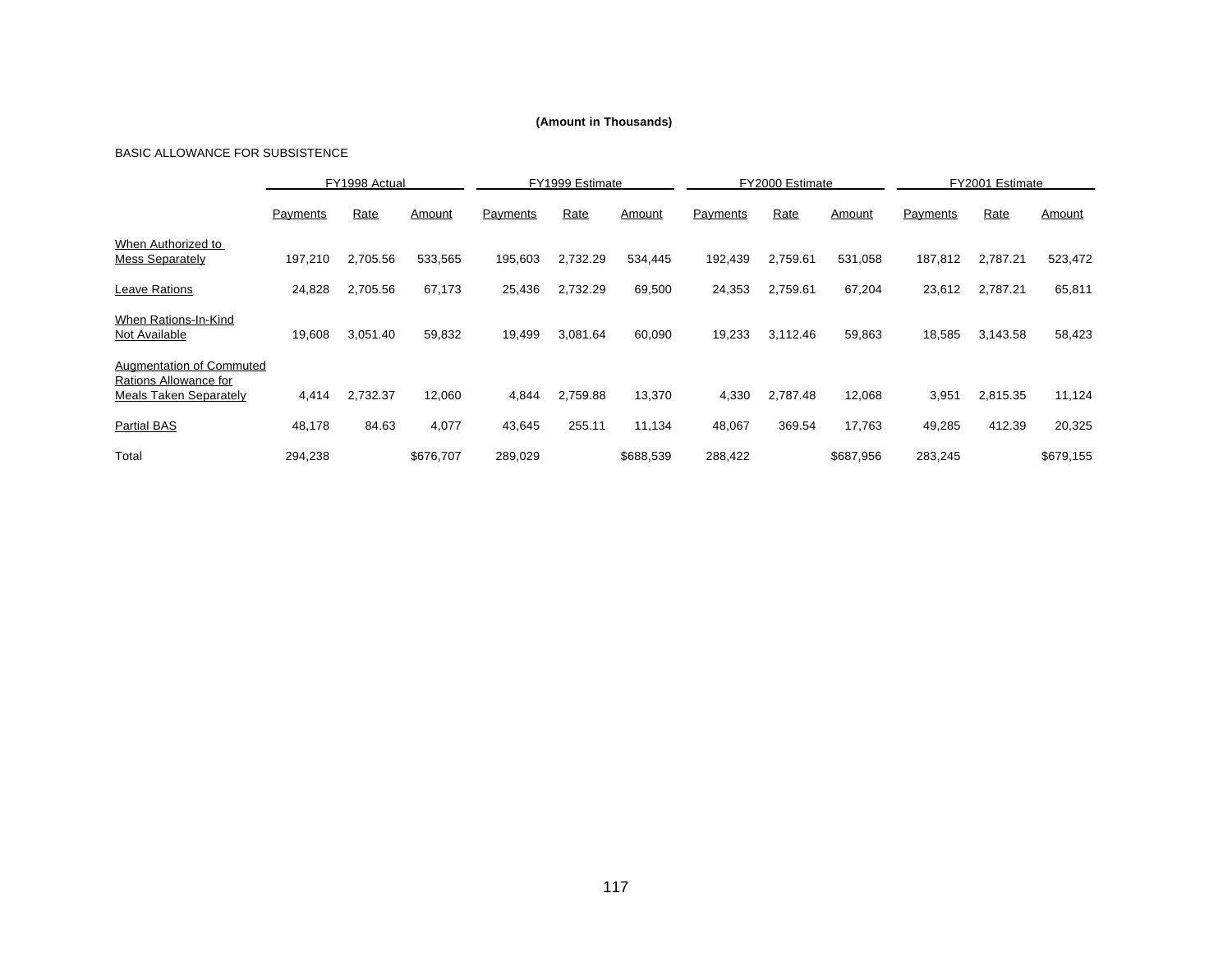**PROJECT: SUBSISTENCE-IN-KIND** 

| FY1998 Actual   | \$110,731 |
|-----------------|-----------|
| FY1999 Estimate | \$114,492 |
| FY2000 Estimate | \$108,685 |
| FY2001 Estimate | \$107.987 |

#### **PART I - PURPOSE AND SCOPE**

The Subsistence-In-Kind (SIK) account provides subsistence items furnished to active duty enlisted personnel when they do not receive an allowance for subsistence. Funds requested also provide for special rations, operational rations, augmentation rations, testing of new food items, and payment for meals furnished under contract at commercial facilities where the payment of the commuted ration would create an individual hardship or the costs of the establishment of a government mess facility are prohibitive. In FY 1997, funding for SIK transferred from O&M to the Military Personnel Appropriation.

#### **PART II - JUSTIFICATION OF FUNDS REQUESTED**

SIK costs for active duty enlisted personnel not receiving an allowance for subsistence is computed by multiplying the basic daily food allowance (BDFA) by the estimated number of users. The BDFA , which represents the cost of meals for one person for one day, is based on actual experience. Funding requirements include an inflationary adjustment of 0.8 percent in FY1999; 1.5 percent in FY 2000; and 1.6 percent in FY2001. Other SIK elements are computed at the contract rate per unit.

Defense Supply Center-Philadelphia (DPSC) surcharges increased substantially since FY 1996 creating significant unfunded costs in the FY 1997 and FY 1998 SIK budgets. Air Force has absorbed these increases by deferring the purchase of operational replacement rations wherever possible. FY 1999 operational ration increases are directly attributable to the backlog of requirements caused by this action. The FY1999 operational rations increase include a biennial purchase of MREs and B-Rations for Southwest Asia.

#### **Force Structure Summary**

| Subsistence-in-Kind                     | FY1998  | FY1999  | FY2000  | FY2001  |
|-----------------------------------------|---------|---------|---------|---------|
| Average Enlisted Strength               | 297.897 | 293.204 | 292.201 | 286,908 |
| <b>Members Receiving BAS</b>            | 246.060 | 245.384 | 240.355 | 233,960 |
| Total Enlisted Eligible to be Subsisted | 51.837  | 47.820  | 51.846  | 52.948  |
| Total Enlisted Electing to be Subsisted | 35.555  | 34.995  | 34.876  | 34,244  |
| Others to be Subsisted                  | 5.373   | 5.288   | 5.270   | 5,175   |
| Total to be Subsisted                   | 40.928  | 40.283  | 40.146  | 39.419  |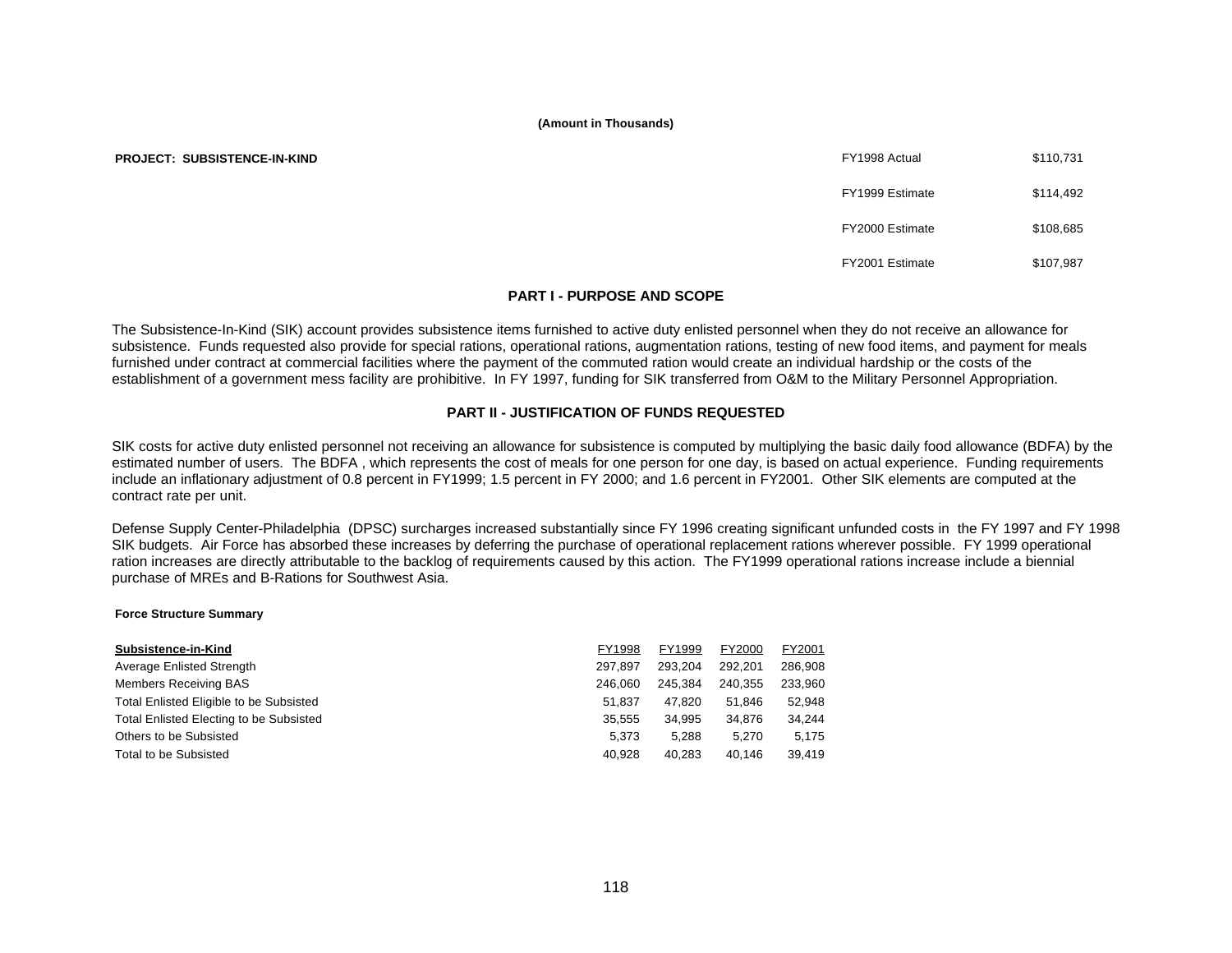#### SUBSISTENCE-IN-KIND

#### Subsistence in Mess

|                                      | FY1998 Actual |               |                |             | FY1999 Estimate |               |                |             | FY2000 Estimate |               |                |             | FY2001 Estimate |               |                |             |
|--------------------------------------|---------------|---------------|----------------|-------------|-----------------|---------------|----------------|-------------|-----------------|---------------|----------------|-------------|-----------------|---------------|----------------|-------------|
|                                      | Number        | Daily<br>Rate | Annual<br>Rate | Amount      | Number          | Daily<br>Rate | Annual<br>Rate | Amount      | Number          | Daily<br>Rate | Annual<br>Rate | Amount      | Number          | Daily<br>Rate | Annual<br>Rate | Amount      |
| CONUS                                |               |               |                |             |                 |               |                |             |                 |               |                |             |                 |               |                |             |
| Air Force                            | 26,056        | 5.55          | 2,025.75       | 52,783      | 25,645          | 5.59          | 2,040.35       | 52,324      | 25,558          | 5.68          | 2,073.20       | 52,987      | 25,095          | 5.77          | 2,106.05       | 52,851      |
| Others                               | 4,847         | 5.55          | 2,025.75       | 9,820       | 4,771           | 5.59          | 2,040.35       | 9,735       | 4,755           | 5.68          | 2,073.20       | 9,858       | 4,669           | 5.77          | 2,106.05       | 9,833       |
| Overseas                             |               |               |                |             |                 |               |                |             |                 |               |                |             |                 |               |                |             |
| Air Force                            | 9,499         | 6.31          | 2,303.15       | 21,878      | 9,350           | 6.36          | 2,321.40       | 21,705      | 9,318           | 6.46          | 2,357.90       | 21,971      | 9,149           | 6.56          | 2,394.40       | 21,906      |
| Others                               | 525           | 6.31          | 2,303.15       | 1,210       | 517             | 6.36          | 2,321.40       | 1,200       | 515             | 6.46          | 2,357.90       | 1,214       | 506             | 6.56          | 2,394.40       | 1,212       |
| Subtotal Subsistence in Mess         | 40,928        |               |                | \$85,691    | 40,283          |               |                | \$84,964    | 40,146          |               |                | \$86,030    | 39,419          |               |                | \$85,802    |
| <b>Special Rations</b>               |               |               |                |             |                 |               |                |             |                 |               |                |             |                 |               |                |             |
| CONUS                                | 1,971,243     |               | 2.80           | 5,519       | 1,940,188       |               | 2.82           | 5,471       | 1,933,551       |               | 2.86           | 5,530       | 1,898,527       |               | 2.91           | 5,525       |
| Overseas                             | 841,734       |               | 3.64           | 3,064       | 828,474         |               | 3.67           | 3,040       | 825,639         |               | 3.72           | 3,071       | 810,684         |               | 3.78           | 3,064       |
| <b>Subtotal Special Rations</b>      | 2,812,977     |               |                | \$8,583     | 2,768,662       |               |                | \$8,511     | 2,759,191       |               |                | \$8,601     | 2,709,210       |               |                | \$8,589     |
| <b>Operational Rations</b>           |               |               |                |             |                 |               |                |             |                 |               |                |             |                 |               |                |             |
| Meals Ready to Eat - Cases           | 152,994       |               | 73.03          | 11,173      | 119,637         |               | 73.61          | 8,806       | 68,961          |               | 74.72          | 5,153       | 108,961         |               | 75.91          | 8,271       |
| Cold Weather Ration - Cases          | 0             |               | 0.00           | $\mathbf 0$ | $\mathbf 0$     |               | 0.00           | $\mathbf 0$ | $\mathbf 0$     |               | 0.00           | $\mathbf 0$ | $\mathbf{0}$    |               | 0.00           | $\mathbf 0$ |
| <b>B Rations (Meals)</b>             |               |               |                | 540         |                 |               |                | 7,502       |                 |               |                | 4,214       |                 |               |                | 736         |
| Misc (Tray Pack/Food Packets)        |               |               |                | 100         |                 |               |                | 100         |                 |               |                | 100         |                 |               |                | 100         |
| Subtotal Operational Rations         |               |               |                | \$11,813    |                 |               |                | \$16,408    | 68,961          |               |                | \$9,467     |                 |               |                | \$9,107     |
| <b>Augmentation Rations</b>          |               |               |                |             |                 |               |                |             |                 |               |                |             |                 |               |                |             |
| Supplemental                         | 602,975       |               | 6.04           | 3,642       | 593.476         |               | 6.09           | 3,614       | 582.128         |               | 6.18           | 3,598       | 560,654         |               | 6.28           | 3,521       |
| Missile Crew                         | 157,444       |               | 4.84           | 762         | 154,964         |               | 4.88           | 756         | 152,001         |               | 4.95           | 752         | 146,394         |               | 5.03           | 736         |
| Combat Alert                         | 66,605        |               | 3.61           | 240         | 65,556          |               | 3.64           | 239         | 64,303          |               | 3.69           | 237         | 61,931          |               | 3.75           | 232         |
| <b>Subtotal Augmentation Rations</b> |               |               |                | \$4,644     |                 |               |                | \$4,609     |                 |               |                | \$4,587     |                 |               |                | \$4,489     |
| <b>Total SIK</b>                     |               |               |                | \$110,731   |                 |               |                | \$114,492   |                 |               |                | \$108,685   |                 |               |                | \$107,987   |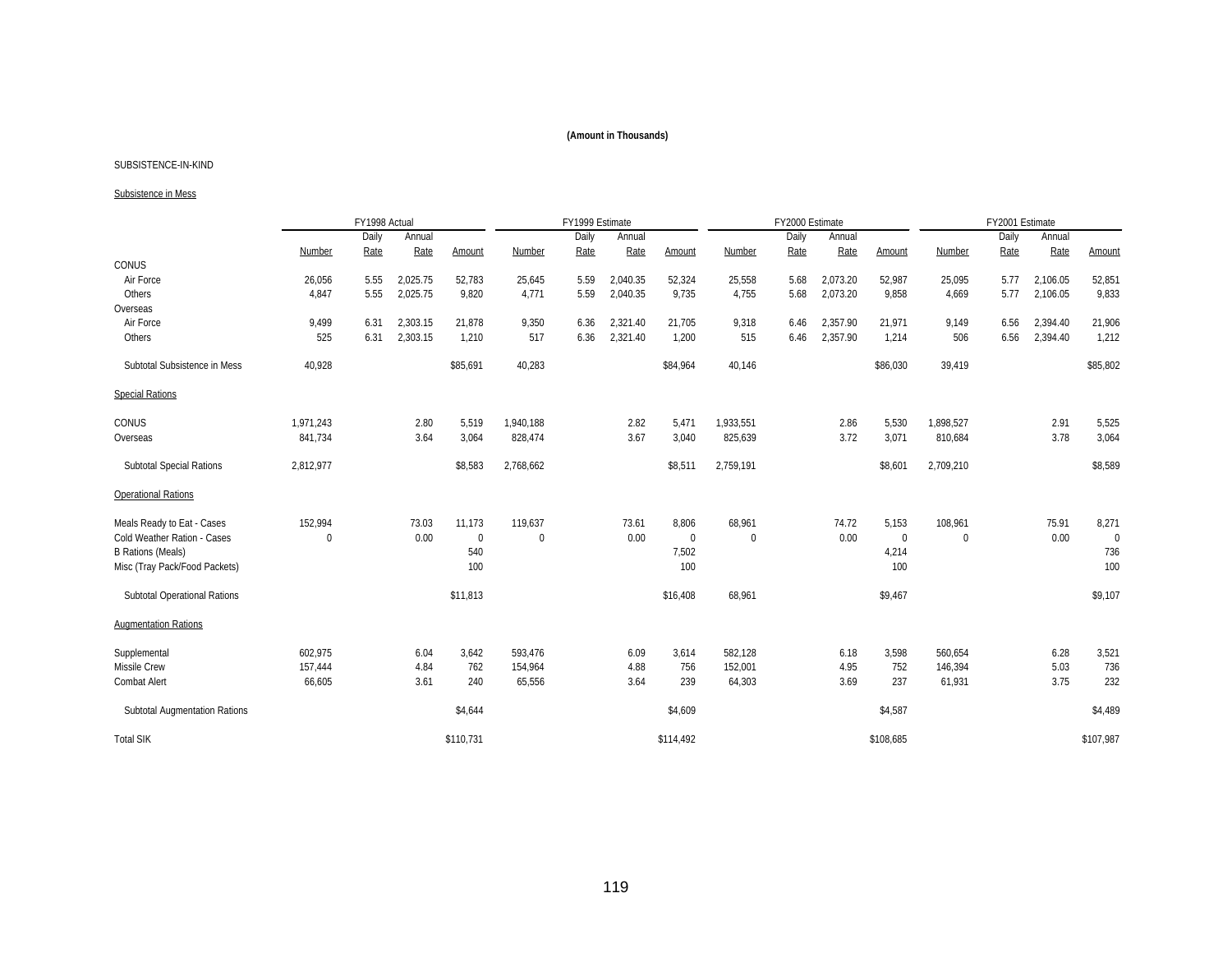# PERMANENT CHANGE OF STATION TRAVEL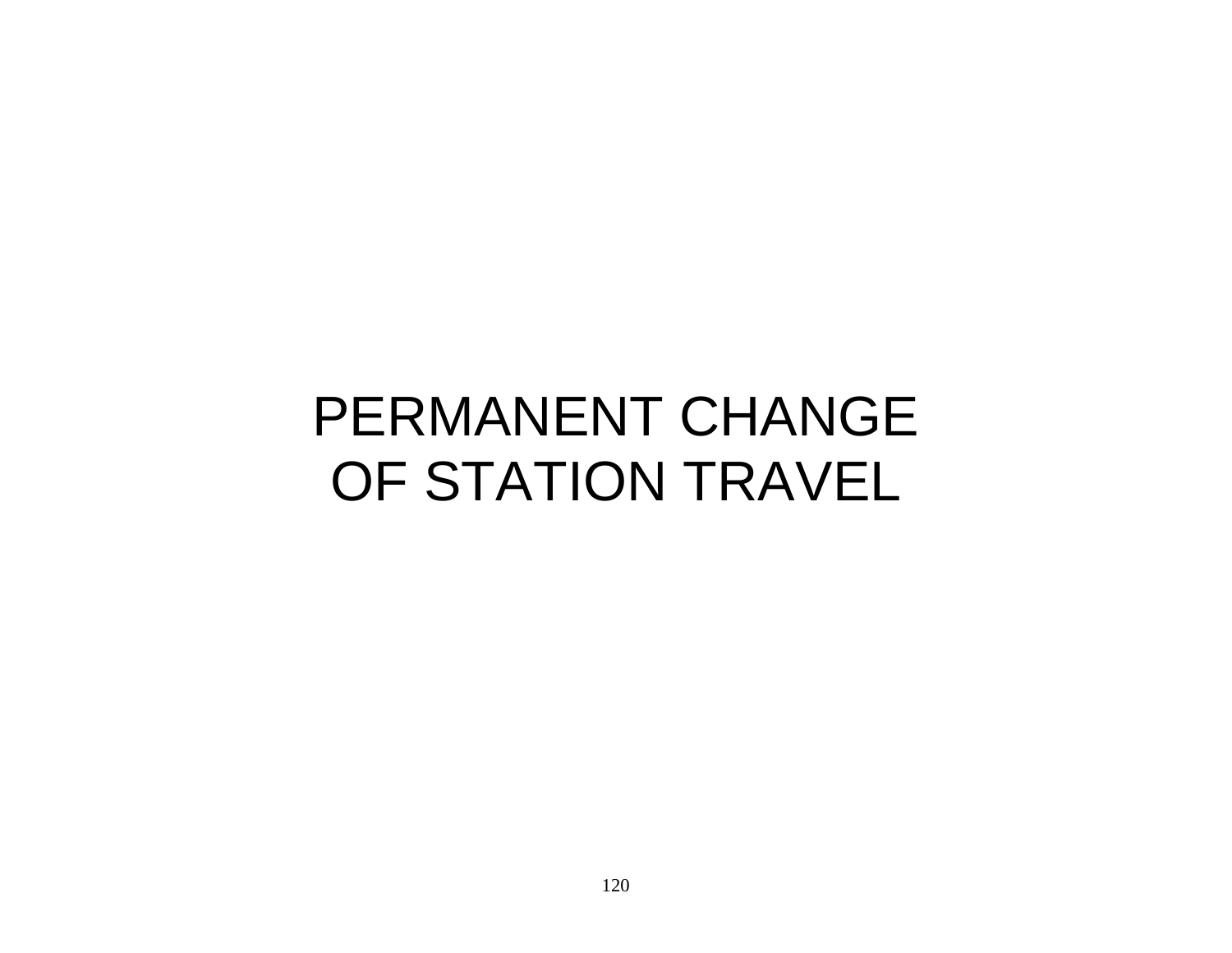#### **SCHEDULE OF INCREASES AND DECREASES (In Thousands of Dollars)**

| 5. Permanent Change of Station Travel                                            |           |
|----------------------------------------------------------------------------------|-----------|
|                                                                                  | \$876,482 |
| Increases:                                                                       |           |
| 21,700<br>- Increase in number of operational, rotational, and unit moves        |           |
| 13,147                                                                           |           |
| 1,577<br>- Temporary lodging expense for first-term enlisted members             |           |
| 35<br>- Reduction in moves to support agencies                                   |           |
|                                                                                  | 36,459    |
| Decreases:<br>$-3,796$<br>- Decrease in number of accession and separation moves |           |
|                                                                                  | $-3,796$  |
|                                                                                  | \$909,145 |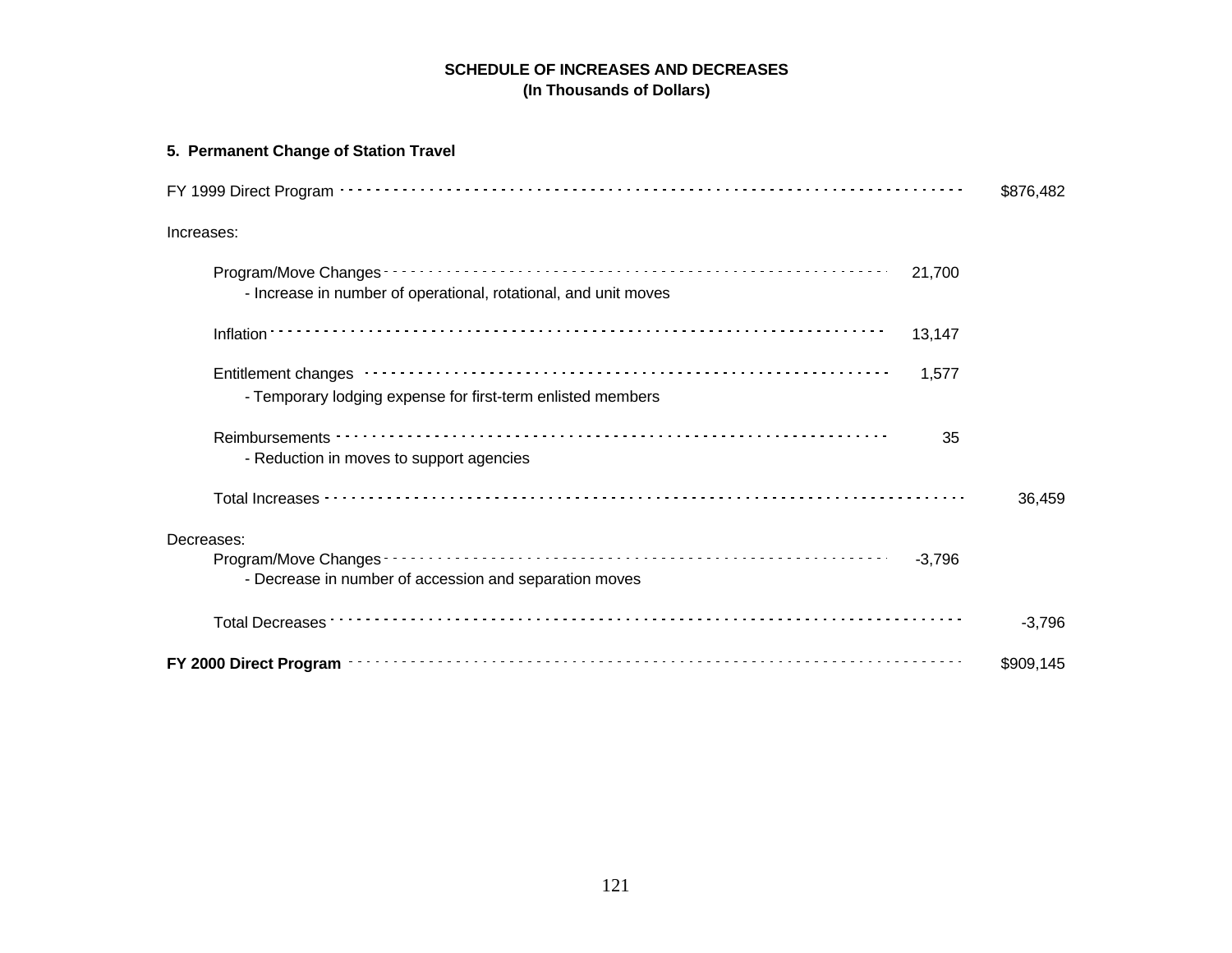## **SCHEDULE OF INCREASES AND DECREASES (In Thousands of Dollars)**

| 5. Permanent Change of Station Travel                                |           |
|----------------------------------------------------------------------|-----------|
|                                                                      |           |
| Increases:                                                           |           |
| 14,546                                                               |           |
| 3,329<br>- Increase in number of separation moves                    |           |
|                                                                      | 17,875    |
| Decreases:                                                           |           |
| $-66$<br>- Increase in moves to support agencies                     |           |
| $-13,701$                                                            |           |
| $-35,106$<br>- Decrease in number of TERA, rotational and unit moves |           |
|                                                                      | $-48,873$ |
|                                                                      | 878,147   |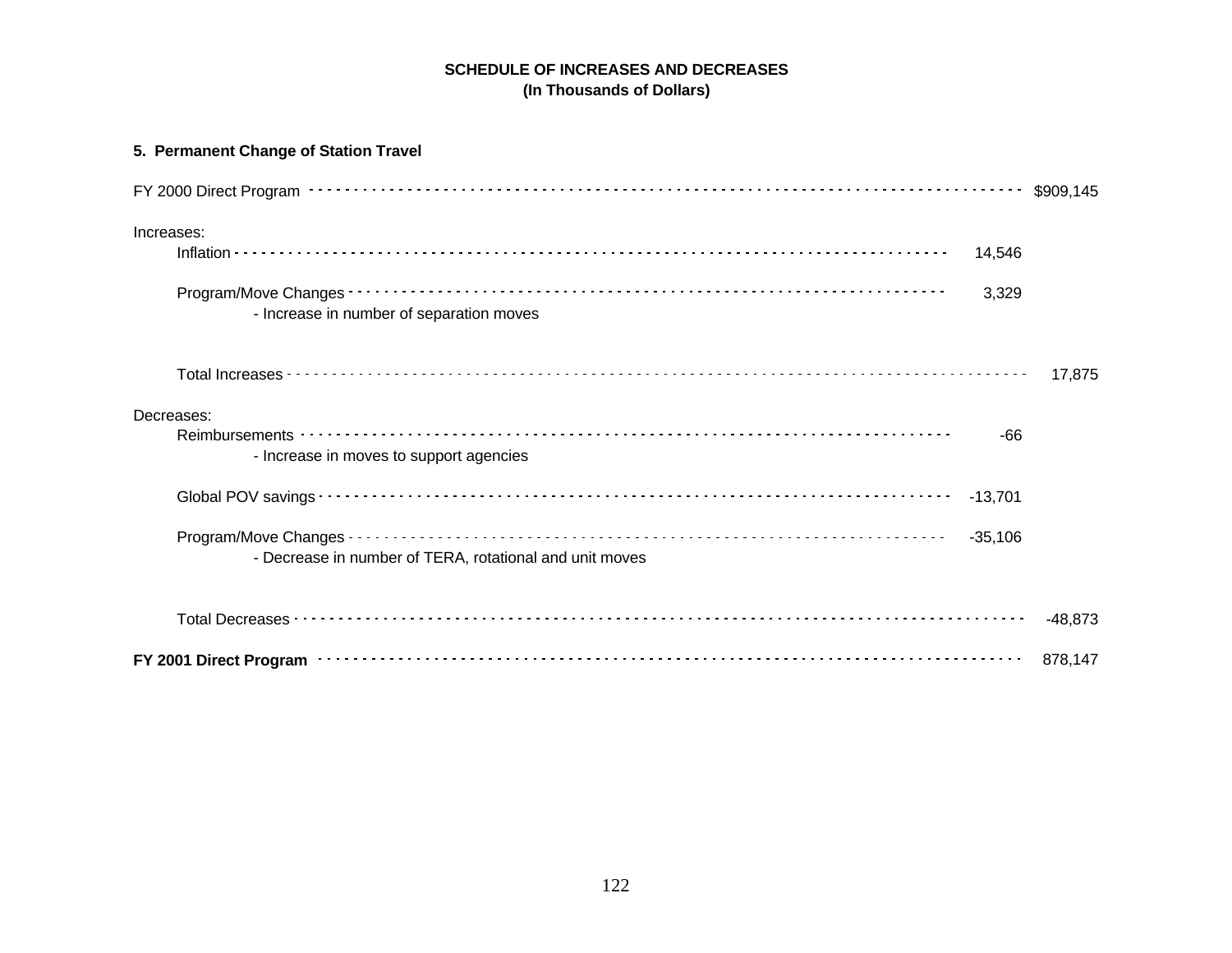#### **PURPOSE AND SCOPE**

For expenses incident to permanent change of station (PCS) travel of military personnel either individually or as part of organized units. PCS travel costs include mileage; monetary allowance in lieu of transportation; transportation by common carrier (rail, bus, air or water, including Air Mobility Command (AMC) and Military Sealift Command (MSC); per diem allowances; payment of dislocation allowance (DLA); payment of temporary lodging expense (TLE); actual and necessary expenses and cost of subsistence while in a travel status; issue of meal tickets in lieu of subsistence; travel of dependents and transportation of baggage and household goods, port handling charges for household goods; baggage and privately owned vehicles passing through CONUS Military Traffic Management Command (MTMC) terminals; payments authorized for transportation of dependents, and personal and household effects of deceased military personnel; costs of contract packing, crating, handling and temporary storage of household goods; costs of nontemporary storage of household goods; cost of trailer allowances; travel incident to organizational movements on PCS whether for training or non-training purposes; expenses incident to PCS movement of any military group traveling under one order from the same point of origin to the same destination; minor supplies and services incident to troop or organizational PCS movements; expenses and allowances incident to separation travel, discharge or release. Also included is all authorized temporary duty (TDY) travel directly related to and an integral part of PCS movements of individuals or organizational units. Excludes TDY travel other than that directly related to and an integral part of PCS movements. All authorized PCS travel expenses provided for under this budget program account are charged to the same subprogram account cited in the PCS travel order of the military member. The only exceptions are Base Realignment Commission (BRAC) moves and the cost of contract commercial storage of household goods on a nontemporary basis. The term "CONUS" (Continental United States) applies to the contiguous 48 states.

#### **PROGRAM AND PRICE CHANGES**

#### 1. Program Changes:

The Air Force has reduced its mission-related moves (operational, rotational, unit and training moves) by an additional 5% from the FY 99 President's Budget. This reduction primarily reflects changes in unit moves resulting from uncertainty over the rate of execution for competition and privatization, as well as Air Expeditionary Force structure moves. Some dollar increases are related to legislative initiatives focused on improving the military members' quality of life. These are: (1) providing temporary lodging expense (TLE) for first-term enlisted members when traveling to their first permanent duty station since they experience the same cost hardships on initial moves as they would on subsequent moves; and (2) providing dislocation allowance (DLA) for members without dependents moving into government quarters since they experience the same expenses as members with dependents moving into government family quarters. In addition, overseas tour extension incentive program (OTEIP) entitlements pay up to \$2,000 per year for enlisted members at remote sites and in critical skills overseas and do-it-yourself (DITY) move reimbursements were increased from 80 percent to 95 percent 1 Feb 98. Also, TRANSCOM airlift rates are increasing to match commercially competitive rates. Accession and Separation moves are linked directly to the gains and losses programmed by fiscal year. The FY 99 increase in training moves are primarily attributable to increases in undergraduate flying training requirements. These changes demonstrate Congressional, DoD and Air Force commitments to maintain force stability.

#### 2. Price Changes:

Inflation rate adjustments are included through FY 01. BAQ table inflation increases impact the DLA entitlement, computed at 2.5 months BAQ effective 1 Jan 97.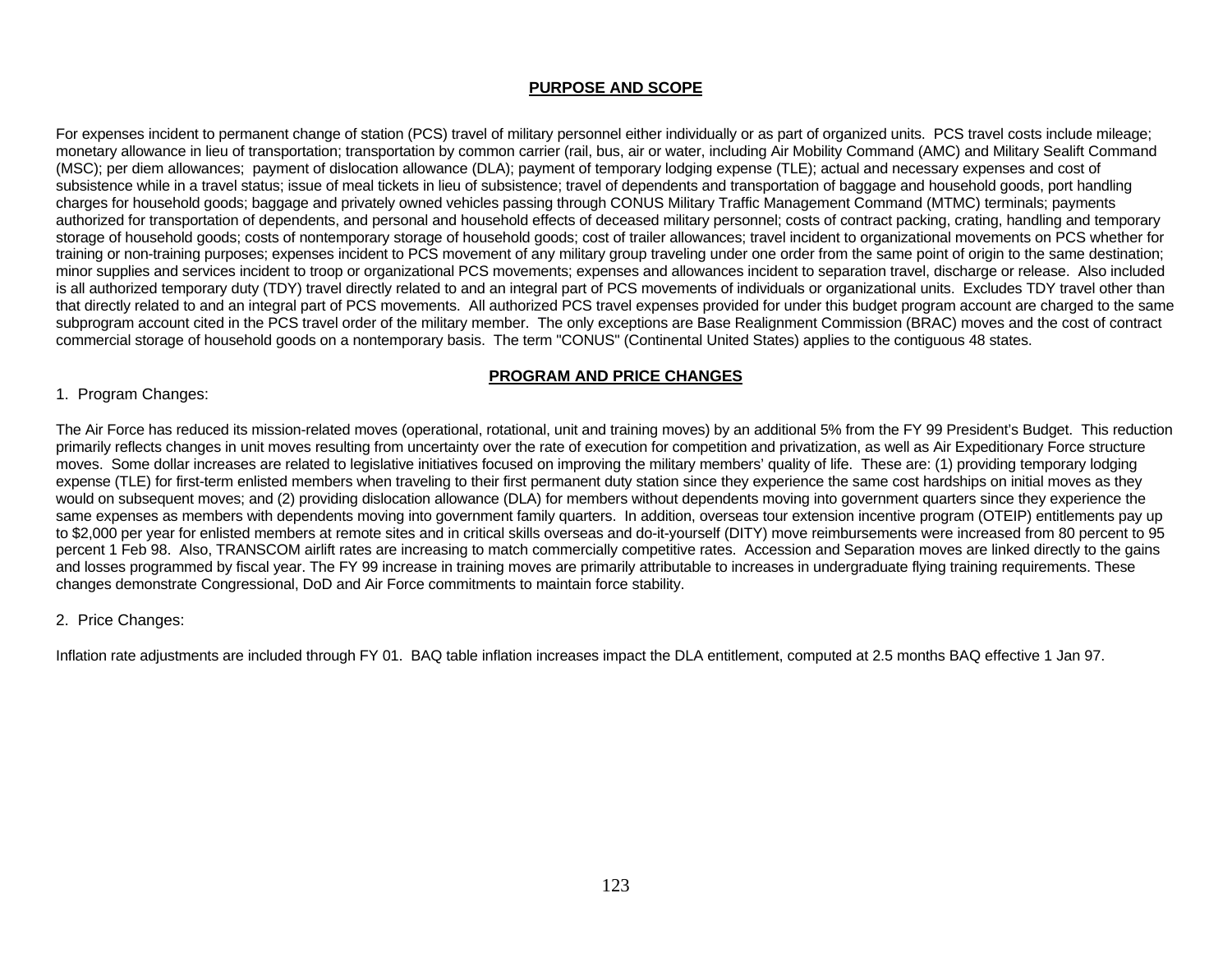#### **SUMMARY OF REQUIREMENTS BY TYPES OF COST**

|                                                 |         | FY 1998 Actual |         | FY 1999 Estimate |         | FY 2000 Estimate | FY 2001 Estimate |           |
|-------------------------------------------------|---------|----------------|---------|------------------|---------|------------------|------------------|-----------|
| <b>Travel of Military Member</b>                | Number  | Amount *       | Number  | Amount *         | Number  | Amount *         | Number           | Amount *  |
| <b>Accession Travel</b>                         | 39,119  | \$49,419       | 44,753  | \$57,523         | 40,939  | \$55,680         | 40,840           | \$56,897  |
| <b>Training Travel</b>                          | 10,350  | 52,192         | 10,450  | 56,317           | 10,450  | 57,596           | 10,450           | 58,516    |
| <b>Operational Travel Between Duty Stations</b> | 19,810  | 142,702        | 19,402  | 142,876          | 19,416  | 145,410          | 19,042           | 145,928   |
| Rotational Travel To and From Overseas          | 48,390  | 433,368        | 47,859  | 433,669          | 47,931  | 455,332          | 47,019           | 443,229   |
| Separation Travel                               | 47,594  | 109,195        | 45,185  | 103,708          | 44,519  | 105,980          | 45,736           | 109,308   |
| <b>Travel of Organized Units</b>                | 3,952   | 21,904         | 3,872   | 21,708           | 4,496   | 26,450           | 308              | 3,539     |
| Nontemporary Storage *                          |         | 23,059         |         | 22,445           |         | 23,662           |                  | 22,778    |
| Temporary Lodging Expense *                     |         | 37,667         |         | 38,398           |         | 37,431           |                  | 37,504    |
| TERA                                            | 497     | 2,755          | 200     | 1,125            | 500     | 2,859            | 300              | 1,766     |
| <b>Total Obligations</b>                        | 169,712 | 872,261        | 171,721 | 877,770          | 168,251 | 910,398          | 163,695          | 879,466   |
| <b>Less Reimbursements</b>                      |         | (1,370)        |         | (1,288)          |         | (1,253)          |                  | (1,319)   |
| <b>Total Direct Program</b>                     |         | \$870,891      |         | \$876,482        |         | \$909,145        |                  | \$878,147 |

\* NOTE: Nontemporary Storage (NTS) and Temporary Lodging Expense (TLE) are reflected as a separate category. NTS and TLE amounts are merged with travel type in detailed pages.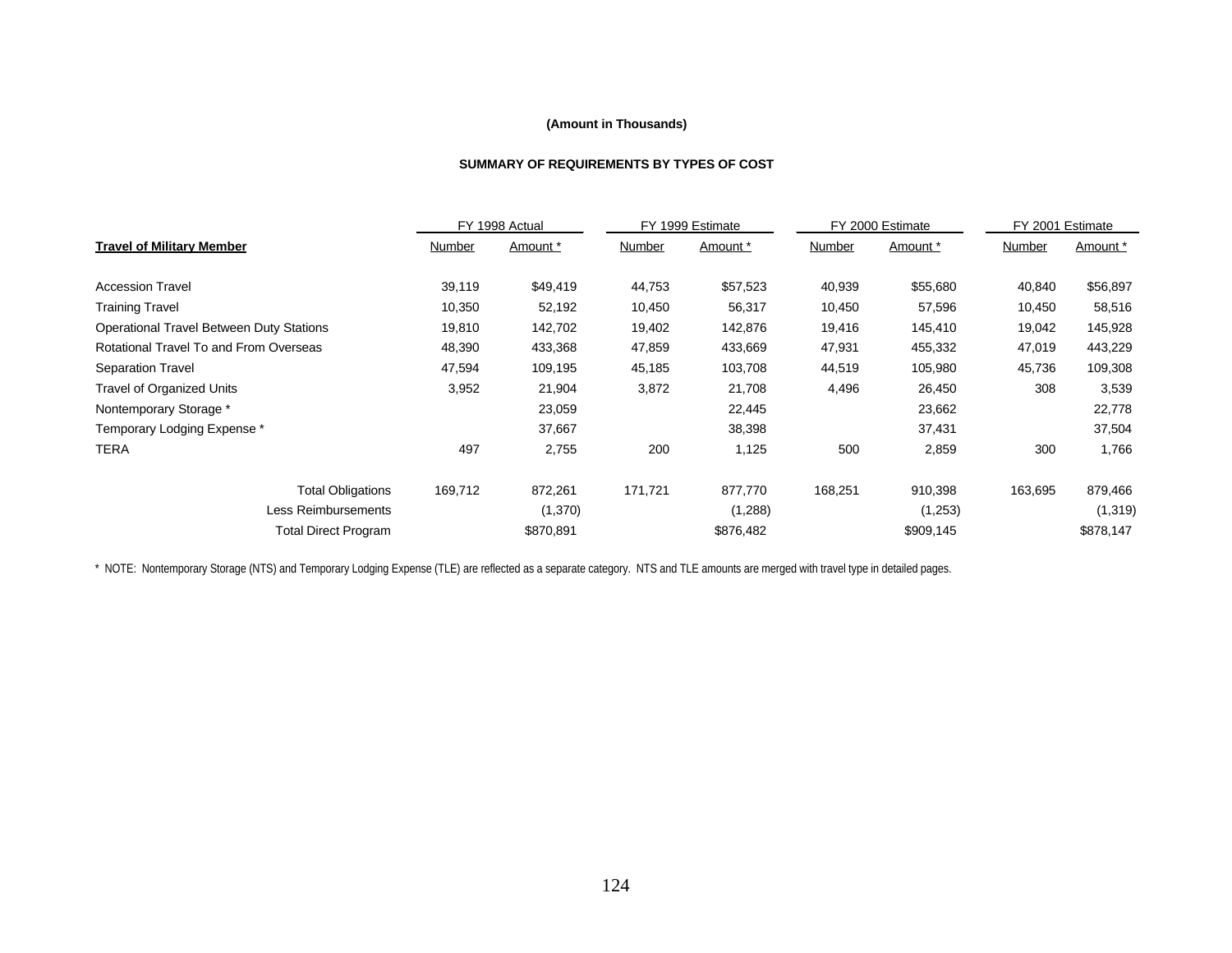#### SUMMARY OF REQUIREMENTS BY TYPES OF COST

|                                          | FY 1998 Actual |           | FY 1999 Estimate |           | FY 2000 Estimate |           | FY 2001 Estimate |           |  |
|------------------------------------------|----------------|-----------|------------------|-----------|------------------|-----------|------------------|-----------|--|
|                                          | Number         | Amount    | Number           | Amount    | Number           | Amount    | Number           | Amount    |  |
| <b>Travel of Military Member</b>         |                |           |                  |           |                  |           |                  |           |  |
| Mileage and Per Diem                     | 124,453        | \$84,974  | 126,149          | \$86,901  | 123,361          | \$86,669  | 120,378          | \$85,721  |  |
| <b>AMC</b>                               | 32,532         | 27,663    | 32,975           | 28,290    | 32,250           | 28,215    | 31,471           | 27,931    |  |
| <b>Commercial Air</b>                    | 12,231         | 11,785    | 12,397           | 12,052    | 12,125           | 12,020    | 11,832           | 11,900    |  |
| Travel of Family Members (Family)        |                |           |                  |           |                  |           |                  |           |  |
| Mileage and Per Diem                     | 68,281         | 46,257    | 67,502           | 45,962    | 66,857           | 46,615    | 65,448           | 46,457    |  |
| <b>AMC</b>                               | 32,494         | 30,071    | 32,123           | 29,879    | 31,816           | 30,304    | 31,146           | 30,201    |  |
| <b>Commercial Air</b>                    | 11,565         | 12,782    | 11,433           | 12,700    | 11,324           | 12,881    | 11,085           | 12,837    |  |
| <b>Transportation of Household Goods</b> |                |           |                  |           |                  |           |                  |           |  |
| M Tons - MSC                             | 31,882         | 4,749     | 31,757           | 4,775     | 31,633           | 4,932     | 30,348           | 4,776     |  |
| S Tons - AMC                             | 9,789          | 38,523    | 9,751            | 38,729    | 9,713            | 45,989    | 9,318            | 44,534    |  |
| Land Shipment, CONUS & Overseas          | 51,785         | 338,762   | 51,582           | 340,571   | 51,379           | 345,787   | 49,293           | 334,695   |  |
| <b>ITGBL</b>                             | 20,519         | 89,221    | 20,438           | 89,697    | 20,358           | 92,648    | 19,531           | 89,716    |  |
| <b>Dislocation Allowance</b>             | 65,452         | 94,604    | 64,692           | 96,713    | 65,244           | 100,684   | 61,417           | 98,554    |  |
| <b>Trailer Allowance</b>                 | 1,302          | 2,680     | 1,265            | 2,623     | 1,261            | 2,665     | 1,205            | 2,572     |  |
| <b>Transportation of POVs</b>            | 15,110         | 22,285    | 15,094           | 22,456    | 15,249           | 35,494    | 14,847           | 25,989    |  |
| Port Handling Charges                    |                | 4,424     |                  | 4,455     |                  | 1,543     |                  | 1,535     |  |
| Nontemporary Storage                     |                | 23,059    |                  | 22,445    |                  | 23,662    |                  | 22,778    |  |
| Temporary Lodging Expense                |                | 37,667    |                  | 38,398    |                  | 37,431    |                  | 37,504    |  |
| <b>TERA</b>                              | 497            | 2,755     | 200              | 1,125     | 500              | 2,859     | 300              | 1,766     |  |
| <b>Total Obligations</b>                 |                | 872,261   |                  | 877,770   |                  | 910,398   |                  | 879,466   |  |
| <b>Less Reimbursements</b>               |                | (1,370)   |                  | (1,288)   |                  | (1,253)   |                  | (1, 319)  |  |
| <b>Total Direct Program</b>              |                | \$870,891 |                  | \$876,482 |                  | \$909,145 |                  | \$878,147 |  |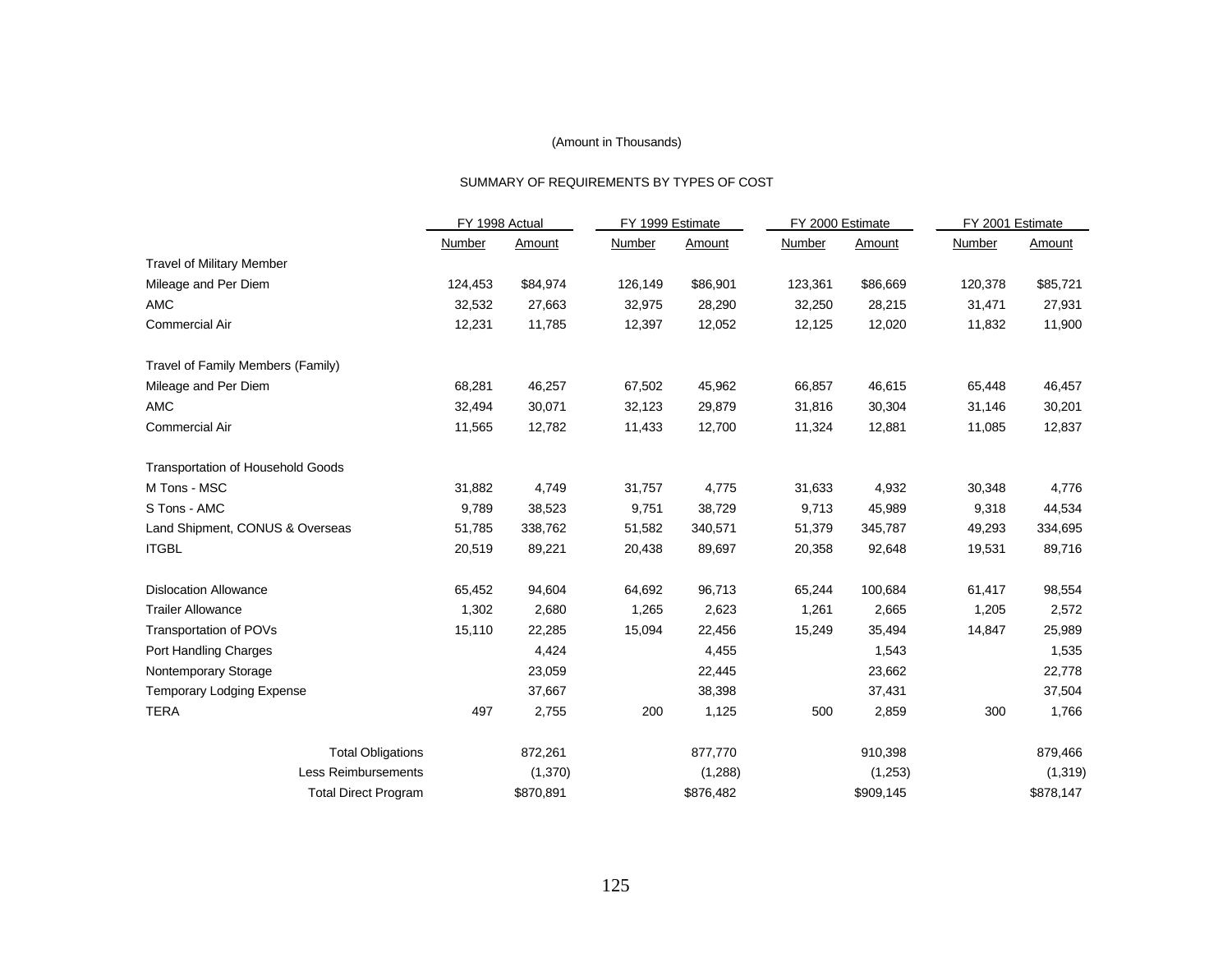#### **PROJECT: ACCESSION TRAVEL** FY 1998 ACTUAL \$51,452,453,452 ACTUAL \$51,452,453,454,452 ACTUAL \$51,452,452 ACTUAL \$51,452,452 ACTUAL \$51,452,452 ACTUAL \$51,452,452 ACTUAL \$51,452,452 ACTUAL \$51,452 ACTUAL \$51,452 ACTUAL \$51,

| FY 1999 Estimate | \$59,733 |
|------------------|----------|
| FY 1998 Actual   | \$51,452 |

FY 2000 Estimate \$57,813

FY 2000 Estimate \$59,066

#### **PART I - PURPOSE AND SCOPE**

Funds provide for the following:

Officers - Covers PCS movements of (l) officers appointed to a commissioned grade from civilian life, military academies, Air Force Reserves (AFRES), Reserve Officer Training Corps (ROTC), and Air National Guard (ANG) officers called or recalled to extended active duty from home or point where orders were received to first permanent duty station or training school, of twenty weeks or more duration and (2) officers appointed or recalled from enlisted status from station where they served as enlisted to new permanent duty station or training school of twenty weeks or more duration. Includes officers appointed from enlisted status upon graduation from Officer Training School (OTS).

Enlisted - Covers PCS movements of (l) enlistees, reenlistees and prior service personnel from recruiting station or place of enlistment to first permanent duty station or training school of 20 weeks or more duration and (2) recalled enlisted reservists from home to first permanent duty station or training school of 20 weeks or more in duration.

Cadets - Covers PCS movements of (l) individuals selected as Air Force Academy cadets upon entry into the Academy and (2) individuals who travel to the academies but fail to pass the entrance physical examinations and are required to return home.

#### **PART II - JUSTIFICATION OF FUNDS REQUESTED**

The estimates for accession travel cover the PCS movement of members entering on active duty. The PCS requirements for accession travel are based upon officer, enlisted and cadet gains as reflected in the Air Force personnel programs. These gains are required to meet planned Air Force manpower levels. This category of move results primarily from approved end strengths and separation/retirements from the Air Force; consequently, adjustments in accession travel can only be accommodated via adjustments in officer, enlisted or cadet strengths. Officer accessions include academy graduates, ROTC, medical officers, judge advocate general officers, chaplains, reserve officers and OTS graduates. Enlisted accessions include prior and nonprior service personnel, recalled reserves, USAF Preparatory School, and OTS.

Changes between FY 1998 and FY 2001 reflect the changes in accessions due to end strength adjustments and direction to program accessions each year to sustain the base force. The Global POV contract was let on 1 Nov 1998. This contract is a result of household goods reengineering and improved quality of life for service members as part of the Defense Reform Initiative. MTMC rates will increase the services requirements and change the requirements from MSC and port handling charges to a single Global POV cost.

Pay raise and inflation factors are described under "Price Changes" at the beginning of the Permanent Change of Station detail section.

Average rates are based upon statistical data, ratios and percentages derived from actual accession PCS move costs during a given accounting period. The number of accession moves (officer, enlisted and cadet) times the appropriate rates for each element of expense (e.g., military member, dependents, household goods, etc.) results in the estimated funding required. The number of moves and the associated fiscal year requirements are shown in the tables on the following pages. Members are not entitled to temporary lodging expenses or dislocation allowances.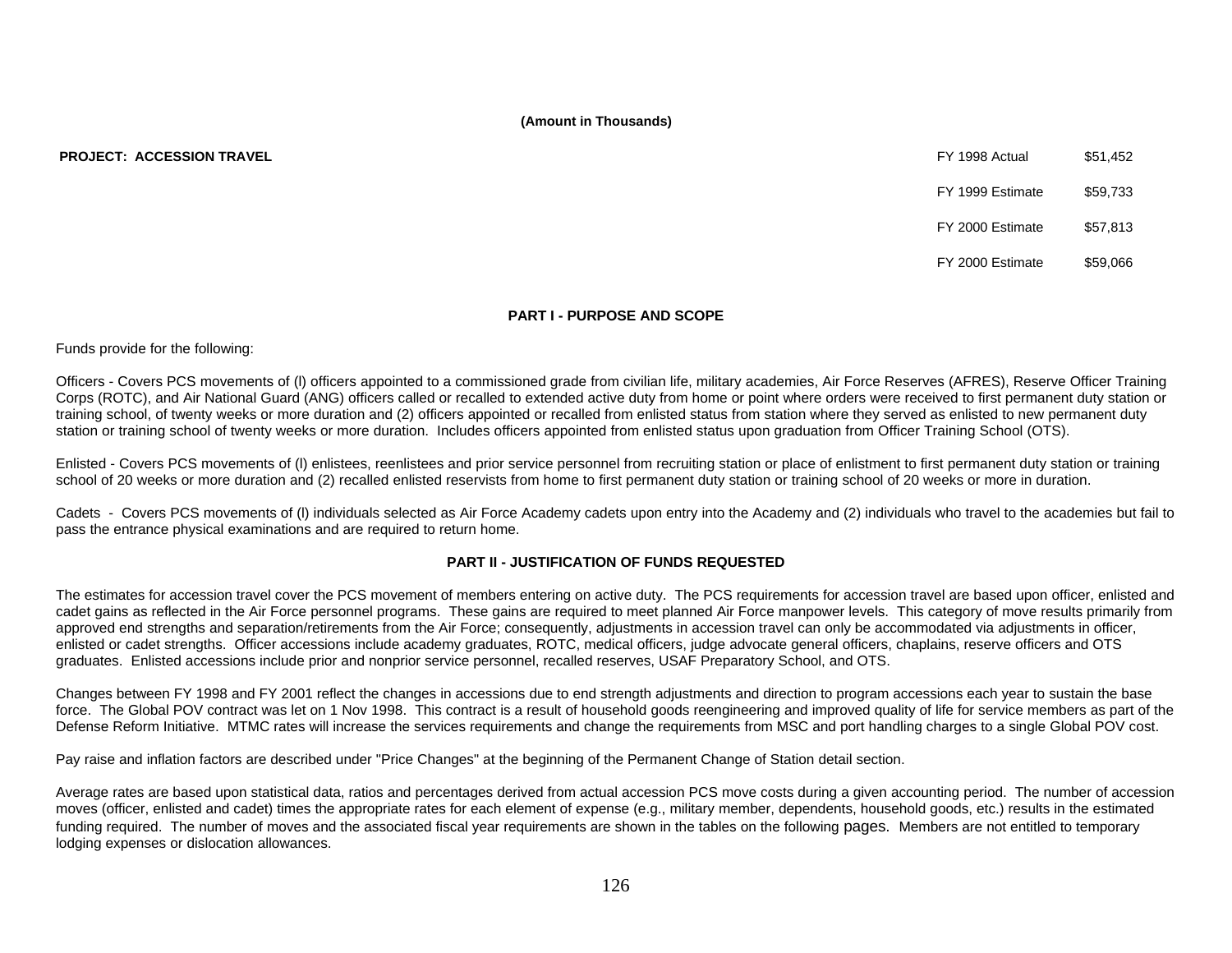#### **ACCESSION TRAVEL**

|                                           |        | FY 1998 Actual |          | FY 1999 Estimate |             |          |        | FY 2000 Estimate |          | FY 2001 Estimate |          |          |
|-------------------------------------------|--------|----------------|----------|------------------|-------------|----------|--------|------------------|----------|------------------|----------|----------|
|                                           | Number | Rate           | Amount   | Number           | Rate        | Amount   | Number | Rate             | Amount   | Number           | Rate     | Amount   |
| <b>Officer Accession Travel</b>           |        |                |          |                  |             |          |        |                  |          |                  |          |          |
| (1) Member Travel                         | 4,812  | 498.17         | \$2,397  | 5,288            | 502.16      | \$2,655  | 5,435  | 509.69           | \$2,770  | 5,909            | 517.84   | \$3,060  |
| (2) Family Member Travel                  | 2,031  | 448.60         | 911      | 2,232            | 452.19      | 1,009    | 2,294  | 458.97           | 1,053    | 2,494            | 466.32   | 1,163    |
| (3) Trans of Household Goods              |        |                |          |                  |             |          |        |                  |          |                  |          |          |
| (a) Land & ITGBL                          | 3,511  | 3,048.39       | 10,703   | 3,858            | 3,179.23    | 12,265   | 3,966  | 3,352.25         | 13,295   | 4,311            | 3,405.89 | 14,683   |
| (b) Overseas                              | 303    | 847.27         | 257      | 333              | 914.95      | 305      | 342    | 931.72           | 319      | 372              | 946.63   | 352      |
| (4) Trailer Allowance                     | 19     | 1,540.18       | 29       |                  | 21 1,563.28 | 33       | 21     | 1,588.30         | 33       | 23               | 1,613.71 | 37       |
| $(5)$ POV                                 |        |                |          |                  |             |          |        |                  |          |                  |          |          |
| (a) MSC                                   | 188    | 996.92         | 187      | 207              | 1,004.90    | 208      |        |                  |          |                  |          |          |
| (b) Port Handling (M Tons)                | 188    | 168.02         | 32       | 207              | 169.36      | 35       |        |                  |          |                  |          |          |
| (c) Global POV                            |        |                |          |                  |             |          |        | 212 2,327.70     | 493      | 231              | 1,221.75 | 282      |
| (6) Port Handling (HHGS)                  | 385    | 29.82          | 11       | 423              | 30.06       | 13       | 435    | 30.51            | 13       | 473              | 31.00    | 15       |
| (7) Non-Temporary Storage                 |        |                | 331      |                  |             | 364      |        |                  | 384      |                  |          | 385      |
| <b>Subtotal Officer Accession Travel</b>  |        |                | \$14,858 |                  |             | \$16,887 |        |                  | \$18,360 |                  |          | \$19,977 |
| <b>Enlisted Accession Travel</b>          |        |                |          |                  |             |          |        |                  |          |                  |          |          |
| (1) Member Travel                         | 33,068 | 631.76         | 20,891   | 38,162           | 636.81      | 24,302   | 34,249 | 646.37           | 22,138   | 33,756           | 656.71   | 22,168   |
| (2) Family Member Travel                  | 8,520  | 233.79         | 1,992    | 9,832            | 235.66      | 2,317    | 8,824  | 239.20           | 2,111    | 8,697            | 243.02   | 2,114    |
| (3) Trans of Household Goods              |        |                |          |                  |             |          |        |                  |          |                  |          |          |
| (a) Land & ITGBL                          | 4,001  | 2,580.79       | 10,326   | 4,617            | 2,691.55    | 12,427   | 4,144  | 2,712.96         | 11,243   | 4,084            | 2,756.37 | 11,257   |
| (b) Overseas                              | 5,043  | 130.30         | 657      | 5,820            | 140.70      | 819      | 5,223  | 136.97           | 715      | 5,148            | 139.16   | 716      |
| (4) Trailer Allowance                     | 16     | 1,929.56       | 31       | 18               | 1,945.00    | 35       |        | 17 1,974.17      | 34       | 16               | 2,005.76 | 32       |
| $(5)$ POV                                 |        |                |          |                  |             |          |        |                  |          |                  |          |          |
| (a) MSC                                   | 360    | 1,020.77       | 367      | 415              | 1,028.94    | 427      |        |                  |          |                  |          |          |
| (b) Port Handling (M Tons)                | 360    | 150.01         | 54       | 415              | 151.21      | 63       |        |                  |          |                  |          |          |
| (c) Global POV                            |        |                |          |                  |             |          | 373    | 2,327.70         | 868      | 367              | 1,227.88 | 451      |
| (6) Port Handling (HHGS)                  | 717    | 31.03          | 22       | 827              | 31.28       | 26       | 743    | 31.75            | 24       | 732              | 32.26    | 24       |
| (7) Non-Temporary Storage                 |        |                | 1,703    |                  |             | 1,846    |        |                  | 1,749    |                  |          | 1,783    |
| <b>Subtotal Enlisted Accession Travel</b> |        |                | \$36,043 |                  |             | \$42,262 |        |                  | \$38,882 |                  |          | \$38,545 |
| <b>Cadet Accession Travel</b>             | 1,239  | 445.00         | \$551    | 1,303            | 448.56      | \$584    | 1,255  | 455.29           | \$571    | 1,175            | 462.57   | \$544    |
| <b>Total Accession Travel</b>             |        |                | \$51,452 |                  |             | \$59,733 |        |                  | \$57,813 |                  |          | \$59,066 |
| <b>Accession Moves</b>                    |        |                |          |                  |             |          |        |                  |          |                  |          |          |
| Officer                                   | 4,812  |                |          | 5,288            |             |          | 5,435  |                  |          | 5,909            |          |          |
| Enlisted                                  | 33,068 |                |          | 38,162           |             |          | 34,249 |                  |          | 33,756           |          |          |
| Cadets                                    | 1,239  |                |          | 1,303            |             |          | 1,255  |                  |          | 1,175            |          |          |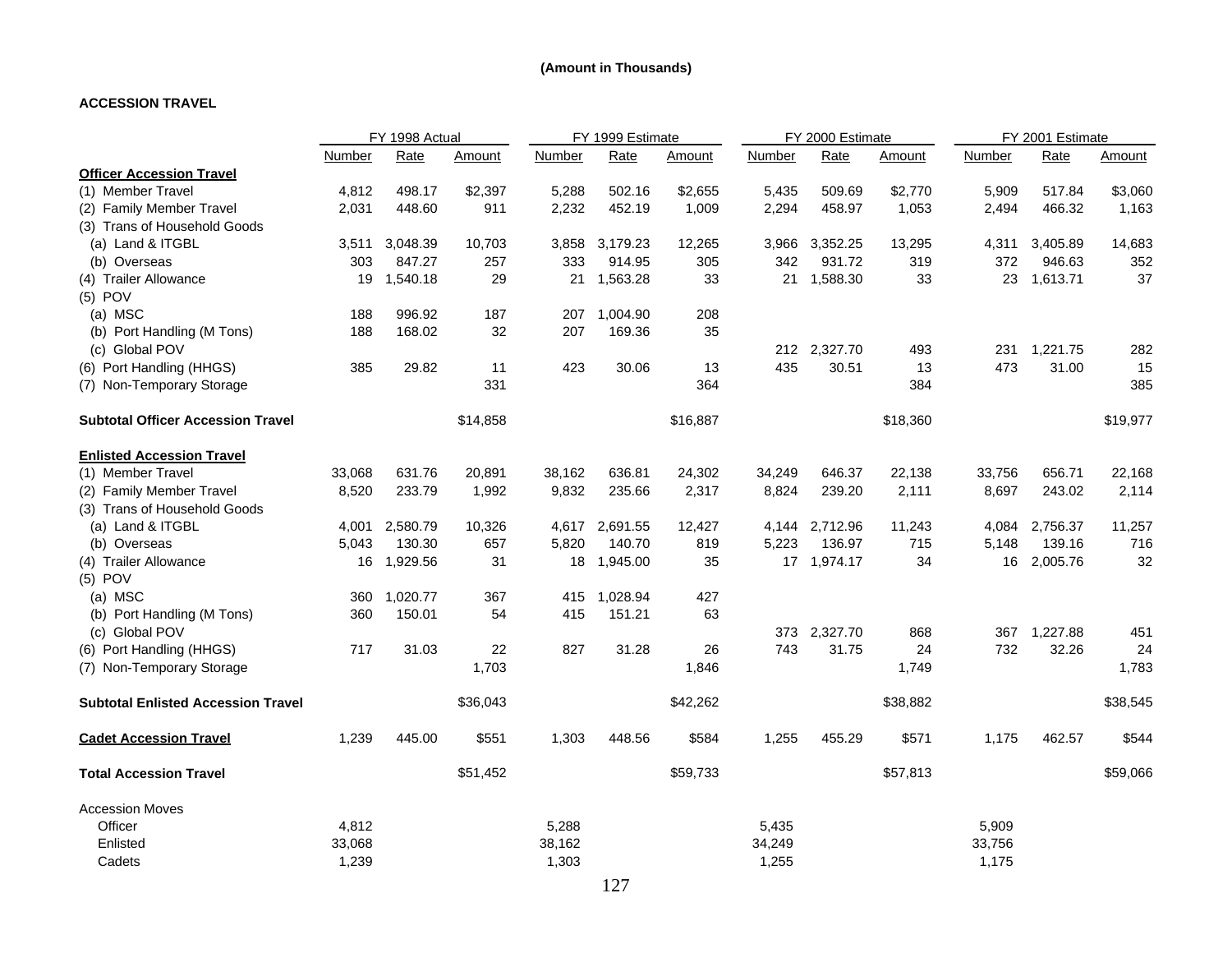- FY 1999 Estimate \$61,911
- FY 2000 Estimate \$63,279
- FY 2001 Estimate \$64,294

#### **PART I - PURPOSE AND SCOPE**

Funds to provide for the PCS movements of:

(1) Officers and enlisted personnel from previous permanent duty stations to formal service or civilian schools, including technical schools, flying training schools, factory training, and other approved courses of instruction, of 20 weeks duration or more.

(2) Officers and enlisted school graduates and eliminees from school to their next permanent CONUS duty station excluding Academy, OTS, flying training, and ROTC graduates.

(3) Enlisted personnel ordered to training leading to a commission.

#### **PART II - JUSTIFICATION OF FUNDS REQUESTED**

The estimates for training travel cover PCS requirements for officer and enlisted personnel engaged in Air Force and outside agency training programs. The PCS requirements for training travel are the direct result of Air Force training programs covering technical training, career training and flying training. These types of training are required to maintain the skill level and educational requirements necessary to fulfill the Air Force mission. Adjustments in training travel are directly responsive to training programs which generate the move requirements. This category of travel contains basic and advanced technical training, retraining, professional military education (e.g., Air War, National War and Industrial Colleges, Medical Training, Air Force Institute of Technology) and undergraduate pilot and navigator training.

Pay raise and inflation factors are described under "Price Changes" at the beginning of the Permanent Change of Station detail section. Average rates are based on statistical data, ratios, and percentages extracted from actual PCS training move costs. The number of officer and enlisted training moves times the average rate for each element of expense (e.g., military member, dependent, household goods, etc.) results in the estimated funding required.

The number of moves and fiscal year requirements are shown on the following page.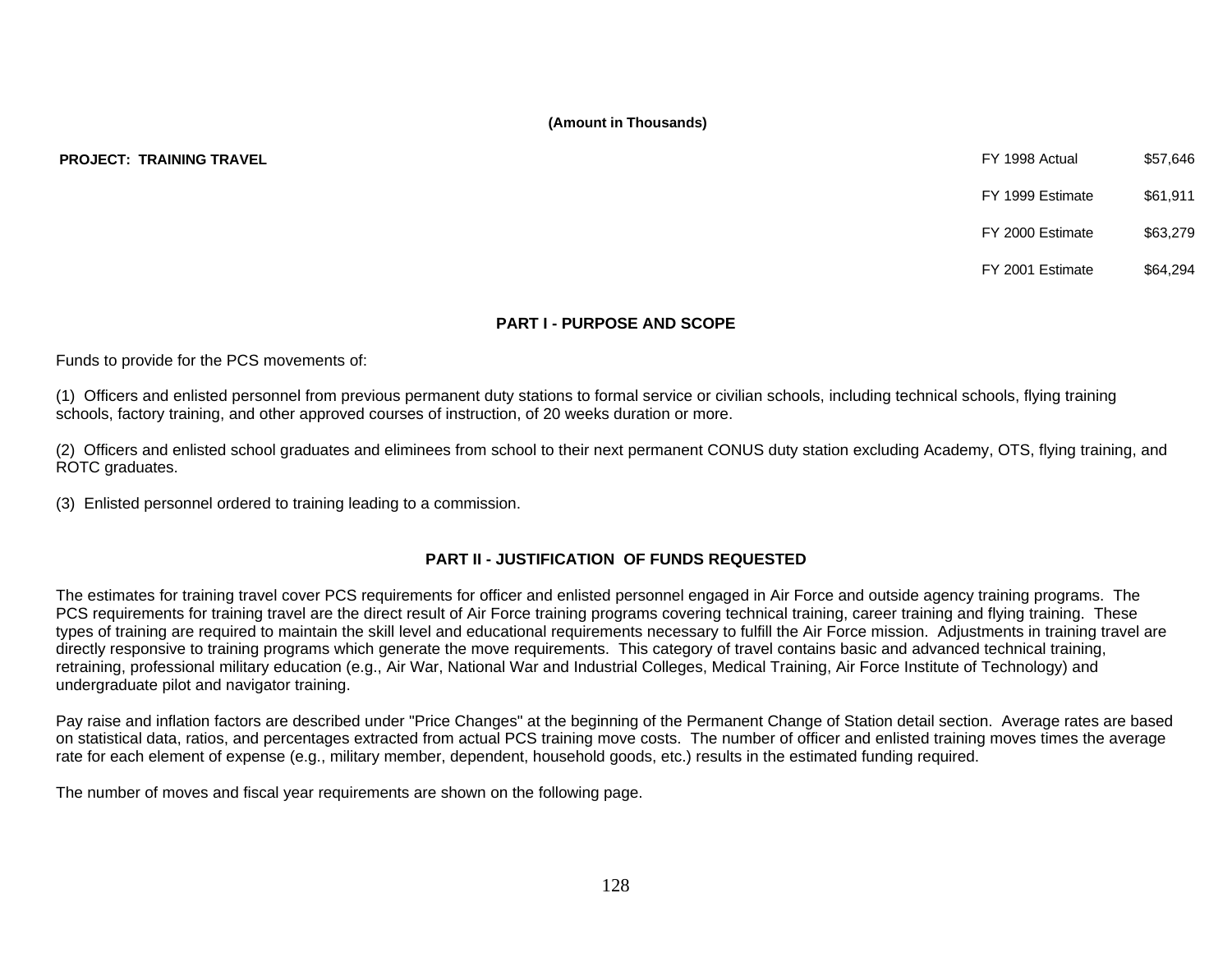#### **TRAINING TRAVEL**

|                                          | FY 1998 Actual   |          |               |               | FY 1999 Estimate |          |                 | FY 2000 Estimate |          | FY 2001 Estimate |          |           |
|------------------------------------------|------------------|----------|---------------|---------------|------------------|----------|-----------------|------------------|----------|------------------|----------|-----------|
|                                          | <b>Number</b>    | Rate     | <u>Amount</u> | <b>Number</b> | Rate             | Amount   | Number          | Rate             | Amount   | Number           | Rate     | Amount    |
| <b>Officer Training Travel</b>           |                  |          |               |               |                  |          |                 |                  |          |                  |          |           |
| (1) Member Travel                        | 6,300            | 510.94   | \$3,219       | 6,400         | 515.03           | \$3,296  | 6,400           | 522.75           | \$3,346  | 6,400            | 531.12   | \$3,399   |
| (2) Family Member Travel                 | 4,320            | 510.05   | 2,203         | 4,389         | 514.13           | 2,257    | 4,389           | 521.84           | 2,290    | 4,389            | 530.19   | 2,327     |
| (3) Trans of Household Goods             | 6,300            | 4,757.99 | 29,975        | 6,400         | 5,137.91         | 32,883   | 6,400           | 5,214.98         | 33,376   | 6,400            | 5,298.42 | 33,910    |
| (4) Dislocation Allowance                | 5,856            | 1,417.25 | 8,299         | 5,949         | 1,495.60         | 8,897    | 5,949           | 1,577.40         | 9,384    | 5,949            | 1,602.63 | 9,534     |
| (5) Trailer Allowance                    | 18               | 1,787.62 | 32            | 18            | 1,801.92         | 32       | 18              | 1,828.95         | 33       | 18               | 1,858.21 | 33        |
| (6) Non-Temporary Storage                |                  |          | 601           |               |                  | 620      |                 |                  | 630      |                  |          | 640       |
| (7) Temporary Lodging Expense            |                  |          | 2,832         |               |                  | 2,920    |                 |                  | 2,967    |                  |          | 3,017     |
| <b>Subtotal Officer Training Travel</b>  |                  |          | \$47,161      |               |                  | \$50,905 |                 |                  | \$52,026 |                  |          | \$52,860  |
| <b>Enlisted Training Travel</b>          |                  |          |               |               |                  |          |                 |                  |          |                  |          |           |
| (1) Member Travel                        | 4,050            | 355.31   | \$1,439       | 4,050         | 358.15           | \$1,451  | 4,050           | 363.52           | \$1,472  | 4,050            | 369.34   | \$1,496   |
| (2) Family Member Travel                 | 1,607            | 292.87   | 471           | 1,607         | 295.21           | 474      | 1,607           | 299.64           | 482      | 1,607            | 304.44   | 489       |
| (3) Trans of Household Goods             | 1,148            | 4.004.08 | 4,597         | 1,148         | 4,323.93         | 4,964    | 1,148           | 4,388.79         | 5,038    | 1,148            | 4,459.01 | 5,119     |
| (4) Dislocation Allowance                | 1,798            | 1.071.91 | 1,927         | 1,798         | 1,131.17         | 2,034    | 1,798           | 1,193.05         | 2,145    | 1,798            | 1,212.13 | 2,179     |
| (5) Trailer Allowance                    | 12 <sup>12</sup> | 2,443.46 | 29            | 12            | 2,463.01         | 30       | 12 <sup>2</sup> | 2,499.95         | 30       | 12 <sup>2</sup>  | 2,539.95 | 30        |
| (6) Non-Temporary Storage                |                  |          | 120           |               |                  | 122      |                 |                  | 124      |                  |          | 126       |
| (7) Temporary Lodging Expense            |                  |          | 1,902         |               |                  | 1,931    |                 |                  | 1,962    |                  |          | 1,995     |
| <b>Subtotal Enlisted Training Travel</b> |                  |          | \$10,485      |               |                  | \$11,006 |                 |                  | \$11,253 |                  |          | \$11,434  |
| <b>Total Training Travel</b>             |                  |          | \$57,646      |               |                  | \$61,911 |                 |                  | \$63,279 |                  |          | \$ 64,294 |
| <b>Training Moves</b>                    |                  |          |               |               |                  |          |                 |                  |          |                  |          |           |
| Officer                                  | 6,300            |          |               | 6,400         |                  |          | 6,400           |                  |          | 6,400            |          |           |
| Enlisted                                 | 4,050            |          |               | 4,050         |                  |          | 4,050           |                  |          | 4,050            |          |           |
| <b>Total Training Moves</b>              | 10,350           |          |               | 10,450        |                  |          | 10,450          |                  |          | 10,450           |          |           |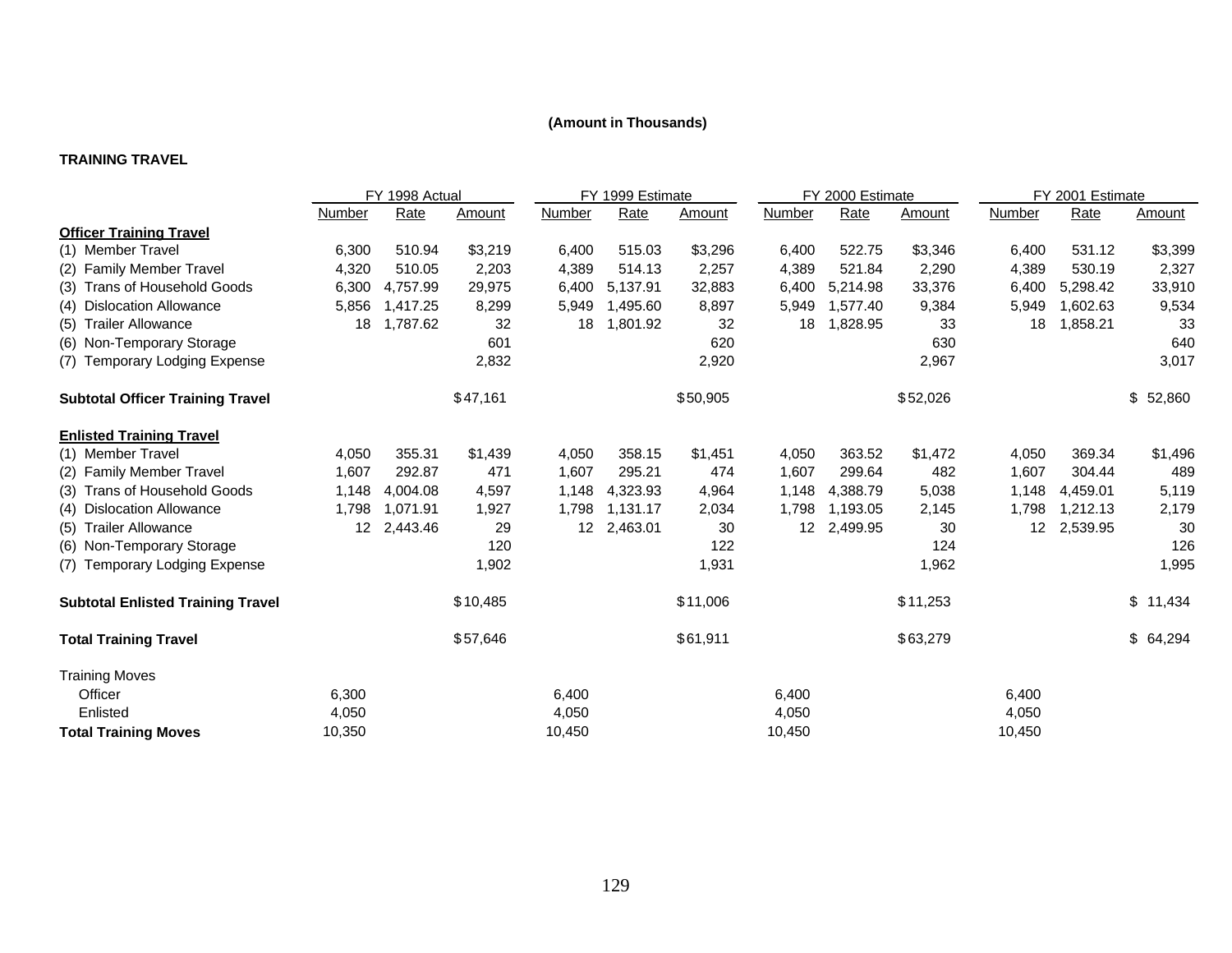**PROJECT: OPERATIONAL TRAVEL** \$153,523

FY 1999 Estimate \$153,628

FY 2000 Estimate \$156,342

FY 2001 Estimate \$156,827

#### **PART I - PURPOSE AND SCOPE**

Funds to provide for the PCS movements of:

(1) Officers and enlisted personnel to and from permanent duty stations located within the United States.

(2) Officers and enlisted personnel to and from permanent duty stations located within an overseas area when no transoceanic travel is involved.

(3) Dependents, household goods, personal effects, trailer allowances and privately owned vehicles of officers and enlisted personnel who are interned (including hospitalized or imprisoned), missing, or captured when no transoceanic travel is involved.

#### **PART II - JUSTIFICATION OF FUNDS REQUESTED**

The estimate for operational travel covers PCS requirements for operational reassignment of officer and enlisted personnel between both duty stations (1) within the CONUS and (2) within overseas areas when no transoceanic travel is involved. Operational moves are predicated upon the approved Air Force force structure and are necessary to support skill leveling among units, to fill new/unprogrammed requirements, and to accommodate valid humanitarian assignments. The estimates include actions taken by the Air Force to limit operational reassignments and reduce costs to the minimum necessary to carry out the Air Force mission (manning floor, minimum CONUS tour lengths, do-it-yourself move program, maximum use of low-cost moves).

As the Air Force moves to strengthen our capability and simultaneously stabilize our force, the operational PCS program reflects this requirement. We anticipate a continuing stable number of PCS moves as Air Force end strength stabilizes and fewer base closures and force structure actions are required. Pay raise, inflation factors and manning floors are described under "Price Changes" and "Policy Changes" respectively, at the beginning of the PCS detail section.

Average rates are based upon statistical data, ratios and percentages derived from actual PCS operational move costs. The number of officer and enlisted moves and associated numbers for each element of expense (e.g., military member, dependents, household goods, etc.) times the average rate results in estimate funding required. The number of moves and associated fiscal year requirements are shown on the following page.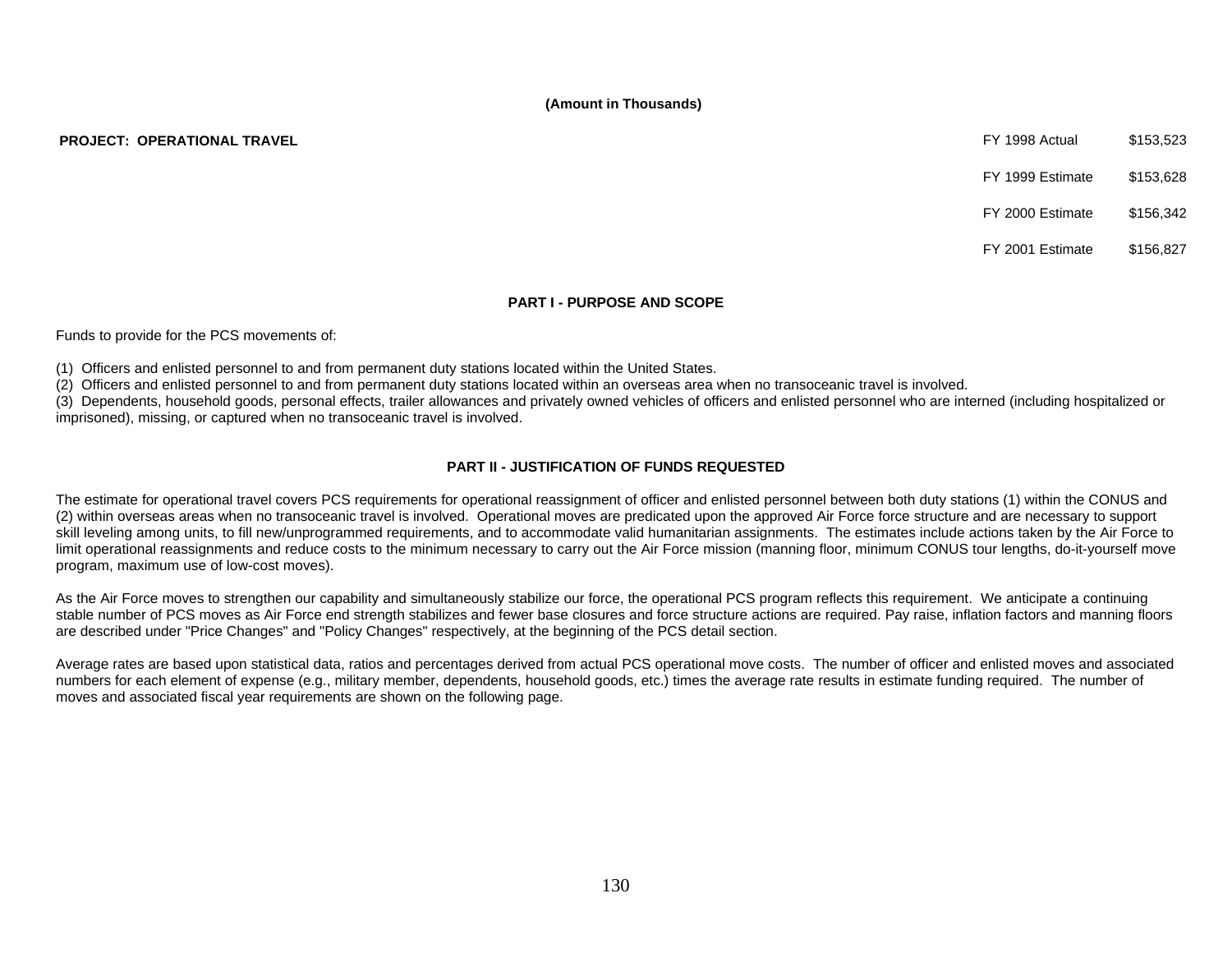#### **OPERATIONAL TRAVEL**

|                                             | FY 1998 Actual |          |           | FY 1999 Estimate |          |           |        | FY 2000 Estimate |           | FY 2001 Estimate |          |           |
|---------------------------------------------|----------------|----------|-----------|------------------|----------|-----------|--------|------------------|-----------|------------------|----------|-----------|
|                                             | Number         | Rate     | Amount    | Number           | Rate     | Amount    | Number | Rate             | Amount    | Number           | Rate     | Amount    |
| <b>Officer Operational Travel</b>           |                |          |           |                  |          |           |        |                  |           |                  |          |           |
| (1) Member Travel                           | 9,026          | 665.00   | \$6,002   | 9,021            | 670.32   | \$6,047   | 9,041  | 680.37           | \$6,151   | 9,061            | 691.26   | \$6,264   |
| (2) Family Member Travel                    | 7,639          | 551.18   | 4,210     | 7,635            | 555.59   | 4,242     | 7,652  | 563.92           | 4,315     | 7,669            | 572.95   | 4,394     |
| (3) Trans of Household Goods                | 9,026          | 6,658.71 | 60,102    | 9,021            | 6,758.59 | 60,969    | 9,041  | 6,859.97         | 62,021    | 9,061            | 6,969.73 | 63,153    |
| (4) Dislocation Allowance                   | 8,384          | 1,774.24 | 14,875    | 8,379            | 1,829.24 | 15,327    | 8,398  | 1,884.12         | 15,823    | 8,417            | 1,940.64 | 16,334    |
| (5) Trailer Allowance                       | 90             | 1,628.22 | 147       | 90               | 1,641.25 | 148       | 90     | 1,665.86         | 150       | 90               | 1,692.52 | 152       |
| (6) Non-Temporary Storage                   |                |          | 696       |                  |          | 706       |        |                  | 719       |                  |          | 733       |
| (7) Temporary Lodging Expense               |                |          | 4,116     |                  |          | 4,175     |        |                  | 4,252     |                  |          | 4,333     |
| <b>Subtotal Officer Operational Travel</b>  |                |          | \$90,148  |                  |          | \$91,614  |        |                  | \$93,431  |                  |          | \$95,363  |
| <b>Enlisted Operational Travel</b>          |                |          |           |                  |          |           |        |                  |           |                  |          |           |
| (1) Member Travel                           | 10,784         | 476.76   | \$5,141   | 10,381           | 480.57   | \$4,989   | 10,375 | 487.78           | \$5,061   | 9,981            | 495.59   | \$4,946   |
| (2) Family Member Travel                    | 8,772          | 411.95   | 3,614     | 8,444            | 415.25   | 3,506     | 8,439  | 421.47           | 3,557     | 8,119            | 428.22   | 3,477     |
| (3) Trans of Household Goods                | 10,784         | 3,452.30 | 37,230    | 10,381           | 3,504.08 | 36,376    | 10,375 | 3,556.64         | 36,900    | 9,891            | 3,613.55 | 35,742    |
| (4) Dislocation Allowance                   | 9,585          | 1,071.13 | 10,267    | 9,227            | 1,104.34 | 10,190    | 9,221  | 1,120.91         | 10,336    | 8,871            | 1,171.59 | 10,393    |
| (5) Trailer Allowance                       | 517            | 2,154.93 | 1,114     | 498              | 2,172.17 | 1,082     | 497    | 2,204.75         | 1,096     | 479              | 2,240.03 | 1,073     |
| (6) Non-Temporary Storage                   |                |          | 1,093     |                  |          | 1,068     |        |                  | 1,084     |                  |          | 1,061     |
| (7) Temporary Lodging Expense               |                |          | 4,916     |                  |          | 4,803     |        |                  | 4,877     |                  |          | 4,772     |
| <b>Subtotal Enlisted Operational Travel</b> |                |          | \$63,375  |                  |          | \$62,014  |        |                  | \$62,911  |                  |          | \$61,464  |
| <b>Total Operational Travel</b>             |                |          | \$153,523 |                  |          | \$153,628 |        |                  | \$156,342 |                  |          | \$156,827 |
| <b>Operational Moves</b>                    |                |          |           |                  |          |           |        |                  |           |                  |          |           |
| Officer                                     | 9,026          |          |           | 9,021            |          |           | 9,041  |                  |           | 9,061            |          |           |
| Enlisted                                    | 10,784         |          |           | 10,381           |          |           | 10,375 |                  |           | 9,981            |          |           |
| <b>Total Operational Moves</b>              | 19,810         |          |           | 19,402           |          |           | 19,416 |                  |           | 19,042           |          |           |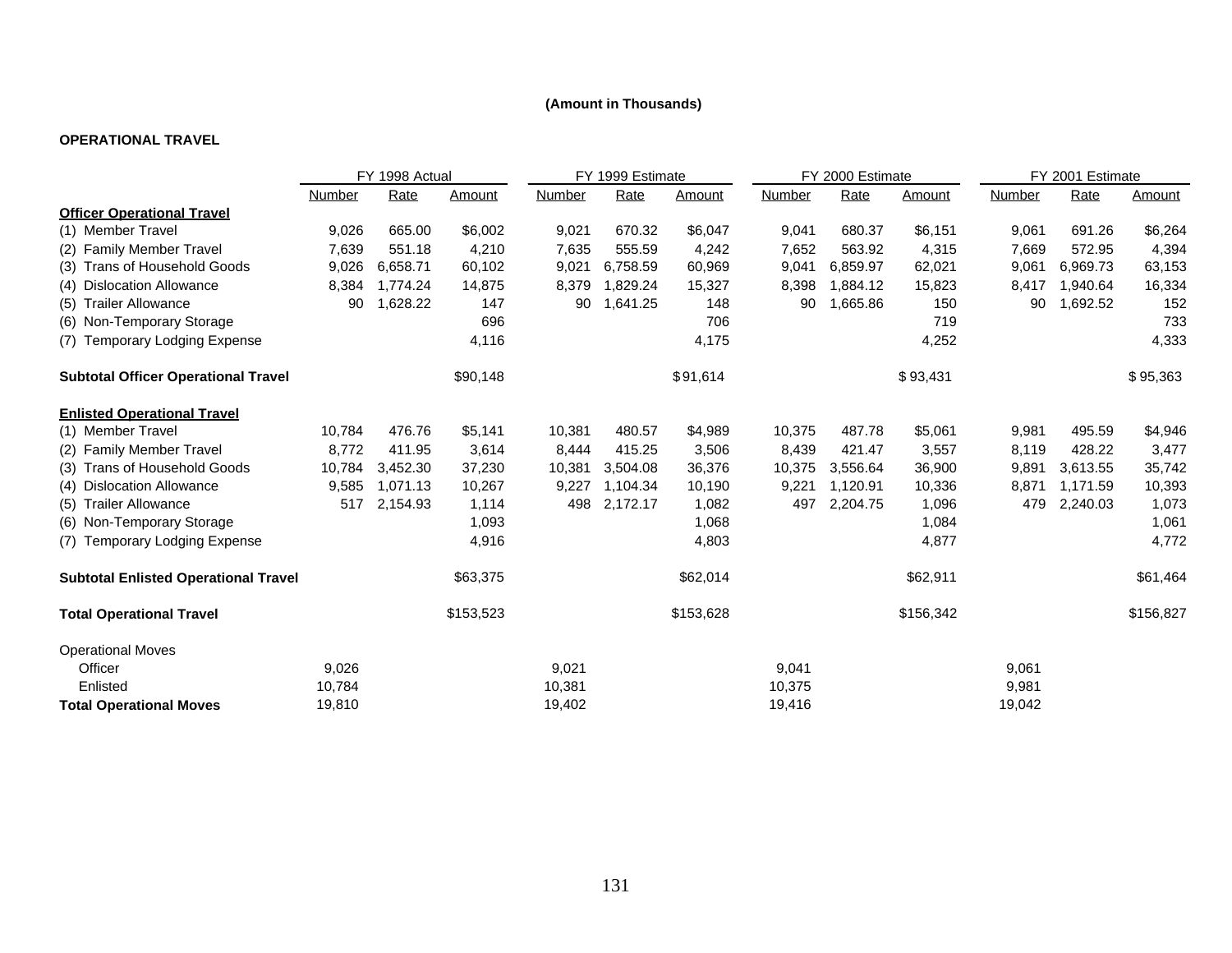**PROJECT: ROTATIONAL TRAVEL** FY 1998 Actual \$467,848

FY 1999 Estimate \$468,604

FY 2000 Estimate \$490,592

FY 2001 Estimate \$478,348

#### **PART I - PURPOSE AND SCOPE**

Funds to provide for the PCS movements of:

(1) Officers and enlisted personnel from permanent duty stations in CONUS, or training of 20 weeks or more duration, to permanent duty stations overseas.

(2) Officers and enlisted personnel from permanent duty stations overseas to permanent duty stations in CONUS, or training of 20 weeks or more duration.

(3) Officers and enlisted personnel from permanent duty stations in one overseas area to permanent duty stations in another overseas area when transoceanic travel is involved.

#### **PART II - JUSTIFICATION OF FUNDS REQUESTED**

Rotational moves are made in accordance with overseas tour policies approved by the Secretary of Defense. While we are now seeing some stability with force structure, overseas changes and unknowns could drive volatility back into this program.

Pay raise, inflation factors and manning floors are described under "Price Changes" and "Policy Changes" at the beginning of the PCS detail section. The Global POV contract was let on 1 Nov 1998. This contract is a result of household goods reengineering and improved quality of life for service members as part of the Defense Reform Initiative. MTMC rates will increase the services requirements and change the requirements from MSC and port handling charges to a single Global POV cost.

Average rates are based upon statistical data, ratios and percentages derived from actual PCS rotational moves. The number of officer and enlisted moves and associated numbers for each element of expense (e.g., military member, dependents, household goods, etc.) times the appropriate average rate results in the estimated funding required. The number of moves and associated fiscal year requirements are shown on the following pages.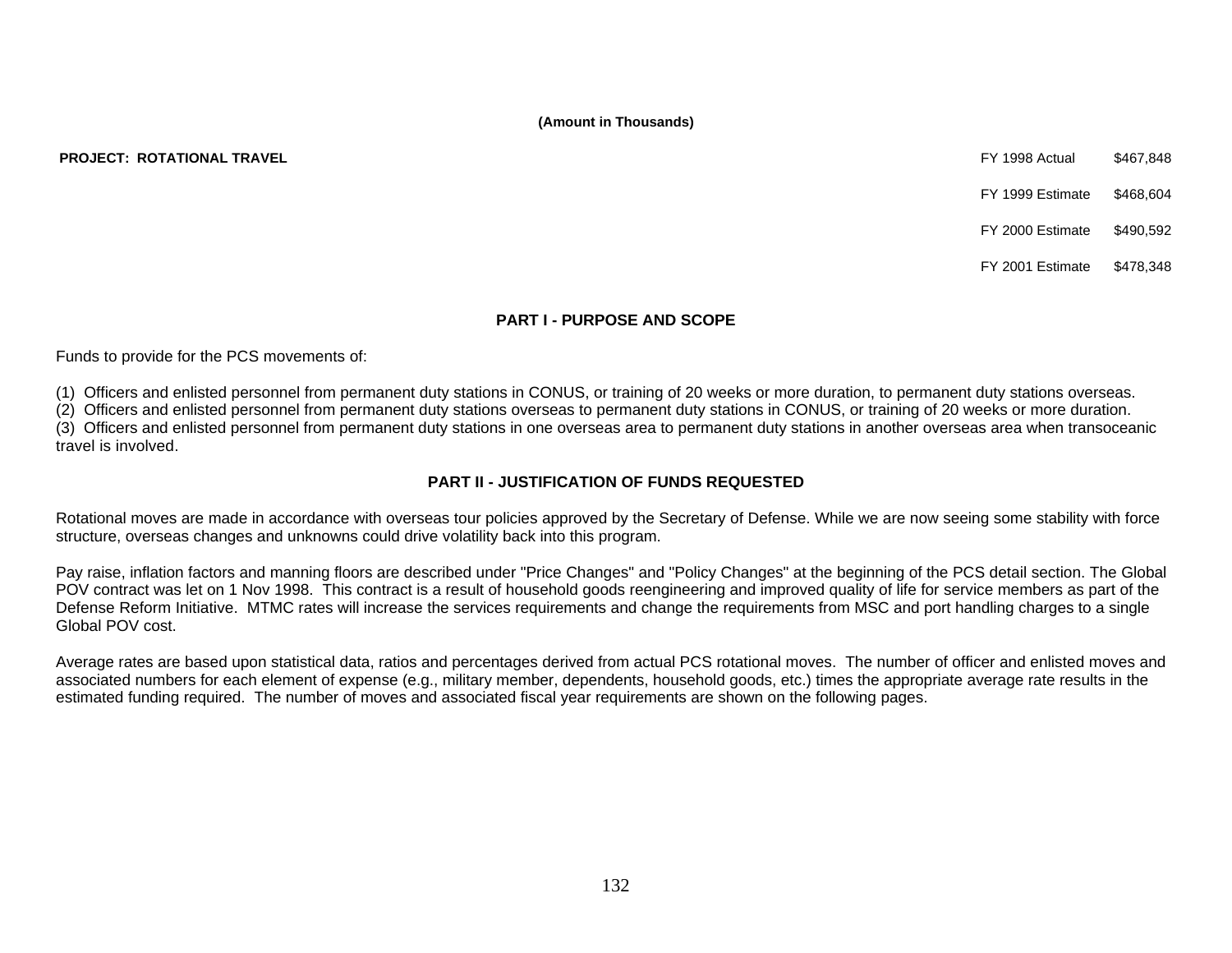#### **ROTATIONAL TRAVEL**

|                                           | FY 1998 Actual |          |           |               | FY 1999 Estimate |           |        | FY 2000 Estimate |           | FY 2001 Estimate |          |               |
|-------------------------------------------|----------------|----------|-----------|---------------|------------------|-----------|--------|------------------|-----------|------------------|----------|---------------|
|                                           | Number         | Rate     | Amount    | <u>Number</u> | Rate             | Amount    | Number | Rate             | Amount    | <b>Number</b>    | Rate     | <u>Amount</u> |
| <b>Officer Rotational Travel</b>          |                |          |           |               |                  |           |        |                  |           |                  |          |               |
| (1) Member Travel                         | 7,511          | ,488.70  | \$11,182  | 7,259         | 1,500.61         | \$10,893  | 7,299  | 1,523.12         | \$11,117  | 7,110            | 1,547.49 | \$11,003      |
| (2) Family Member Travel                  | 5,755          | 2,460.24 | 14,159    | 5,562         | 2,479.92         | 13,793    | 5,593  | 2,517.12         | 14,078    | 5,448            | 2,557.39 | 13,932        |
| (3) Trans of Household Goods              |                |          |           |               |                  |           |        |                  |           |                  |          |               |
| (a) Land & ITGBL                          | 9,346          | 4,848.96 | 45,316    | 9,032         | 4,887.75         | 44,146    | 9,082  | 5,173.24         | 46,983    | 8,847            | 5,256.01 | 46,498        |
| (b) Overseas                              |                |          | 10,832    |               |                  | 10,994    |        |                  | 11,325    |                  |          | 10,163        |
| (4) Dislocation Allowance                 | 6,757          | .876.13  | 12,676    | 6,530         | 1,934.29         | 12,631    | 6,566  | 2,019.40         | 13,259    | 6,396            | 2,051.71 | 13,123        |
| (5) Trailer Allowance                     | 91             | 3,156.20 | 287       | 88            | 3,181.45         | 280       | 88     | 3,321.43         | 292       | 86               | 3,374.58 | 291           |
| $(6)$ POV                                 |                |          |           |               |                  |           |        |                  |           |                  |          |               |
| (a) MSC                                   | 2,985          | .961.22  | 5,855     | 3,048         | 1,976.91         | 6,026     |        |                  |           |                  |          |               |
| (b) Port Handling (M Tons)                | 2,985          | 299.82   | 895       | 3,048         | 302.22           | 921       |        |                  |           |                  |          |               |
| (c) Global POV                            |                |          |           |               |                  |           | 3,049  | 2,327.70         | 7,097     | 2,985            | 2,371.31 | 7,079         |
| (7) Port Handling (HHGS)                  | 11,291         | 48.36    | 546       | 11,528        | 48.75            | 562       | 11,528 | 49.48            | 570       | 11,291           | 50.27    | 568           |
| (8) Non-Temporary Storage                 |                |          | 5,023     |               |                  | 4,919     |        |                  | 5,026     |                  |          | 4,974         |
| (9) Temporary Lodging Expenses            |                |          | 3,425     |               |                  | 3,360     |        |                  | 3,432     |                  |          | 3,396         |
| <b>Subtotal Officer Rotational Travel</b> |                |          | \$110,196 |               |                  | \$108,526 |        |                  | \$113,179 |                  |          | \$111,028     |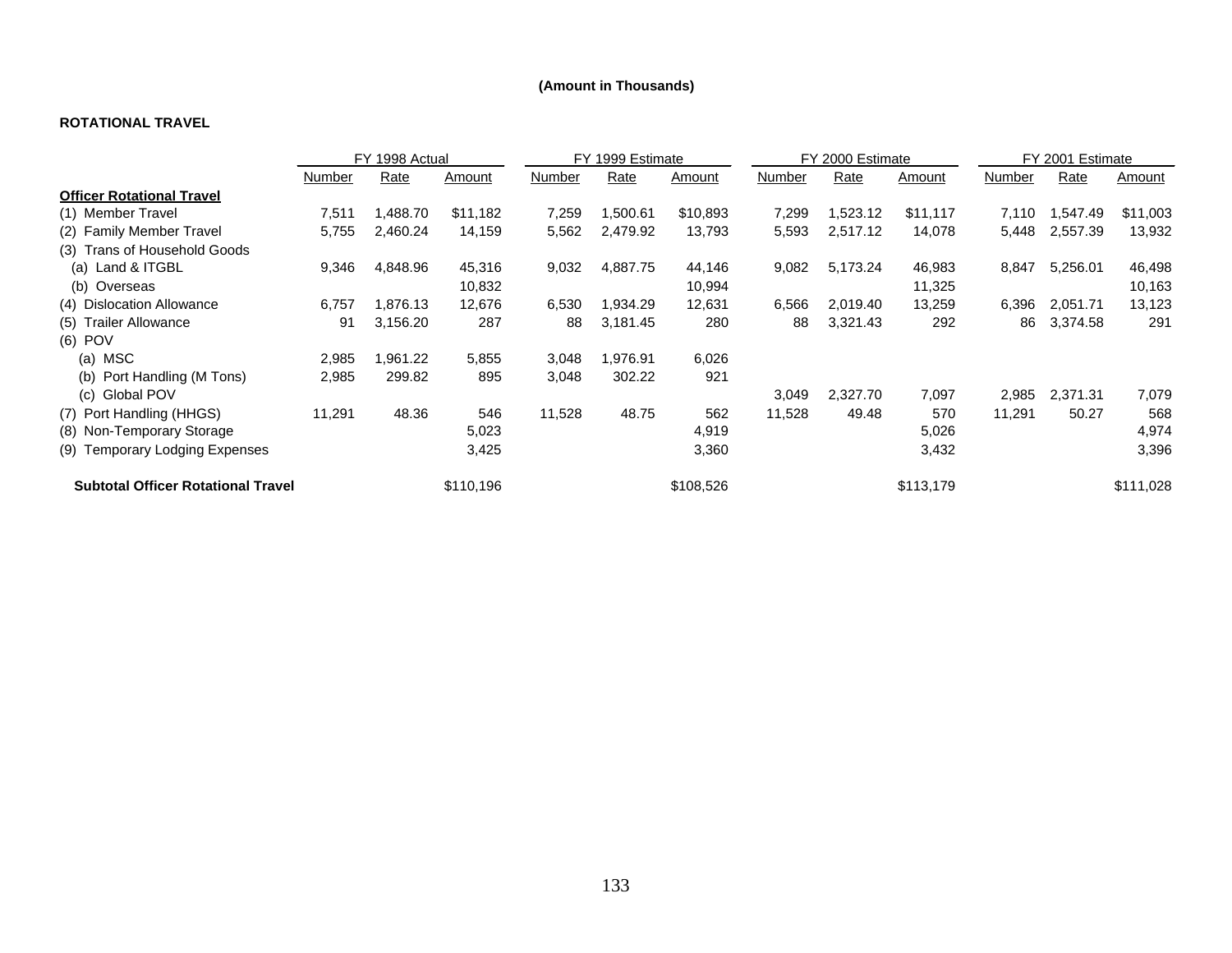| <b>Enlisted Rotational Travel</b>          |        |          |           |        |          |           |        |          |           |        |          |           |
|--------------------------------------------|--------|----------|-----------|--------|----------|-----------|--------|----------|-----------|--------|----------|-----------|
| (1) Member Travel                          | 40,879 | 1,376.27 | \$56,261  | 40,600 | 1,387.28 | \$56,324  | 40,632 | 1,408.09 | \$57,214  | 39,909 | 1,430.62 | \$57,095  |
| (2) Family Member Travel                   | 29,171 | 1,612.71 | 47,045    | 28,972 | 1,625.61 | 47,097    | 28,995 | 1,650.00 | 47,842    | 28,479 | 1,676.40 | 47,742    |
| (3) Trans of Household Goods               |        |          |           |        |          |           |        |          |           |        |          |           |
| (a) Land & ITGBL                           | 39,395 | 3,464.08 | 136,468   | 39,126 | 3,491.79 | 136,621   | 39,157 | 3,610.57 | 141,379   | 38,460 | 3,668.34 | 141,085   |
| (b) Overseas                               |        |          | 31,586    |        |          | 32,060    |        |          | 33,021    |        |          | 31,049    |
| (4) Dislocation Allowance                  | 30,276 | 1,437.93 | 43,534    | 30,069 | 1,482.51 | 44,578    | 30,092 | 1,526.98 | 45,950    | 29,557 | 1,572.79 | 46,487    |
| (5) Trailer Allowance                      | 95     | 2,253.40 | 213       | 94     | 2,271.43 | 213       | 94     | 2,305.50 | 217       | 92     | 2,342.39 | 216       |
| $(6)$ POV                                  |        |          |           |        |          |           |        |          |           |        |          |           |
| MSC<br>(a)                                 | 10,300 | 1,373.52 | 14,147    | 10,229 | 1,384.51 | 14,163    |        |          |           |        |          |           |
| Port Handling (M Tons)<br>(b)              | 10,300 | 163.10   | 1,680     | 10,229 | 164.40   | 1,682     |        |          |           |        |          |           |
| (c)<br><b>Global POV</b>                   |        |          |           |        |          |           | 10,430 | 2,327.70 | 24,278    | 10,055 | 1,611.56 | 16,205    |
| (7) Port Handling (HHGS)                   | 29,159 | 23.50    | 685       | 28,960 | 23.69    | 686       | 29,529 | 24.04    | 709       | 28,467 | 24.43    | 694       |
| (8) Non-Temporary Storage                  |        |          | 7,474     |        |          | 7,655     |        |          | 7,696     |        |          | 7,680     |
| (9) Temporary Lodging Expenses             |        |          | 18,559    |        |          | 18,998    |        |          | 19,107    |        |          | 19,067    |
| <b>Subtotal Enlisted Rotational Travel</b> |        |          | \$357,652 |        |          | \$360,078 |        |          | \$377,413 |        |          | \$367,321 |
| <b>Total Rotational Travel</b>             |        |          | \$467,848 |        |          | \$468,604 |        |          | \$490,592 |        |          | \$478,348 |
| <b>Rotational Moves</b>                    |        |          |           |        |          |           |        |          |           |        |          |           |
| Officer                                    | 7,511  |          |           | 7,259  |          |           | 7,299  |          |           | 7,110  |          |           |
| Enlisted                                   | 40,879 |          |           | 40,600 |          |           | 40,632 |          |           | 39,909 |          |           |
| <b>Total Rotational Moves</b>              | 48,390 |          |           | 47,859 |          |           | 47,931 |          |           | 47,019 |          |           |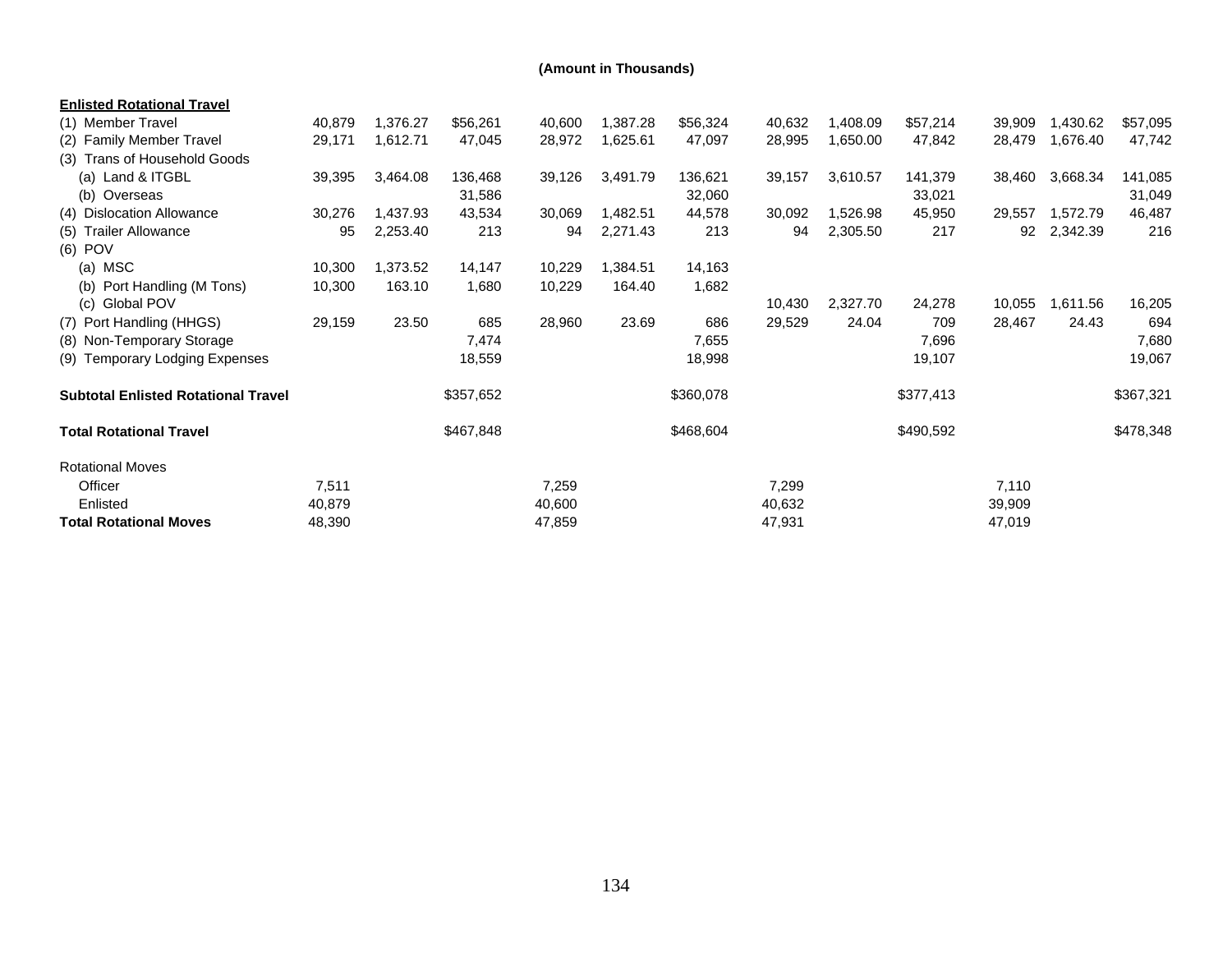PROJECT: SEPARATION TRAVEL 6117,129

FY 1999 Estimate \$109,002

FY 2000 Estimate \$114,774

FY 2001 Estimate \$116,138

#### **PART I - PURPOSE AND SCOPE**

Funds provide for the PCS movements of:

(1) Officers and enlisted personnel upon release, normal retirement (excludes TERA retirement), or separation from the Air Force from last permanent duty station to home of record or point of entry into the service or to home of selection when authorized by law.

(2) Dependents, household goods, trailer allowances and personal effects of officers and enlisted personnel who are deceased.

(3) Eliminated Air Force Academy cadets to home of record or point of entry into the service.

#### **PART II - JUSTIFICATION OF FUNDS REQUESTED**

The estimates for separation travel cover general separations and retirements from the Air Force. The PCS requirements for separation travel are based upon officer, enlisted and cadet losses as reflected in the Air Force personnel programs. Separation travel covers disability separations, honorable separations, enlisted personnel on expiration term of service and normal early releases, retirements, etc. Total estimated separation moves have increased as a result of force management actions required to selectively reduce force structure.

Pay raise and inflation factors are explained in the "Price Changes" section at the beginning of the PCS detail section. The Global POV contract was let on 1 Nov 1998. This contract is a result of household goods reengineering and improved quality of life for service members as part of the Defense Reform Initiative. MTMC rates will increase the services requirements and change the requirements from MSC and port handling charges to a single Global POV cost.

Average rates are based on statistical data, ratios, and percentages derived from actual officer, enlisted and cadet separation PCS move costs. The number of separation moves (officer, enlisted and cadets) and associated numbers for each element of expense (e.g., military member, dependents, household goods, etc.) times the appropriate rate for each category results in the estimated funding required.

The number of moves and fiscal year requirements are shown on the following pages. Dollars do not include funding for nontemporary storage; members are not entitled to temporary lodging expenses nor dislocation allowances.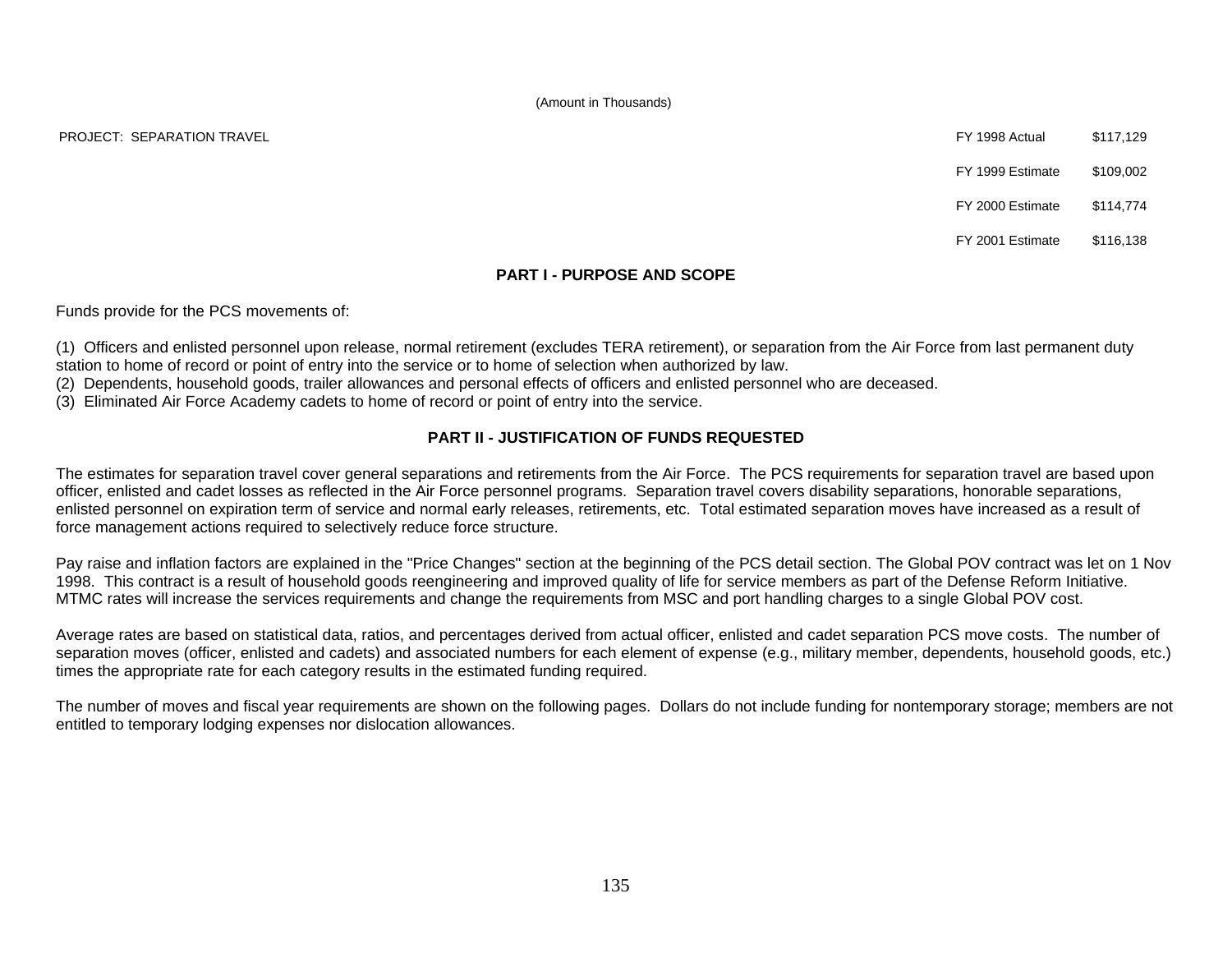#### SEPARATION TRAVEL

|                                  | FY 1998 Actual |          |         |        | FY 1999 Estimate |         |        | FY 2000 Estimate |         |        | FY 2001 Estimate |         |  |
|----------------------------------|----------------|----------|---------|--------|------------------|---------|--------|------------------|---------|--------|------------------|---------|--|
|                                  | Number         | Rate     | Amount  | Number | Rate             | Amount  | Number | Rate             | Amount  | Number | Rate             | Amount  |  |
| <b>Officer Separation Travel</b> |                |          |         |        |                  |         |        |                  |         |        |                  |         |  |
| (1) Member Travel                | 6,406          | 251.64   | \$1,612 | 5,564  | 253.65           | \$1,411 | 5,735  | 257.46           | \$1,477 | 5,609  | 261.58           | \$1,467 |  |
| (2) Family Member Travel         | 5,153          | 480.98   | 2,478   | 4,476  | 484.83           | 2.170   | 4,613  | 492.10           | 2,270   | 4,512  | 499.97           | 2,256   |  |
| (3) Trans of Household Goods     |                |          |         |        |                  |         |        |                  |         |        |                  |         |  |
| (a) Land & ITGBL                 | 3,551          | 4.880.09 | 17,329  | 3,084  | 4.919.13         | 15.171  | 3.179  | 5.061.83         | 16,092  | 3.109  | 5.142.82         | 15,989  |  |
| (b) Overseas                     | 1.117          | 682.93   | 763     | 970    | 688.39           | 668     | 1.000  | 708.36           | 708     | 978    | 719.69           | 704     |  |
| (4) Trailer Allowance            | 25             | 2,330.20 | 58      | 22     | 2,348.84         | 52      | 22     | 2,384.07         | 52      | 22     | 2,422.22         | 53      |  |
| $(5)$ POV                        |                |          |         |        |                  |         |        |                  |         |        |                  |         |  |
| (a) MSC                          | 359            | 1.335.60 | 479     | 312    | .346.28          | 420     |        |                  |         |        |                  |         |  |
| (b) Port Handling (M Tons)       | 359            | 230.76   | 83      | 312    | 232.61           | 73      |        |                  |         |        |                  |         |  |
| (c) Global POV                   |                |          |         |        |                  |         | 321    | 2.327.70         | 747     | 314    | .642.75          | 516     |  |
| (6) Port Handling (HHGS)         | 2,328          | 38.73    | 90      | 2,022  | 39.04            | 79      | 2,084  | 39.63            | 83      | 2,038  | 40.26            | 82      |  |
| (7) Non-Temporary Storage        |                |          | 2,555   |        |                  | .828    |        |                  | 3,070   |        |                  | 2.420   |  |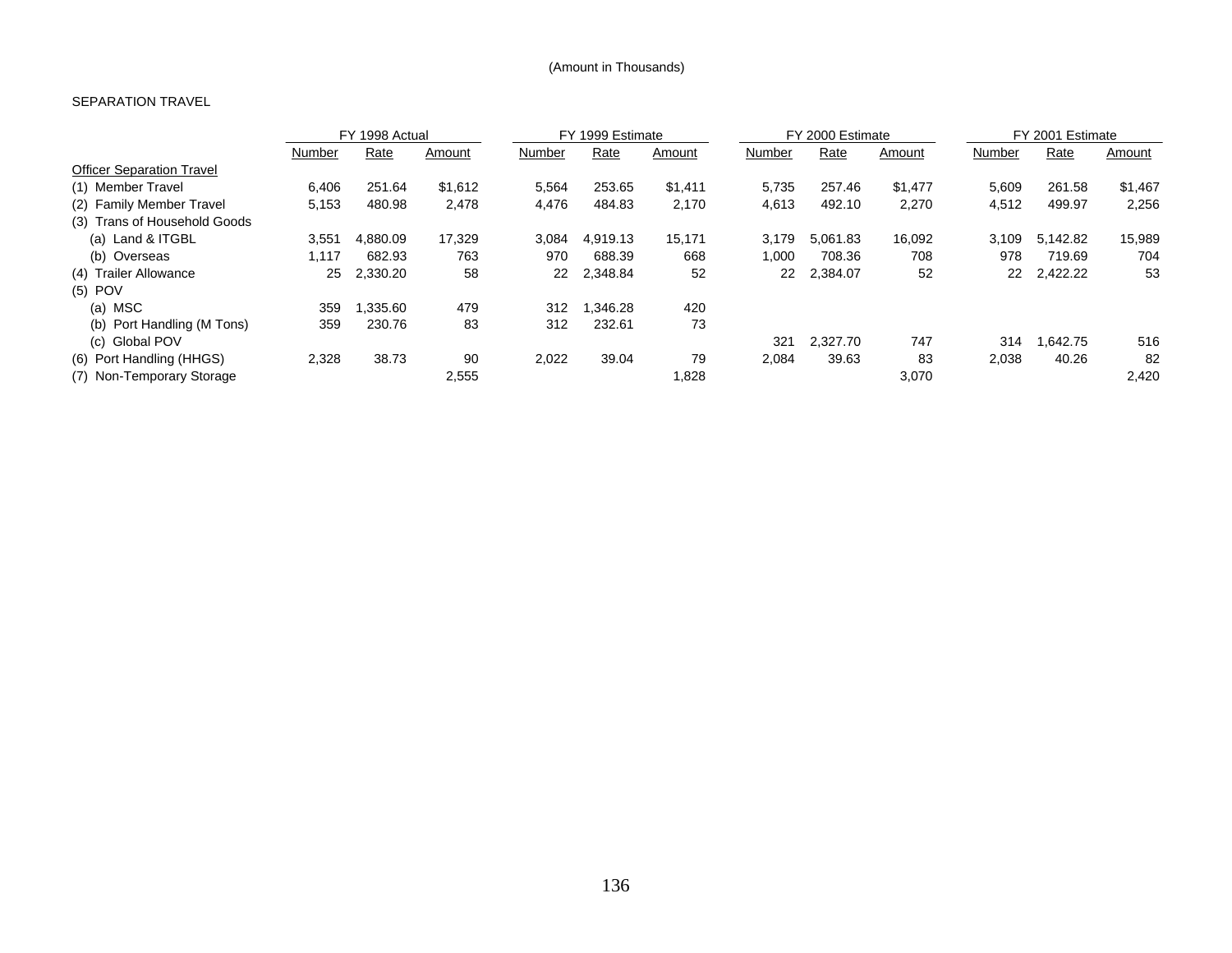#### SEPARATION TRAVEL

|                                     | FY 1998 Actual |          |           |               | FY 1999 Estimate |           |             | FY 2000 Estimate |           | FY 2001 Estimate |          |           |
|-------------------------------------|----------------|----------|-----------|---------------|------------------|-----------|-------------|------------------|-----------|------------------|----------|-----------|
|                                     | <b>Number</b>  | Rate     | Amount    | <b>Number</b> | Rate             | Amount    | Number      | Rate             | Amount    | Number           | Rate     | Amount    |
| <b>Enlisted Separation Travel</b>   |                |          |           |               |                  |           |             |                  |           |                  |          |           |
| (1) Member Travel                   | 40,851         | 329.57   | \$13,463  | 39,286        | 332.21           | \$13,051  | 38,454      | 337.19           | \$12,966  | 39,802           | 342.58   | \$13,635  |
| (2) Family Member Travel            | 36,819         | 300.99   | 11,082    | 35,408        | 303.40           | 10,743    | 34,659      | 307.95           | 10,673    | 35,874           | 312.88   | 11,224    |
| (3) Trans of Household Goods        |                |          |           |               |                  |           |             |                  |           |                  |          |           |
| (a) Land & ITGBL                    | 9,075          | 6,238.57 | 56,615    | 8,727         | 6,288.48         | 54,880    | 8,543       | 6,470.56         | 55,278    | 8,842            | 6,574.09 | 58,128    |
| Overseas<br>(b)                     | 7,423          | 364.96   | 2,709     | 7,139         | 367.88           | 2,626     | 6,987       | 378.53           | 2,645     | 7,232            | 384.59   | 2,781     |
| (4) Trailer Allowance               | 367            | 1,712.52 | 628       | 353           | 1,726.22         | 609       | 345         | 1,752.11         | 604       | 358              | 1,780.15 | 637       |
| $(5)$ POV                           |                |          |           |               |                  |           |             |                  |           |                  |          |           |
| (a) MSC                             | 918            | 1.361.41 | 1,250     | 883           | 1,372.30         | 1,212     |             |                  |           |                  |          |           |
| Port Handling (M Tons)<br>(b)       | 918            | 191.41   | 176       | 883           | 192.94           | 170       |             |                  |           |                  |          |           |
| (c) Global POV                      |                |          |           |               |                  |           | 864         | 2,327.70         | 2,011     | 894              | 1,628.56 | 1,456     |
| (6) Port Handling (HHGS)            | 4,271          | 35.11    | 150       | 4,107         | 35.39            | 145       | 4,020       | 35.92            | 144       | 4,161            | 36.50    | 152       |
| (7) Non-Temporary Storage           |                |          | 2,626     |               |                  | 2,340     |             |                  | 2,866     |                  |          | 2,645     |
| Subtotal Enlisted Separation Travel |                |          | \$88,699  |               |                  | \$85,776  |             |                  | \$87,187  |                  |          | \$90,658  |
| <b>Cadet Separation Travel</b>      | 337            | 677.84   | \$228     | 335           | 683.26           | \$229     | 330         | 693.51           | \$229     | 325              | 699.06   | \$227     |
| <b>Subtotal Separation Travel</b>   |                |          | \$114,374 |               |                  | \$107,877 |             |                  | \$111,915 |                  |          | \$114,372 |
| <b>TERA</b>                         |                |          |           |               |                  |           |             |                  |           |                  |          |           |
| Officer                             | 497            | 5,544.10 | 2,755     | 200           | 5,627.26         | 1,125     | 500         | 5,717.30         | 2,859     | 300              | 5,887.62 | 1,766     |
| Enlisted                            | 0              | 3,066.88 | 0         | 0             | 3,112.88         | 0         | $\mathbf 0$ | 3,162.69         | 0         | 0                | 3,213.29 | $\Omega$  |
| <b>Subtotal TERA</b>                | 497            |          | \$2,755   | 200           |                  | \$1,125   | 500         |                  | \$2,859   | 300              |          | \$1,766   |
| <b>Total Separation Travel</b>      |                |          | \$117,129 |               |                  | \$109,002 |             |                  | \$114,774 |                  |          | \$116,138 |
| <b>Separation Moves</b>             |                |          |           |               |                  |           |             |                  |           |                  |          |           |
| Officer                             | 6,903          |          |           | 5,764         |                  |           | 6,235       |                  |           | 5,909            |          |           |
| Enlisted                            | 40,851         |          |           | 39,286        |                  |           | 38,454      |                  |           | 39,802           |          |           |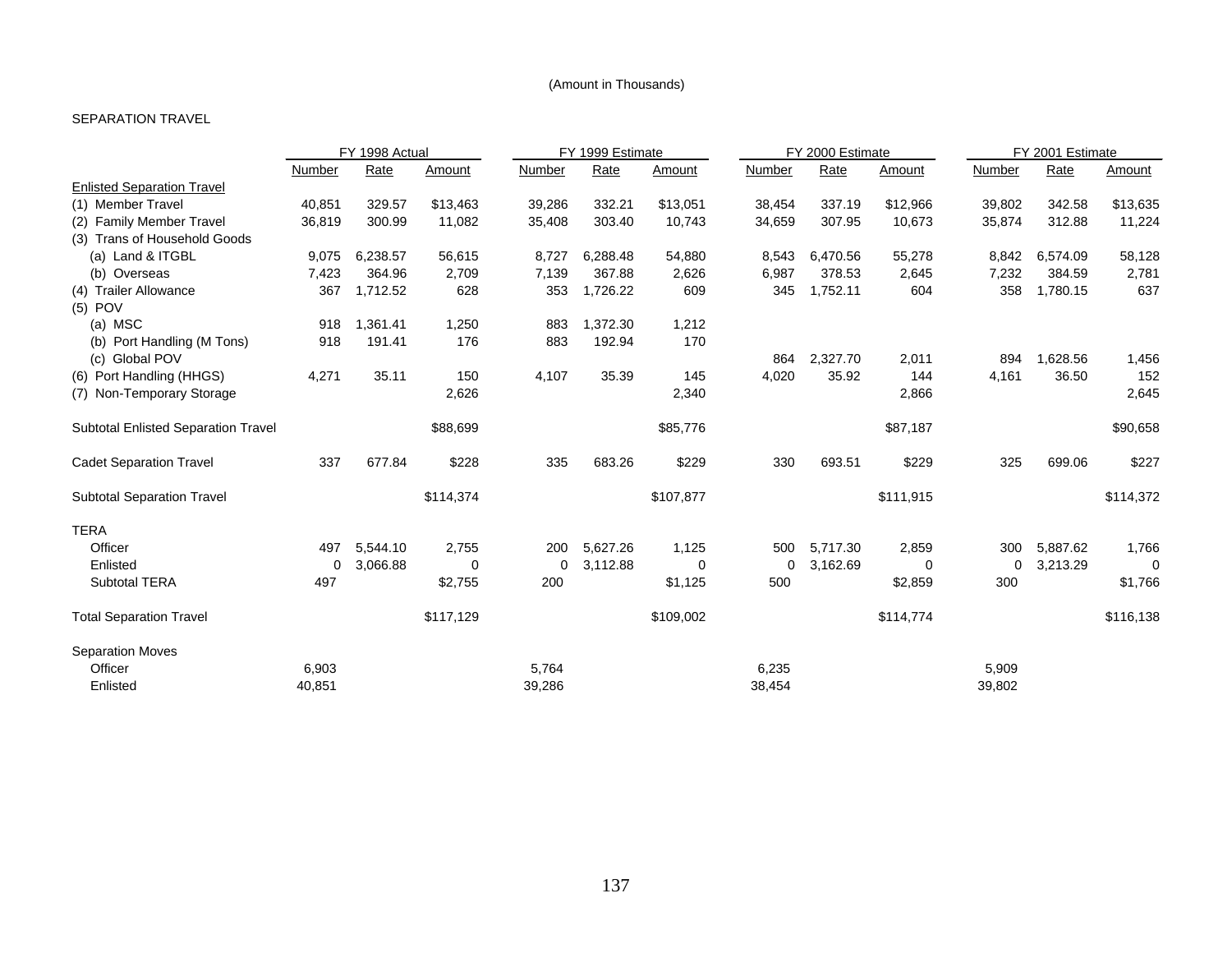FY 1999 Estimate \$24,895

FY 2000 Estimate \$27,598

FY 2001 Estimate \$4,795

#### **PART I - PURPOSE AND SCOPE**

Funds provided for the CONUS or overseas movement of:

- (1) Officer and enlisted personnel directed to move as members of an organized unit movement.
- (2) Officer and enlisted replacements directed to move as part of the unit move.

#### **PART II - JUSTIFICATION OF FUNDS REQUESTED**

The estimates for organized unit travel include requirements for relocation of Air force units from both the CONUS and overseas in accordance with published Air Force programs. These moves are required as a result of changes in force reductions, force positioning and the requirement to maintain strategic and tactical integrity of units.

The Air Force estimate of organized unit move requirements is based on the most comprehensive planning data available on the DOD regulation definition of a unit move and on historical program change request data. Anticipated moves are tracked throughout the operating and budget years since mission requirements dictate changes to the initial schedule. The estimated number of moves will increase as more force structure actions occur (e.g., base closures, unit realignments, public announcements, and Air Force internal decisions to realign units). The uncertainty surrounding QDR, C&P, EAF, etc. makes this the most volatile area of the PCS budget.

Pay raise and inflation are described under "Price Changes" at the beginning of the PCS detail section.

The average rates are based upon statistical data, ratios and percentages derived from actual PCS organized unit move costs. The number of officer and enlisted organized unit moves and associated numbers for each element of expense (e.g., military member, dependents, household goods, etc.) times the average rates results in the estimated fund requirements. The number of moves and fiscal year requirements are shown on the following pages.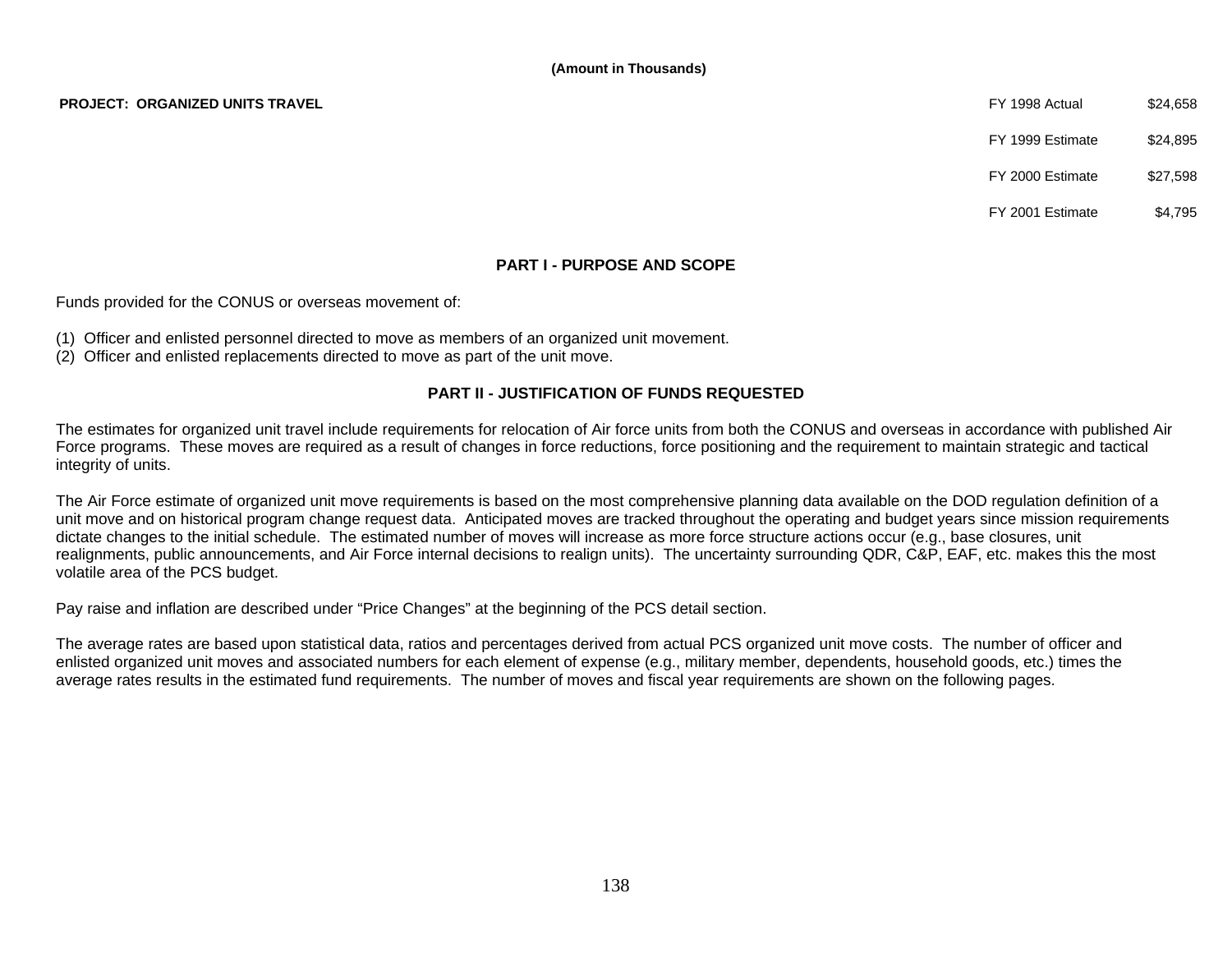#### **TRAVEL OF ORGANIZED UNITS**

|                                      | FY 1998 Actual |          |          | FY 1999 Estimate |             |          | FY 2000 Estimate |          |          | FY 2001 Estimate |          |         |
|--------------------------------------|----------------|----------|----------|------------------|-------------|----------|------------------|----------|----------|------------------|----------|---------|
|                                      | Number         | Rate     | Amount   | Number           | <b>Rate</b> | Amount   | Number           | Rate     | Amount   | <b>Number</b>    | Rate     | Amount  |
| <b>Officer Unit Travel</b>           |                |          |          |                  |             |          |                  |          |          |                  |          |         |
| (1) Member Travel                    | 325            | 679.14   | \$221    | 320              | 684.57      | \$219    | 498              | 694.84   | \$346    | 45               | 705.96   | \$32    |
| (2) Family Member Travel             | 275            | 520.34   | 143      | 271              | 524.50      | 142      | 422              | 532.37   | 225      | 38               | 540.89   | 21      |
| (3) Trans of Household Goods         |                |          |          |                  |             |          |                  |          |          |                  |          |         |
| (a) Land & ITGBL                     | 325            | 6,691.31 | 2,175    | 320              | 6,744.84    | 2,158    | 498              | 6,940.50 | 3,456    | 45               | 7,051.55 | 317     |
| (b) Overseas                         |                |          |          |                  |             |          |                  |          |          |                  |          |         |
| (4) Dislocation Allowance            | 321            | 1,680.55 | 540      | 316              | 1,732.65    | 548      | 492              | 1,784.63 | 879      | 44               | 1,838.17 | 82      |
| (5) Non-Temporary Storage            |                |          | 616      |                  |             | 723      |                  |          | 216      |                  |          | 222     |
| (6) Temporary Lodging Expense        |                |          | 175      |                  |             | 205      |                  |          | 61       |                  |          | 63      |
| <b>Subtotal Officer Unit Travel</b>  |                |          | \$3,870  |                  |             | \$3,995  |                  |          | \$5,183  |                  |          | \$737   |
| <b>Enlisted Unit Travel</b>          |                |          |          |                  |             |          |                  |          |          |                  |          |         |
| (1) Member Travel                    | 3,627          | 500.35   | \$1,815  | 3,552            | 504.35      | \$1,792  | 3,998            | 511.92   | \$2,046  | 563              | 520.11   | \$293   |
| (2) Family Member Travel             | 2,278          | 351.66   | 801      | 2,231            | 354.47      | 791      | 2,510            | 359.79   | 903      | 354              | 365.55   | 129     |
| (3) Trans of Household Goods         |                |          |          |                  |             |          |                  |          |          |                  |          |         |
| (a) Land & ITGBL                     | 3,627          | 3,753.71 | 13,615   | 3,552            | 3,783.74    | 13,440   | 3,998            | 3,893.30 | 15,563   | 563              | 3,955.59 | 2,227   |
| (b) Overseas                         |                |          |          |                  |             |          |                  |          |          |                  |          |         |
| (4) Dislocation Allowance            | 2,475          | 1,003.70 | 2,484    | 2,424            | 1,034.81    | 2,508    | 2,728            | 1,065.86 | 2,908    | 384              | 1,097.83 | 422     |
| (5) Trailer Allowance                | 52             | 2,124.98 | 110      | 51               | 2,141.98    | 109      | 57               | 2,174.11 | 124      | 8                | 2,208.90 | 18      |
| (6) Non-Temporary Storage            |                |          | 221      |                  |             | 254      |                  |          | 98       |                  |          | 109     |
| (7) Temporary Lodging Expense        |                |          | 1,742    |                  |             | 2,006    |                  |          | 773      |                  |          | 860     |
| <b>Subtotal Enlisted Unit Travel</b> |                |          | \$20,788 |                  |             | \$20,900 |                  |          | \$22,415 |                  |          | \$4,058 |
| <b>Total Unit Travel</b>             |                |          | \$24,658 |                  |             | \$24,895 |                  |          | \$27,598 |                  |          | \$4,795 |
| <b>Unit Travel Moves</b>             |                |          |          |                  |             |          |                  |          |          |                  |          |         |
| Officer                              | 325            |          |          | 320              |             |          | 498              |          |          | 45               |          |         |
| Enlisted                             | 3,627          |          |          | 3,552            |             |          | 3,998            |          |          | 563              |          |         |
| <b>Total Unit Travel Moves</b>       | 3,952          |          |          | 3,872            |             |          | 4.496            |          |          | 608              |          |         |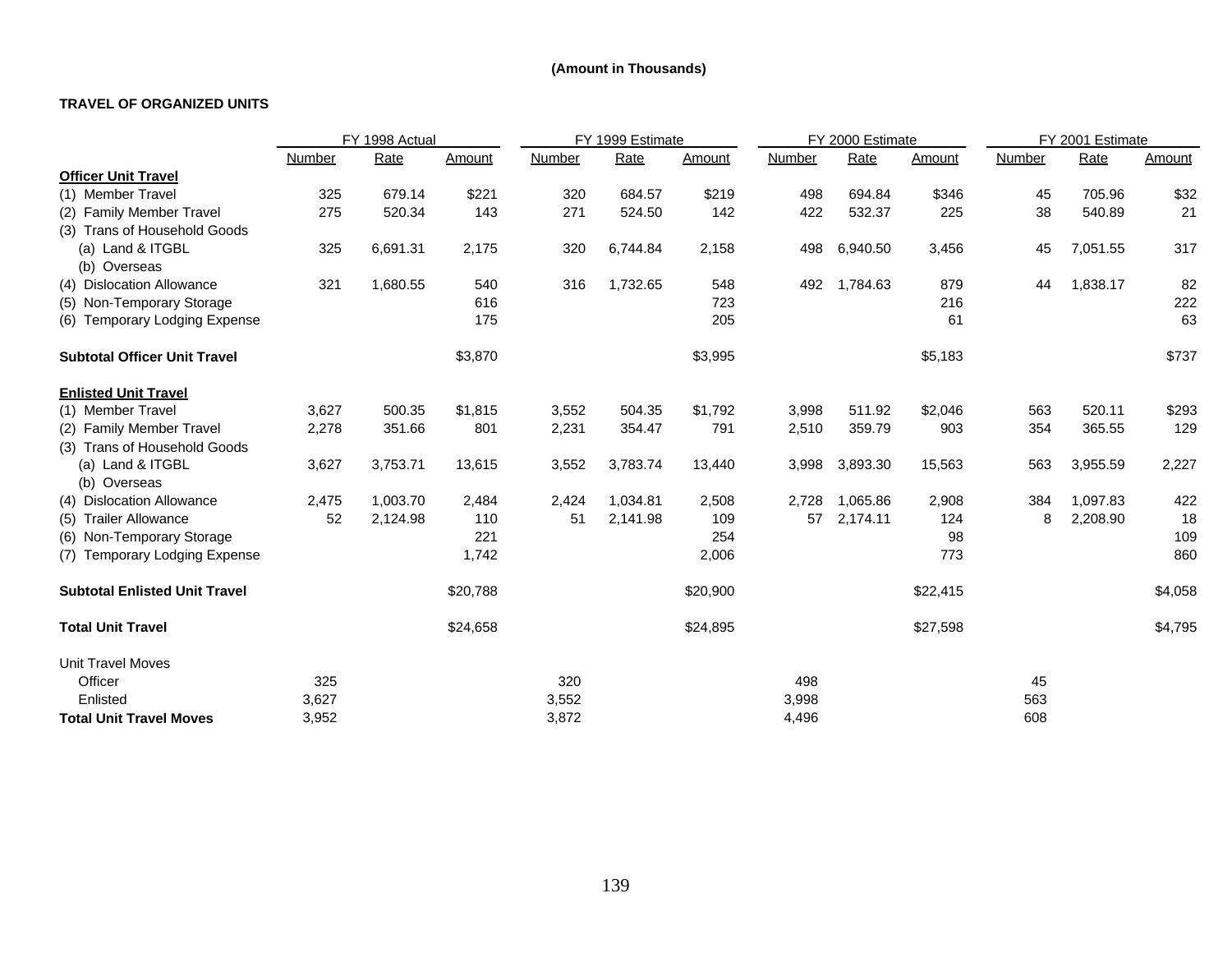# OTHER MILITARY PERSONNEL COSTS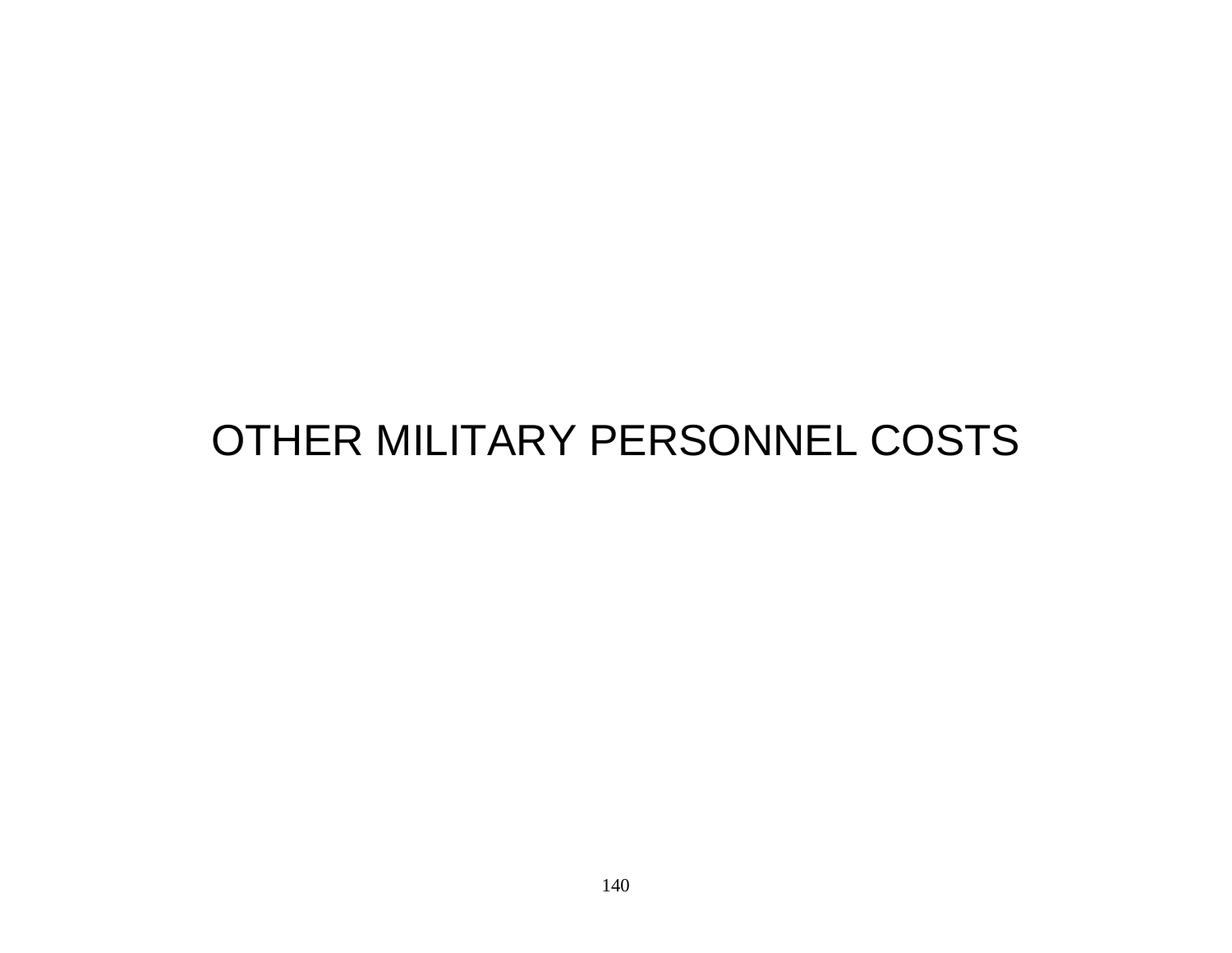#### **MILITARY PERSONNEL, AIR FORCE SCHEDULE OF INCREASES AND DECREASES (In Thousands of Dollars)**

#### **6. Other Military Personnel Costs**

|                                                                                                                           |        |        | \$50,753 |
|---------------------------------------------------------------------------------------------------------------------------|--------|--------|----------|
| Increases:                                                                                                                |        |        |          |
| <b>Unemployment Compensation</b><br>- Increase based on Dept of Labor expanding list of acceptable reasons for separation | 3,698  | 3,698  |          |
| Montgomery GI Bill<br>- Increase in monthly education payments approved by President Clinton                              | 606    | 606    |          |
| Allowance for Quarters to Surviving Dependents<br>- Increase based on non-pay inflation factor                            | 42     | 42     |          |
| <b>Death Gratuities</b><br>- Increase based on non-pay inflation factor                                                   | 36     | 36     |          |
| Interest on USSDP<br>- Increase based on non-pay inflation factor                                                         | 20     | 20     |          |
|                                                                                                                           |        |        | 4,402    |
| Decreases:                                                                                                                |        |        |          |
| <b>Survivor Benefits</b><br>- Reduction based on revised estimates from the Board of Actuaries                            | $-829$ | $-829$ |          |
| Total Decreases Address And Address Andreas Andreas Andreas Andreas Andreas Andreas Andreas Andreas Andreas An            |        |        | $-829$   |
|                                                                                                                           |        |        | \$54,326 |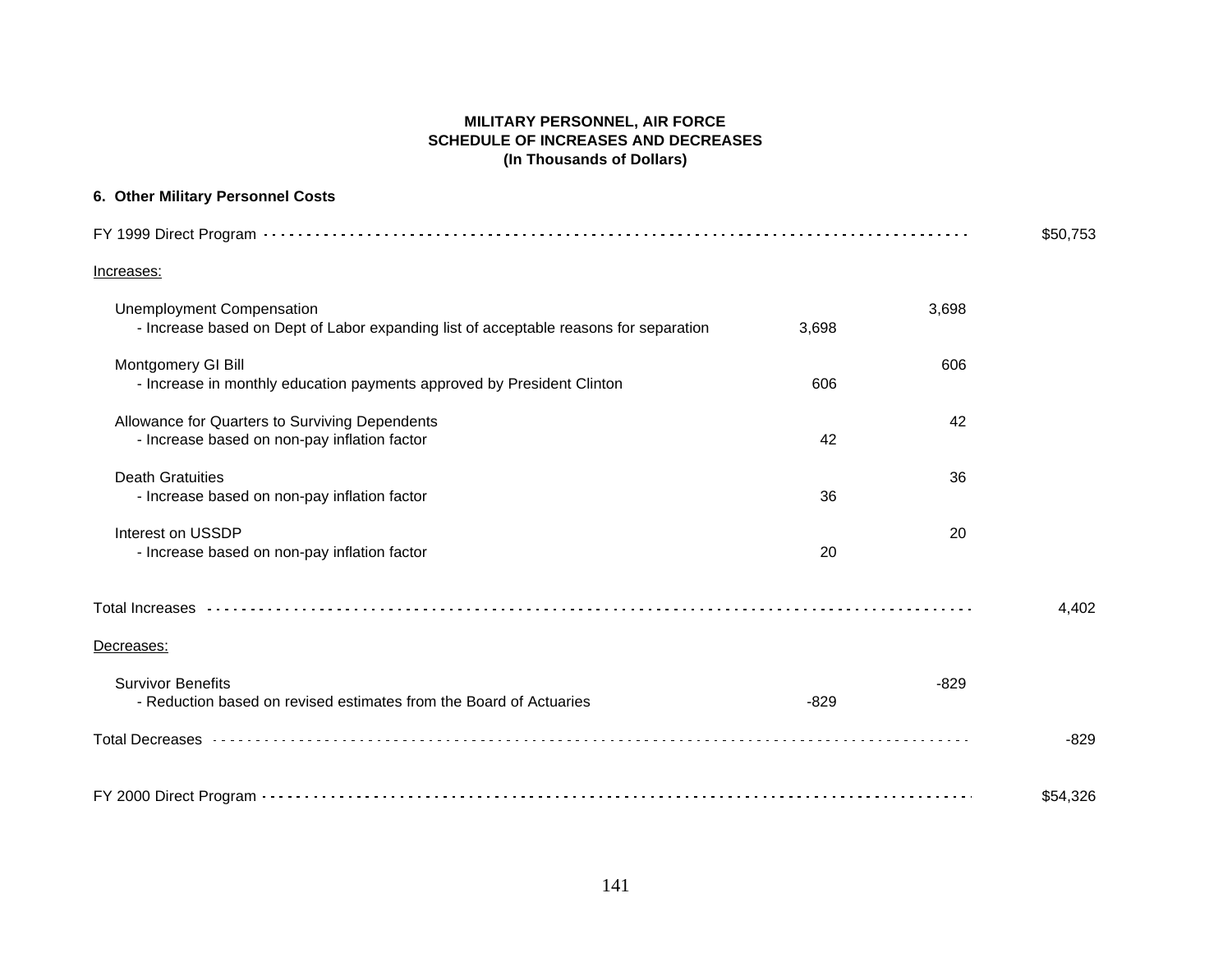#### **MILITARY PERSONNEL, AIR FORCE SCHEDULE OF INCREASES AND DECREASES (In Thousands of Dollars)**

| 6. Other Military Personnel Costs                                                          |        |        |          |
|--------------------------------------------------------------------------------------------|--------|--------|----------|
|                                                                                            |        |        | \$54,326 |
| Increases:                                                                                 |        |        |          |
| <b>Unemployment Compensation</b><br>- Increase in benefit rates paid                       | 622    | 622    |          |
| Montgomery GI Bill<br>- Increase based on non-pay inflation factor                         | 79     | 79     |          |
|                                                                                            |        |        | 701      |
| Decreases:                                                                                 |        |        |          |
| <b>Survivors' Benefits</b><br>- Reflects decreases in estimate from the Board of Actuaries | $-223$ | $-223$ |          |
|                                                                                            |        |        | $-223$   |
|                                                                                            |        |        | \$54,804 |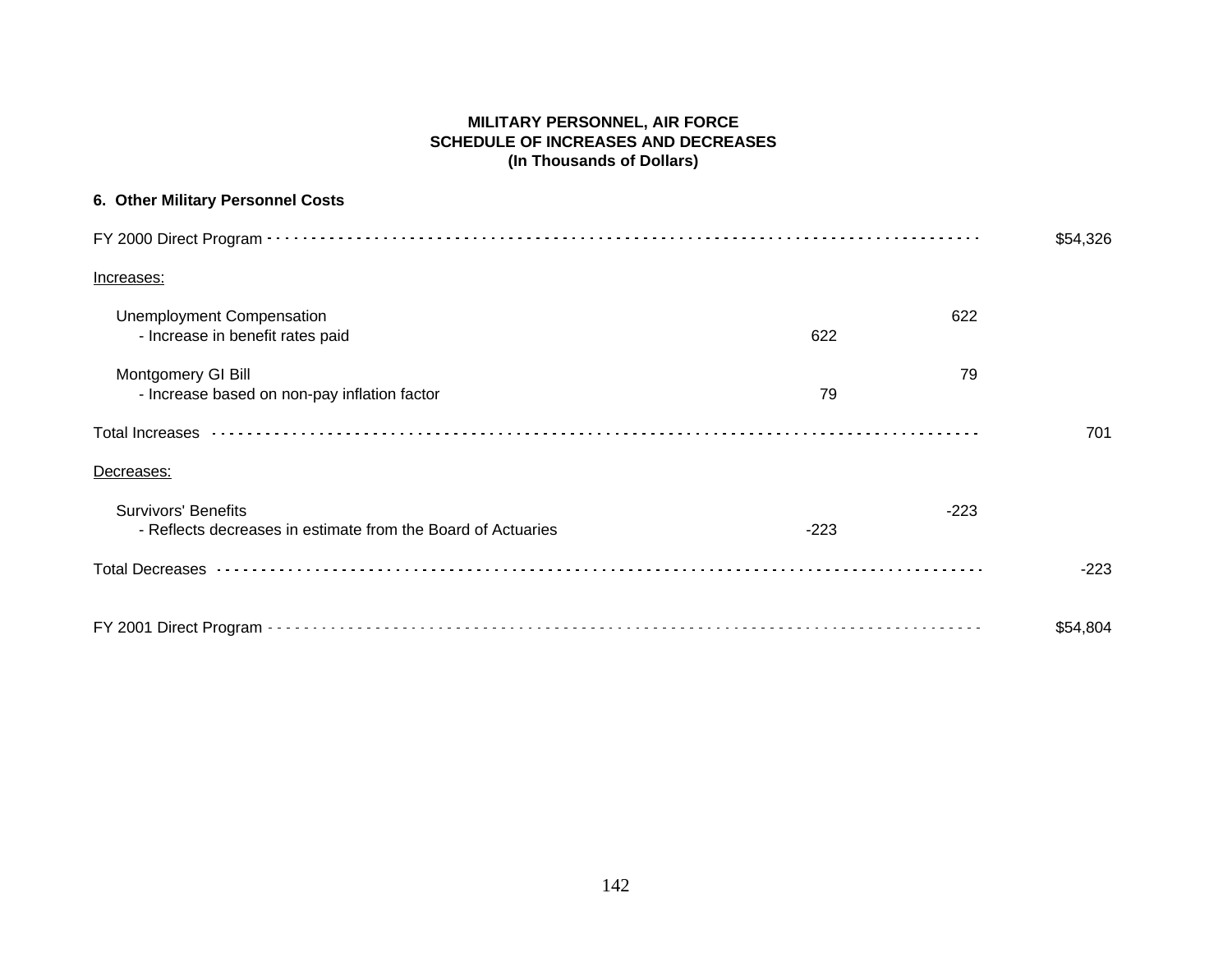# **PROJECT: APPREHENSION OF AIR FORCE DESERTERS, ABSENTEES, AND ESCAPED MILITARY PRISONERS** FY 1998 Actual \$100

- FY 1999 Estimate \$100
- FY 2000 Estimate \$100
- FY 2001 Estimate \$100

# **PART I - PURPOSE AND SCOPE**

The funds are for the expenses and delivery of military deserters, absentees, and escaped military prisoners, including the payment for travel of guards; payment of rewards or reimbursement of reasonable and actual expenses to persons or agencies apprehending and detaining or delivering absentees or deserters to military control.

# **PART II - JUSTIFICATION OF FUNDS REQUESTED**

Cost estimates are based on factors developed from current experience.

|                                                                                                                    | FY 1998 Actual | FY 1999 Estimate | FY 2000 Estimate | FY 2001 Estimate |
|--------------------------------------------------------------------------------------------------------------------|----------------|------------------|------------------|------------------|
| Travel and Other Expenses<br>Incident to the Apprehension<br>and Delivery of Deserters,<br>Absentees and Prisoners | \$100          | \$100            | \$100            | \$100            |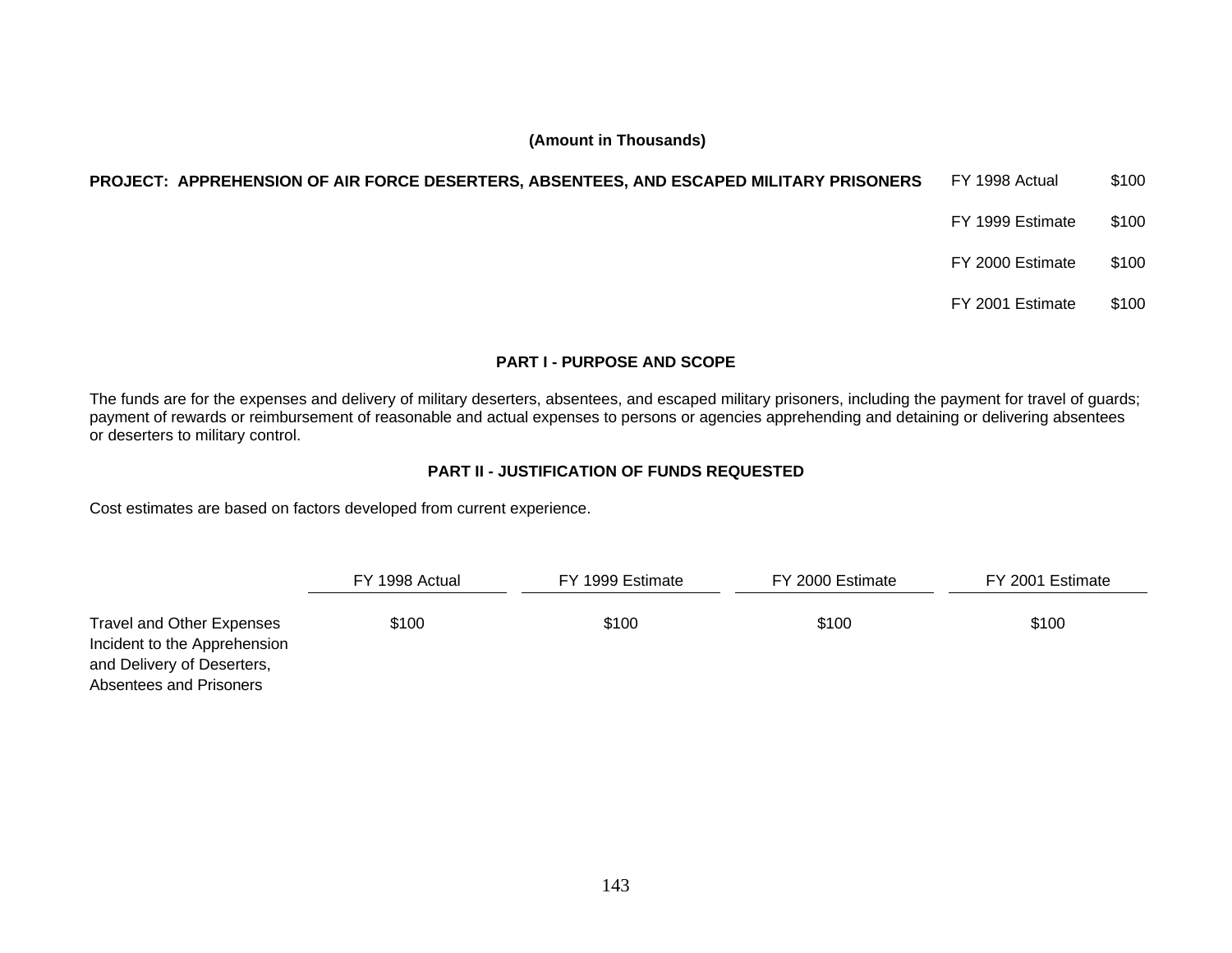| PROJECT: INTEREST ON UNIFORMED SERVICES SAVINGS DEPOSIT PROGRAM | FY 1998 Actual   | \$575 |
|-----------------------------------------------------------------|------------------|-------|
|                                                                 | FY 1999 Estimate | \$575 |
|                                                                 | FY 2000 Estimate | \$595 |
|                                                                 | FY 2001 Estimate | \$595 |

#### **PART I - PURPOSE AND SCOPE**

The funds are for payment of interest (Int) at a rate not to exceed ten percent per annum on any sum of not less than \$5.00 deposited by members of the temporary duty uniformed services under the provisions of P.L. 8-538, approved August 14, 1966. During FY 1991, Title 10, United States Code, Section 1035, amended the law to permit service members on temporary duty assignment outside the United States in support of a contingency operation to deposit unallotted current pay and allowances into the savings program.

# **PART II - JUSTIFICATION OF FUNDS REQUESTED**

The funding required covers interest on the one remaining Vietnam account, and for those members in support of contingency operations.

|          |         | FY 1998 Actual |         |               | FY 1999 Estimate |        |         | FY 2000 Estimate |        |        | FY 2001 Estimate |        |
|----------|---------|----------------|---------|---------------|------------------|--------|---------|------------------|--------|--------|------------------|--------|
|          | Avg Int |                | Avg Int |               | Avg Int          |        | Avg Int |                  |        |        |                  |        |
|          | Number  | Payment        | Amount  | <b>Number</b> | Payment          | Amount | Number  | Payment          | Amount | Number | Payment          | Amount |
| Officer  | 278     | \$722.85       | \$201   | 278           | \$722.85         | \$201  | 278     | \$747.99         | \$208  | 278    | \$747.99         | \$208  |
| Enlisted | 927     | 403.38         | 374     | 927           | 403.38           | 374    | 927     | 417.41           | 387    | 927    | 417.41           | 387    |
| Total    | ,205    |                | \$575   | 1.205         |                  | \$575  | ,205    |                  | \$595  | 1.205  |                  | \$595  |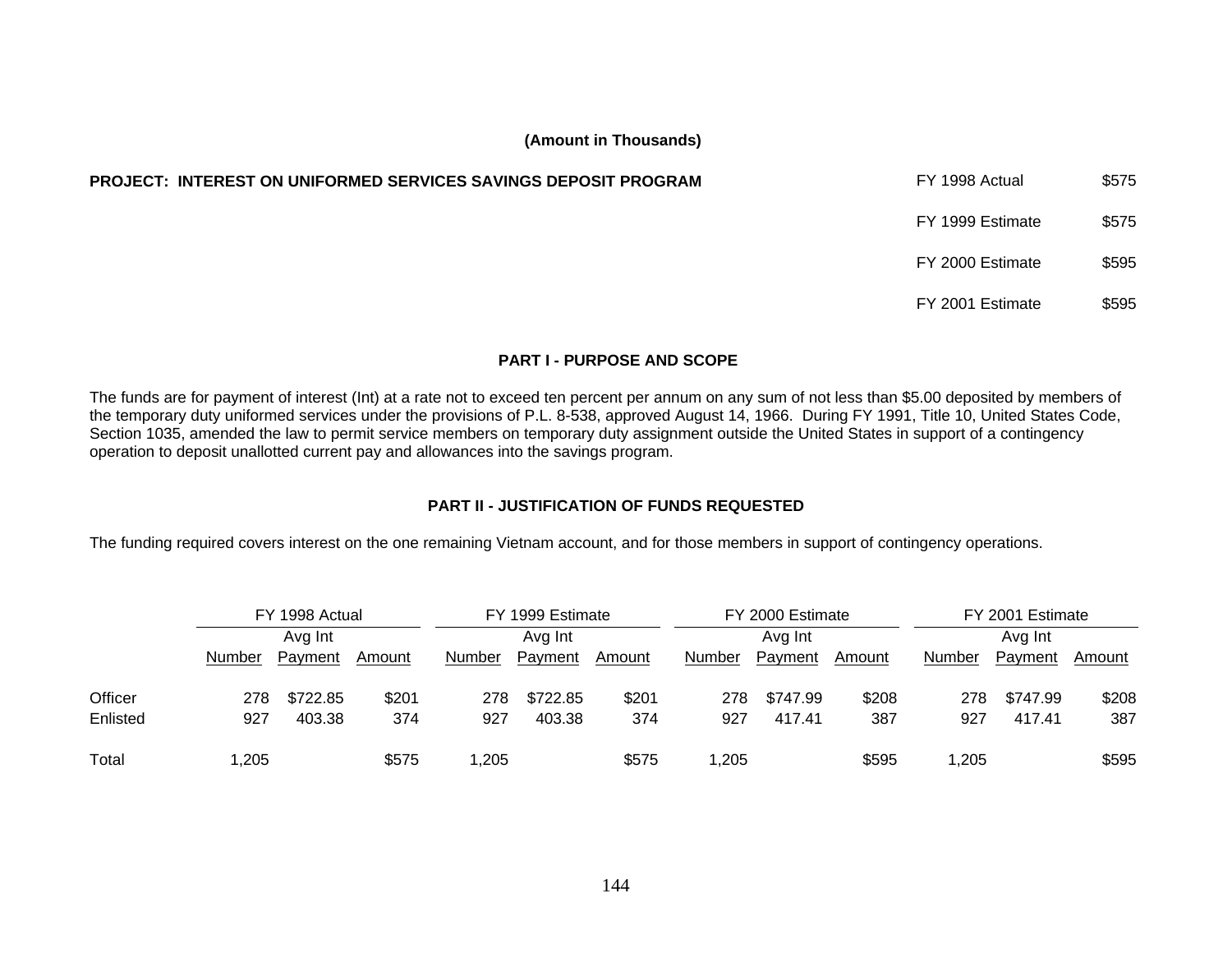#### **PROJECT: DEATH GRATUITIES**

| FY 1998 Actual   | \$1,470 |
|------------------|---------|
| FY 1999 Estimate | \$1,470 |
| FY 2000 Estimate | \$1.506 |
| FY 2001 Estimate | \$1,506 |

# **PART I - PURPOSE AND SCOPE**

Funds are for payments of death gratuities to beneficiaries of military personnel under the provisions of 10 U.S.C. 1475-78 as amended by the Bill H.R. 1281, dated March 22, 1991, which increased the payment of death gratuities from \$3,000 to \$6,000. There is a legislative initiative to restore tax exempt status to all \$6,000 of the death gratuity benefit in FY2000 and to protect any future increases in this benefit from taxation.

# **PART II - JUSTIFICATION OF FUNDS REQUESTED**

Funds required are based on historical mortality rates and the statutory gratuity amount. Computation details are:

|          | FY 1998 Actual |               | FY 1999 Estimate |               | FY 2000 Estimate |         | FY 2001 Estimate |               |         |        |               |         |
|----------|----------------|---------------|------------------|---------------|------------------|---------|------------------|---------------|---------|--------|---------------|---------|
|          | Number         | Rate          | Amount           | <b>Number</b> | Rate             | Amount  | Number           | Rate          | Amount  | Number | Rate          | Amount  |
| Officer  |                | 69 \$6,000.00 | \$414            |               | 69 \$6,000.00    | \$414   |                  | 71 \$6,000.00 | \$424   |        | 71 \$6,000.00 | \$424   |
| Enlisted |                | 176 6,000.00  | 1,056            | 176.          | 6,000.00         | 1,056   | 180              | 6,000.00      | 1,082   |        | 180 6,000.00  | 1,082   |
| Total    | 245            |               | \$1,470          | 245           |                  | \$1.470 | 251              |               | \$1,506 | 251    |               | \$1,506 |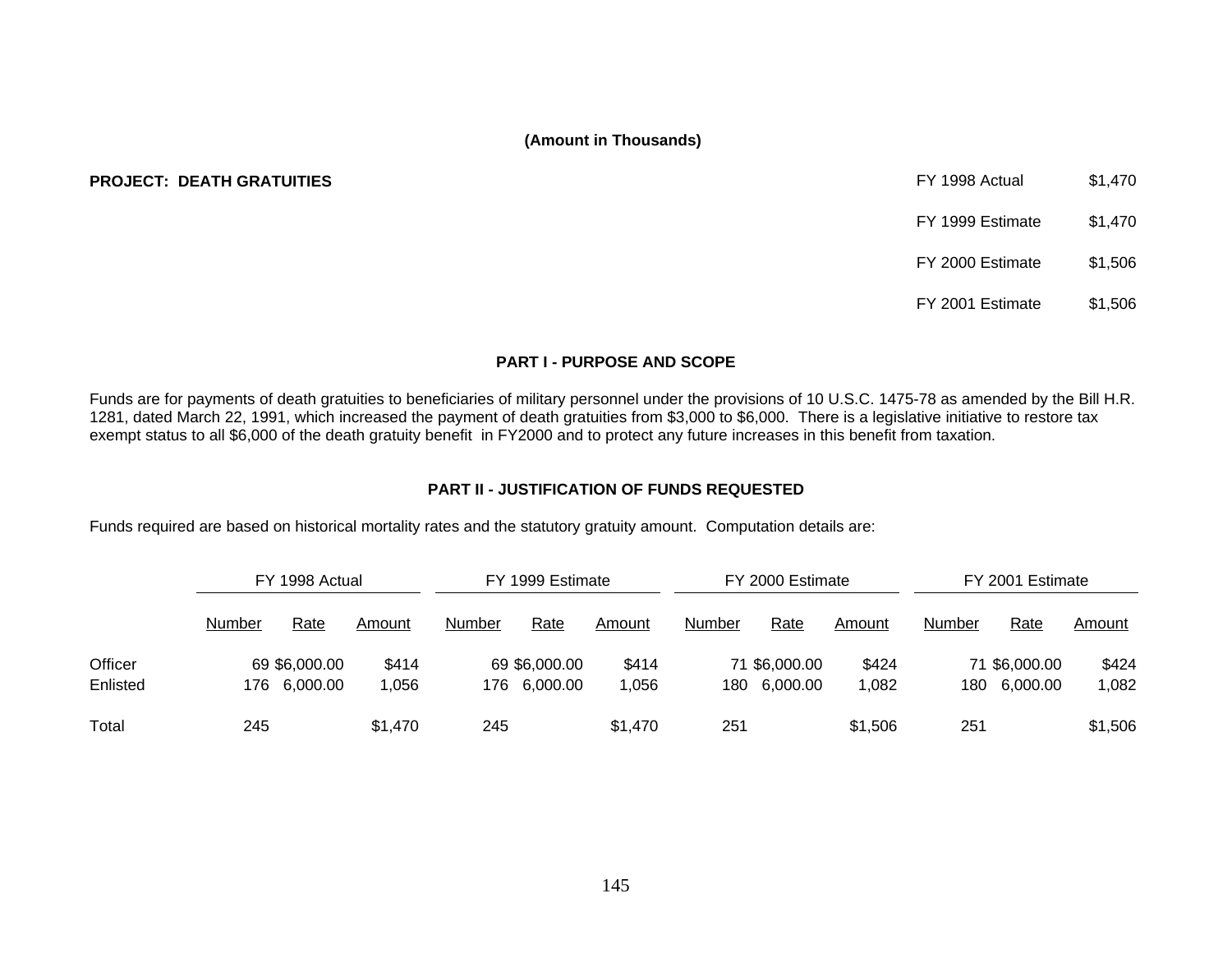#### **PROJECT: UNEMPLOYMENT BENEFITS PAID TO EX-SERVICE MEMBERS**

| FY 1998 Actual   | \$40,511 |
|------------------|----------|
| FY 1999 Estimate | \$38,776 |
| FY 2000 Estimate | \$42.474 |
| FY 2001 Estimate | \$43,096 |

# **PART I - PURPOSE AND SCOPE**

Funds are for payments of unemployment benefits to ex-service members who are discharged or released under honorable conditions as prescribed in Paragraph (1) of Section 8521 (a) of Title 5, United States Code. Generally, eligibility is defined as active service in the Armed Forces whereupon the individual was discharged under honorable conditions (and if an officer did not resign for the good of the service); and had completed his first full term of active service; or was discharged before completing his first term under an early release program, because of hardship, medical reasons, personality disorders or inaptitude (but only if the service was continuous for 365 days or more).

The Department of Defense is required to budget for the costs of regular and extended unemployment benefits. Funds appropriated for paying these benefits are deposited by DoD into a Treasury account entitled "Federal Employees Compensation Account." In FY 1991, passage of P.L. 102-164 changed benefits, starting in FY 1992, from thirteen weeks after a four week period to twenty-six weeks with a one week waiting period.

# **PART II - JUSTIFICATION OF FUNDS REQUESTED**

Cost estimates are based on Department of Labor and Department of Defense historical experience.

|              | FY 1998 Actual | FY 1999 Estimate | FY 2000 Estimate | FY 2001 Estimate |
|--------------|----------------|------------------|------------------|------------------|
| Unemploymen  |                |                  |                  |                  |
| Compensation | \$40,511       | \$38,776         | \$42,474         | \$43,096         |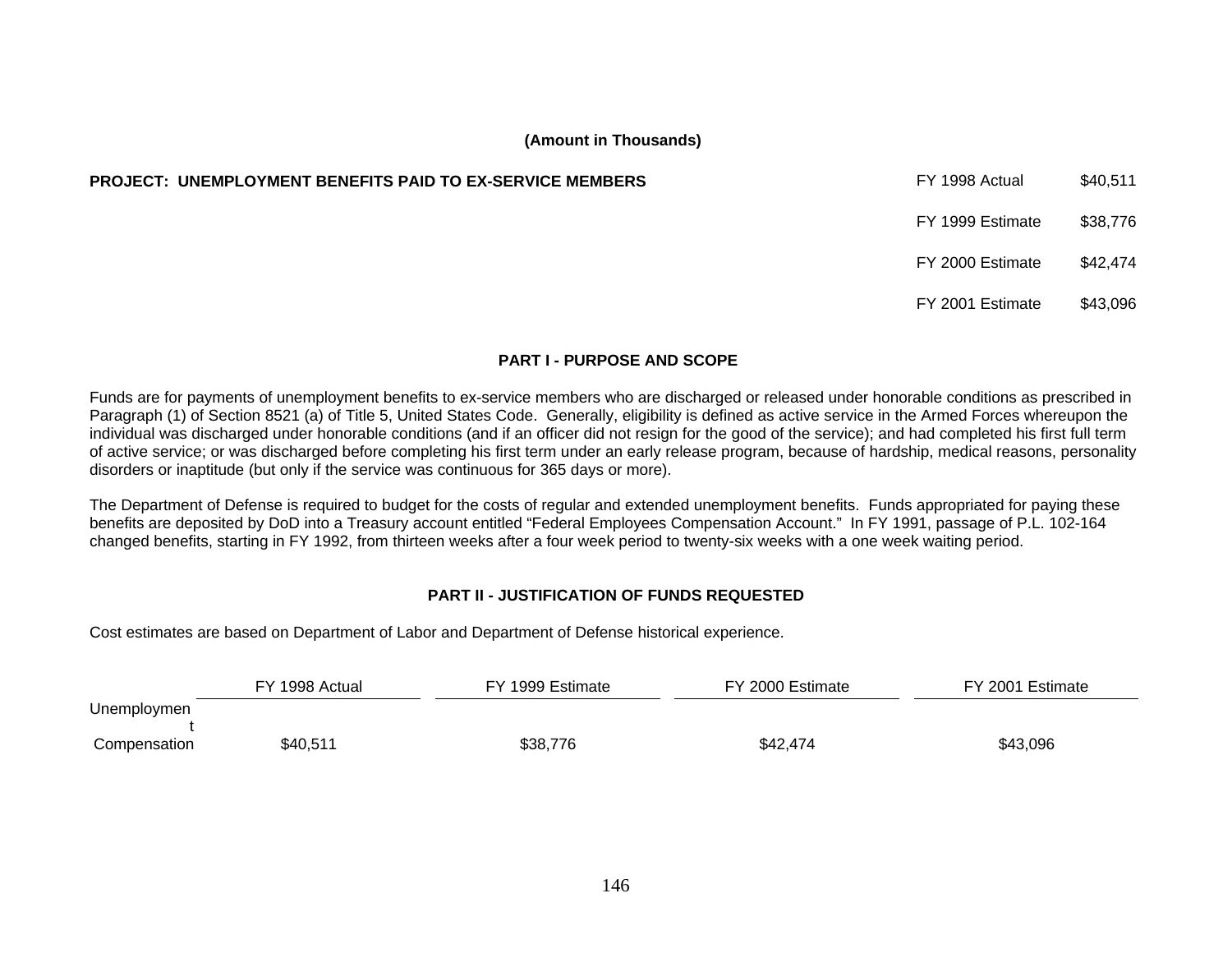#### **PROJECT: SURVIVORS' BENEFITS EXECUTE: SURVIVORS' BENEFITS EXECUTE: SURVIVORS' BENEFITS**

FY 1999 Estimate \$4,442 FY 2000 Estimate \$3,613

FY 2001 Estimate \$3,390

# **PART I - PURPOSE AND SCOPE**

Funds are requested to provide for payments of restored social security benefits to widows and orphans of deceased Air Force military personnel. These benefits were withdrawn under Public Law 97-35, which terminated the "mother's" benefits when the last child in custody of the surviving spouse reached age 16 rather than 18, and affected the "school child" by either eliminating benefit payments or by requiring a reduction in benefits. Section 156 of Public Law 97-377, as modified by Section 943, FY 1984 DoD Authorization Act (P.L. 98-94, 97 Stat, 614), restored these social security benefits to survivors of military members and directed the Department of Defense to budget for the requirement.

# **PART II - JUSTIFICATION OF FUNDS REQUESTED**

Cost estimates are based on factors furnished by the Veterans Administration plus inflation.

|                               | FY 1998 Actual | FY 1999 Estimate | FY 2000 Estimate | FY 2001 Estimate |
|-------------------------------|----------------|------------------|------------------|------------------|
| Survivors'<br><b>Benefits</b> | \$4,740        | \$4,442          | \$3,613          | \$3,390          |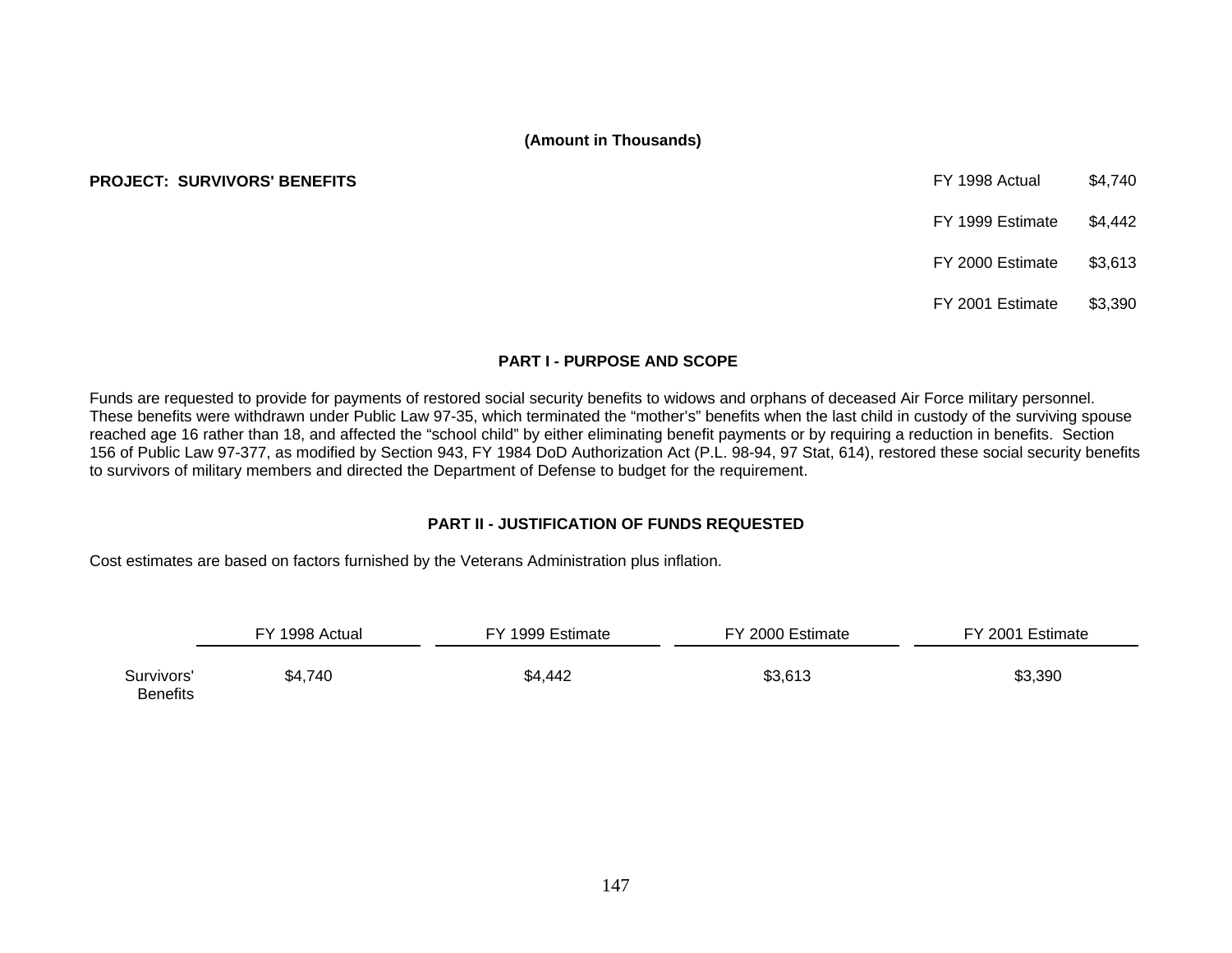#### **PROJECT: ADOPTION REIMBURSEMENT PROGRAM**

| FY 1998 Actual   | \$800 |
|------------------|-------|
| FY 1999 Estimate | \$800 |
| FY 2000 Estimate | \$800 |
| FY 2001 Estimate | \$800 |

#### **PART I - PURPOSE AND SCOPE**

The National Defense Authorization Act for fiscal years 1988 and 1989 (Public Law 100-180), Section 638, instructed the Secretary of Defense to establish a program under which members of the Armed Forces may be reimbursed for qualifying child adoption expenses. The test program was extended indefinitely by the FY 1992 and 1993 National Defense Authorization Act (Section 651).

# **PART II - JUSTIFICATION OF FUNDS REQUESTED**

Funds payments of adoption expenses incurred by active duty members in the adoption of a child under 18 years of age. Expenses include public and private agency fees, legal fees, medical expenses for the child, the biological mother, and the adopting parents, temporary foster care, transportation expenses, and other expenses approved by OSD (FM&P).

|          | FY 1998 Actual | FY 1999 Estimate | FY 2000 Estimate | FY 2001 Estimate |
|----------|----------------|------------------|------------------|------------------|
| Officer  | \$499          | \$499            | \$499            | \$499            |
| Enlisted | 301            | 301              | 301              | 301              |
| Total    | \$800          | \$800            | \$800            | \$800            |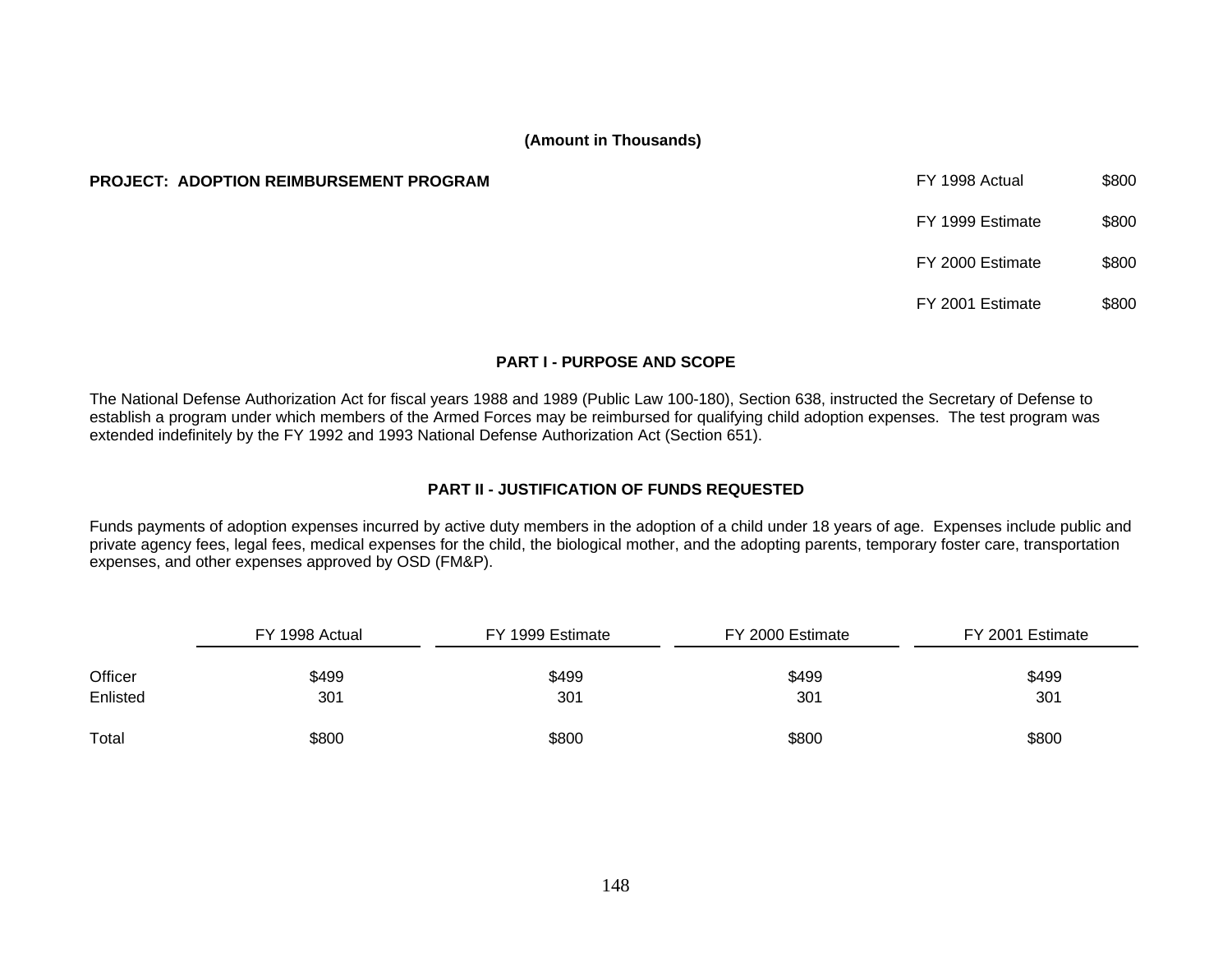| <b>PROJECT: MONTGOMERY GI BILL PROGRAM FOR INVOLUNTARY SEPARATIONS</b> | FY 1998 Actual   | \$5,193 |
|------------------------------------------------------------------------|------------------|---------|
|                                                                        | FY 1999 Estimate | \$4,040 |
|                                                                        | FY 2000 Estimate | \$4,646 |
|                                                                        | FY 2001 Estimate | \$4,725 |

# **PART I - PURPOSE AND SCOPE**

Public Law 101-510 dated November 5, 1990 allows Service members who are involuntarily separated to enroll in the Montgomery GI Bill. The FY 1993 Defense Authorization Act allows members exercising the VSI/SSB options to convert from the Veterans Educational Assistance Program (VEAP) to the Montgomery GI Bill. Most military members who are receiving VSI/SSB entered the Service when VEAP was in effect. Beginning in July 1985, the All Volunteer Educational Assistance Program, known as VEAPl, terminated and no new enrollments were accepted.

The Services are now required to make additional contributions to the DoD Educational Benefits Fund. Payments into the fund for involuntary separatees were required beginning in Fiscal Year 1994 and payments to VSI/SSB recipients began in Fiscal Year 1995.

# **PART II - JUSTIFICATION OF FUNDS REQUESTED**

Cost estimates are based on projected payments into the Montgomery GI Bill.

|          | FY 1998 Actual | FY 1999 Estimate | FY 2000 Estimate | FY 2001 Estimate |
|----------|----------------|------------------|------------------|------------------|
| Officer  | \$618          | \$485            | \$553            | \$562            |
| Enlisted | 4,575          | 3,555            | 4,093            | 4,163            |
| Total    | \$5,193        | \$4,040          | \$4,646          | \$4,725          |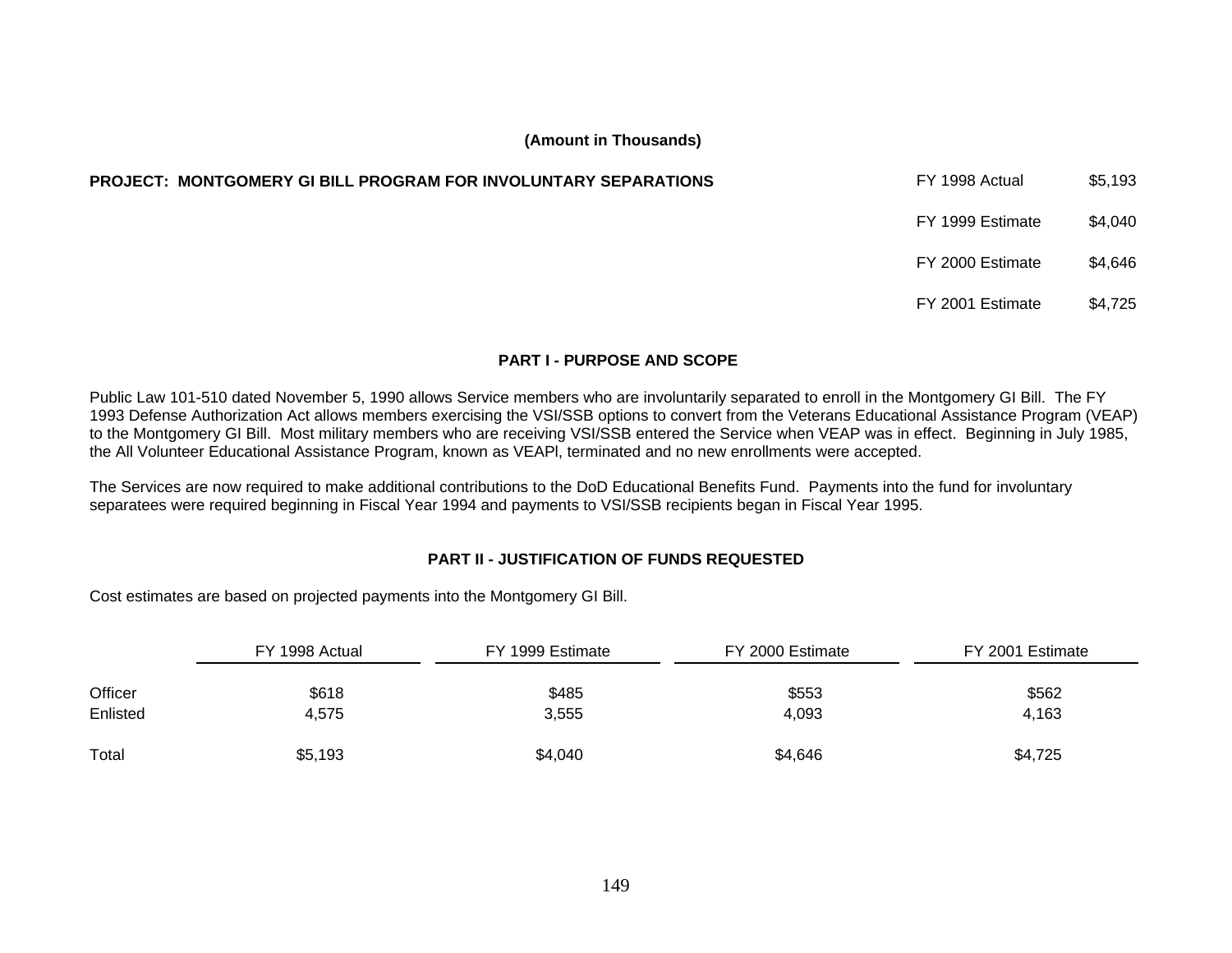# **PROJECT: ALLOWANCE FOR QUARTERS TO SURVIVING DEPENDENTS**

| FY 1998 Actual   | \$500 |
|------------------|-------|
| FY 1999 Estimate | \$500 |
| FY 2000 Estimate | \$542 |
| FY 2001 Estimate | \$542 |

# **PART I - PURPOSE AND SCOPE**

The provisions of Public Law 99-227, 12 December 1985, apply to dependents of a member who dies in the line of duty. Surviving dependents are paid the same amount of allowance for quarters that was payable to the member prior to death if the member's dependents: (a) are not occupying a housing facility under the jurisdiction of a uniformed service on the date of the member's death, (b) are occupying such housing on a rental basis on such date, or (c ) vacate such housing sooner than 90 days after the date of the member's death. The payment terminates 90 days after the date of the member's death.

#### **PART II - JUSTIFICATION OF FUNDS REQUESTED**

Cost estimates are based on factors developed from current experience.

|          | FY 1998 Actual | FY 1999 Estimate | FY 2000 Estimate | FY 2001 Estimate |
|----------|----------------|------------------|------------------|------------------|
| Officer  | \$219          | \$219            | \$261            | \$261            |
| Enlisted | 281            | 281              | 281              | 281              |
| Total    | \$500          | \$500            | \$542            | \$542            |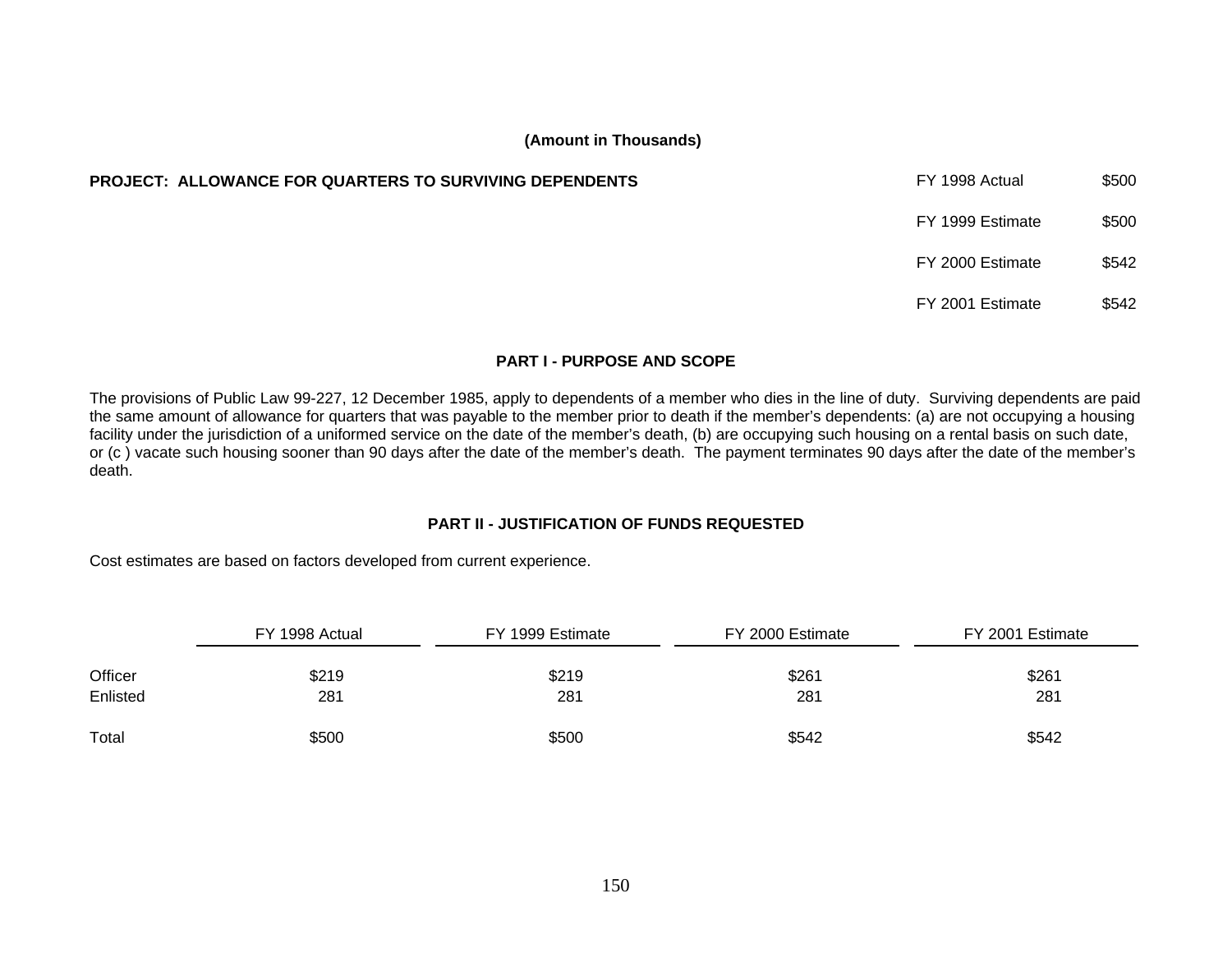#### **PROJECT: CIVILIAN COMMUNITY CORPS**

| FY 1998 Actual   | \$50 |
|------------------|------|
| FY 1999 Estimate | \$50 |
| FY 2000 Estimate | \$50 |
| FY 2001 Estimate |      |

#### **PART I - PURPOSE AND SCOPE**

The National and Community Act of 1990, subsection 162(a) (2) (C), requires the Department of Defense to reimburse the Corporation for National Service/Civilian Community Corps (CCC) for fifty percent of the supplemental salary for CCC cadre members who are receiving military retirement pay. The supplemental salary is the difference between the active duty pay and allowances the member would receive if ordered to active duty and the amount of the member's retired pay.

# **PART II - JUSTIFICATION OF FUNDS REQUESTED**

Cost estimates are based on estimates from the Corporation for National Service/Civilian Community Corps.

| FY 1998 Actual |      | FY 1999 Estimate | FY 2000 Estimate | FY 2001 Estimate |  |  |
|----------------|------|------------------|------------------|------------------|--|--|
| Officer        | \$50 | \$50             | \$50             | \$50             |  |  |
| Enlisted       |      |                  |                  |                  |  |  |
| Total          | \$50 | \$50             | \$50             | \$50             |  |  |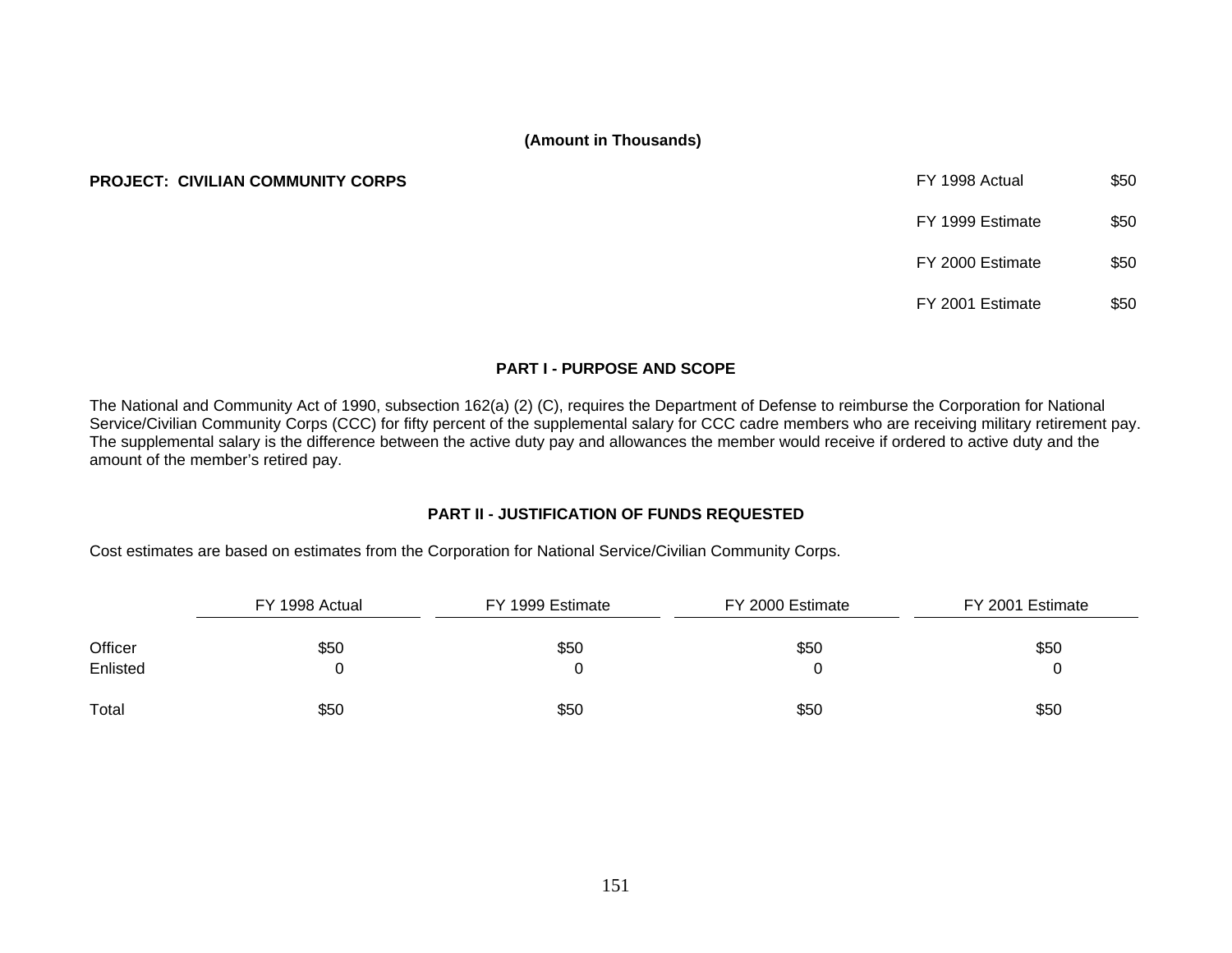# SECTION 5

# SPECIAL ANALYSIS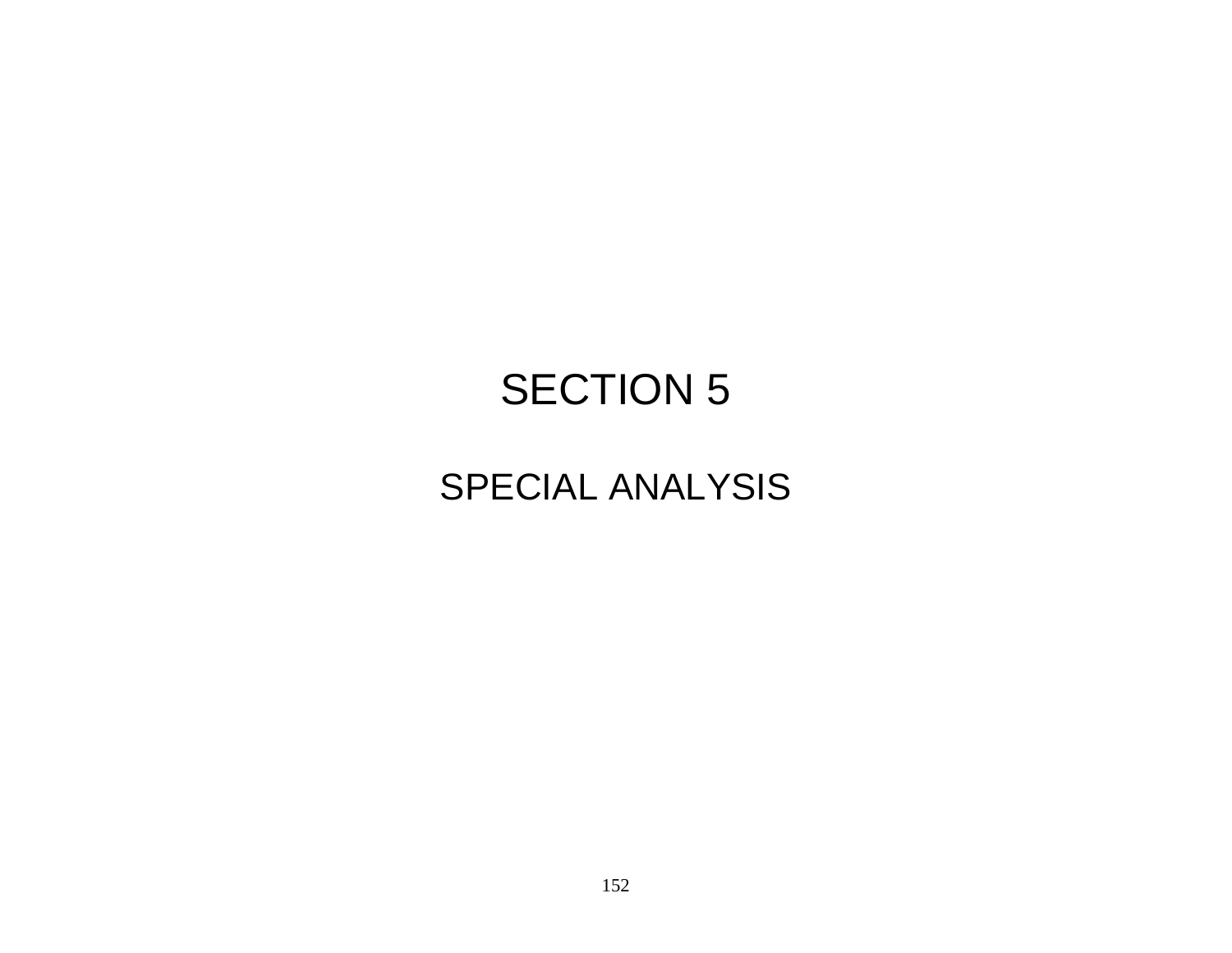| DEPARTMENT OF THE AIR FORCE                                |
|------------------------------------------------------------|
| MILITARY PERSONNEL ASSIGNED OUTSIDE THE DOD (END STRENGTH) |

|                                          | FY 1998 |                | FY 1999 |                | FY 2000         |       | FY 2001 |                 |                |                |                |                |
|------------------------------------------|---------|----------------|---------|----------------|-----------------|-------|---------|-----------------|----------------|----------------|----------------|----------------|
| Assigned Outside DoD:                    | Officer | Enlisted       | Total   | Officer        | <b>Enlisted</b> | Total | Officer | <b>Enlisted</b> | Total          | Officer        | Enlisted       | Total          |
| Nonreimbursable Personnel                |         |                |         |                |                 |       |         |                 |                |                |                |                |
| Exec Office of the President/White House | 9       | 11             | 20      | 9              | 11              | 20    | 9       | 11              | 20             | 9              | 11             | 20             |
| Office of National Drug & Control Policy | 13      | $\mathbf 0$    | 13      | 13             | 0               | 13    | 13      | 0               | 13             | 13             | 0              | 13             |
| Vice President's Office                  | 4       | 6              | 10      | 4              | 6               | 10    | 4       | 6               | 10             | 4              | 6              | 10             |
| State Department                         | 20      | 0              | 20      | 20             | 0               | 20    | 20      | 0               | 20             | 20             | 0              | 20             |
| <b>Energy Department</b>                 | 9       | $\Omega$       | 9       | 9              | $\Omega$        | 9     | 9       | $\Omega$        | 9              | 9              | $\Omega$       | 9              |
| Department of Commerce                   | 2       | $\Omega$       | 2       | 2              | $\Omega$        | 2     | 2       | $\Omega$        | $\overline{2}$ |                | 0              | $\overline{c}$ |
| Department of Transportation             |         | $\Omega$       |         |                | $\Omega$        |       |         | 0               |                |                | 0              | 1              |
| <b>UN Truce Supervision Agency</b>       |         | $\Omega$       |         |                | 0               | 1     |         | 0               |                |                | 0              | $\overline{1}$ |
| Drug Enforcement Administration          | 2       | 9              | 11      | $\overline{2}$ | 9               | 11    | 2       | 9               | 11             | $\overline{2}$ | 9              | 11             |
| <b>US Customs Service</b>                |         | $\Omega$       |         |                | $\Omega$        |       |         | $\Omega$        |                |                | $\Omega$       |                |
| <b>National Security Council</b>         |         | 0              |         | 4              | 0               | 4     |         | 0               | 4              |                | 0              | 4              |
| Central Intelligence Agency              | 6       | 3              | 9       | 6              | 3               | 9     | 6       | 3               | 9              | 6              | 3              | 9              |
| Office of Science & Technology Policy    |         | $\mathbf 0$    |         |                | 0               |       |         | 0               |                |                | 0              | 1              |
| UN Iraq/Kuwait Observation Mission       | 2       | 0              | 2       | $\overline{2}$ | 0               | 2     | 2       | 0               | 2              | 2              | 0              | 2              |
| <b>United Nations, NY</b>                | 4       | $\mathbf 0$    | 4       | 4              | 0               | 4     | 4       | 0               | 4              | 4              | 0              | 4              |
| US Military Observer Group, Washington   |         | $\mathbf 0$    |         |                | $\Omega$        | 1     |         | $\mathbf 0$     | 1              |                | 0              | 1              |
| Subtotal - Nonreimbursable Personnel     | 80      | 29             | 109     | 80             | 29              | 109   | 80      | 29              | 109            | 80             | 29             | 109            |
| Reimbursable Personnel                   |         |                |         |                |                 |       |         |                 |                |                |                |                |
| American Battle Monuments Commission     |         | 0              |         |                | 0               | 1     | 1       | 0               | -1             |                | 0              |                |
| Office of Science & Technology Policy    |         | 0              |         |                | 0               | 1     |         | 0               | -1             |                | 0              | 1              |
| Central Intelligence Agency              | 9       | $\overline{2}$ | 11      | 9              | $\overline{2}$  | 11    | 9       | $\overline{2}$  | 11             | 9              | $\overline{2}$ | 11             |
| Arms Control & Disarmament Agency        | 15      | $\mathbf 0$    | 15      | 15             | 0               | 15    | 15      | 0               | 15             | 15             | 0              | 15             |
| Department of Transportation             | 16      | 2              | 18      | 16             | 2               | 18    | 16      | 2               | 18             | 16             | 2              | 18             |
| <b>NASA</b>                              | 4       | $\Omega$       | 4       | 4              | $\mathbf{0}$    | 4     | 4       | 0               | 4              | 4              | 0              | $\overline{4}$ |
| Subtotal - Reimbursable Personnel        | 46      | 4              | 50      | 46             | 4               | 50    | 46      | 4               | 50             | 46             | 4              | 50             |
| <b>Total Outside DoD</b>                 | 126     | 33             | 159     | 126            | 33              | 159   | 126     | 33              | 159            | 126            | 33             | 159            |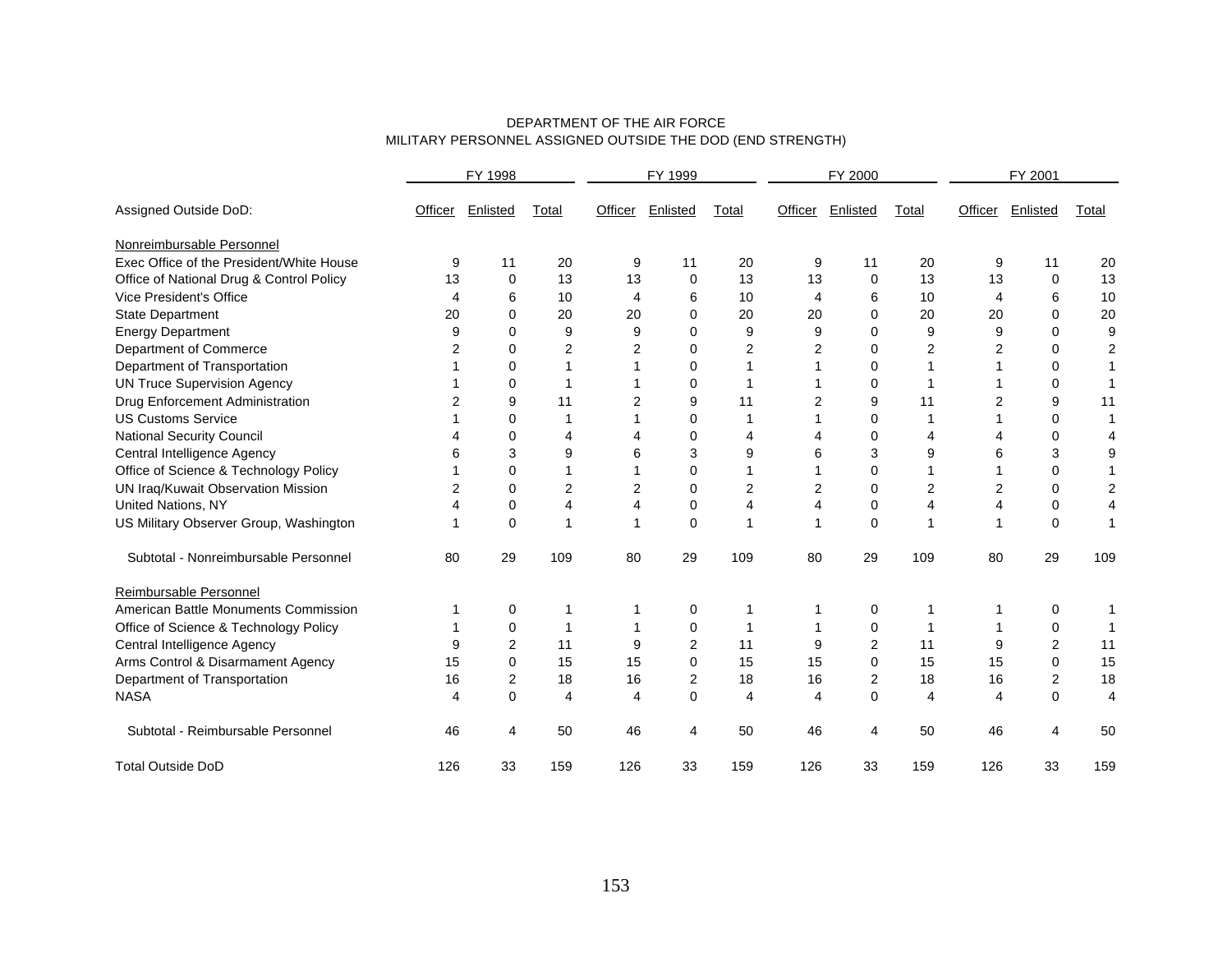#### DEPARTMENT OF THE AIR FORCE MILITARY PERSONNEL ASSIGNED OUTSIDE THE DOD (END STRENGTH)

|                                                               |              | FY 1998  |                |             | FY 1999  |                |         | FY 2000  |          |                | FY 2001        |                |
|---------------------------------------------------------------|--------------|----------|----------------|-------------|----------|----------------|---------|----------|----------|----------------|----------------|----------------|
| Assigned to DoD Activities in Support of<br>Non-DoD Functions | Officer      | Enlisted | Total          | Officer     | Enlisted | Total          | Officer | Enlisted | Total    | Officer        | Enlisted       | Total          |
| <b>NASA</b>                                                   | 2            | 10       | 12             | 2           | 10       | 12             | 2       | 10       | 12       | $\overline{2}$ | 10             | 12             |
| Foreign Military Sales                                        | 368          | 735      | 1,103          | 323         | 821      | 1,144          | 290     | 789      | 1,079    | 225            | 407            | 632            |
| Subtotal Non-DoD Functions                                    | 370          | 745      | 1,115          | 325         | 831      | 1,156          | 292     | 799      | 1,091    | 227            | 417            | 644            |
| Assigned to DoD Activities in Support of<br>DoD Functions     |              |          |                |             |          |                |         |          |          |                |                |                |
| <b>Working Capital Fund (WCF)</b>                             |              |          |                |             |          |                |         |          |          |                |                |                |
| Information Services Activity Group (ISAG)                    | 247          | 806      | 1,053          | 225         | 703      | 928            | 220     | 740      | 960      | 217            | 736            | 953            |
| HQ US Transportation Command (TRANSCOM)                       | 95           | 45       | 140            | 94          | 32       | 126            | 91      | 34       | 125      | 91             | 34             | 125            |
| Military Traffic Management Command (MTMC)                    | 12           | $\Omega$ | 12             | 5           | $\Omega$ | 5              | 5       | $\Omega$ | 5        | 5              | $\Omega$       | 5              |
| Defense Courier Service (DCS)                                 | 12           | 104      | 116            | 0           | $\Omega$ | 0              | 0       | 0        | $\Omega$ | $\Omega$       | 0              | 0              |
| Defense Commissary Agency (DeCA)                              | $\mathbf{1}$ | 1        | $\overline{2}$ | $\mathbf 1$ | 1        | $\overline{2}$ | 1       | 1        | 2        | 1              | $\overline{1}$ | $\overline{2}$ |
| Defense Finance & Accounting Service (DFAS)                   | 42           | 864      | 906            | 38          | 764      | 802            | 38      | 664      | 702      | 31             | 564            | 595            |
| Defense Information Systems Agency (DISA)                     | 9            | 61       | 70             | 9           | 47       | 56             | 10      | 31       | 41       | 9              | 17             | 26             |
| Defense Logistics Agency (DLA)                                | 482          | 109      | 591            | 461         | 101      | 562            | 461     | 103      | 564      | 461            | 103            | 564            |
| Depot Maintenance Activity Group (DMAG)                       | 142          | 258      | 400            | 151         | 258      | 409            | 151     | 258      | 409      | 152            | 258            | 410            |
| Joint Logistics Systems Center (JLSC)                         | 6            | 3        | 9              | 0           | $\Omega$ | $\mathbf 0$    | 0       | 0        | 0        | $\Omega$       | $\mathbf 0$    | $\mathbf 0$    |
| Supply Management Activity Group (SMAG)                       | 34           | 18       | 52             | 32          | 19       | 51             | 33      | 29       | 62       | 33             | 29             | 62             |
| Subtotal - WCF                                                | 1,082        | 2,269    | 3,351          | 1,016       | 1,925    | 2,941          | 1,010   | 1,860    | 2,870    | 1,000          | 1,742          | 2,742          |
| <b>Total Reimbursable Program</b>                             |              |          |                |             |          |                |         |          |          |                |                |                |
| Total - Reimbursable                                          | 1,498        | 3,018    | 4,516          | 1,387       | 2,760    | 4,147          | 1,348   | 2,663    | 4,011    | 1,273          | 2,163          | 3,436          |
| Total - Nonreimbursable                                       | 80           | 29       | 109            | 80          | 29       | 109            | 80      | 29       | 109      | 80             | 29             | 109            |
| <b>Grand Total</b>                                            | 1,578        | 3,047    | 4,625          | 1,467       | 2,789    | 4,256          | 1,428   | 2,692    | 4,120    | 1,353          | 2,192          | 3,545          |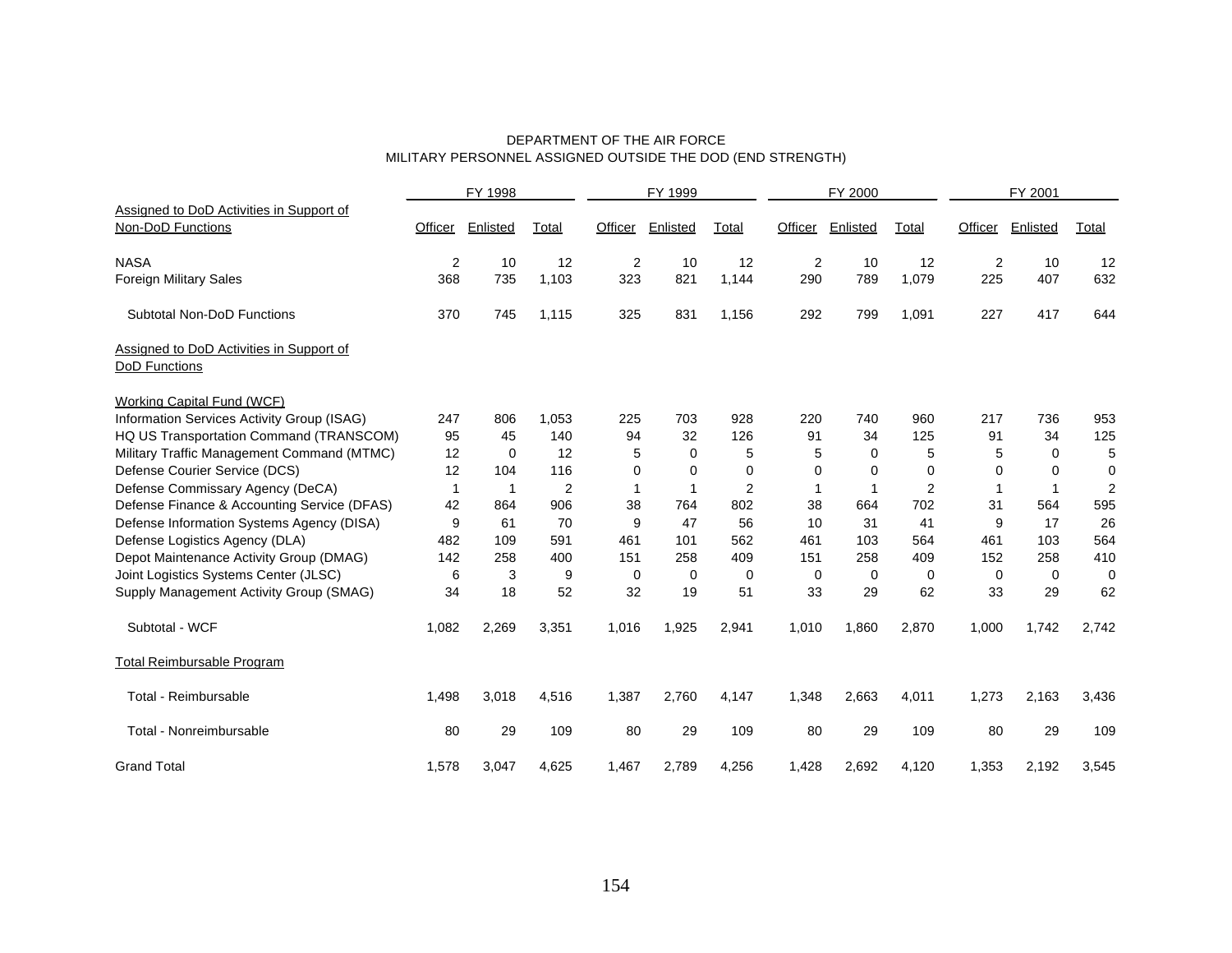# REIMBURSABLE PROGRAM DEPARTMENT OF THE AIR FORCE (Amount in Thousands)

|                            | FY 1998   | FY 1999   | FY 2000   | FY 2001   |
|----------------------------|-----------|-----------|-----------|-----------|
| Subsistence                | \$34,785  | \$26,050  | \$26,032  | \$26,032  |
| Non-Strength Related:      |           |           |           |           |
| Medical                    | 3,624     | 3,461     | 3,142     | 2,975     |
| Other Non-Strength         |           |           |           |           |
| <b>Training Cases</b>      | 28,582    | 25,253    | 27,990    | 28,208    |
| Subtotal                   | \$66,991  | \$54,764  | \$57,164  | \$57,214  |
| <b>Strength Related:</b>   |           |           |           |           |
| Officer - Basic Pay        | \$53,626  | \$47,714  | \$52,908  | \$50,366  |
| - Other Pay and Allowances | 6,586     | 5,965     | 6,955     | 5,265     |
| Enlisted - Basic Pay       | 60,818    | 53,734    | 52,523    | 41,884    |
| - Other Pay and Allowances | 12,442    | 11,063    | 10,282    | 6,653     |
| Retired Pay Accrual        | 34,905    | 30,637    | 31,418    | 27,214    |
| <b>PCS Travel</b>          | 1,370     | 1,288     | 1,253     | 1,319     |
| Subtotal                   | \$169,747 | \$150,400 | \$155,339 | \$132,700 |
| <b>Total Program</b>       | \$236,738 | \$205,164 | \$212,503 | \$189,915 |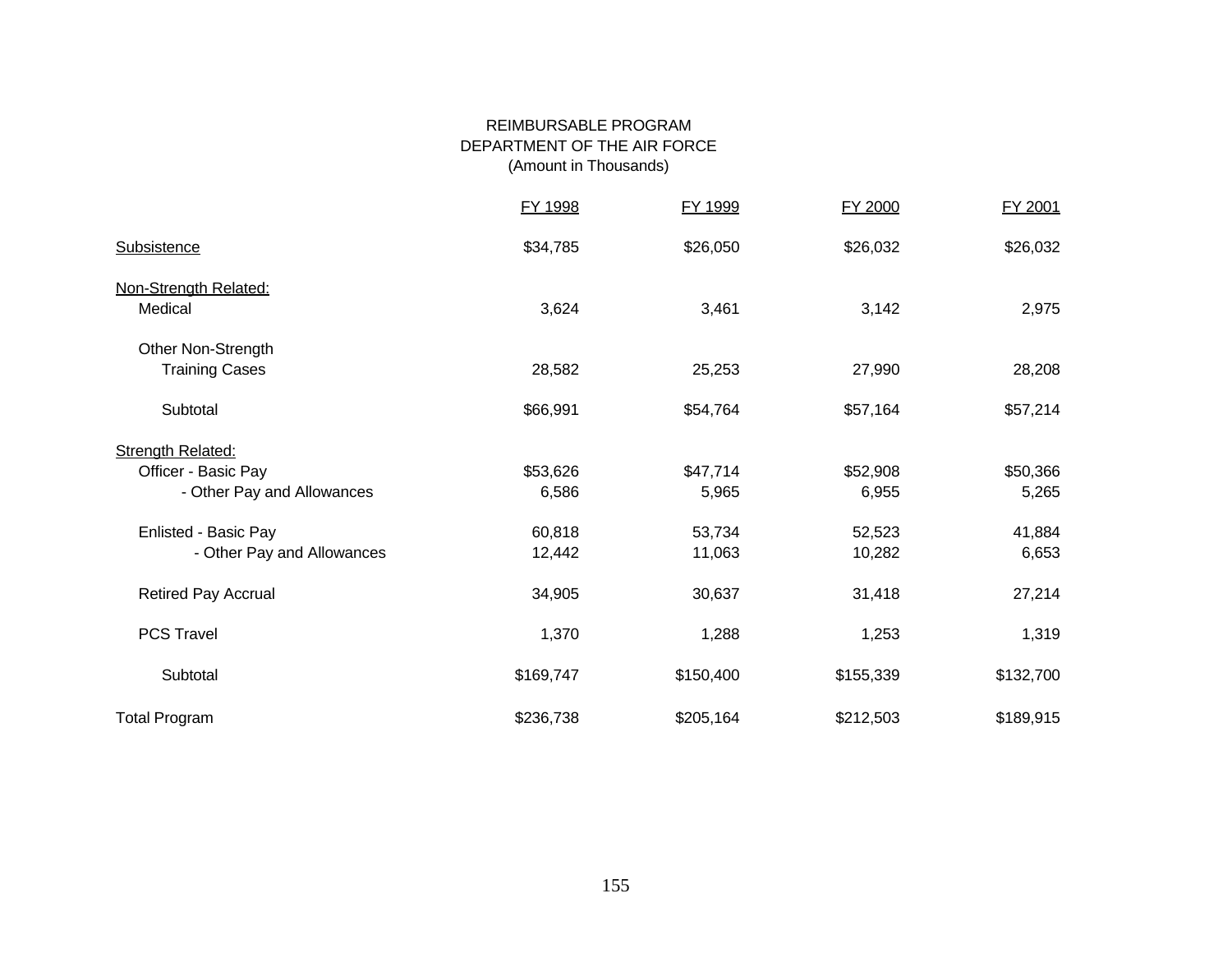# COMBATING TERRORISM FUNDING SUMMARY AIR FORCE MILITARY PERSONNEL APPROPRIATION (Dollars in Millions)

# SECURITY FORCES & TECHNICIANS

| <b>BUDGET ACTIVITY</b>                 | FY 1998<br>Actual | FY 1999<br>Estimate | FY 2000<br>Estimate | FY 2001<br><b>Estimate</b> |
|----------------------------------------|-------------------|---------------------|---------------------|----------------------------|
| 1 - Pay and Allowances of Officers     | 55.9              | 57.1                | 58.4                | 59.7                       |
| 2 - Pay and Allowances of Enlisted     | 649.2             | 667.5               | 695.5               | 706.0                      |
| 4 - Subsistence of Enlisted Personnel  | 53.4              | 54.9                | 55.4                | 56.2                       |
| 5 - Permanant Change of Station Travel | 3.6               | 6.1                 | 3.1                 | 3.2                        |
| 6 - Other Military Personnel Programs  | 41.9              | 2.8                 | 3.0                 | 3.0                        |
| <b>TOTAL COMPONENT</b>                 | 804.0             | 788.4               | 815.4               | 828.1                      |

#### SECURITY & INVESTIGATIVE MATTERS

| <b>BUDGET ACTIVITY</b>                 | FY 1998<br><b>Actual</b> | FY 1999<br>Estimate | FY 2000<br>Estimate | FY 2001<br><b>Estimate</b> |
|----------------------------------------|--------------------------|---------------------|---------------------|----------------------------|
| 1 - Pay and Allowances of Officers     | 25.7                     | 26.1                | 26.4                | 27.3                       |
| 2 - Pay and Allowances of Enlisted     | 24.7                     | 25.2                | 26.1                | 26.7                       |
| 4 - Subsistence of Enlisted Personnel  | 2.0                      | 2.1                 | 2.1                 | 2.1                        |
| 5 - Permanant Change of Station Travel | 0.2                      | 0.3                 | 0.2                 | 0.2                        |
| 6 - Other Military Personnel Programs  | 2.8                      | 1.3                 | 1.4                 | 1.4                        |
| <b>TOTAL COMPONENT</b>                 | 55.5                     | 55.0                | 56.1                | 57.6                       |